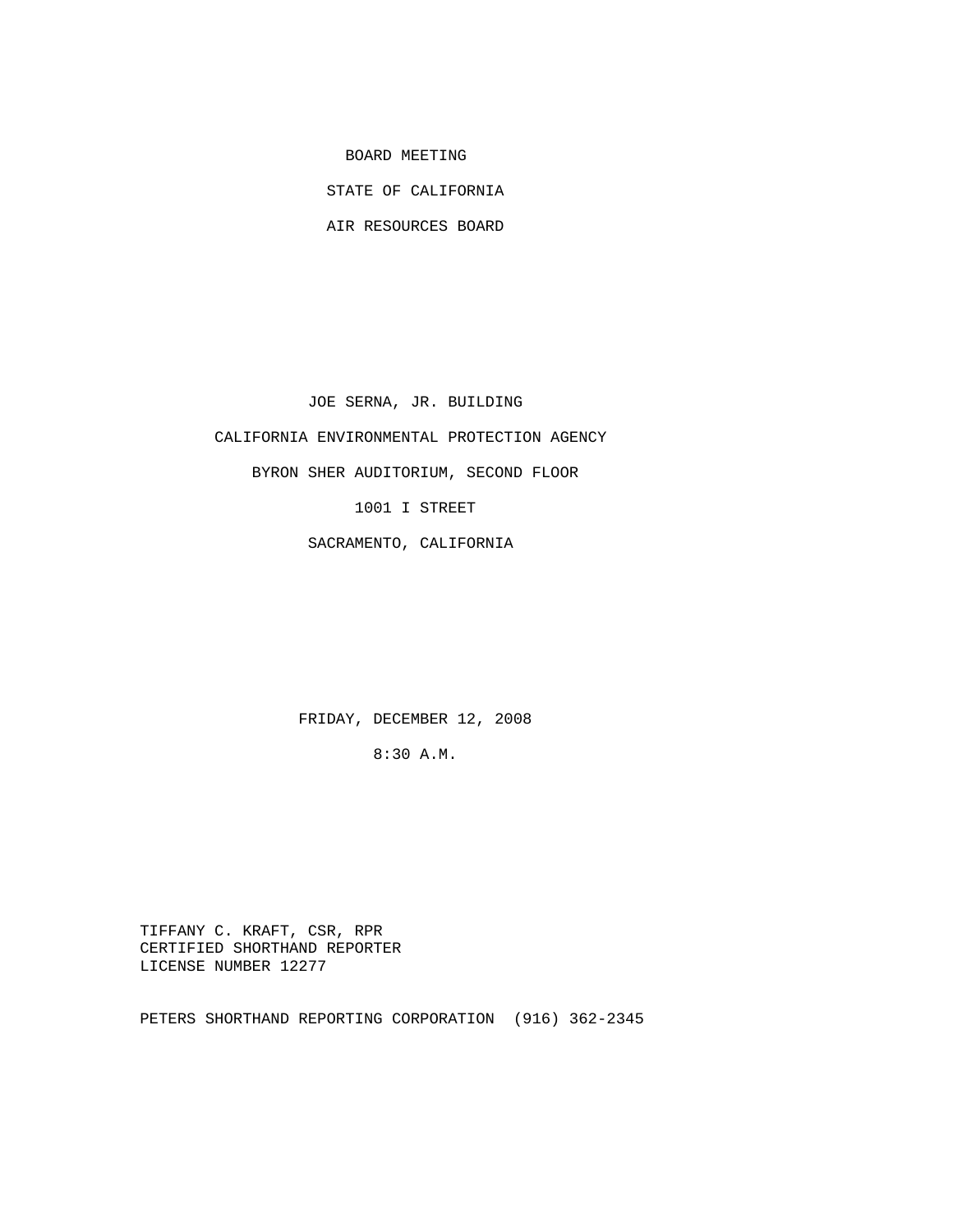### APPEARANCES

BOARD MEMBERS

- Ms. Mary D. Nichols, Chairperson
- Dr. John R. Balmes
- Ms. Sandra Berg
- Ms. Dorene D'Adamo
- Mr. Ronald O. Loveridge
- Mrs. Barbara Riordan
- Mr. Ron Roberts
- Mr. Daniel Sperling
- Mr. John Telles

#### STAFF

- Mr. James Goldstene, Executive Officer
- Mr. Tom Cackette, Chief Deputy Executive Officer
- Ms. Ellen Peter, Chief Counsel
- Mr. Michael Scheible, Deputy Executive Officer
- Ms. Lynn Terry, Deputy Executive Officer
- Ms. Kathleen Quetin, Ombudsman
- Mr. Michael Benjamin, Chief, Mobile Source Analysis Branch
- Mr. Tony Brasil, In-Use Control Measures Section, MSCD

 Mr. Michael Carter, Chief, Emission Research and Regulatory Development Branch, MSCD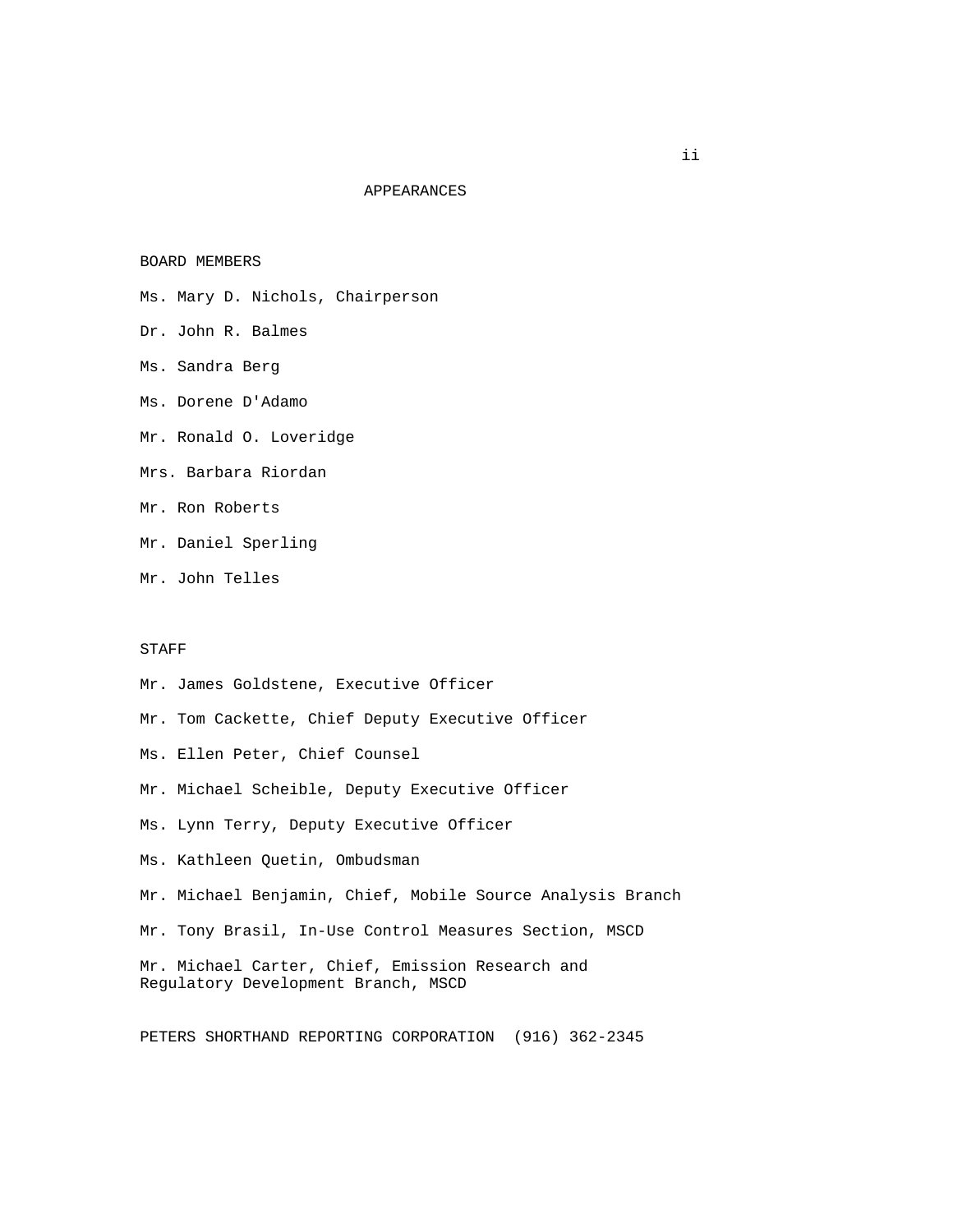STAFF

 Mr. Jack Kitowski, Chief, On-Road Control REgulations Branch, MSCD

Mr. Kevin Kennedy, Chief, Program Evaluation Branch

 Mr. Stephan Lemieux, On-Road Heavy Duty Diesel Section, MSCD

 Ms. Gloria Lindner, In-Use Control Measures Section, Mobile Source Control Division, MSCD

Mr. Chuck Shulock, Chief, Office of Climate Change

Ms. Monica Vejar, Board Clerk

 Mr. Eric White, Chief, Heavy Duty Diesel In-Use Strategies Branch, MSCD

ALSO PRESENT

Mr. Andy Acott

Ms. Vania Ahamdi, Healthy 880 Committee

Mr. Don Anair, Union of Concerned Scientists

Mr. Eric Arriola, East Yards

Mr. David Atwater, Van De Pol Enterprises, Inc.

Mr. Steve Azevedo, Knife River Corp.

Dr. John Balbus, Environmetal Defense Fund

Ms. Sharon Banks, Cascade Sierra Solutions

Ms. Diane Bailey, NRDC

Ms. Nidia Bautista, Coalition for Clean Air

Mr. Rick Bettis, Breathe CA

Mr. Brian Beveridge, West Oakland Indicators Project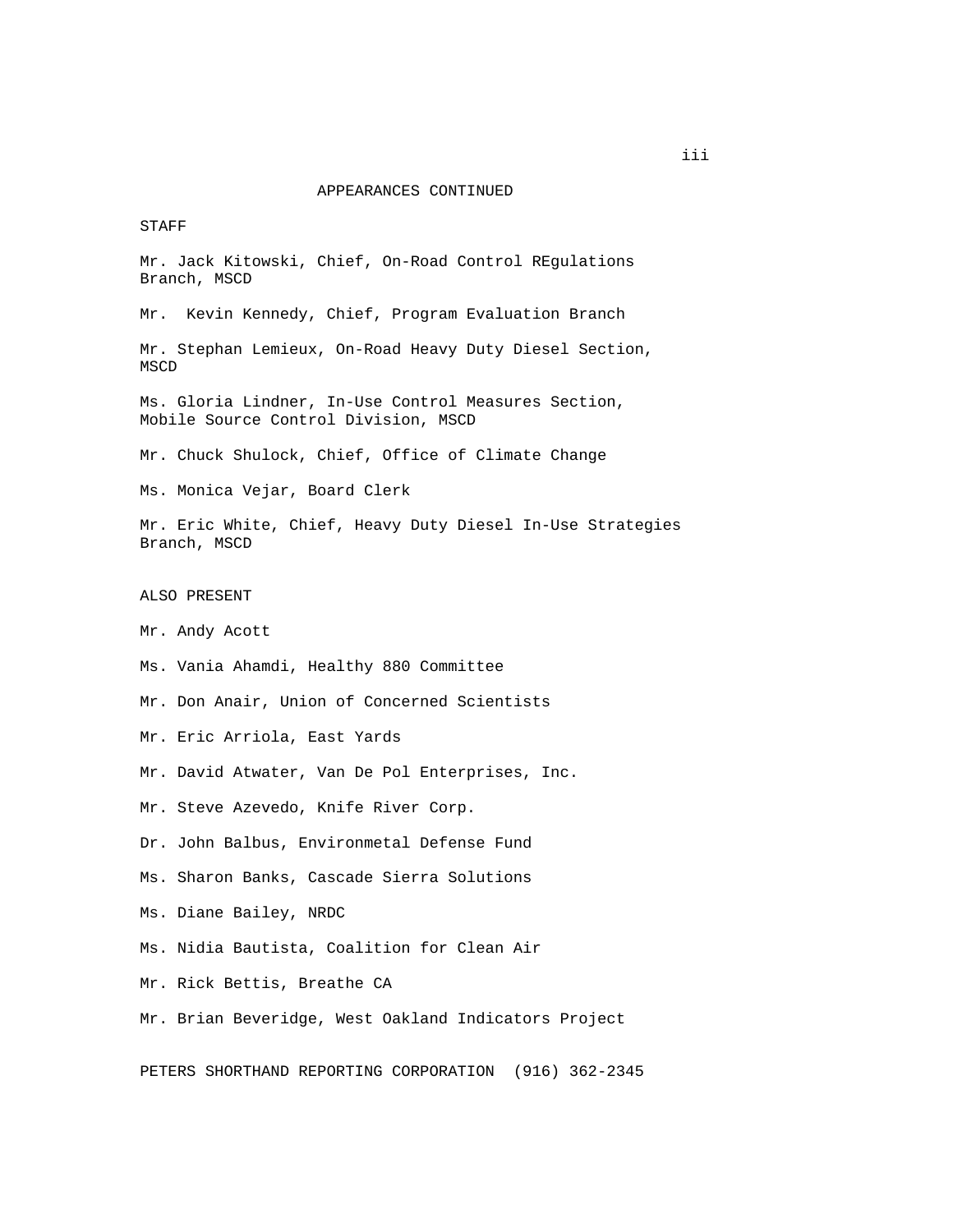ALSO PRESENT

- Ms. Liza Bolanol, Central Valley Air Quality Coalition
- Mr. Skip Brown, Delta Construction Company
- Mr. Paul Buttner, CA Rice Commission
- Mr. Brian Cohen
- Mr. Michael Collier, CC Matthes, Inc.
- Ms. Christine Cordero, Center for Environmental Health
- Mr. Michael Cuhna, Nisei Farmers League
- Ms. Lan Dahn, Southwest Transportation
- Mr. Irvin Dawid
- Mr. Brian Davis, Breathe CA
- Mr. William Davis, Southern CA Contractors Association
- Ms. Glenda Deloney, CBD
- Mr. Dennis Downing, Downing Trucking
- Ms. Tiana Drisker, CBD
- Mr. Brad Edgar, Cleaire Advanced Emission Control
- Mr. Sean Edgar, Clean Fleets Coalition
- Mr. Joel Errice, Regional Asthma Management and Prevention
- Mr. Allen Faris, Allen Faris Trucking
- Mr. Ron Faulkner, Faulkner Trucking
- Ms. Christine Foster, Tulare County Asthma Coalition and CAFA
- Mr. Randal Friedman, US Navy
- Ms. Laura Fultz Stout, Coalition for Clean Air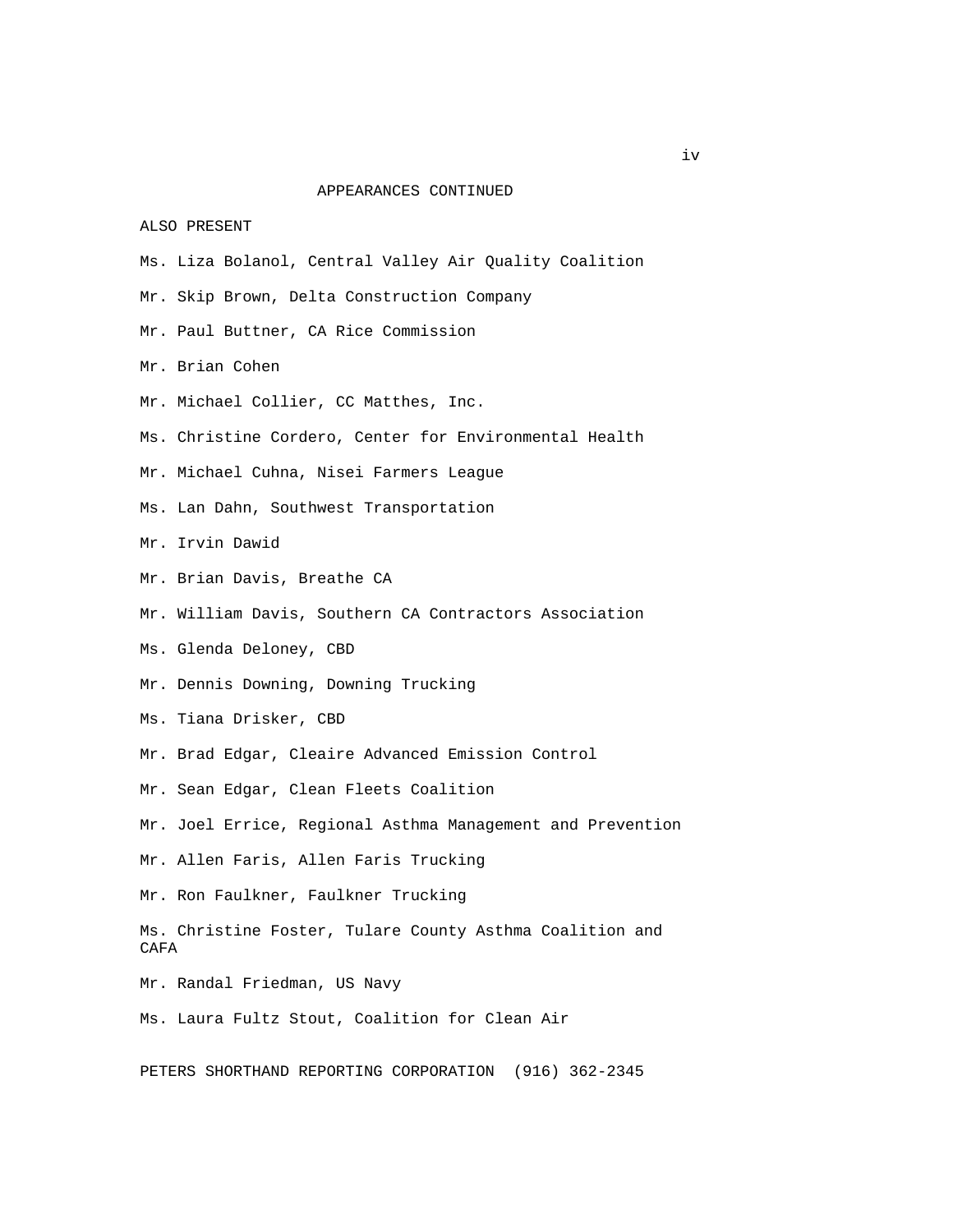#### ALSO PRESENT

|  |         |  |  | Ms. Catherine Garoupa, Madera Coalition for Community |
|--|---------|--|--|-------------------------------------------------------|
|  | Justice |  |  |                                                       |

- Mr. Bill Gassaway, low impact logging
- Ms. Jill Gayaldo, Elk Grove Unified School District
- Mr. Tim Gibbs, National Parks Conservation Association
- Mr. Larry Green, Air Quality Sacramento AQMD
- Mr. Mark Griffin, Matthew Griffin Trucking
- Ms. Jacquie Hansen, Breathe CA
- Ms. Susan Jones, D&S Trucking, CDTOA
- Ms. Deborah Jordan, US EPA
- Mr. Jeremy Jungreis, Marine Corps Installations West
- Mr. Andy Katz, Breathe CA
- Ms. Melissa Kelly-Ortega, Health Advocate
- Mr. Ray Kidd
- Ms. Janice Kim, American Academy of Pediatrics
- Mr. Camron King, CA Association of Winegrape Growers
- Ms. Susan King, CA Nurses Association
- Mr. Brandon Kitagawa, Community Action to Fight Asthma
- Mr. Alek Kress, ESA
- Ms. Camille Kustin, Environmental Defense
- Mr. Martin Lassen, Johnson Matthey Catalysts
- Ms. Anna Lee, CBE

PETERS SHORTHAND REPORTING CORPORATION (916) 362-2345

v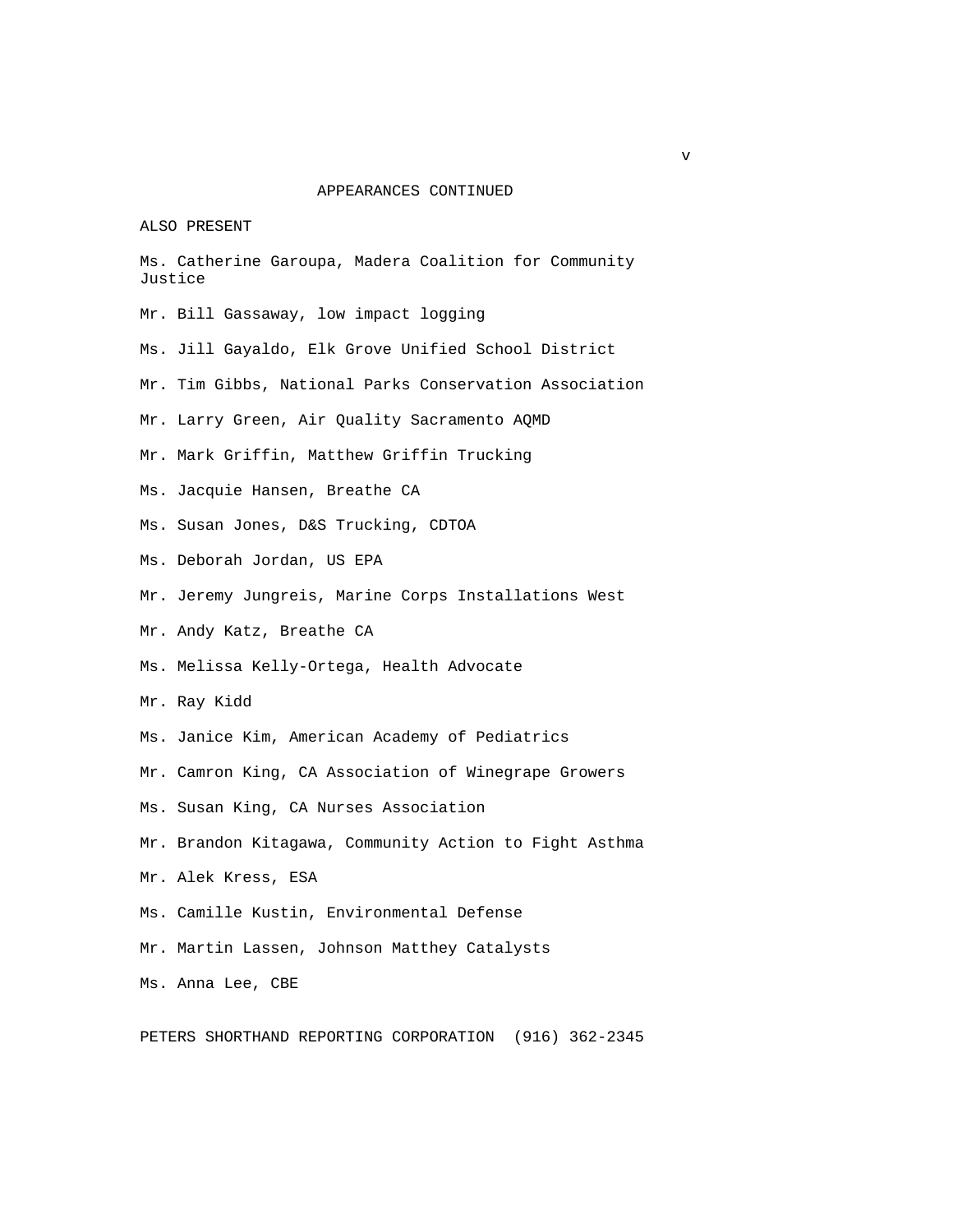ALSO PRESENT

 Mr. Michael Lewis, Construction Industry Air Quality Coalition

Mr. Angelo Logan, East Yard Communities

 Mr. Felipe Lopez, Consejo de Federaciones de Estados Mexicanas

Mr. Tony Luiz, T&L Trucking

Mr. Michael Mach, Oakland High

Mr. Bill Magavern, Sierra Club CA

Mr. Dennis MacFarland

Mr. Mark Matheson, Matheson Trucking

Dr. Richard McCann, Aspen Environmental Group

Mr. Gavin Hugh, CMTA

 Mr. Robert Meagher, Sierra Sacramento Valley Medical Society

Ms. Cheryl Moore, POB 390

 Mr. Brent Newell, Center on Race, Poverty, and the Environment

Mr. David Norris, Lakeport Unified School District

Ms. Blanca Nunez, Pacoima Beautiful

 Ms. Marybelle Nzegwu, Center on Race, Poverty, andthe Environment

Mr. Jason Osborn, Manteca Unified School District

Mr. Josh Pane, CAL Bus Association

 Mr. Michael Paparian, CA Pollution Control Financing Authority

PETERS SHORTHAND REPORTING CORPORATION (916) 362-2345

vi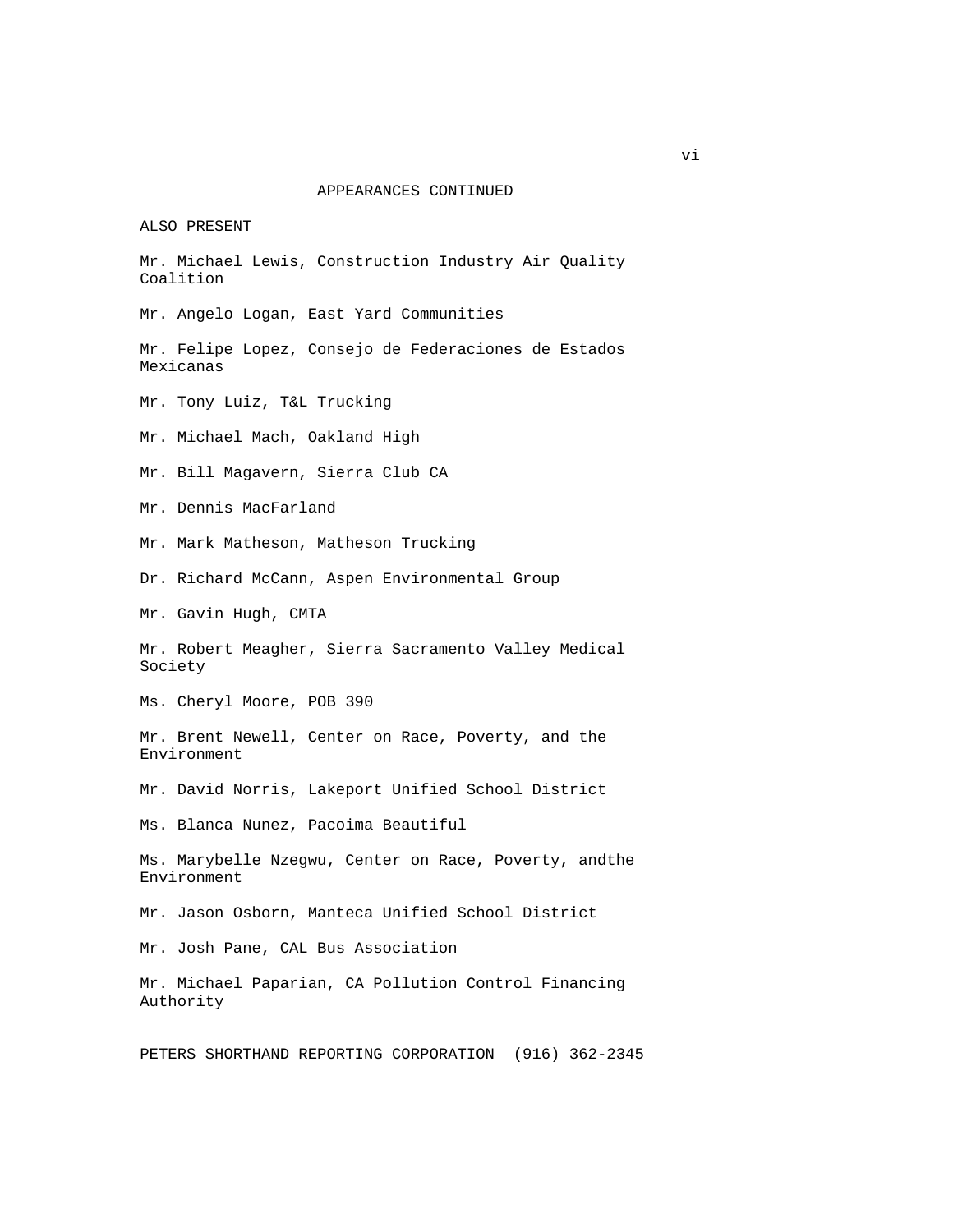ALSO PRESENT

- Mr. Greg Pile, Chaparral Honey, Inc.
- Ms. Patti Pirkle, Pirkle Trucking & Equipment Rental, Inc.
- Mr. John Pitta, John Pitta Trucking
- Ms. Betty Plowman, CDTOA
- Ms. Gale Plummer, Cleaire Advanced Emission Controls
- Mr. Nick Pfeifer, Granite Construction, Inc.
- Ms. Carol Pruett, CDTOA
- Mr. Angel Raposa, CDTOA
- Ms. Jill Ratner, Rose Foundation
- Ms. Mary-Michal Rawling, Golden Valley Health Centers

Mr. Charlie Rea, CalCIMA

Mr. Michael Rea, West County Transportation Agency

Mr. Sean Realite

 Ms. Betsy Reifsnider, Catholic Charities Diocese of Stockton

 Mr. Stephen Rhoades, Kings Canyon, Riverside County Schools

Mr. Steve Roberts, STR Transport

- Mr. Larry Robinson, Mark Stein Beverage Company
- Mr. Lowell Robinson, Robinson Ent., Inc.

Ms. Stephanie Roche, Mike Roche, Inc.

Ms. Kathy Rose, Nose Cone, Aerodynamics

Ms. Jenny Saklar, Fresno Metro Ministry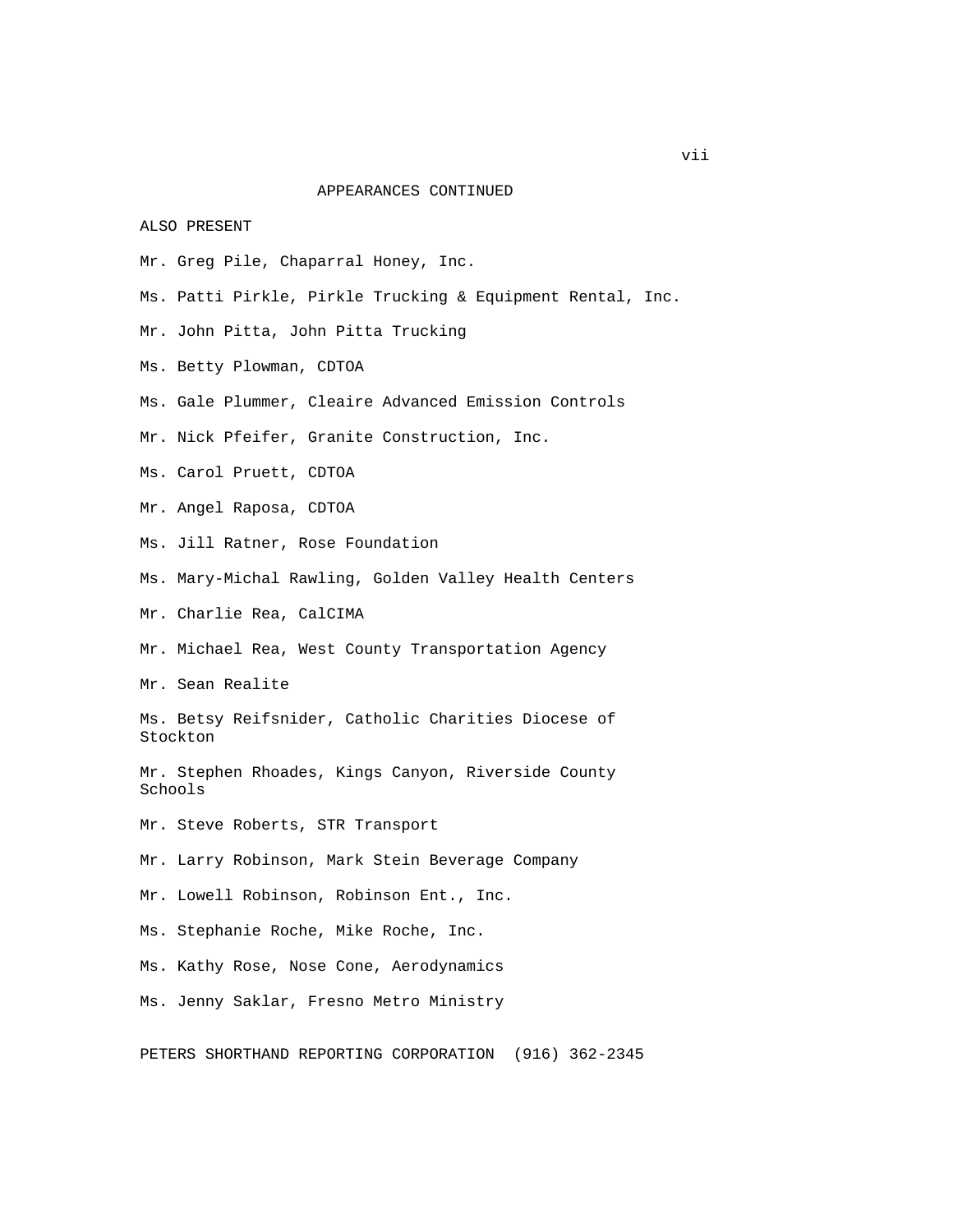ALSO PRESENT

- Ms. Anna Sanchez, MMCAC
- Ms. Sofia Sarabia, CRPE
- Mr. Dan Sartell, Button Transportation
- Mr. Eric Sauer, CTA
- Ms. Julie Sauls, CTA
- Mr. Paul Schlenvogt, Blue Sky Bee
- Mr. Jason Schmelzer, Cal Chamber
- Mr. Steve Shamp, Customer Truck Service
- Mr. Charlie Simpson, EM Tharp, Inc.
- Mr. Mark Sisco
- Mr. Daniel Speth, DLS Trucking
- Ms. Melissa Stephens, American Lung Association
- Mr. Dick Stuart, Maxim Crane Works
- Ms. Luz Elena Tafalla, Consejo de Federaciones de Estados Mexicanos
- Mr. Mario Talavera, Latinos Unidos Concientizados al Ambiente
- Mr. Bill Terrell, Genesis Construction
- Mr. Michael Tunnell, American Trucking Association
- Mr. Jorge Villanueva, Pacoima Beautiful
- Mr. Mike Waters, CA Business Association
- Mr. Steve Weitekamp, CMSA
- Mr. Ed Welch, Save the Air in Nevada County
- PETERS SHORTHAND REPORTING CORPORATION (916) 362-2345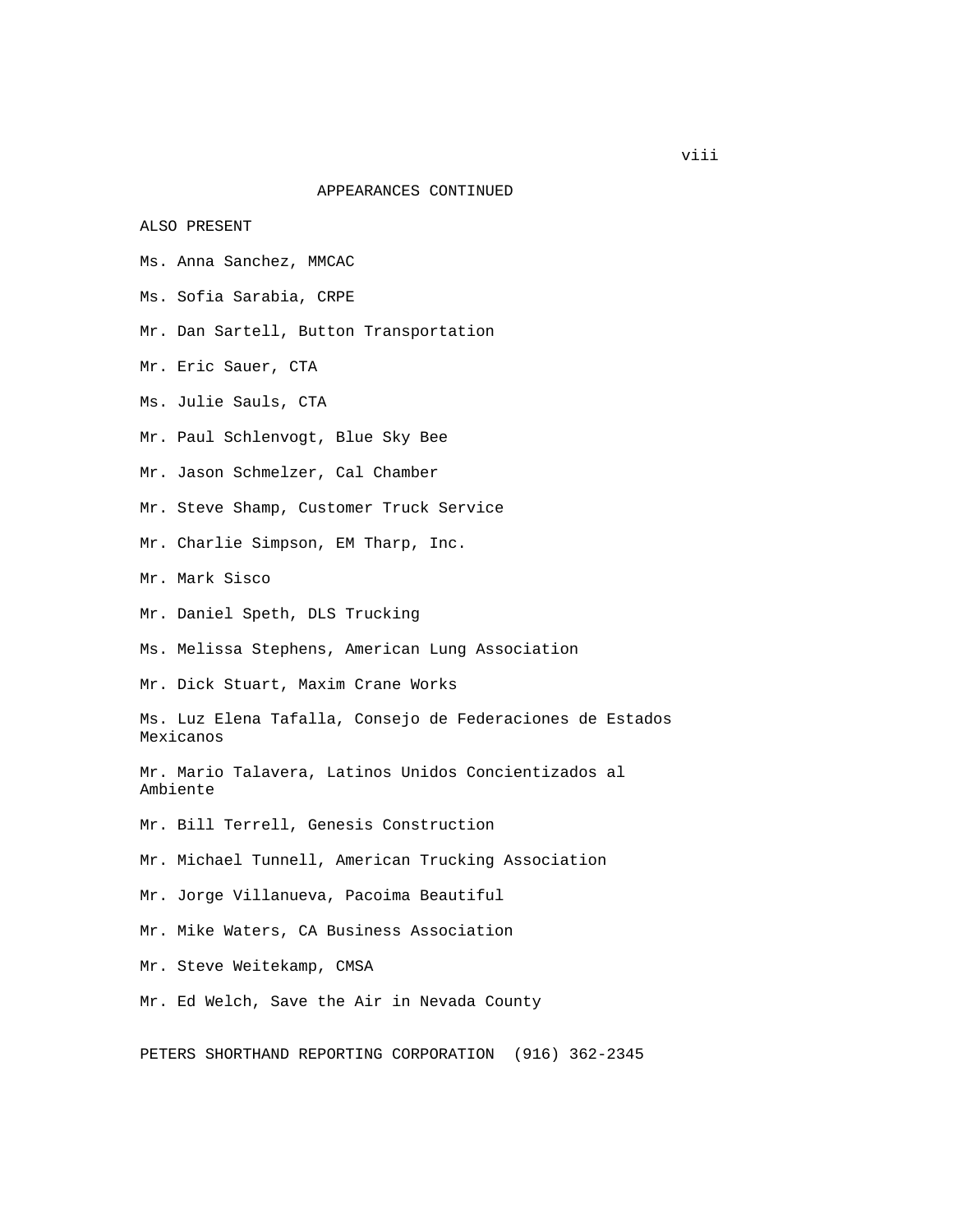ALSO PRESENT

 Mr. Bruce Wick, CA Professional Association of Specialty Contractors

Ms. Marie Witte, Mike Roche, Inc.

- Mr. Marshall Woodmansee
- Ms. Sophia Woodmanse
- Ms. Tessa Woodmansee
- Mr. Denny Wyatt, APEX Bulk Commodities
- Mr. John Yandell, Yandell Truckaway, Inc.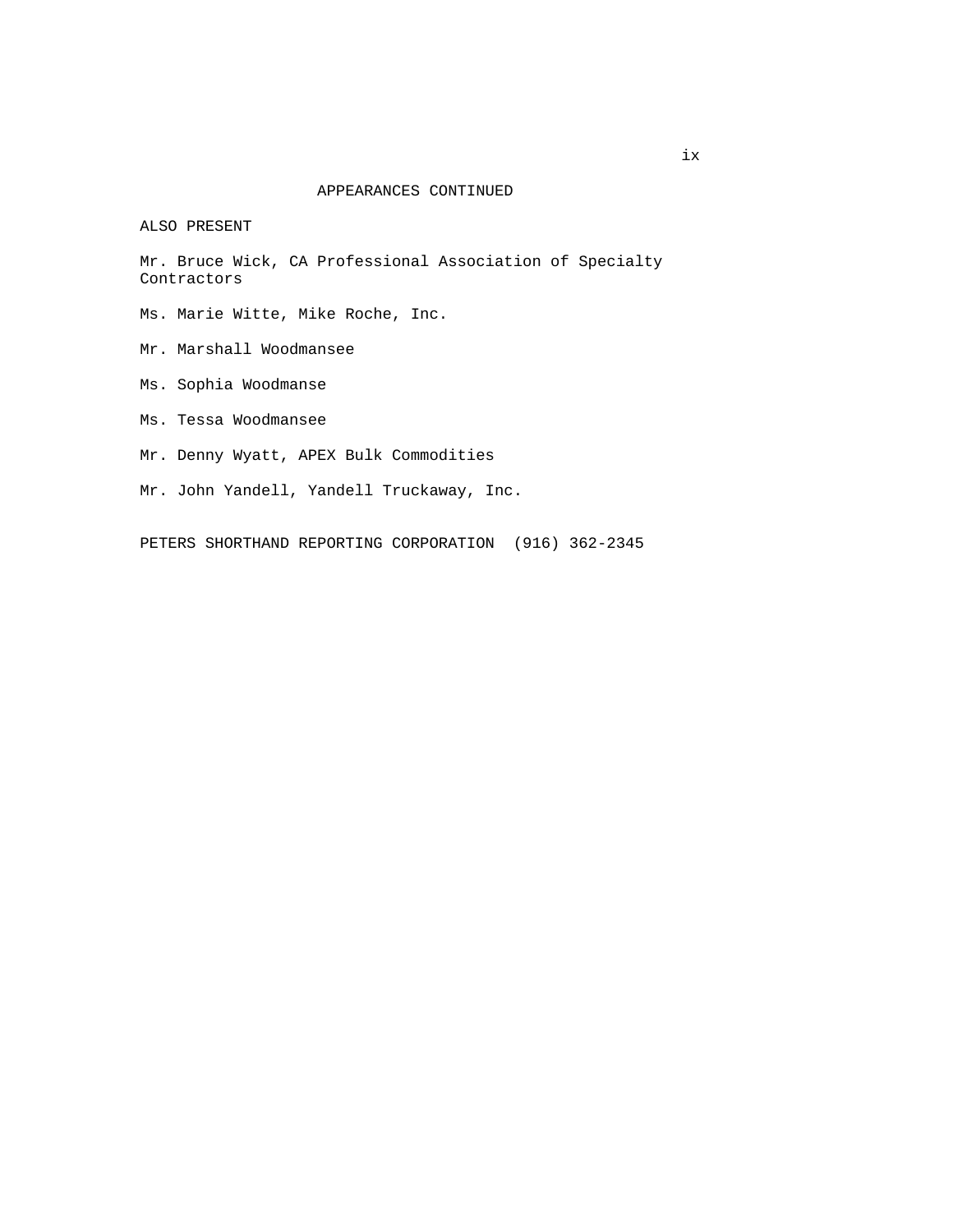INDEX

**PAGE** 

| Item 08-10- |     |                  |    |
|-------------|-----|------------------|----|
|             |     | Mr. Newell       | 6  |
|             | Ms. | Jordan           | 9  |
|             |     | Mr. Robinson     | 11 |
|             |     | Mr. Meagher      | 13 |
|             |     | Mr. Yandell      | 14 |
|             |     | Mr. Logan        | 17 |
|             |     | Mr. Tunnell      | 18 |
|             |     | Mr. Lassen       | 20 |
|             |     | Ms. Kelly-Ortega | 21 |
|             |     | Ms. Raposa       | 22 |
|             |     | Dr. Balbus       | 24 |
|             |     | Mr. Kitagawa     | 26 |
|             |     | Mr. Pfeifer      | 28 |
|             |     | Mr. Pane         | 29 |
|             |     | Mr. Waters       | 30 |
|             |     | Mr. Faris        | 32 |
|             |     | Mr. Errice       | 34 |
|             |     | Mr. Wyatt        | 36 |
|             | Ms. | Stephens         | 37 |
|             | Mr. | Speth            | 38 |
|             |     | Ms. Pirkle       | 41 |
|             |     | Mr. Pitta        | 42 |
|             |     | Mr. Downing      | 44 |
|             |     | Ms. Garoupa      | 46 |
|             |     | Ms. Nzegwu       | 47 |
|             |     | Ms. Bailey       | 48 |
|             | Mr. | Terrell          | 51 |
|             |     | Ms. Jones        | 53 |
|             |     | Ms. Bolanol      | 55 |
|             |     | Mr. Jungreis     | 56 |
|             |     | Mr. Friedman     | 58 |
|             |     | Mr. Luiz         | 59 |
|             |     | Mr. Wick         | 61 |
|             |     | Mr. Brown        | 69 |
|             |     | Mr. Arriola      | 71 |
|             |     | Ms. Plowman      | 72 |
|             |     | Ms. Woodmansee   | 73 |
|             |     | Mr. Acott        | 75 |
|             |     | Mr. Norris       | 76 |
|             |     | Mr. Rea          | 78 |
|             |     | Mr. Anair        | 79 |
|             |     | Ms. Sanchez      | 81 |
|             |     | Ms. Rawling      | 82 |
|             |     | Ms. King         | 84 |
|             | Ms. | Saklar           | 84 |

PETERS SHORTHAND REPORTING CORPORATION (916) 362-2345

**x x**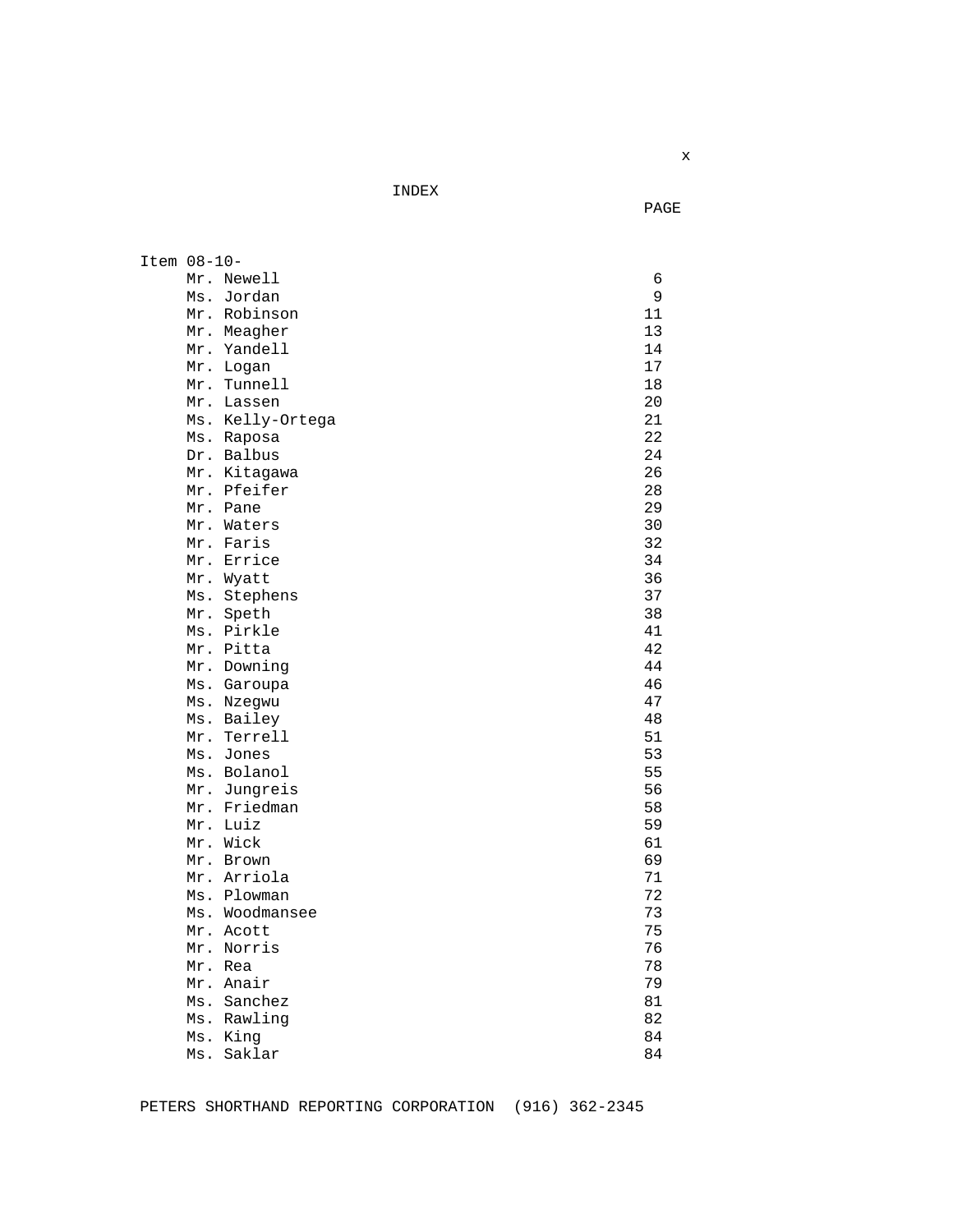INDEX CONTINUED

**PAGE** 

|         | Mr. Talavera             | 84         |
|---------|--------------------------|------------|
|         | Ms. King                 | 85         |
|         | Mr. Paparian             | 86         |
|         | Ms. Sharpe               | 89         |
|         | Mr. Sartell              | 92         |
|         | Mr. Cohen                | 94         |
|         | Ms. Pruett               | 96         |
|         | Ms. Reifsnider           | 98         |
|         | Mr. Dawid                | 99         |
|         | Mr. Shamp                | 101        |
|         | Ms. Sarabia              | 102        |
|         | Mr. Magavern             | 103        |
|         | Mr. Pile                 | 104        |
|         | Mr. Katz                 | 106        |
|         | Ms. Ahamdi               | 108        |
|         | Ms. Cordero              | 109        |
|         | Mr. Atwater              | 110        |
|         | Ms. Rose                 | 112        |
| Ms. Lee |                          | 114        |
|         | Mr. Faulkner             | 115        |
|         | Ms. Deloney              | 117        |
|         | Ms. Drisker              | 118        |
|         | Mr. Schmelzer            | 120        |
|         | Mr. Davis                | 122        |
|         | Mr. Welch                | 124        |
|         | Ms. Moore                | 125        |
|         | Ms. Kustin               | 126        |
|         | Mr. Beveridge            | 128        |
|         | Mr. Gassaway             | 130        |
|         | Mr. Stuart               | 131        |
|         | Mr. Robinson             | 132        |
|         | Mr. Edgar<br>Mr. Rhoades | 133<br>135 |
|         | Ms. Plummer              | 135        |
|         | Mr. Green                | 137        |
|         | Mr. Mach                 | 137        |
|         | Ms. Ratner               | 138        |
|         | Mr. Roberts              | 142        |
|         | Ms. Nunez                | 143        |
|         | Mr. Villanueva           | 144        |
|         | Mr. Azevedo              | 146        |
|         | Mr. Bettis               | 147        |
|         | Mr. Weitekamp            | 148        |
|         | Mr. Cuhna                | 150        |
|         |                          | 152        |
|         | Mr. MacFarland           |            |
|         | Ms. Dahn                 | 152        |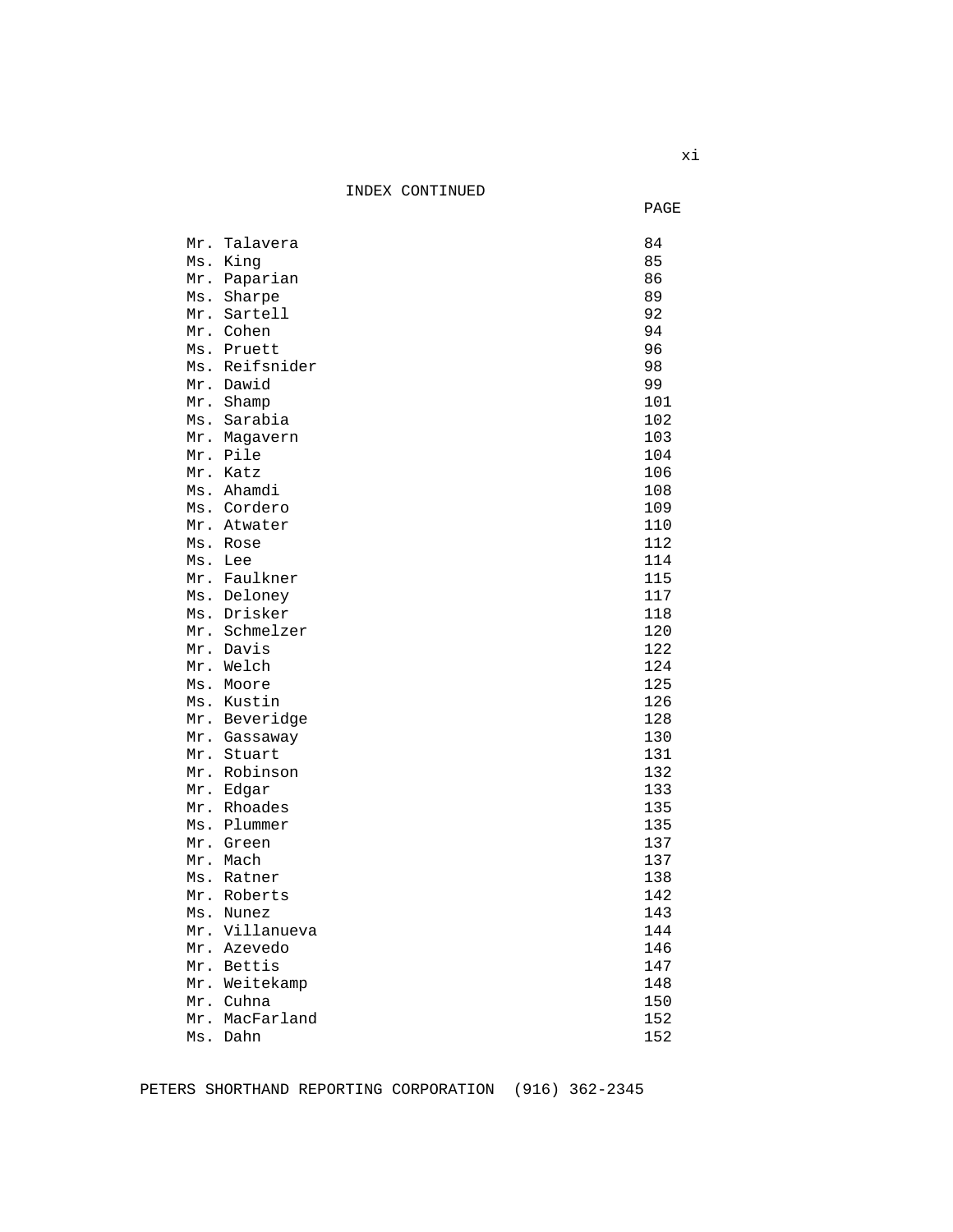INDEX CONTINUED

|                   |                        | PAGE       |
|-------------------|------------------------|------------|
|                   | Mr. Kress              | 153        |
|                   | Mr. Simpson            | 154        |
|                   | Mr. Collier            | 156        |
|                   | Mr. Buttner            | 157        |
|                   | Ms. Fultz Stout        | 159        |
|                   | Mr. Matheson           | 161        |
|                   | Mr. Lopez              | 162        |
|                   | Mr. Rea                | 163        |
|                   | Ms. Tafalla            | 164        |
|                   | Dr. McCann             | 165        |
|                   | Mr. McHugh             | 167        |
|                   | Mr. Sisco              | 168        |
|                   | Mr. Osborn             | 168        |
|                   | Mr. Rhoades            | 170        |
|                   | Ms. Foster             | 171        |
|                   | Ms. Hansen             | 172        |
|                   | Mr. Sauer              | 173        |
|                   | Ms. Sauls              | 174        |
|                   | Mr. Woodmansee         | 175        |
|                   | Ms. Woodmansee         | 176        |
|                   | Ms. Gayaldo            | 176        |
|                   | Mr. Kidd               | 178        |
|                   | Mr. Griffin            | 179        |
|                   | Mr. Lewis              | 180        |
|                   | Board Member Roberts   | 182        |
|                   | Mr. Schlenvogt         | 185        |
|                   | Mr. Davis              | 187        |
|                   | Ms. Bautista           | 189<br>191 |
|                   | Mr. Edgar<br>Ms. Banks | 193        |
|                   | Ms. Kim                | 198        |
|                   | Mr. Realite            | 200        |
|                   | Mr. Gibbs              | 200        |
|                   | Ms. Witte              | 201        |
|                   | Ms. Roche              | 203        |
|                   | Board Discussion       | 204        |
|                   | Motion                 | 261        |
|                   | Vote                   | 283        |
| Item $8 - 11 - 2$ |                        |            |
|                   | Motion                 | 284        |
|                   | Vote                   | 285        |
|                   |                        |            |
| Adjournment       |                        | 285        |
|                   | Reporter's Certificate | 286        |
|                   |                        |            |

PETERS SHORTHAND REPORTING CORPORATION (916) 362-2345

xii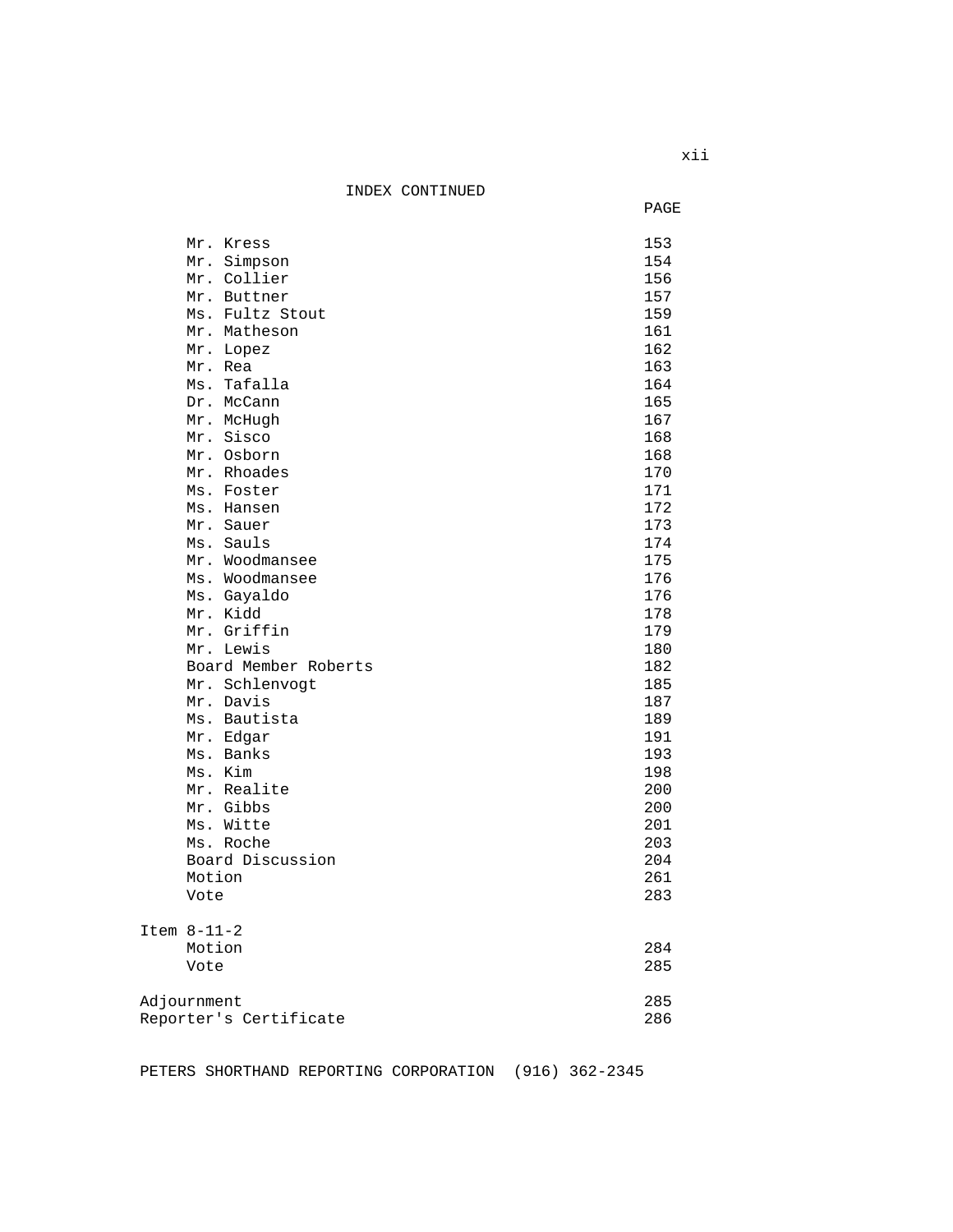# 1 PROCEEDINGS

 2 CHAIRPERSON NICHOLS: Good morning, ladies and 3 gentlemen. We have a very full agenda today. And we have 4 been figuring out how we can organize our work most 5 efficiently.

 6 First of all, welcome to the second day of the 7 last Board meeting of 2008 and the continuation of our 8 hearing on the truck rule.

 9 Before we get down to business, including taking 10 the roll and doing the Pledge which we start the day with, 11 I just want to do a couple of procedural quick things 12 because I know people are getting assembled here.

13 So the first is to tell anybody who is waiting 14 for this that we have moved the item that was on our 15 agenda for today dealing with the report to the 16 Legislature on our implementation of AB 233, which is the 17 report on the Board's enforcement of all of our rules 18 relating to diesels, to January. That item will not be 19 heard today. Our total attention is going to be devoted 20 to these two rules.

21 Second is to tell you that although the 22 announcement said we would begin and immediately adjourn 23 to have Board members take a brief tour downstairs to 11th 24 Street and to have an opportunity to actually look at some 25 of the technology that's being discussed here on some

PETERS SHORTHAND REPORTING CORPORATION (916) 362-2345

 $1<sub>1</sub>$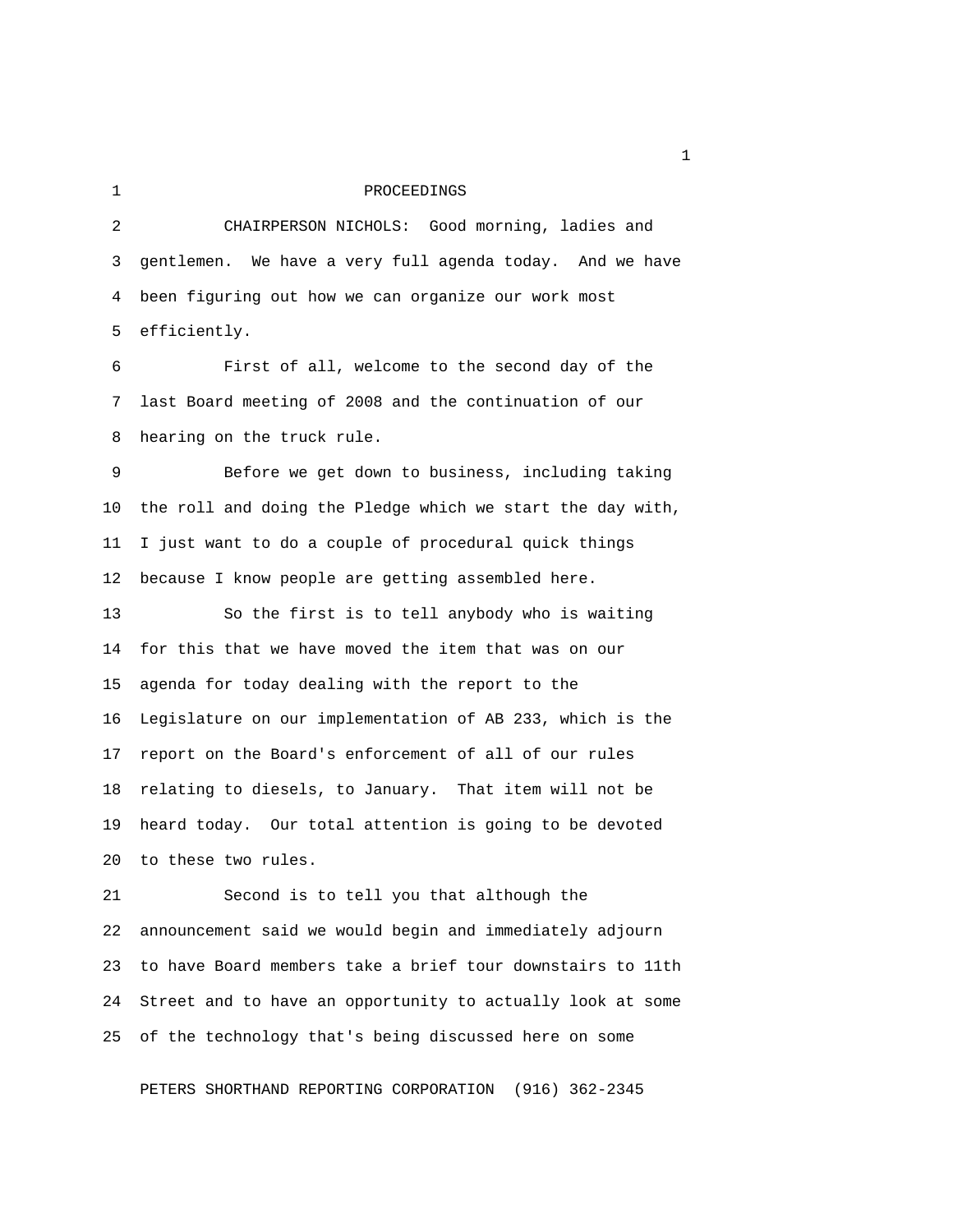1 trucks, that we're going to start to hearing and do the 2 tour during a break a little later on this morning so that 3 everybody gets a chance to get started. And I think we'll 4 make more progress that way.

 5 The third thing is I want to introduce you to two 6 staff people from our Ombudsman office, Kathleen Quetin 7 and Phil Loder, who will waive their hands. Their job 8 today is going to be to managers of the testimony list and 9 to make sure that people are up at the podium in front of 10 the microphone at their time to testify. We're going to 11 ask you to come up in groups of five at a time, line up 12 five deep in front of the microphone and be ready to speak 13 when your turn comes. Everybody will get their two 14 minutes that way, but we won't be using up the extra two 15 minutes it's been taking to get people out of their 16 chairs, into the room, and in place. I think this will 17 get us through the whole list more expeditiously and 18 everybody will get a chance to speak.

19 So I just really want to thank you for your 20 cooperation. It went really well yesterday. And to ask 21 you to cooperate with these two Board staff members to 22 make this all flow very smoothly.

23 And now having gotten your attention, if I could 24 ask you to please stand up and face the flag.

25 (Thereupon the Pledge of Allegiance was

PETERS SHORTHAND REPORTING CORPORATION (916) 362-2345

 $\overline{2}$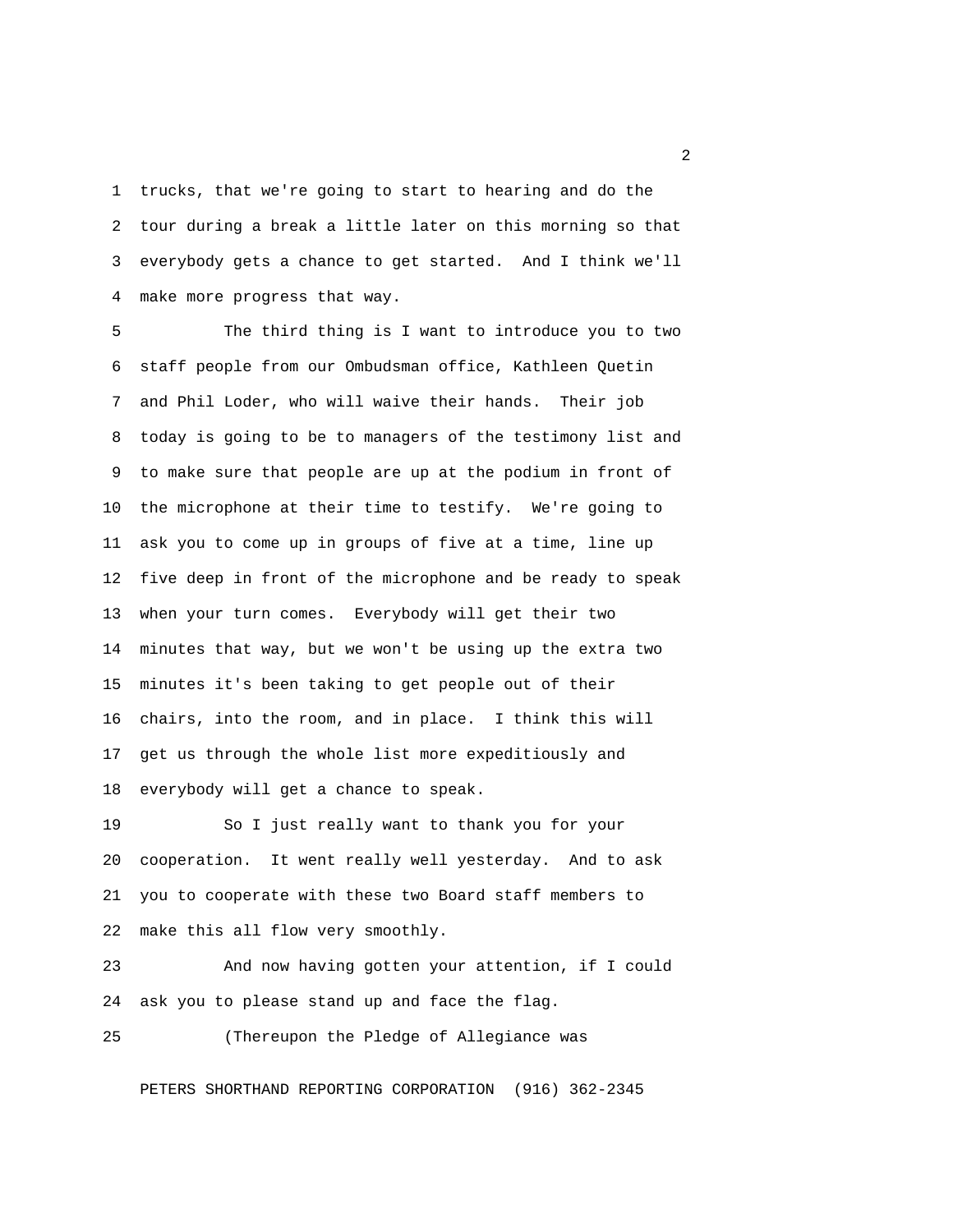1 Recited in unison.)

2 CHAIRPERSON NICHOLS: Thank you.

 3 Also as part of the opening announcements here, I 4 did this yesterday, but I need to say again since many of 5 you were not here.

 6 We have translation services available today in 7 both Spanish and Punjabi. And we have headsets available 8 in the back I believe. So that anyone who wants to listen 9 to the proceedings being translated into either Spanish or 10 Punjabi can do so. And if you wish to have the assistance 11 of a translator in giving your testimony or translating 12 your testimony, we can do that as well.

13 And now they will repeat this announcement in 14 those two languages.

15 (Thereupon the announcement was translated into 16 Spanish and Punjabi.)

17 CHAIRPERSON NICHOLS: Thank you. I believe this 18 morning the staff wishes to pass on any further comments. 19 They have been preparing responses to some questions that 20 Board members raised yesterday. But they'll be bringing 21 those back later in the day, and we'll just get started 22 with the public testimony at this time.

23 If we can begin with the first group of 24 witnesses, we would appreciate it.

25 Oh, call the roll. Okay. We can call the roll.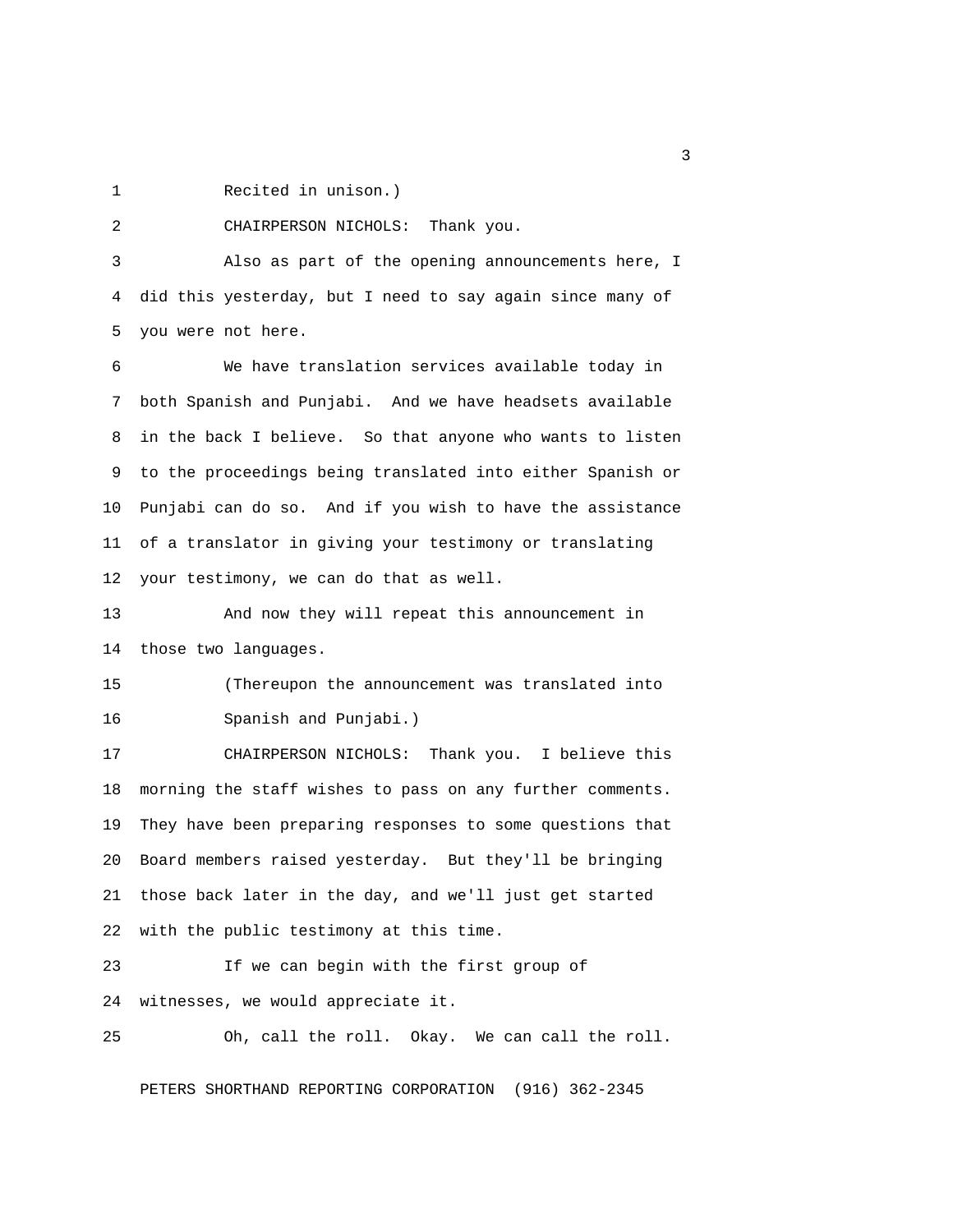1 Sure. Let's call the roll.

| 2  | BOARD CLERK VEJAR: Dr. Balmes?                             |
|----|------------------------------------------------------------|
| 3  | BOARD MEMBER BALMES: Here.                                 |
| 4  | BOARD CLERK VEJAR: Ms. Berg?                               |
| 5  | Ms. D'Adamo?                                               |
| 6  | BOARD MEMBER D'ADAMO: Here.                                |
| 7  | BOARD CLERK VEJAR: Ms. Kennard?                            |
| 8  | Mayor Loveridge?                                           |
| 9  | Mrs. Riordan?                                              |
| 10 | BOARD MEMBER RIORDAN: Here.                                |
| 11 | BOARD CLERK VEJAR: Supervisor Roberts?                     |
| 12 | BOARD MEMBER ROBERTS: Here.                                |
| 13 | BOARD CLERK VEJAR: Professor Sperling?                     |
| 14 | BOARD MEMBER SPERLING: Here.                               |
| 15 | BOARD CLERK VEJAR: Dr. Telles?                             |
| 16 | BOARD MEMBER TELLES: Here.                                 |
| 17 | BOARD CLERK VEJAR: Chairman Nichols?                       |
| 18 | CHAIRPERSON NICHOLS: Here.                                 |
| 19 | BOARD CLERK VEJAR: Madam Chairman, we have a               |
| 20 | quorum.                                                    |
| 21 | CHAIRPERSON NICHOLS: Thank you.                            |
| 22 | And for anyone who may be wondering who was                |
| 23 | watching yesterday, we've been joined today by Board       |
| 24 | Member Barbara Riordan who was at her -- your office       |
| 25 | yesterday watching this proceeding on the web cast.<br>And |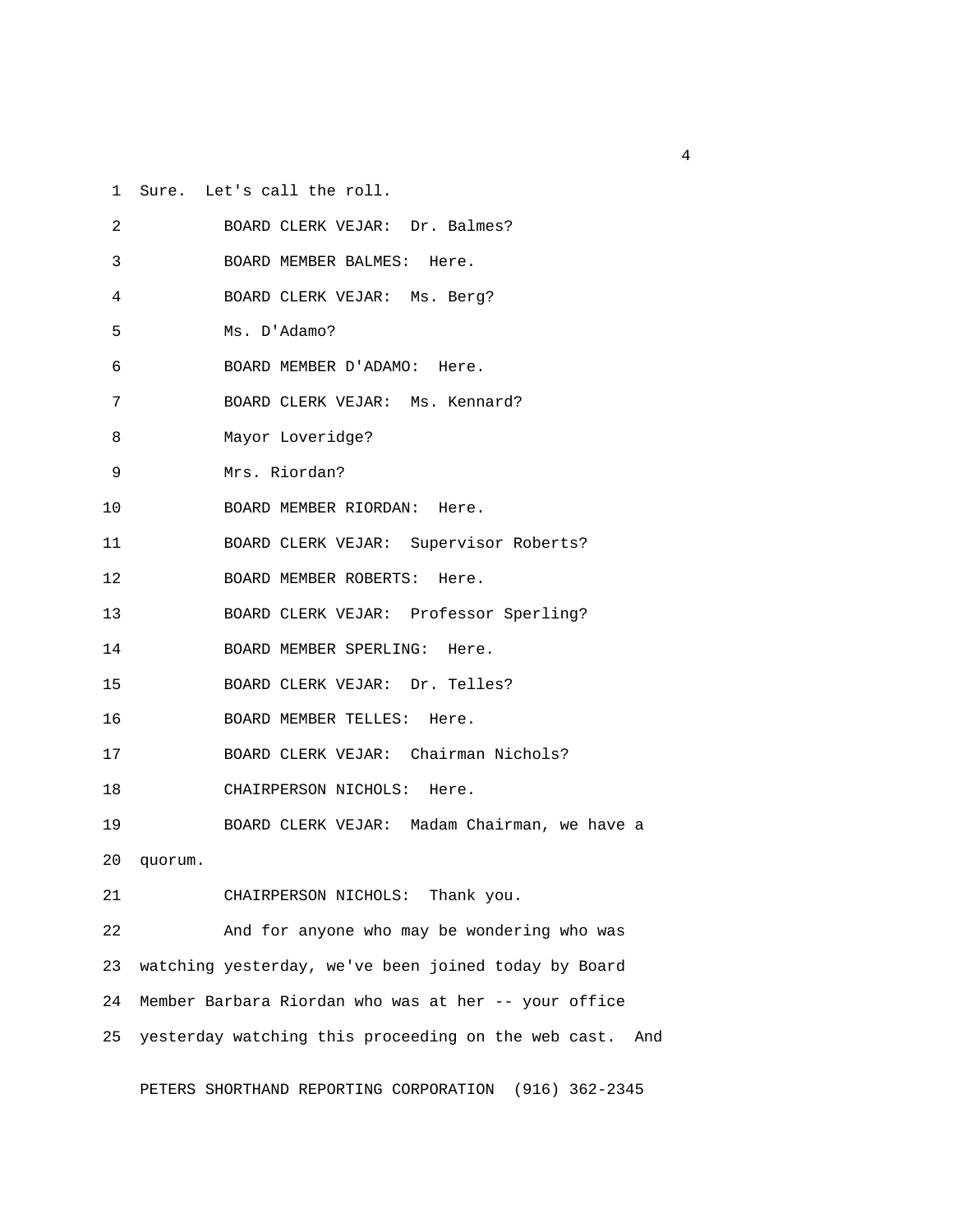1 she has followed all the testimony on this rulemaking. 2 And we're happy to have her here today. And she'll be 3 able to vote on the end.

 4 BOARD MEMBER RIORDAN: Thank you, Madam Chairman. 5 One thing I did learn and it might be helpful for 6 all of you to know, those of you who are testifying are 7 speaking as we do as staff members and Board members, 8 speak into the microphone. Because there were times when 9 people obviously had moved away from the microphone and 10 you simply could not hear over the webcast. But you could 11 get the gist of it. But it really is important to speak 12 into the microphone.

13 CHAIRPERSON NICHOLS: Thank you.

14 I think these microphones are designed not to 15 pick up all the noise in the room, which is good. But it 16 means you really have to be right in front mike to be 17 heard.

18 Okay. Are we ready now? Do we have a list of 19 witnesses? We do. I have it in front of me. All right. 20 Melissa Kelly-Ortega. Can we get started with the rest of 21 this group?

22 MS. SHARPE: She's not here yet. I believe she's 23 engine route from Merced. I heard she's on 9th Street.

24 CHAIRPERSON NICHOLS: Since this is a new process 25 here, we'll just give her a pass.

PETERS SHORTHAND REPORTING CORPORATION (916) 362-2345

 $\sim$  5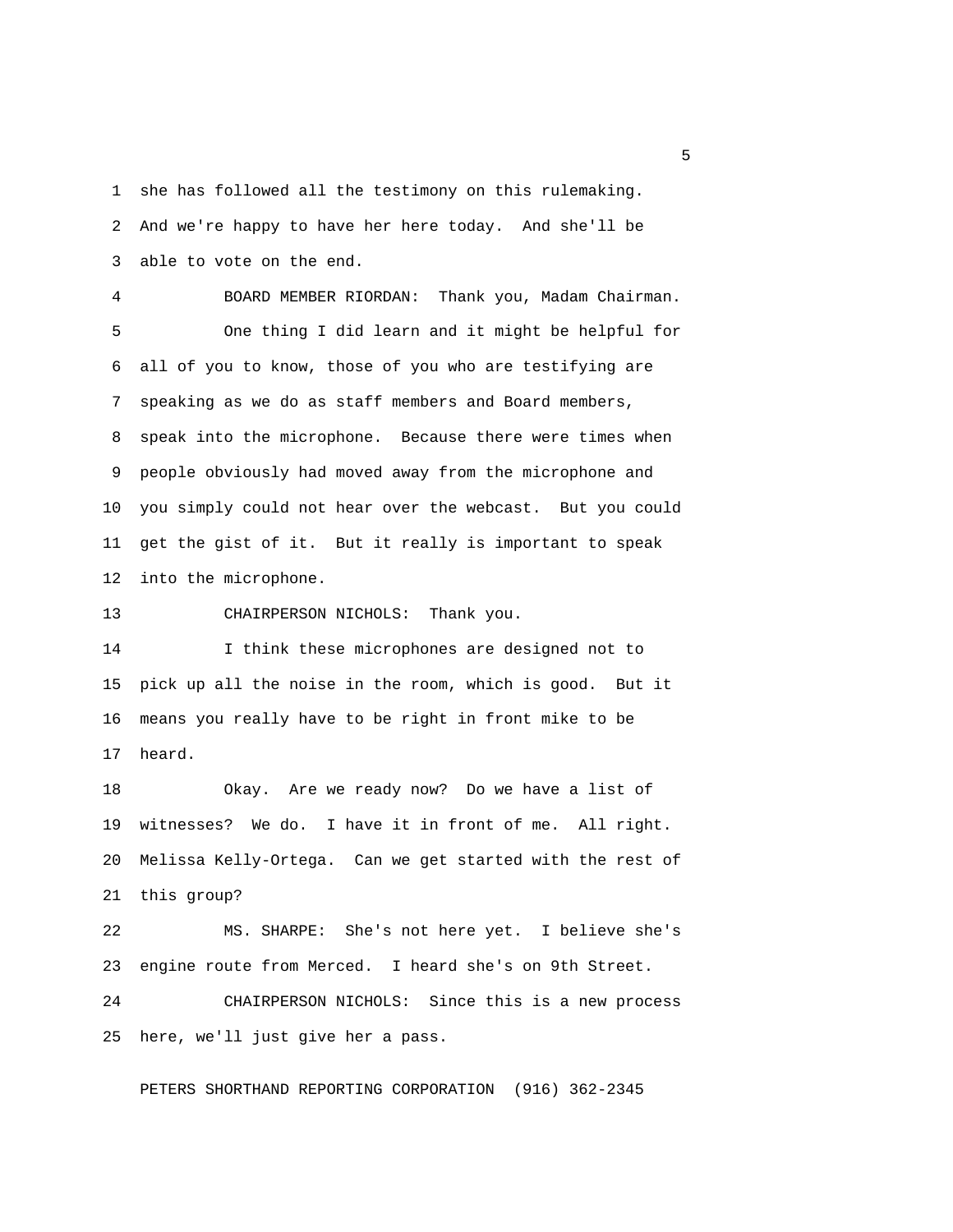1 Mark Handle.

 2 I'm going to read this whole list, and please 3 come forward if you're here. Mark Handle, Brett Newell, 4 Deborah Jordan, Larry Robinson. 5 EXECUTIVE OFFICER GOLDSTENE: Maybe read down to 6 ten and everybody can line themselves up. 7 CHAIRPERSON NICHOLS: After Brent, who I see is 8 here and Deborah Jordan, who I see is here, Larry 9 Robinson, Robert Meagher, Jenny Saklar, Kevin Hamilton, 10 Mario Talavera, John Yandell, please come on down to the 11 front all of those people whose names I've just read. 12 Thank you. 13 Mr. Newell, there may be a prize for being first. 14 MR. NEWELL: I don't see any pretzels up here. 15 CHAIRPERSON NICHOLS: They disappeared. 16 MR. NEWELL: Madam Chairs, members of the Board, 17 please don't use my time while I turn off my phone. 18 Thank you. And good morning. 19 What I wanted to talk about was the importance of 20 how this rule meets SIP commitments and the promises that 21 this Board makes to achieve ambient air quality standards. 22 What's been discussed are the SIP commitments the 2007 23 ozone plan. 24 What I want to discuss this morning are those

PETERS SHORTHAND REPORTING CORPORATION (916) 362-2345

25 promised made five years ago in 2003 to meet the one-hour

 $\sim$  6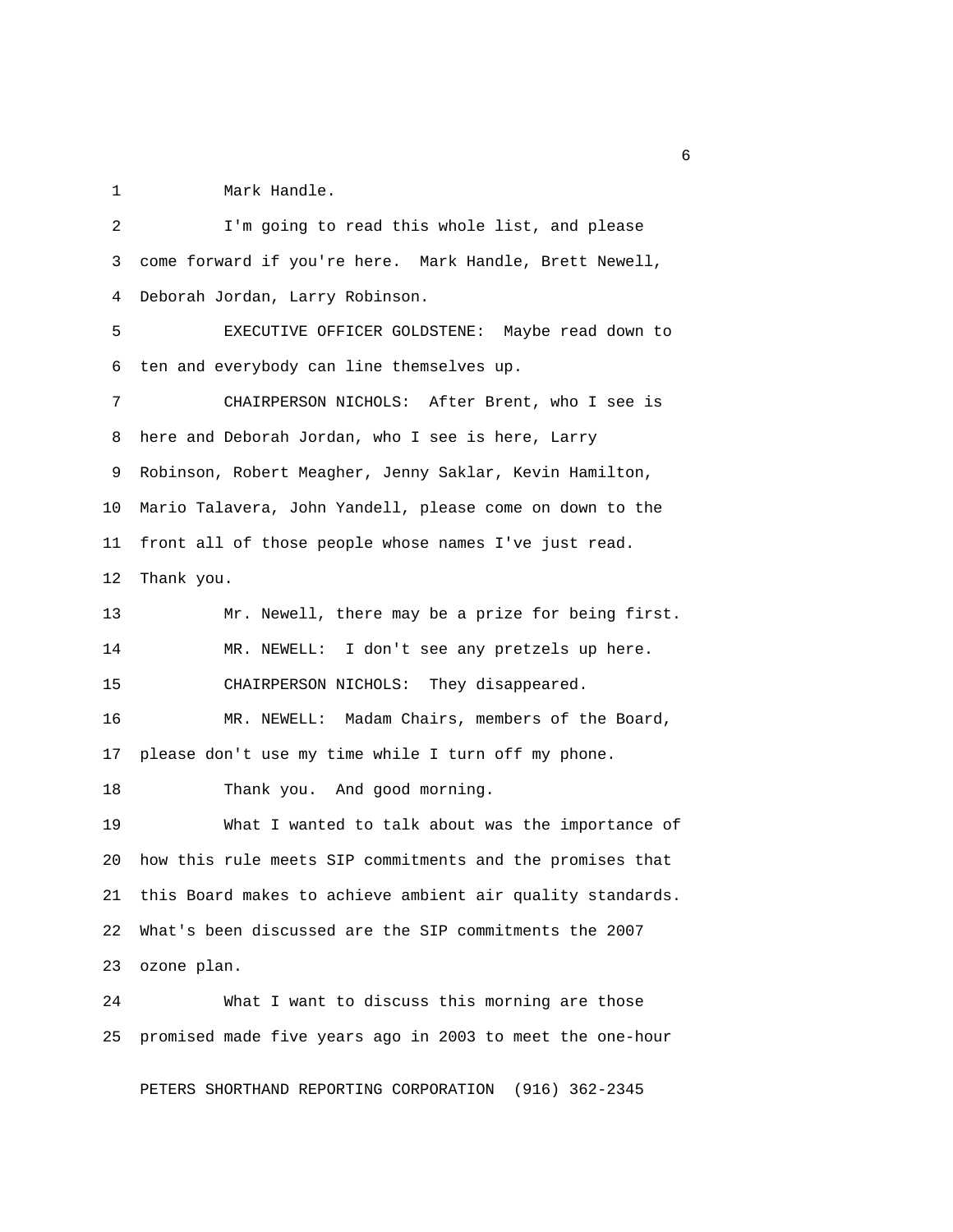1 ozone standard, the one-hour ozone standard which is past 2 fast approaching. In South Coast and San Joaquin Valley, 3 scores of violations have occurred, and those air basins 4 won't attain that standard.

 5 So why does this rule have any relevance to the 6 one-hour standard? Well, three years ago the Board 7 adopted two resolutions, 03-22 and 03-23, both of which 8 committed to significant mobile source reductions so the 9 South Coast air basin would attain the one-hour ozone 10 standard before 2010.

11 Those promises were admitted by staff in a 12 February letter to EPA not met and were supposed to be for 13 diesel controls. The regulation today does not deliver 14 reductions before 2010. It should in order to meet this 15 Board's earlier commitments. This regulation should 16 deliver reductions for the South Coast air basin before 17 2010.

18 The Board has never revoked Resolutions 03-22 and 19 03-23. Specifically, in Resolution 03-23, the Board 20 withheld authority from the Executive Officer to weaken 21 the strategy for the South Coast. So staff never had 22 authority to not propose those regulations to the Board 23 for adoption.

24 What are the consequences of not adhering to 25 those resolutions? Well, the public isn't benefiting from

PETERS SHORTHAND REPORTING CORPORATION (916) 362-2345

<u>2</u> The contract of the contract of the contract of the contract of the contract of the contract of the contract of the contract of the contract of the contract of the contract of the contract of the contract of the contra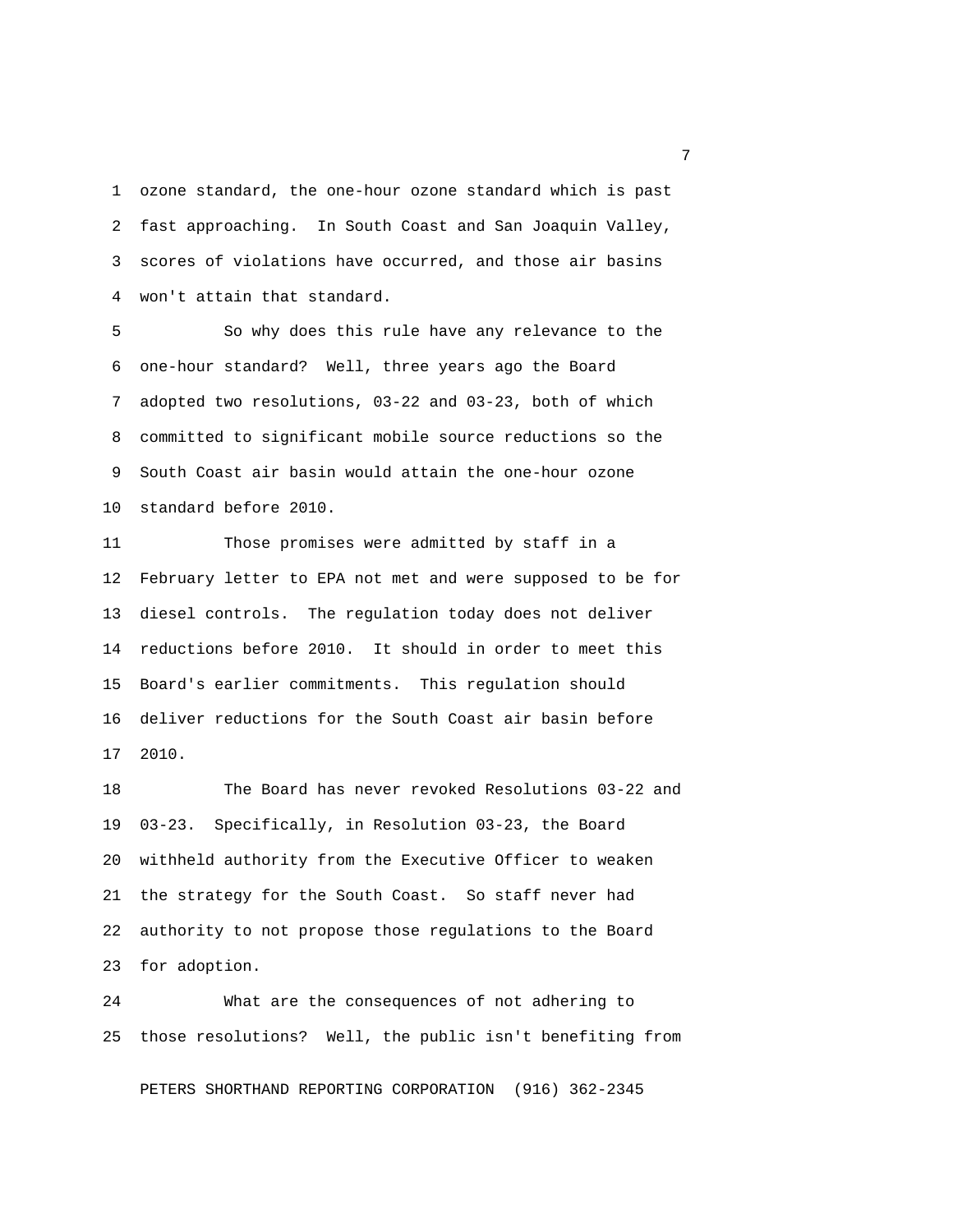1 significant ozone and PM2.5 forming emission reductions. 2 Stationary sources in the South Coast and the San Joaquin 3 Valley, when there is the failure to attain, will pay 4 stationary source fees under Section 185 of the Clean Air 5 Act.

 6 I notice Mayor Loveridge isn't here yet this 7 morning. But on Friday, they had a hearing to adopt that 8 rule in the South Coast. And the Board did not have a 9 majority to adopt the rule. The rule would impose between 10 24 and \$36 million annually on fees as stationary sources. 11 Stationary sources that have done their part to reduce 12 emissions. Where this Board hasn't done its part to 13 reduce mobile source emissions to help that air basin 14 attain; 24 to \$36 million a year.

15 So to the trucking advocates here that are 16 calling for a weaker rule, I say to you, you're getting 17 off pretty easy. Because this regulation should be much 18 more stringent and help the South Coast air basin reduce 19 hundreds of tons of mobile source reductions.

20 CHAIRPERSON NICHOLS: I'm sorry. Turns out our 21 timer is not working.

22 MR. NEWELL: I'll keep talking.

23 CHAIRPERSON NICHOLS: I'm sure you will, but 24 unfortunately I can't let do you that. If you can just 25 complete your sentence, we're going to have to call a

PETERS SHORTHAND REPORTING CORPORATION (916) 362-2345

experience of the state of the state of the state of the state of the state of the state of the state of the s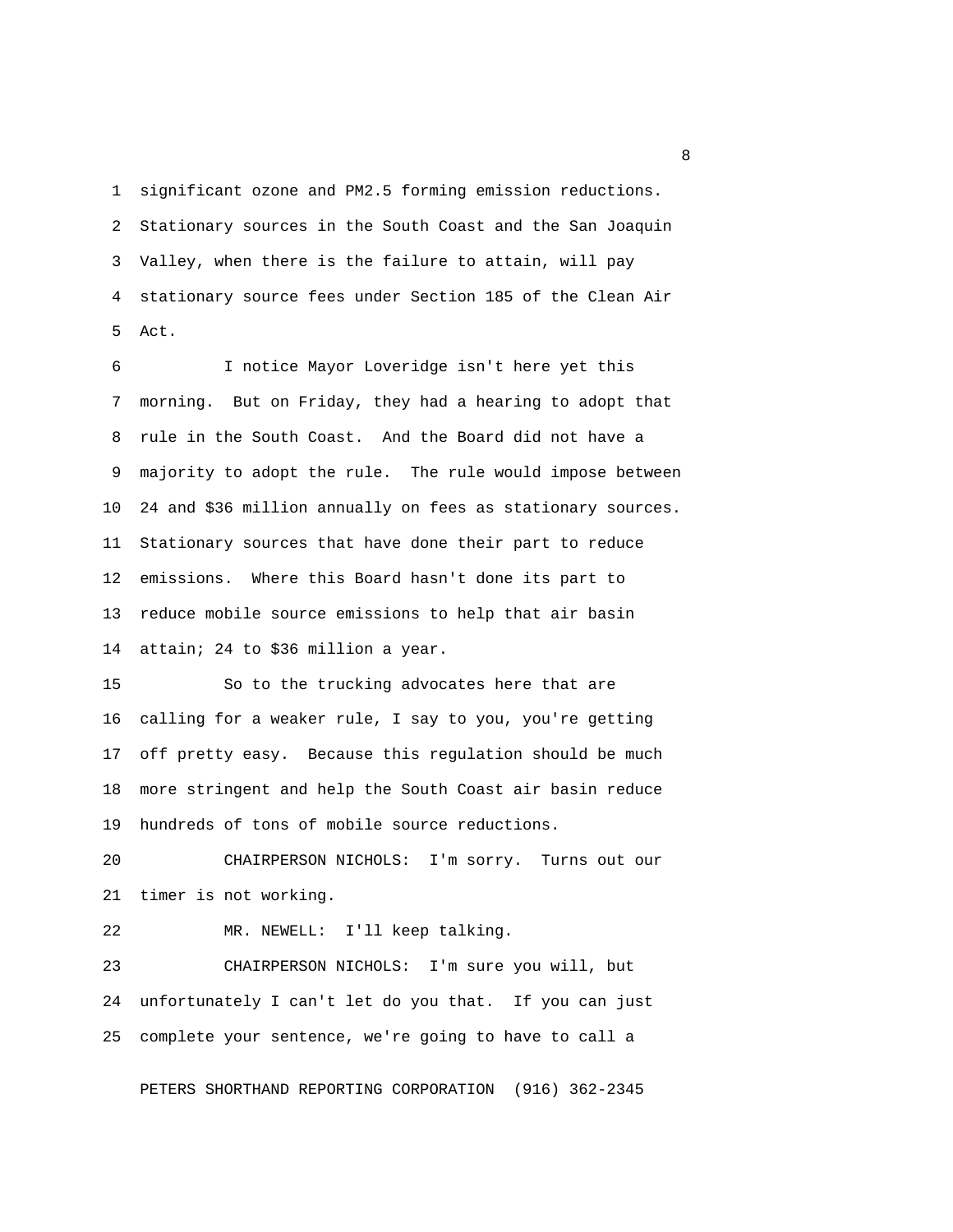1 halt.

 2 MR. NEWELL: In conclusion, this Board is going 3 to adopt a resolution today. It adopted a very important 4 resolution yesterday to address greenhouse gas reductions. 5 What confidence does the public have in this Board's 6 resolutions and this Board's will if it doesn't honor its 7 own resolutions. 8 CHAIRPERSON NICHOLS: Thank you. 9 Okay. Deborah Jordan. 10 MR. NEWELL: I have postcards. 11 MS. JORDAN: Good morning, Chairman Nichols and 12 members of the Board. 13 I'm Deborah Jordan, the Air Director for U.S. 14 EPA's Regional Office in San Francisco. 15 I appreciate the opportunity to come before you 16 to support the adoption of the proposed in-use truck and 17 bus rule this morning. 18 The Clean Air Act provides EPA and the State 19 joint responsibility for protecting the public's health. 20 Did my mike go out? 21 The Clean Air Act provides EPA and the State 22 joint responsibility for protecting the public's health. 23 EPA is responsible for setting health-based ambient 24 standards for pollutants such as ozone and particulate 25 matter for issuing emissions standards for many sources of

PETERS SHORTHAND REPORTING CORPORATION (916) 362-2345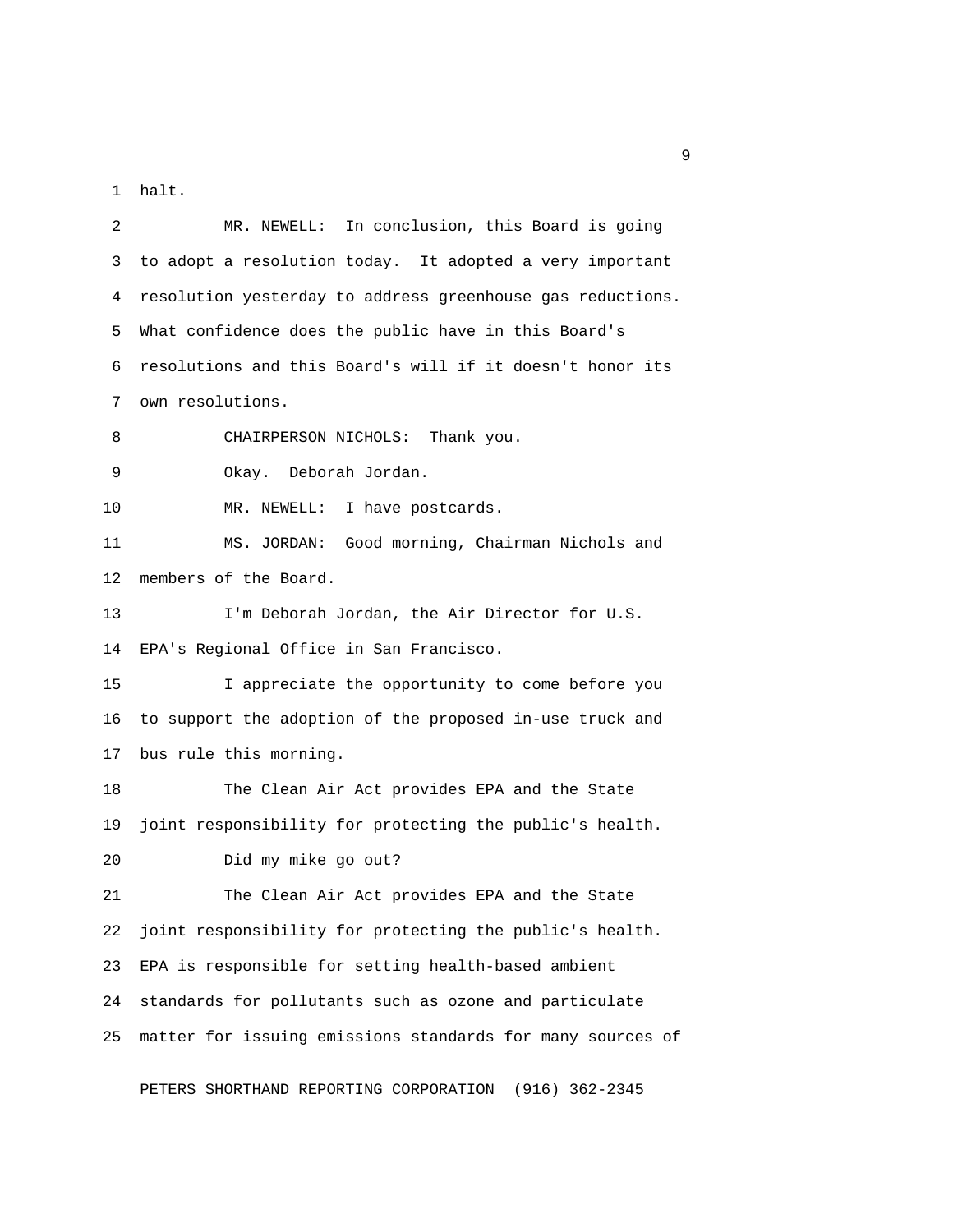1 air pollution.

 2 States must develop implementation plans that 3 demonstrate how they will control air pollution and how 4 they will achieve the health-based standards. 5 Over the past year, California has submitted to 6 EPA plans to meet the federal ozone and fine partical 7 standards in the South Coast and the San Joaquin Valley. 8 These plans show both areas which are home to more than 19 9 million of the state's residents need additional 10 significant reductions in NOx and PM2.5 to meet the 11 ambient standards and to protect the public's health. 12 Without the reductions from the proposed in-use diesel 13 rule, the California State Implementation Plan will not 14 demonstrate attainment of the health-based standards and 15 will not provide Californians the clean air they deserve. 16 EPA has issued national rules to cut emissions 17 from new on-road and non-road engines by more than 90 18 percent by combining stringent emissions standards for 19 diesel engines with clean diesel fuel. 20 EPA standards help to ensure basic health and 21 protect environmental protection for all of us, but they 22 do not apply to trucks already on the road. Congress gave 23 EPA very limited authority in the Clean Air Act to control

25 US EPA and California have to same goals:

PETERS SHORTHAND REPORTING CORPORATION (916) 362-2345

24 emissions from in-use mobile sources.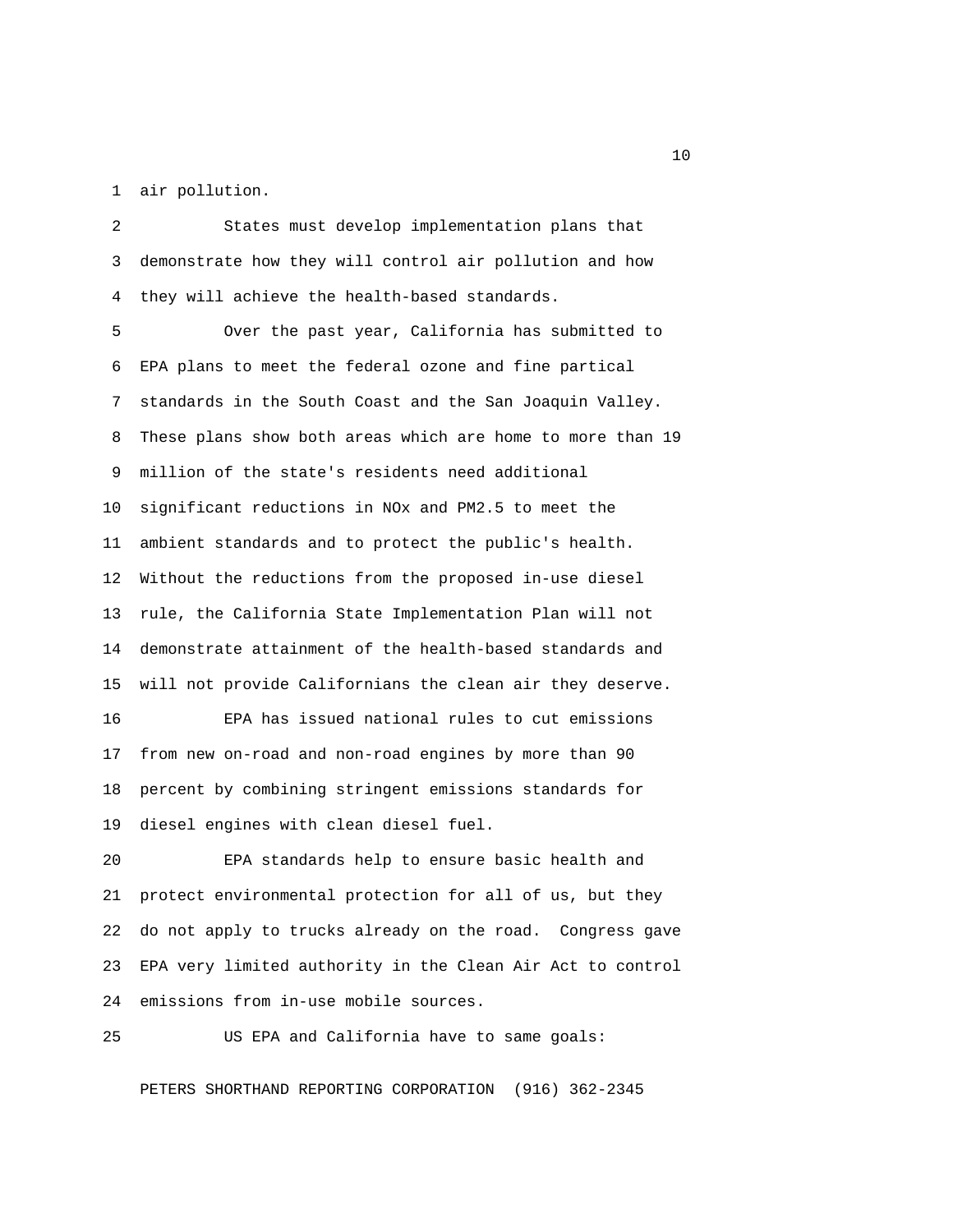1 Protecting public health and the environment. The country 2 continues to look to California for its expertise, its 3 technical advancements, and its forward thinking in 4 controlling mobile source emissions.

 5 The benefits from California's proposed in-use 6 truck and bus rule are vital to the State's efforts to 7 meet Clean Air Act requirements and to improve and protect 8 the public's health.

 9 Again, thank you for the opportunity to support 10 the proposed in-use truck and bus rule this morning.

11 CHAIRPERSON NICHOLS: Larry Robinson.

12 MR. ROBINSON: My name is Larry Robinson, working 13 for Mark Stein Beverage Company for nine years as a 14 mechanic. And before that, I was mechanic in the timber 15 industry. And I worked there until the timber industry 16 was closed in 1993 by our President of the United States.

17 And I would tell you that I oppose what you're 18 doing, and I would ask you to do what the truckers are 19 asking you to do. Because unlike the President, you have 20 the opportunity to listen to the people who do the work on 21 the vehicles and who have been doing it.

22 I've been doing diesel mechanic work for over 30 23 years from heavy equipment work to trucks. And I do smoke 24 opacity tests every year. And I can tell you the older 25 trucks are not running any dirtier than the new ones. The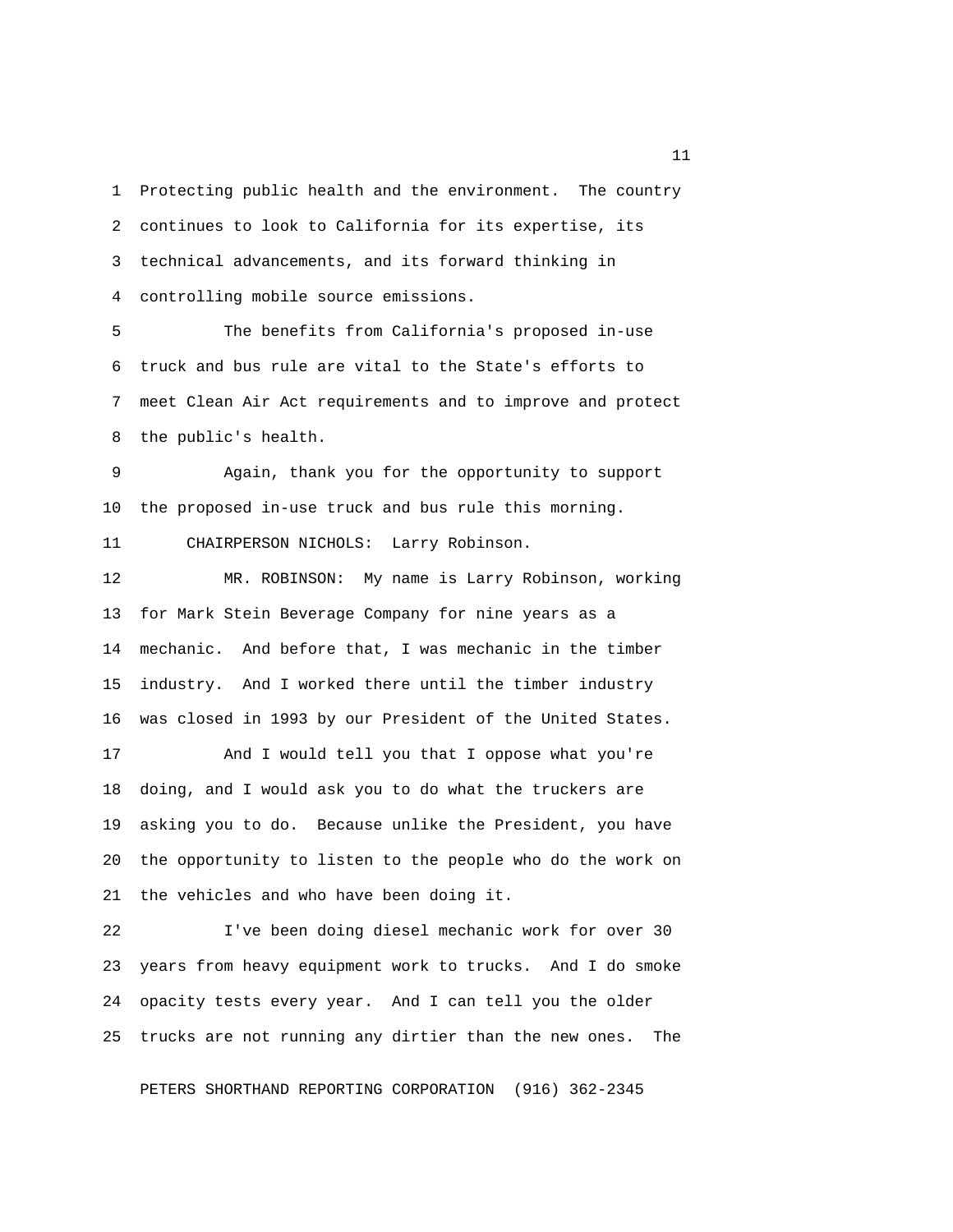1 brand-new ones that we don't test, there's not a whole lot 2 of testing been done on the brand-new ones yet, you know, 3 with the DPS on them. But I can tell you the air is clean 4 coming out of the trucks. Just as clean as what you're 5 going to be proposing. Some of the newer trucks when 6 they're cold, they run dirtier than the old trucks, 7 because I've tested those.

 8 So I want you to know that don't give up on the 9 people that are testifying before you today, because I 10 want to tell you something. I worked in the timber 11 industry. And President Clinton lied to the workers in 12 1993 and shut down the national forest when he told us he 13 would work with us.

14 I actually testified before Congress on the 15 Endanger Species Act. That's how involved I was. And 16 that's why I'm here today, to tell you that you need to 17 listen. Because those owls were never endangered. Never. 18 I actually worked for the forester Henry Olden who is a 19 renowned forester that told even the forest service and 20 the President that there was no endangered species. And 21 all it was a ploy, just like global warming is. 22 Thank you.

23 CHAIRPERSON NICHOLS: Thank you.

24 Robert Meagher.

25 MR. MEAGHER: Hello. I'm Dr. Robert Meagher, a

PETERS SHORTHAND REPORTING CORPORATION (916) 362-2345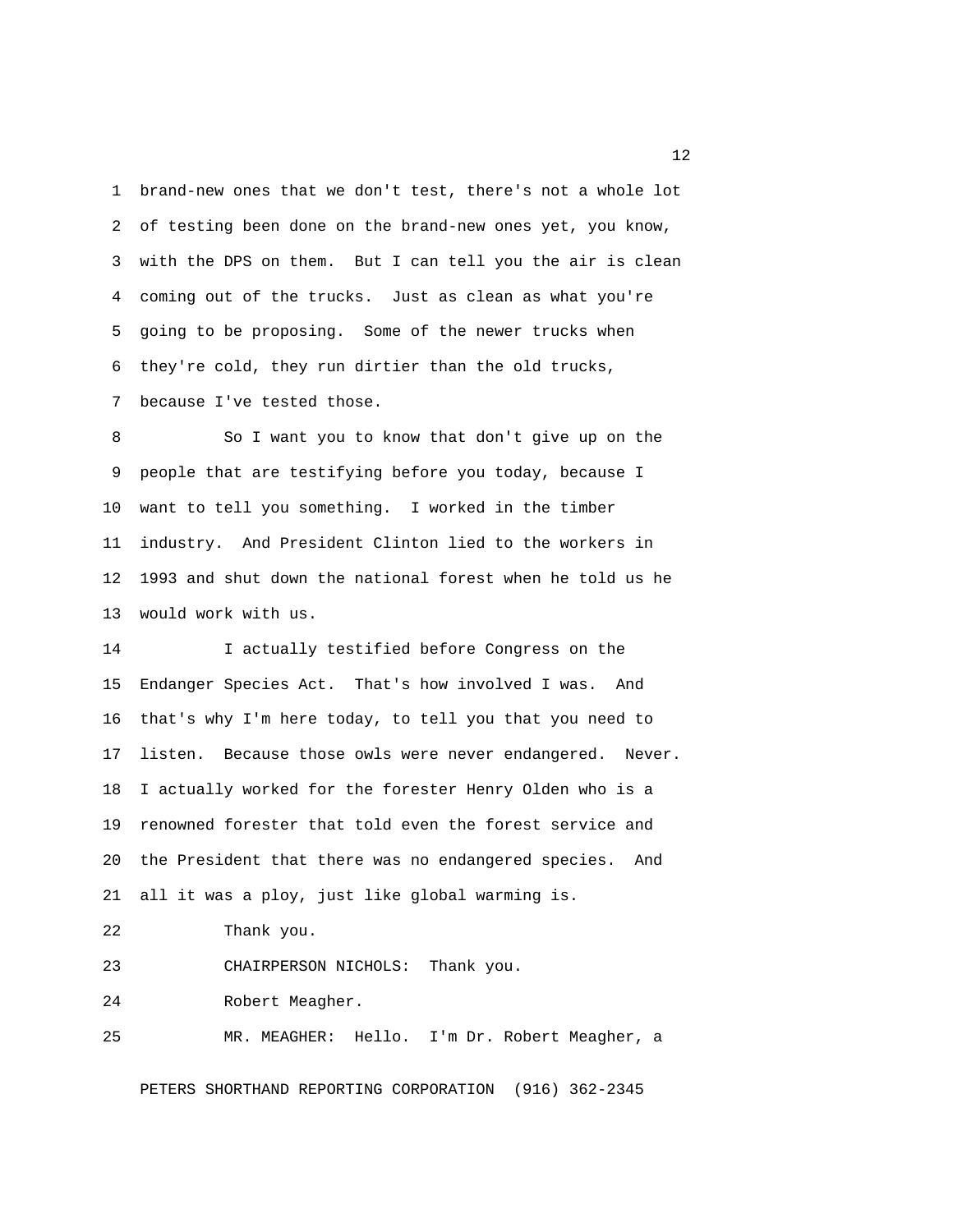1 pediatrician formerly practicing with Kaiser Permanente in 2 Sacramento for 30 years. And today I'm representing the 3 Sierra Sacramento Valley Medical Association, which is 4 made up of doctors in Yolo, El Dorado, and Sacramento 5 Counties.

 6 As you know, diesel pollution causes hundreds of 7 deaths and many thousands of illnesses in California each 8 year. Children living near sources of diesel pollution 9 such as highways and ports suffered double the rate of 10 asthma and have progressive irreversible lung disease as 11 they play outdoors near sources of diesel pollution. As 12 they grow up, they will have increased rates of heart 13 disease, lung disease, strokes, and cancer.

14 We are concerned by attempts to weaken or delay 15 regulations that would significantly reduce diesel 16 pollution and urge you to continue with the regulations as 17 they have been proposed.

18 Thank you very much.

19 CHAIRPERSON NICHOLS: Thank you.

20 Jenny Saklar.

21 MS. SHARPE: Bad news. Unfortunately, there is a 22 lot of fog, as you know, coming up. And they are 23 traveling together. The next three people are actually in 24 the same van together.

25 CHAIRPERSON NICHOLS: Saklar, Hamilton, and

PETERS SHORTHAND REPORTING CORPORATION (916) 362-2345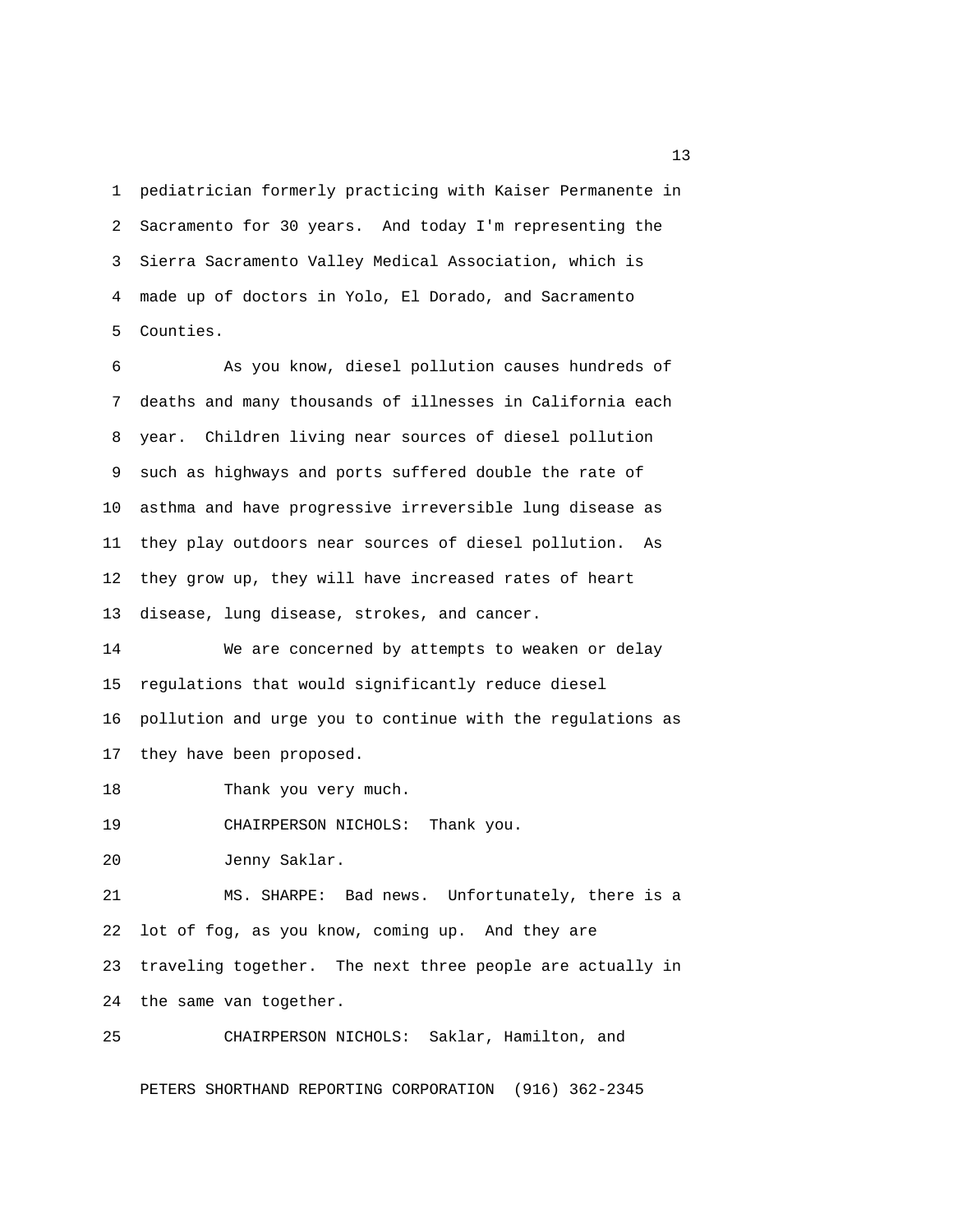1 Talavera?

2 BLONDE: Yes.

 3 CHAIRPERSON NICHOLS: We'll take them when they 4 come.

 5 John Yandell, followed by Angelo Logan, and 6 Michael Tunnell.

 7 MR. YANDELL: Good morning. My name is John 8 Yandell, owner of Yandell Truckaway. Family-owned 9 business operating solely in the state of California for 10 the last 64 years.

11 CHAIRPERSON NICHOLS: Move up the mike. Thanks. 12 MR. YANDELL: I think the one thing I would like 13 to make clear to the Board, and I think I can speak for 14 the in industry in the room today, we are supporting clean 15 air. I think the thing we're having a difficult time with 16 today is the time frame. Even though it seems like it's 17 spread out over a period, the issue gets to be that today 18 I think from our vantage point, from an industry 19 depreciation, amortization, utilization, those are the 20 things that we have to deal with to do this.

21 So again, please let me say we're supporting 22 this. It's time constraints that we have we're finding 23 difficult to deal with this.

24 Certainly today to try to ask carriers, people in 25 the business to retrofit, re-power, replace, and to do so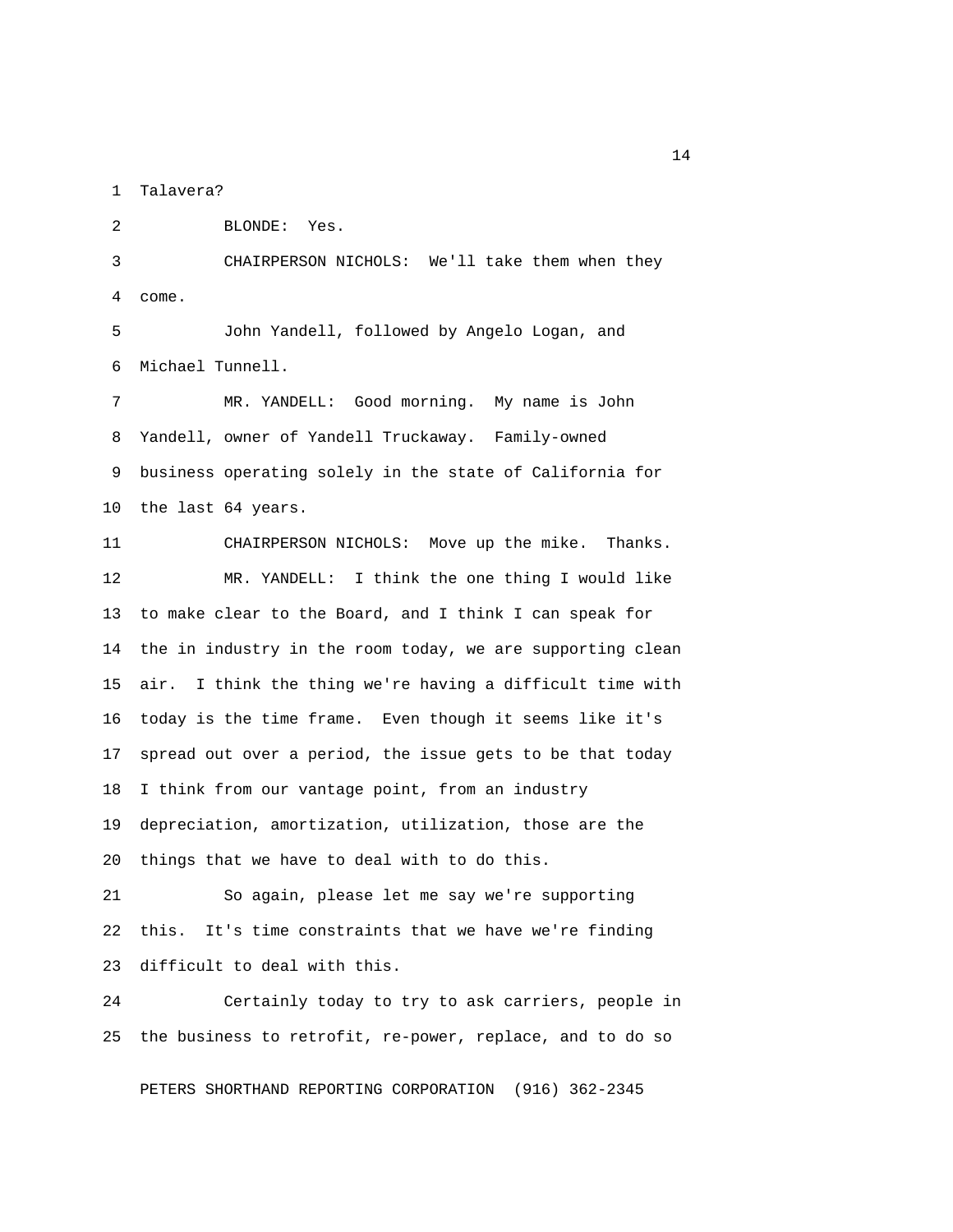1 simultaneously with the trailing equipment is an economic 2 burden that I don't think is a prudent way to approach 3 this.

 4 Certainly today we've all heard about the 5 economics. You know the economics got to be that the 6 banking industry is not looking very favorably on us 7 because I think what's happened is now the equipment is 8 almost a disposable item. The value, the resale value on 9 that is certainly in the state has gone away. The economy 10 with the glut of trade-in equipment has made the traders 11 themselves almost as disposable as the power units.

12 CHAIRPERSON NICHOLS: Mr. Yandell, could I ask 13 you -- I would interrupt, but I'll extend your time for 14 the amount of time I took.

15 For you and for others, the more you can be 16 specific about your particular company, you know, what the 17 affect on you is, the number of trucks that you have, how 18 this will change your plans or the costs, any information 19 that's factual, you know, that's going to be extremely 20 helpful to the Board.

21 I don't mean to put you on the spot particularly. 22 It's just true for all of us that we are in the mode where 23 we've got a lot of facts in front of us and we're trying 24 to sort them through. But we need more. Thank you.

PETERS SHORTHAND REPORTING CORPORATION (916) 362-2345

25 MR. YANDELL: I'll go back to the fact of 130

n 15 and 15 and 15 and 15 and 15 and 15 and 15 and 15 and 15 and 15 and 15 and 15 and 15 and 15 and 15 and 15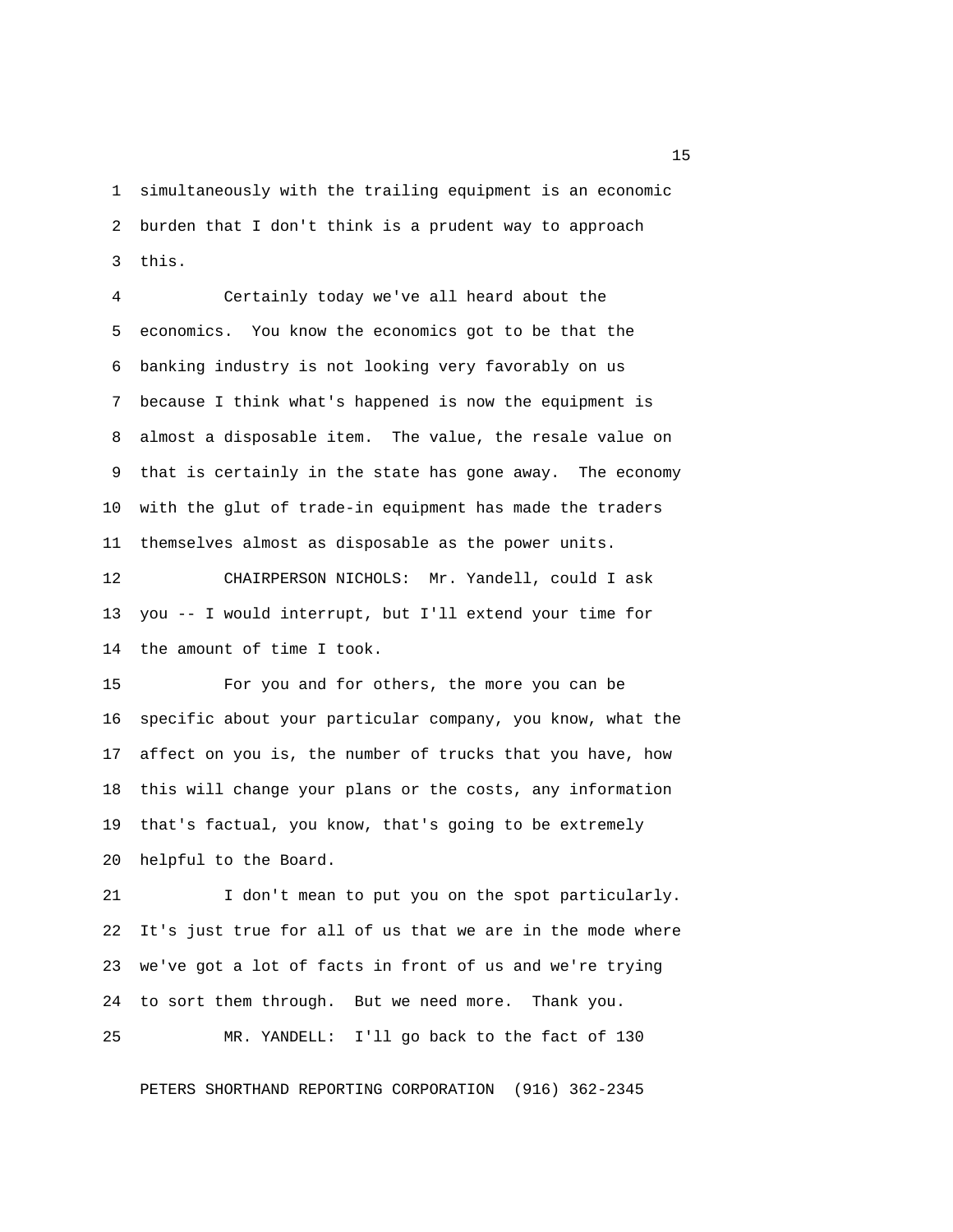1 power units and 350 pieces of trailing equip. We look at 2 some of the numbers the staff has shown on long haul and 3 the efficiency of aerodynamics -- we're a regional 4 short-haul carrier. Do not have the turns in the 5 equipment. I think we can work within the confines of the 6 emissions on the power units. But again, to justify the 7 costs on the trailing equipment, we certainly can't do 8 that.

 9 The one thing I think that's probably evident to 10 the group that everybody can speak towards this industry 11 is no longer regulated like we used to be with the Public 12 Utilities Commission. In those days, if that was the 13 case, we wouldn't need to be in this room today, because 14 of Public Utilities would give us the leverage. We don't 15 have the leverage now and have had not in the 21st century 16 to get a fuel surcharge. Now to turn around and try and 17 go back and get this from the shippers today, I don't see 18 that happening.

19 So basically, you know, what asking for is that 20 you would consider the alternative the DTCC has so you can 21 as the Board intelligently help us make this work for you 22 and the emissions standards and continue to support the 23 transportation industry.

24 CHAIRPERSON NICHOLS: Thank you, sir.

25 Angelo Logan, followed by Michael Tunnell.

PETERS SHORTHAND REPORTING CORPORATION (916) 362-2345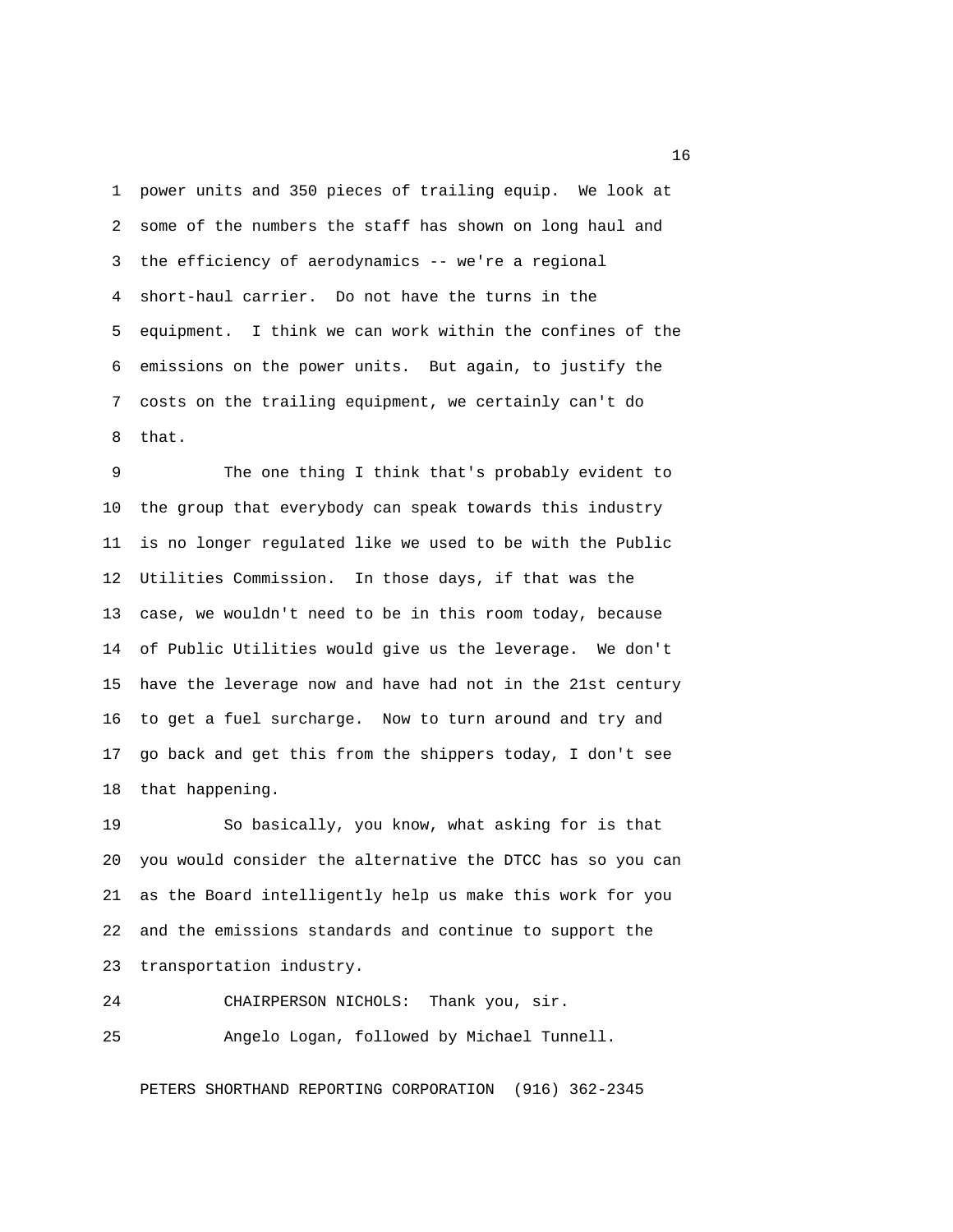1 MR. LOGAN: Good morning, Chairman Nichols and 2 members of the Board.

 3 My name is Angelo Logan with the East Yard 4 Communities for Environmental Justice. We are a community 5 organization in the Commerce east Los Angeles area.

 6 And I'm here today to say that we are in full 7 support of this regulation, and we would like to ask the 8 Board move forward without delaying or weakening the rule.

 9 And my comments really have to do with the 10 impacts that I see in the community that I grew up in.

11 As it relates to members of my community, 12 friends, neighbors, I've seen dozens and dozens of 13 individuals that have been impacted by diesel emissions. 14 And to put this rule issue into perspective, I don't think 15 we can quantify or put a value on a human life. So it's 16 really difficult to talk about the cost when we're talking 17 about human life.

18 When you've had a member of your family die from 19 lung or throat cancer who's never smoked a day in their 20 life, it's hard to put that into perspective. But I urge 21 you to try to think about that when we talk about the cost 22 and the benefits.

23 Although it's difficult to do, we have quantified 24 the cost. And we have quantified the benefits. And I've 25 got to say from my perspective the benefit outweighs the

PETERS SHORTHAND REPORTING CORPORATION (916) 362-2345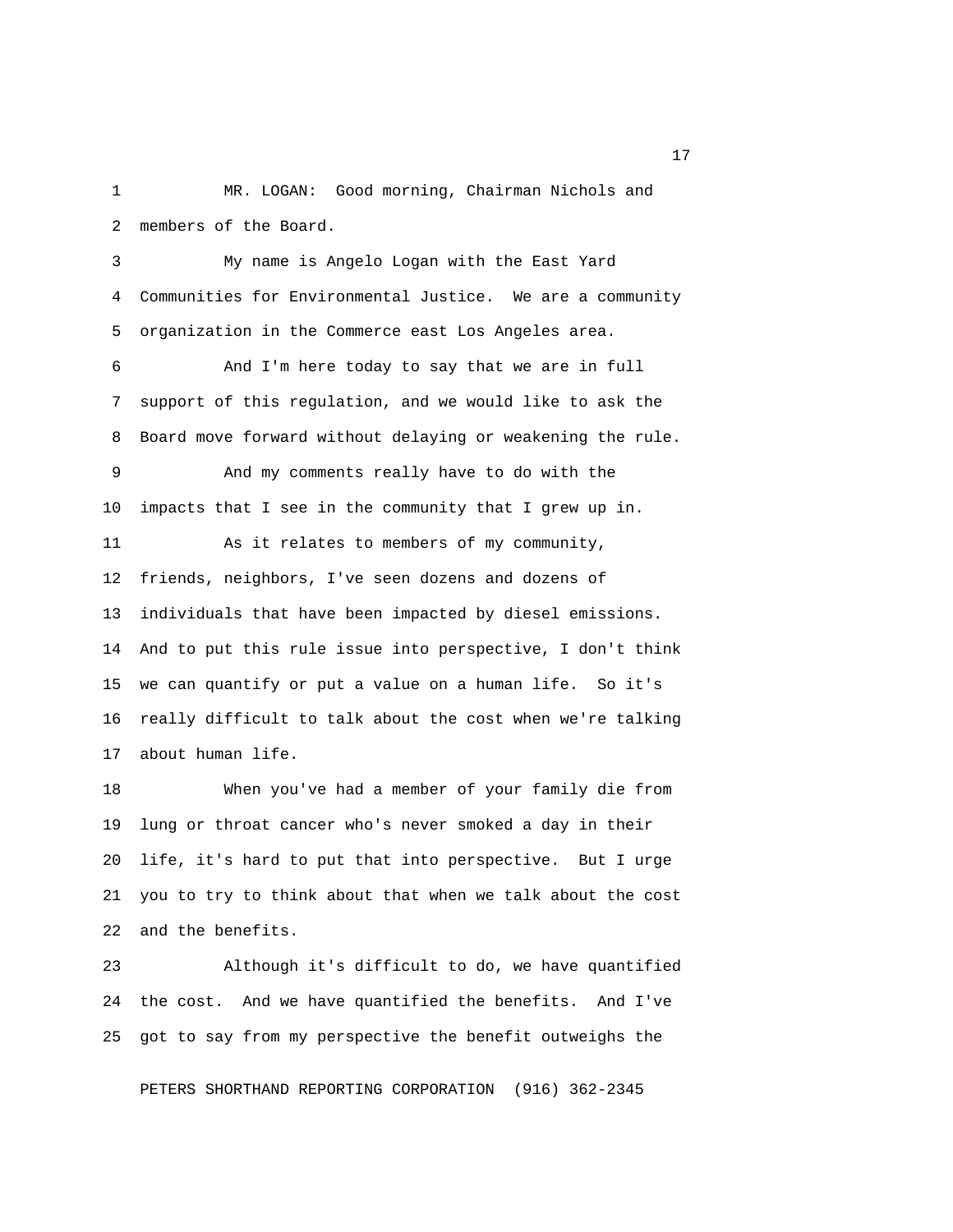1 cost enormously. And going beyond that, I think that we 2 need to look at the positive of this. Moving forward in 3 our society, we need to try to move to a greater place 4 where we can have better quality of life for everyone. 5 And there's also positive to this particular rule 6 there's job creation and there's economic benefit. 7 And so I would urge the Board to move forward on 8 this regulation without weakening or delaying. Thank you. 9 CHAIRPERSON NICHOLS: Thank you very much. 10 Michael Tunnell, Martin Lassen. 11 MR. TUNNELL: Good morning, Chairman and members 12 of the Board. My name is Mike Tunnell of the American 13 Trucking Association. 14 ATA urges you to strike the necessary balance 15 between cleaning the air and minimizing economic 16 disruption by supporting the DTCC alternative for the 17 reasons you're hearing today and yesterday. 18 My remaining comments focus on the greenhouse gas 19 regulation. The SmartWay Program provides tools for 20 fleets to evaluate and reduce greenhouse gas emissions. 21 These tools include more than just the aerodynamic devices 22 you're hearing about from the staff. There's a whole host 23 of mechanisms that fleet can look at and evaluate what 24 works best for them. There's flexibility in this SmartWay

PETERS SHORTHAND REPORTING CORPORATION (916) 362-2345

25 Program that isn't provided in the regulation. And we're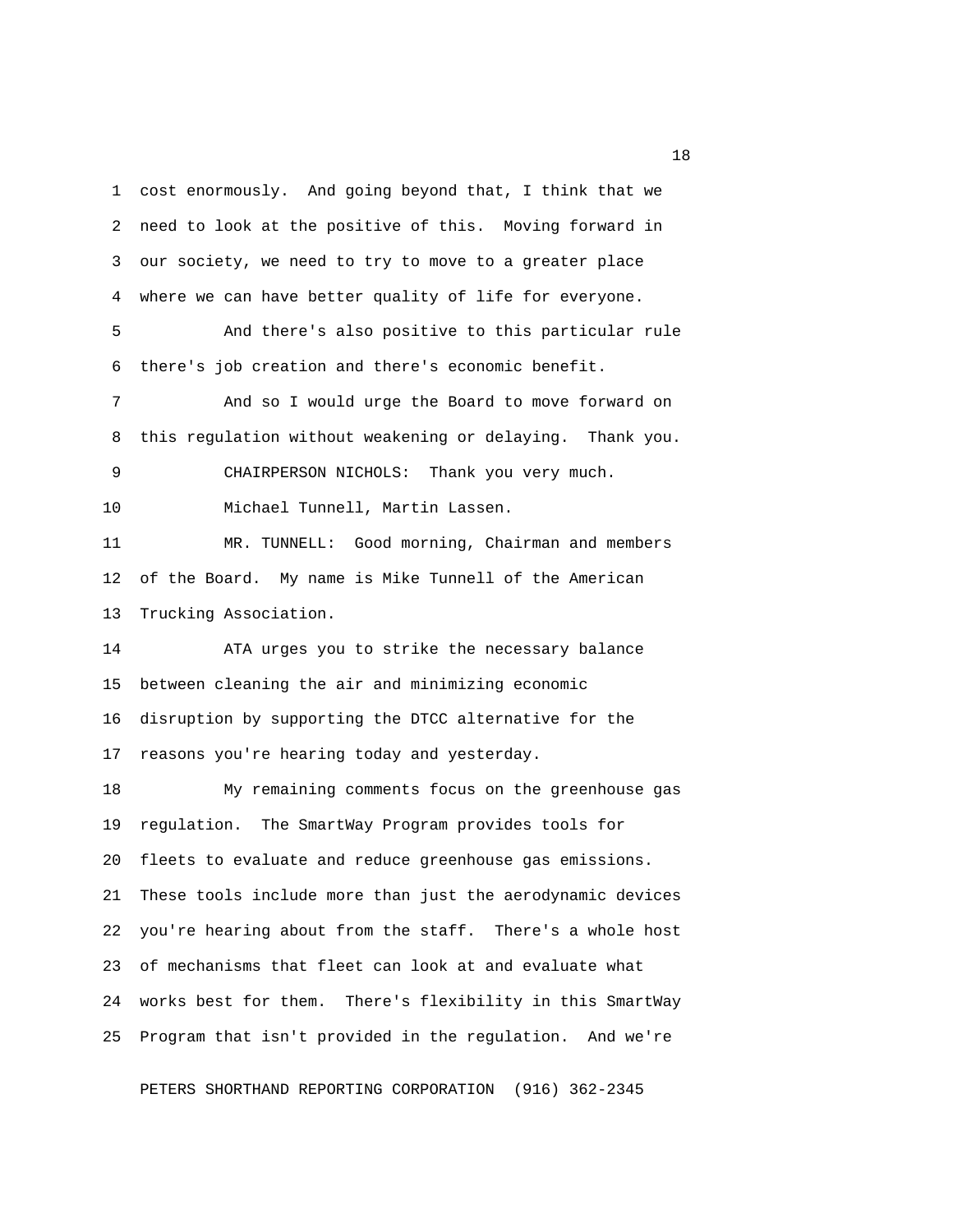1 asking that you provide more flexibility into that 2 regulation by doing the following three items.

 3 One is adding an additional compliance option 4 which allows companies that are deemed compliant in the 5 SmartWay Program to be compliant with your regulation. 6 That would involve your staff working with EPA and the 7 trucking industry to come up with that compliance option 8 so that we can reduce greenhouse gases most effectively 9 without doing things that don't work basically.

10 We'd like to see a credit provision for tractors 11 that come in early, SmartWay certified tractors that are 12 deployed early and trailers. And for fleets that do more 13 than they're being asked, we'd like credit for that.

14 And lastly, we'd like some compliance provisions 15 that address situations of operational safety and 16 operational where the technology doesn't work. We'd like 17 a provision there.

18 We'd like to allow companies to remove equipment 19 from the roadway and into repair shops without being 20 subject to citations.

21 And then provide a compliance path for bringing 22 SmartWay tractors 2011 SmartWay tractors into compliance 23 that had not been purchased

24 CHAIRPERSON NICHOLS: Thank you, Mr. Tunnell. 25 Martin Lassen.

PETERS SHORTHAND REPORTING CORPORATION (916) 362-2345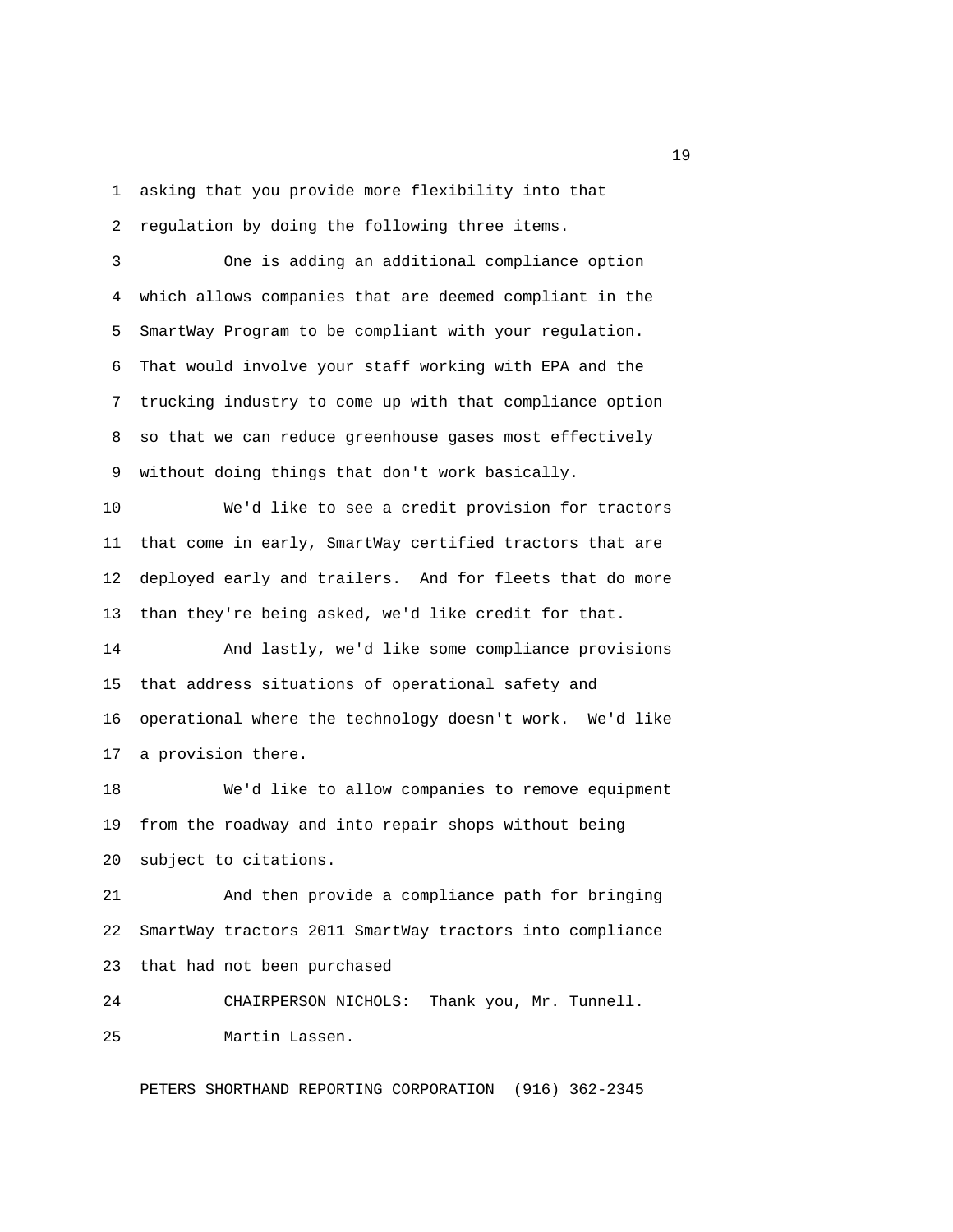1 MR. LASSEN: Good morning, Madam Chairman and 2 members of the Board. My name is Marty Lassen, and I work 3 for Johnson Matthey. And I'm here to support the truck 4 and bus rule.

 5 Johnson Matthey is a technology company that's 6 been providing solutions for emission control for a long 7 time. We were there with the Clean Air Act, the Clean Air 8 Act amendments, the 2007 on-road and the off-road rules, 9 and even your own Diesel Risk Reduction Rule.

10 The product that we have available for this rule 11 is a retrofit product that provides both NOx and PM 12 control. We expect that the devices will be able to get 13 '98 through 2006 model year engines down to 2007 emission 14 levels. What that means is that those vehicles would not 15 have to be touched again until 2020.

16 Additionally, we would be looking at SCR only 17 systems for 2007 to 2009 engines. And they would then be 18 compliant through 2022.

19 So the staff is working on verifying my product. 20 I'm sure they'll keep you updated. And I would be happy 21 to discuss the SCR II system with you once you come 22 downstairs to look at the truck. Thank you.

23 CHAIRPERSON NICHOLS: Thank you.

24 Margaret Gordon, Angel Raposa.

25 I really would appreciate it if you folks would

PETERS SHORTHAND REPORTING CORPORATION (916) 362-2345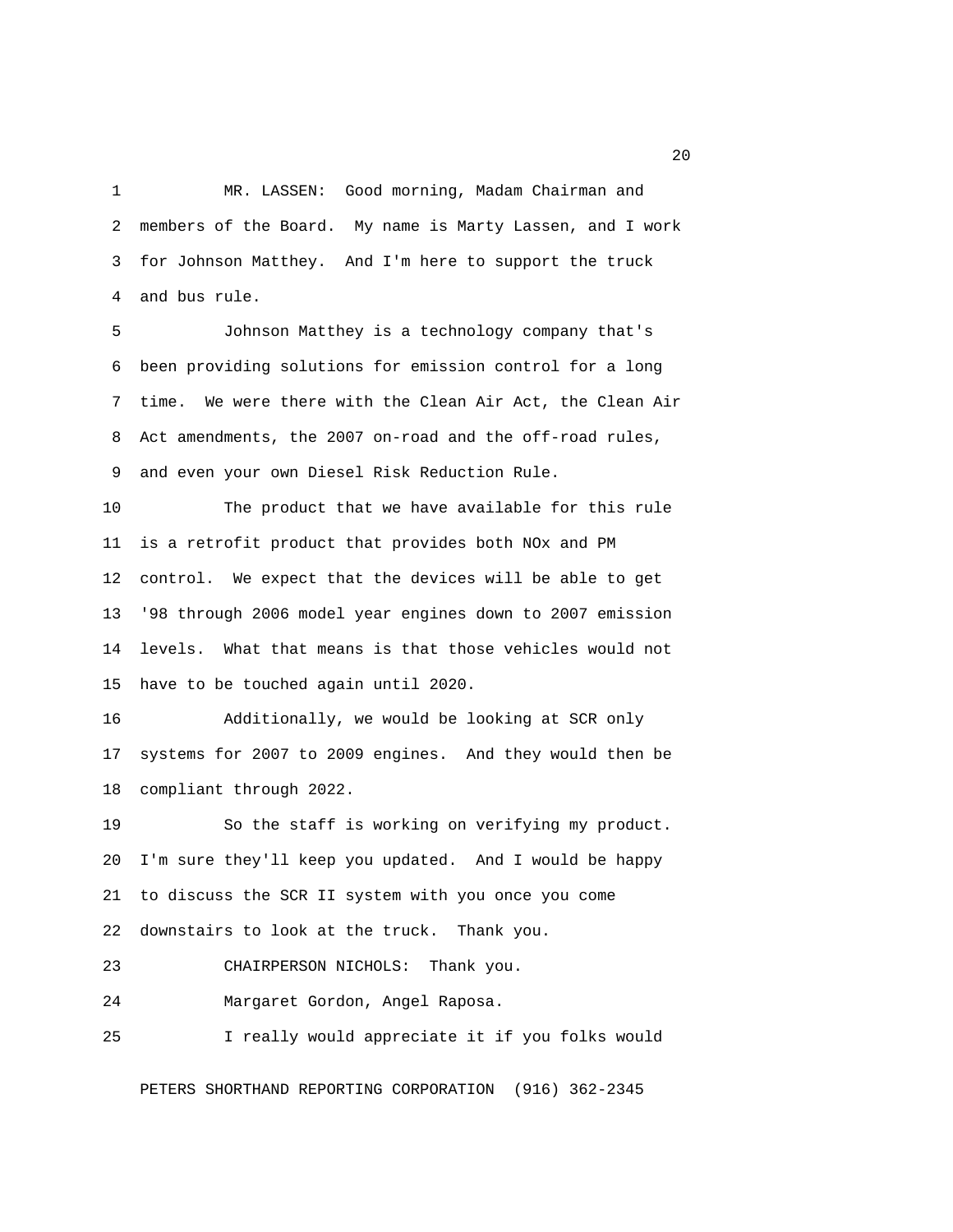1 cooperate with me and try to line up. Many are doing it. 2 Okay.

3 Margaret.

 4 MS. KELLY-ORTEGA: Actually my name is Melissa 5 Kelly-Ortega. We came from San Joaquin Valley. I 6 apologize for being late. We were stuck in fog.

7 CHAIRPERSON NICHOLS: Go ahead.

 8 MS. KELLY-ORTEGA: Like I said, my name is 9 Melissa Kelly-Ortega from Merced associated with the 10 Merced Asthma Coalition.

11 I have three children, two of whom have been 12 diagnosed with asthma. And I would first like to give 13 CARB staff a pat on the back for working to meet the needs 14 of all Californians. It's a big task. And I think you've 15 made a lot of concessions since last January.

16 Mr. Goldstene stated without swift approval of 17 this rule, lives will be lost. And I think that's a very 18 great responsibility. Not just a few lives, thousands of 19 lives. And so we really appreciate the fact that you will 20 be taking that responsibility and voting to pass a strong 21 diesel truck rule today.

22 Passing a strong diesel truck rule will allow 23 those of us living in extreme non-attainment areas like 24 the San Joaquin Valley especially for 8-hour ozone a 25 glimmer of hope that our children will be able to breath

PETERS SHORTHAND REPORTING CORPORATION (916) 362-2345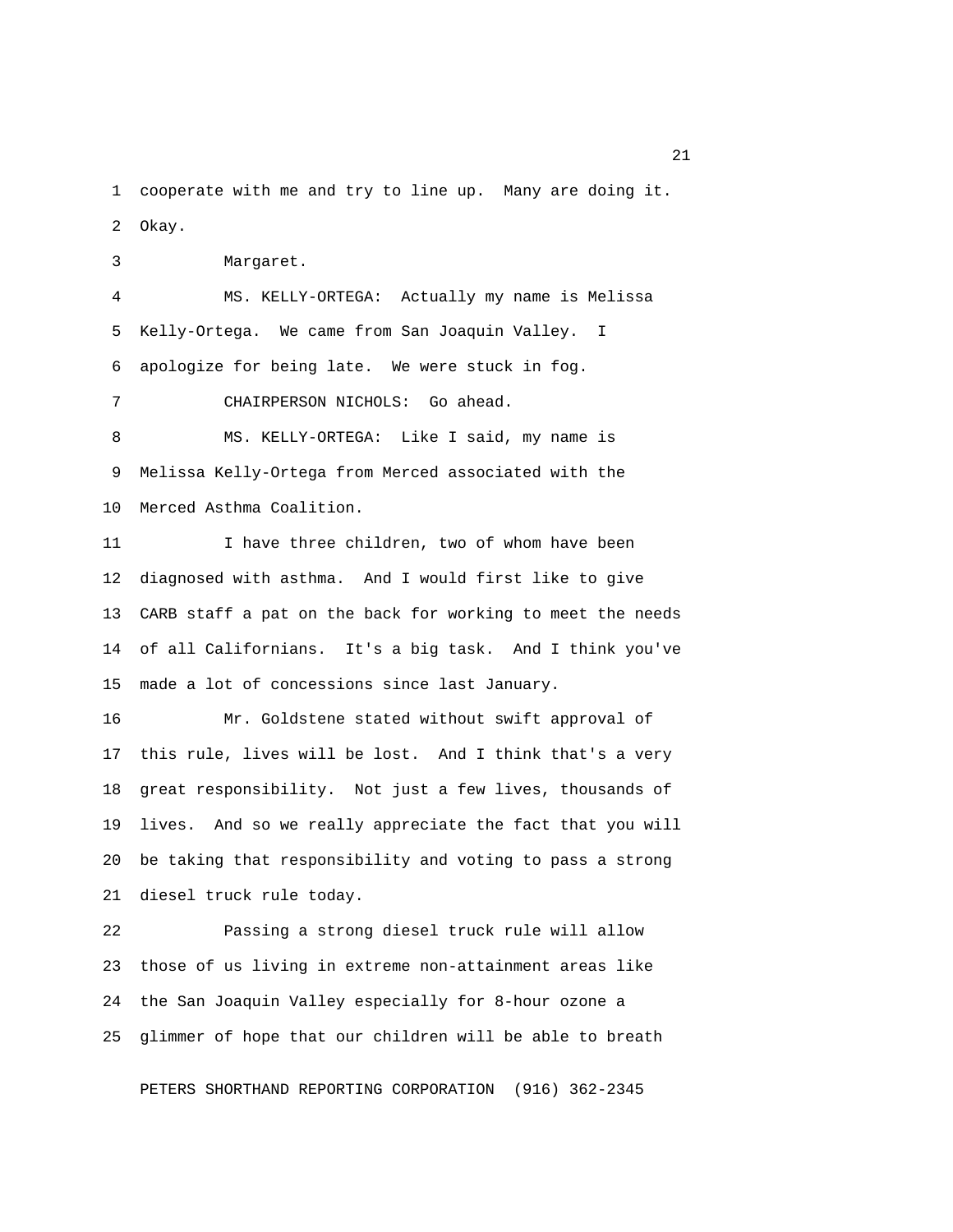1 clean air.

 2 We have a number of us here today who are going 3 to be handing you postcards that have been signed by 4 people around the state who support you adopting a strong 5 health protective rule. And we're going to be coming up 6 and handing you stacks of postcards. People will be doing 7 that from all over the state of California. And these are 8 stacks we've collected I think over 300 in the San Joaquin 9 Valley.

10 CHAIRPERSON NICHOLS: Please deliver them to the 11 clerk. Thank you.

12 MS. KELLY-ORGETA: Thank you very much. And we 13 hope that you'll pass a diesel truck rule today.

14 CHAIRPERSON NICHOLS: Thank for your work on 15 behalf of people who we need your help.

16 Who is next?

17 MS. RAPOSA: Good morning, Madam Chair and ladies 18 and gentlemen.

19 My name is Angel Raposa. And my husband Jake and 20 I have been owner-operators for over 40 years in the Bay 21 Area.

22 Being hard hit in 2007 and with the first quarter 23 of 2008 proving even worse, we have been trying to sell 24 two pieces of our equipment. We have been hit not only 25 with the volatile economic environment, but with our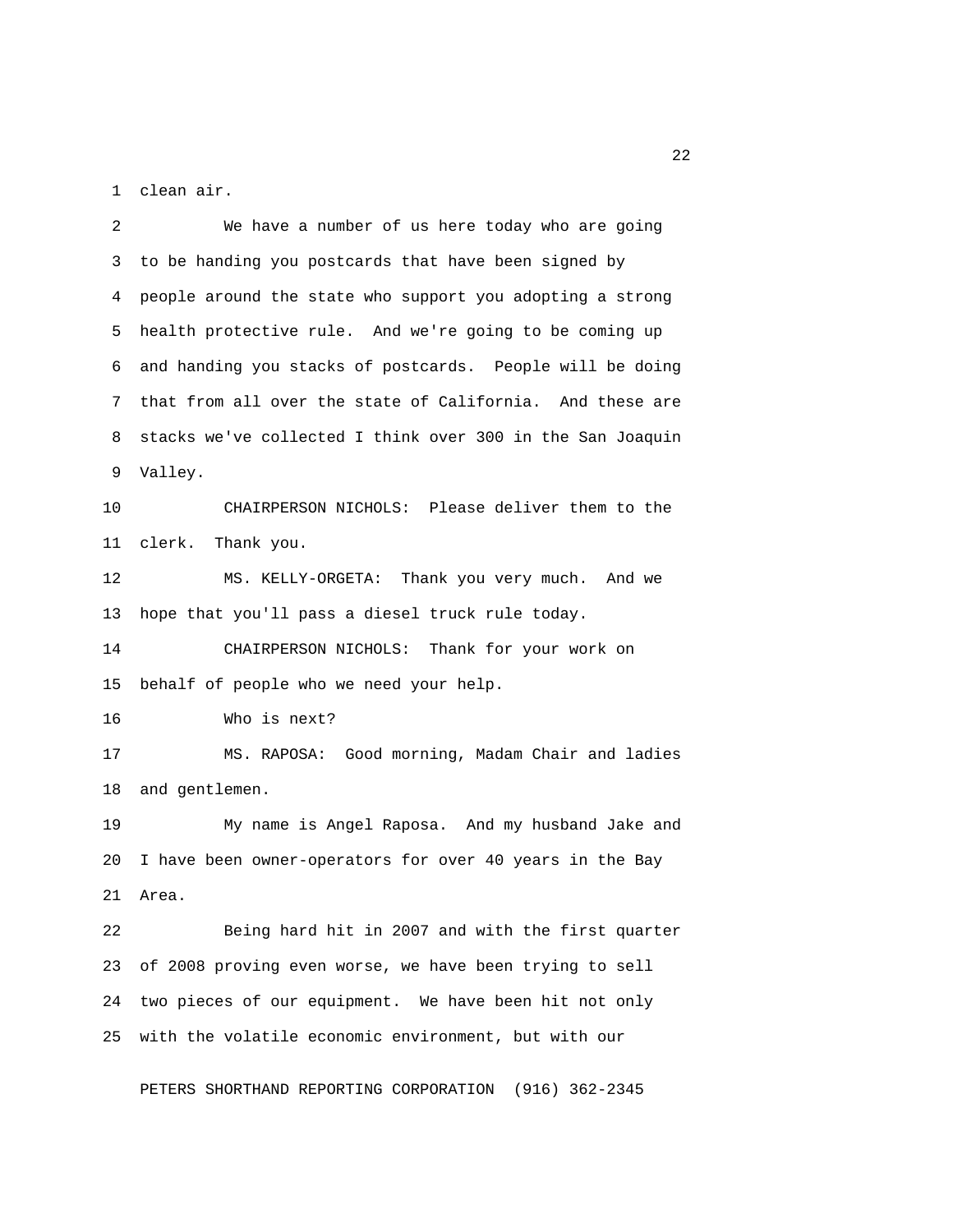1 industry's anticipation of the on-road rule. Our 2 equipment has lost so much of its value we are unable to 3 sell. We always counted on the fact that selling our 4 equipment would carry us through the worst times. We have 5 lost that ability and soon our livelihood.

 6 Both Jake and I have been members of California 7 Dump Truck Owners Association for over 24 years. We have 8 both held multiple positions, both on the Executive 9 Committee and local chapter level. Because of the 10 knowledge we gain, we can consistently keep current with 11 rules and regs.

12 During our last smoke test, our equipment tested 13 between a two and four percentile. Your own rule allows 14 our equipment to have a 40 percent test and pass. How can 15 equipment with such a low percentile be deemed worthless 16 because of the year their engine was manufactured?

17 My husband was diagnosed with asthma while in the 18 marines over 49 years ago. His doctors deemed him asthma 19 free in 1976, eleven years into his owner-operator life.

20 We have known countless truckers over the year. 21 We have never known any to die from diesel-related 22 cancers.

23 Because of the late models and few trucks that we 24 own, we fall through the cracks. No grant will touch us 25 or will we be able to attain financing. We work with

PETERS SHORTHAND REPORTING CORPORATION (916) 362-2345

23 and 23 and 23 and 23 and 23 and 23 and 23 and 23 and 23 and 23 and 23 and 23 and 23 and 23 and 23 and 23 and 23 and 23 and 23 and 23 and 23 and 23 and 24 and 25 and 25 and 25 and 25 and 26 and 26 and 26 and 26 and 26 an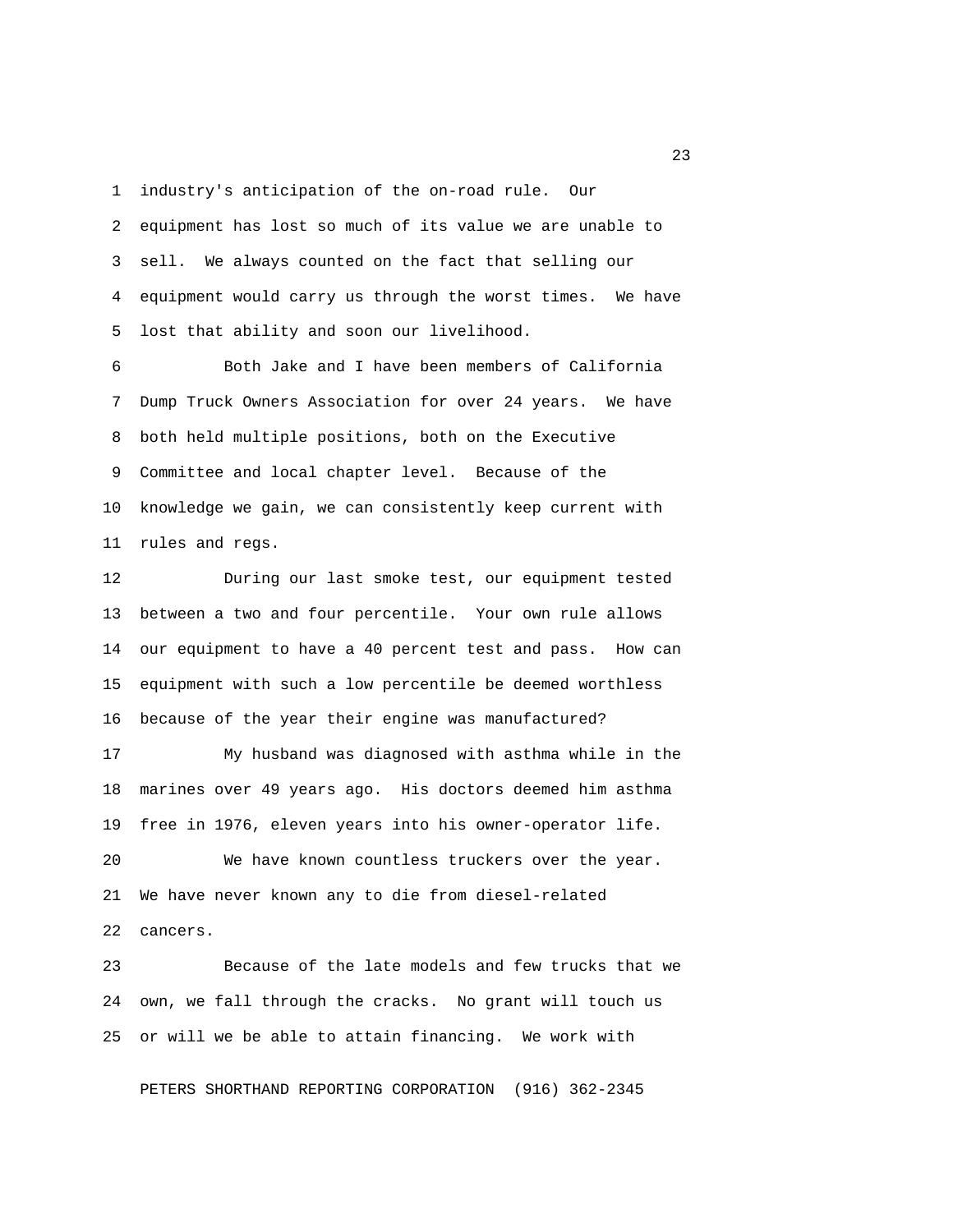1 hundreds of other owner-operators who fit this same mold. 2 Should we continue running a legal operation, we will all 3 be out of business. 4 CHAIRPERSON NICHOLS: Thank you, Ms. Raposa. 5 Your time is up. 6 Dr. John Balbus. 7 DR. BALBUS: Good morning, Madam Chairman, 8 members of the Board. 9 My name is John Balbus. I'm the Chief Health 10 Scientist for Environmental Defense Fund and a physician. 11 Thank you very much for the opportunity to 12 provide testimony today. 13 As a public health professional, I can state 14 emissions from diesel engines are one of the most 15 significant sources of toxic air pollution. Scientific 16 literature is filled with studies of effects of diesel 17 emission to the lungs, the immune system, heart and 18 cardiovascular system, and even most recently the 19 developing brain. 20 Behind the 21,000 deaths that are estimated to 21 occur annually and to occur as far out as the year 2010, 22 there are many hundreds of thousands of lives that are 23 also effected by heart disease, asthma, and possibly loss

24 of IQ.

25 What I would like to do today is to take an arm PETERS SHORTHAND REPORTING CORPORATION (916) 362-2345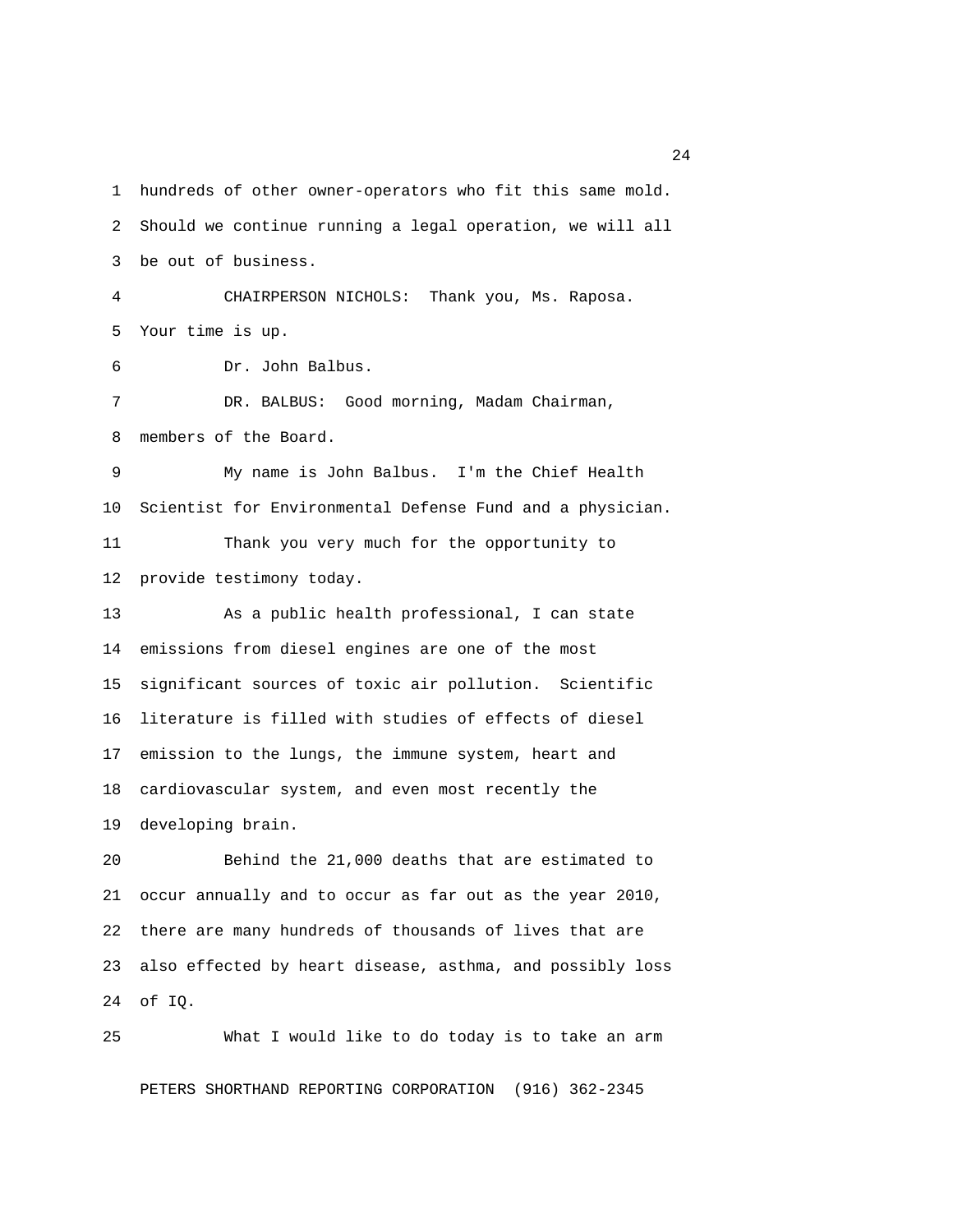1 chair bus tour with you to demonstrate what California is 2 proposing to do is completely consistent and in line with 3 what state and local governments across the country are 4 doing to address this major public health threat.

 5 Starting in Massachusetts, law makers there have 6 introduced bills in their State House and Senate that will 7 require retrofits on all State-owned, leased, or 8 contracted diesel equipment and all municipal waste trucks 9 by 1211 and 2012 respectively.

10 In New York City, where diesel exhaust is 11 responsible for well over 80 percent of the total cancer 12 risk from air-borne toxics, local laws there require the 13 use of ultra-low sulfur diesel and retrofits on all 14 municipal construction projects. And the World Trade 15 Center site is there a national model for requiring 16 retrofits on construction equipment.

17 In Washington, DC, where I've come from today, 18 Congress passed the Diesel Emissions Reduction Act in 2005 19 which has authorized a billion dollars over five year for 20 retrofits.

21 Texas is the next stop. They passed their 22 emissions reduction plan bill in 2001. This provided an 23 average of \$130 million each fiscal year for replacement, 24 retrofits, repowering of highly polluting diesel engines.

PETERS SHORTHAND REPORTING CORPORATION (916) 362-2345

25 And then California of course broke new ground as

25 and 25 and 25 and 25 and 25 and 25 and 25 and 25 and 25 and 25 and 25 and 25 and 25 and 25 and 25 and 25 and 25 and 25 and 25 and 25 and 25 and 25 and 25 and 25 and 25 and 25 and 25 and 25 and 25 and 26 and 26 and 26 an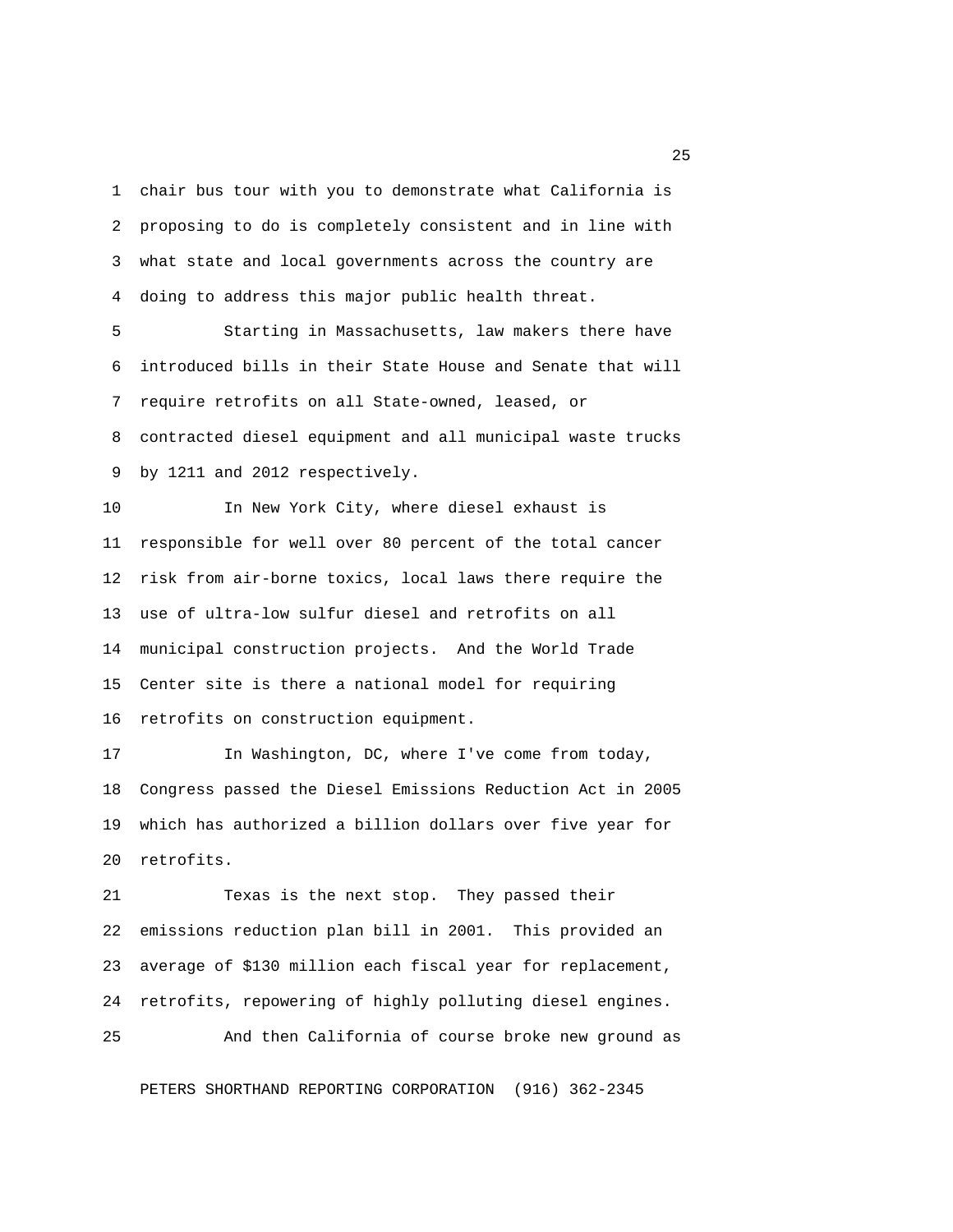1 far as back as 1999 with the Carl Moyer Program, which has 2 provided hundreds of millions of dollars in grants to 3 speed the replacement -- 4 CHAIRPERSON NICHOLS: Dr. Balbus, that's the 5 sound your time is up. 6 DR. BALBUS: My final statement is just in 7 passing this rule, California is acting in complete 8 consistency with the national movement to try to clean up 9 this very dangerous source of pollution. Thank you very 10 much. 11 CHAIRPERSON NICHOLS: Thank you. 12 Mr. Kitagawa. 13 MR. KITAGAWA: Good morning. Thank you. My name 14 is Brandon Kitagawa. I'm here today on behalf of 15 Community Action to Fight Asthma, the statewide network of 16 asthma coalitions. 17 We would like to thank CARB for tackling diesel 18 emissions which is by far the largest air quality concern 19 of our asthma network. 20 Because the regulation before you today 21 represents the best opportunity for California to improve 22 some of the dirtiest air in the nation and reverse the 23 trend that is seeing the rate of asthma prevalence in the 24 state rise by 25 percent between 1999 and 2005, we urge 25 you to approve a strong health protective rule.

PETERS SHORTHAND REPORTING CORPORATION (916) 362-2345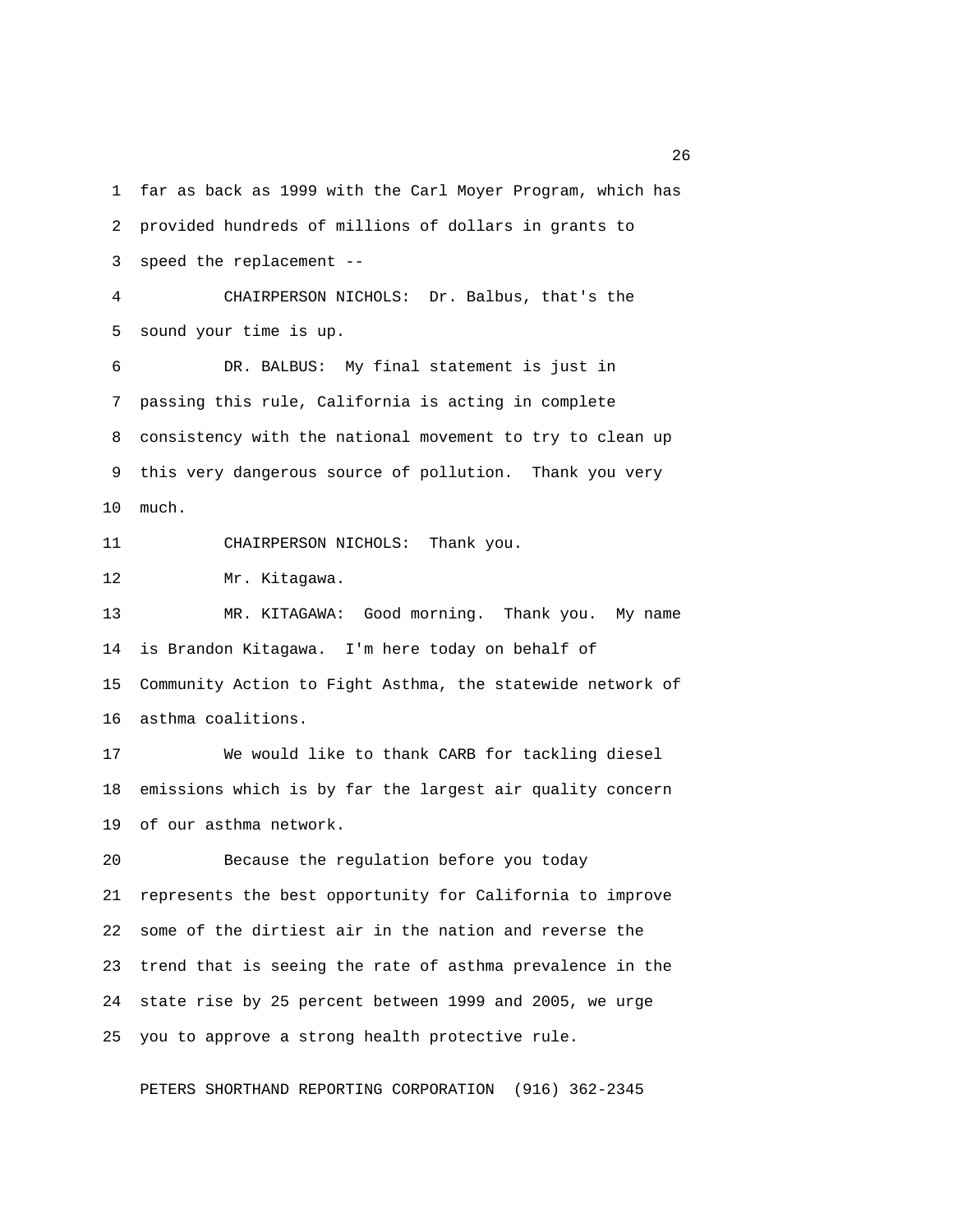1 CAFA members deal with effects of diesel 2 pollution every day. We see students forced indoors at 3 school for recess. We see the economic burdens on 4 families with children with asthma.

 5 Implementing this rule without delay will 6 significantly relief the burden of asthma in communities 7 across the state. We do however have a concern with the 8 exemptions provided to agriculture. These special 9 consideration will compromise the health protections of 10 the regulation for those living and working near the 11 agricultural industry, specifically in the central valley 12 where it will already be a challenge to meet federal air 13 quality standards.

14 Finally, we hope that CARB continues to 15 vigorously outreach to truck owners to ensure incentive 16 programs are understood and accessible. We will not see 17 the benefits of this regulation if owners aren't able to 18 comply. So ensuring owners are aware of the multiple 19 funding sources that can be leveraged and assist 20 individual truck and fleet owners will maximize compliance 21 with the rule and minimize economic burden. 22 Thank you.

23 CHAIRPERSON NICHOLS: Thank you very much.

24 Jack Pfeifer.

25 MR. PFEIFER: Nick Pfeifer.

PETERS SHORTHAND REPORTING CORPORATION (916) 362-2345

27 and 27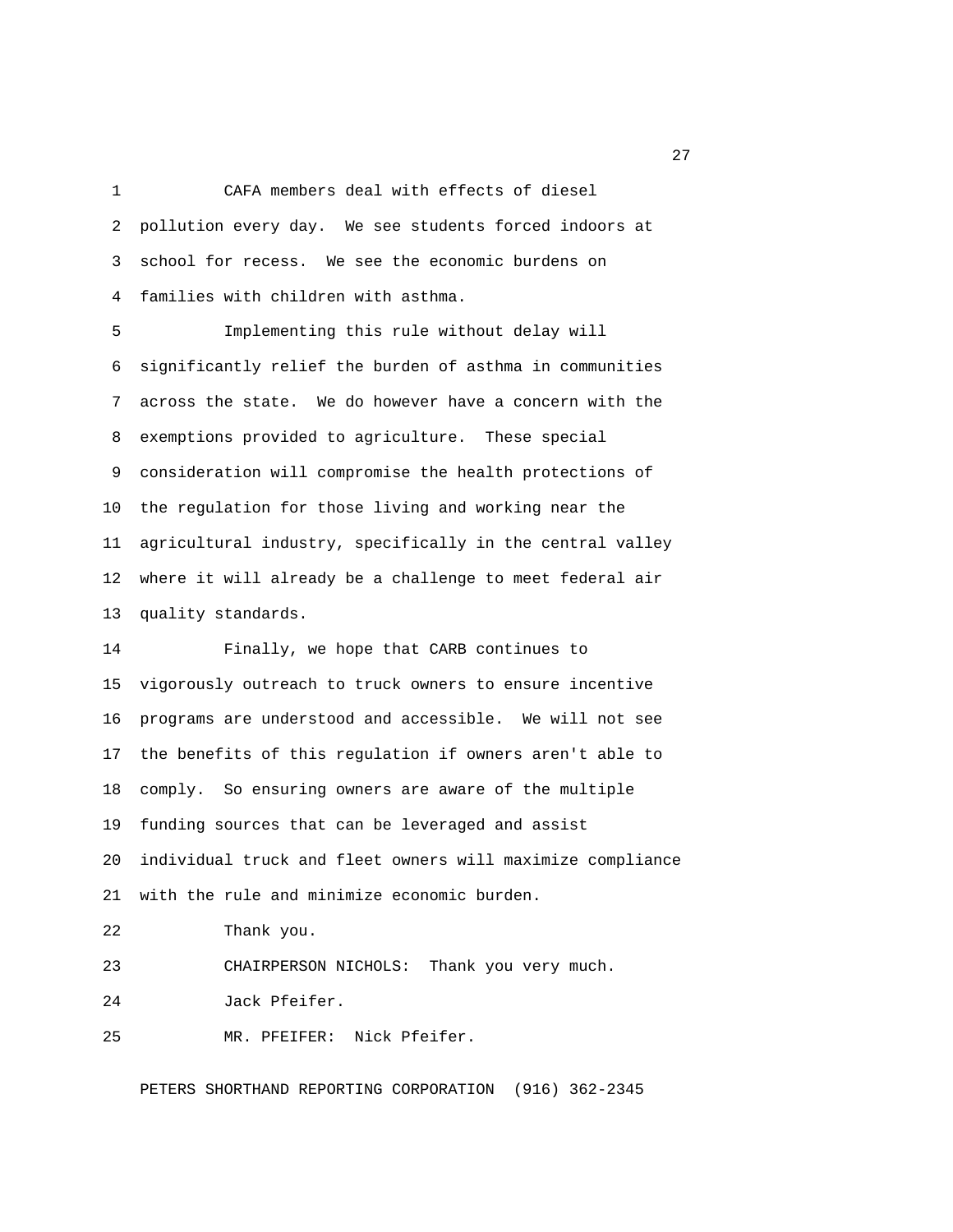1 CHAIRPERSON NICHOLS: Nick Pfeifer. Excuse me. 2 Mr. PFEIFER: I'm Nick Pfeifer, Special 3 Operations for Granite Construction's Corporate Equipment 4 Department. And one of my responsibilities in that 5 position is ensuring Granite's fleet is in compliance with 6 CARB emissions regulations.

 7 Granite owns and operates about 600 heavy-duty 8 diesel trucks in California. And I would like to hit on 9 two issues that come to the top with reference to 10 Granite's fleet.

11 The majority of Granite's trucks are support 12 equipment in nature. They're service trucks, fuel lube 13 truck, trucks that service heavy equipment and support our 14 jobs. And in that application, it is very difficult to 15 retrofit those trucks.

16 I'm not going to argue the point that the 17 retrofit market for on-highway trucks is far advanced 18 relative to the off-road markets. But in the low load 19 application in many instances a retrofit is just not 20 possible.

21 So I would ask that you consider -- to take the 22 time to consider the challenges that we face with 23 retrofitting vocational duty vehicles and make the 24 appropriate adjustments in those applications.

25 The second concern I have is the cumulative

PETERS SHORTHAND REPORTING CORPORATION (916) 362-2345

28 and 28 and 28 and 28 and 28 and 28 and 28 and 28 and 28 and 28 and 28 and 28 and 28 and 28 and 28 and 28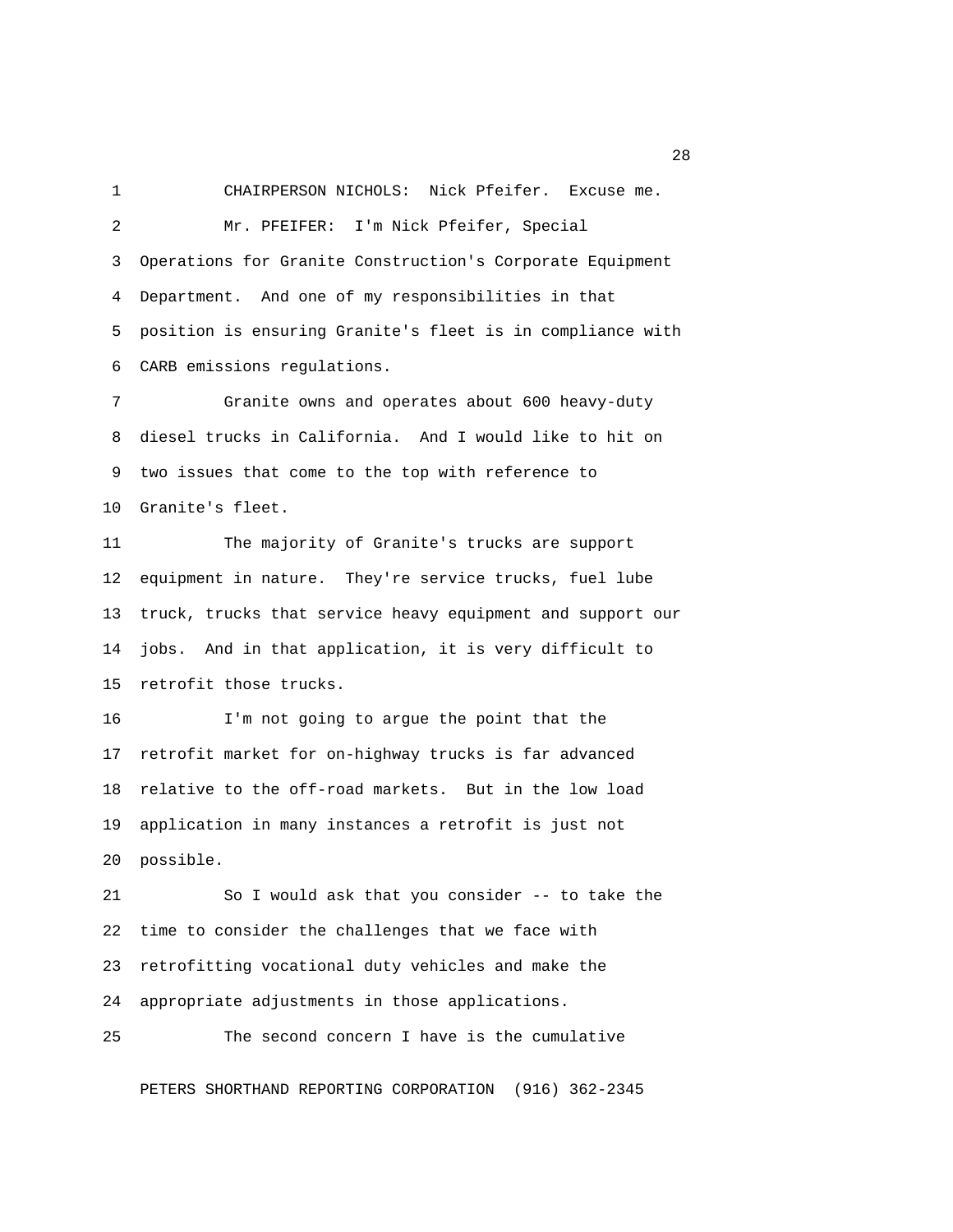1 effect of this regulation with other CARB regulations. We 2 currently fall under six fleet rules this would make 3 number seven. And it's very challenging and complicated 4 when you start combining rules.

 5 My request would be that CARB were to start a 6 courtesy inspection program similar to what Cal/OSHA 7 offers where a company can request an inspection. And 8 CARB can come out, work with the company. The company 9 would open their books. Open their fleet for inspections. 10 And would then be given a grace period to remedy any 11 situations that are uncovered.

12 I have the same concern that there needs to be 13 very strong enforcement with all of these CARB rules to 14 maintain an even playing field. But I think a program 15 like this would compliment the enforcement rather than 16 undermine it.

17 CHAIRPERSON NICHOLS: Thank you. Appreciate the 18 suggestion.

19 Josh Pane.

20 MR. PANE: Madam Chair, Josh Pane on behalf of 21 the California Bus Association.

22 First, we would like to applaud the Board for 23 their work over these many months. Applaud the staff, Mr. 24 Goldstene's staff, and all of their work. We've worked 25 scores of hours, and finally we came to a position of

PETERS SHORTHAND REPORTING CORPORATION (916) 362-2345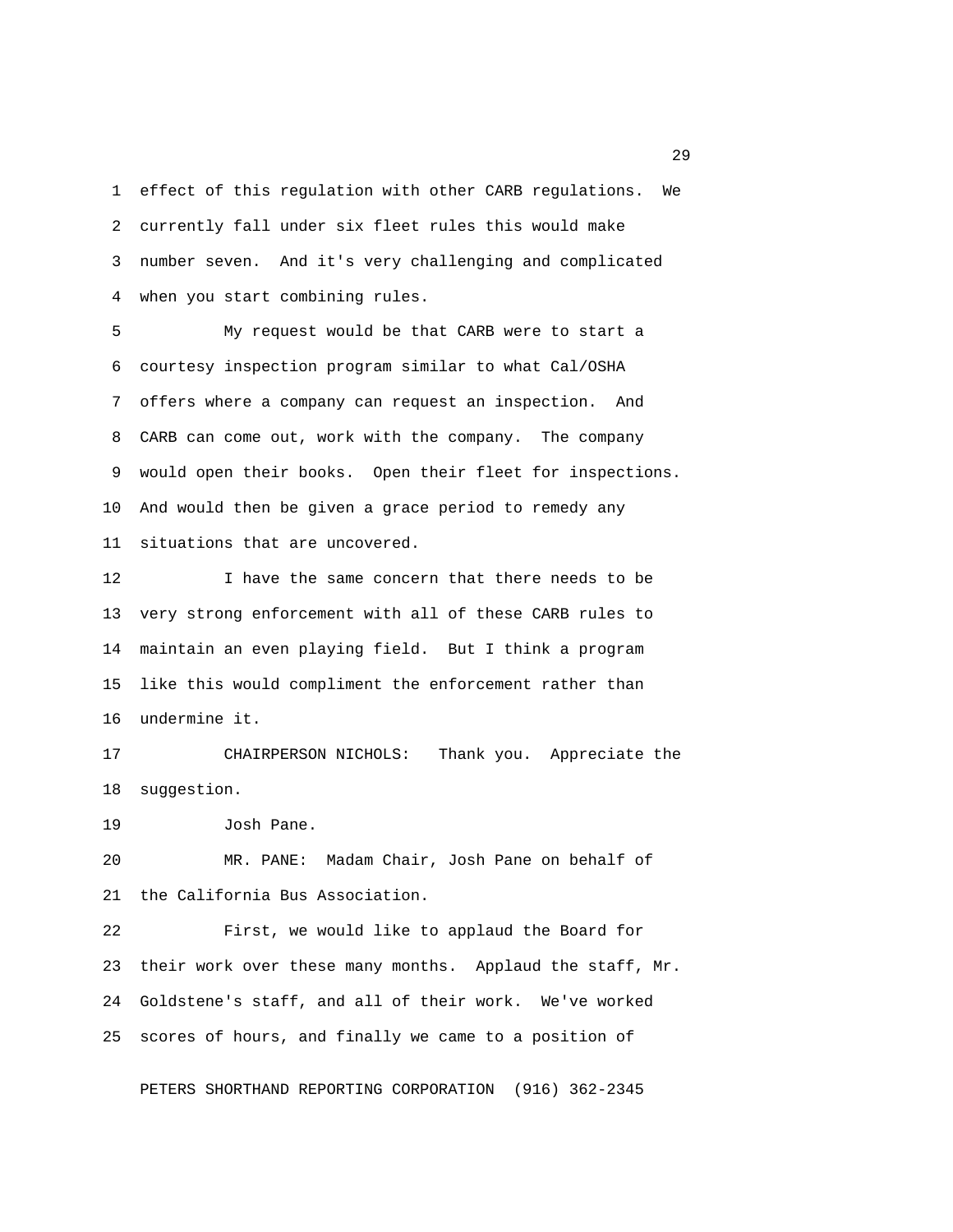1 neutrality after a lot of opposition.

 2 I think in the end when you look at this rule, we 3 have a brand-new 2009 member bus outside for you for the 4 tour, amador Stage Lines. You'll see what a brand-new bus 5 is. 6 I think I'll just make one point. Mike Waters 7 I'll introduce next on your list. 8 Buses are 450 to \$500,000. Staff had recognized 9 that. Finally, staff realized it's really a truck and bus 10 rule. First it was just a diesel engine rule. 11 Staff went a long way over scores of meetings and 12 hours to come down to a position and finally understand 13 the bus industry. 14 So on behalf of the over 100 companies, one 15 person operation to multi-bus operation, we appreciate 16 that. 17 Now Mike Waters, former president of the 18 Association, a person who took the chairmanship of the 19 clean bus rule that we started calling it I'd like to 20 introduce. Mike. 21 CHAIRPERSON NICHOLS: Thank you. 22 MR. WATERS: Thanks, Josh. 23 Madam Chair and Board, my name is Mike Waters, 24 Vice President of Coach America San Franciscan Lines in 25 San Francisco, about an 80 bus operation in the Bay Area, PETERS SHORTHAND REPORTING CORPORATION (916) 362-2345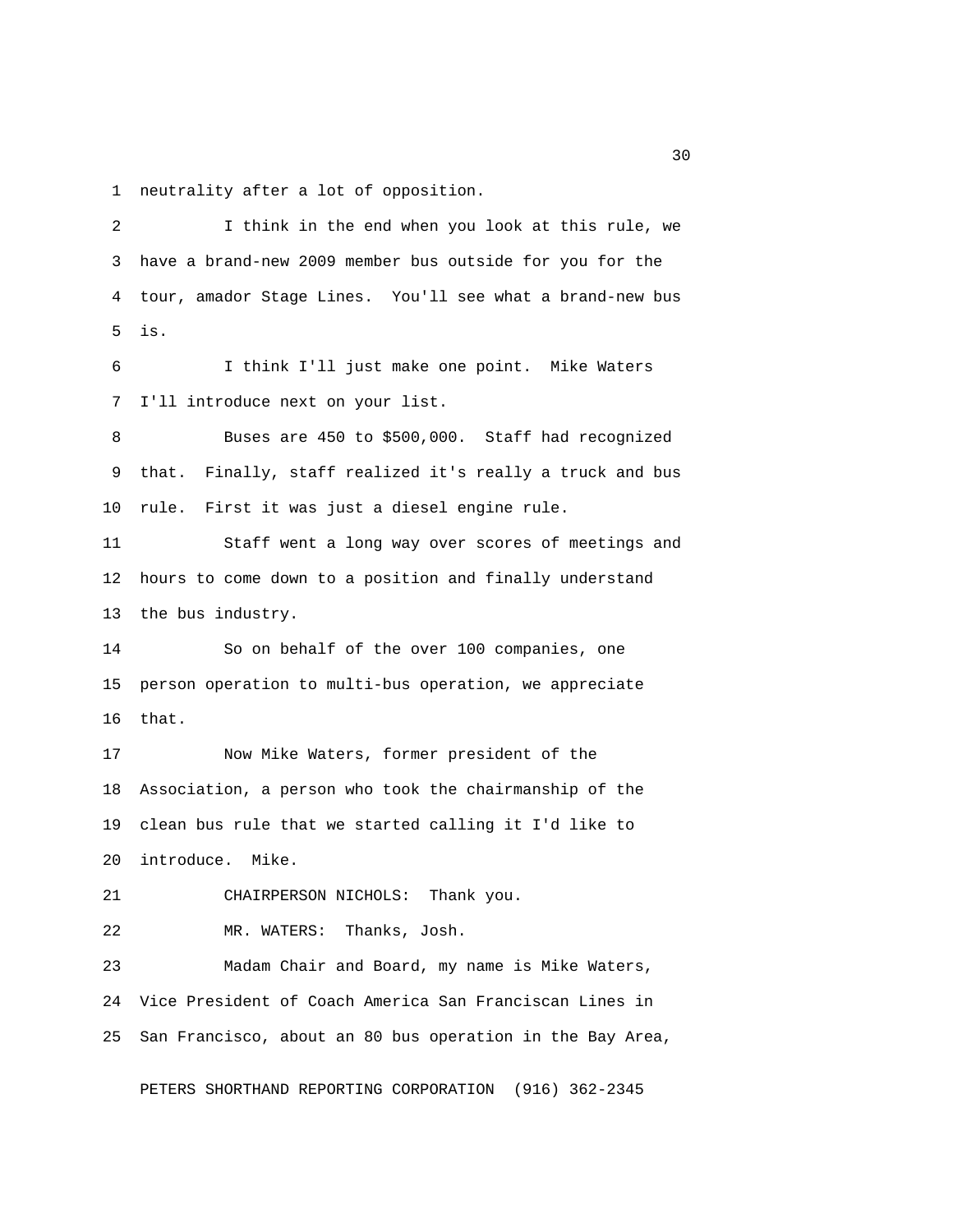1 and a director of the California Bus Association.

 2 I appreciate the opportunity to register the 3 neutral position on regulation 2025 taken by the 4 California Bus Association.

 5 During the course of the past year, the CBA has 6 met with staff as well as Board members regarding the 7 impact these proposed emission regulations would have had 8 on our industry. While the population of motor coaches is 9 only about one-seventh that of the school buses registered 10 in California, we felt that the modeling used by the draft 11 rule had its foundation a replacement cost for buses as 12 Josh mentioned similar to that of heavy-duty trucks of 13 about 130- to \$150,000. The current price of a 2008-2009 14 motor coach can vary between 450-, \$470,000.

15 Again as Josh had mentioned, there is a display 16 motor coach model out front, a 2009 model, with the latest 17 DPF upgrades.

18 An accelerator replacement model as it was 19 originally proposed in the regulation would have been for 20 our industry a business and a job killer. While we met 21 numerous times with ARB staff members Eric White and Tony 22 Brasil -- thank you, Eric -- and the staff modelers, and 23 encountered some tough negotiations. We were able to 24 reach a point where the association believes that with the 25 adjustments made to the rule under the motor coach

PETERS SHORTHAND REPORTING CORPORATION (916) 362-2345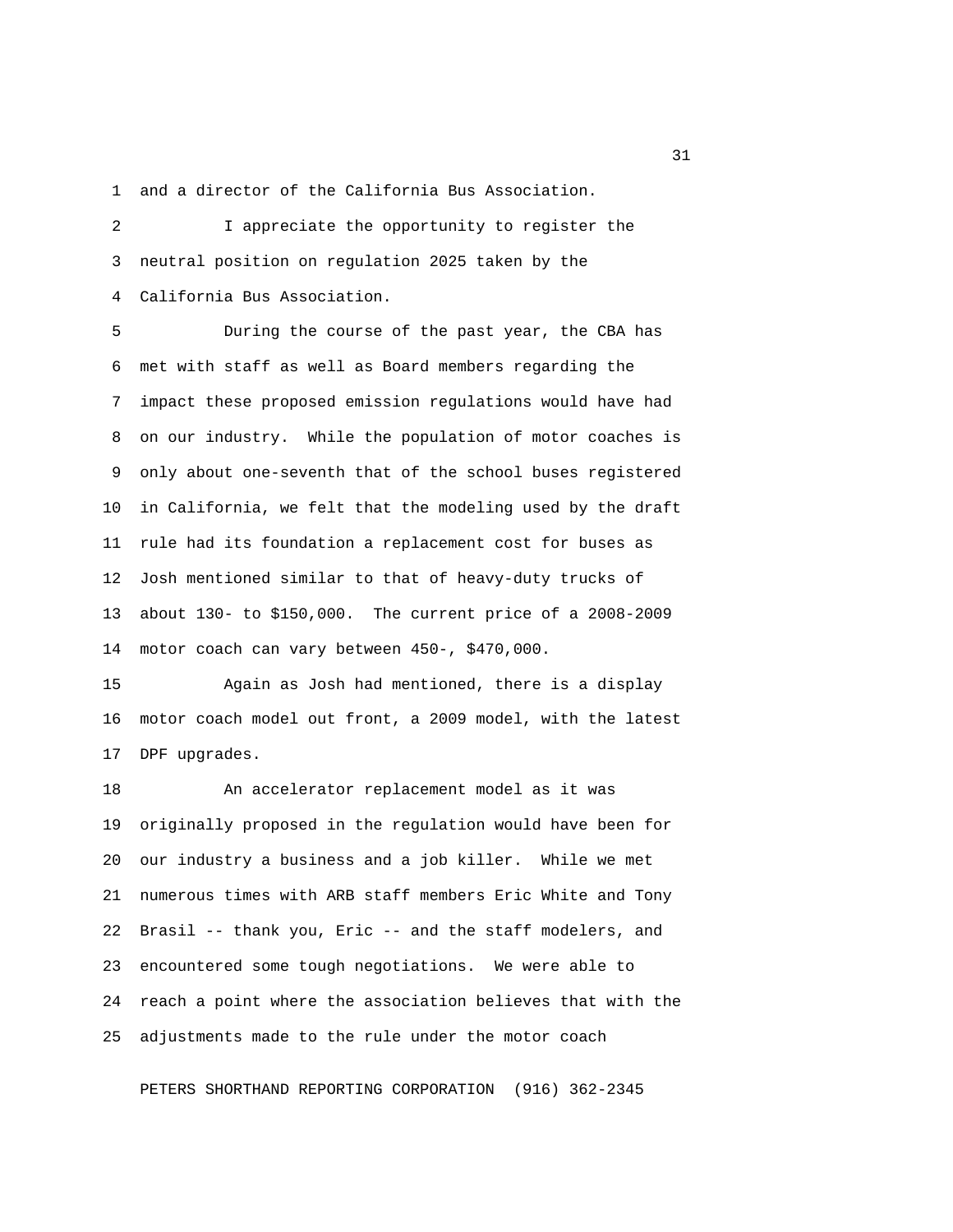1 modification our association and industry members have a 2 proposed rule that has a chance of working without 3 imposing crippling financial burdens on its members 4 through the forced early replacement of usable buses with 5 all new vehicles. 6 Thank you again. 7 CHAIRPERSON NICHOLS: Thank you. 8 Allen Faris. 9 MR. FARIS: Good morning, Madam and members of 10 the Board. 11 My name is Allen Faris. I've born and lived in 12 Sacramento all my life. I'm in the rock, sand, and gravel 13 trucking. Been over 40 years in Sacramento hauling rock, 14 sand, and gravel. 15 You asked to testify about things that you can 16 personally say. 17 I was born with asthma and very sick. And about 18 the age of 17 completely through the doctor's and 19 everything else outgrew it and never had any problems 20 since. I've been around diesel trucks -- working on them 21 for like almost 50 years. 22 But anyway, I want to testify on what this rule 23 has done already just the potentiality of it to assets of 24 people with older trucks. And you've heard testimony. 25 Seventy-five percent of my fleet is mechanical engines.

PETERS SHORTHAND REPORTING CORPORATION (916) 362-2345

 $32<sup>2</sup>$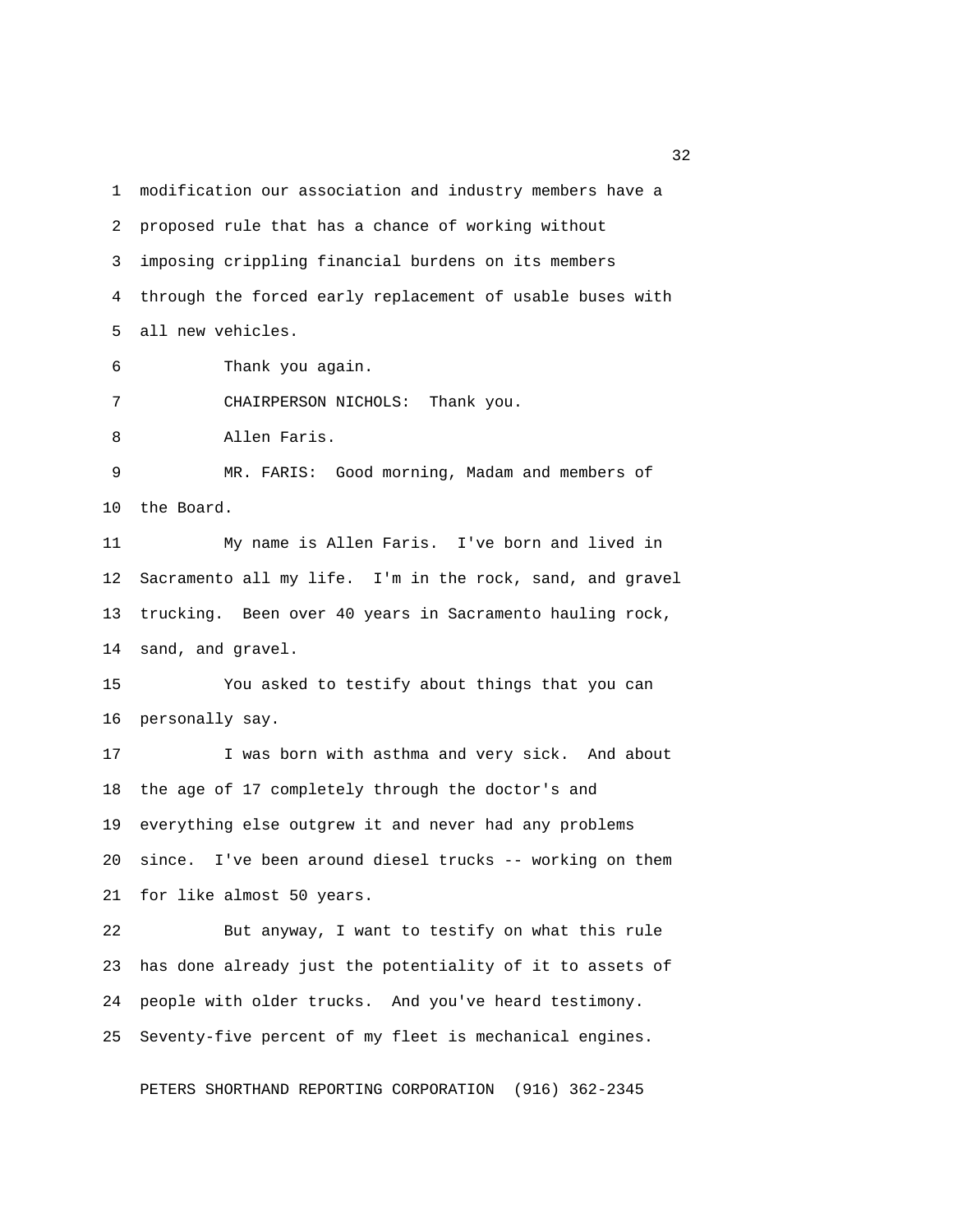1 We run local within 100-mile radius at the maximum. And 2 you know how the construction industry is. You work maybe 3 50, 60 percent of the time.

 4 People's assets, you've heard that they're just 5 diminished and they've gone. I can personally testify to 6 that. I think it's wrong to say that a vehicle that has 7 useful life no matter what year it is that complies with 8 all the smog related issues of when it was built and what 9 it had to comply with, I think it's wrong to say it has to 10 go away for good.

11 Our industry and myself personally depend on the 12 independent owner-operator very heavily. And they make up 13 the majority be it aggregate, trucking, or whatever it is 14 the owner-operators make up the majority of the industry 15 out of necessity. They're very valuable. And I'm afraid 16 you're going to cut them in about half. Half of them are 17 going to be gone. They're not going to be able to make 18 it.

19 Then you take into consideration that where our 20 country is right now financially, it's just -- I hope that 21 you take a look at the alternatives to this.

22 CHAIRPERSON NICHOLS: Thank you.

23 Joel Errice.

24 MR. ERRICE: Good morning. My name is Joel 25 Errice. I'm Associate Director of RAMP, Regional Asthma

PETERS SHORTHAND REPORTING CORPORATION (916) 362-2345

 $33<sup>2</sup>$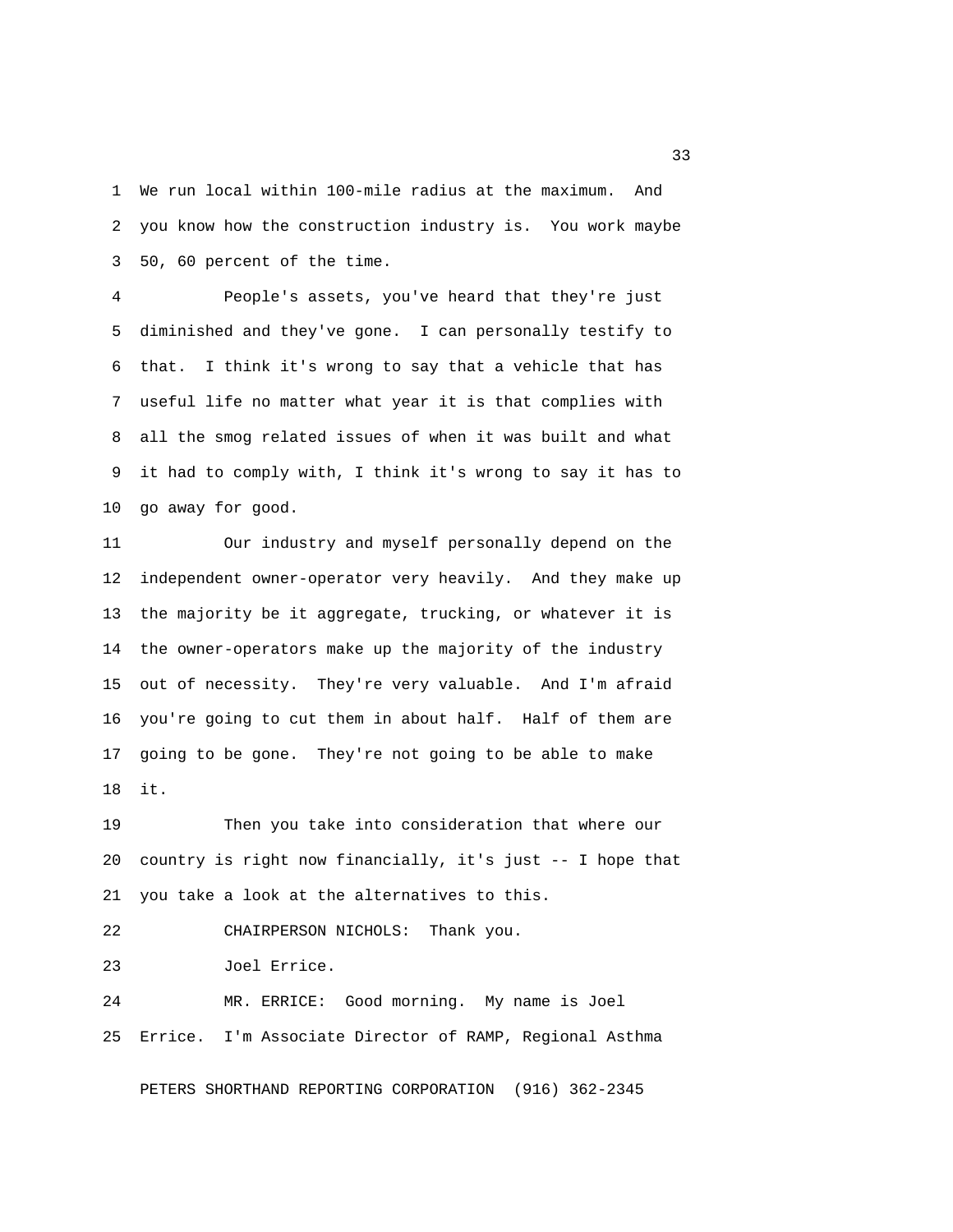1 Management and Prevention, a regional collaborative 2 working to reduce the burden of asthma in the Bay Area. 3 Also a member of the Health Network for Clean Air and 4 Ditching Dirty Diesel.

 5 I'm here today to urge you to adopt the diesel 6 truck rule without delaying implementation dates or 7 maintaining the exemption for agriculture. I know this is 8 a tough economic climate in which to implement new 9 regulations, but consider the health costs that's 10 currently shouldered by far too many of us.

11 Children, for example. One in six kids here in 12 California has been diagnosed with asthma. One in six. 13 In some communities, generally poor or minority 14 communities, the number is closer to one in four.

15 Sadly, but perhaps not surprisingly, many of the 16 communities disproportionately burdened by asthma are the 17 same communities disproportionately burdened by diesel 18 pollution. The diesel truck rule will help correct this 19 injustice, as less pollution in the air means less asthma 20 attacks.

21 While there are costs to this rule, consider the 22 costs of inaction. In 2004, asthma hospitalizations among 23 kids cost \$667 million. Reducing diesel pollution will 24 help reduce hospitalizations.

25 A recent study showed air pollution in the South PETERS SHORTHAND REPORTING CORPORATION (916) 362-2345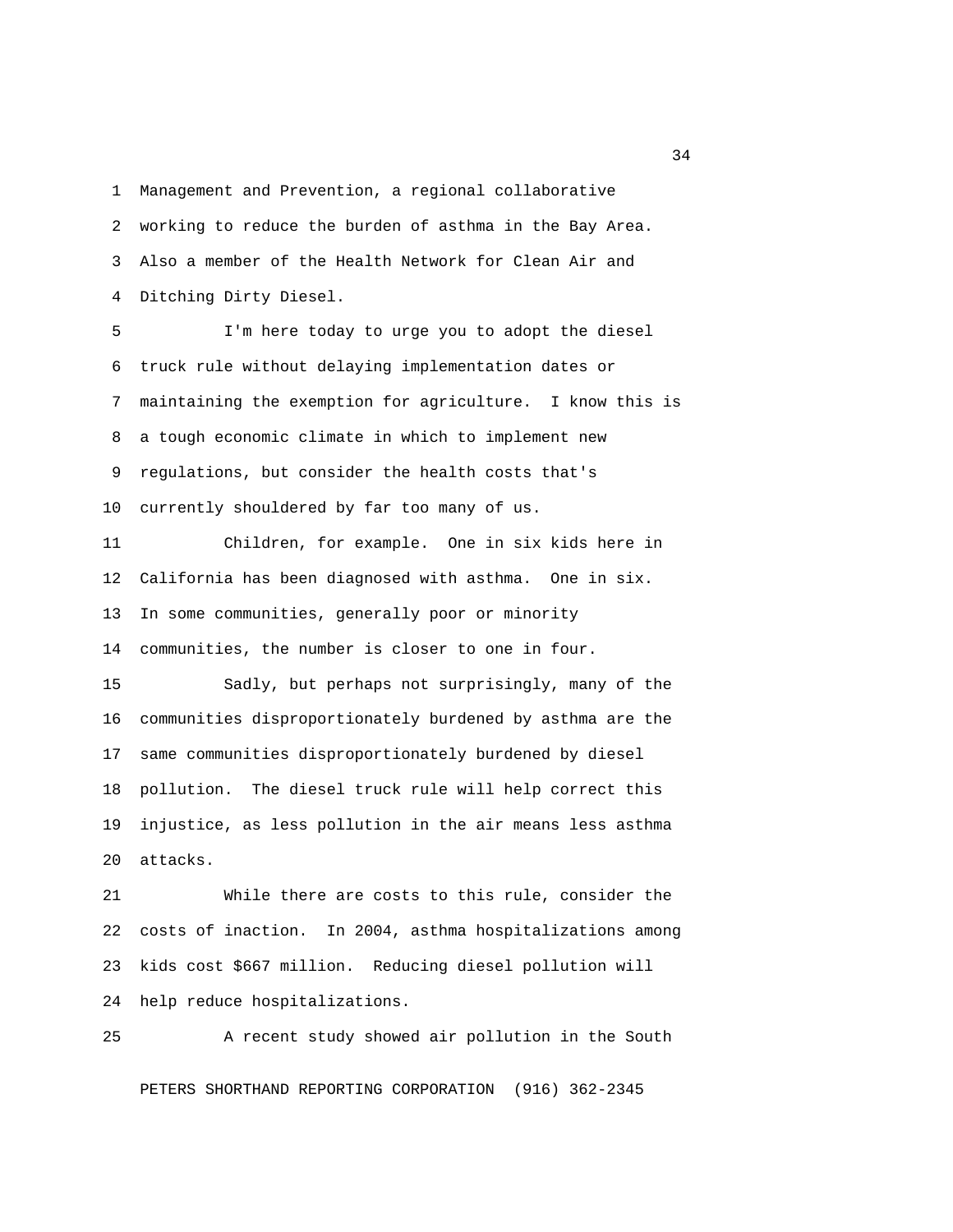1 Coast and the San Joaquin Valley regions cost the state's 2 economy \$28 billion annually. With this rule, money spent 3 on ER visits can instead be spent on products and 4 services. Parents losing work can instead be productive 5 at work.

 6 We also need this rule to help clean air 7 requirements or we risk losing valuable highway funding. 8 Let me close on a personal note. I have asthma. 9 Fortunately, it's not too severe. But I still carry my 10 inhaler with me in case I run into a problem. 11 There is a park near my apartment that my fiance 12 and I like to go to. Perfect for walks, with one 13 exception. Near the parking lot there is often a row of 14 diesel trucks serving a nearby distribution center. 15 During some of those times when the trucks are coming and

16 going, there is a strong smell of diesel in the air and my 17 asthma kicks in.

18 By approving the rule, you'll be making such 19 places safer for me and literally millions of others.

20 Thank you.

21 Also have some post cards.

22 CHAIRPERSON NICHOLS: Thank you. Give them to 23 the clerk. And we'll be sure to get them.

24 Danny Wyatt.

25 MR. WYATT: Good morning, Madam Chairman, Board.

PETERS SHORTHAND REPORTING CORPORATION (916) 362-2345

<u>35</u>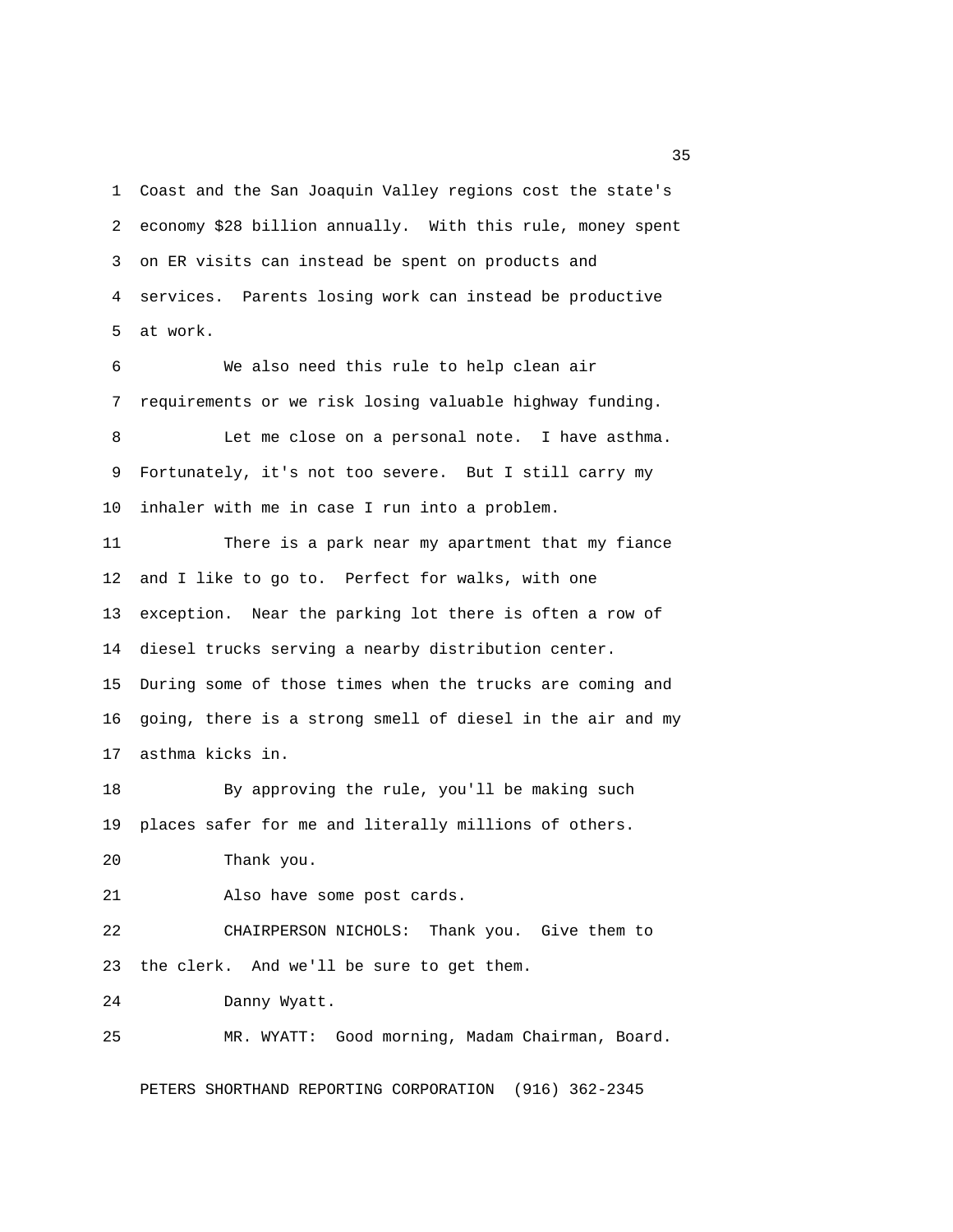1 My name is Denny Wyatt. I'm an owner of APEX Bulk

2 Commodity. We are a California-based dry bulk carrier.

3 Principle business is in the construction end.

 4 Eighteen months, ago we employed 550 5 Californians. These days, that's down the a number less 6 than 400 with the economy.

 7 We are probably one of the companies that the air 8 pollution people like the best. We rotate our trucks out 9 at four- to five-year intervals. We buy new equipment. 10 We average about 120,000 miles a year per unit. So at 11 five- to 600,000 miles is the trade cycle.

12 Trucks in the year 2000 cost us 65- to \$70,000 to 13 purchase. Trucks that we recently purchased in before 14 2009 models were \$110,000.

15 On the 2002 trucks that we are trading in on some 16 of the 2009 models, those trucks we anticipated under 17 historical facts would bring us about 25 to \$28,000 on 18 trade in. The dealer just gave us \$10,000 for a 2002 19 truck.

20 We buy new trucks to -- a little clarification 21 from yesterday. We buy new trucks because it is the best 22 financial decision that we can make. You can get 23 financing for new trucks up to six to seven years. The 24 interest rates when you buy new trucks are five-and-a-half 25 to six percent instead of eight, nine, ten percent. Used

PETERS SHORTHAND REPORTING CORPORATION (916) 362-2345

 $36<sup>2</sup>$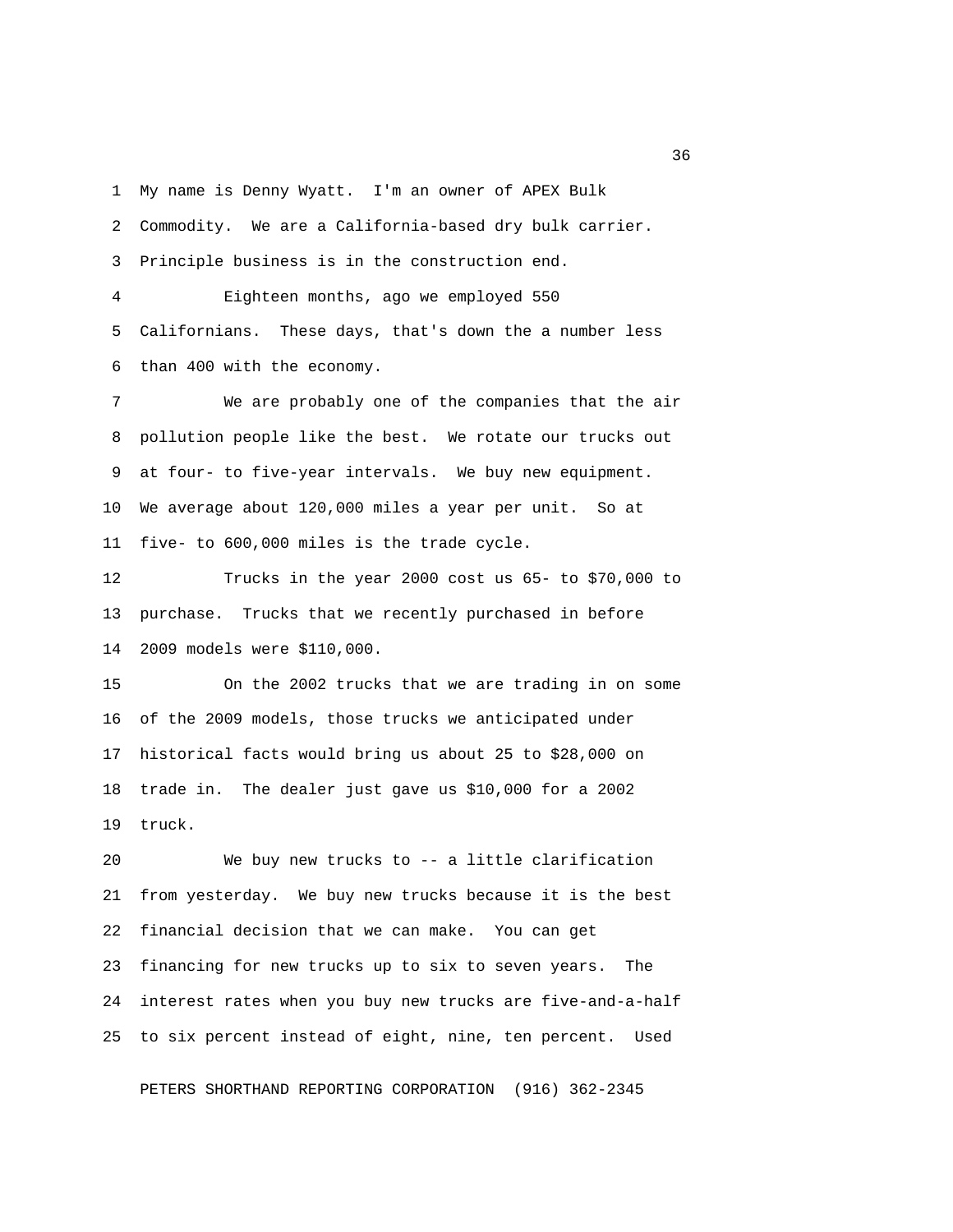1 truck equipment generally will only be financed for three 2 years if you don't have some advantage from the Board. 3 We are also participating in all of the air 4 programs we can participate in in California. And 5 currently have applications in for somewhere around a 6 million dollars in grant money. 7 CHAIRPERSON NICHOLS: Sorry your time is up. 8 MR. WYATT: Thank you. 9 CHAIRPERSON NICHOLS: Ms. Stephens. 10 MS. STEPHENS: Thank you for allowing me to speak 11 this morning. My name is Melissa Stephens. I work for 12 the American Lung Association and lead the San Diego 13 Regional Asthma Coalition. 14 I'd like to echo all the thoughts of some of my 15 colleagues from CAFA this morning and to let you know that 16 the San Diego Regional Asthma Coalition urges a strong

17 rule.

18 I want to bring in maybe some extra regional 19 statistics and some things you may or may not have thought 20 about in going through this process. And I'd just like to 21 share with you some of the SANDAG studies. That's the San 22 Diego Association of Governments.

23 Public opinion survey in 2005, this was rated a 24 public study. San Diego's number one problem was traffic 25 congestion. And again with that study had some issues

PETERS SHORTHAND REPORTING CORPORATION (916) 362-2345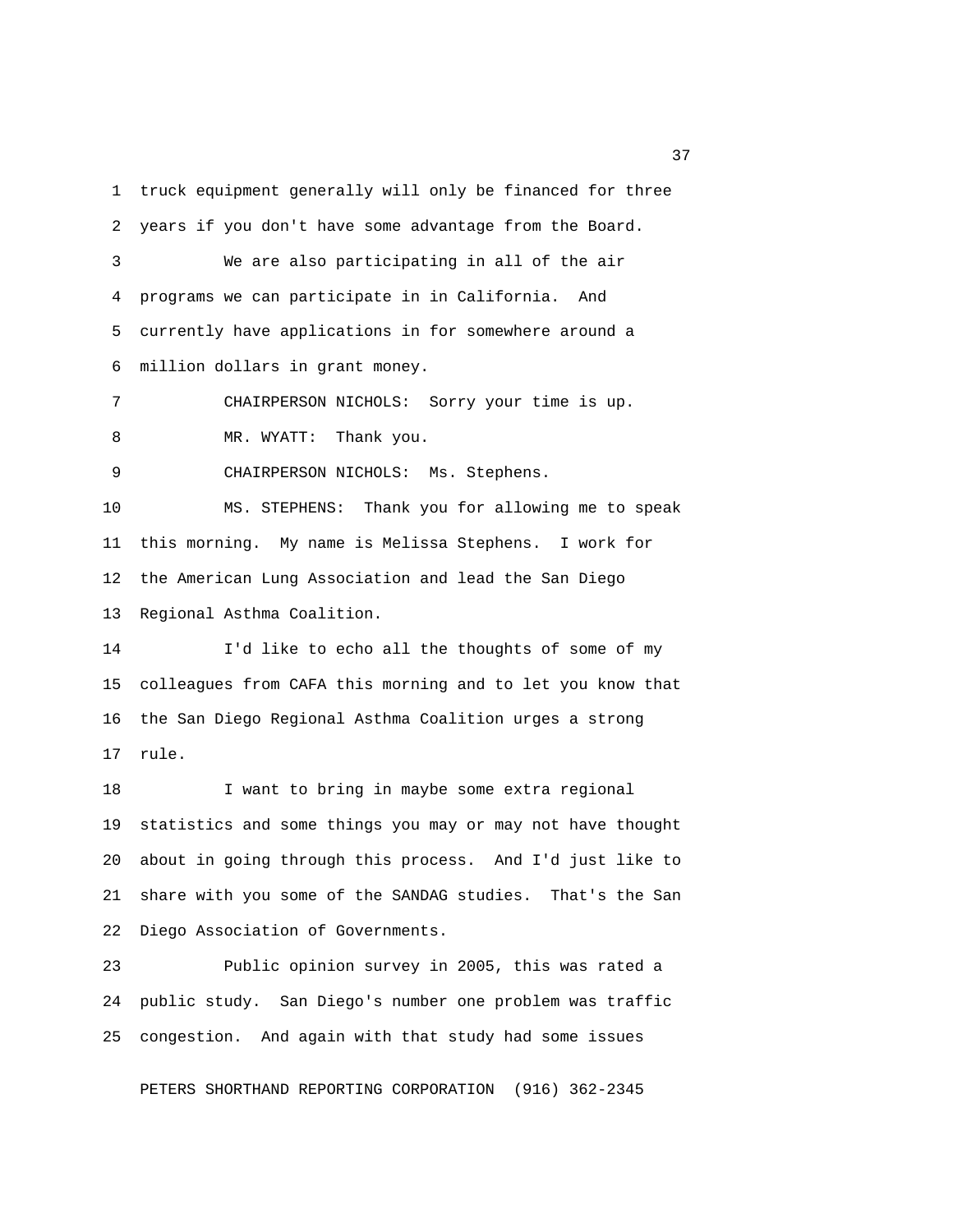1 with the border between Mexico and the United States. The 2 Otay Mesa port of entry is the busiest commercial border 3 with 1.4 million trucks with \$22 billion of goods movement 4 coming through that border annually.

 5 What this means with 45-minute to two-hour wait 6 times at the border, as we know, emissions do not know a 7 border. So we are -- I was just thinking as far as the 8 trucking, oftentimes the trucks from the United States end 9 up in Mexico. So therefore we are hoping to maybe solve a 10 little bit more of a global issue.

11 Also want to talk about very briefly the asthma 12 effects in San Diego County. About 361,000 people 13 affected with asthma, as well as 25 percent of kids who 14 have asthma missing school. Seventeen percent of adults 15 missing school. Of those 361,000, 41,000 not being 16 insured.

17 These are just some local statistics just want to 18 share with you this morning and urge a strong rule.

19 So thank you for your time.

20 CHAIRPERSON NICHOLS: Thank you.

21 Daniel Speth.

22 MR. SPETH: Good morning, Madam Chair and the 23 Board.

24 My name is Daniel Speth. I'm an owner-operator, 25 one truck. I've been in business for about eight years.

PETERS SHORTHAND REPORTING CORPORATION (916) 362-2345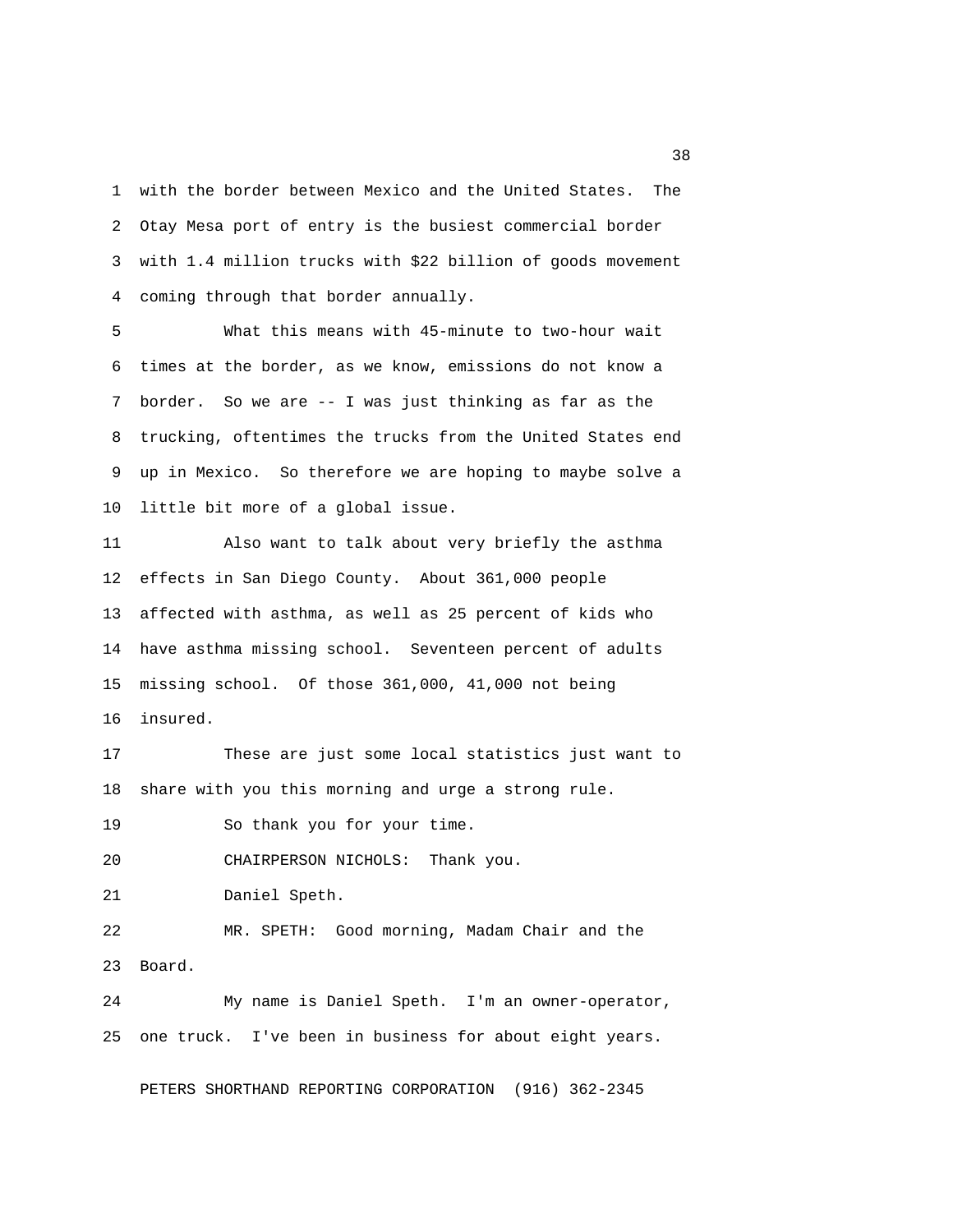1 I'm a short-haul driver. Most of my work is at a 2 cemetery, which doesn't put a lot of miles on my truck. 3 And a lot of this grants and things, you know, I just 4 don't put the miles on, so I can't make it happen with 5 that.

 6 I'm also the chapter Chairman of the San Fernando 7 Valley California Dump Truck Owners Association. There's 8 60 members. And most of them all owner-operators. And 9 they're all going to be put out of business, because they 10 won't be able to buy new trucks or retrofit old trucks. 11 Most of them are pre-'94s. Mine is an '89. Just won't be 12 able to replace that.

13 You say, you know, to buy just the truck is one 14 thing. But to buy the equipment that goes on the truck is 15 another thing. To buy a box for a dump truck is \$30,000. 16 We just don't have the margin as an 17 owner-operator with our work down 50 percent at least. 18 Some members I've talked to are down 70 percent. With the 19 economy the way it is, it just doesn't seem like we're 20 going make it.

21 CHAIRPERSON NICHOLS: Excuse me. Can I ask you a 22 question? I'll extend your time. Because I think we've 23 heard from a couple of people in somewhat similar 24 situations.

25 What would happen to your employer? You work for PETERS SHORTHAND REPORTING CORPORATION (916) 362-2345

 $39<sup>2</sup>$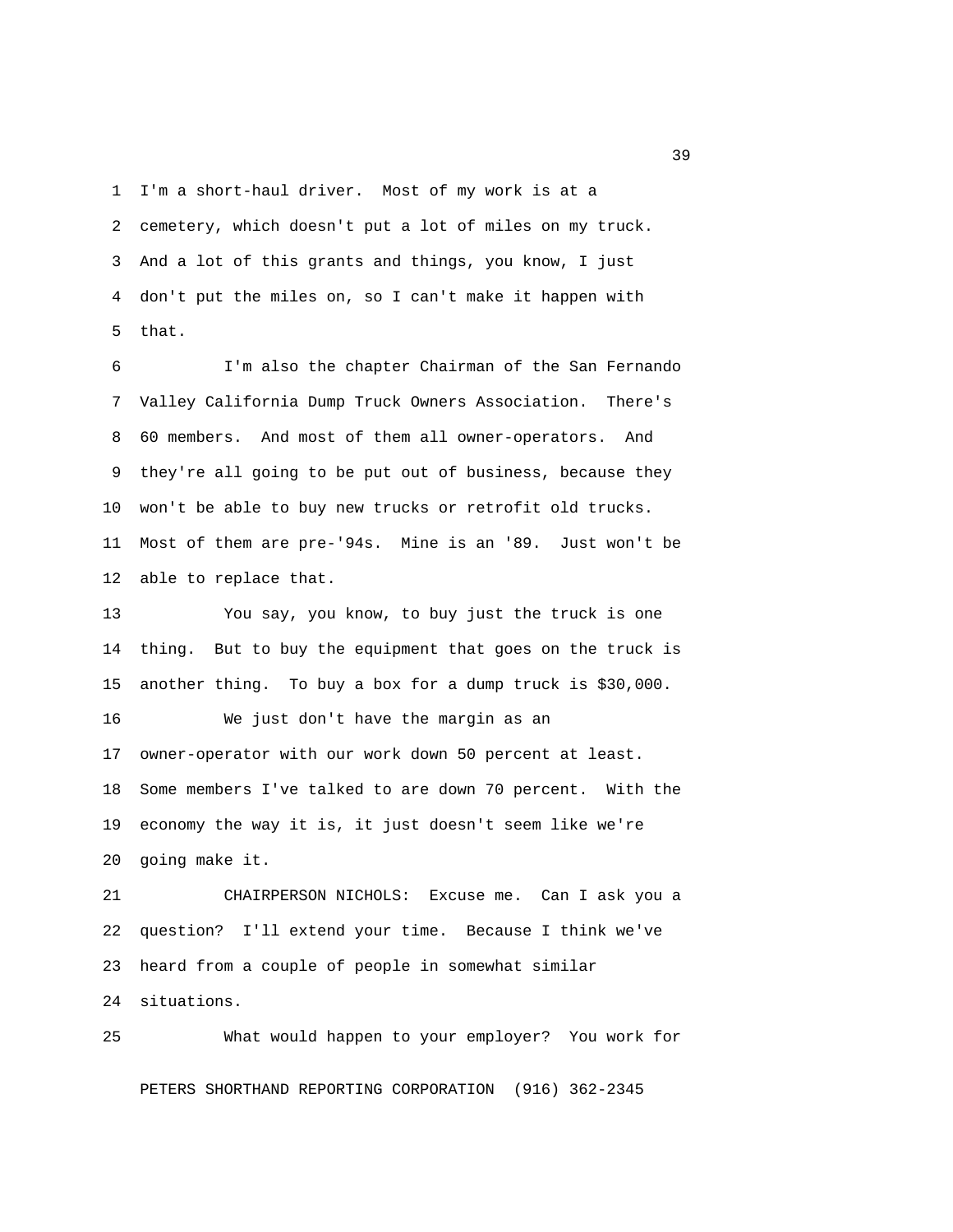1 the cemetery association?

 2 MR. SPETH: I work for a contractor that works 3 for --

 4 CHAIRPERSON NICHOLS: So suppose you were no 5 longer able to be in business. What would they do? I 6 mean, how would your work get done? Do you have any idea? 7 MR. SPETH: They would have to find someone else 8 to do it.

 9 CHAIRPERSON NICHOLS: But anybody else would be 10 in the same situation as you; right?

11 MR. SPETH: They wouldn't be an owner-operator. 12 They would have to hire a big company, and the cost would 13 go up. It's just cost on cost on cost. Just keeps going. 14 CHAIRPERSON NICHOLS: Right. Believe me we are 15 not suggesting that's what we want to see happen.

16 MR. SPETH: But I want to let you know when the 17 rain comes and the mud starts sliding, the levees start 18 breaking, they call us to go take that away. And we 19 aren't going to be there. And I don't know how you're 20 going -- I mean, the cost of that will go up to remove the 21 dirt.

22 But we're short haulers. We don't go a 100,000 23 miles a year. And we don't pollute that much. We'd like 24 some kind of resolution in there to give us a little more 25 leeway. And let the technology come. And we will sooner

PETERS SHORTHAND REPORTING CORPORATION (916) 362-2345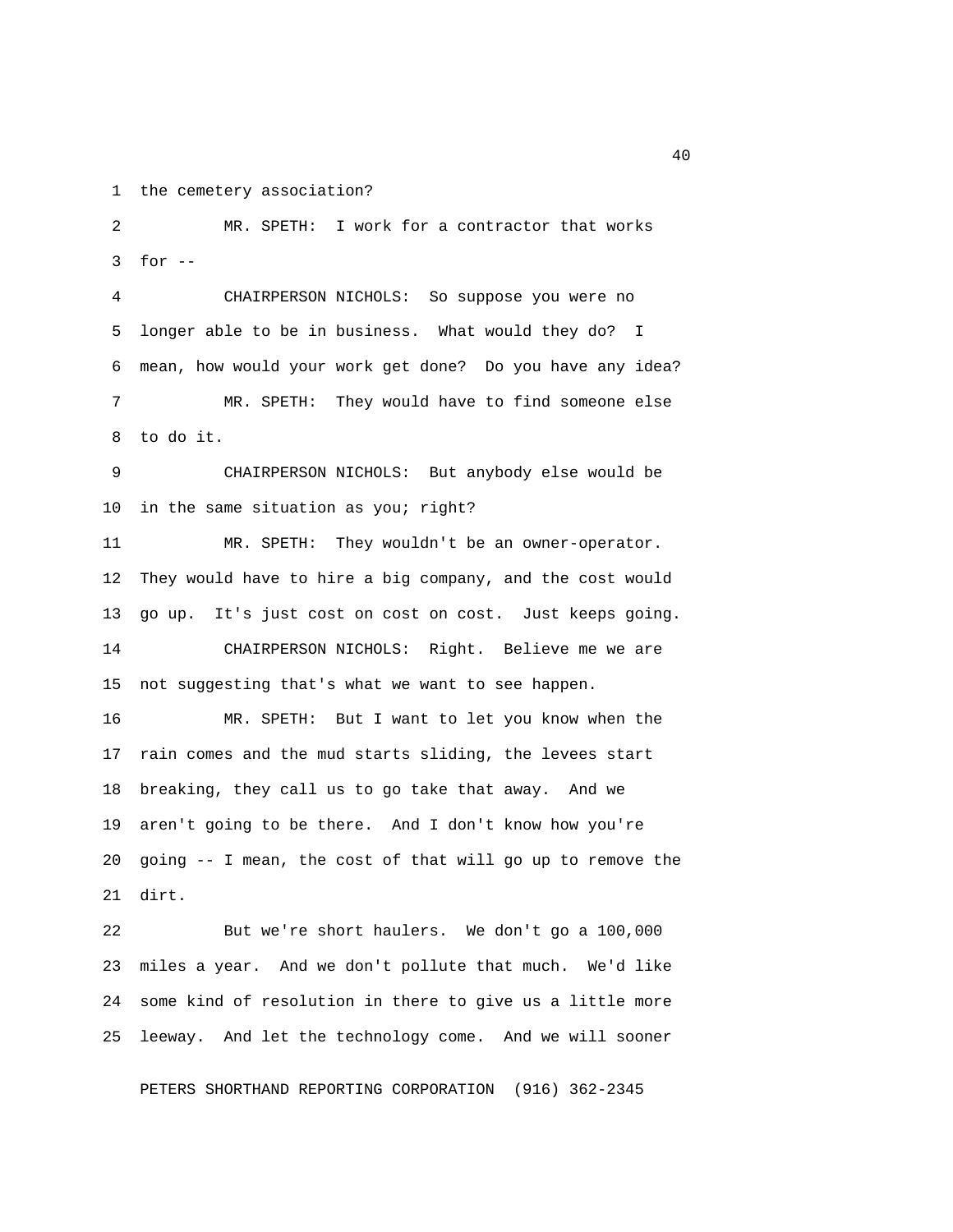1 or later get new trucks and hopefully not pollute that 2 much.

| 3 | CHAIRPERSON NICHOLS: Thank you.                        |
|---|--------------------------------------------------------|
| 4 | Lee Jennings.                                          |
| 5 | If not, it was Sean Realite.                           |
| 6 | Okay. Patti Pirkle. That's you. Okay.                  |
| 7 | MS. Pirkle: Hi. Good morning, Madam Chairman,          |
| 8 | honorable Board. My name is Patti Pirkle, and I'm with |
|   | 9 Pirkle Trucking and Equipment Rental. Also State     |
|   | 10 Treasurer and Chapter Chairperson for CDTOA.        |

11 I've been in business 28 years. I'm a trucking 12 broker as well as a trucker. I've worked the earthquakes, 13 the floods, the fire, several freeway widening jobs, and 14 numerous private contractors jobs through the years.

15 Little over a year and a half ago, I wanted to 16 get the jump on the regulation that was coming before us 17 and purchase two newer trucks to stay within compliance. 18 I have a total of seven power units, five of which I have 19 recently parked because there's little to no work in the 20 south. What is there is going for very, very cheap. And 21 it's very difficult for me to compete paying a driver a 22 decent wage, work comp, payroll taxes and on and on, plus 23 medical benefits.

24 My apologies.

25 With our economy in the dumpster, the banks in

PETERS SHORTHAND REPORTING CORPORATION (916) 362-2345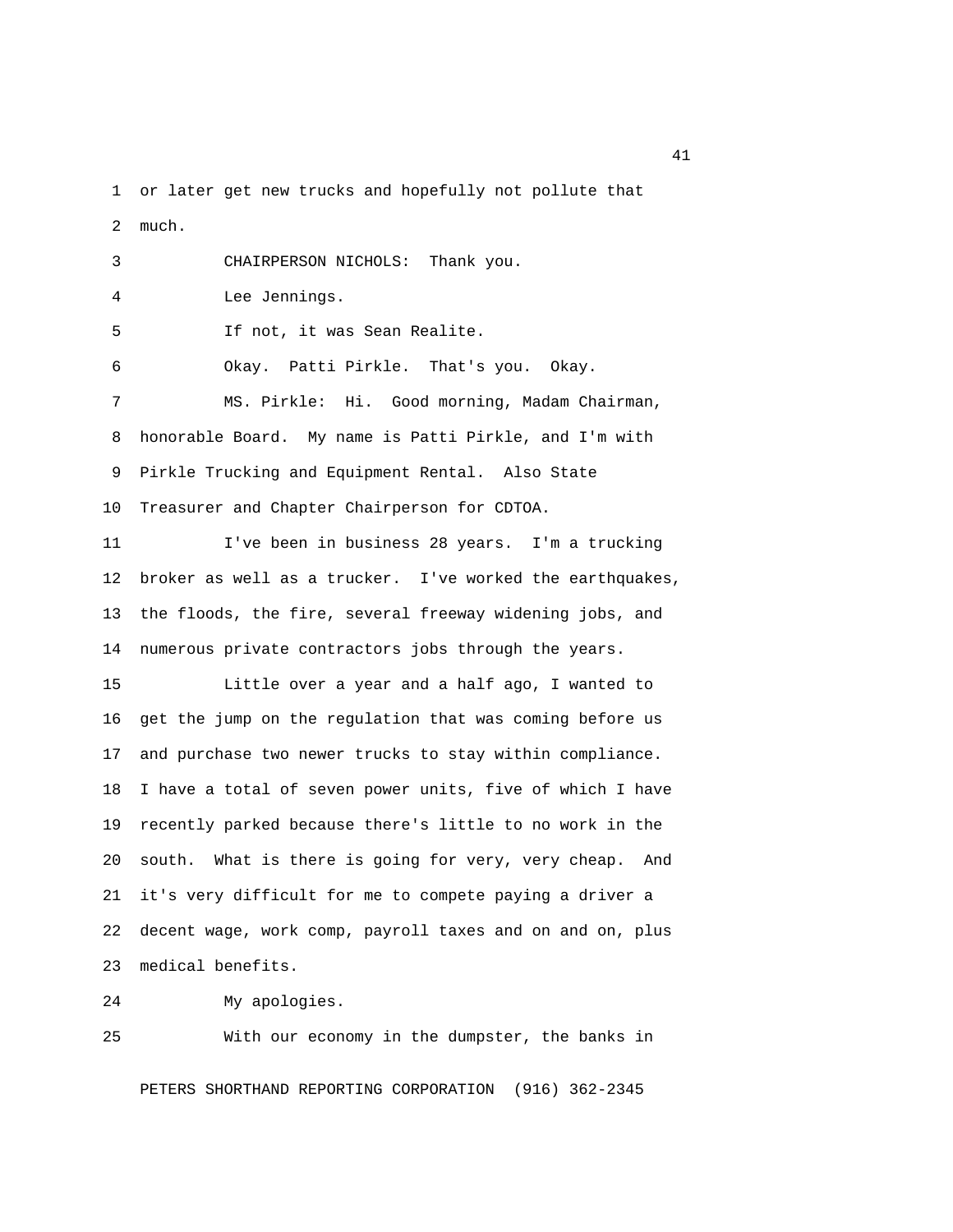1 trouble, no one can get a loan, and if they can, they 2 can't afford the payments. I'm sitting in that situation 3 now with the two newer ones I purchased. The payments are 4 \$3,800 a month, not to mention the higher insurance rates. 5 I feel the Board should consider the alternative 6 to help the small trucking businesses, plus many, many 7 owner-operators stay in business. And I feel being as the 8 Governor is trying to place a plan to save the state of 9 California from bankruptcy, I wonder who's going to save 10 us. Thank you. 11 CHAIRPERSON NICHOLS: Thank you. 12 John Pitta. 13 MR. PITTA: Good morning. John Pitta, John Pitta 14 trucking, Salinas, California. 15 I am a three dump truck operator, one of which is 16 parked. Just the proposal of this rule has wiped out my 17 equity. The rule will put me out of business, period. 18 I would urge you to consider -- the State of 19 California is not going to suffer when John Pitta Trucking 20 goes out of business. But I am one of thousands that 21 employ more thousands. And we are all going to be out of 22 business. I would urge you to consider the alternative 23 rule. 24 Thank you.

25 CHAIRPERSON NICHOLS: Jacqui Hansen.

PETERS SHORTHAND REPORTING CORPORATION (916) 362-2345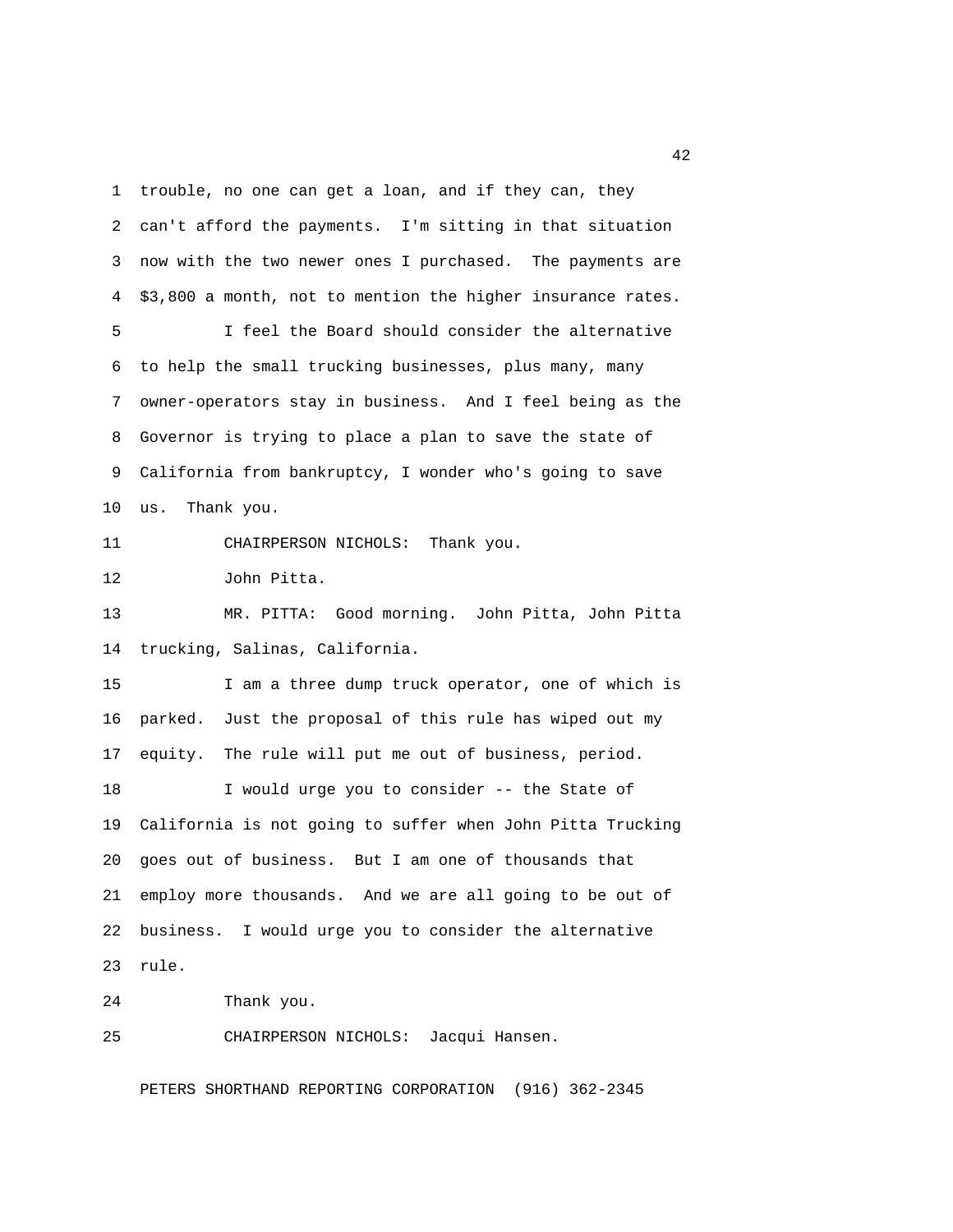1 Excuse me, sir. Could you before you leave just 2 explain why you're going out of business? 3 BOARD MEMBER ROBERTS: Help us understand. 4 CHAIRPERSON NICHOLS: We need more specifics. 5 BOARD MEMBER ROBERTS: How the alternative 6 rules -- it sounds like if you have the alternative rule 7 you're going to be okay. 8 MR. PITTA: It delays the inevitable. And my 9 newest truck is a 2003. It has 250,000 miles. It's not 10 worth anything anymore. It's a perfectly serviceable 11 truck. It complies with all the rules that were in force 12 when it was built. It tests clean. 13 BOARD MEMBER ROBERTS: How much time would the 14 alternative give you? 15 MR. PITTA: I don't know, but it would give me 16 some time. But I cannot afford to retrofit three trucks. 17 I can't afford to buy new trucks. 18 I'm 64 years old. It's not going to kill me. My 19 two employees are going to lose their sole source of 20 income, their health benefits. They'll get other jobs, 21 but it will be a while. And I'm just -- the State of 22 California is not going to suffer when I go out of 23 business. But I'm one of thousands, not only in the dump 24 truck industry but other industries. And we employ

PETERS SHORTHAND REPORTING CORPORATION (916) 362-2345

25 thousands.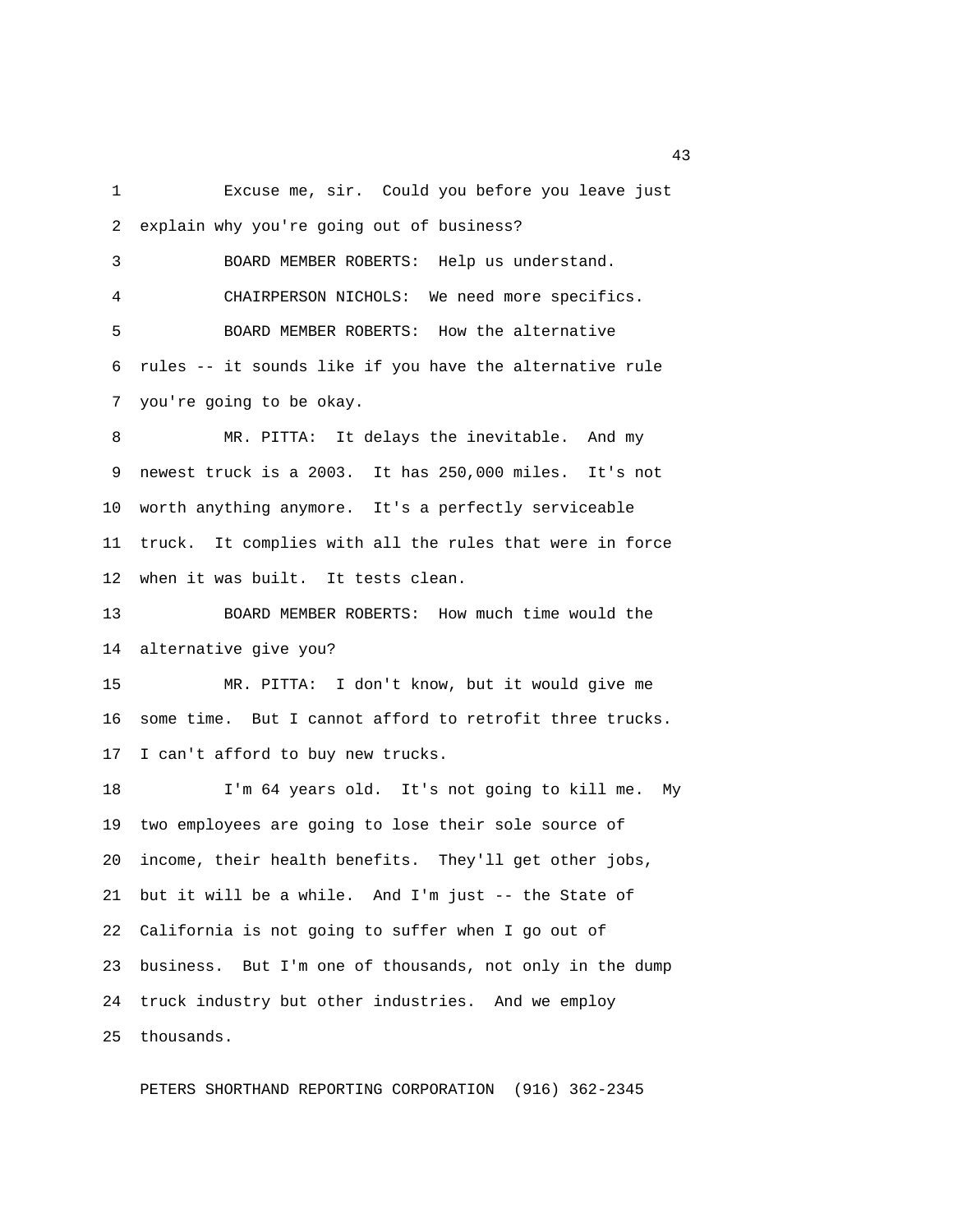1 CHAIRPERSON NICHOLS: Okay. Thank you. We heard 2 you.

3 Jacqui Hansen.

4 Dennis Downing.

 5 MR. DOWNING: Good morning, Madam Chair and the 6 Board. My name is Dennis Downing. I'm from Apple Valley, 7 in San Bernardino County.

 8 My family has been in the construction business 9 since 1952 and specifically construction trucking since 10 1971.

11 I'm a second generation trucker, and my son is a 12 third generation trucker. And it's kind of been said by 13 other people giving testimony that construction industries 14 kind of a handed-down trade from family member to family 15 member. And that's been pretty consistent with what I've 16 discovered in my career.

17 The interesting thing about construction trucking 18 is that we don't run the miles. At least what we do in 19 our area, we don't run the miles the over-the-road do. So 20 consequently we do not generate the revenue the 21 over-the-road trucks do. And so we in years past have 22 bought the over-the-road trucks as they phase out their 23 trucks to buy newer trucks. We bought what they sold off. 24 Obviously, that's not going to work in the 25 future. But we still have a revenue problem, because we

PETERS SHORTHAND REPORTING CORPORATION (916) 362-2345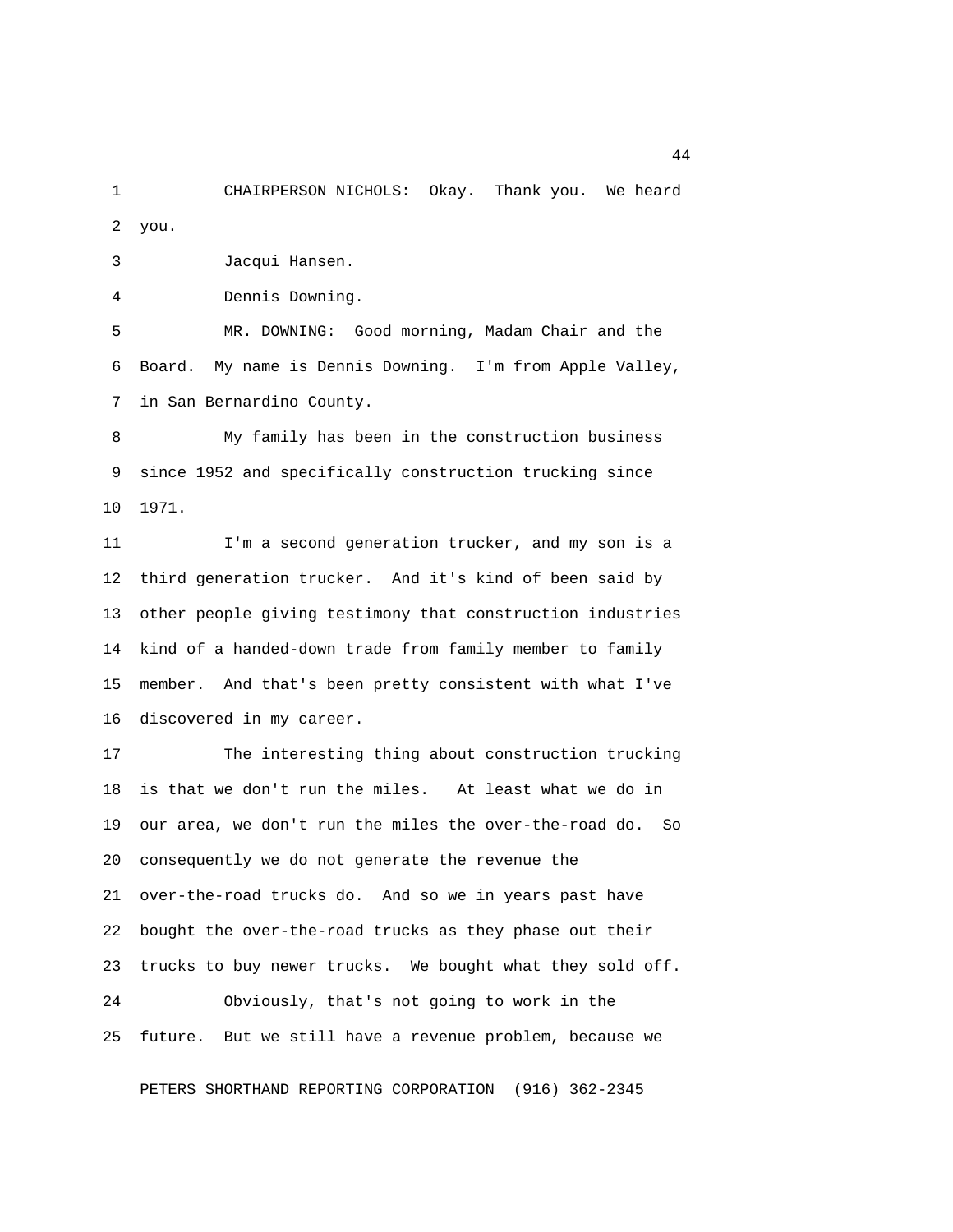1 don't generate the revenue the over-the-road truck does.

 2 And I want to say first and foremost, we are 3 truckers, but we are also Californians. And we want clean 4 air, too. And so these rules that you're suggesting here, 5 no one -- I haven't heard one single person even in the 6 trucking industry say they are not in favor of doing 7 something to clean up the air.

 8 But what we are trying to go towards is 9 compromise. We hear that so much on television. And 10 especially when it comes to politics, reaching across the 11 aisle, compromising. That means each party gives a little 12 bit.

13 And the DTCC proposal was on a chart yesterday, 14 and it was interesting to look at that chart. Because 15 doing nothing was one line. Doing the proposed plan was 16 another line. And the DTCC was right in the middle. A 17 compromise. That's what we're asking for. We are not 18 certain how we're going to comply with these, even with 19 the compromise. But at least it gives us time to try to 20 secure funds, even with grants, the grants are not enough 21 to apply complete units. We have to get financing for the 22 balance.

23 Thank you.

24 CHAIRPERSON NICHOLS: Okay. Catherine Garoupa. 25 MS. GAROUPA: Catherine Garoupa with the Madera

PETERS SHORTHAND REPORTING CORPORATION (916) 362-2345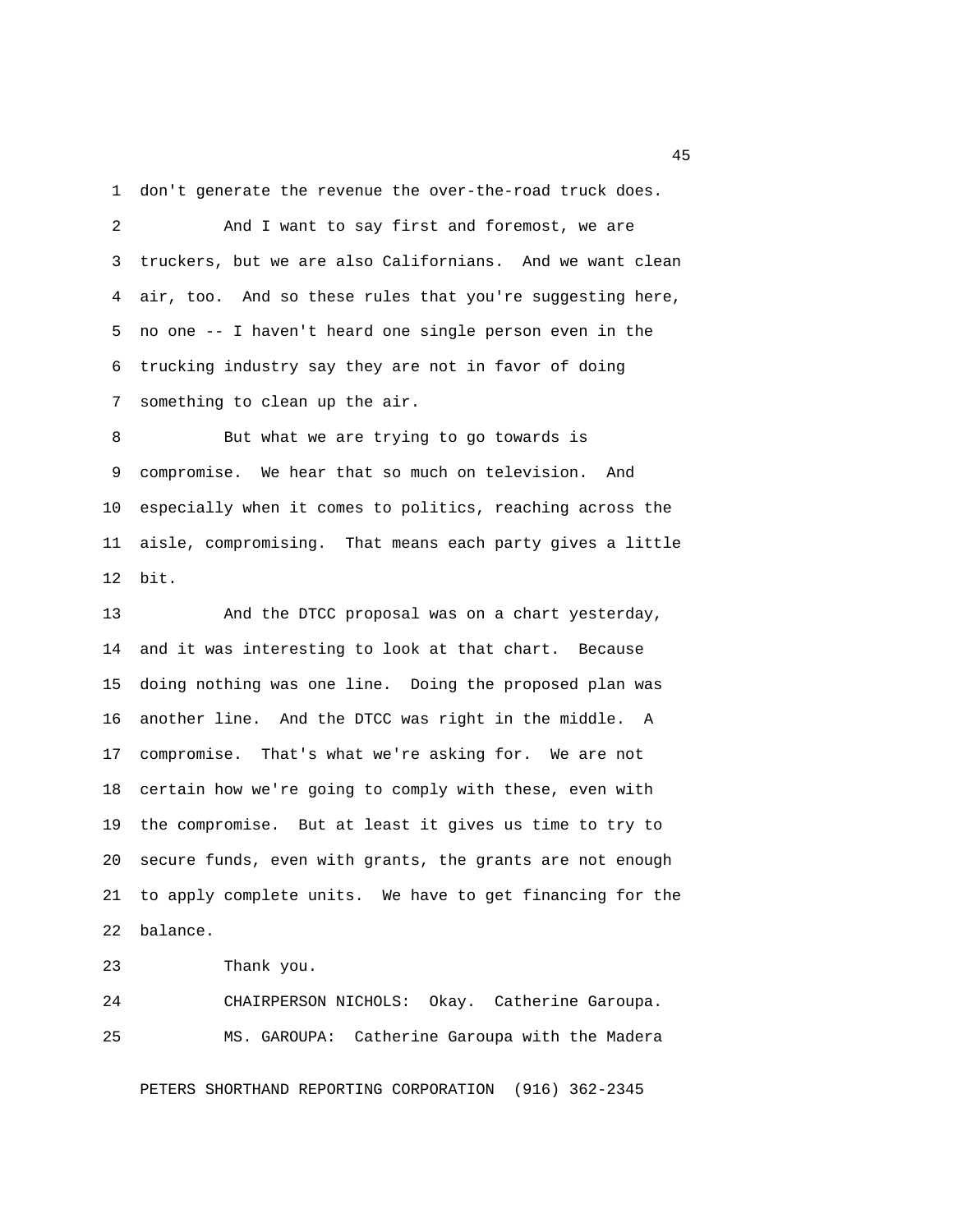1 Coalition for Community Justice. We work in proud

2 partnership with the Central Valley Air Quality Coalition.

 3 I was born and raised in Madera, so I'm also 4 speaking from a local perspective as a San Joaquin Valley 5 resident.

 6 I'm here today to support a strong diesel truck 7 rule and recognize the significance of the decision that 8 you'll make. I also have a stack of several hundred 9 postcards that we collectively have worked to gather in 10 support of this rule.

11 But I must also speak strongly in saying I oppose 12 the agricultural exemptions that's currently within the 13 proposal.

14 The slides of your staff presentation from 15 yesterday, specifically slides 21 and 27, really speak to 16 the localized impact that many residents of Madera County 17 and the San Joaquin Valley will face in these agricultural 18 trucks are not cleaned up, particularly slide 27 which 19 shows the increased cancer risk that people in those 20 localized area are going to face.

21 In addition, the mileage provision is a concern 22 for me, because many of these trucks in the orchards and 23 fields are not necessarily putting on a lot of miles. 24 Sometimes, they're sitting in the orchards idling for 25 hours, which is releasing emissions that are I'm very

PETERS SHORTHAND REPORTING CORPORATION (916) 362-2345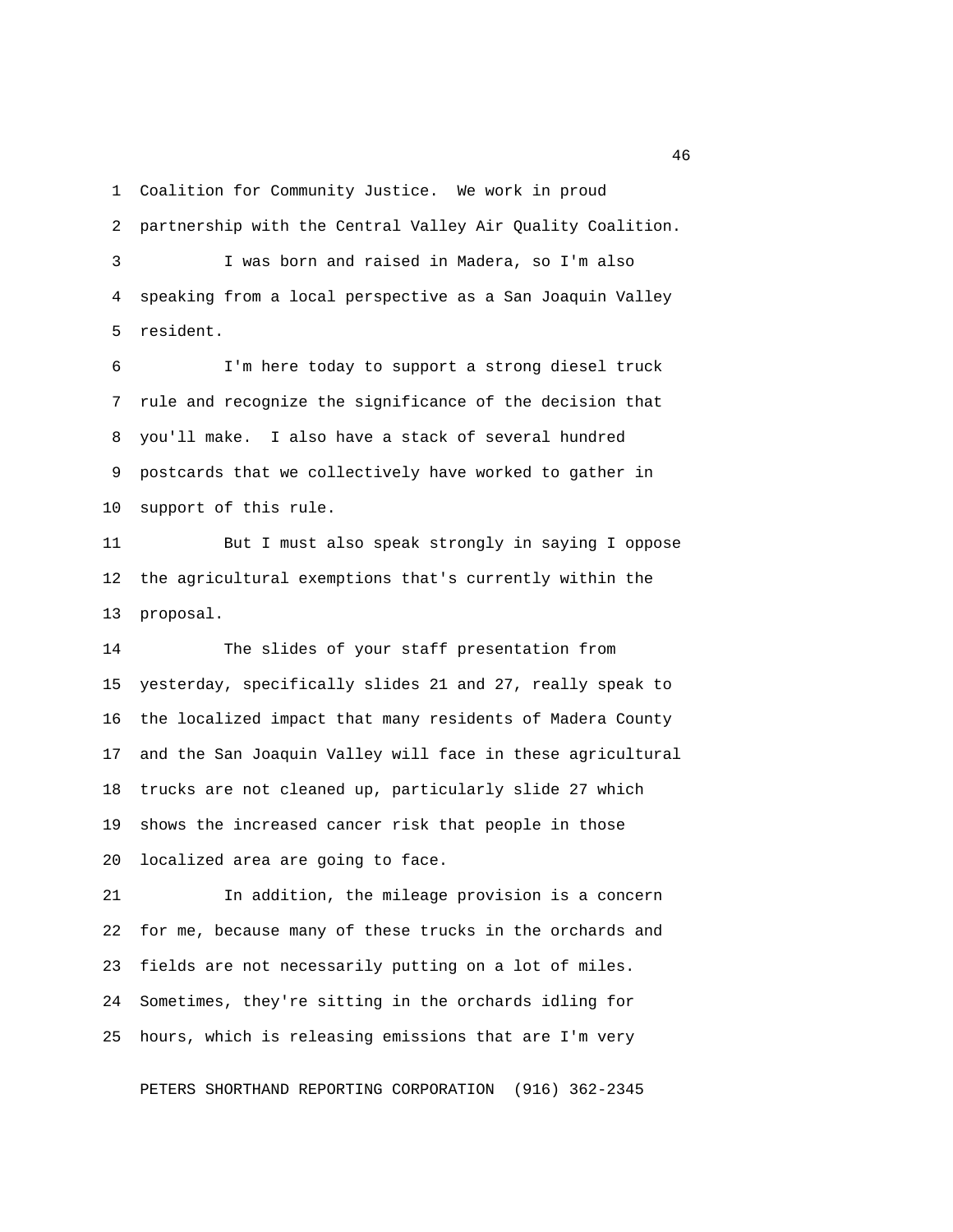1 concerned about.

 2 Furthermore, I believe the end of 2009 is far too 3 long to wait for your staff to come back with further 4 details about what those localized impacts are really 5 going to be. Because as many people have said before me, 6 at the end of the day, what we're here to accomplish for 7 everyone is clean air. I believe that clean air is a 8 fundamental human right. And, unfortunately, most 9 residents of the San Joaquin Valley -- in fact all of us 10 don't enjoy that privilege yesterday. And I'm concerned 11 that adding this ag exemption is going to mean we're going 12 to wait even longer before we breathe clean air. 13 I urge you to pass the strong truck rule and urge 14 you to remove or tighten the agricultural exemption. 15 Thank you. 16 CHAIRPERSON NICHOLS: Thank you. 17 Marybelle Nzegwu. 18 MS. NZEGWU: Good morning. My name is Marybelle 19 Nzegwu. And I'm a staff attorney at the Center on Race, 20 Poverty, and the Environment. And I'm here today to talk 21 about the State Implementation Plan, because this rule is 22 essential for the State to meet the commitment made in the 23 2007 State strategy.

24 As staff presented yesterday, this rule is 25 critical to meet the obligations in the SIP. Every ton of

PETERS SHORTHAND REPORTING CORPORATION (916) 362-2345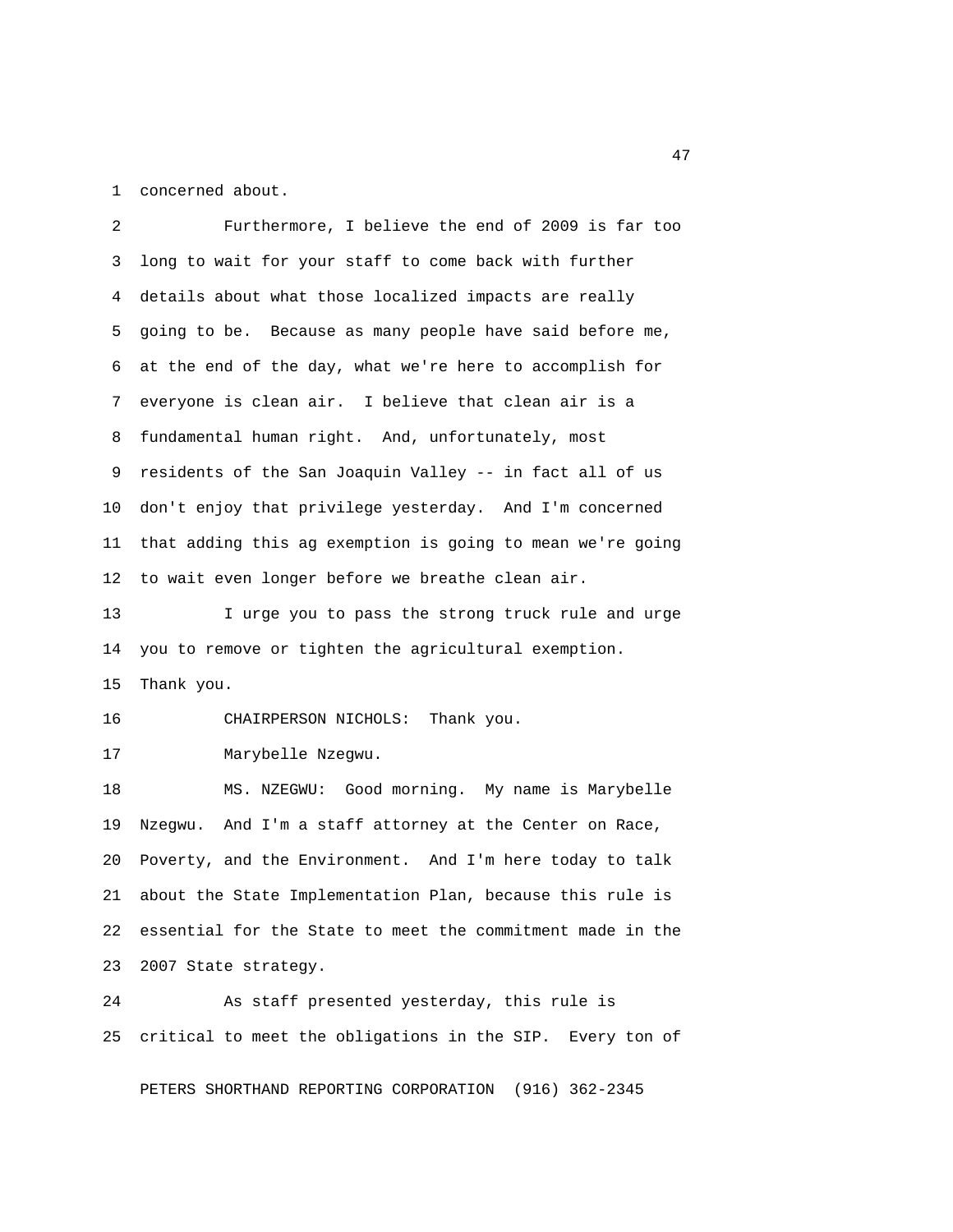1 reduction that can be achieved goes towards meeting ARB's 2 duty under the State strategy. 3 Secondly, once this rule is adopted, the Board 4 must submit it to EPA for inclusion in the State SIP, 5 which the Board currently does not do. Inclusion in the 6 State SIP is necessary for three reasons. 7 First, the EPA has to approve the rule as an 8 adequate measure to meet SIP requirements. 9 Secondly, this will give clarity as to how and if 10 the SIP commitments are being satisfied. 11 And thirdly, submission of the rule to EPA allows 12 the public to enforce the rule under the federal law. 13 So I urge you to make a strong commitment in this 14 rule and also to submit it to EPA for inclusion in the 15 SIP. 16 Thank you. 17 CHAIRPERSON NICHOLS: Thank you. 18 MS. NZEGWE: Oh, sorry. I also have these 19 postcards that I would like to submit. 20 CHAIRPERSON NICHOLS: Thank you very much. 21 Diane Bailey. 22 MS. BAILEY: Good morning, Chairwoman Nichols and 23 members of the Board and staff. 24 My name is Diane Bailey. And I representing the 25 Natural Resources Defense Council in very strong support

PETERS SHORTHAND REPORTING CORPORATION (916) 362-2345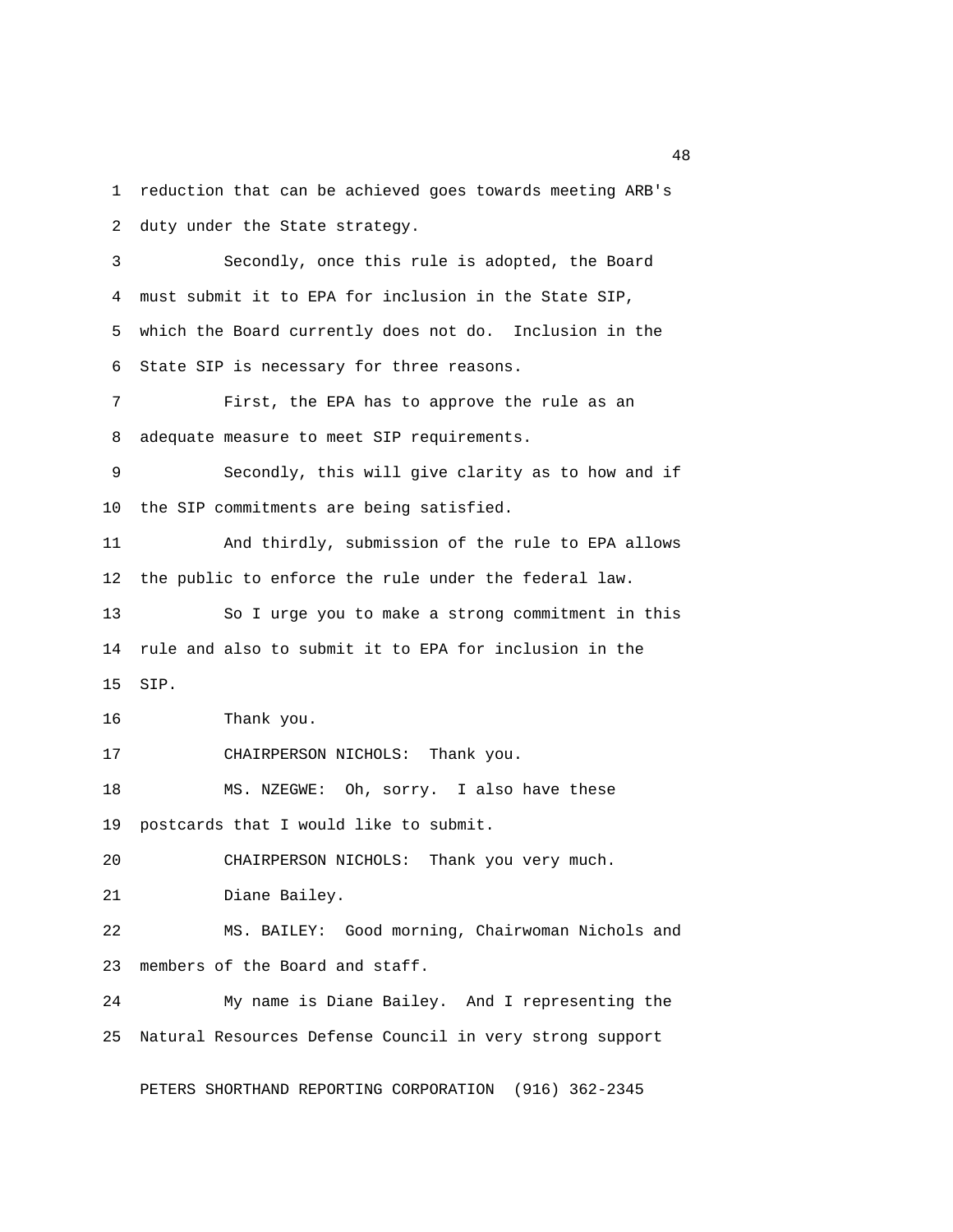1 of both rules, the diesel bus and truck and the greenhouse 2 gas truck rule. And we urge you to move forward to adopt 3 these very important rules and take a second historic 4 action this week.

 5 We simply can't afford not to adopt these 6 important truck cleanup regulations. They're critical to 7 California's air quality, public health, and climate 8 goals.

 9 And I don't want to repeat the testimony of my 10 colleagues. We also support the suggestions to improve 11 especially the ag exemption as we've outlined in our 12 written comments.

13 And I want to note we've heard a lot of 14 heart-wrenching stories today as well as yesterday from 15 truck owners. And we don't discount their struggles to 16 comply with these regulations and put forth the capital 17 costs during a tough economy.

18 But we must stay focused on the staggering health 19 impacts of diesel pollution. Diesel pollution kills 20 thousands of Californians every year. And these two rules 21 will save 9400 lives and over \$40 billion in health care 22 costs. They'll prevent thousands of air pollution related 23 illnesses and contribute to our State's global warming 24 reduction goals.

25 The truck industry has had more than a decade to PETERS SHORTHAND REPORTING CORPORATION (916) 362-2345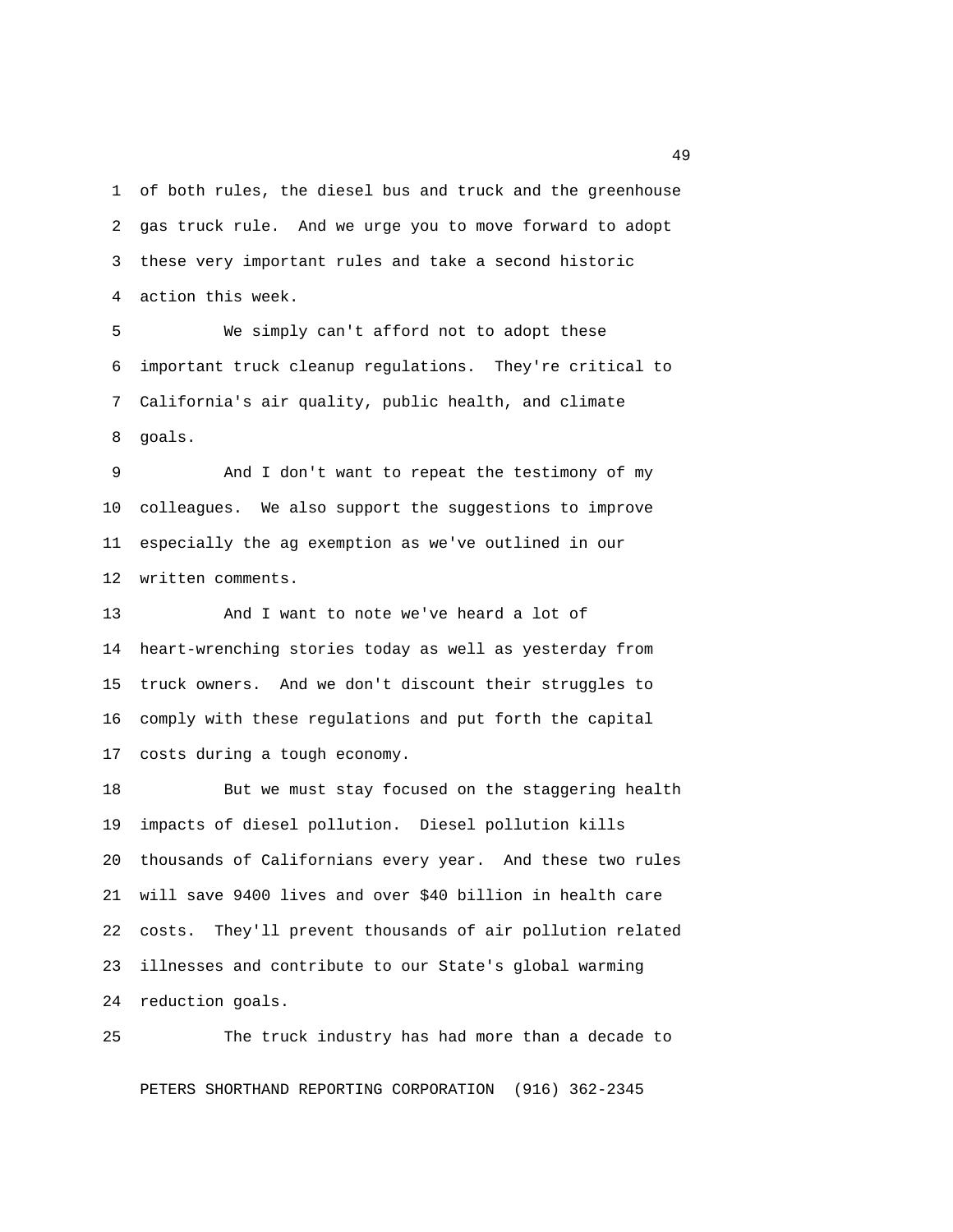1 tap into public funds to get a jump start on these 2 regulations and cleanup. And they'll continue to have 3 another decade to fully cleanup under the time frames of 4 the regulatory proposal.

 5 With one billion dollars of public funds and 6 grants and loans available to help those who need them 7 most, we think it's critical to move forward with these 8 rules today.

 9 Up until now, residents of California have been 10 subsidizing the trucking businesses with their lungs and 11 health. And the long-term financial benefits of avoided 12 health impacts from the proposed regulation are at least 13 ten times greater than the capital costs. And it's 14 important to recognize that. In fact, while the green job 15 benefits of these regulations haven't been quantified, we 16 know that substantial labor will be needed to install the 17 pollution controls and the aerodynamic retrofits. And we 18 urge you to move forward to create green jobs and protect 19 public health today.

20 Thank you very much.

21 CHAIRPERSON NICHOLS: Thank you, Ms. Bailey.

22 MS. BAILEY: I have another stock of postcards. 23 CHAIRPERSON NICHOLS: Before we proceed to the 24 next witness, who's Bill Terrell, I just want to ask Eric 25 White, you can be the person to respond here. We use a

PETERS SHORTHAND REPORTING CORPORATION (916) 362-2345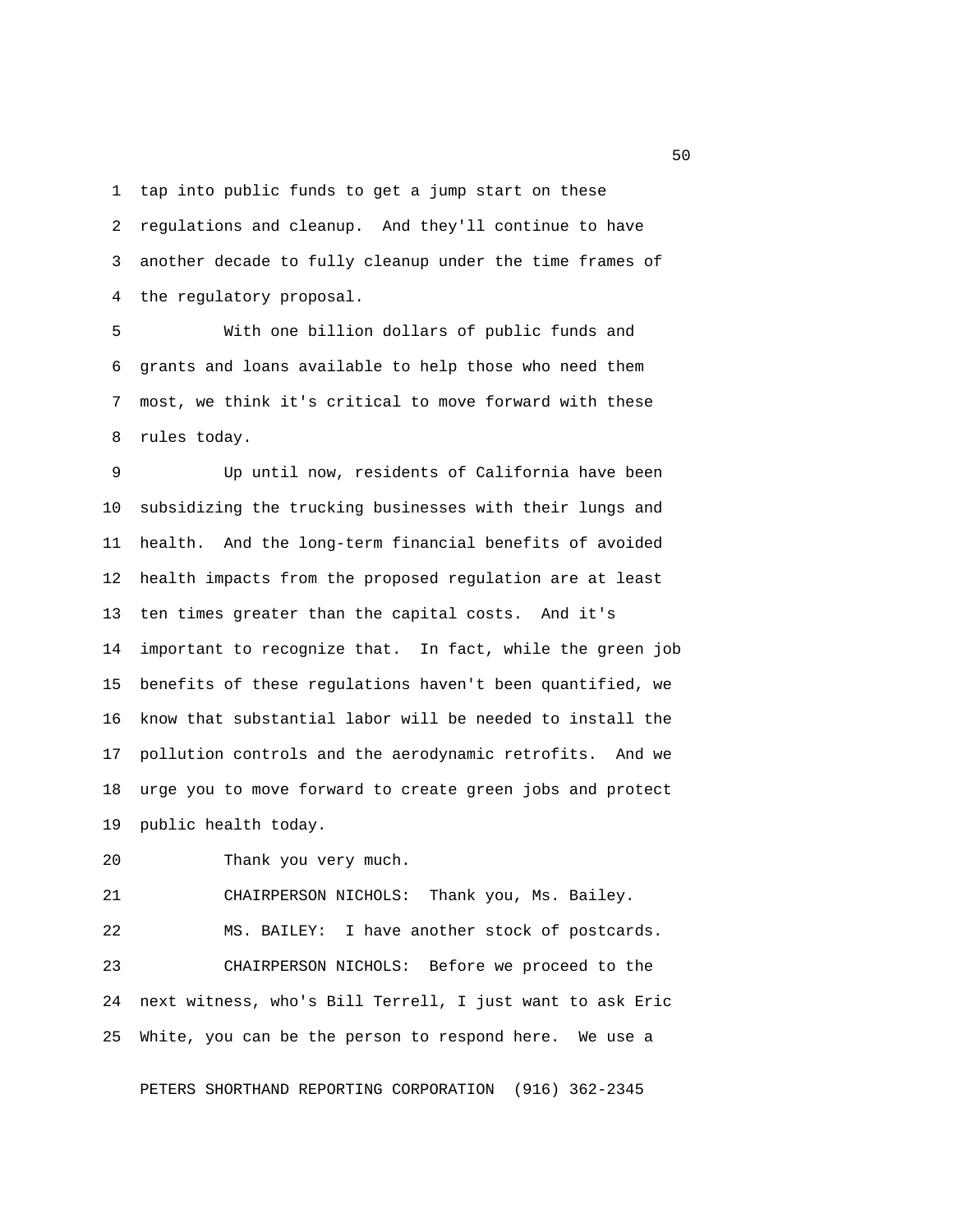1 lot of shorthand in these hearings sometimes, but I just 2 want to be clear, the staff is not proposing an exemption 3 for agriculture from this rule.

 4 HEAVY-DUTY DIESEL IN-USE STRATEGIES BRANCH CHIEF 5 WHITE: No. Absolutely not. We've tried to be very 6 careful to not couch it as such. We built some specific 7 provisions recognizing some of the unique aspects of 8 agricultural vehicles to clean them up on a time line that 9 makes sense relative to their use the unique aspects of 10 many of the vehicles. But it's not an exemption.

11 CHAIRPERSON NICHOLS: Ultimately within some 12 fixed period of time, they have to come into compliance 13 with the standard.

14 HEAVY-DUTY DIESEL IN-USE STRATEGIES BRANCH CHIEF 15 WHITE: Every agricultural vehicle will get to the same 16 place just as every other over-the-road truck will. And I 17 think that's very important to remember.

18 CHAIRPERSON NICHOLS: Thank you.

19 Bill Terrell.

20 MR. TERRELL: Good morning, Chairman Nichols, Air 21 Resources Board.

22 My name is Bill Terrell. For the past 25 years, 23 I've been an operation superintendent with Genesis 24 Construction in Hemet, California.

25 As California contractors directly affected by

PETERS SHORTHAND REPORTING CORPORATION (916) 362-2345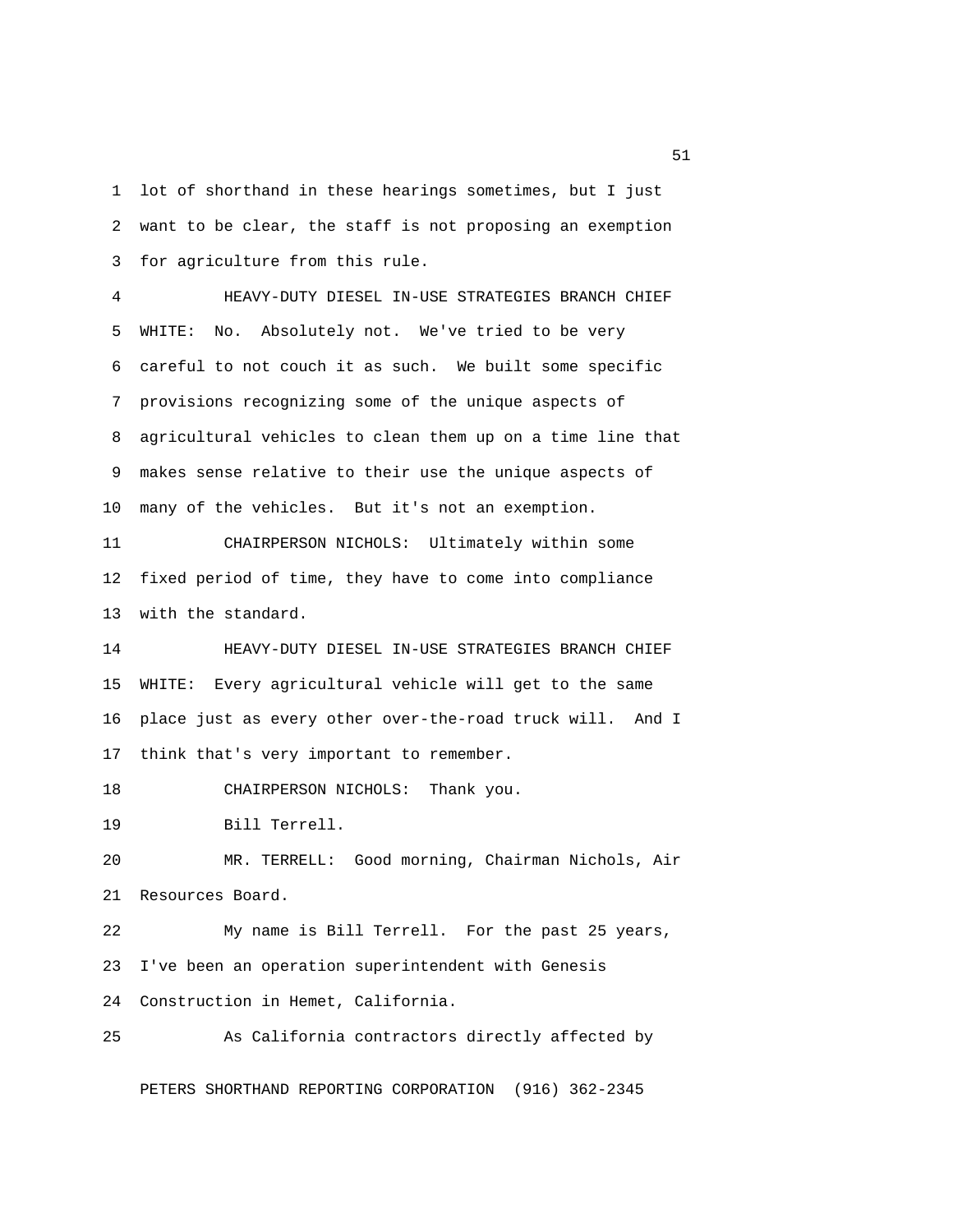1 the pending on-road rule, I have firsthand information on 2 how this has effected us. A year ago, we chose to sell 3 off half of our mixed fleet, water trucks, dump trucks, 4 low beds, service trucks, and the like. Unfortunately, 5 the fear and uncertainty regarding the on-road rule has 6 effected older truck values statewide. Actual results 7 from auctions we participated in, private sales, have 8 shown a drastic reduction in what our older equipment and 9 trucks are worth. We're contractors. We have equipment 10 and trucks. We're getting hit from both sides.

11 The severe reduction in value while partially 12 attributed to the current economy is for the most part a 13 direct result of the pending rule and the fear it has 14 created in the market.

15 While this meeting is not about the off-road 16 rule, those of you in the audience right here that run 17 heavy equipment are seeing the same thing. Your values 18 are down drastically. You sell them now for a little or 19 later for much less.

20 Contrary to what we were told would happen, this 21 rule, while not yet enacted, has literally destroyed any 22 equity left in our older trucks and equipment. This chain 23 of events effects both the contractors and the state. The 24 contractors suffer by realizing reduced values on their 25 trucks, the money he would have used to get through tough

PETERS SHORTHAND REPORTING CORPORATION (916) 362-2345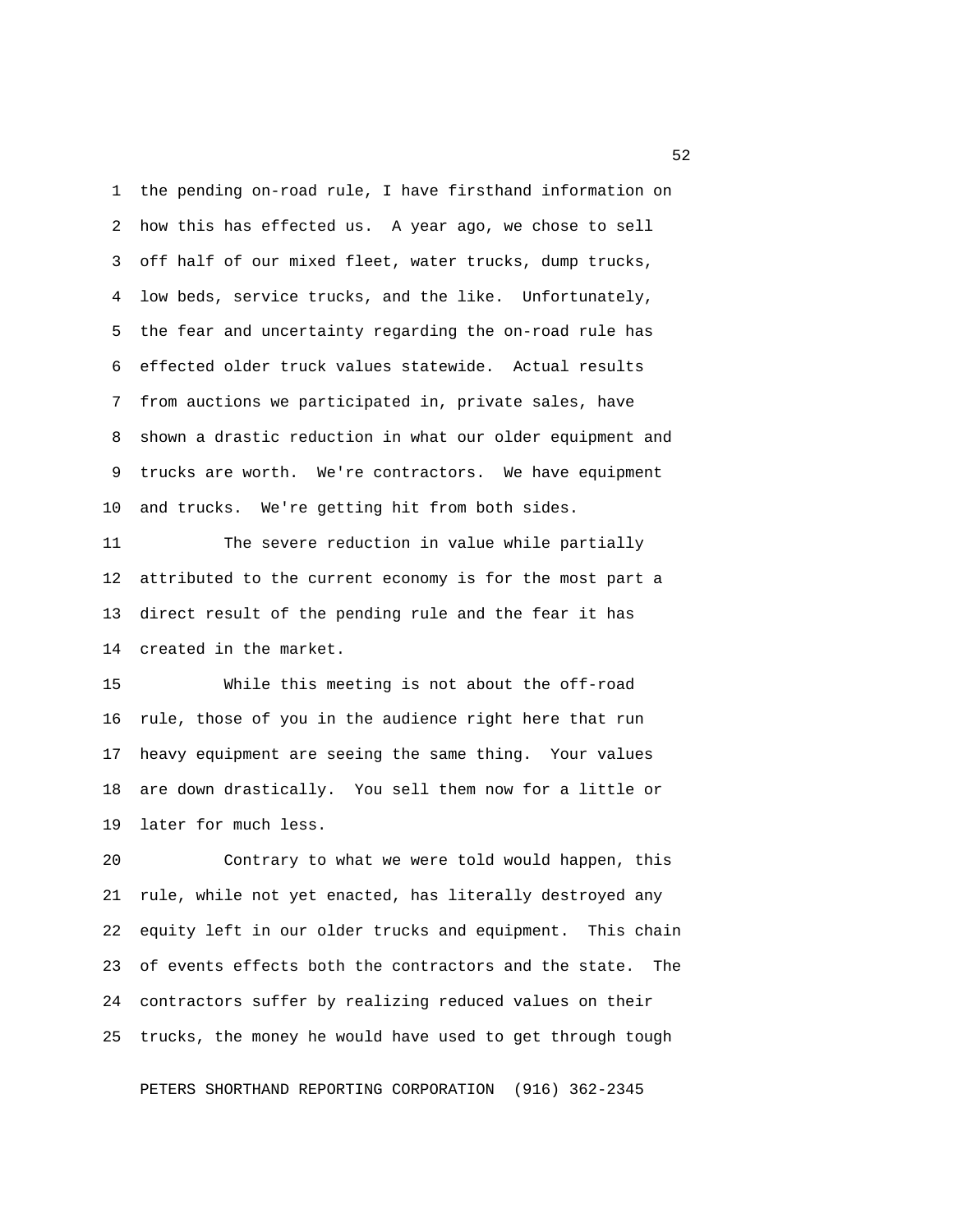1 times that they're all in right now has been greatly 2 reduced. If you were to use the sale proceeds to purchase 3 a new vehicle, he has to finance that much more if he even 4 can. Forget about trading in an older out of compliance 5 truck. No one wants them.

 6 The State is losing out by less tax income 7 generated by the sales of used vehicles, not to mention 8 less of revenue from contractors that go out of business 9 all together. Don't forget about our part suppliers and 10 other vendors related to these industries that will be 11 selling less inventory and generating less sales tax 12 revenue.

13 CHAIRPERSON NICHOLS: Time is up.

14 Susan Jones.

15 MS. JONES: Good morning. My name is Susan 16 Jones, and I've been a dump truck owner-operator in the 17 San Francisco Bay Area for the past 22 years. I've driven 18 trucks all my life, literally since I was in diapers.

19 CHAIRPERSON NICHOLS: I hope not.

20 MS. JONES: I have. I've the Bay Area Chapter 21 Chairperson for the California Dump Truck Owners 22 Association. I own two pre-1991 dump trucks that cannot 23 be repowered or retrofitted. They have lost approximately 24 75 percent of their value due to this pending regulation 25 and the depressed economy.

PETERS SHORTHAND REPORTING CORPORATION (916) 362-2345

 $\sim$  53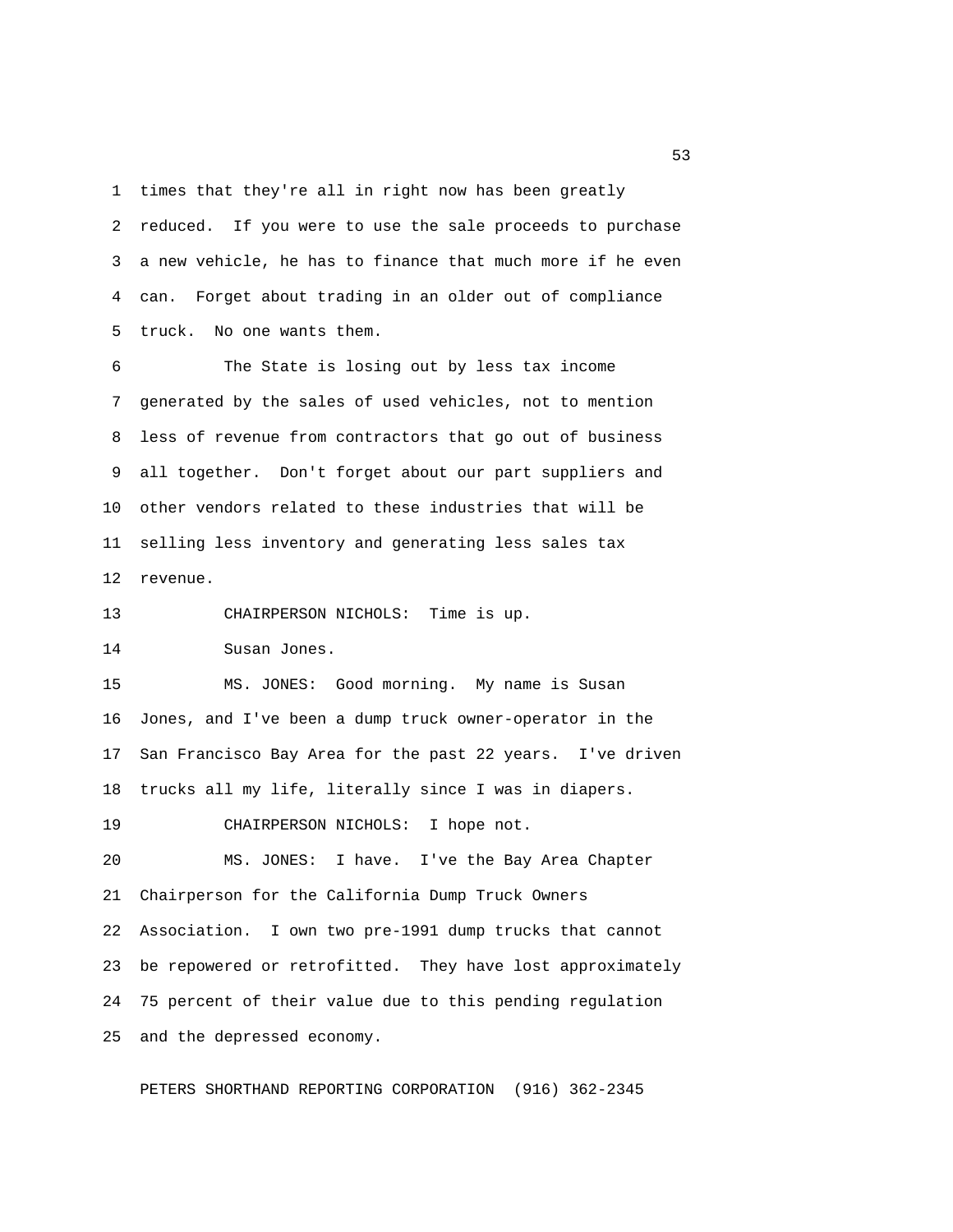1 One of my trucks is 20 years old, and it has only 2 gone 310,000 miles. That's an average of 15,500 miles a 3 year. And that is more than what your proposal allows. 4 I've worked the disastrous hills fire and the

5 Loma Prieta earthquake.

 6 I found out late yesterday from Cascade Sierra 7 Solutions that I have been awarded a \$50,000 grant towards 8 a new truck. But I can't except this grant. Financing 9 the balance of the truck would be completely impossible in 10 this economic climate. With no work, I would not be able 11 to pay the higher insurance premiums, the registration 12 fees, much less try to make the payment on it, which is 13 going to be well over \$800 a month. I cannot absorb any 14 more of the cost increases or pass them on to my 15 customers.

16 An issue that has not been addressed here is the 17 loss of medical coverage. In order to be able to afford 18 my medical coverage, we have had to increase our 19 deductible so high I can no longer afford my prescribed 20 medications.

21 Due to all of the stress, my husband is now on 22 high blood pressure medication. You have stated you will 23 be savings thousands of lives with this regulation. What 24 about the thousands you will be killing who cannot afford 25 medical insurance anymore? We are on the verge of losing

PETERS SHORTHAND REPORTING CORPORATION (916) 362-2345

 $54<sup>th</sup>$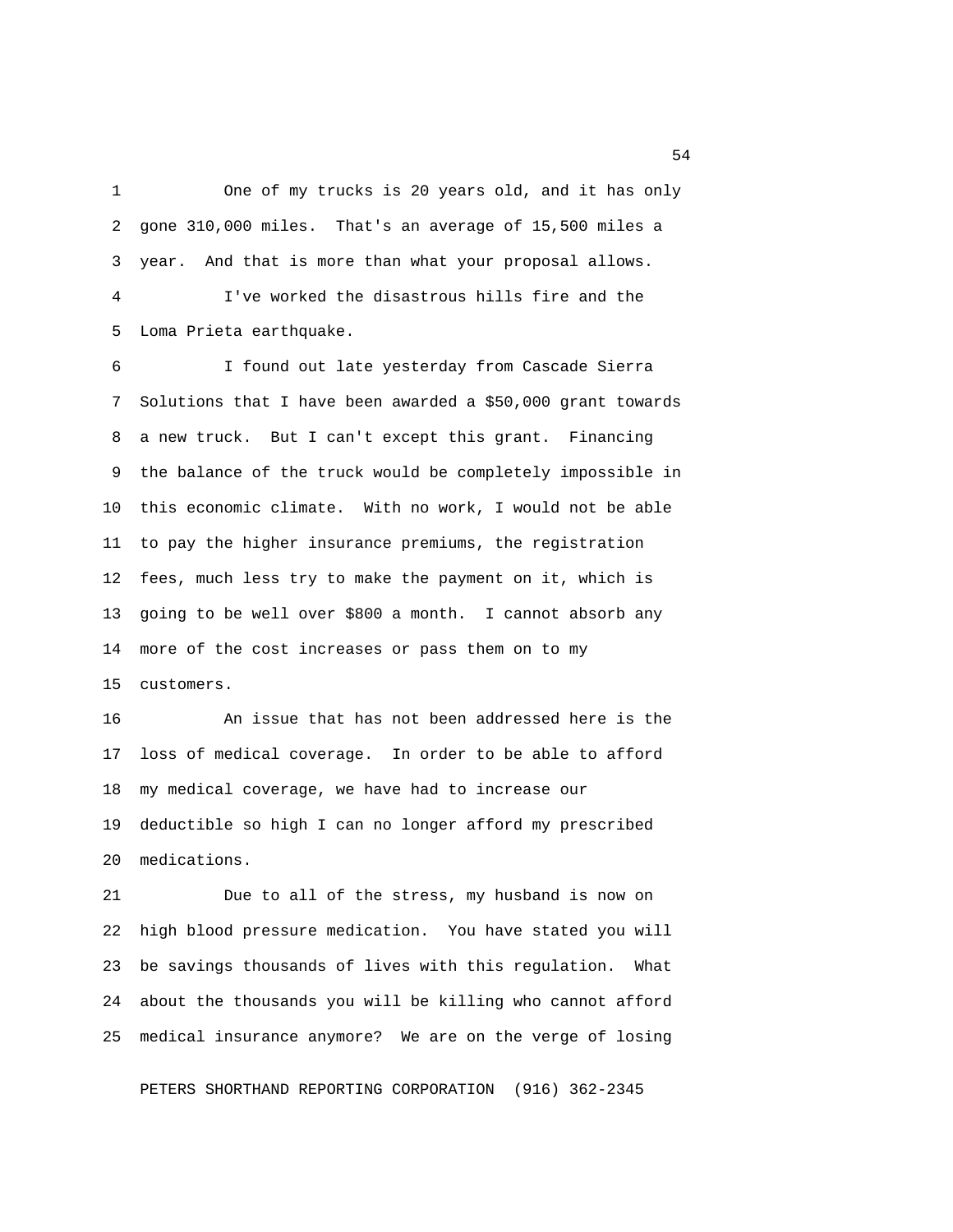1 ours.

 2 The bottom line of this regulation is it will put 3 me out of business. Thank you. 4 CHAIRPERSON NICHOLS: Thank you. 5 Liza Bolanol. 6 MS. BOLANOL: Good morning. Lisa Bolanol, 7 Central Valley Air Quality Coalition. 8 In October of 2007, hundreds of valley residents 9 came before this Board on the 8-hour ozone plan and asked 10 you to accelerate clean air of ozone in the San Joaquin 11 Valley. And at that time, the Board decided the best move 12 was to do a 2024 deadline. And we became extreme 13 non-attainment. 14 But at that time, you also increased your 15 commitment to accelerate despite that deadline. And part 16 of the commitment was the diesel truck rule and ensuring 17 that more emission reductions would come from that. We're 18 appreciative of that. We look forward to seeing you 19 fulfill that commitment today. 20 I want to remind the Board that despite a strong 21 healthy truck rule we're going to pass today, we still 22 have more to do. Our black box contains well over 23 50 percent of the emission reductions still needed to get 24 to that deadline. 25 So with that in mind, I just ask you once again

PETERS SHORTHAND REPORTING CORPORATION (916) 362-2345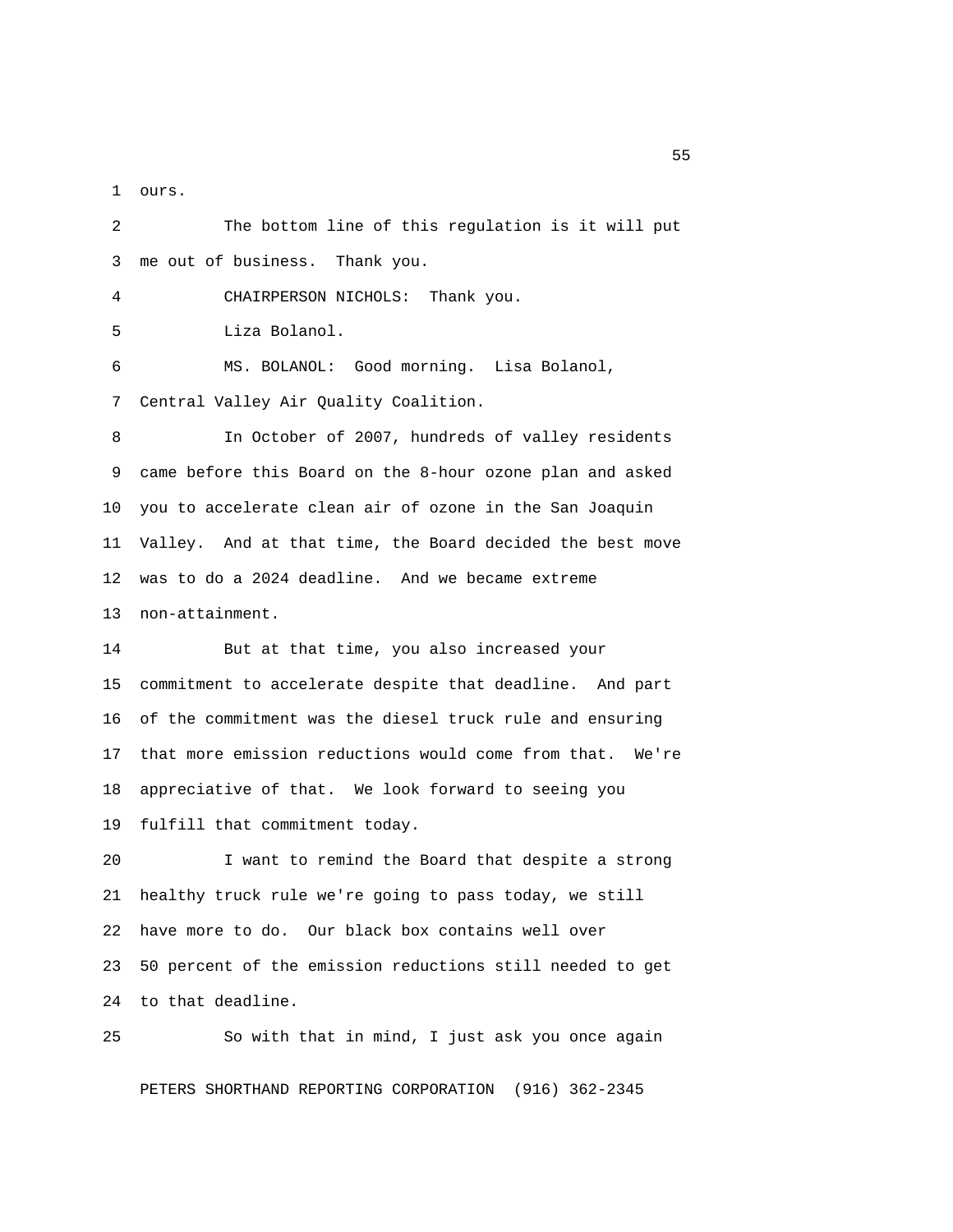1 to continue to fulfill that commitment. And we are very 2 excited to be here today. You'll see a lot of the folks 3 that were at that ozone hearing back in 2007 here today. 4 And the ones who weren't able to come did bring their 5 postcards. So thank you very much. 6 CHAIRPERSON NICHOLS: Thank you. 7 Joe Laney. Not here or passing. 8 Jeremy Jungreis. 9 MR. JUNGREIS: Thank you, ma'am. Good morning, 10 Madam Chair and members of the Board. 11 My name is Major Jeremy Jungreis as it was 12 yesterday. And I'm here on behalf of the Marine Corps 13 Installations in California. 14 It's been a long road. We've been talking about 15 trucks and retrofitting and biodiesel and issues like that 16 for three or four years now. We were originally out of 17 the original public fleet rule and then we weren't and now 18 we're back then. And the statewide truck and bus you rule 19 which you all promised. So you lived up so that. 20 But we still have a number of issues that are 21 relatively minor. 22 We want to thank staff very much. They've been 23 extremely helpful. And they have accommodated the fact we 24 have some very different requirements in the context of 25 military applications of tactical vehicles essentially.

PETERS SHORTHAND REPORTING CORPORATION (916) 362-2345

 $56<sub>5</sub>$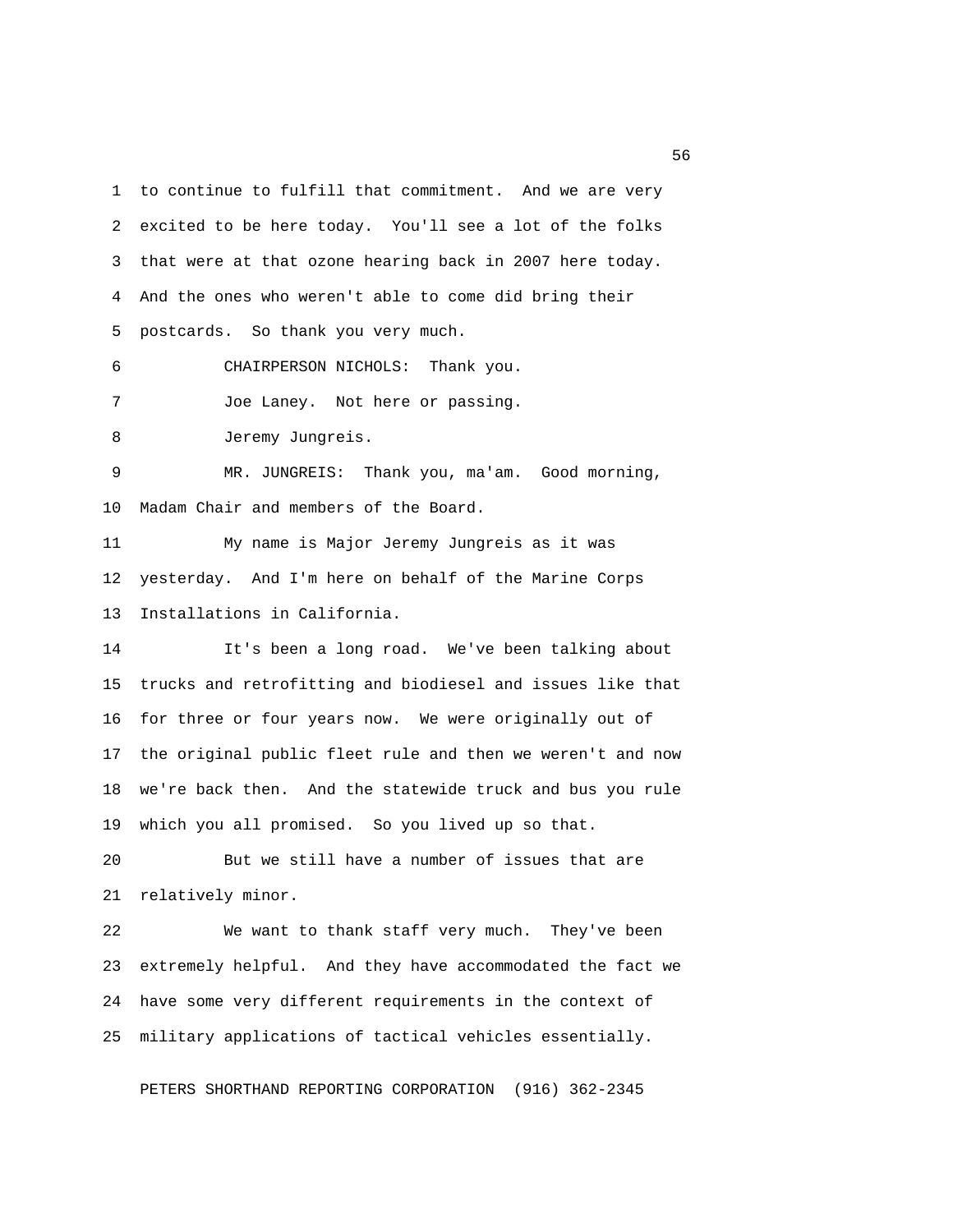1 And staff has been very helpful in that regard. So thank 2 you for helping us do that.

 3 Second, wanted to just mention that we continue 4 to be a leader in alternative fuels and technology 5 particularly biodiesel. And I want to remind the Board -- 6 and Mr. Friedman will be talking about this as well -- we 7 continue to have some problems. Right now there is no NOx 8 retrofit that we know of. You know, NOx retrofits is an 9 issue that will be worked out still. But there is no NOx 10 retrofit approved for use with biodiesel. That's 11 something we're concerned about if we want to try to use 12 vehicles after retrofitting.

13 Second, there's no USTs as we understand it 14 approved for use for B20, underground storage take. And 15 we have to keep the B20s somewhere. We have a lot of B20s 16 we use.

17 And so I know that's a Water Board issues, but 18 it's certainly something -- especially since B20 is one of 19 your low-carbon fuel standards potentially, that's 20 something we have to work out.

21 Third, there is a few minor language tweaks that 22 are still needed in the regulation. There is some 23 internal inconsistencies. And I would ask the Board to 24 request staff to work with us. There are a couple minor 25 things. I don't think there will be a problem. But

PETERS SHORTHAND REPORTING CORPORATION (916) 362-2345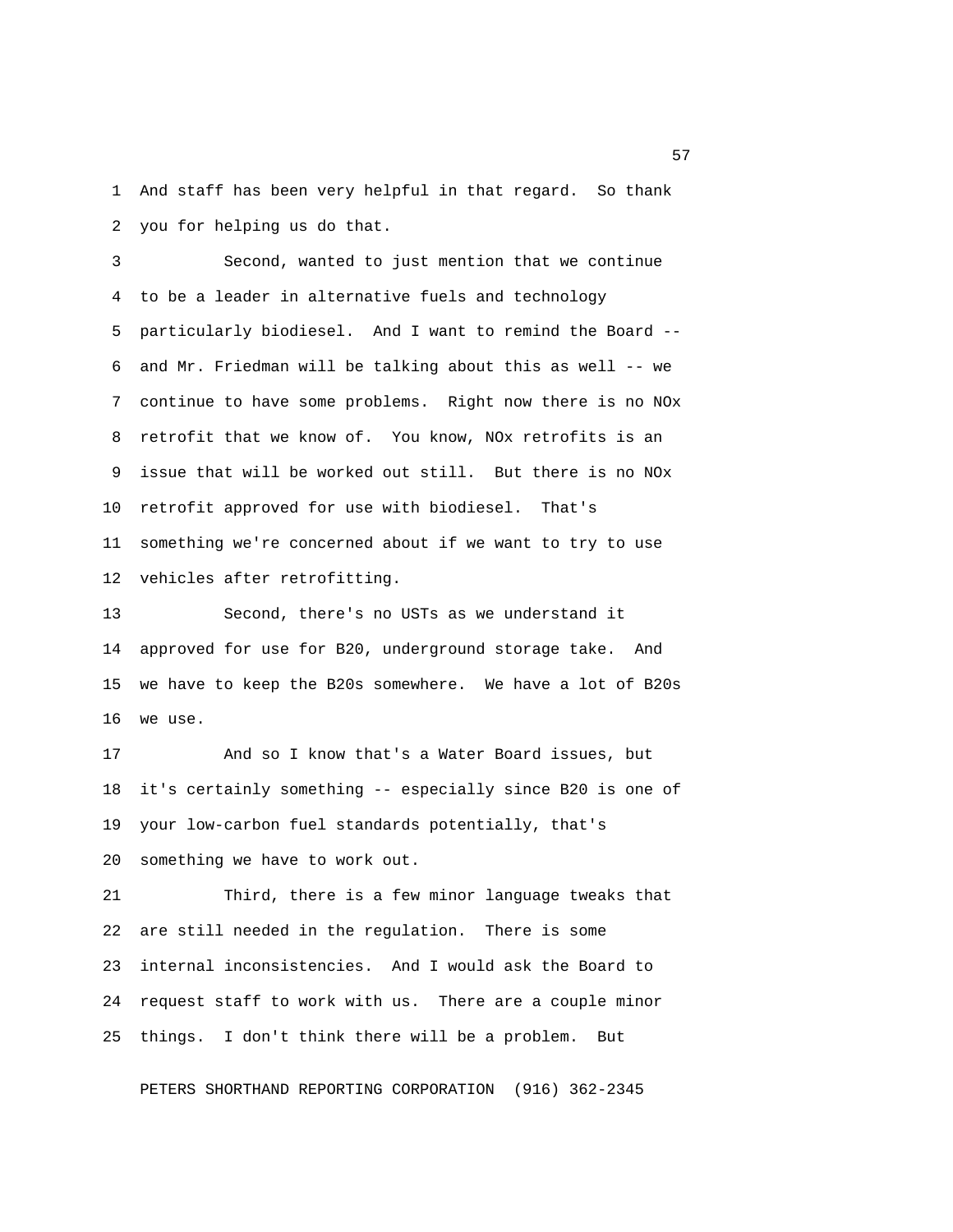1 definitional changes in Section  $2025(c)(5)$ . There are 2 just a couple of minor things in the SmartWay rule and in 3 the statewide truck and bus rule if staff will work with 4 us on that.

5 CHAIRPERSON NICHOLS: Thanks, Major.

6 Randal Friedman.

 7 MR. FRIEDMAN: Good morning, Chair and Board 8 members. Randal Friedman on behalf of the US Navy.

 9 I'd like to thank the staff for respecting our 10 unique mission requirements and equipment in this rule. 11 I do want to just talk a little more at length

12 about the B20 issue. I've been before you a number of 13 times over the years. We've been one of the leaders in 14 B20. We sponsored Senate Bill 975 a few years ago to 15 protect our ability to use B20.

16 I know the staff has said in the past that 17 prospectively any verifications of control technology will 18 be required to be verified with B20. I would just like to 19 put in the record here and to get the commitment from you 20 that that in fact will be part of this rule that any 21 control technologies that are done under this rule will be 22 required to be verified for B20 as well.

23 I think in your low-carbon rule and the early 24 numbers we've seen, I think you are recognizing that B20 25 and biodiesel is one of the most promising alternatives

PETERS SHORTHAND REPORTING CORPORATION (916) 362-2345

<u>58</u> Samuel Control of the Control of the Control of the Control of the Control of the Control of the Control of the Control of the Control of the Control of the Control of the Control of the Control of the Control of the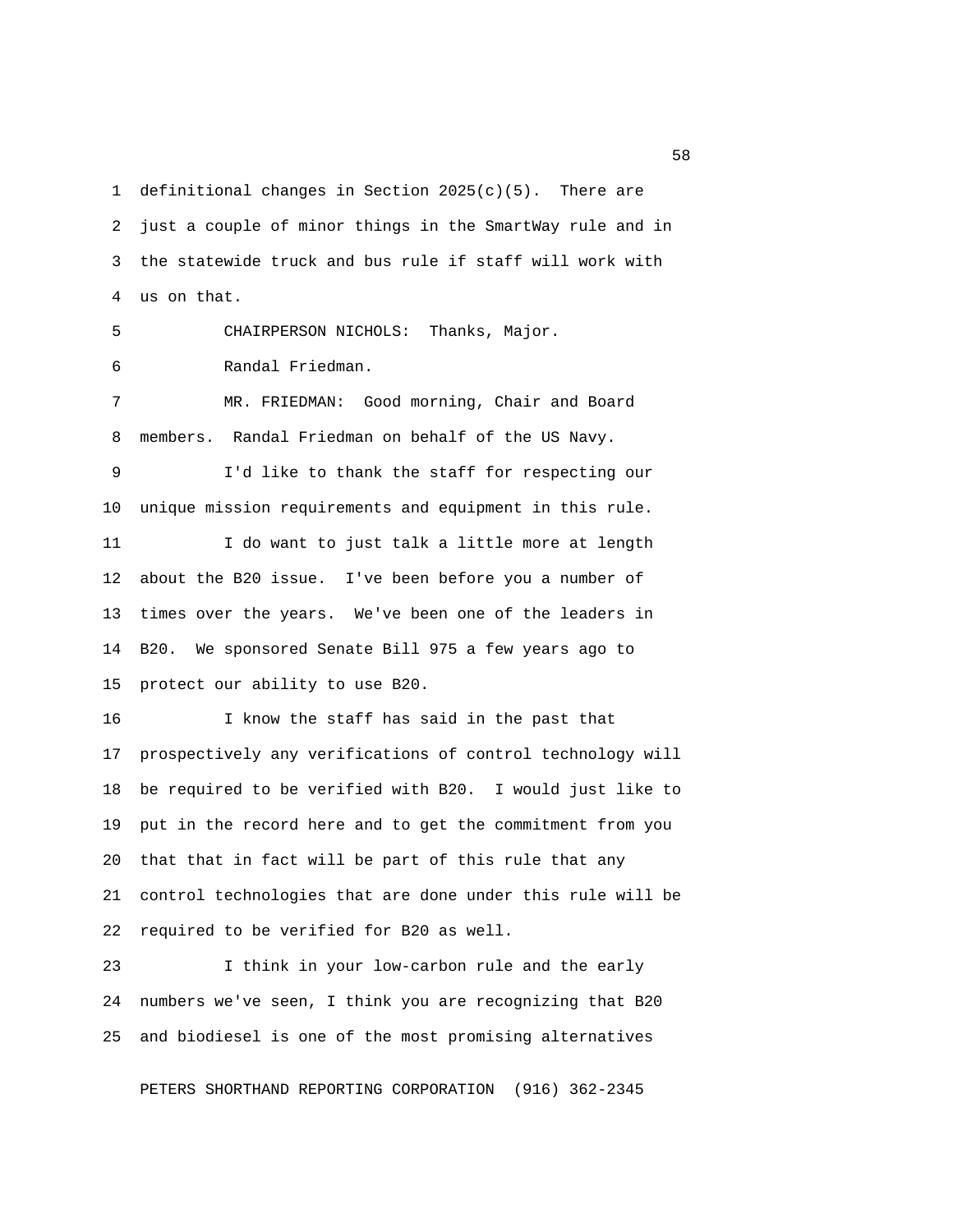1 for low carbon fuel and for having substantial greenhouse 2 gas benefits. I think we're all on the same page. And we 3 want to make sure that we can continue to meet our federal 4 requirements which mandate the use of biodiesel consistent 5 with your programs.

6 Thank you.

7 CHAIRPERSON NICHOLS: Thank you.

 8 HEAVY-DUTY DIESEL IN-USE STRATEGIES BRANCH CHIEF 9 WHITE: Just maybe I could -- Madam Chairman.

10 I just wanted to just let the Board know that 11 while not part of this regulation the use of B20 in our 12 verification program, we do consider that and the fact 13 most if not all devices are verified for on-roads 14 vehicles.

15 CHAIRPERSON NICHOLS: Okay. Maybe you and Mr. 16 Friedman can get together and discuss this further. Thank 17 you.

18 MR. LUIZ: Madam Chair and Board members, I'd 19 like to thank you for listening to me. Many things I want 20 to say, but I want to make this personal.

21 My name is Tony Luiz. I'm the president and 22 owner of T&L Trucking. My and my wife started it 25 years 23 ago.

24 In the last few years, we went from a grows 25 revenue receipts of 1.3 to almost \$1.4 million. We are

PETERS SHORTHAND REPORTING CORPORATION (916) 362-2345

 $59<sub>59</sub>$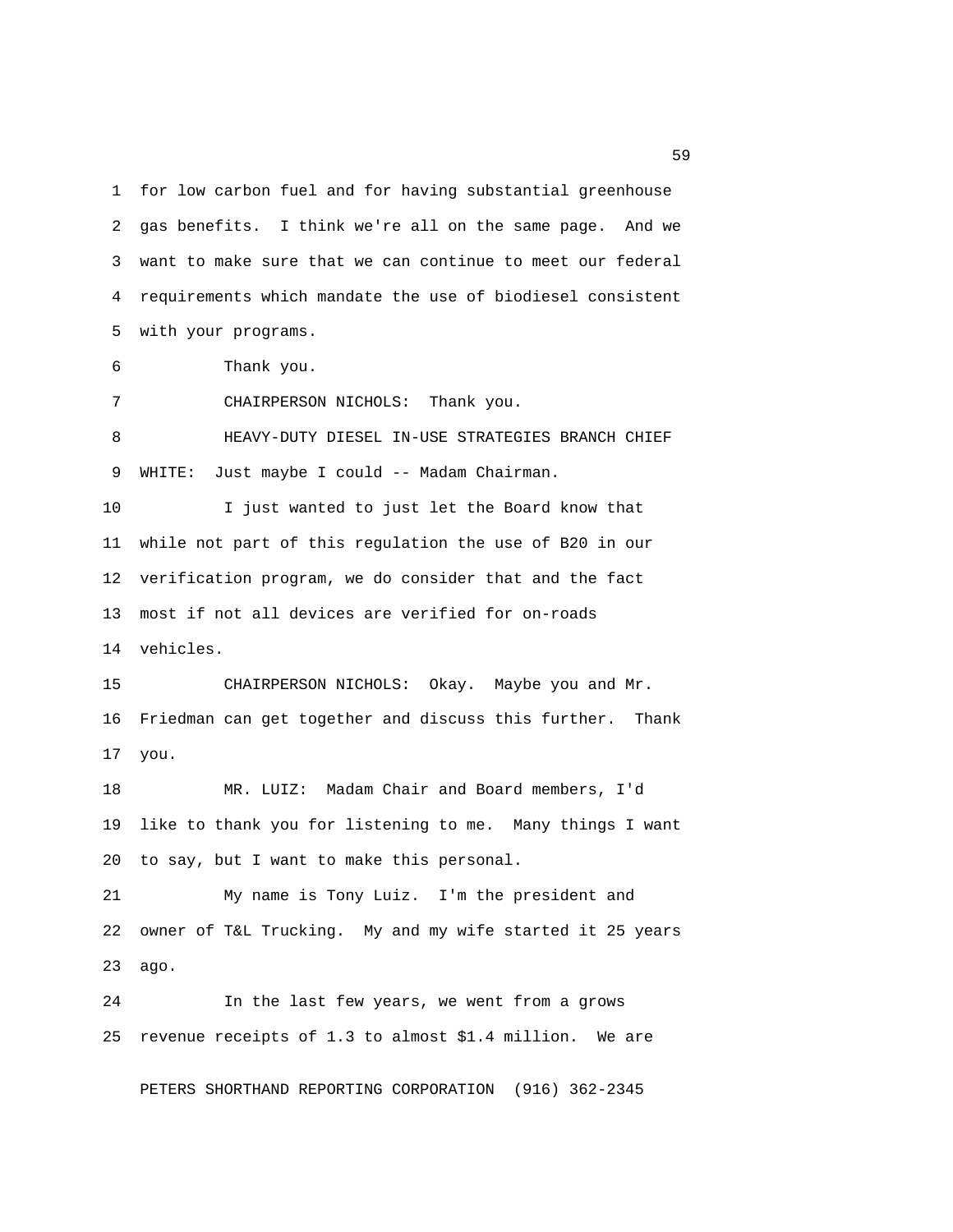1 down at approximately about five to \$600,000 this year 2 because of the economic downturn. I've lost a total of 3 eight subhaulers. They either filed bankruptcy, losing 4 their homes, no longer have medical care or insurance, and 5 are applying for medical assistance. The remainder of the 6 employees that I have are about already to lose their.

 7 This rule, I'm opposed to it. It will put me out 8 of business. My tire suppliers, they've laid off a bunch 9 of their workers because of the truckers having a hard 10 time. Fuel suppliers are having a hard time with the 11 income. So I would strongly suggest that this Board come 12 up with a different alternative to where it's workable for 13 us as owners of companies. And for the state economy, 14 this is going to be detrimental to the state economy, 15 especially if this continues the way it does.

16 The contractors we worked for big and small have 17 no projects in the works. I know Board had said that 18 hopefully, what, 2010, 2013, that's not going to happen. 19 A lot of these big projects require at least five years 20 minimum for it to come through the planning process and 21 engineering and everything. Engineers that we have talked 22 to, the customers we worked with do not have nothing 23 coming through to their desk. So small projects, regular 24 homes and stuff, is about a year out when you start the 25 process. Thank you.

PETERS SHORTHAND REPORTING CORPORATION (916) 362-2345

 $\sim$  60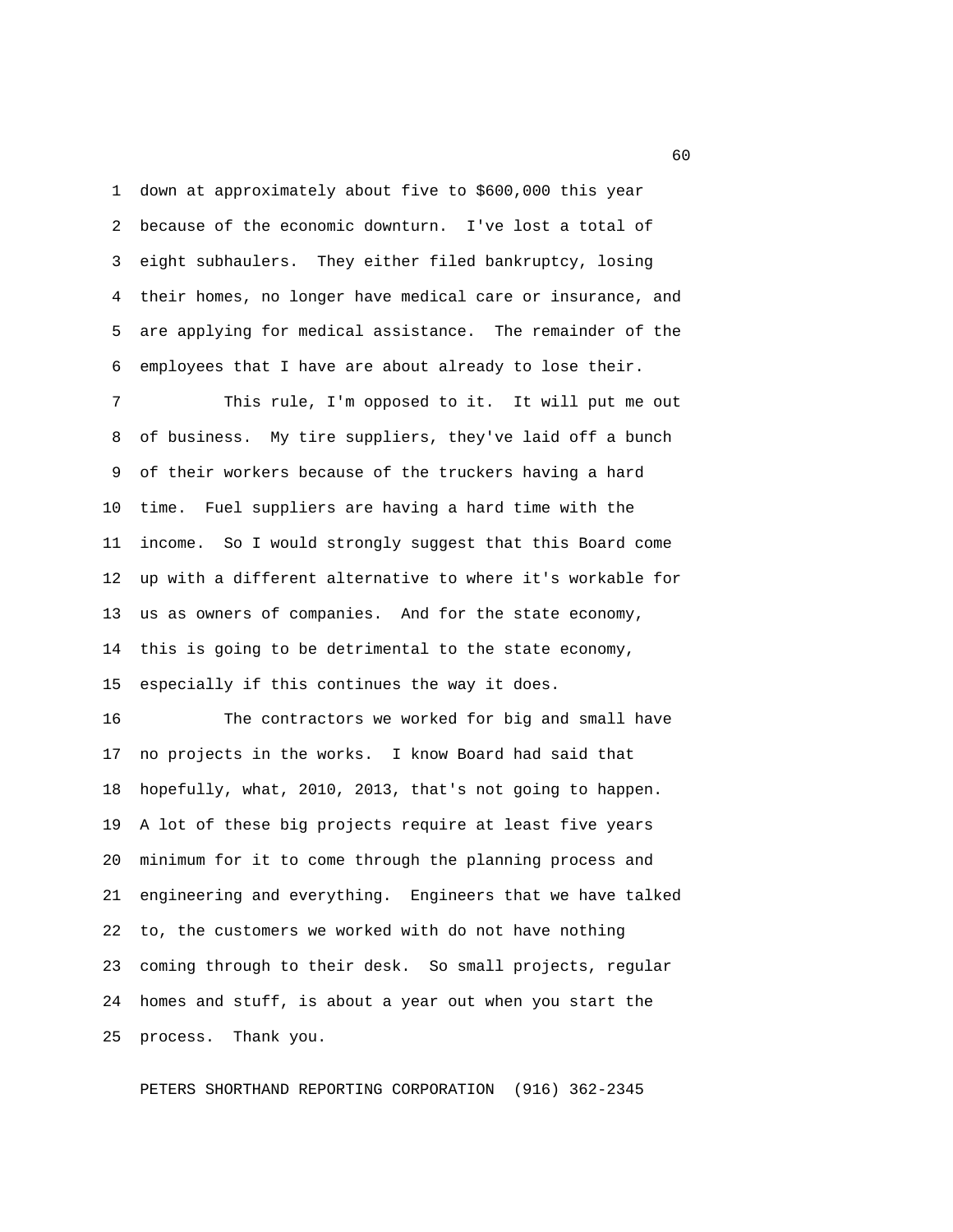1 CHAIRPERSON NICHOLS: Thank you.

 2 Josh Zickerman. Jose Gonzalvez. Bruce Wick. 3 Mr. Wick, let me just say, you are number 44 on 4 our list of 109 people who signed up to testify. We're 5 doing really well actually. But we do need to take a 6 break at some point for the Board members to just take a 7 quick look downstairs at the trucks that are parked 8 outside for us. So I think we'll make you the last 9 witness for the moment and then take a half-hour break. 10 Make it as close to being on time as possible. 11 Thank you. 12 MR. WICK: Thank you, Madam Chair and Board. 13 Bruce Wick, California Professional Association of 14 Specialty Contractors. I'm the risk manager. We have 500 15 specialty contractors and their supplier members. We 16 operate a lot of portable engine, off-road, and on-road 17 diesel equipment across the state. 18 We urge you to consider the DTCC proposal. 19 Residential construction is down almost 70 20 percent in California. Commercial construction about 40. 21 So we have a lot of equipment not operating. And recovery 22 is not expected to begin until 2011. So we're being 23 forced to be way ahead of the curve. If clean air truly 24 is the issue, construction equipment is just not 25 operating. And the equipment that is operating is our

PETERS SHORTHAND REPORTING CORPORATION (916) 362-2345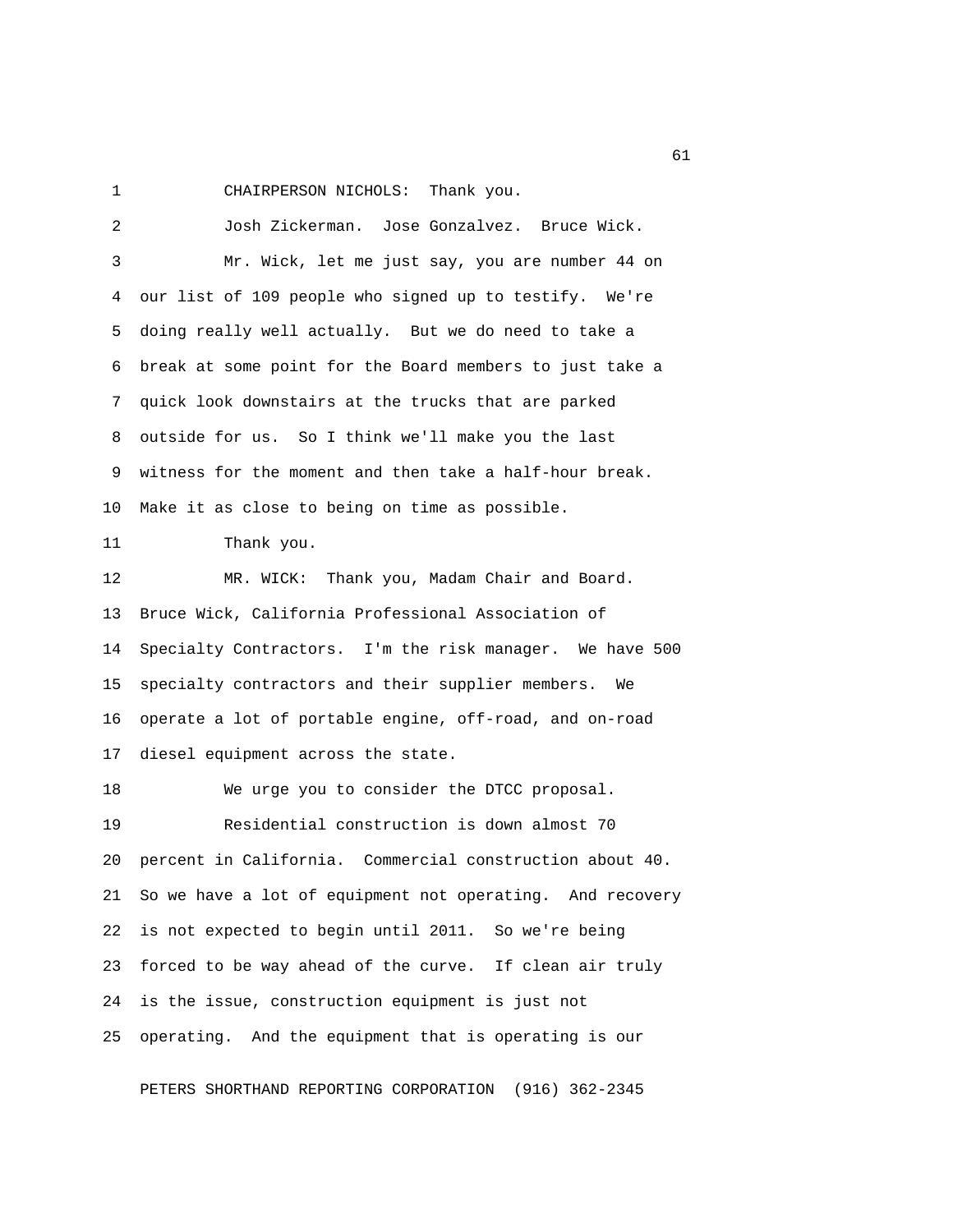1 best, our most efficient, and that's the newest equipment.

 2 Construction has had portable engines. It's had 3 off-road, and now it has on-road. And the timing of this 4 rule as proposed cuts right into when recovery could 5 begin. And that's a real difficulty.

 6 Contractors are trying to survive and hold on. 7 What little reserves or credit line they're tapping into 8 is very hard to say as soon as you can recover, you're 9 going to take on a lot of debt. Even if you can buy the 10 equipment, taking on that debt is very difficult.

11 We've had some safety issues from retrofits and 12 off-road. And while it's better on the on-road equipment, 13 you can still have engines that a DPF works for but 14 doesn't apply on particular vehicle. And construction has 15 a lot of specialty vehicles that make this difficult.

16 So we would just ask you to strongly consider and 17 respectfully consider the DTCC proposal It's safe. It 18 has the consensus and the support of those who have to 19 implement, pay for, and take on debt that they've never -- 20 at levels they've never even considered in industry 21 before. It gives it a small but important window to work 22 through and work the issues out. Thank you.

23 EXECUTIVE OFFICER GOLDSTENE: Madam Chairman, 24 before we break, I just want to talk about logistics just 25 for a moment if you don't mind.

PETERS SHORTHAND REPORTING CORPORATION (916) 362-2345

 $\sim$  62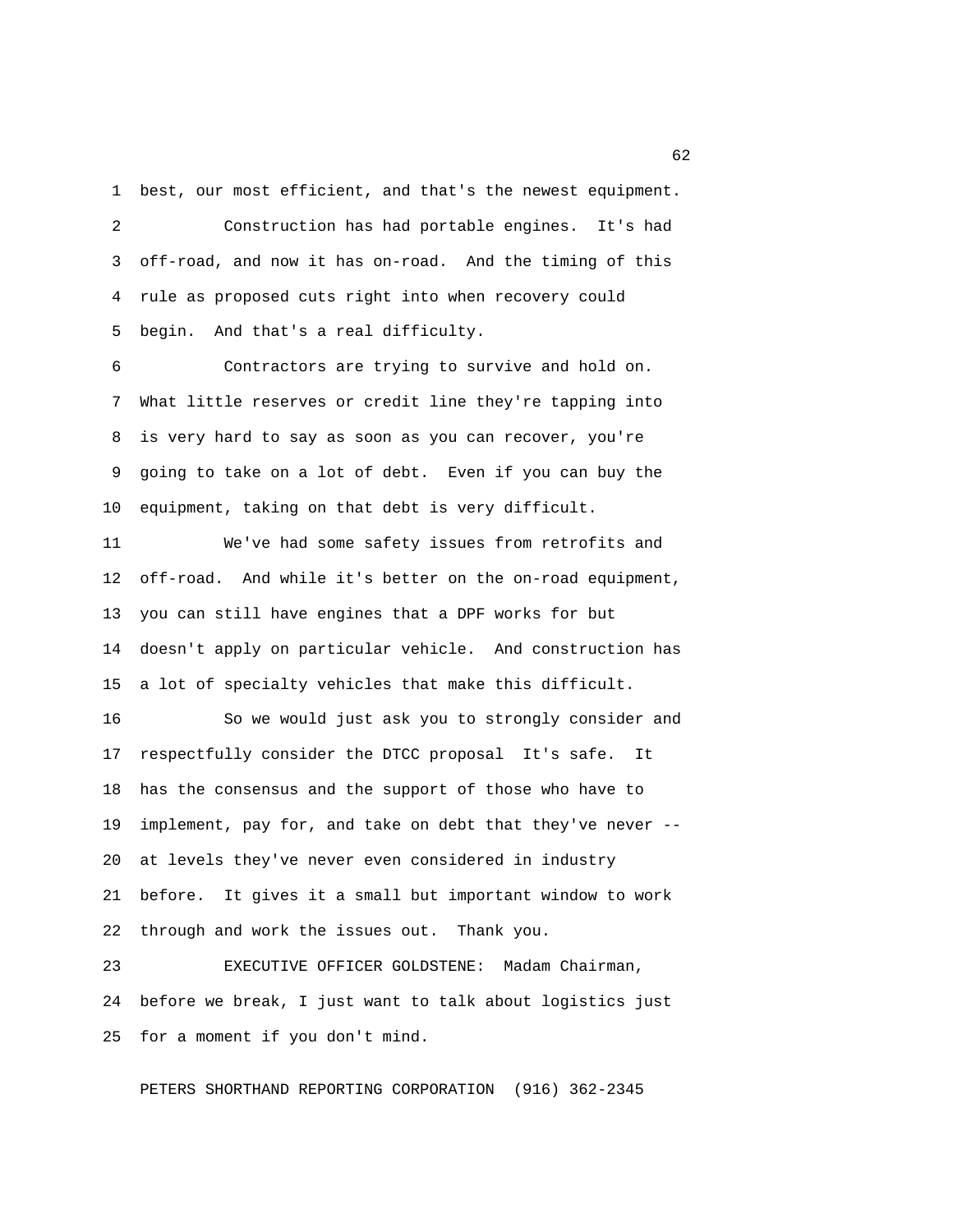1 When we break, if the Board could follow staff 2 out to the 11th Street, we're going to explain to the 3 Board at the same time what you're seeing out there on the 4 street just to be as quick as we can to go through the 5 display.

 6 And also I want to suggest to the people that are 7 here getting ready to testify, the list of names 45 onward 8 is displayed out in the lobby. When we come back, if you 9 can line yourselves up as quickly as possible, that would 10 be appreciated.

11 CHAIRPERSON NICHOLS: Thank you. We'll do our 12 best.

13 We will be adjourned until 10:35.

14 (Thereupon a recess was taken.)

15 CHAIRPERSON NICHOLS: So while we were out 16 looking at vehicles, the list grew from 109 to 160.

17 And I want to try something here. I'm going to 18 ask everybody a favor, because I really do appreciate the 19 fact that people came here from long distances. And many 20 of you worked hard to put your testimony together. Not 21 everybody was able to submit written testimony. So some 22 of you are just going to be here to speak. We now have 23 your names. We have your information, because you've 24 already signed up.

25 So I'm going to ask with the indulgence of my

PETERS SHORTHAND REPORTING CORPORATION (916) 362-2345

 $\sim$  63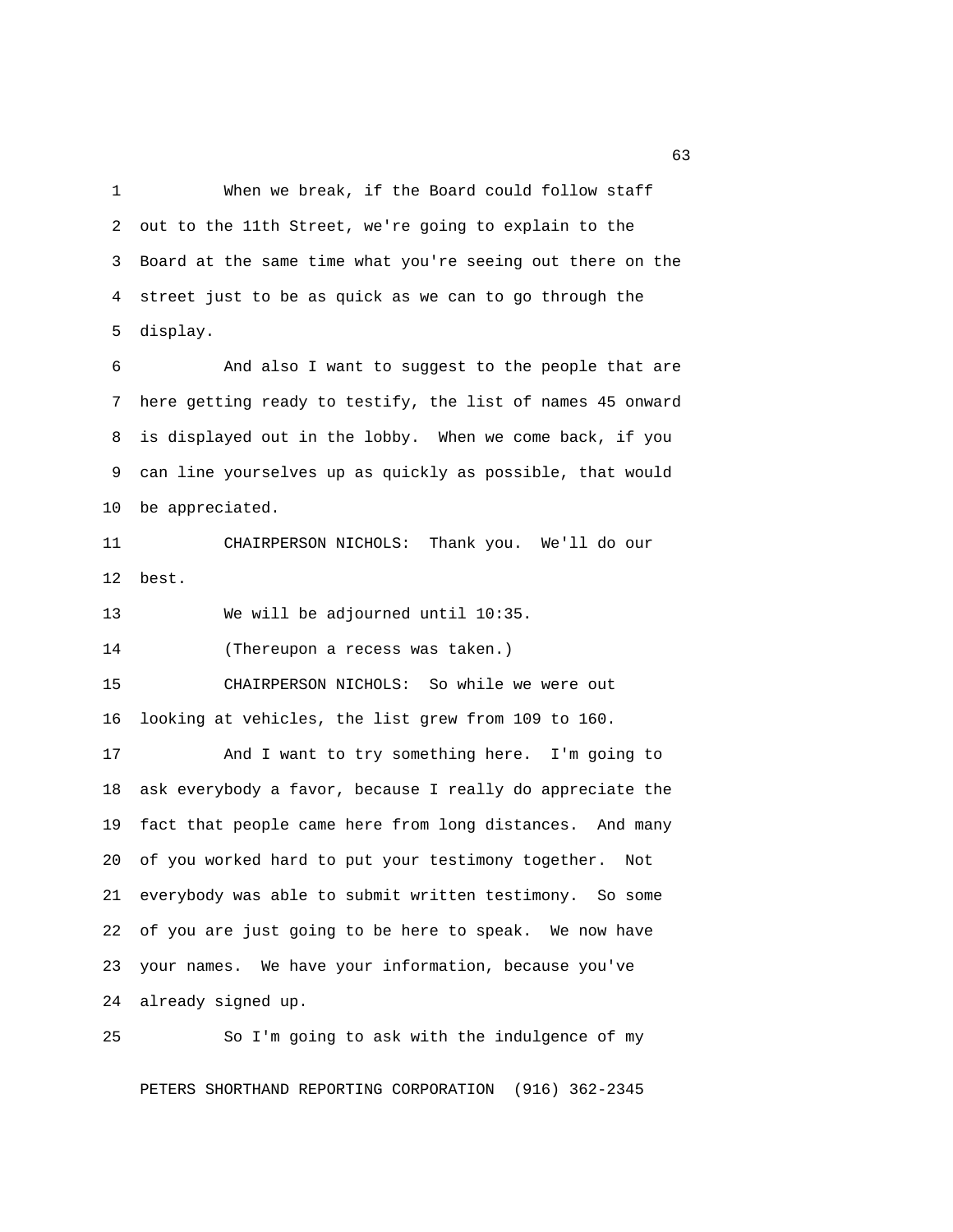1 Board a favor, which is I know people are here because 2 they want to be counted on this issue. And I want to tell 3 you, as I said yesterday, that we don't do this by vote. 4 If we did, it would be easy. We would just say how many 5 for, how many against. And it would be over with.

 6 But at the Air Resources Board, we're actually 7 trying to craft a rule that will work for the economy and 8 for the environment and move us forward as we're required 9 to do under law. At the same time, not to destroy the 10 situation that's already pretty fragile.

11 So what I'm going to ask you to do is this. And 12 I need the help of staff. I need the staff people who 13 were just here a few minutes ago, Cathlene and company. 14 Okay.

15 So I'm going to ask you if you're a member of a 16 public health organization or you're a citizen and you're 17 here because you want to testify that you want us to clean 18 up the air and to stick with the rule that the staff 19 proposed. Maybe you want to say you don't like giving 20 special treatment to agriculture or whatever, you don't 21 want us to slow down. If that's the gist what of your 22 testimony is, could you raise your hand and be counted? I 23 just want -- or stand up. Stand up and raise your hand 24 and be counted. I've got a lot of people on the list who 25 I think are in that position.

PETERS SHORTHAND REPORTING CORPORATION (916) 362-2345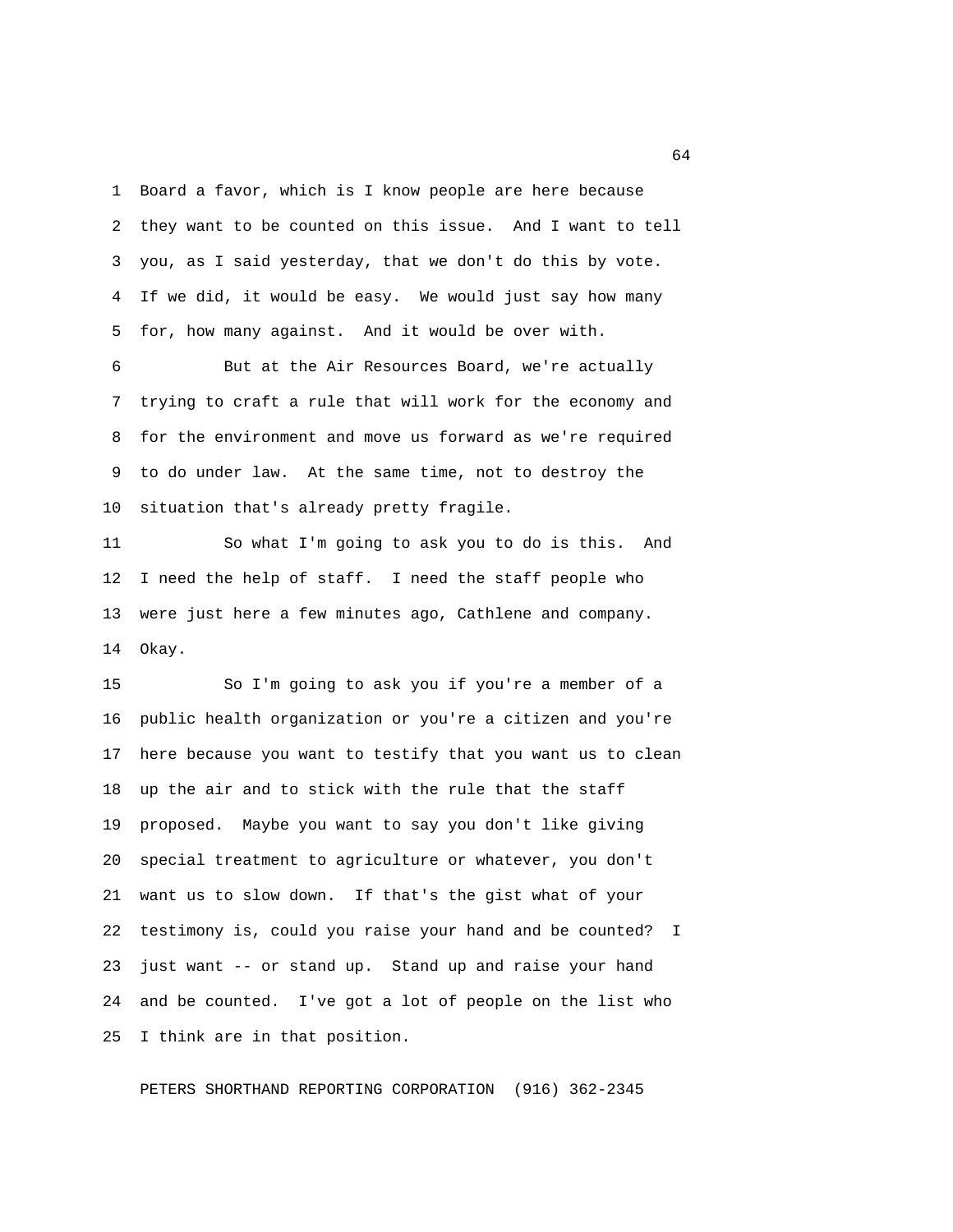1 Somebody is going to have to go into the overflow 2 room and count them as well if you could. Okay. 3 I'd like to get a count of those people. 4 So you've been counted. Have you got that? 5 Cathleen, have you got a number there you feel? We want 6 to recognize you, and I want to make sure that we've done 7 this. Okay. Got something to write down?

 8 And is there somebody in the other room? Sandy 9 went to the over room.

10 So now I'd like to ask those of you who are truck 11 owners or representing the trucking industry and who are 12 here to express your concerns about the rule and are 13 opposed to the rule as the staff proposed it, if you would 14 stand up.

15 There's a lot of you. Okay. This is going to 16 take a little time to do this count. But I'm going to ask 17 Cathleen and your help if you could do that. We'll just 18 take a few minutes. This is going to take a few minutes, 19 but I'm convinced it could save us some time in the long 20 run.

21 OMBUDSMAN QUETIN: Done.

22 CHAIRPERSON NICHOLS: Now if you're with a school 23 district or you're here to talk about buses, can we get 24 you to stand up? I know there's a few of you as well. Do 25 we got somebody doing the count on these? Okay.

PETERS SHORTHAND REPORTING CORPORATION (916) 362-2345

 $\sim$  65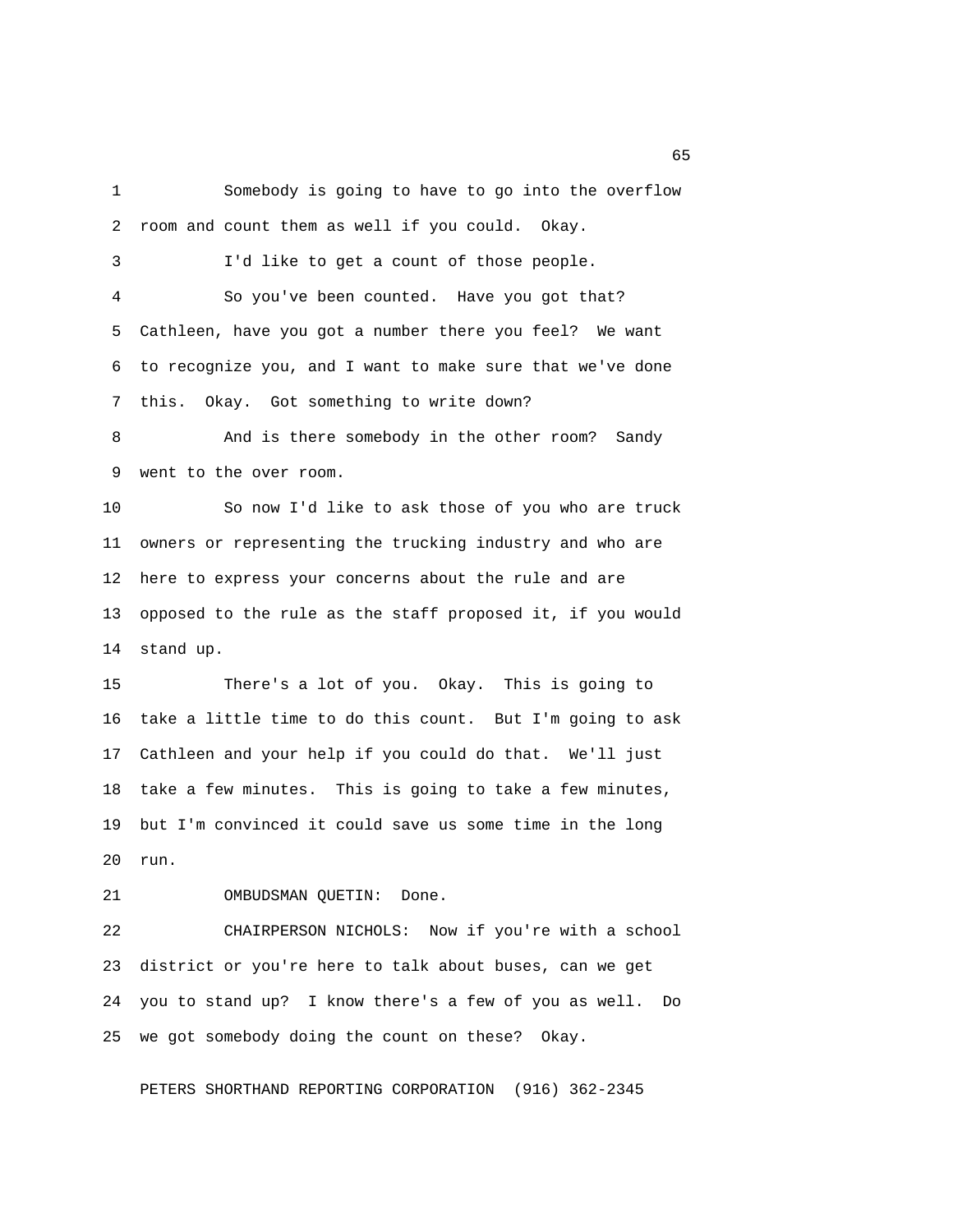1 If you're a device manufacturer or you got 2 equipment that you want to talk about that will help 3 people meet the rule. 4 And I see there is at least one person here 5 who's -- or there was earlier with the Pollution Control 6 Financing Authority to talk about the financing issues. 7 Is there anybody else who's here to talk about the 8 financing piece here? 9 CHIEF DEPUTY EXECUTIVE OFFICER CACKETTE: There's 10 two. 11 CHAIRPERSON NICHOLS: Okay. We've got two. Is 12 there anybody else who doesn't fit into any of the 13 categories that I just made? 14 Okay. So you know, basically -- can I get the 15 numbers now that you've got them? 16 OMBUDSMAN QUETIN: For the first group, we had 20 17 in this room, plus I heard there are 16 kids somewhere 18 around. 19 And I don't know how many were in the other room, 20 because I believe Sandy went over to count that. 21 CHAIRPERSON NICHOLS: We'll wait for that. 22 OMBUDSMAN QUETIN: And then on the oppose group, 23 we had 92, plus another 16 oppose outside. 24 BOARD MEMBER BERG: Plus nine. 25 OMBUDSMAN QUETIN: So we're going with nine in PETERS SHORTHAND REPORTING CORPORATION (916) 362-2345

 $\sim$  66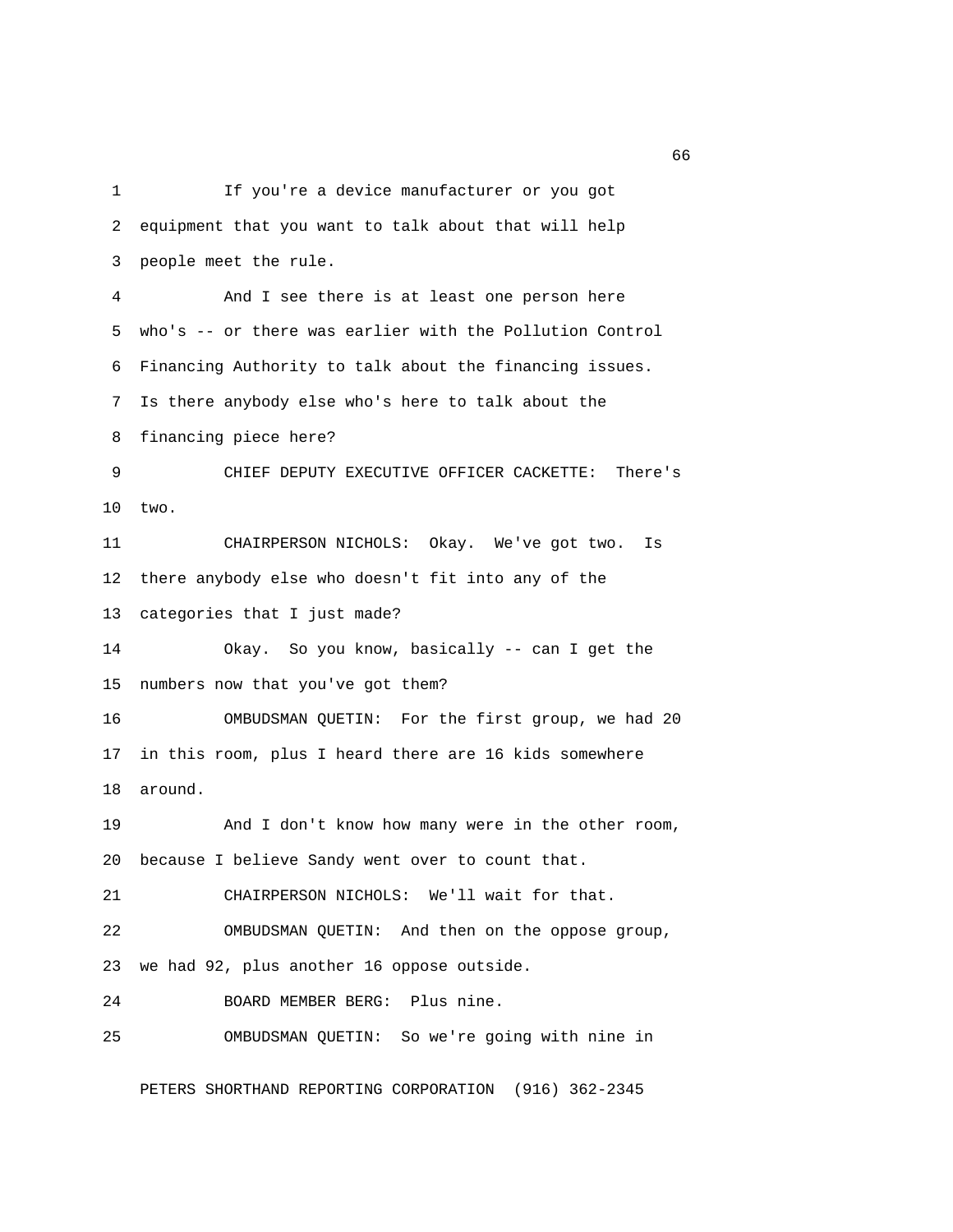1 the next room. Was that nine opposed?

 2 BOARD MEMBER BERG: That was nine opposed, seven 3 for, one school bus, two financing. 4 OMBUDSMAN QUETIN: And no equipment manufacturers 5 were over there? 6 BOARD MEMBER BERG: No. 7 OMBUDSMAN QUETIN: Thank you. 8 CHAIRPERSON NICHOLS: Okay. So this is good. 9 Thank you, Sandy. 10 So now we kind of get a sense of where we are. 11 And I think it's fair to say that, you know, this Board 12 is -- we're in listening mode. We are here. We've been 13 paying attention. We're taking notes. 14 But it isn't really adding to our ability to get 15 into starting to actually ask some questions of the staff 16 and start to work on this rule. Because I think all of us 17 do have some questions. And some of us may want to raise 18 some issues about whether the rule could be adjusted in 19 some of the ways that some of you could like to see us 20 adjust it. It would be helpful if we could get to that 21 while we're all still awake and you're still all here to 22 hear us, too.

23 So I want to ask you if you would at least 24 consider either appointing a spokesperson for your row or 25 not getting up and testifying unless you feel like you

PETERS SHORTHAND REPORTING CORPORATION (916) 362-2345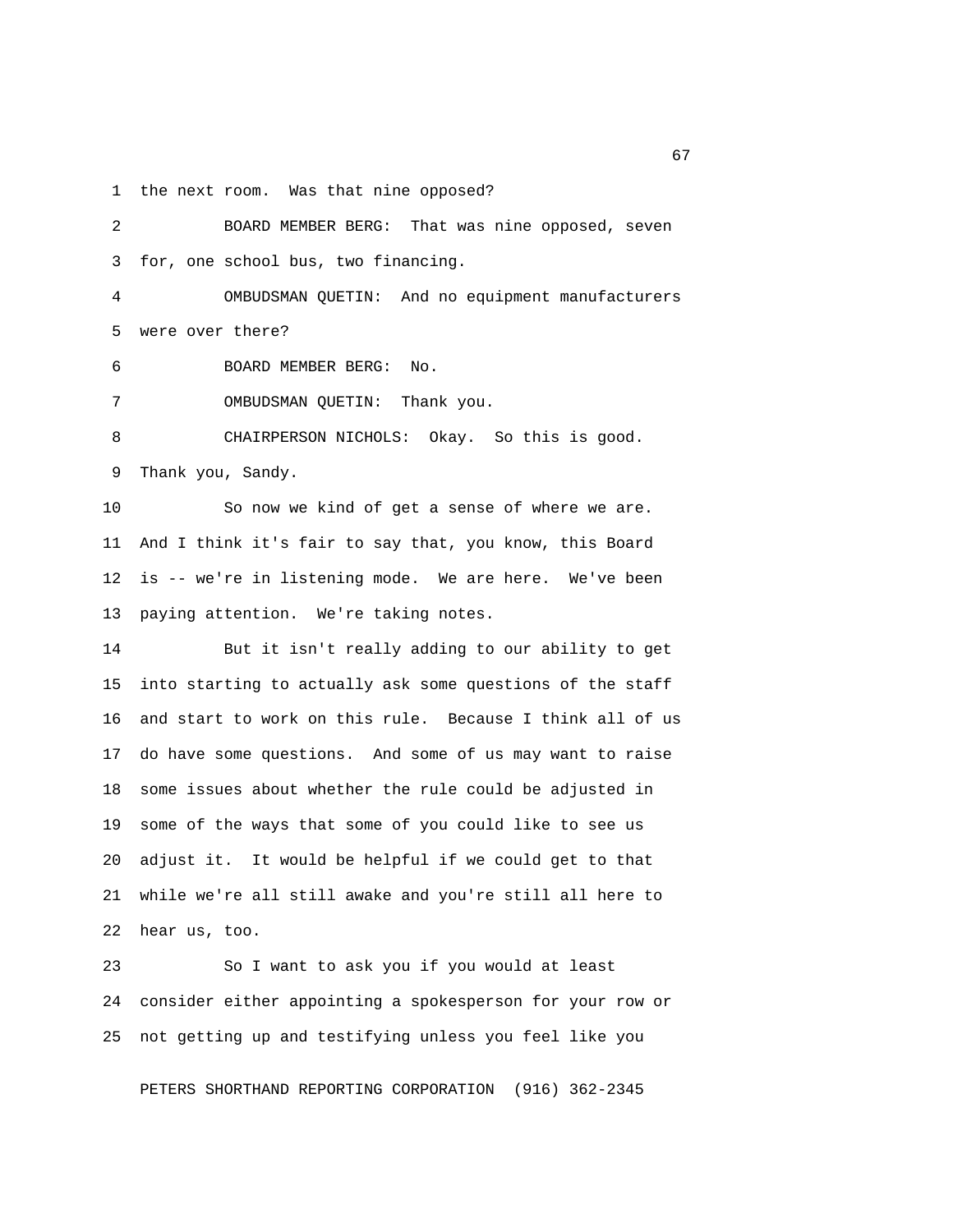1 absolutely have to. I don't want to waste your day. But 2 I just want you to know that you don't have to take your 3 time and ours to just get up to the microphone and say 4 your name and tell us that you're against it. Because we 5 already know that. And we've got you on our list and 6 counted you, counted the total numbers. So I can't really 7 do anything other than that. I can't tell you not to 8 testify. It's a public hearing. But I'd like to at least 9 urge you to think about that

10 BOARD MEMBER BERG: I think it's helpful for them 11 to know we did hear between 80 and 90 speakers yesterday 12 as well. So we've heard several of these concerns.

13 And I would also like to echo that having the 14 time to really review this with staff and giving the Board 15 time will also be very helpful for us in our 16 deliberations.

## 17 CHAIRPERSON NICHOLS: Thank you.

18 If there's some type of truck or some aspect of 19 the industry that you feel like we haven't heard from, you 20 know, that's of course -- there's always a need for more 21 information. But we've heard a lot now about the 22 owner-operators. We've heard about dump trucks, school 23 buses. So I think we're pretty close to being ready to 24 start to actually get into this meat of this thing.

25 We are going to want to hear more about the

PETERS SHORTHAND REPORTING CORPORATION (916) 362-2345

 $\sim$  68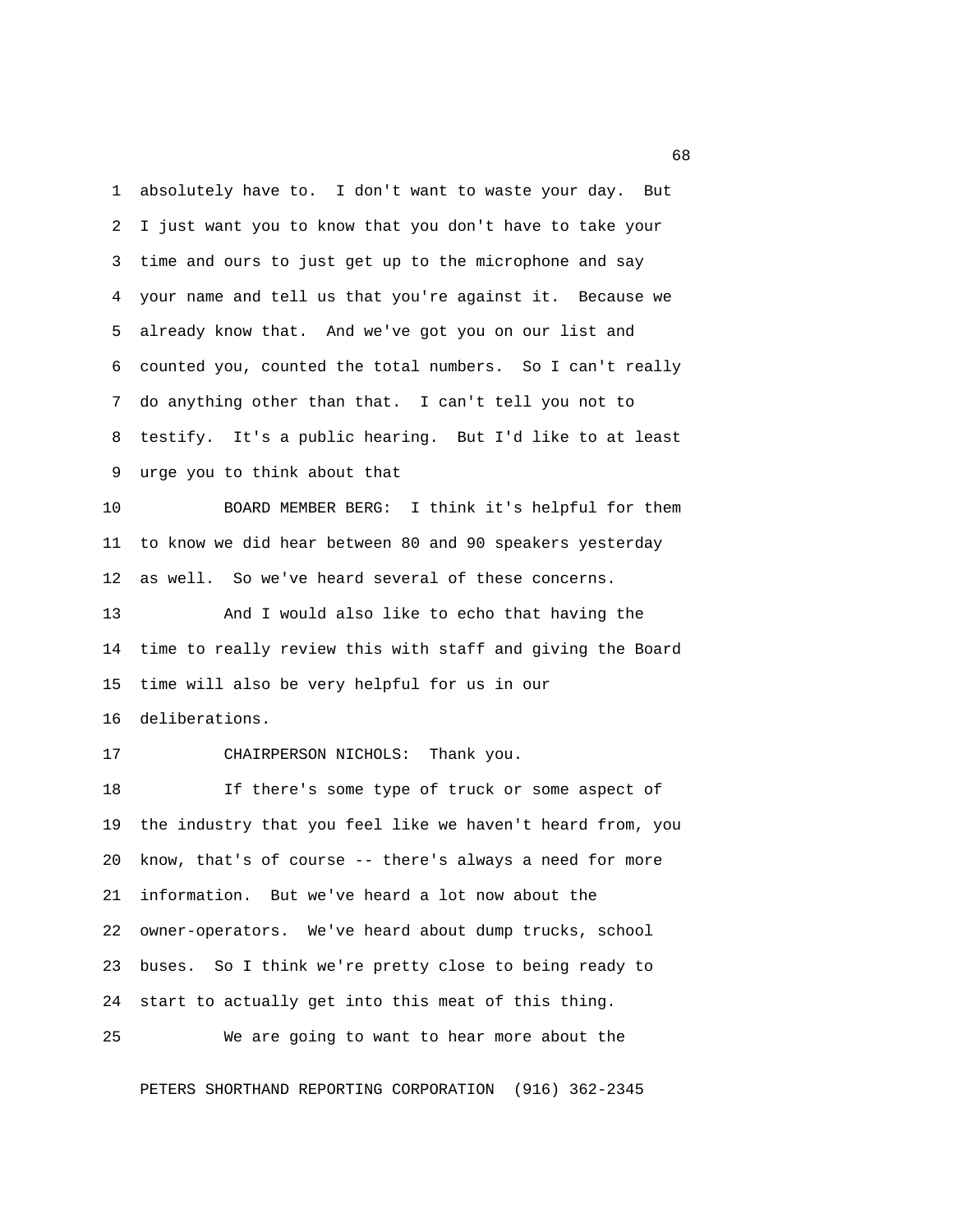1 financing, because we are concerned. I think every one of 2 us has questions about how the financing is actually going 3 to work.

 4 But other than that, I'm just going to go back to 5 the list now and see if we can get some -- move this a 6 little bit faster.

7 Okay. Tessa Woodmansee.

 8 If you want to pass, you can just say pass, too. 9 Skip Brown, Enrique Arriola, Betty Plowman, Ester 10 Aguirre, Cecilia Trinidad, Andy Acott, Carlos Haessler, 11 David Norris, Socorro Gaeta are all the ones next on my 12 list.

13 MR. BROWN: Good morning, Madam Chair and Board. 14 My name is Skip Brown, President, Delta 15 Construction Company. Family business, 65 years in the 16 state of California. Also a member of the Off-Raod 17 Implementation Action Group for Small Business.

18 And also I wrote a letter to the Governor back on 19 November 25th, and I provided copies for all you folks. I 20 hope you had a chance to read it. I don't have time to go 21 through it all.

22 The affect on my company is 100 percent of my 23 portable equipment will be illegal to use or sell in the 24 state of California: 100 percent of my trucks, 90 percent 25 of my off-highway. Three regulations all at once.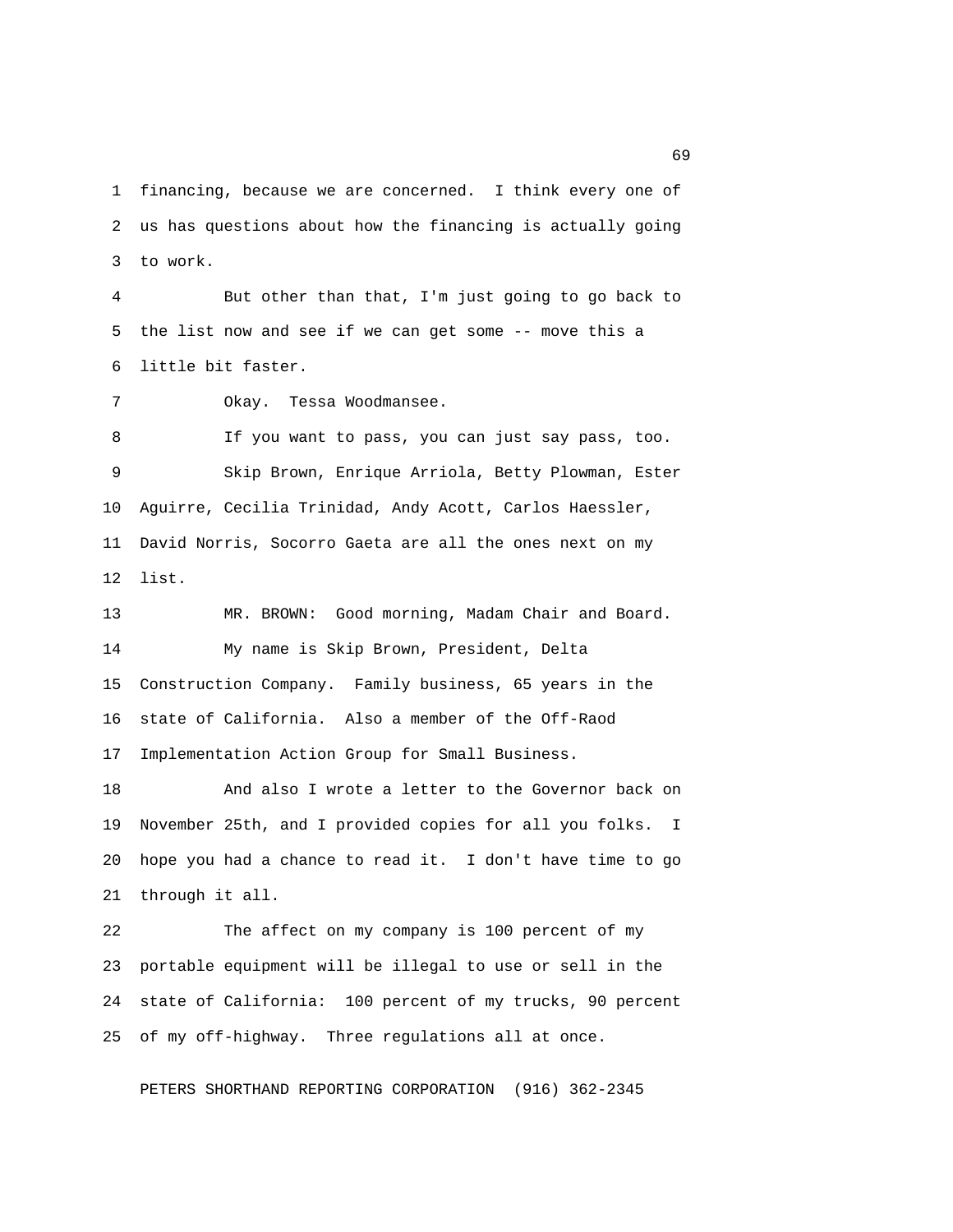1 This is a destruction of my capital. I have 2 spent 44 years in this business gaining this equity, and 3 these regulations have destroyed it all at once. Destroys 4 a business model of the entrepreneur who saves money and 5 invests it and provides employment and a tax base for the 6 economy.

 7 The economy won't support additional debt at this 8 time even if I could borrow the money. But because my 9 equity base has been destroyed, I can't borrow the money. 10 So I don't qualify for the government programs that you've 11 offered, because I'm too big -- but not to big to fail, 12 but too big -- it's not economically viable for the 13 government to help me fund this, because I don't use the 14 stuff enough. But I guess it's supposed to be 15 economically viable for me to fund it, which it is not. 16 I will meet these requirements as long as I can 17 keep my company alive through attrition. I haven't taken 18 a salary in the last six months. The outlook for me

19 taking a salary throughout 2009 is basically not there.

20 I've trying to keep my people. My people are my 21 assets, not my equipment.

22 But you can help. You can help. One way you can 23 help is you can allow some leniency to those of us that 24 are subjected to more than one rule at a time. I'm 25 subjected to three. These three will definitely put me

PETERS SHORTHAND REPORTING CORPORATION (916) 362-2345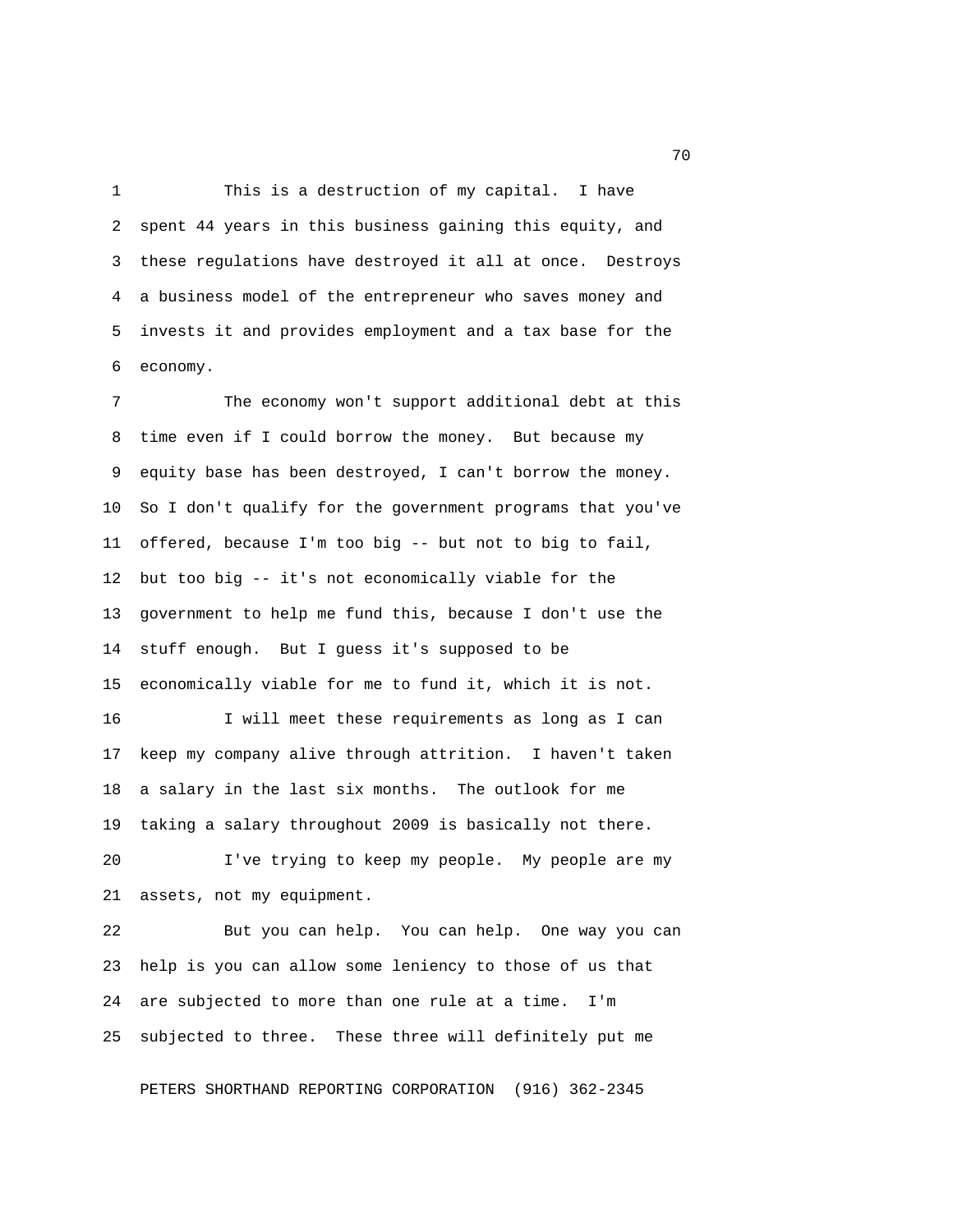1 out of business.

| 2  | You should also be able to consider that a truck             |
|----|--------------------------------------------------------------|
| 3  | that gets a 1,001 miles is not same that gets 120,000        |
| 4  | miles a year. Contractors' trucks are support equipment.     |
| 5  | They go out to the job and park. A parked truck does not     |
| 6  | emit. I don't care what year it is. It's not emitting.       |
| 7  | My trucks average eight to 10,000 miles a year. I have       |
| 8  | six trucks I get 60,000 miles a year.                        |
| 9  | The last thing is $-$ -                                      |
| 10 | CHAIRPERSON NICHOLS: Thanks. Your through.                   |
| 11 | Thank you.                                                   |
| 12 | Enrique Arriola.                                             |
| 13 | MR. ARRIOLA: Good morning, Board members.                    |
| 14 | My name is Enrique Arriola.                                  |
| 15 | I'm for these rules. This issue is not about                 |
| 16 | money for jobs. It's about health, life, and death. If       |
| 17 | you want to see how California will look without these       |
| 18 | rules, take a look at China and Mexico City. California      |
| 19 | will look just like them.                                    |
| 20 | Auto drivers in California have smog test ever               |
| 21 | other year, smog devices, and catalytic converters. And      |
| 22 | it helped a lot to clean the air. Now all I'm asking is      |
| 23 | that truckers do their job.                                  |
| 24 | Thank you.                                                   |
| 25 | CHAIRPERSON NICHOLS: Thank you.                              |
|    | PETERS SHORTHAND REPORTING CORPORATION<br>$(916) 362 - 2345$ |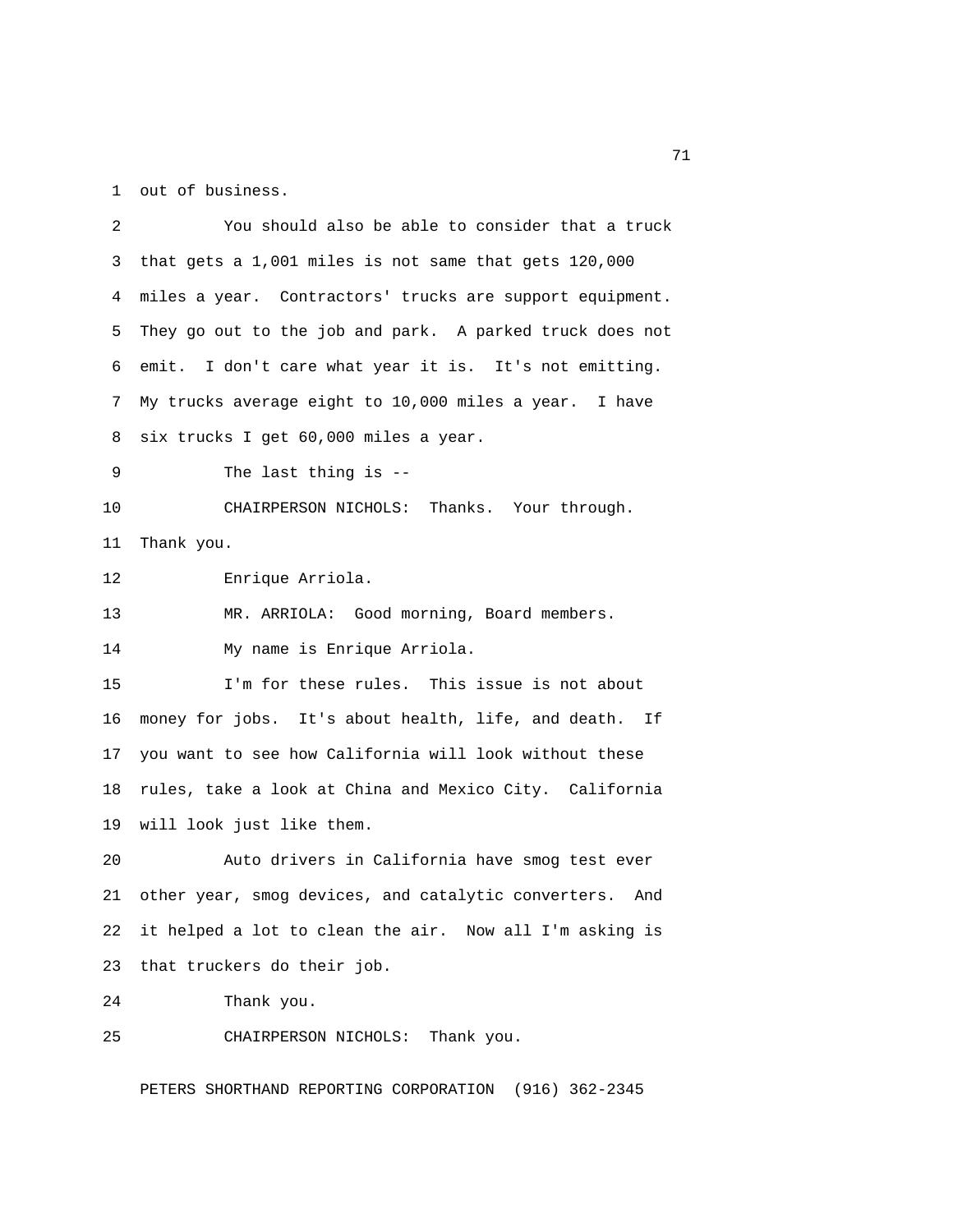1 MR. ARRIOLA: And I have more cards here.

 2 CHAIRPERSON NICHOLS: Okay. We'll take them. 3 Ms. Plowman.

4 MS. PLOWMAN: Thank you, Chairman Nichols.

 5 It's been almost three years ago since I attended 6 my first CARB meeting. Since then, I joined with your 7 staff, Eric, Tony, Gloria. We traveled hundreds of miles 8 together bringing forth this message to our members in 9 April of 2006. I felt this was a very doable rule. We 10 could clean up. We could help our people receive funding 11 help and certainly achieve these goals.

12 However, since that day, California has changed 13 dramatically. Our unemployment figures are staggering. 14 There's one group you don't have on that, and that happens 15 to be these owner-operators that are no one's employees. 16 We are a devastated industry, and I do not mean to make 17 light of that.

18 I also want to make one correction, because I 19 just was standing up here with the blues. The PM filter 20 cost that you have been given ten to \$11,000 are not 21 correct for many, many applications of short-haul trucks 22 who do not generate the heat. We are, in fact, looking at 23 retrofit PM filters more in the neighborhood of \$25,000. 24 That is what has made it difficult for us. We are low 25 mileage vehicles that don't quality, although we're

PETERS SHORTHAND REPORTING CORPORATION (916) 362-2345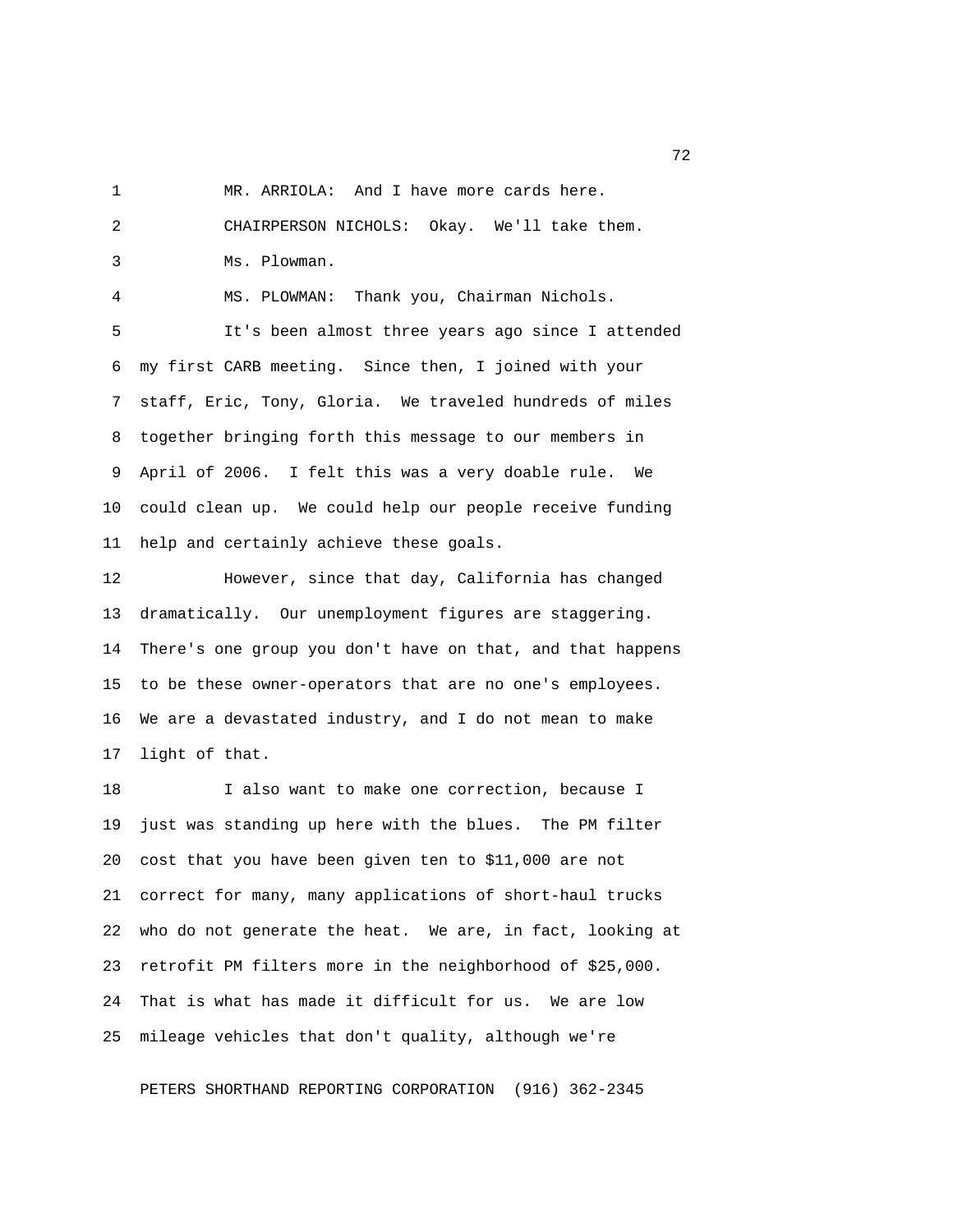1 working on that.

 2 I would like to give special thanks to your 3 financial departments, John Cano and his staff who have 4 worked with us to try to put together loan programs. 5 Unfortunately for our industry right now, it's a little 6 too little, too late. Some of the incentive funding that 7 has been given out by CCAT, which is a great, great air 8 district in the state, some of these people that receive 9 funding have had those trucks now prepossessed. They've 10 had to return them to the dealerships. Some with even 70 11 percent incentive funding. That is how bad the industry 12 is today. Thank you.

13 CHAIRPERSON NICHOLS: Thank you.

14 Ester Aguirre, Cecilia Trinidad, Andy Acott.

15 MS. WOODMANSEE: Yes, thank you.

16 I'm here because my family and I moved next to 17 bus depot in San Jose. And we found out that there was an 18 anti-idling law. And it was very difficult to enforce 19 that law.

20 And so when we hear the trucking company say, you 21 know, we've done what we can. We've been following the 22 idling rule. That isn't true. The idling rule has not 23 been working in our communities.

24 So we had to call the police. They didn't know 25 about the rule. Here we are the third largest city in San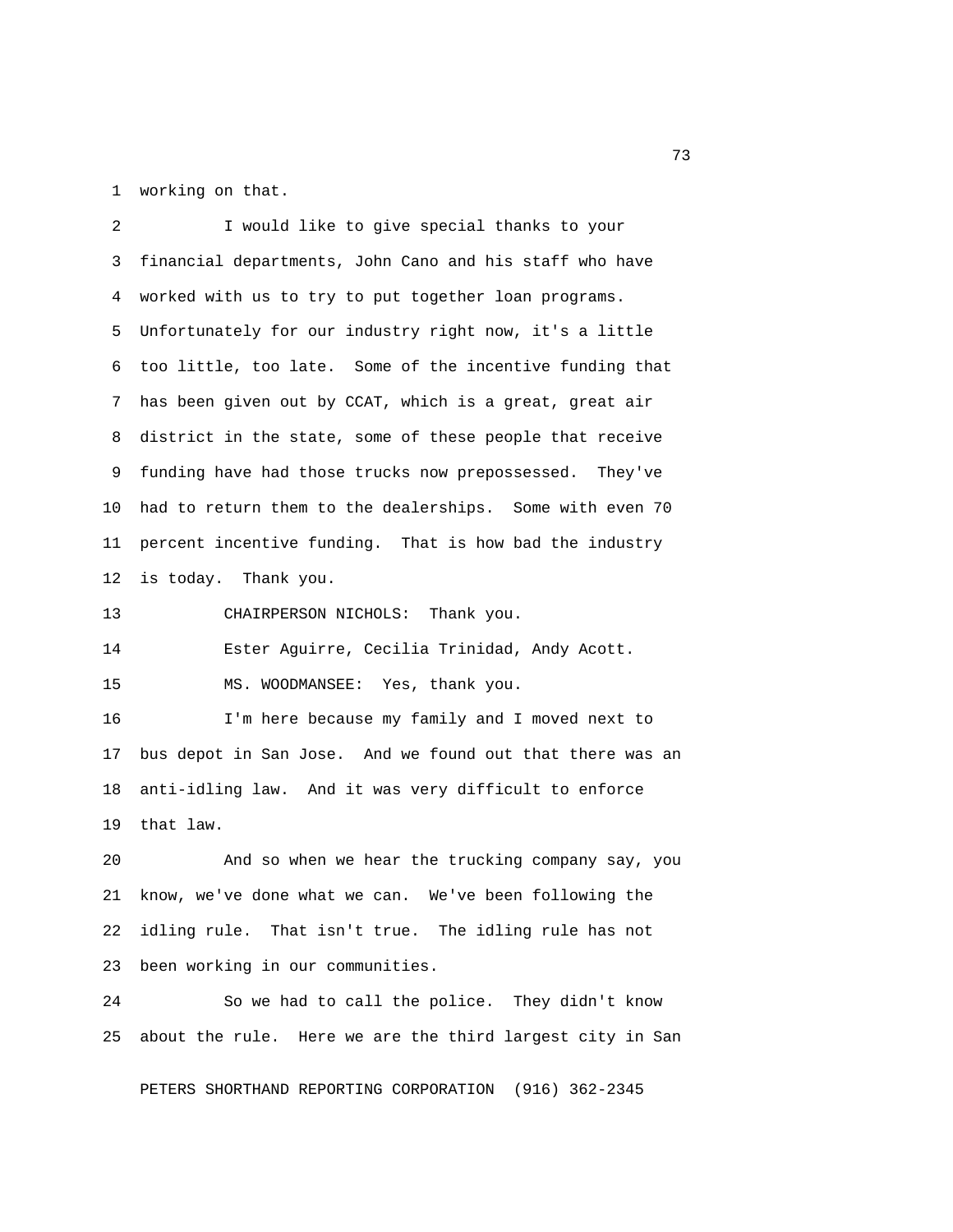1 Jose didn't know about the rule.

| 2  | And so we contact the police. The police gave             |
|----|-----------------------------------------------------------|
| 3  | our phone number to the corporation. We've got harassed.  |
| 4  | We got a phone call saying, "You better shut up about our |
| 5  | pollution or we'll harass you with noise." And that's     |
| 6  | what happened. For two years we were harassed with        |
| 7  | blasting of that their horns 24/7 from every personal     |
| 8  | vehicle and every bus as they went out 24/7.              |
| 9  | And this is what's happening that -- the                  |
| 10 | enforcement of the idling rule, the police didn't know.   |
| 11 | Now we call the police about the smoking vehicle.         |
| 12 | The police don't come. Even though the police are         |
| 13 | supposed to be the enforcement arm. BAAQMD is supposed    |
| 14 | to -- Bay Air Quality Management District is supposed to  |
| 15 | help us with idling. They don't deal with it.             |
| 16 | So these are the load that has been on our                |
| 17 | family's back to try to enforce the rules. And dealing    |
| 18 | with diesel idling in our neighborhoods and having no     |
| 19 | support from the BAAQMD, from the police, and even from   |
| 20 | CARB. You know, they know they're idling as they're       |
| 21 | cleaning their buses. And yet nothing has changed.        |
| 22 | So this is why we need a rule that isn't                  |
| 23 | self-regulatory or expecting even the agencies to enforce |
| 24 | Because it's not happening in our communities.<br>it.     |
| 25 | But so we need these rules that change the type           |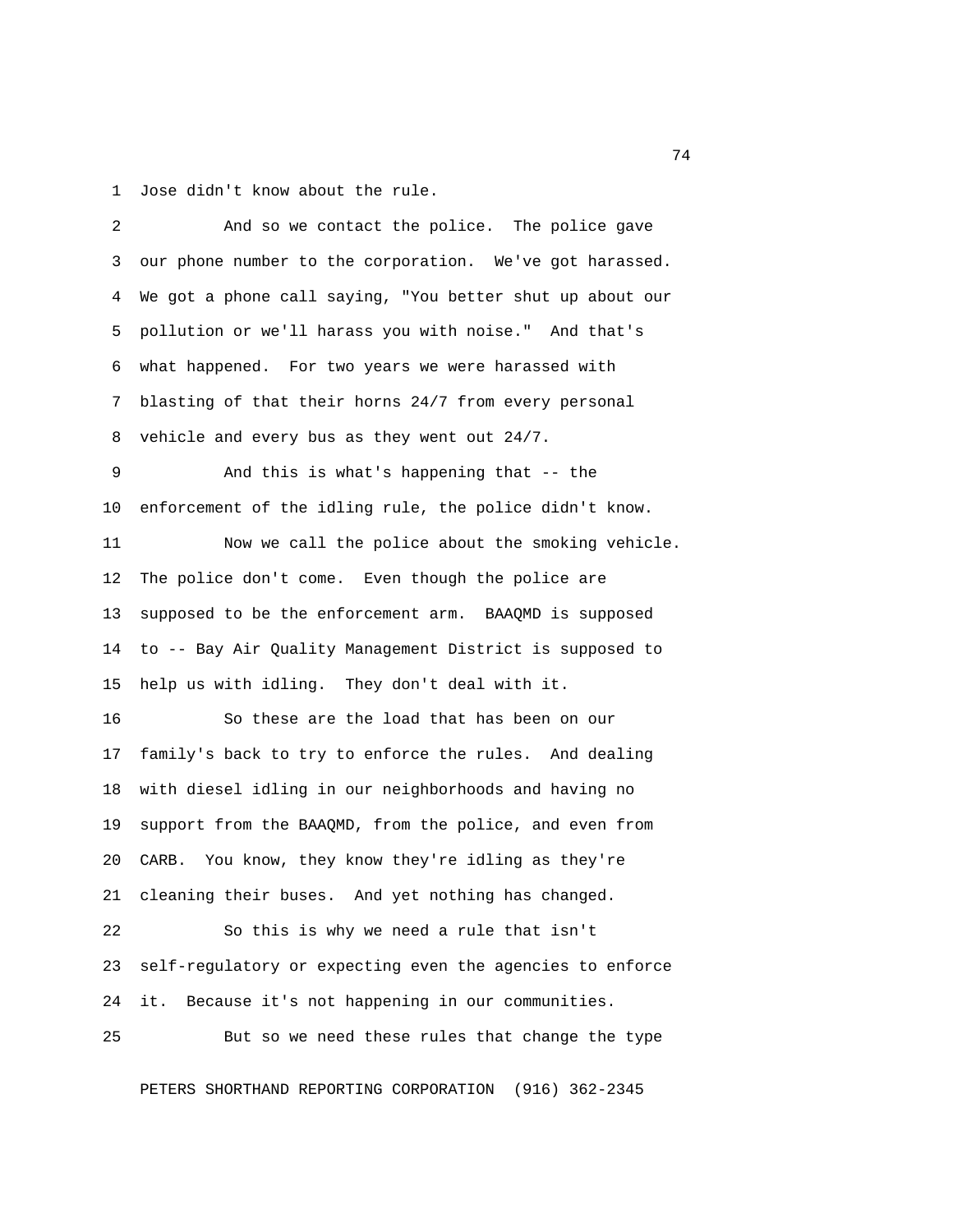1 of engines and protect our health. And this is very 2 important for our neighbors in our community. And my 3 husband who has a chronic cough and myself suffering with 4 signs of multiple sclerosis that they say are attributed 5 to the diesel emissions. And neighbors with cancer in our 6 communities, many neighbors. San Jose being an area of 7 high impact. We need more strong rules. Thank you. 8 CHAIRPERSON NICHOLS: Carlos Haessler. 9 MS. WOODMANSEE: My name is Tessa Woodmansee. 10 CHAIRPERSON NICHOLS: We got your name. Thank 11 you. It's okay. Thank you. 12 MR. ACOTT: Andy Acott. I represent Laden 13 Composites. We are a manufacturer of truck and trailers 14 Aerodynamics. Have been for nearly 30 years. 15 Probably haven't heard much of our company, but 16 you see our products every single day on the roads. Since 17 1994, we developed the first ever molded plastic trailer 18 skirts. And that ran on a two trailers for over ten years 19 and probably had over a million miles on both the 20 trailers. 21 Today, we make an injection-molded plastic skirt.

22 And with it being tested, SA Type II, type III wind tunnel 23 testing, tract testing, fleet testing, we have shown in 24 excess of six percent in fuel savings.

25 Regardless of all of this technology and all of

PETERS SHORTHAND REPORTING CORPORATION (916) 362-2345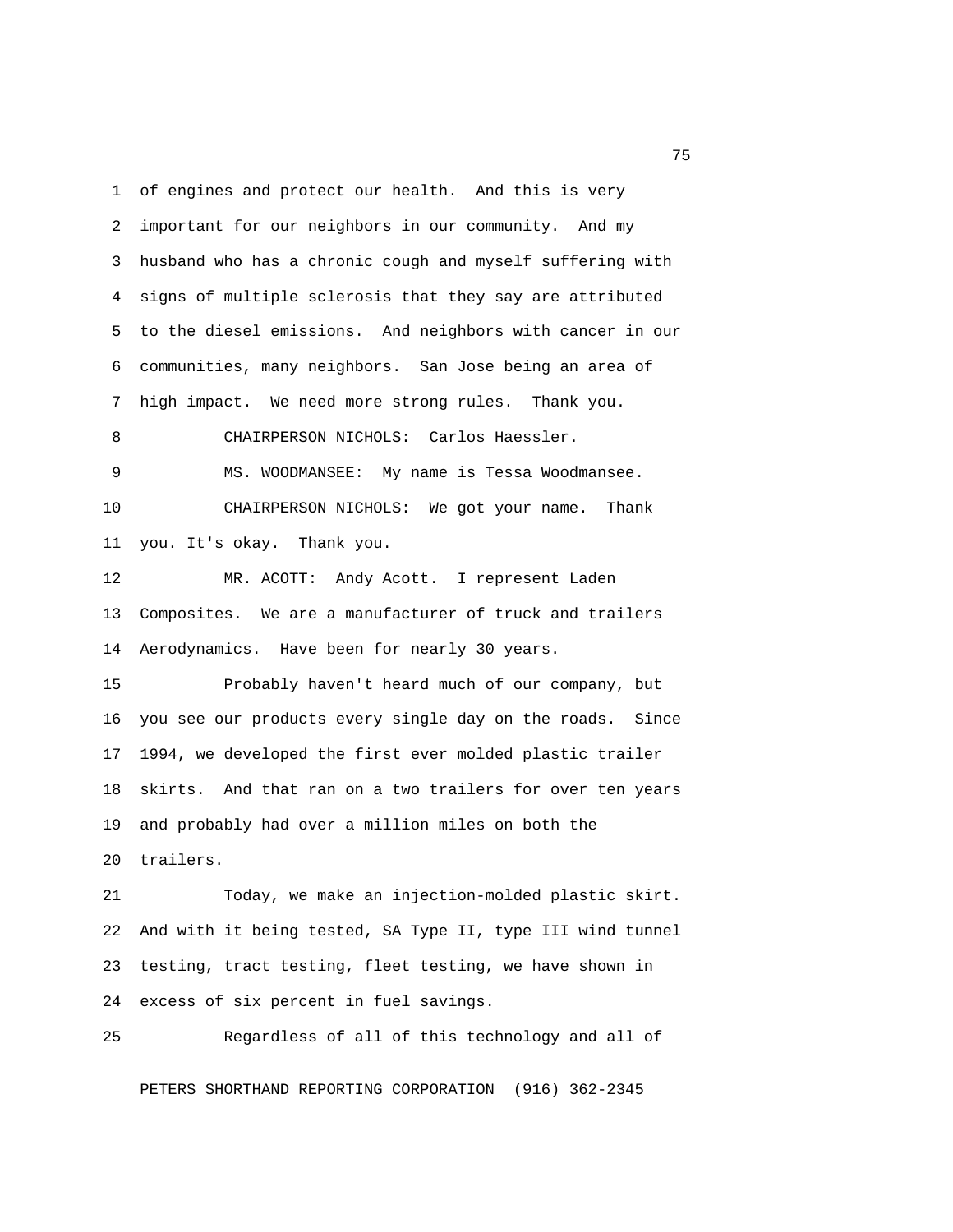1 these statements, the real truth is in the fleet use. And 2 I can tell you that the fleets that use our product today 3 are very happy with it. The drivers rant and rave about 4 the benefits, including the ability, the improved 5 stability, the lowest splash and spray, the safety factor 6 of that. But more so than anything, the fleets are saving 7 money. This is a fuel saving, cost saving, emission 8 lowering device. 9 Thank you very much. 10 CHAIRPERSON NICHOLS: Thank you. 11 Carlos Haessler. 12 David Norris. 13 MR. NORRIS: Good morning, Madam Chair, Board and 14 staff. My name is David Norris. I'm the Director of 15 Transportation at Lakeport Unified School District. And 16 I'm representing specifically children in our district 17 that rely on the yellow school bus to get to school. 18 We transported over 650 students daily. Most 19 live beyond two miles from the school. Many from Indian

20 reservations and low income areas where there's no 21 adequate personal transportation. Sixty-five percent of 22 our students are from low income families.

23 I have been in the industry for 27 years. And 24 when I started, we were able to transport most of our 25 students. We've now been forced -- due to budget, we've

PETERS SHORTHAND REPORTING CORPORATION (916) 362-2345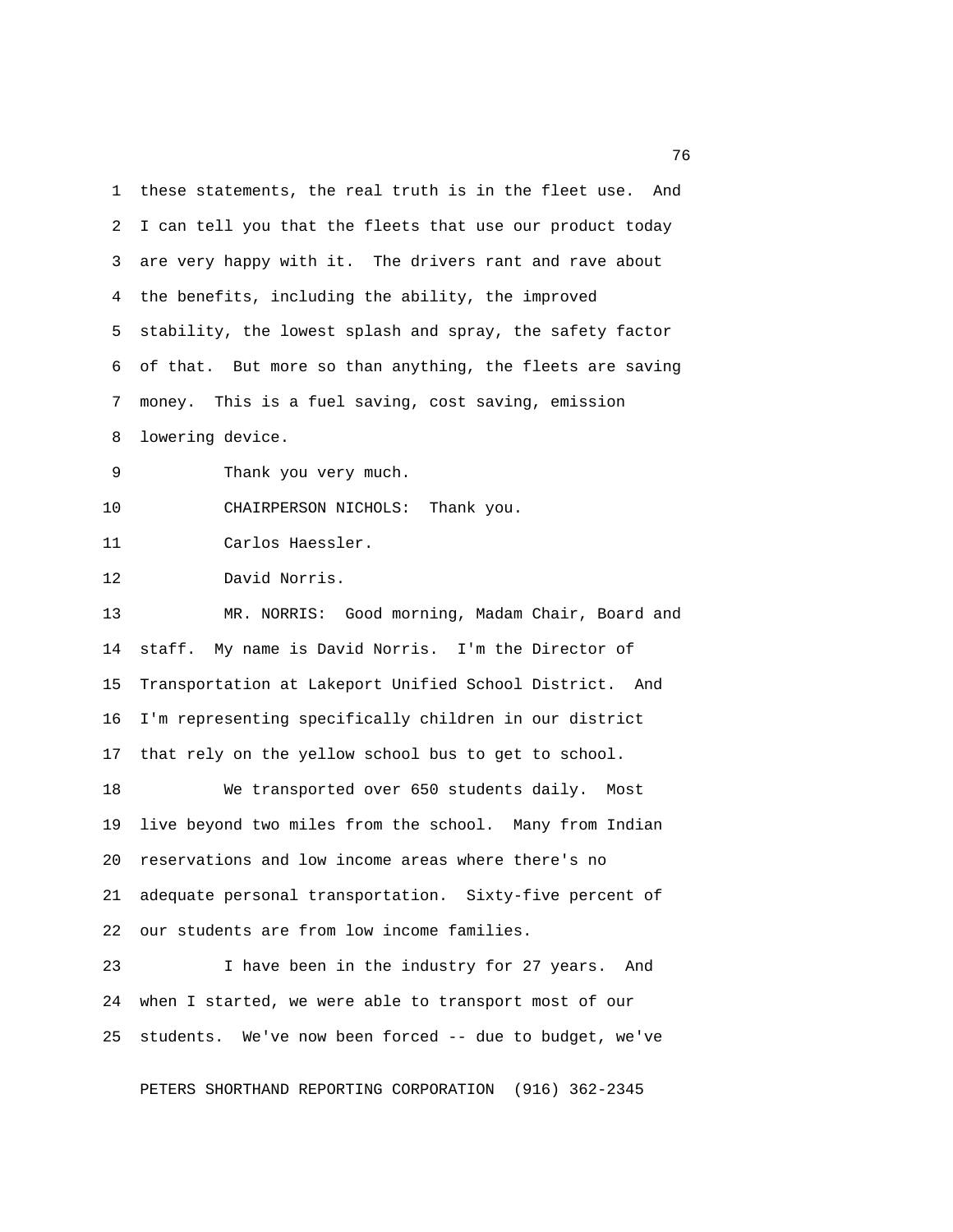1 been forced to increase walking distances up to two miles.

 2 With midyear cuts, schools will be unable to come 3 up with the match funds for bus replacement. The only way 4 we can comply with this regulation is if the buses are 5 fully funded.

 6 Districts that do not get -- our district is in 7 Lake County. And we are a full attainment air quality 8 district, so we cannot access the AB 928 money. 9 Therefore, the districts would be responsible for the 10 \$25,000 match, which I've already spoke to many of the 11 districts -- three of our districts in our county that 12 already got okayed for the grants. And they are not going 13 to be able to come up with the \$25,000. So the bus is 14 just -- that money will be sent back and those buses won't 15 be rolling.

16 So today I recommend that when you're looking at 17 school bus retrofits and bus replacement that we go fully 18 toward replacing with new school buses. Because many of 19 the school buses they'd be putting retrofit devices on are 20 either half to three-quarters of their life expectancy 21 already gone through that.

22 CHAIRPERSON NICHOLS: Thank you.

23 MR. NORRIS: Please fully fund the school busses 24 so we can keep kids coming to school. Thank you.

25 CHAIRPERSON NICHOLS: Socorro Gaeta, Brian Cohen,

PETERS SHORTHAND REPORTING CORPORATION (916) 362-2345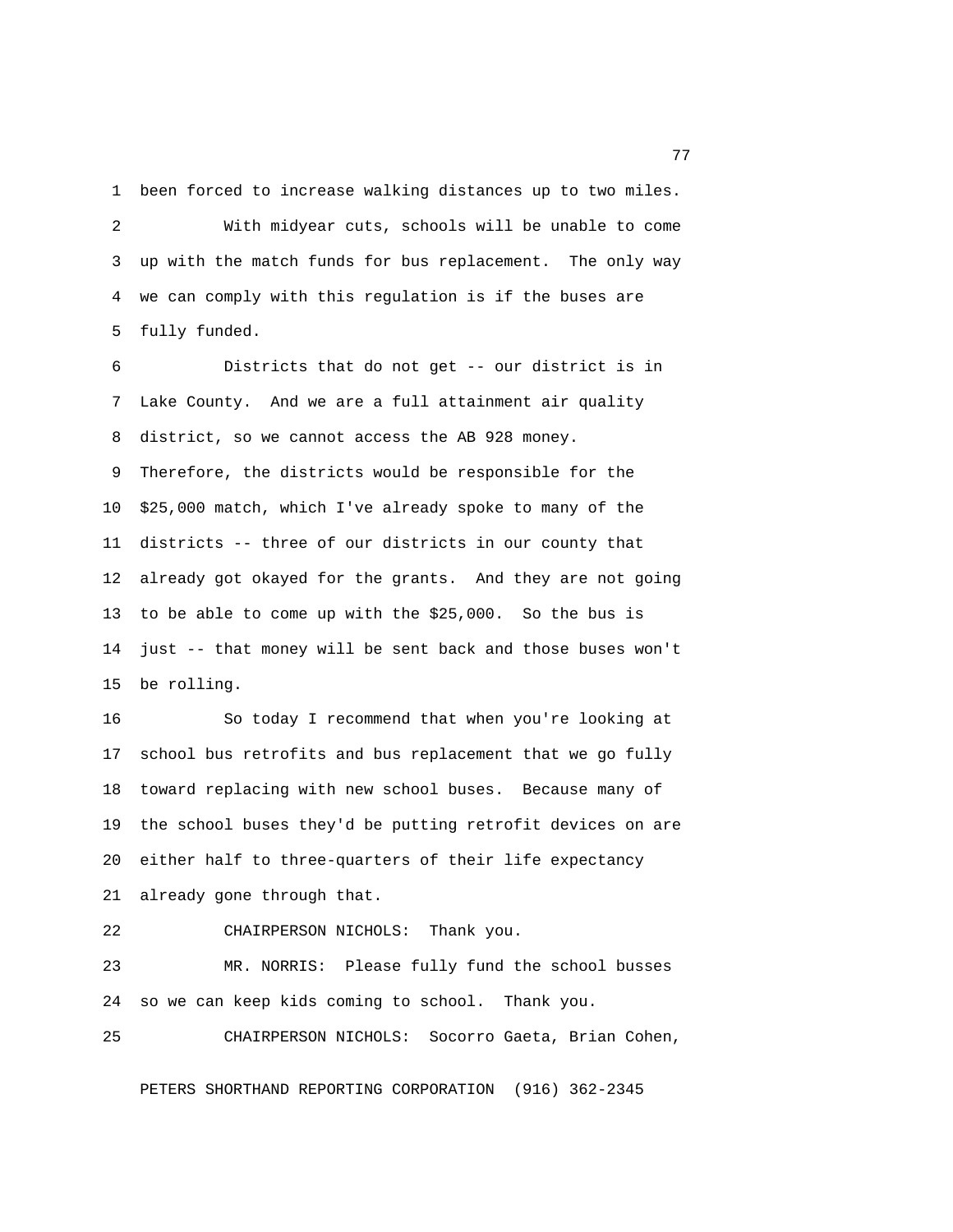1 Michael Rae.

 2 MR. REA: Hello. I'm Michael Rae, and I'm with 3 the West County Transportation Agency. We're a joint 4 powers agreement of 16 school districts in Sonoma County. 5 I'm also representing CASTO, California Association of 6 School Transportation Officials. I'm their Governmental 7 Relations Chair.

 8 We fully support the health and safety of 9 students that we transport and students all through 10 California. But we oppose the rule primarily because 11 there isn't funding existing.

12 In California, school transportation operations 13 were fully funded over 30 years ago. Twenty-five years 14 ago, the State capped what we received for school 15 transportation, and we only sporadically receive capital 16 funding.

17 In California, because of that funding problem, 18 where over 55 percent of our funds are coming from school 19 district general funds and there's this incredible 20 pressure on school districts to utilize their funds for 21 testing and accountability standards, districts are making 22 the tough decision as to whether or not the buses are 23 going to roll or kids are going to come to classrooms. 24 And in all cases, districts are reducing school 25 transportation or eliminating that service.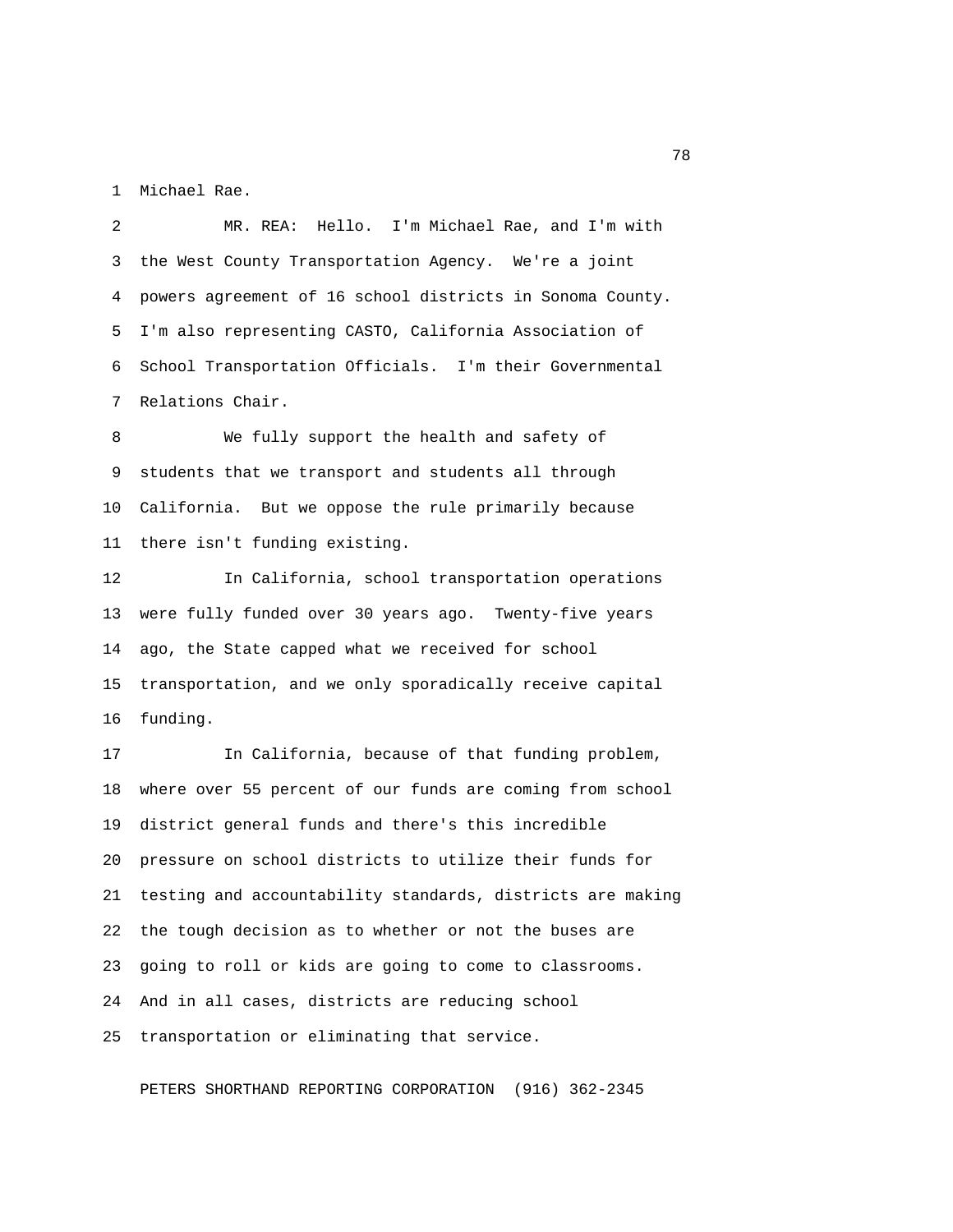1 As a policy-making body, you and we should be 2 working together to figure out ways at the highest levels 3 of government to train our students, our next generation 4 to ride school buses and mass transit rather than turning 5 them away and showing them the only option is individuals 6 and single cars.

 7 We would ask you and urge you to look at your 8 staff recommendation to monitor the progress of school 9 transportation with these potential new rules. And rather 10 than that, adopt rules only when subsequent phases of the 11 Lower Emission School Bus Program funding are available 12 for us.

13 Thank you very much.

14 CHAIRPERSON NICHOLS: Thank you.

15 Don Anair.

16 MR. ANAIR: Good morning. My name is Don Anair. 17 I'm a Senior Vehicles Analyst with the Union of Concerned 18 Scientists.

19 I'd just like to start off by stating our strong 20 support for both of the regulations. Also want to present 21 two additional items in addition to my comments.

22 First is a letter from leading California 23 authorities and public health and research expressing 24 support for strong measures. These include the dean of 25 the School of Public of Health at UCLA. Also the

PETERS SHORTHAND REPORTING CORPORATION (916) 362-2345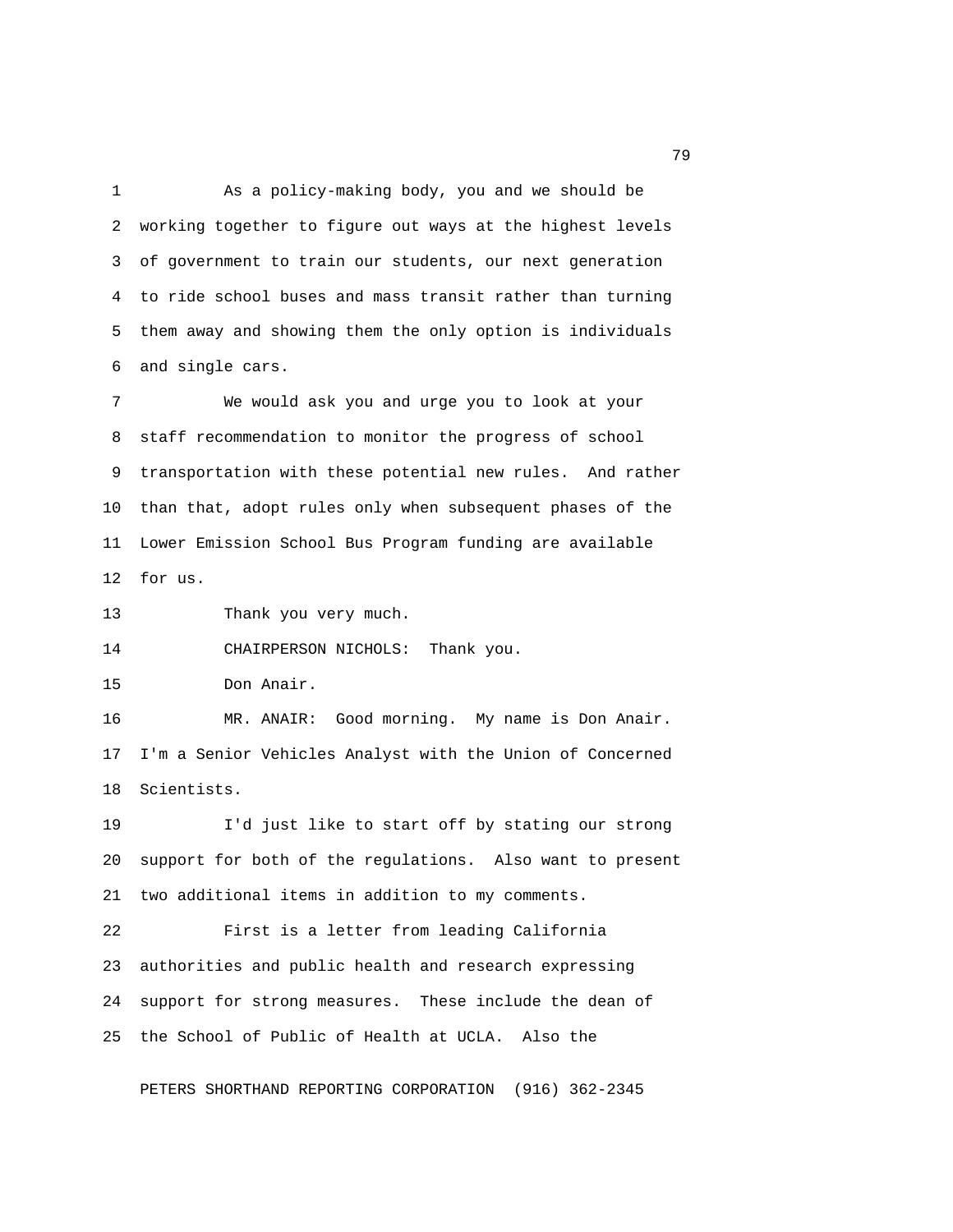1 California Conference of Local Health Officers. In

2 addition, we have a petition from 5700 California

3 residents supporting the reg.

 4 I want to offer some specific comments on the 5 greenhouse gas portion of the regulation you are 6 considering today.

 7 The proposal is a great start. It gets 8 reductions from our existing fleet of tractors and 9 trailers. It will create clean tech jobs. And it will 10 also save truckers money at the fuel pump. We urge you to 11 adopt this regulation today.

12 But a more aggressive standard is possible with 13 the technology that's on the market today, and as we've 14 seen outside actually.

15 And we identified in recent analysis that making 16 full use of these products could improve the emission 17 reductions by 50 percent. According to staff estimates, 18 50 percent increases in the regulation would result in 3.5 19 million metric tons of greenhouse gas emission reductions 20 in 2020. So a significant improvement.

21 All of these are cost effective. They can be 22 achieved with today's technology. We estimated over 23 \$30,000 net cost savings with these technologies with 24 payback periods as short as two years.



25 So bottom line, I have two recommendations. One

PETERS SHORTHAND REPORTING CORPORATION (916) 362-2345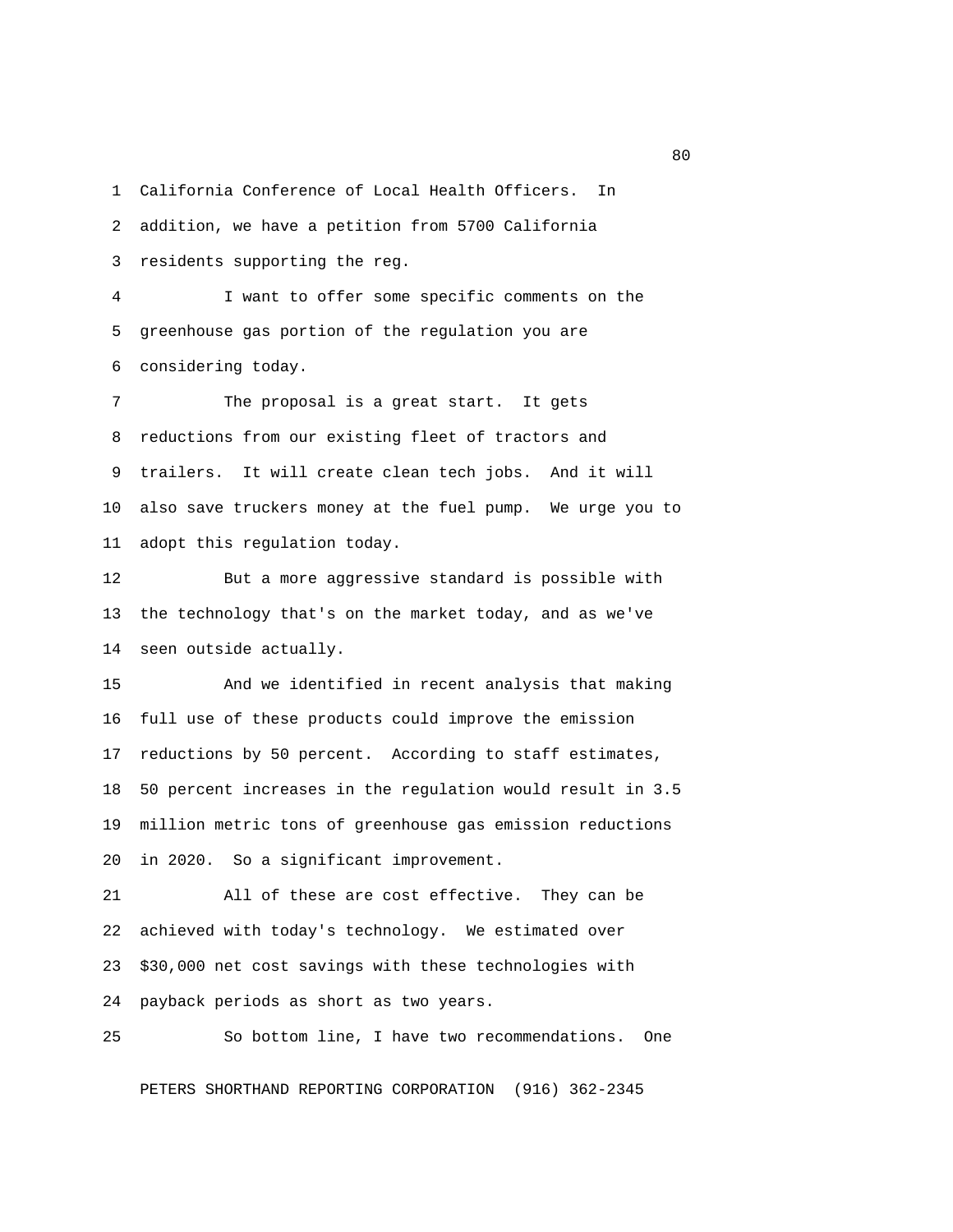1 to -- well, three.

 2 Adopt the regulation today. We believe that you 3 could expand the tire requirements to additional tractor 4 and trailer types.

 5 And finally, we would ask that the Board resolve 6 to come back to this issue in one year's time to get 7 additional reductions. And specifically to look at 8 tractor-trailer combinations that have not been included 9 in today's proposal and also for new trucks and trailers 10 not effected by the regulation today.

11 CHAIRPERSON NICHOLS: Thank you. Thanks for your 12 suggestions.

13 Anna Sanchez.

14 MS. SANCHEZ: Anna Sanchez with the Merced 15 Mariposa County Asthma Coalition.

16 I'm here as a single mom. This is Juliana. 17 Before she was one, she had RSV. She was intubated in an 18 air bubble chamber.

19 At two, severe eczema, the doctor correlated that 20 with pollution. She's on a regular asthma medication to 21 do breathing treatments, so on, so forth. I have 22 medicines, hospital visits. I have sleepless nights.

23 Her father has chosen to return back to the Navy. 24 Stay in to help with the expenses. It's not easy. The 25 health care system isn't all that great.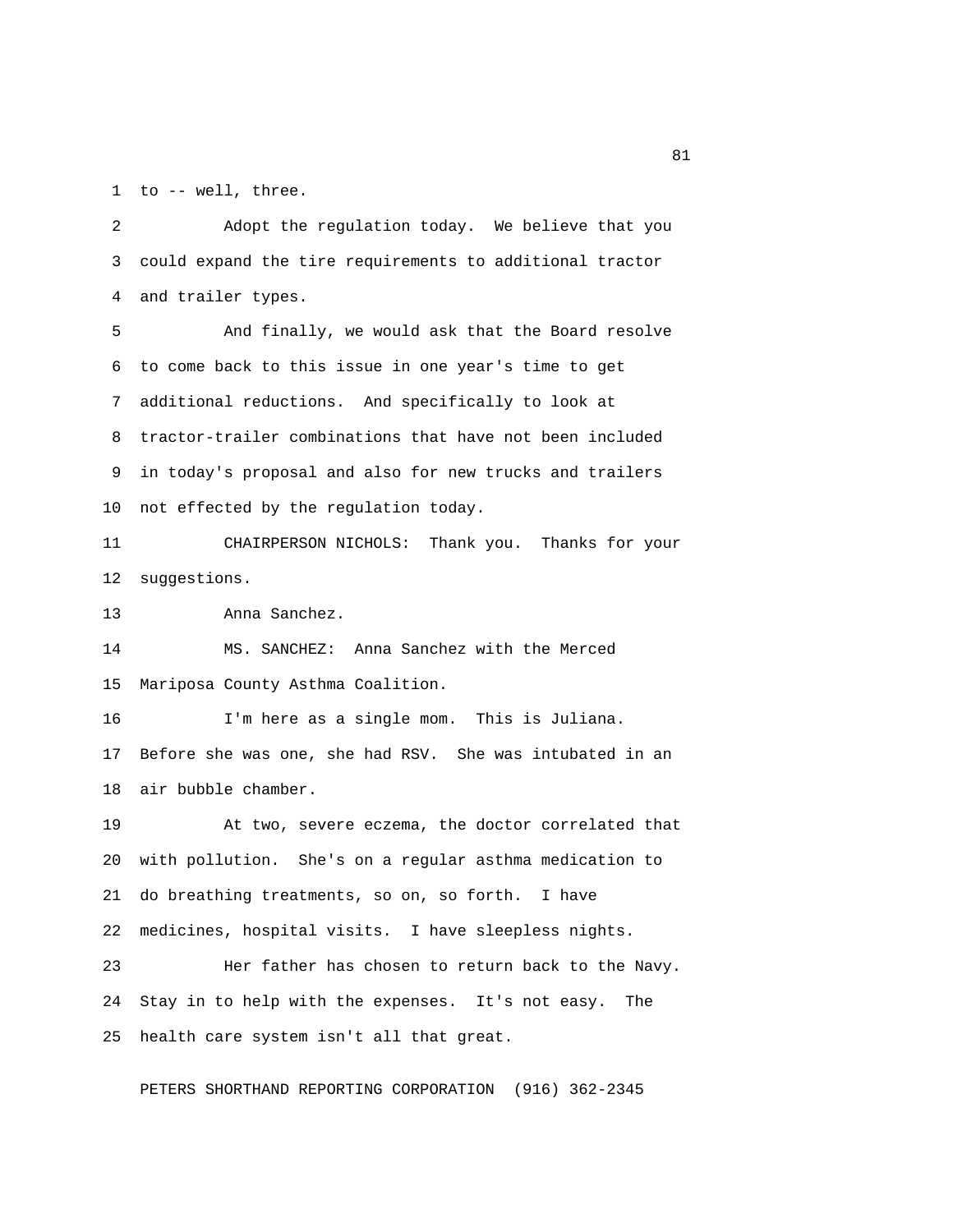1 I understand that truckers may lose jobs. Some 2 of them may go out of business. But nobody can replace 3 Juliana. Whatever financial propositions you're giving 4 them and if this doesn't go through, help asthmatic 5 parents who deal with asthma all the time. Kids are 6 losing their life all the time.

7 And I'm just wondering -- I'm doing my job as a 8 mom. You guys as the Air Resources Board to do your job 9 to clear up the air. My whole family suffers from asthma, 10 I do, my siblings. And we just ask for you to pass a 11 strong diesel truck rule.

12 CHAIRPERSON NICHOLS: Thank you very much.

13 Mary-Michael Rawling.

14 MS. RAWLING: Good morning, Madam Chair.

15 Pleasure to be here today.

16 Mary-Michael Rawling from the Merced Mariposa 17 County Asthma Coalition here to support a strong diesel 18 truck rule today that gives all Californians clean air to 19 breathe.

20 This is an exciting day, because before you is 21 the lynch pin that our SIPS are based on. And like Mr. 22 Goldstene said yesterday, there is no Plan B for this 23 rule.

24 A year ago, we were engulfed in our valley ozone 25 plan. And although we left the table dissatisfied, we are

PETERS SHORTHAND REPORTING CORPORATION (916) 362-2345

experience of the contract of the contract of the contract of the contract of the contract of the contract of the contract of the contract of the contract of the contract of the contract of the contract of the contract of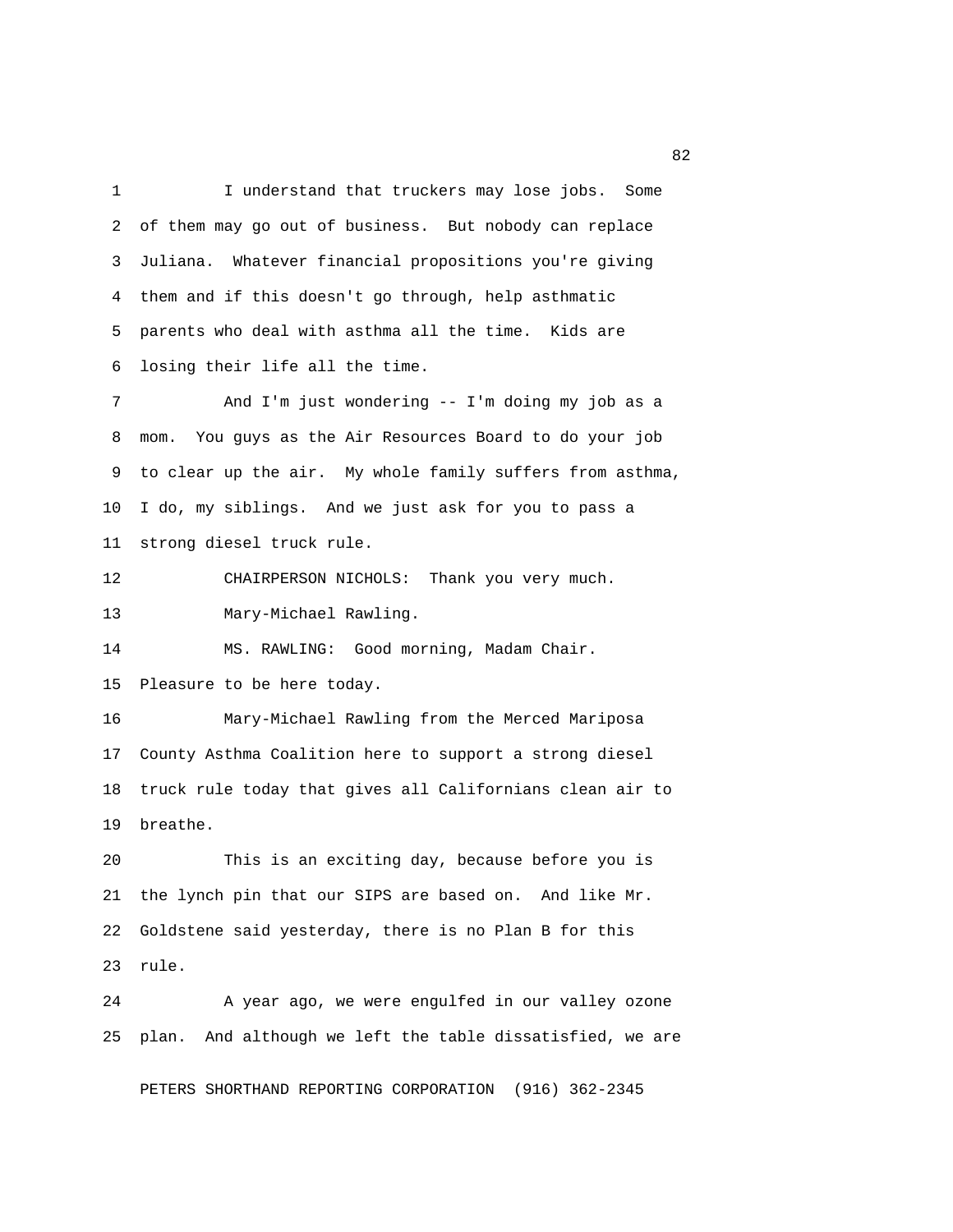1 still hopeful that your Board is still committed to 2017 2 and a shrinking block box, because we are still committed 3 to helping you. Because without your leadership, 22 4 percent of children in the San Joaquin Valley along with 5 tens of thousands of adults with asthma -- a chronic 6 disease that once you get it, you don't grow out of -- 7 will continue to suffer.

8 And although I support this rule today, I'm 9 concerned about the special provisions proposed and delays 10 in compliance for agricultural vehicles, especially the 11 inclusion of pesticides, fertilizers, and logging trucks 12 on this list. These vehicles are older and release more 13 emissions than your vehicles. People exposed to these 14 trucks, mostly people from the San Joaquin Valley, should 15 have the same benefit from this rule as Californians in 16 other regions.

17 Allowing some of this fleet until 2023 to come 18 into compliance is six years past the date we have all 19 come to hope for.

20 And finally, it's been my pleasure to collect 21 these from Merced County community residents over the past 22 several months. I'll leave them here for you today. But 23 I want to leave you with the assurance you do have a lot 24 of support in the community for this rule.

25 Thank you very much.

PETERS SHORTHAND REPORTING CORPORATION (916) 362-2345

experience of the state of the state of the state of the state of the state of the state of the state of the s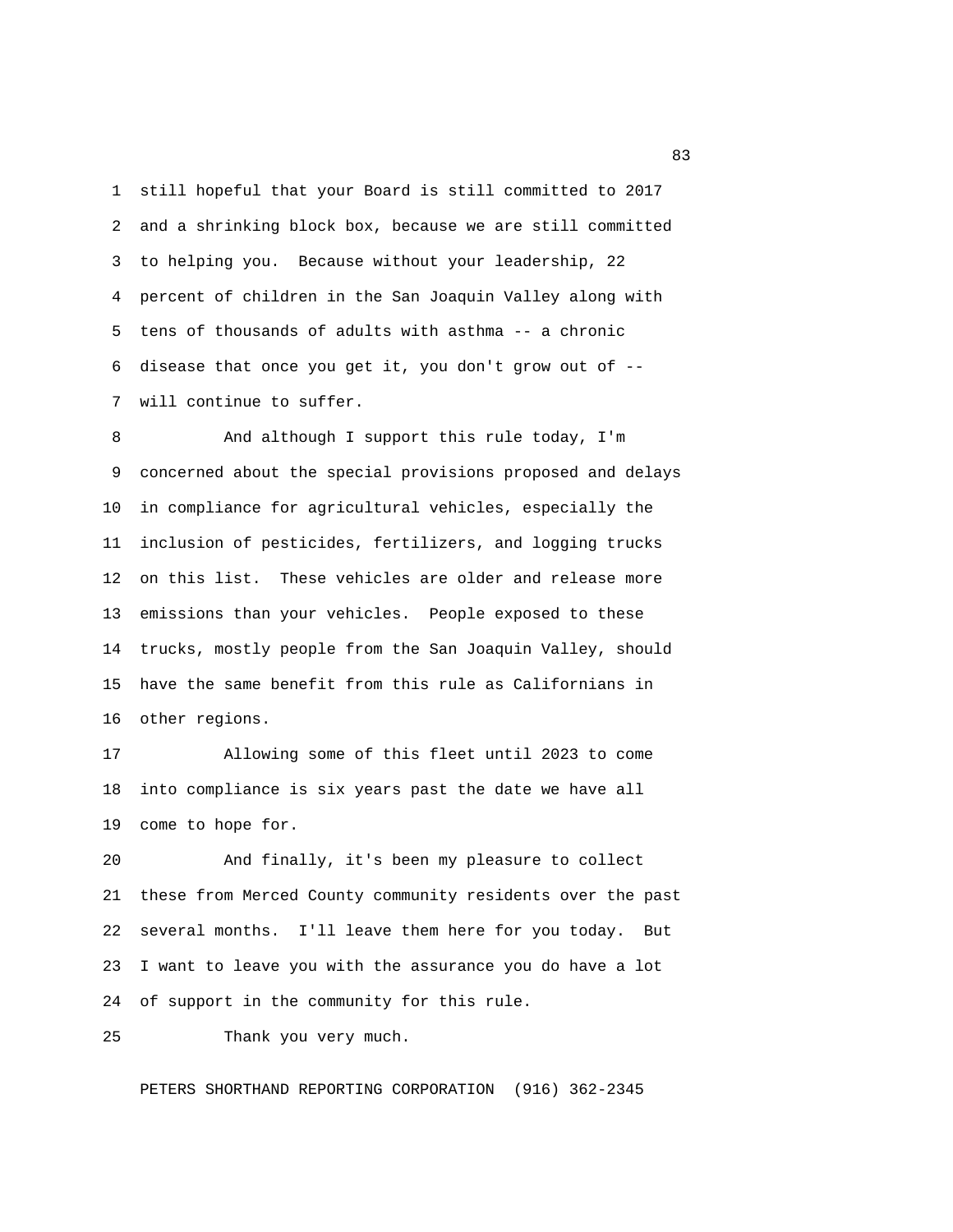1 CHAIRPERSON NICHOLS: Thank you. Cameron King.

 2 MR. KING: Good morning, Madam Chair, members of 3 the Board. Cameron King with the California Association 4 of Winegrape Growers.

 5 I want to join, in the interest of brevity today, 6 my colleagues in agriculture in thanking your staff as 7 well as Board members for the countless hours to work on 8 quantifying and deliberating over an agricultural 9 provision section that is flexible and efficient and 10 feasible in meeting SIP requirements and commitments that 11 have been made by yourselves and also to provide an 12 opportunity for small family farmers in the state of 13 California the opportunity to do their part to clean air 14 and also maintain employees and businesses for folks.

15 So in the interest of brevity, I want to say 16 thank you again for the opportunity. I know there are 17 some concerns about the provisions. But I think that we 18 are stepping up to the plate as agriculture to do our part 19 to help clean the air of California. And we want to thank 20 you again.

21 CHAIRPERSON NICHOLS: Thank you.

22 Susan King.

23 MS. KING: Good morning, Chairman Nichols and 24 members of the Board.

25 CHAIRPERSON NICHOLS: You need to speak into the

PETERS SHORTHAND REPORTING CORPORATION (916) 362-2345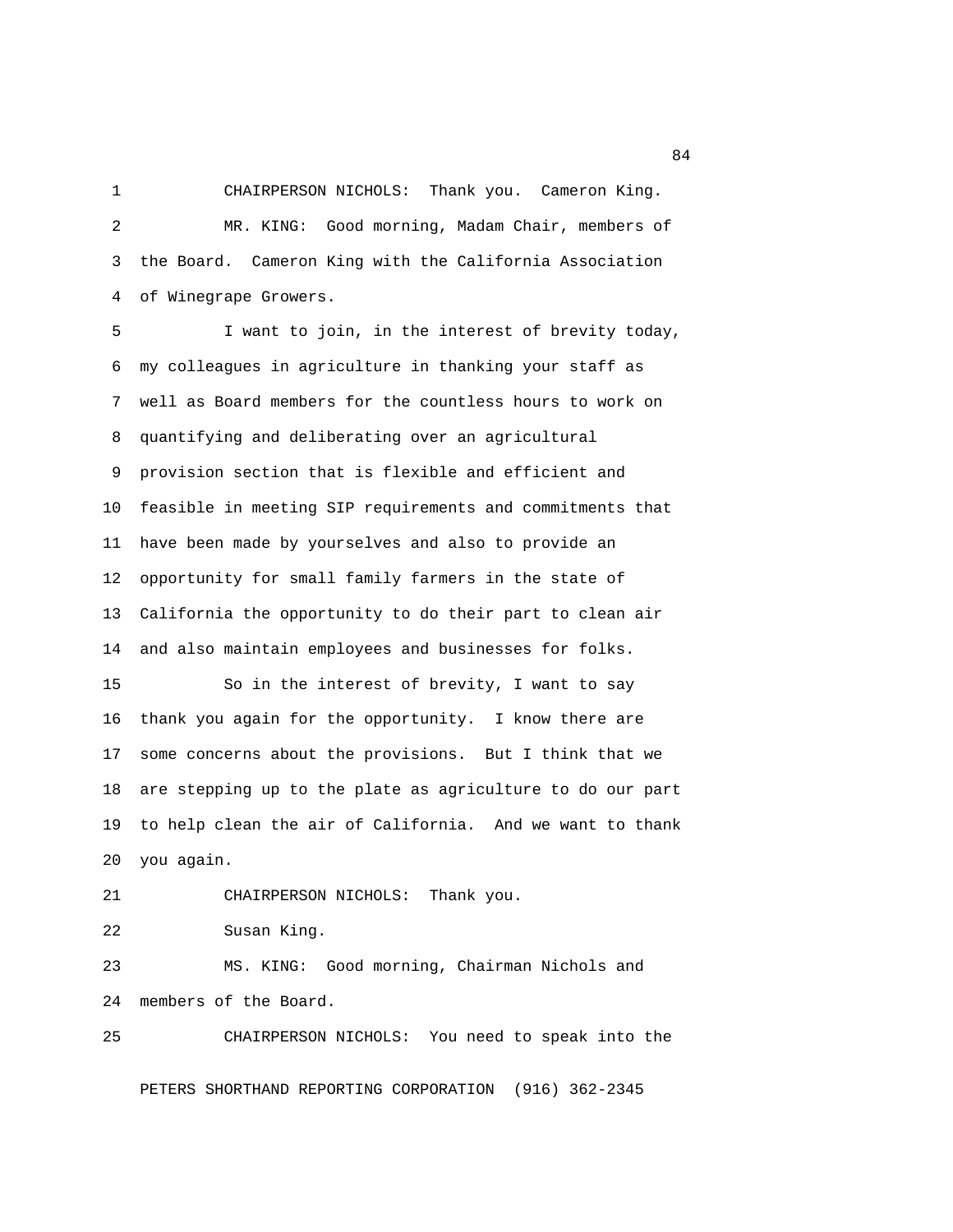1 microphone.

 2 MS. KING: I'm Susan King, and I've been an 3 active registered nurse for 37 years. I presently work at 4 Methodist Hospital in the recovery room. I'm a member of 5 the California Nurses Association. On behalf of the 6 85,000 members of CNA, I'm here to speak to you regarding 7 the proposed California clean truck rule.

 8 These professional nurses are in the front lines 9 of the battle against such diseases as asthma, bronchitis, 10 and of course lung cancer. Diesel pollution is a 11 significant health hazard to everyone, especially to 12 children whose lungs are still developing, to the elderly, 13 and those with preexisting health conditions.

14 For the past 20 years, my family and I have lived 15 and worked in Sacramento. Unfortunately, our city is 16 rated one of the worst cities in the United States for air 17 pollution.

18 My oldest son had asthma growing up here in 19 Sacramento, needed medication, and even had to be taken to 20 the emergency room during one attack.

21 Today, my five-year-old granddaughter also has 22 asthma. Because of air pollution that we all breathe 23 every day, she has visited our emergency room so many 24 times that I have lost track of the number. At one point 25 last year, the emergency room doctor feared he would even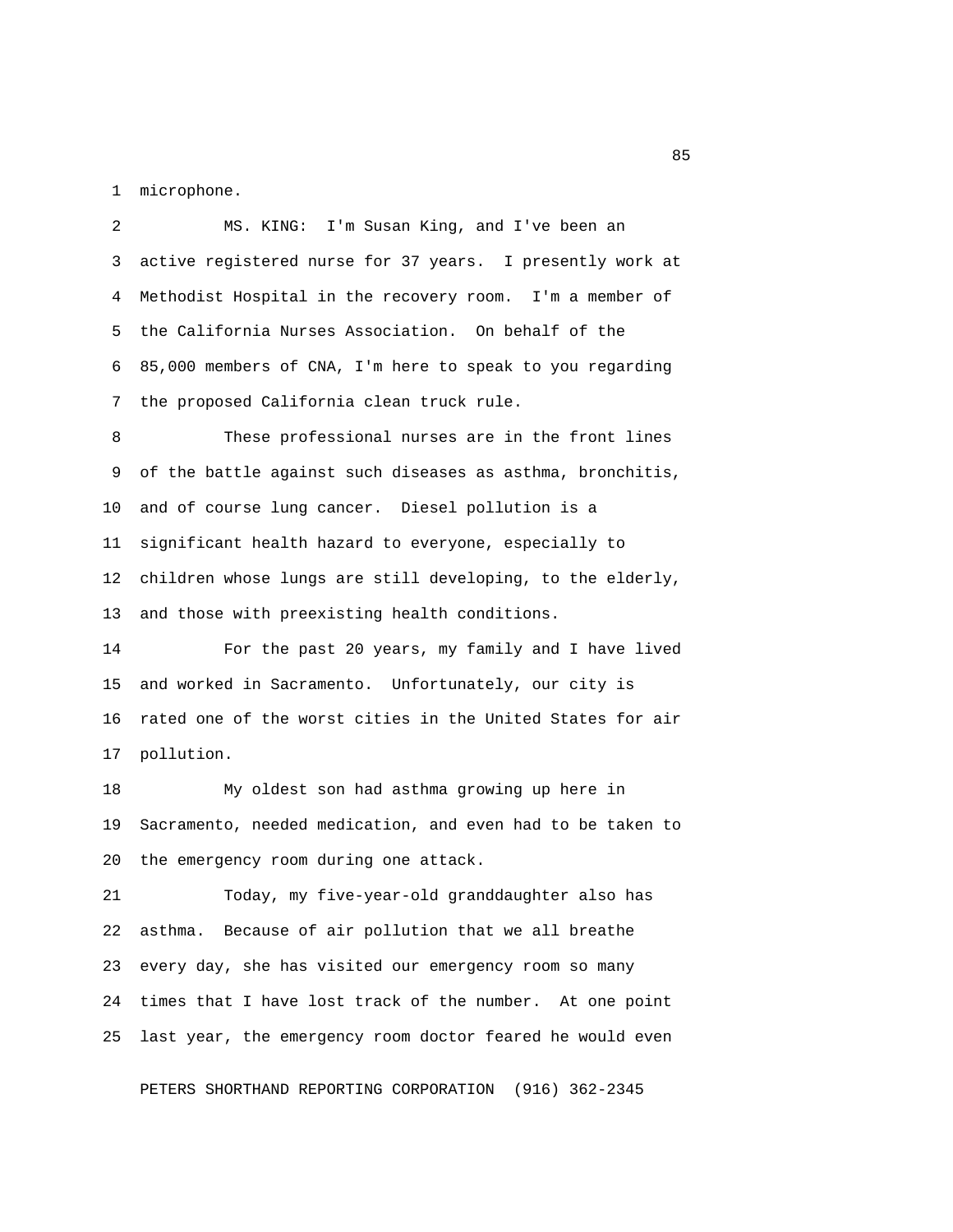1 have to intubate her. Thank God that action was averted.

 2 I'm just one of the millions of parents and 3 grandparents who must keep a vigil in order to keep my 4 loved ones safe. Passing this regulation will reduce the 5 number of emergency room visits and hospitalizations that 6 are clogging our already strained health care system. 7 Delay in passing this regulation will cause more illness, 8 more deaths, and will add more subsequent cost to the 9 health care system of this state. 10 California nurses are proud to join the American 11 Lung Association in urging you to adopt these regulations 12 now. 13 Thank you very much. 14 CHAIRPERSON NICHOLS: Thank you. 15 Mike Paparian. 16 MR. PAPARIAN: Thank you, Madam Chair, members. 17 I'm Mike Paparian, Executive Director of the California 18 Pollution Control Financing Authority. 19 We've been providing low-cost innovative 20 financing to California businesses since 1972. We're 21 chaired by the State Treasurer. 22 Among our programs, we have the California 23 Capital Access Program for small businesses, or CalCAP. 24 We worked very closely with your staff to design a 25 financial assistance to help truck owners meet the new

PETERS SHORTHAND REPORTING CORPORATION (916) 362-2345

<u>and the state of the state of the state of the state of the state of the state of the state of the state of the state of the state of the state of the state of the state of the state of the state of the state of the state</u>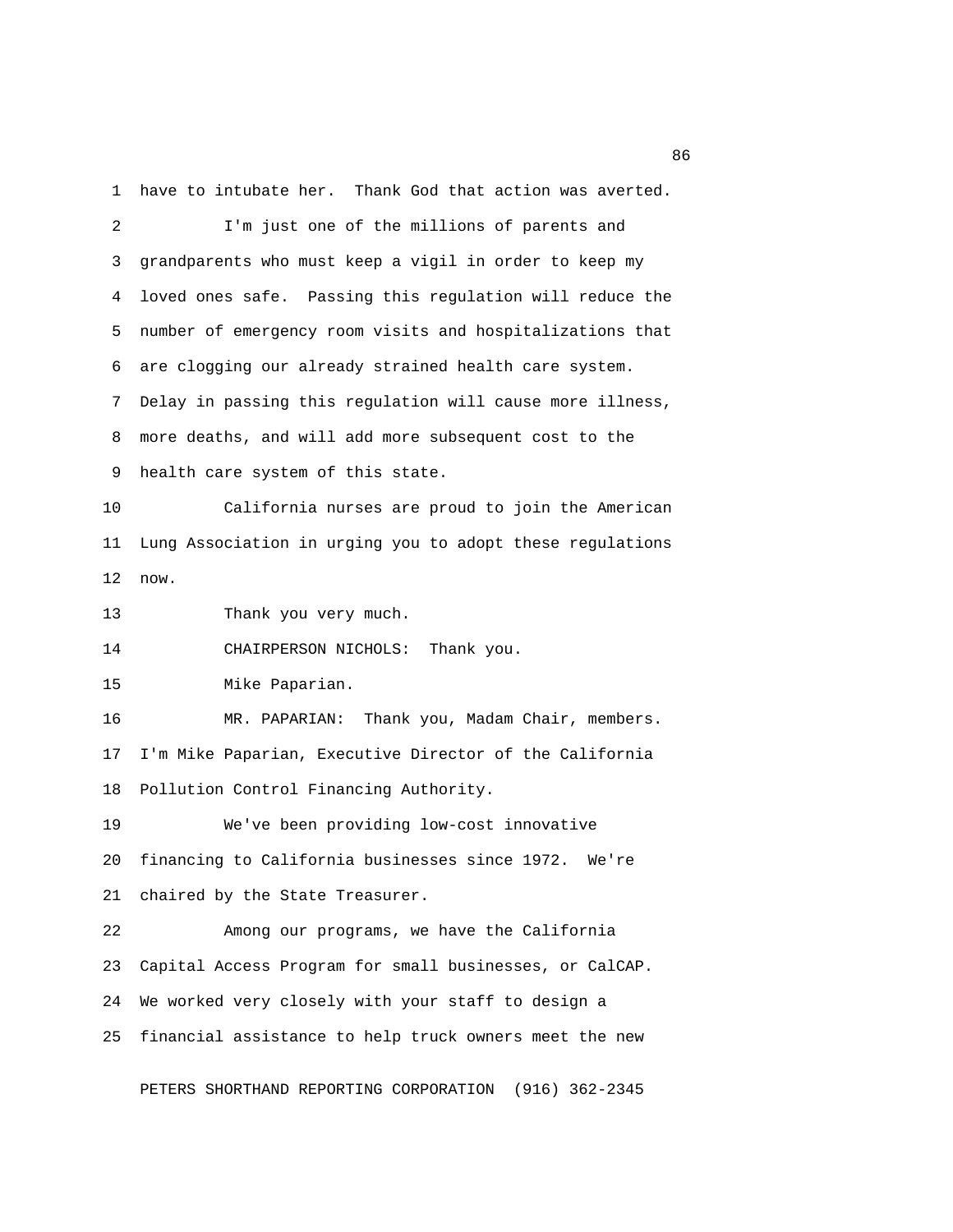1 regulations.

 2 Our participating banks indicate this program 3 will work. It will provide financing to those who need it 4 and might otherwise have trouble getting financing. And 5 it will do so at costs below what they would otherwise 6 pay.

 7 Through this program, \$350 million or more in 8 loans will be available to small fleets. The loans will 9 be for new trucks, used trucks, SmartWay products, and 10 exhaust retrofits.

11 Our ARB Truck Loan Program will work through our 12 57 participating financial institutions to provide loans 13 up to one-and-a-half million dollars to businesses with 14 fewer than 100 employees and ten million dollars in annual 15 revenues.

16 The loans will be made to truck owners the banks 17 believe will be able to pay the loans back but who fall 18 under the bank's normal loan underwriting criteria.

19 Our banks are indicating strong support for this 20 program. And to quote one of their letters to you, "Our 21 bank will extend credit to borrowers who might not 22 otherwise have access to financing unreasonable terms, 23 thereby helping the bank, the borrowers, the economy, and 24 the environment."

25 Other banks indicate they will be able to do this PETERS SHORTHAND REPORTING CORPORATION (916) 362-2345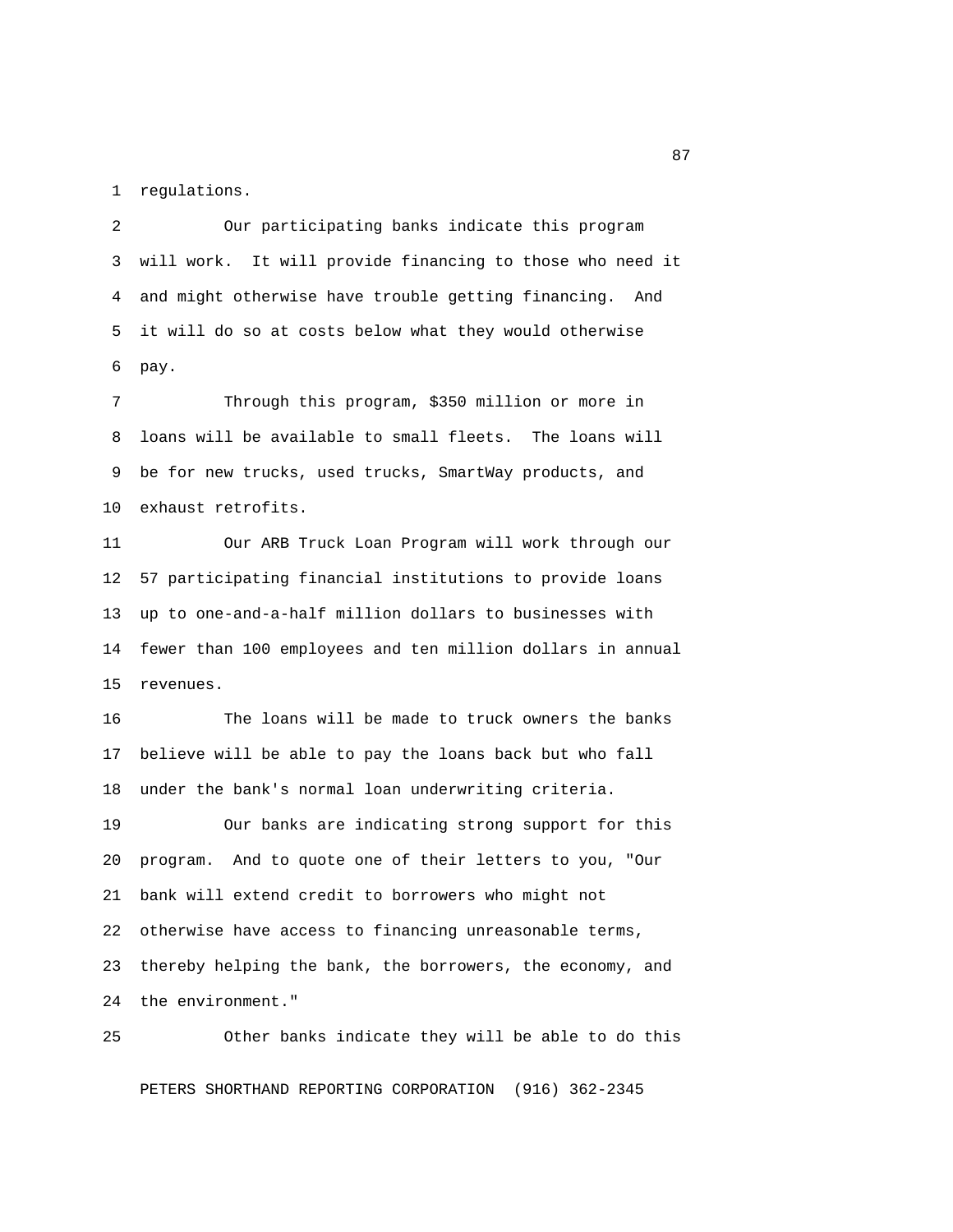1 at rates that are lower interest rates and with fewer no 2 fees than they might otherwise charge.

 3 We'll be rolling out this program in a few 4 months. And I'm very excited about working with your 5 staff to implement this program using our financial 6 expertise to help assure that the State's clean air goals 7 are met.

8 CHAIRPERSON NICHOLS: Thank you very much.

9 Any questions?

10 BOARD MEMBER RIORDAN: Madam Chairman, just a 11 quick question. This is a new program for you; correct? 12 MR. PAPARIAN: We have our existing CalCAP

13 Program this will be part of.

14 BOARD MEMBER RIORDAN: And CalCAP is --

15 MR. PAPARIAN: California Capital Access Program. 16 We've lent out since the early 1990s about \$1.2 17 billion to California small businesses.

18 BOARD MEMBER RIORDAN: So you have a pretty good 19 idea of how fast you can get this money out to those who 20 truly need it. And do they access it through their local 21 bank, is that --

22 MR. PAPARIAN: They access it through our 23 participating financial institutions. We have 57 banks 24 participating in the program right now. And we do expect 25 that to grow.

PETERS SHORTHAND REPORTING CORPORATION (916) 362-2345

en de la construction de la construction de la construction de la construction de la construction de la constr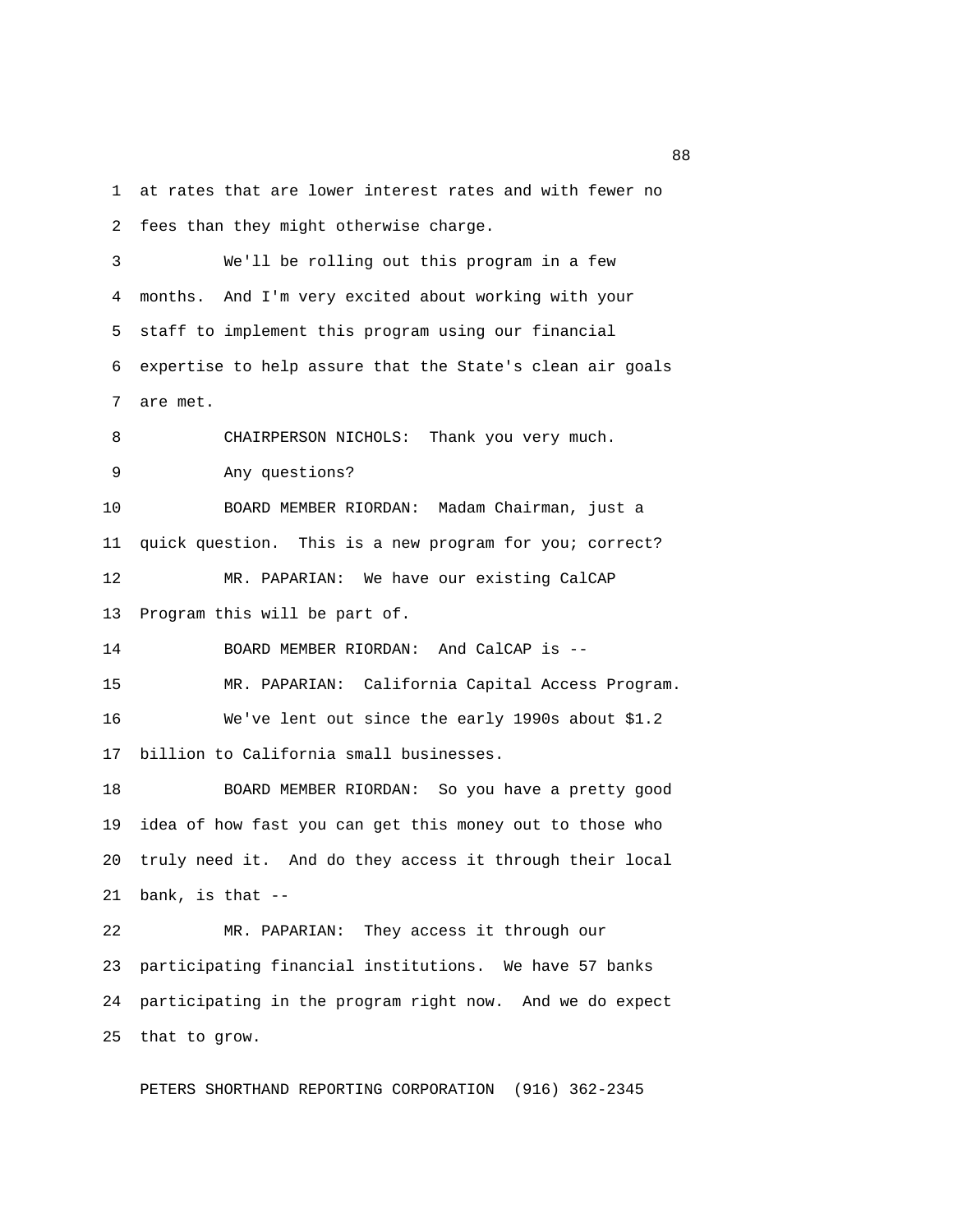1 BOARD MEMBER RIORDAN: Okay. Thank you very 2 much.

 3 CHAIRPERSON NICHOLS: Thanks a lot. Looking 4 forward to working with you.

5 Yes, Cathleen.

 6 OMBUDSMAN QUETIN: I'd like to introduce Sarah 7 Sharp with the Fresno Metro Ministry. And she has 8 gathered together a large group of people who were going 9 to speak individually but now will speak with only two 10 voices and with -- well, I should say three because 11 they're using an interpreter.

12 CHAIRPERSON NICHOLS: Thank you.

13 MS. SHARP: Good morning, Chairman.

14 Out of respect for your time and the request you 15 made, we wanted to combine our testimonies. So we will 16 have just two spokespeople speaking on behalf of Fresno 17 Metro Ministry and LUCA, Latinos United for Clean Air. 18 They will be Jenny Saklar and Mario Talavera.

19 MS. SAKLAR: Good morning.

20 On April 30th, the San Joaquin Valley Air 21 Pollution Control District adopted a PM2.5 plan that 22 relies heavily on the successful implementation and 23 enforcement of the diesel truck rule before you today. 24 At the time, ARB reported that for our region 25 approximately 1,300 annual premature deaths are linked to

PETERS SHORTHAND REPORTING CORPORATION (916) 362-2345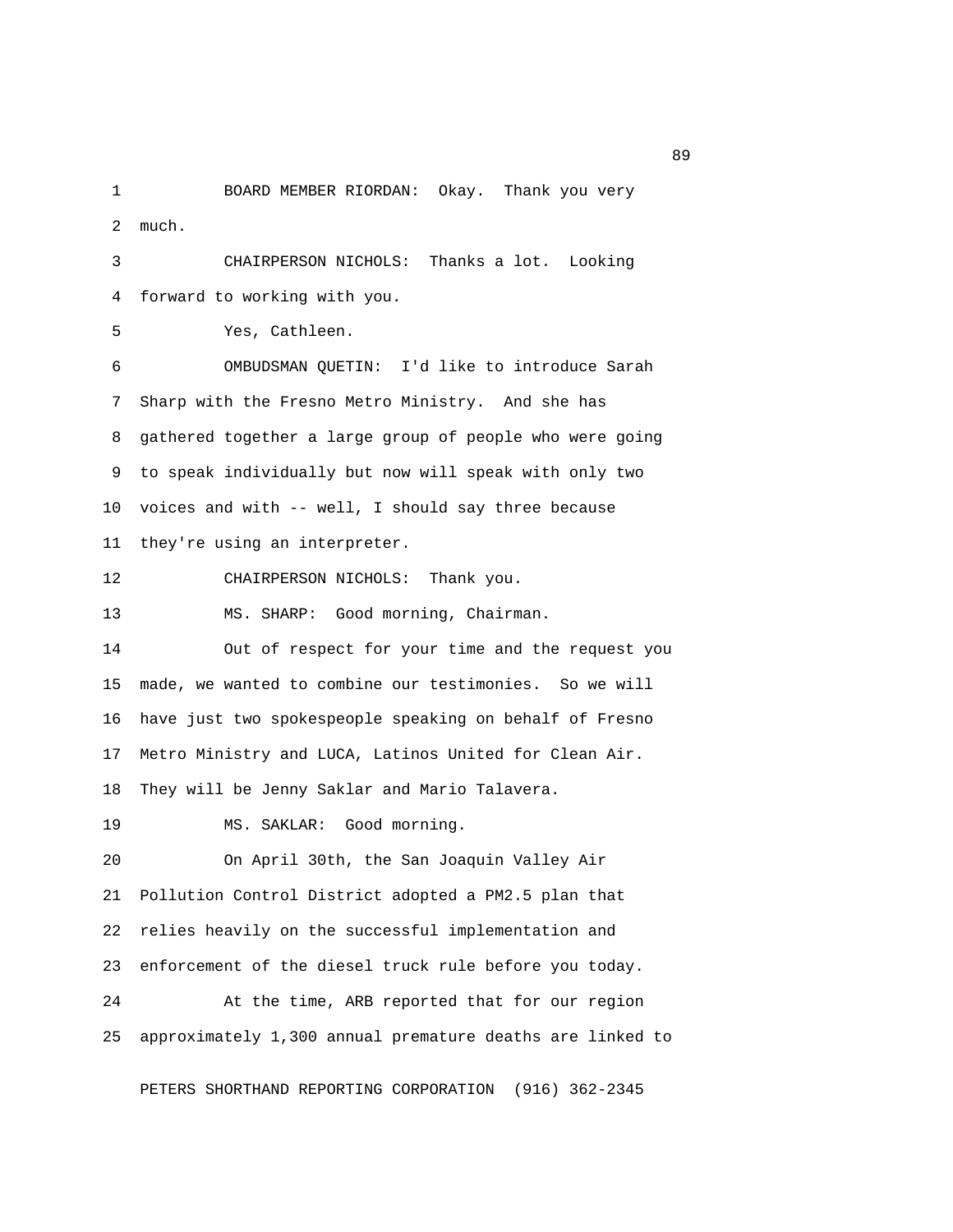1 PM2.5 exposure.

 2 To offer hope and to express my concerns about 3 our air basin continually failing to meet federal air 4 quality standards, I created these prayer flags. Each 5 flag represents ten San Joaquin Valley premature deaths 6 linked to PM exposure.

 7 Today, we're talking diesel pollution. Today, 8 I'm still praying. Conservative estimates link 250 San 9 Joaquin Valley premature deaths to diesel pollution 10 exposure. Imagine a stand of flags two times this length. 11 The diesel truck rule before you is essential to 12 cleaning up California's air and the air within our 13 region. I ask that you adopt a rule that will obtain the 14 emissions reductions needed to provide a margin of safety 15 in my region for meeting federal SIP requirements.

16 I also ask that you reject the agricultural 17 vehicle provisions as proposed in the regulation. We need 18 a rule that provides much greater health protections from 19 ag related diesel sources. This can be done by reducing 20 the mileage threshold, limiting the fleet size to three 21 vehicles or fewer, requiring PM filters, and not defining 22 farm chemical trucks as agricultural trucks.

23 We cannot afford to delay clean air. We must 24 take action. Our health cannot wait. Relief from the \$6 25 billion a year related health care costs cannot wait. And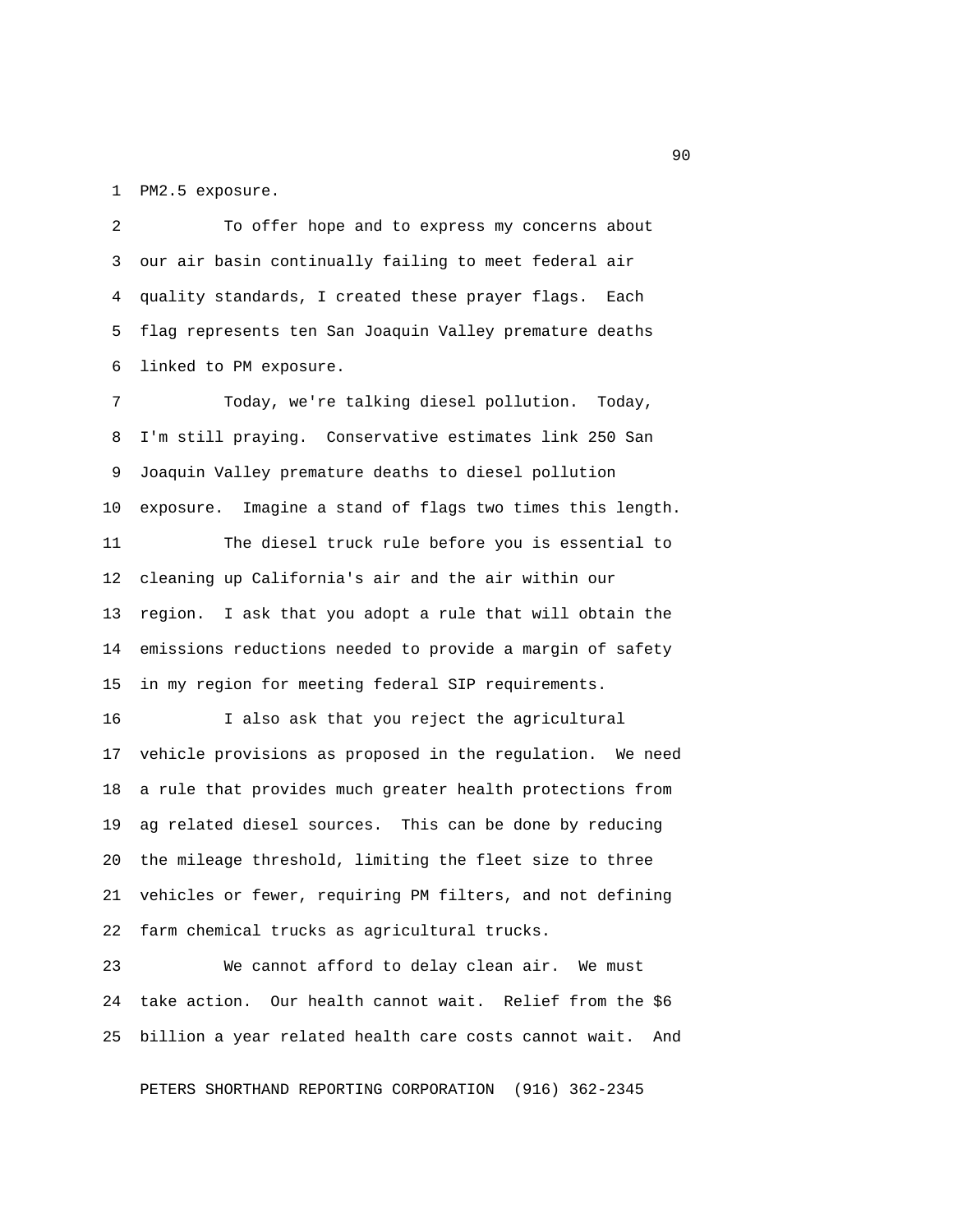1 valley SIP goals and commitments cannot wait.

 2 Thank you for moving forward with this critical 3 regulation. It will clean our air, reduce public health 4 costs dramatically, improve the lives of so many, and 5 protect our climate. 6 Please reduce the 250 San Joaquin Valley annual 7 premature diesel deaths and the thousands across 8 California. 9 Thank you. 10 CHAIRPERSON NICHOLS: Thank you. I did give you 11 a couple extra seconds there because you're a group. 12 MR. TALAVERA: (Through interpreter) Good 13 morning, Chair and table. My name is Mario Talavera. 14 CHAIRPERSON NICHOLS: It's okay. We can 15 understand enough Spanish to get the name of the person 16 and the organization. 17 MR. TALAVERA: (Through interpreter) I'm here 18 because I'm the father of four children. And four of them 19 had asthma. And they have been impacted by the emissions. 20 My second child which is 17 now is in coma since 21 he was 12 for a brain stroke. We're in the process of 22 finding out if it was for the emissions. And I have him 23 back at home. 24 So that's why I've asked for a fast decision

25 without looking at the economical impact. Because in my

PETERS SHORTHAND REPORTING CORPORATION (916) 362-2345

experience of the state of the state of the state of the state of the state of the state of the state of the s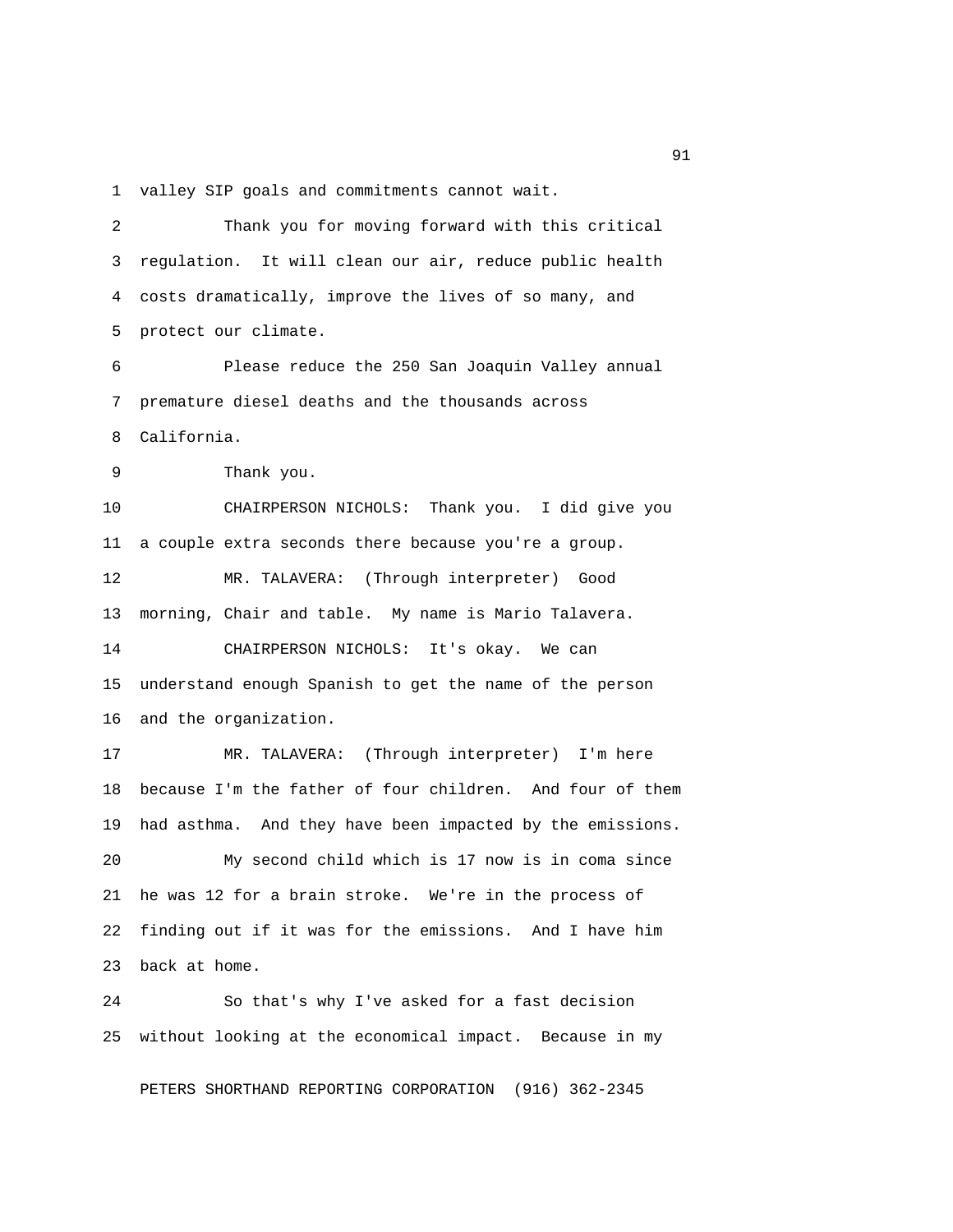1 case, I'm not interested in the economical part, but 2 health.

 3 Let's make a balance. Let's compromise. We 4 don't want you to take the trucks out of the freeways. 5 But please enforce the rules. So they're moving around 6 freely. So please don't put this information in your 7 desks or in the back burner. Just move on on this, 8 please. 9 CHAIRPERSON NICHOLS: Thank you very much. 10 MS. SHARP: We also have some more cards to turn 11 in, a lot. 12 CHAIRPERSON NICHOLS: Very good. Thank you. 13 I believe next on my list is Dan Sartell. 14 MR. SARTELL: Thank you for your time. My name 15 is Dan Sartell. I'm the Operations Manager for Button 16 Transportation based in Dixon, California. 17 My experience comes to you as one of the largest 18 beneficiaries of the Clean Air Incentive Programs that we 19 have in Sacramento. I'm going to state that we're 20 probably one of the cleanest trucking companies in 21 California based on the fact I can haul 58,000 pounds with 22 2009 model year trucks. 23 We've done our part. I'm a little emotional,

24 because I won all the money for the early grant money in 25 Sacramento. Turned in my paperwork. The staff denied our

PETERS SHORTHAND REPORTING CORPORATION (916) 362-2345

 $\sim$  92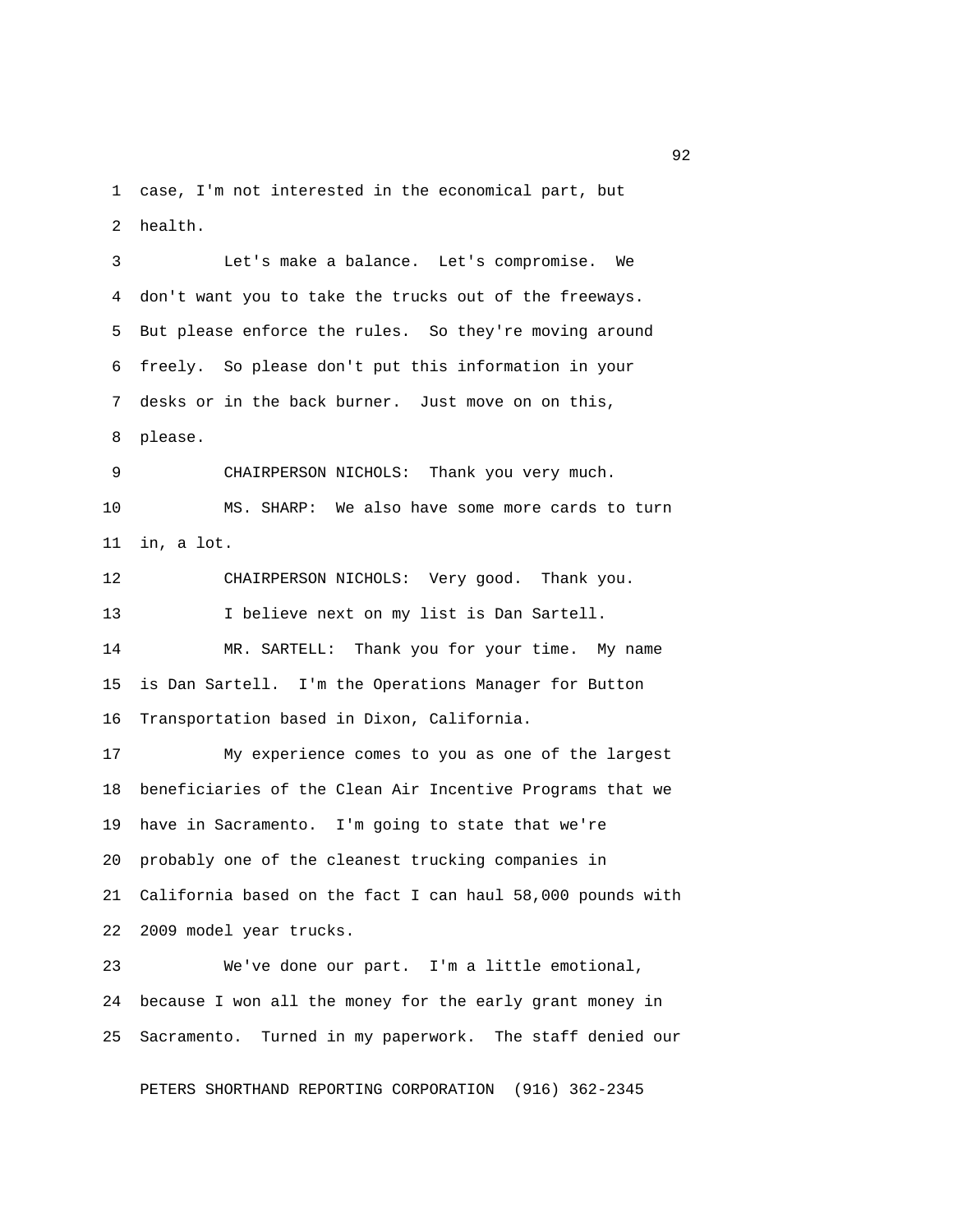1 trucks, because somebody they didn't do the paperwork 2 right. Looked at the DMV records and believes a big-rig 3 truck has a gross vehicle weight rating of 33,000 pounds, 4 when 90 percent of all the agricultural trucks in the 5 state operate under the gross combination weight rating of 6 80,000 pounds.

 7 So my 1995 trucks that I was granted money by you 8 folks, did all the paperwork that you wanted me to do, 9 were denied because some person did not do their homework. 10 So we've done our part. We're \$1.6 million my 11 company is putting up to help this problem. All this 12 effort and yet, with all due sympathy to those with the 13 health problems, you know, I'm personally offended that 14 they're blaming us for this when there's lots of people

15 out here trying.

16 And I apologize for talking like this. But I had 17 notes. And I've sat here. I thought I could help you. 18 And to help you, my last comment is Dr. Telles 19 asked yesterday for staff to say how many companies will 20 go out have business. So far my count is eleven as of 21 today. Thanks.

22 CHAIRPERSON NICHOLS: Thank you, sir. I hope we 23 can get some follow-up information about this particular 24 situation from the staff. If somebody can talk to this 25 gentleman and see what the situation is on the grants, I

PETERS SHORTHAND REPORTING CORPORATION (916) 362-2345

experience of the contract of the contract of the contract of the contract of the contract of the contract of the contract of the contract of the contract of the contract of the contract of the contract of the contract of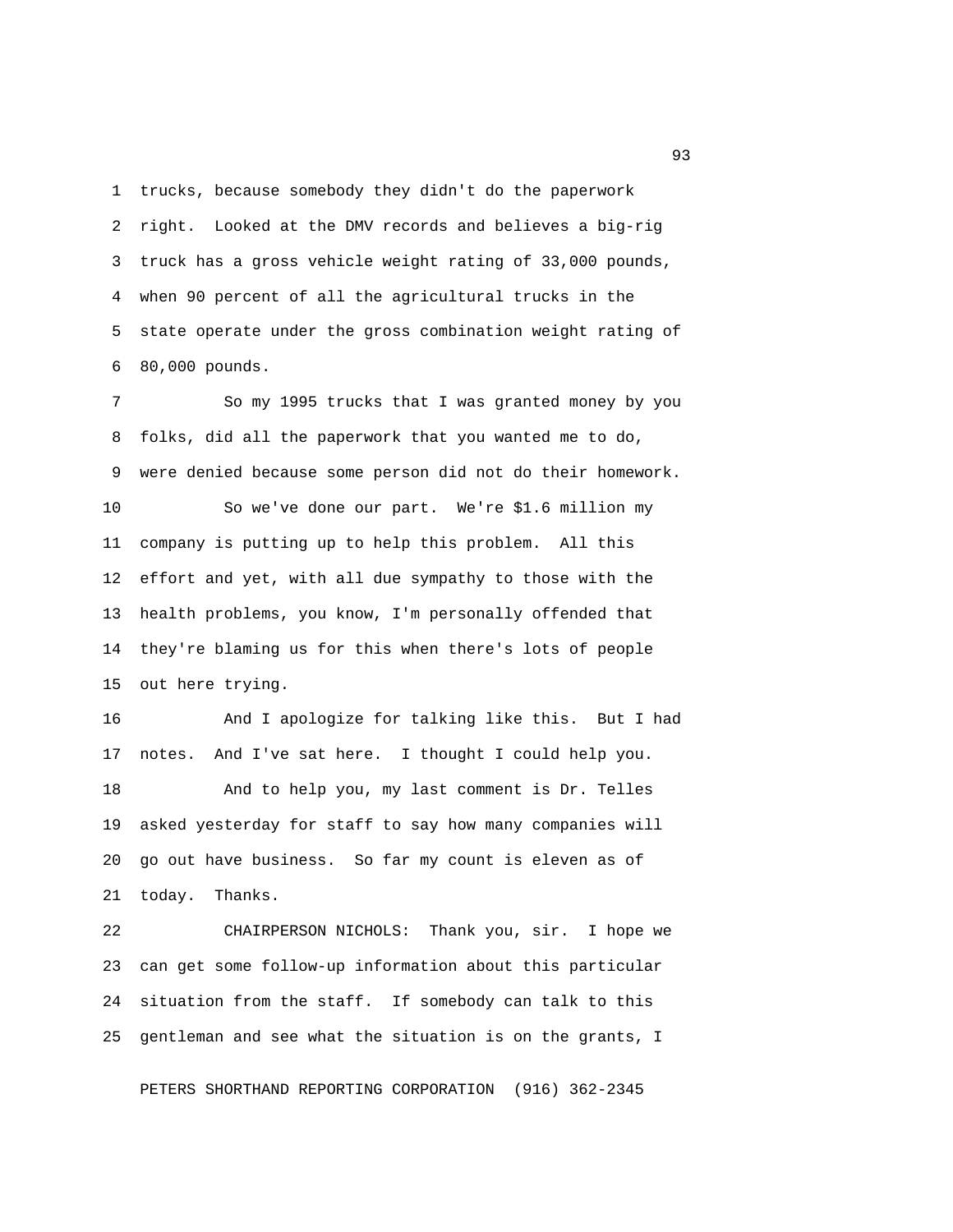1 would appreciate it very much. Thank you.

 2 Keith Pruett. Mr. Pruett. 3 Okay. Who is this? 4 MR. COHEN: My name is Brian Cohen. I stand in 5 favor of both dirty diesel rules. 6 CHAIRPERSON NICHOLS: You weren't here when I 7 called your name. 8 MR. COHEN: I'm sorry. I just very recently 9 arrived in Sacramento. 10 CHAIRPERSON NICHOLS: All right. Cathleen, we 11 had a rule that when people didn't show up when their name 12 was called, that was it. The's the only way we're going 13 to get through this. So thank you. Go ahead. 14 MR. COHEN: Appreciate it. Thank you for your 15 indulgence. 16 Simply stated, our economy can no longer 17 withstand the tremendous drain of dirty diesels. If any 18 member of CARB is thinking about voting against these 19 rules, I and I'm sure many citizen would like answers from 20 that member to the following questions: 21 Without these rules, how does CARB proposes to 22 compensate the employers and families of 4500 people who 23 die every year because there are no dirty diesel rules? 24 Without these rules, what's CARB's plan to 25 compensate employers for the 450,000 days of lost work

PETERS SHORTHAND REPORTING CORPORATION (916) 362-2345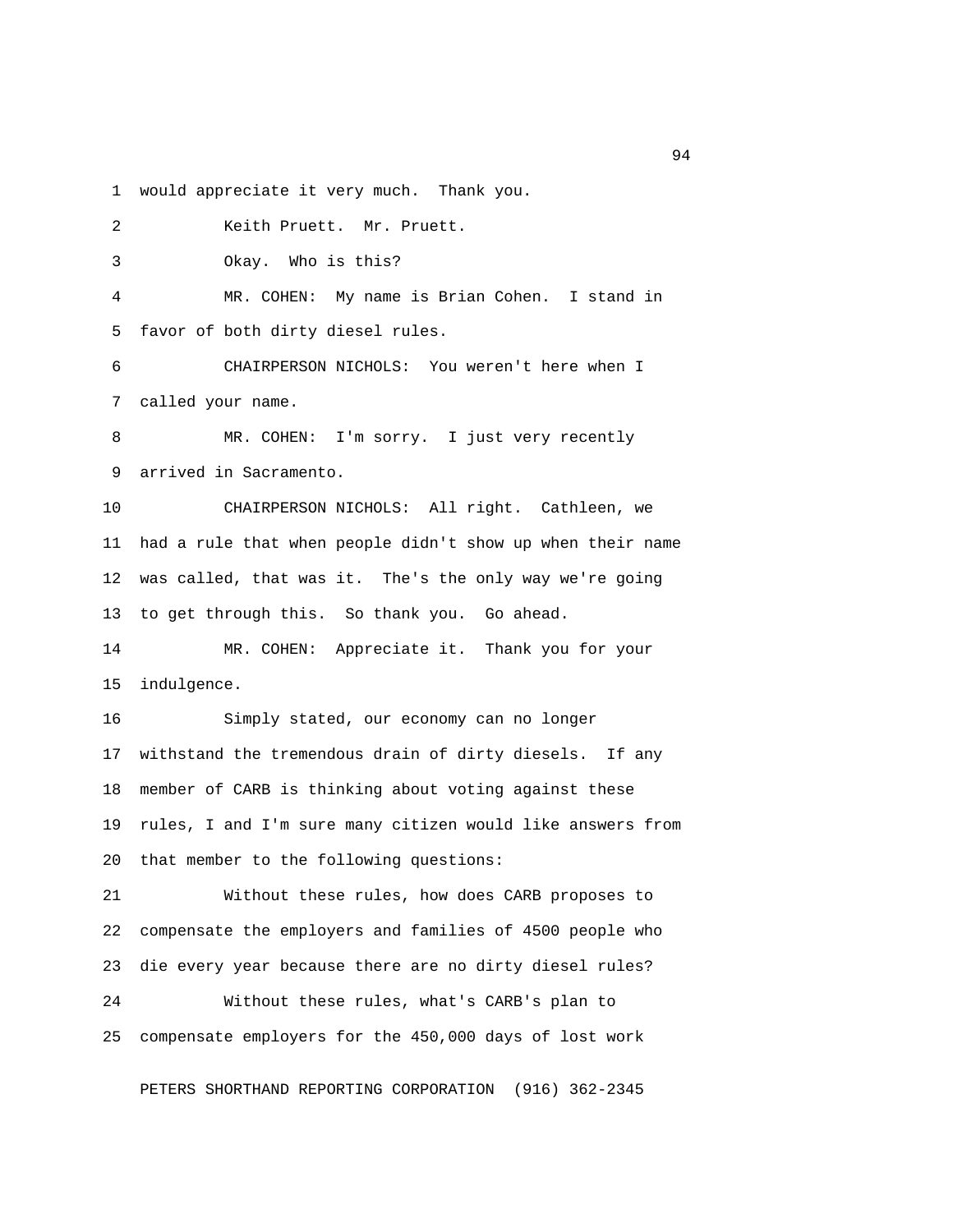1 because there are no dirty diesel rules?

 2 Without these rules, how does CARB propose to pay 3 the \$28 billion lost each and every year just in the South 4 Coast and San Joaquin Valley regions alone due to air 5 pollution?

 6 Like so many, work obligations prevented my wife 7 from attending today to express her strong support for 8 these rules. My wife has asthma. Without these rules, 9 how does CARB propose to compensate my wife for her life 10 insurance ratings, monthly prescription costs, and annual 11 medical bills and co-pays?

12 Without these rules, how does CARB intend to pay 13 for the 71,000 cases of asthma and other respiratory 14 symptoms because there are no dirty diesel rules?

15 Without these rules, how would CARB propose to 16 pay for the emergency room visits, non-fatal heart 17 attacks, and hospital emissions caused because there are 18 no dirty diesel rules?

19 In today's economy with lost jobs, people often 20 lose their health insurance as well. How would ARB 21 propose to pay for the health problems caused by dirty 22 diesels when one has no job, no health insurance, and 23 there are no dirty diesel rules to protect them.

24 These rule are late in the making. These rules 25 take too long to implement. By continuing the human costs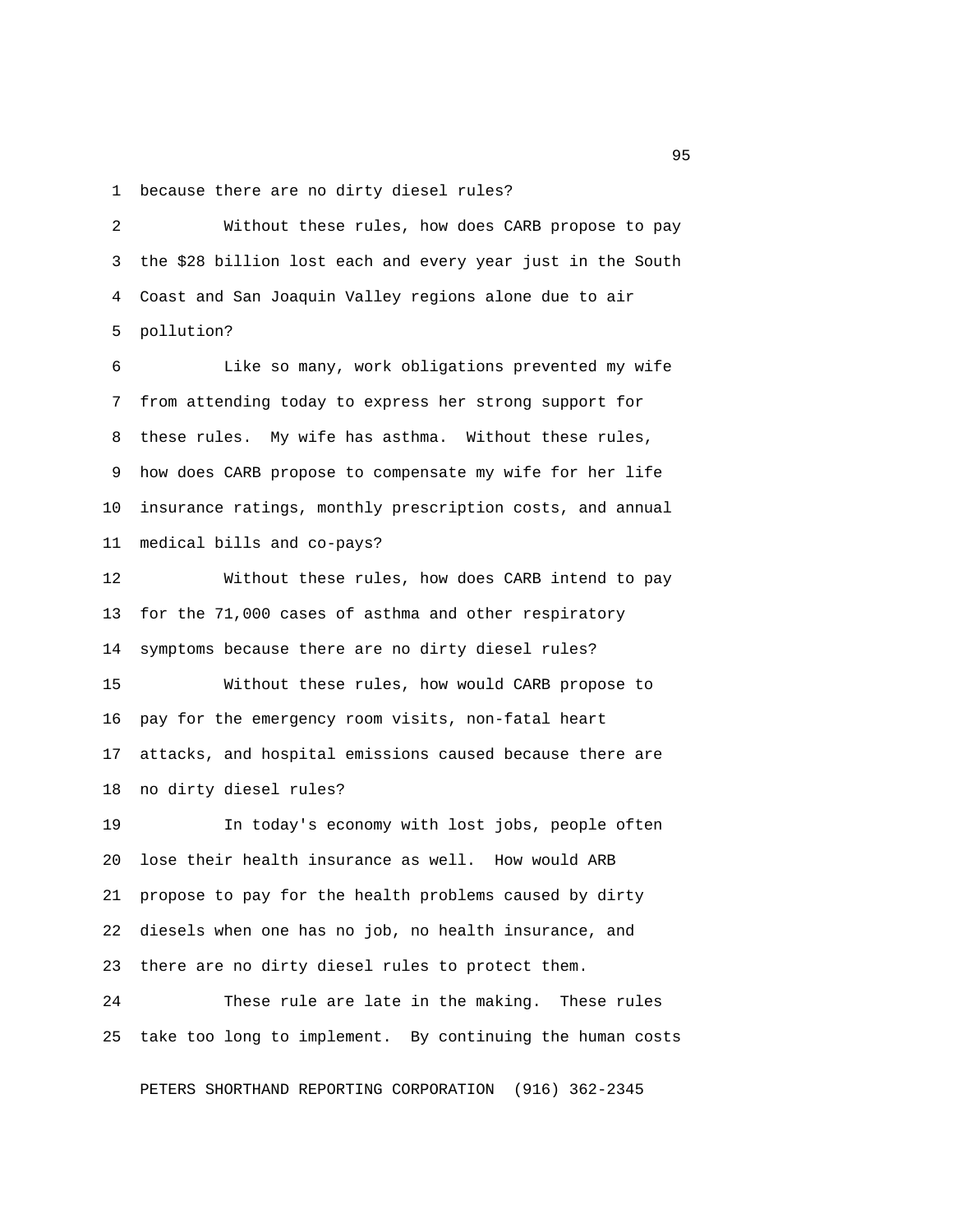1 and the tremendous financial drain on our economy, on the 2 people of the state of California is just not acceptable. 3 I urge quick passage, fast and full 4 implementation of these rules. And even though I live in 5 the central valley -- no. Because I live in central 6 valley, I urge no exceptions for agricultural vehicles. 7 Thank you again, Madam Chair. 8 CHAIRPERSON NICHOLS: Thank you. 9 Keith Pruett. 10 MS. PRUETT: Actually, I'm going to consolidate 11 for my husband Keith and speak for both of us. 12 My name is Carol Pruett. I'm from Vacaville. My 13 husband is awe one truck owner-operator construction. We 14 sold the truck that was my income when work dropped off in 15 August of 2007. We thought we would catch up in 2008, but 16 work did not start until July and then came to a 17 screeching halt November 1st. 18 It was very hard to save anything for winter

19 after paying five dollars a gallon for fuel.

20 My husband upgraded to a 2004 truck only to find 21 out we will have to spend upward of \$20,000 to retrofit.

22 I can't save for winter in this economy. How 23 will we pay for this by 2012?

24 Yesterday, the Governor said we are headed for 25 economic Armageddon. Don't get me wrong. I'm all for

PETERS SHORTHAND REPORTING CORPORATION (916) 362-2345

<u>96 and the state of the state of the state of the state of the state of the state of the state of the state of the state of the state of the state of the state of the state of the state of the state of the state of the st</u>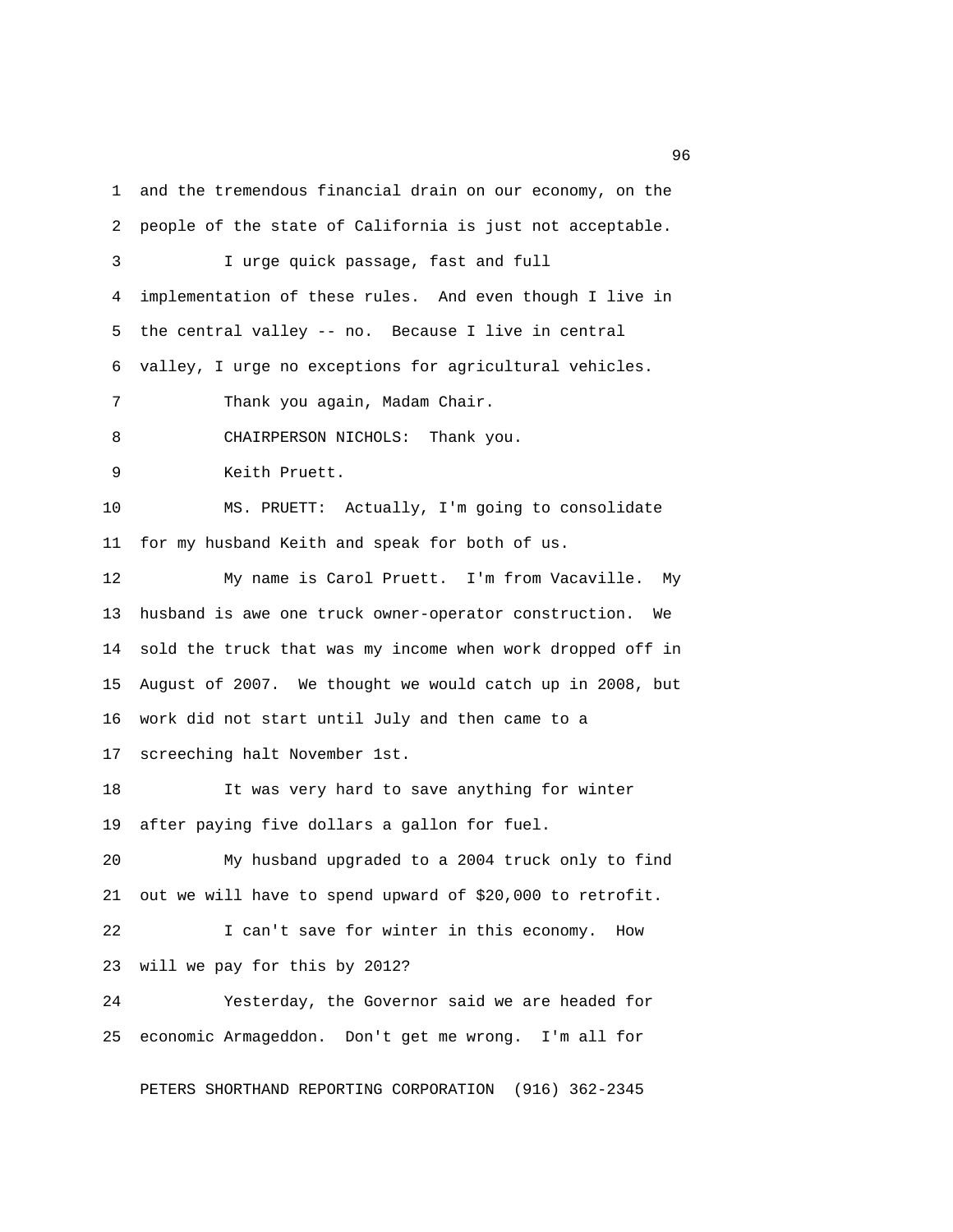1 clean air. I'm a five-year volunteer with the American 2 Cancer Society for life. According to the American Cancer 3 Society and NCI, lung cancer is on the decline in 4 California according to a report November 25th, 2008. The 5 report shows significant differences in lung cancer death 6 rates in different parts of the United States. In 7 California, for instance, the lung cancer rate dropped by 8 2.8 percent per year among men between 1996 and 2005.

 9 They can see that in the areas of the country 10 where smoking and tobacco use are intrenched in daily 11 life, men and women continue to pay a price with higher 12 incidences of death rates for many types of cancer. This 13 type of geographic variation in smoking related cancer is 14 due to smoking behaviors, not regional environmental 15 factors. Don't get me wrong. I'm not a doctor or 16 scientist.

17 The point I'm trying to make everyone, is always 18 blaming the trucks or truckers. How many of the 31,000 19 teamsters in the surveys were smokers or former smokers? 20 Education and preventative screening about 21 smoking is working. But according to the ACS, if we lose 22 our jobs and we lose our health care, these cancers will 23 be on the rise again. Please don't put us out of work. 24 And if you must pass this rule, please give us more time 25 to recover from this horrible economy. Thank you.

PETERS SHORTHAND REPORTING CORPORATION (916) 362-2345

experience of the contract of the contract of the contract of the contract of the contract of the contract of the contract of the contract of the contract of the contract of the contract of the contract of the contract of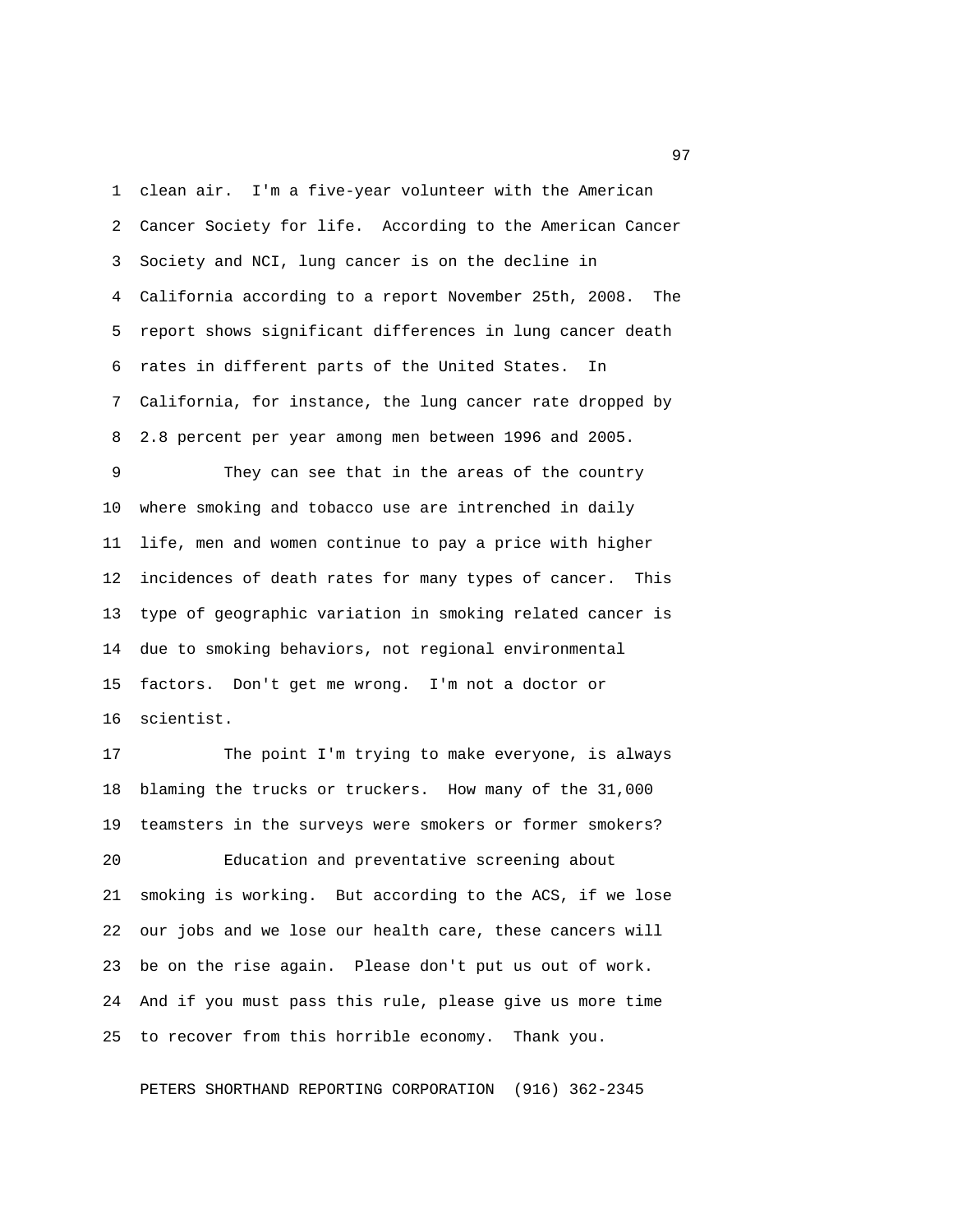1 CHAIRPERSON NICHOLS: Thank you.

2 Betsy Reifsnider.

 3 MS. REIFSNIDER: Good morning. Thank you, Madam 4 Chair and members of the Board.

 5 My name is Betsy Reifsnider. I'm the 6 Environmental Justice Coordinator with the Stockton 7 Diocese. And we serve the people of San Joaquin, 8 Stanislaus, Tuolumne, Calaveras, Alpine, and Mono County. 9 We are part of the coalition of environmental 10 justice and public health groups who are urging you to 11 pass the regulations today without delay. And I also will 12 be submitting a number of postcards.

13 In the interest of time, I'll reduce my comments 14 to just two points, which I don't think have been made 15 yet.

16 Number one, pollution from particular matter 17 jeopardizes the local economies in San Joaquin and 18 Stanislaus County specifically. Dr. Jane Hall's study 19 found if federal PM and ozone standards were met, San 20 Joaquin county would save \$671 million. Stanislaus County 21 would save \$686 million.

22 The central valley already has some of the 23 highest poverty rates in California. In San Joaquin and 24 Stanislaus County, the poverty rate stands at 15 percent. 25 And the child poverty rate is at 20 percent according to

PETERS SHORTHAND REPORTING CORPORATION (916) 362-2345

en 1980 en 1980 en 1980 en 1980 en 1980 en 1980 en 1980 en 1980 en 1980 en 1980 en 1980 en 1980 en 1980 en 19<br>De grote en 1980 en 1980 en 1980 en 1980 en 1980 en 1980 en 1980 en 1980 en 1980 en 1980 en 1980 en 1980 en 19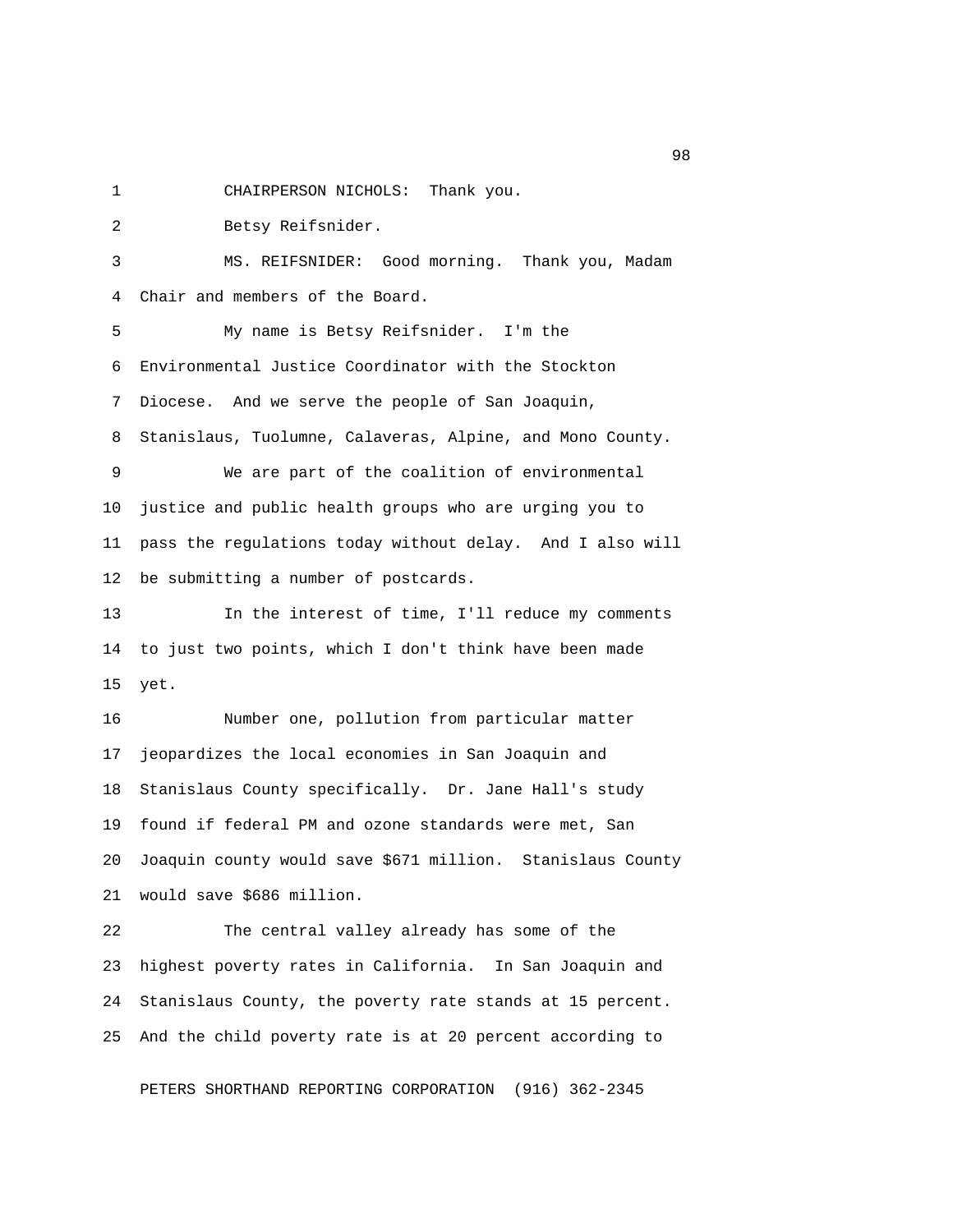1 the California budget project. Twenty percent of our 2 non-elderly residents do not have health insurance. And 3 one in six of them have asthma. So our people cannot 4 afford to subsidize these high levels of air pollution any 5 longer.

 6 And my final point is that central valley 7 agriculture will suffer if greenhouse gas emissions, 8 including from heavy-duty vehicles, are not strictly 9 regulated.

10 According to the Union of Concerned Scientists, 11 high value fruit crops such as almonds, cherries, and 12 apricots may no longer be able to be produced in 13 California. Global warming is expected to impair 14 winegrape growing throughout the central valley by mid 15 century. And I mention this because thousands of the 16 people when attend the parishes and the Stockton Diocese 17 rely on these farm jobs.

18 CHAIRPERSON NICHOLS: Time. We do have your 19 written testimony. Thank you, Ms. Reifsnider.

20 Irvin Dawid.

21 MR. DAWID: Good morning, Chairperson Nichols and 22 Board members. My name is Irvin Dawid. I reside in Palo 23 Alto.

24 Here is a handful of cards from Californians who 25 feel as strongly as I do about the urgency of cleaning up

PETERS SHORTHAND REPORTING CORPORATION (916) 362-2345

en de la construcción de la construcción de la construcción de la construcción de la construcción de la constr<br>1990 - En el construcción de la construcción de la construcción de la construcción de la construcción de la co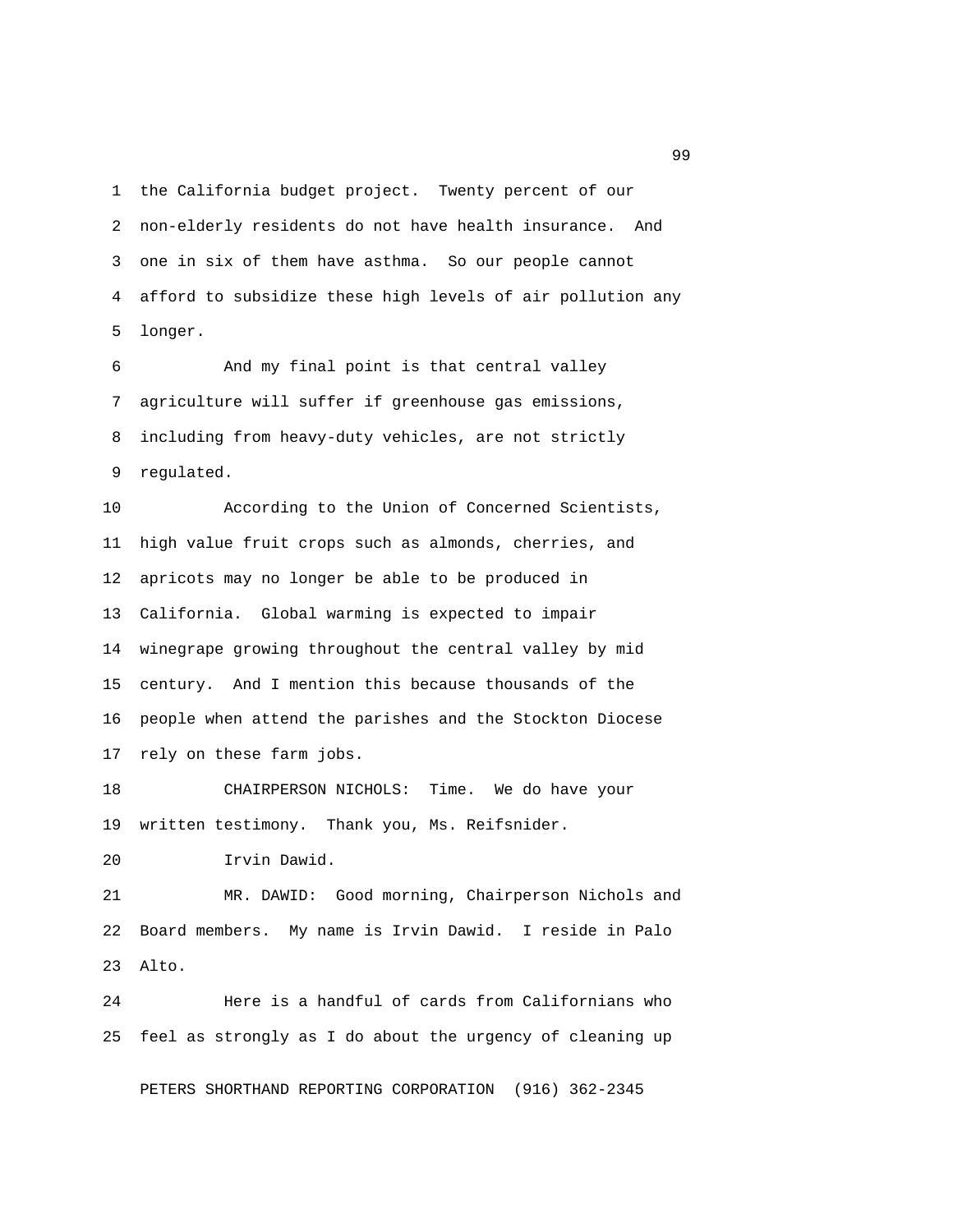1 trucks and buses responsible for diesel toxic emissions 2 severely impacting the health of all of us, especially 3 those living along busy roads and highways as I do. The 4 sooner these emissions are lessened if not eliminated, the 5 sooner all of us will enjoy better health.

 6 However, I have listened to the concerns of those 7 who are opposed to this essential regulation because of 8 the costs it will impose on them potentially even costing 9 them their livelihood. How can anyone not be sympathetic?

10 I think the proper response to those legitimate 11 concerns is not delay or weaken the regulation, but rather 12 to increase the funding available to comply with the 13 regulation and to collect the funding in an appropriate 14 manner. Rather than yet another bond or increasing 15 registration fees, what better source than a very modest 16 diesel fee with all revenues deposited into a new account 17 called the on-road diesel account for the sole purpose of 18 assisting compliance with this regulation.

19 While it may not be in your purview to impose 20 such a diesel fee in conjunction with the diesel 21 regulation, your recommendation with support from both the 22 environmental and trucking community will go a long ways. 23 Thank you.

24 CHAIRPERSON NICHOLS: Thank you, Mr. Dawid. 25 Steve Shamp.

PETERS SHORTHAND REPORTING CORPORATION (916) 362-2345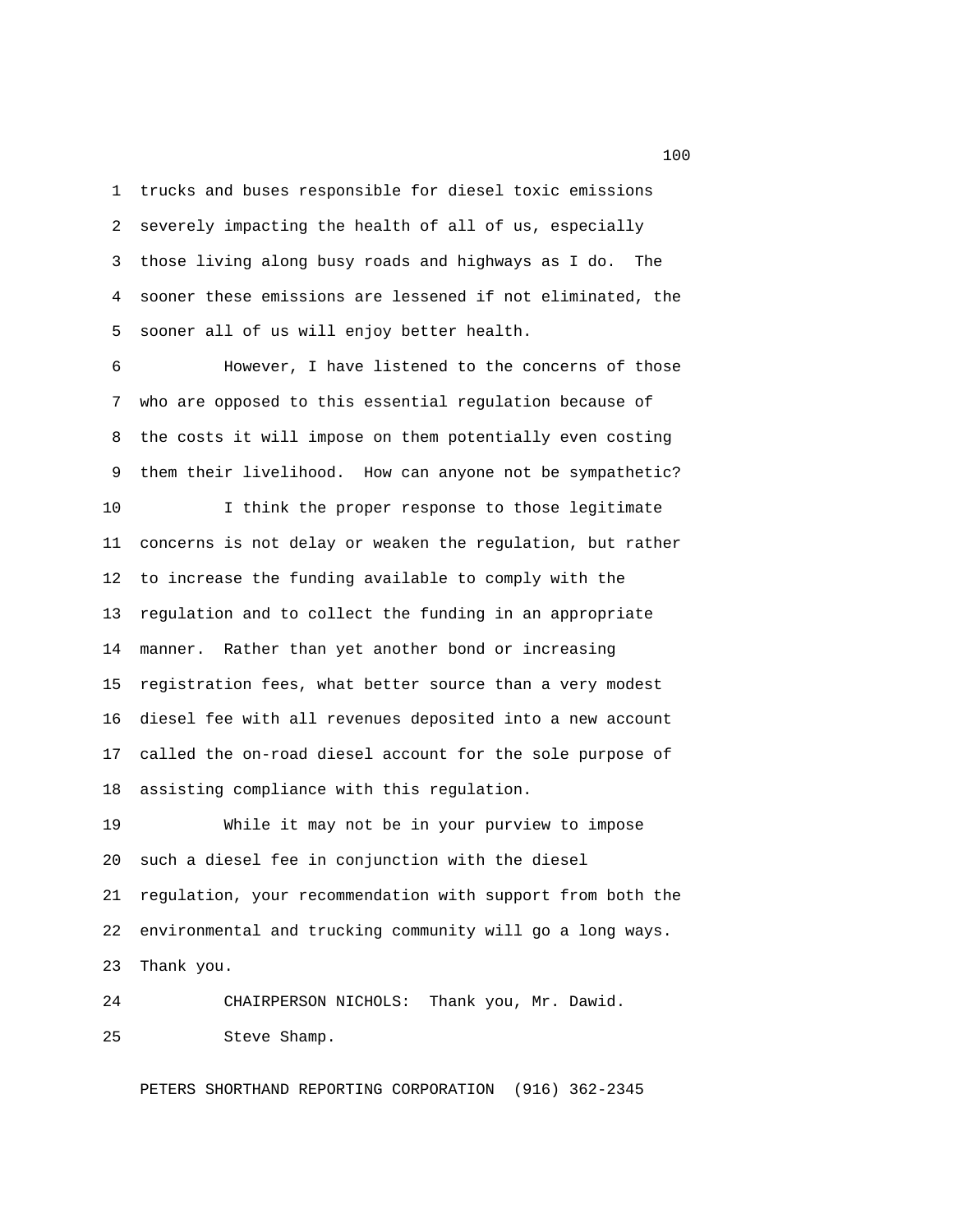1 MR. SHAMP: Good morning. I'm Steve Shamp of 2 Customer Truck Service in Eureka.

 3 I just want to state, you know, most people in 4 here -- everybody in here does basically want clean air. 5 The problem that I have in this scenario is it's not a one 6 case scenario fits all.

 7 We're 250 miles from the closest area that you 8 get to that has Sacramento and San Francisco. So my 9 customers being faced with this issue when the air is not 10 the same quality is a pretty good hardship on them.

11 I have personally tried to apply for Carl Moyer 12 twice and been refused just because of where we are. We 13 are too far away. We don't qualify.

14 So in listening, talking about funding, one of my 15 concerns about the funding issue is you want to be careful 16 not to create a competitive disadvantage in this scenario. 17 The proposal is to give people that wouldn't normally 18 qualify and give them the advantage. And yet my company 19 pays medical and health and retirement and everything else 20 that we can give to our employees, which are our biggest 21 asset. And I hate to see something come in to undercut us 22 and we have to take that away from these people. And I 23 don't think that's correct.

24 I think the DTCC is a better uniform program for 25 this environment. And I would also think that that might

PETERS SHORTHAND REPORTING CORPORATION (916) 362-2345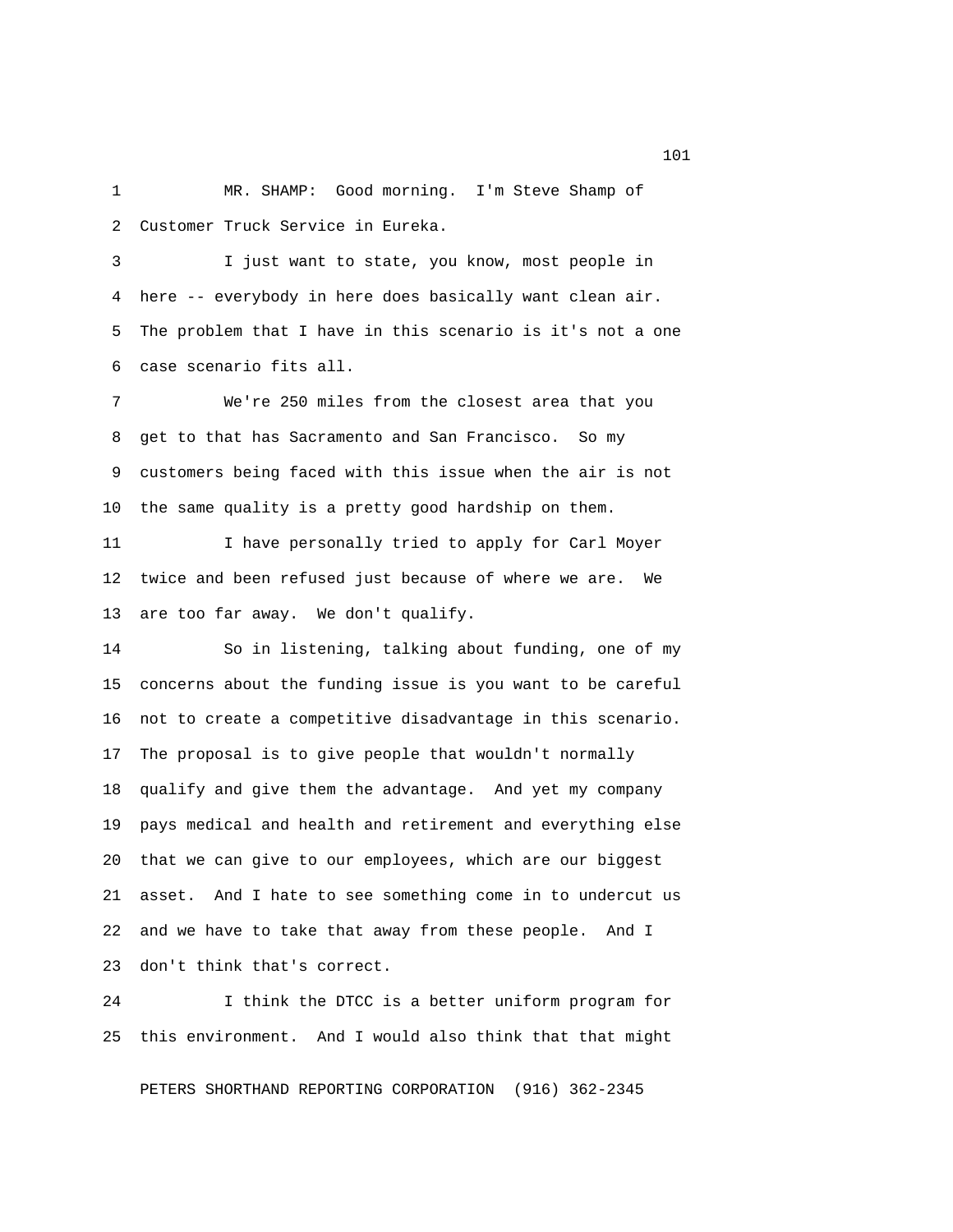1 help with some of these people in the construction 2 industry where they can use this equipment, the 2004, 3 2005, 2006. You know, when these people bought this 4 equipment, it was in compliance. We didn't do anything 5 wrong. The rules are changing. We're trying to figure 6 out how we can comply with what you want and still

7 survive. Thank you.

8 CHAIRPERSON NICHOLS: Thank you.

 9 Juvenal Bermudez, Irma Medellin, Wafaa Aborashed, 10 Justin Oldfield, Bill Allen, Sofia Sarabia.

11 Ms. SARABIA: Hello. My name is Sophia Sarabia, 12 and I'm here on behalf of the Center on Race, Poverty and 13 the Environment.

14 And I and my organization supports a strong truck 15 rule without an ag provision, exemption, whatever you want 16 to call it. The point is there is no rationale basis for 17 this provision. No other industry has this exemption, and 18 ag trucks are no different than any other trucks that are 19 being required to follow this rule.

20 This just goes along with the history that ag has 21 had in getting out of rules and regulations for clean air. 22 Just yesterday, AB 32, the Scoping Plan was passed by this 23 Board with no ag provisions in it. You may remember the 24 forklift rule which ag got an exemption from.

25 These exemptions or provisions disregard the SB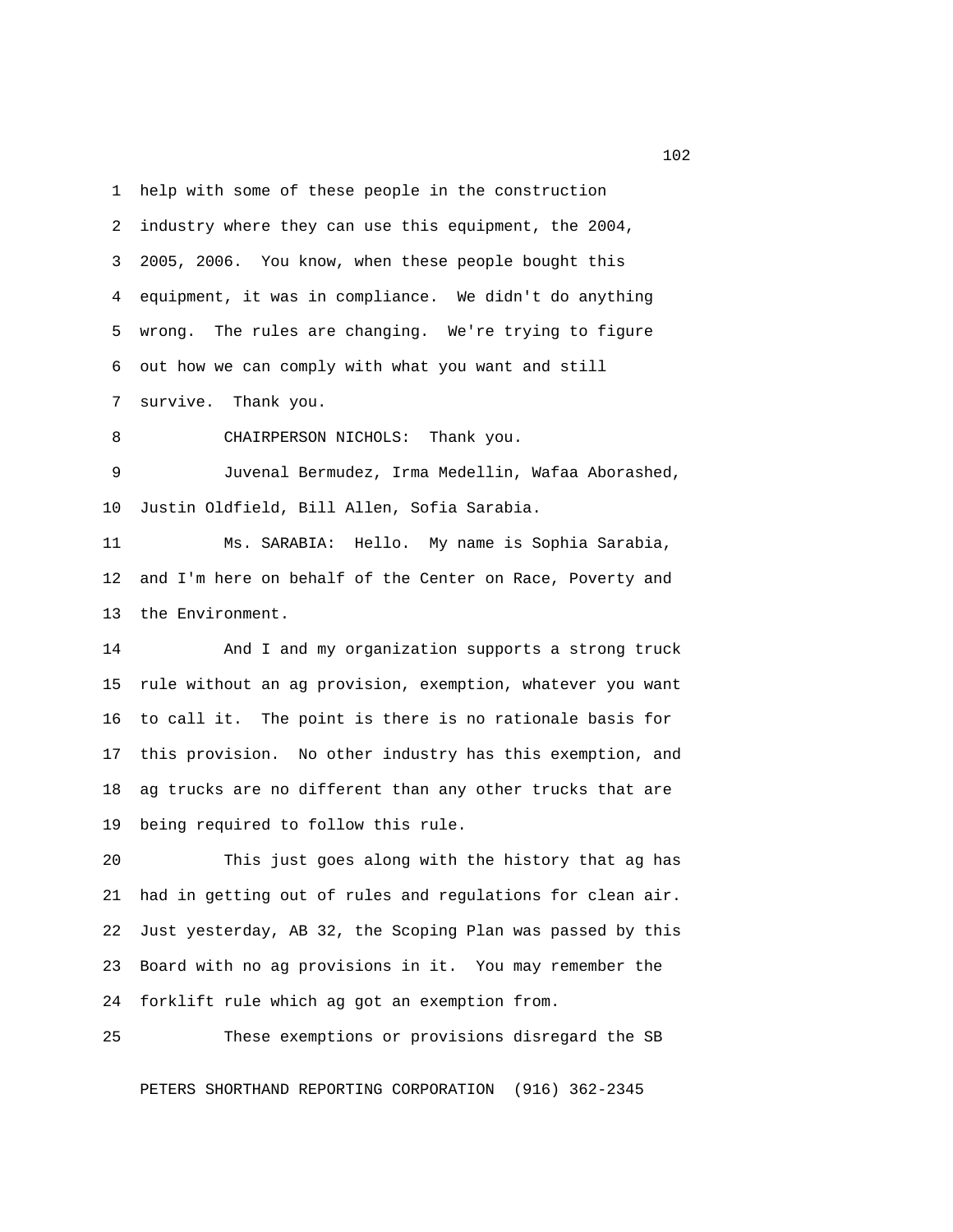1 700 series which is based on a recognition that ag should 2 not be exempted from these rules for clean air. It is 3 time for agriculture to take its part in cleaning up the 4 air.

 5 And lastly, some of the names that you called 6 were people that were supposed to come from the valley who 7 could not make it because of the fog. And on their 8 behalf, I would say that this ag provision impacts those 9 communities, those rural, poor, minority communities more 10 than any other community.

11 And staff's looking at the impacts of these 12 communities and the ag provision on these communities 13 after the provision has already passed is not good enough. 14 It needs to be done beforehand. It needs to be done 15 before any sort of rule would be passed with this 16 provision, because these communities are impacted. And 17 it's on their health and on their backs that ag keeps 18 getting these provisions. So thank you.

19 I also have cards.

20 CHAIRPERSON NICHOLS: Okay. Thank you.

21 Bill Magavern.

22 MR. MAGAVERN: Good morning. Bill Magavern, 23 director of Sierra Club California in strong support of 24 both rules. I appreciate the work of the staff and the 25 Board to get you this far. And I know you know that we

PETERS SHORTHAND REPORTING CORPORATION (916) 362-2345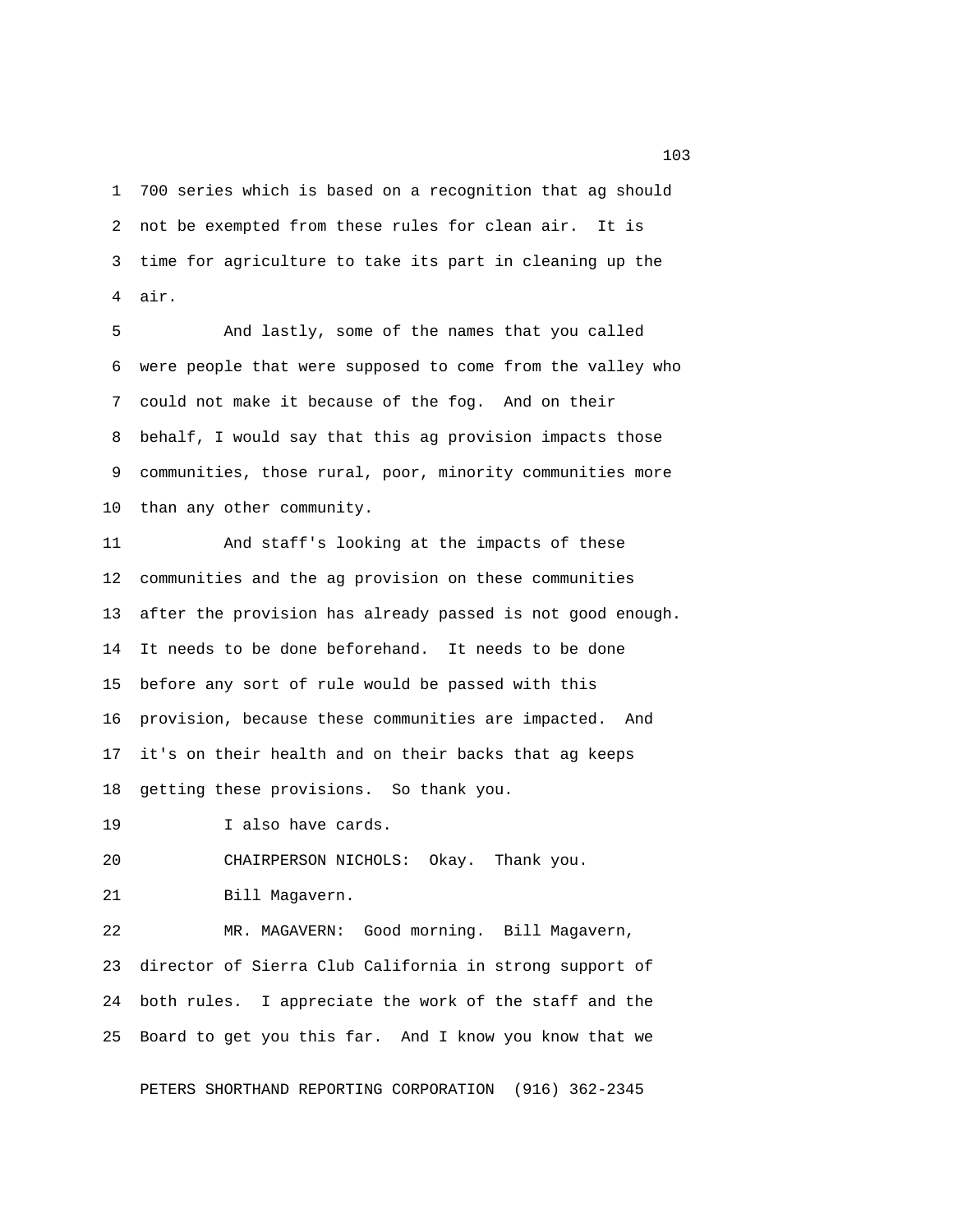1 need the rule to meet our clean air obligations to have 2 any chance of having healthy air at the time when we need 3 to, which really has been too long already.

 4 And I know that we're all struggling with 5 economic impact. I was really struck yesterday in the 6 staff presentation by the calculation that the benefits of 7 the rule outweigh the cost by a factor of greater than ten 8 to one. So it seems to me that this is a rule that we 9 cannot afford not to adopt for the state of California.

10 We also support the recommendations of the Union 11 of Concerned Scientists for further improvements in the 12 greenhouse gas rule, which is also going to be beneficial.

13 And I think the Governor has really made it clear 14 that California can have a healthy environment and a 15 growing economy at the same time. And I think that you 16 need to take this step to really make that happen for us. 17 And I thank you for your work. And I'll hand in some 18 postcards.

19 CHAIRPERSON NICHOLS: Thank you very much. 20 Greg Pile.

21 MR. PILE: That's me. I'm Greg Pile.

22 Thank you for the opportunity to speak to you 23 this morning. I'm from Chaparral Honey based in San Diego 24 County. Beekeeper and mechanic. We manage between 10 and 25 12,000 colonies in that area. We have 12 trucks we run,

PETERS SHORTHAND REPORTING CORPORATION (916) 362-2345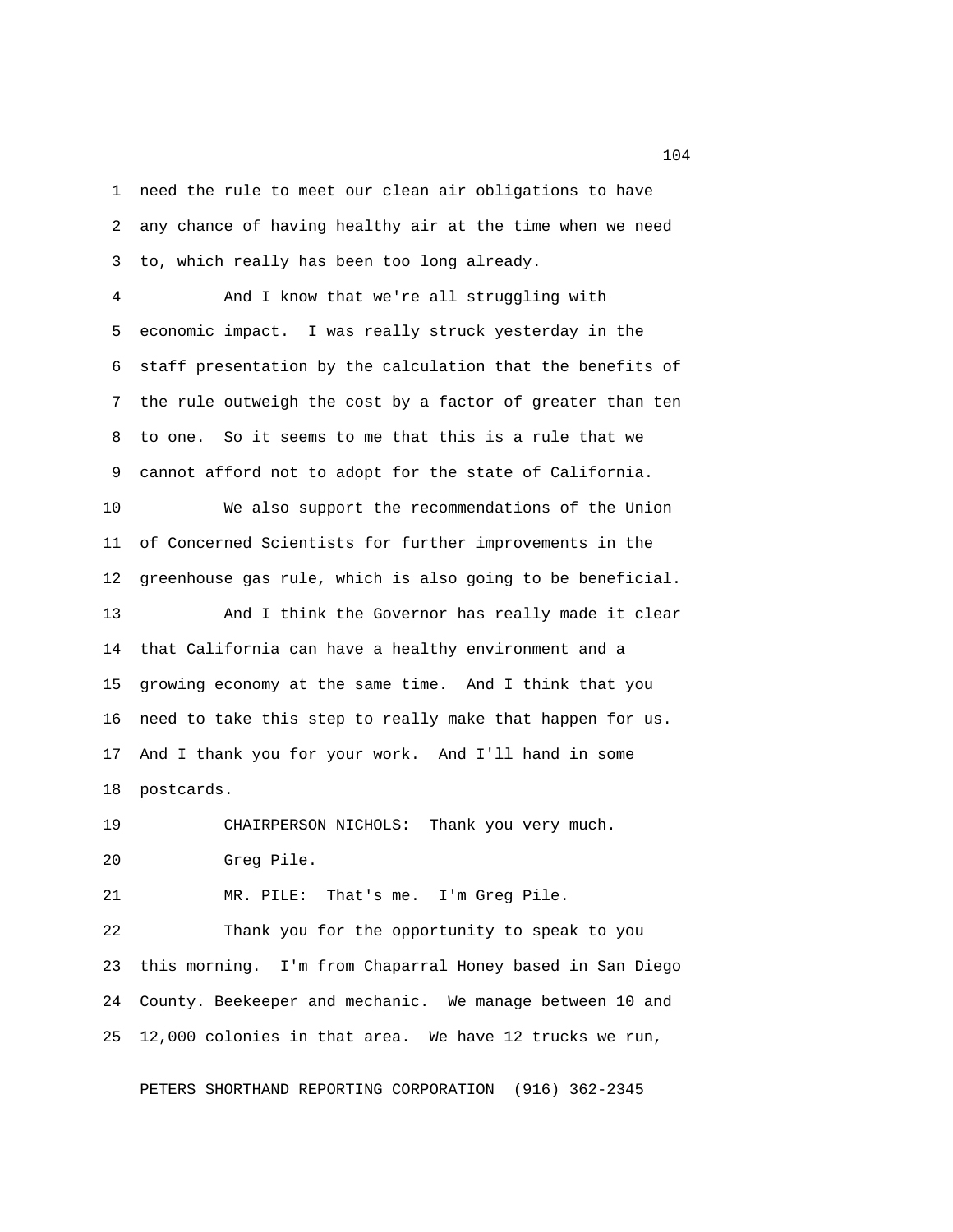1 and five of them are pre-1990.

 2 I, too, am for clean air. If I wasn't for clean 3 air, I would probably smoke.

 4 But I am troubled with some of the language in 5 here as far as beekeepers are concerned. I spoke with one 6 of your representatives yesterday and wasn't sure about 7 beekeepers like ourselves, whether we fit into the 8 agricultural exemption. And I would ask that some of that 9 be clarified and specified for our industry and our 10 business.

11 I'm also frustrated by this rule, because at the 12 stroke of your pen, my assets, my older trucks have been 13 trashed, turned into toxic waste. Nobody wants them. I 14 can't sell them, even at a reduced price. I have two of 15 them I'm trying to get rid of in anticipation of this, and 16 I can't sell them. Nobody wants them. The truck guy I 17 just brought a truck from, he doesn't want them.

18 Maybe Mexico wants them. But as far as I 19 remember, Mexico is right next door. And didn't know if 20 we wanted them running those trucks, if they're that bad 21 here.

22 I'm taking possession of a new truck on Monday. 23 First new truck our company has bought in 40-plus year 24 history. And we did it to try to comply with this 25 regulation. It fries me that I have spend \$110,000 to get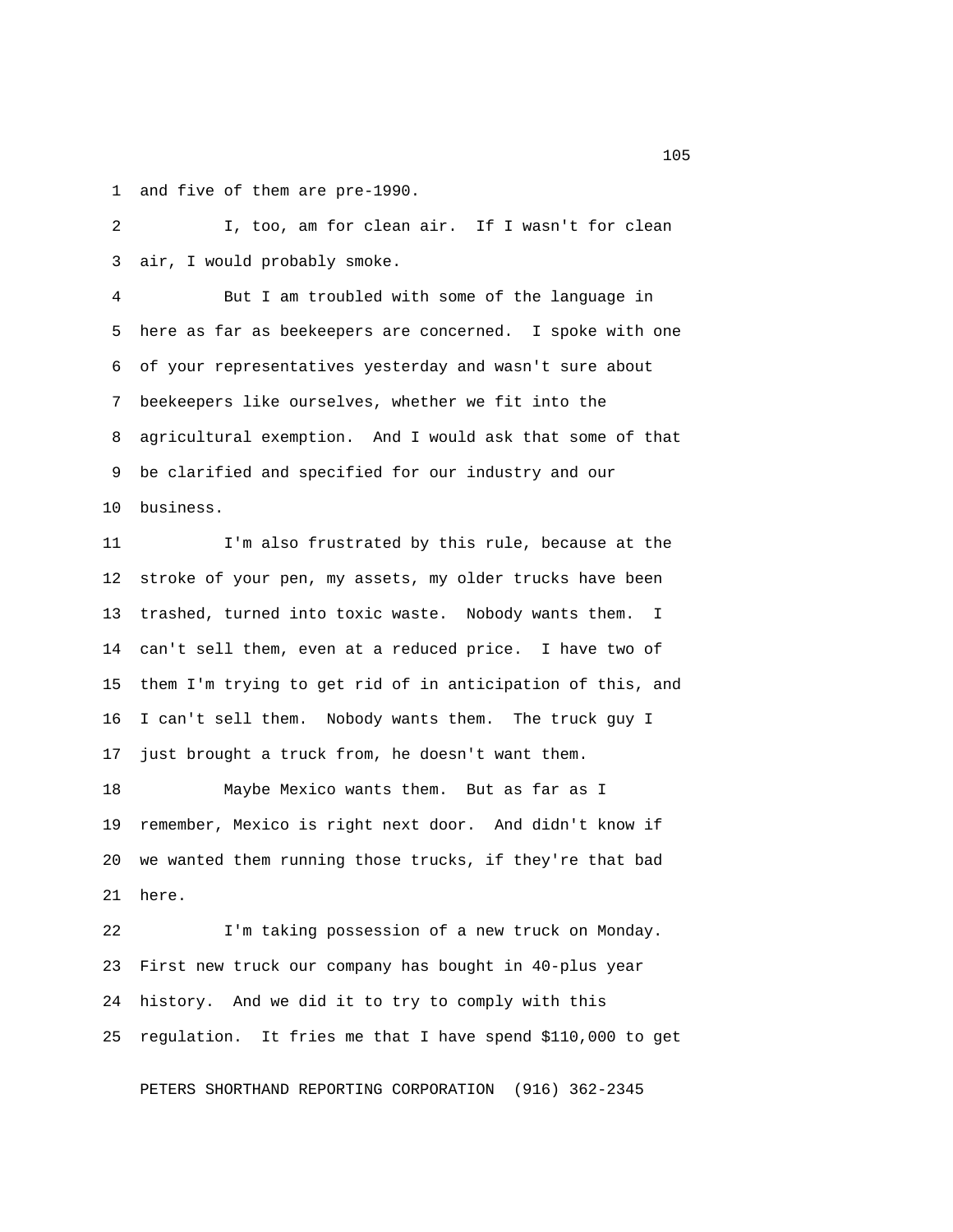1 this new truck that's three times what I normally spend to 2 outfit our company with used trucks. And I can't buy used 3 trucks right now that work to comply.

 4 I'm frustrated by this. I'm tired of California 5 thinking we have to be first and a leader in all of these 6 things. It's constricting and restricting to good 7 business folks. And we have a reputation here in 8 California, and it's not a good one, that is of driving 9 business out of the state because of burdening 10 regulations. 11 If you put this rule into force, and taking 12 account our economy's in the toilet right now, this is not 13 good. 14 CHAIRPERSON NICHOLS: Your time s is up. Thank 15 you. 16 What's the answer on beekeeping? Is it 17 agriculture or isn't it? 18 HEAVY-DUTY DIESEL IN-USE STRATEGIES BRANCH CHIEF 19 WHITE: It certainly is. I'm looking through our 20 definition to see exactly how that would fit in. I'll 21 have an answer for you. 22 CHAIRPERSON NICHOLS: Thank you. 23 Andy Katz. 24 MR. KATZ: Thanks, Chair Nichols and Board

25 members. I'm Andy Katz, representing Breathe California.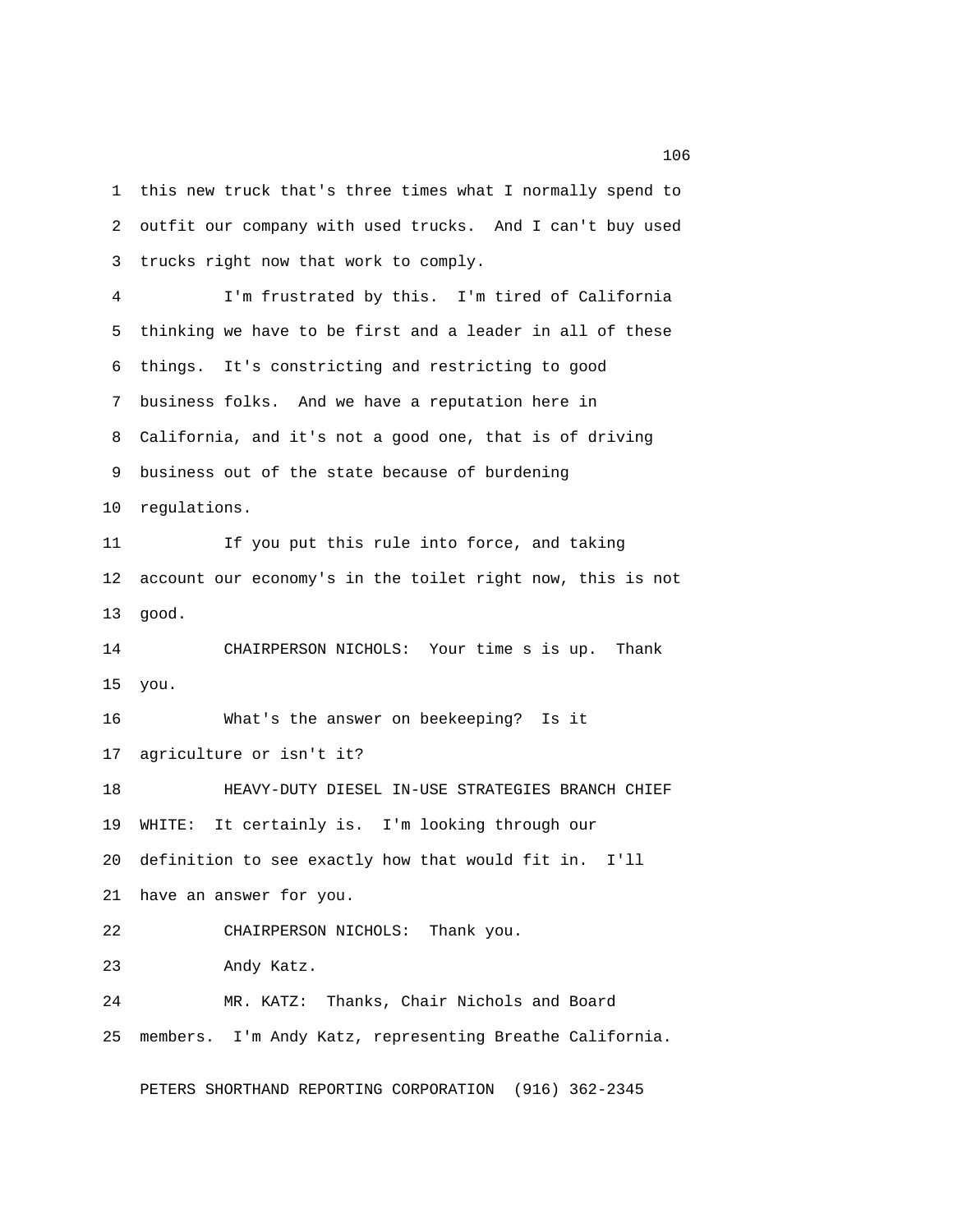1 And we're a lung health organization that's very concerned 2 about the serious health consequences that are happening 3 as a result of diesel toxic pollution that's emitted in 4 our state. Seventy percent of the cumulative air risk 5 comes from diesel pollution.

 6 The Bay Area Air Quality Management District and 7 South Coast Air District have done comprehensive maps of 8 cumulative pollution. And it's no consequence when you 9 look at where the highest concentrations are, they're near 10 the highways. They're near the routes that trucks are 11 going. There's because trucks are such a large 12 contributor to this problem.

13 Four-thousand-five-hundred premature deaths every 14 year. And this rule will go a long way in preventing 15 premature deaths, cancer, heart attack, asthma attacks.

16 California needs this rule, because we're paying 17 with our health. Not only does my employer lose out 18 because of health insurance costs skyrocketing, because of 19 increased cancer and asthma attacks, but we're paying with 20 our health. And that wasn't reflected in the studies 21 either.

22 What I want to encourage the Board to do is to 23 not delay the implementation of this rule. There have 24 been many workshops, and your staff has been very, very 25 flexible in listening to what is the industry saying. And

PETERS SHORTHAND REPORTING CORPORATION (916) 362-2345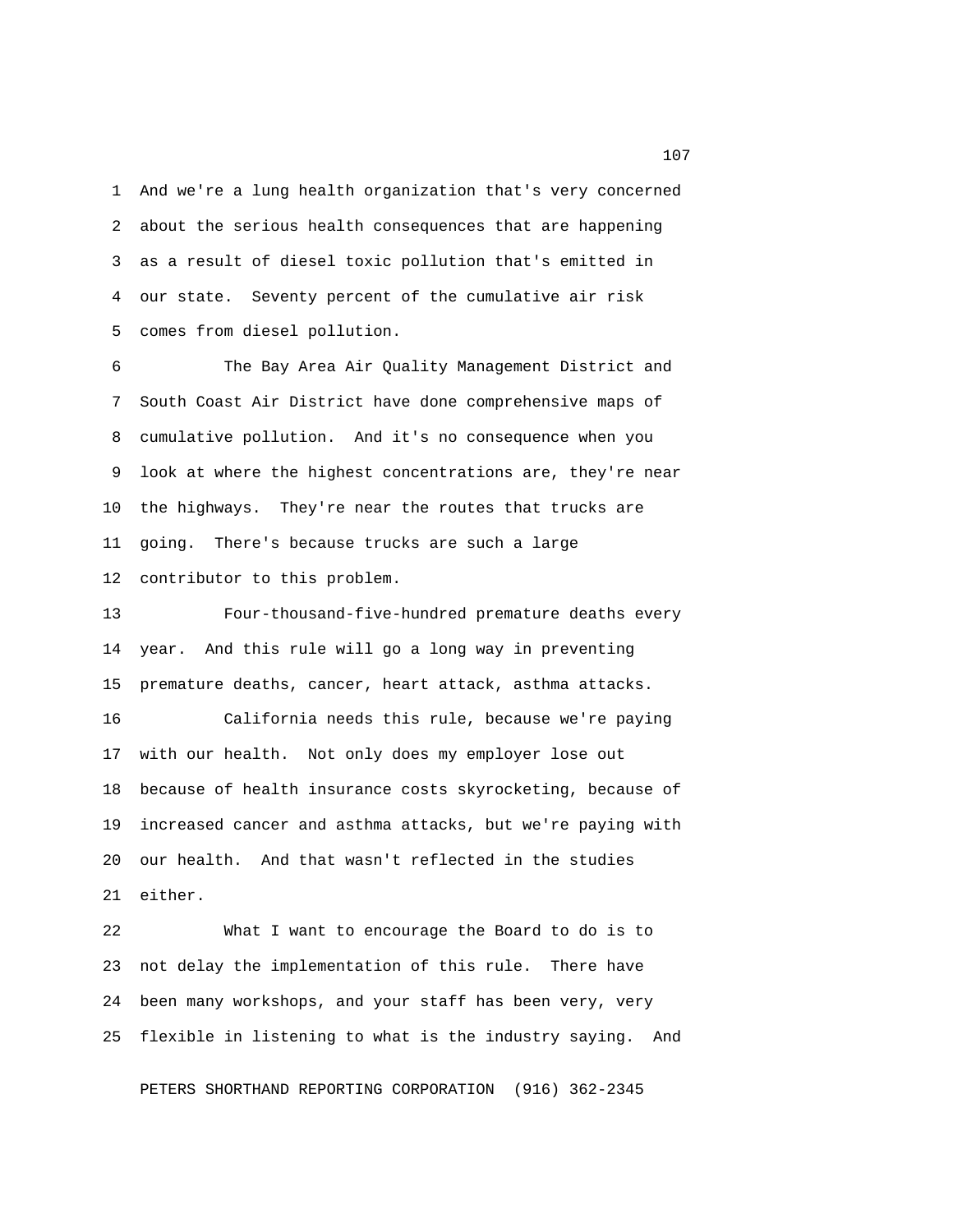1 there were revisions. There were very serious revisions 2 that adjusted flexible compliance mechanisms. And the 3 rule is very improved because of your staff's willingness 4 to work with the industry.

 5 But there isn't any more margin of error. What 6 the rule as written does is it really barely meets the SIP 7 commitments and it barely gets there. So delaying any 8 implementation dates seriously threatens non-attainment in 9 the South Coast and central valley where the air quality 10 is the worst and ozone is high and particulate exposure is 11 high. California can't afford dirty air any longer and 12 the law may not allow it either.

13 Thank you.

14 CHAIRPERSON NICHOLS: Thank you.

15 Vania Ahamdi.

16 MS. AHAMDI: My name is Vania Ahamdi. I'm here 17 representing Healthy 880 communities, and we are a member 18 of Ditching Dirty Diesel.

19 We serve communities along the 880 corridor. And 20 those communities are disproportionately affected by 21 diesel pollution. They are paying for these effects of 22 diesel with their health. They're paying for it through 23 their pockets, trying to pay for medicine. Their children 24 are paying for it by not being able to sleep well at night 25 because of asthma.

PETERS SHORTHAND REPORTING CORPORATION (916) 362-2345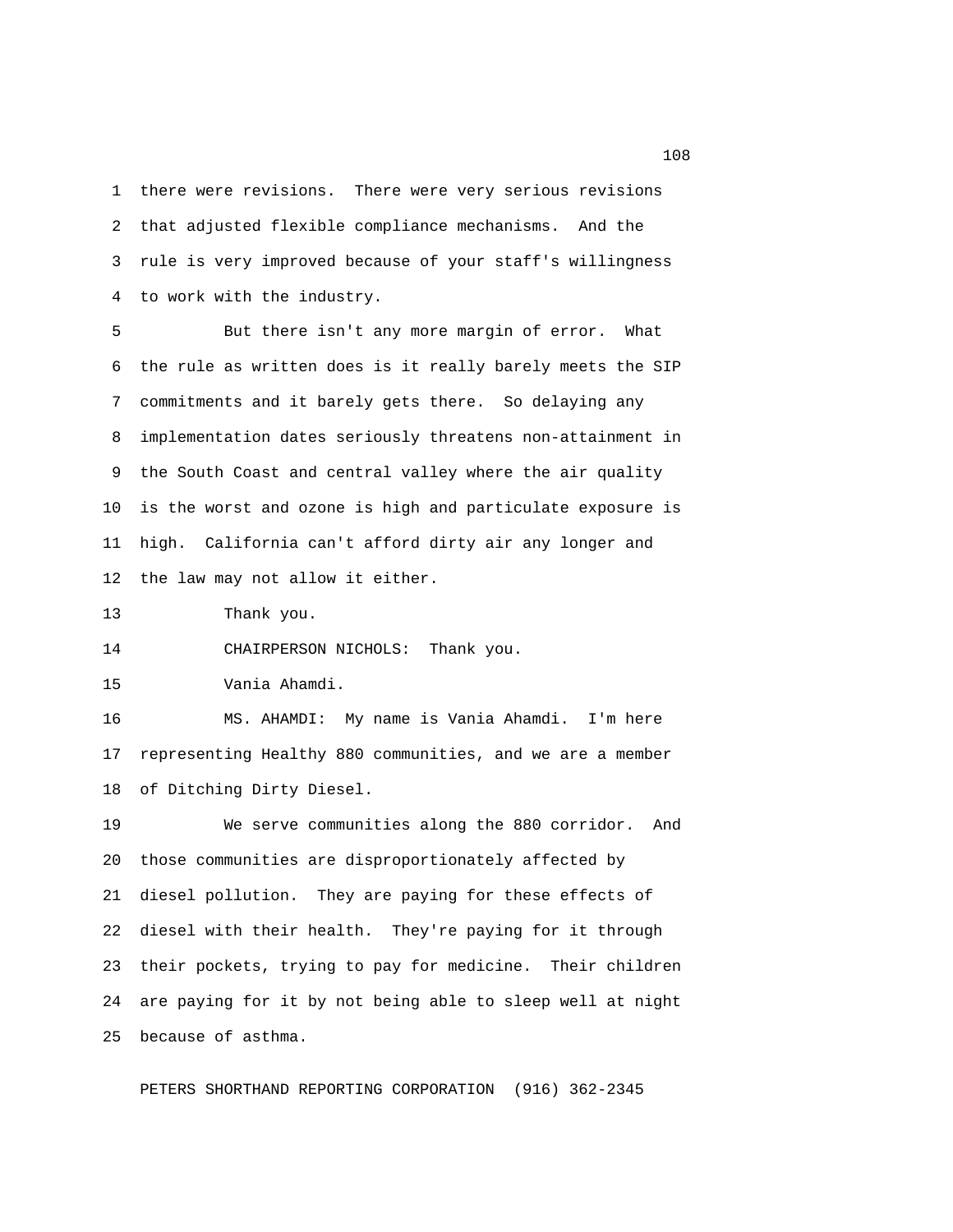1 And we urge you to adopt both regulations. And 2 thank you.

 3 CHAIRPERSON NICHOLS: Thank you. 4 Maria Barajas, Maxine Benson, Christine Cordero. 5 We're getting behind on bringing people forward 6 here.

 7 MS. CORDERO: Good morning. Thank you for having 8 us here.

 9 My name is Christine Cordero with the Center for 10 Environmental Health as well as a member of the Ditching 11 Dirty Diesel Collaborative. We work with communities all 12 over the Bay Area to reduce diesel exposures in low income 13 communities of color.

14 We keep hearing it said that we have to wait 15 until the economy recovers before we fix the problem of 16 dirty trucks and buses polluting our communities. 17 However, delaying implementation or weakening this rule 18 will not solve our state's economic crisis. The costs and 19 hospitalizations, our lives, lost work days, and missing 20 school will cost more than what it takes to clean up these 21 trucks.

22 Not only that, the waiting and the weakening of 23 the rule will not solve the economic problems. But at 24 what point do we say our children's lives and our 25 community's health are equal to company's bottom line. I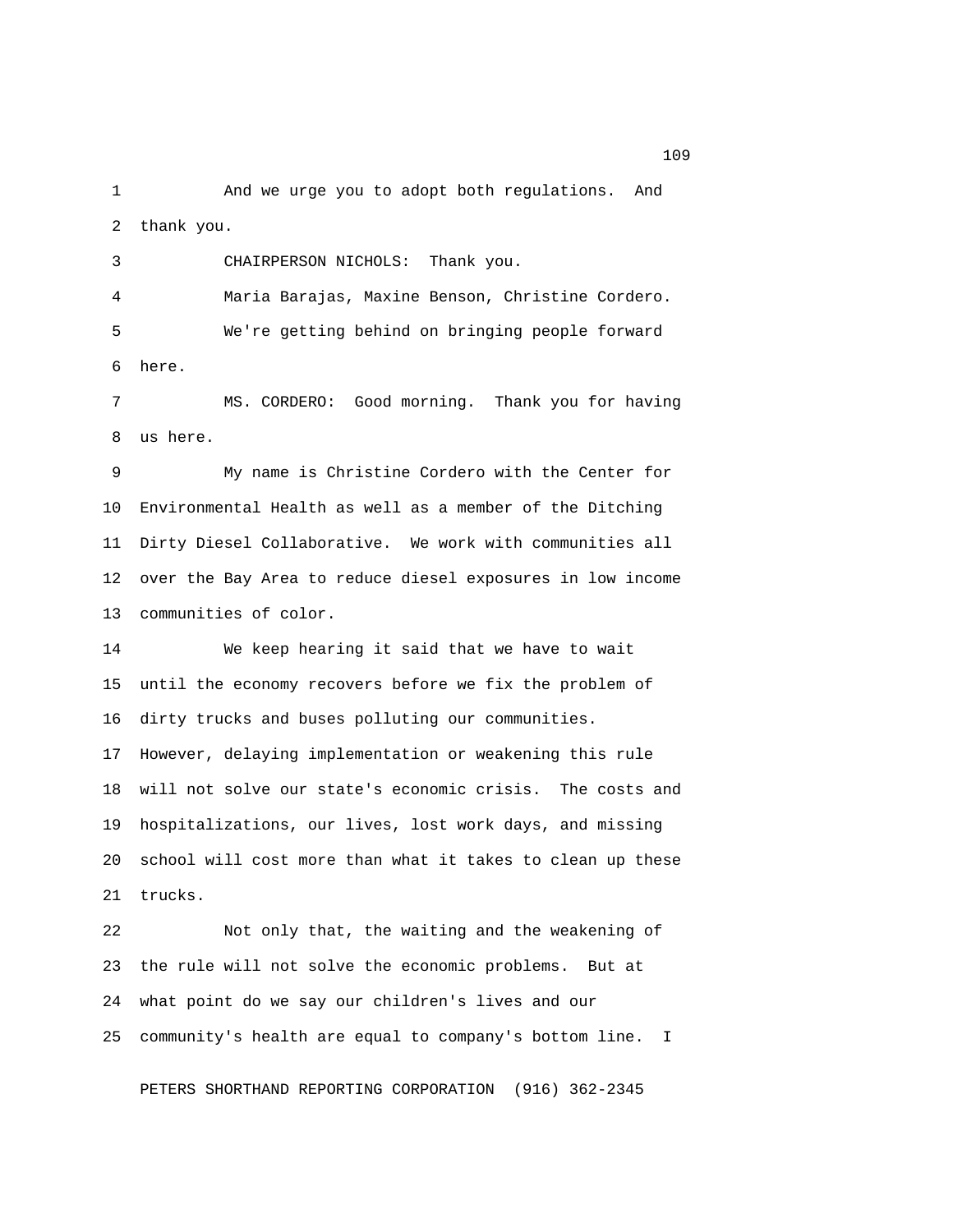1 have deep respect for the company owners in this room and 2 for the economy and how hard it is right now.

 3 But I get really emotional, because we have lost 4 people we love. We have seen people sick every single day 5 for years and year and decades from this problem. And so 6 it's just really hard, because we have paid more than our 7 fair share in our health and our lives.

 8 Seventy-one-thousand people with asthma are waiting to 9 breathe clean air. We cannot wait any longer. So we urge 10 you to really adopt these regulation without weakening 11 them and without delay. Thank you.

12 CHAIRPERSON NICHOLS: Thank you.

13 David Atwater, Mirna Ramos.

14 MR. ATWATER: Hi. I'm a third generation 15 petroleum marketer. Sell a lot of gasoline and diesel 16 fuel to industry, to agriculture.

17 I have trucks. I have four in the 1980s, eight 18 in the 1990s, and I have seven pre-'07 and three '07s. 19 Nothing beyond that new.

20 I am one of those guys who have been long time 21 family business. Saved all of our money, invested in our 22 trucks. A lot of the trucks are paid. Some of the trucks 23 we inherited from people who have gone out of business and 24 said, "Here, take my business, please. And take care of 25 my customers." We've taken over two companies in the last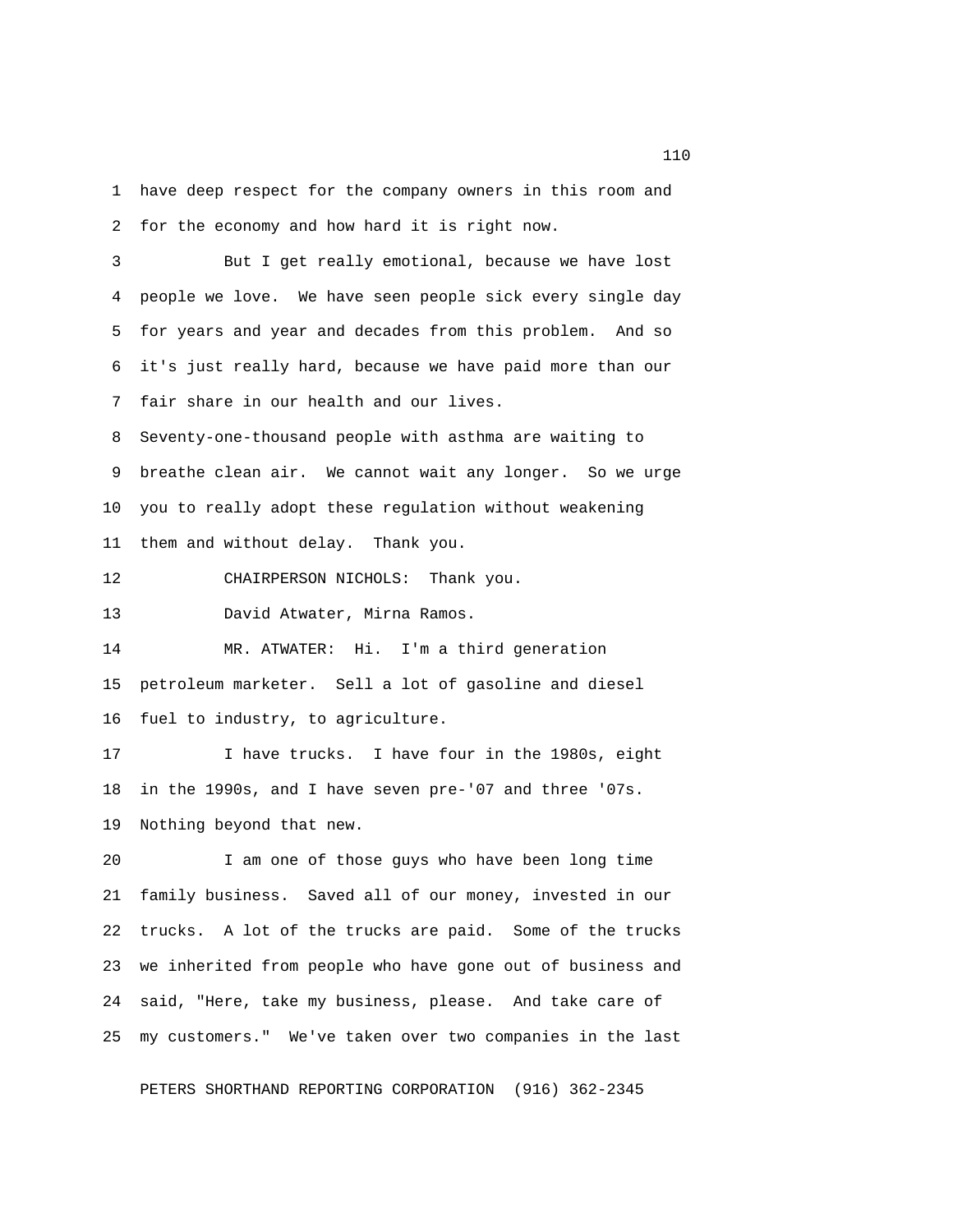1 18 months.

 2 Getting bank financing when diesel fuel was \$5 a 3 gallon, the bank said, "Sorry. There's no money out there 4 for you. No money out there to upgrade your trucks." 5 Nobody wants to loan money for an upgrade to a truck. 6 They might loan money for a new truck, but I just sold a 7 2007 truck from one of those companies that I took over. 8 Why? Because I didn't want the \$5,000 a month payment. 9 I'd love to buy a dozen if you have a dozen trucks for 10 sale for 800 bucks a month. I would go for that. That 11 would be really good, because I could upgrade my fleet.

12 I got a couple grease trucks that run to service 13 the cotton picker industry in California that run 90 days 14 a year. They might qualify. My company does not.

15 Our agricultural bob tails, they run over your 16 minimum mileage. They service all kinds of industry.

17 One other comment that hasn't been made here, I 18 would like to say that as I was pacing the floor last 19 night thinking about the thousands of people that have 20 died. My son also has asthma. It's grass-borne asthma. 21 But you know I got to say that in balance, having traveled 22 all over the world from Afghanistan to central Africa, I 23 can tell you --

24 CHAIRPERSON NICHOLS: Time is up. Sorry. 25 MR. ATWATER: -- that diesel is good for the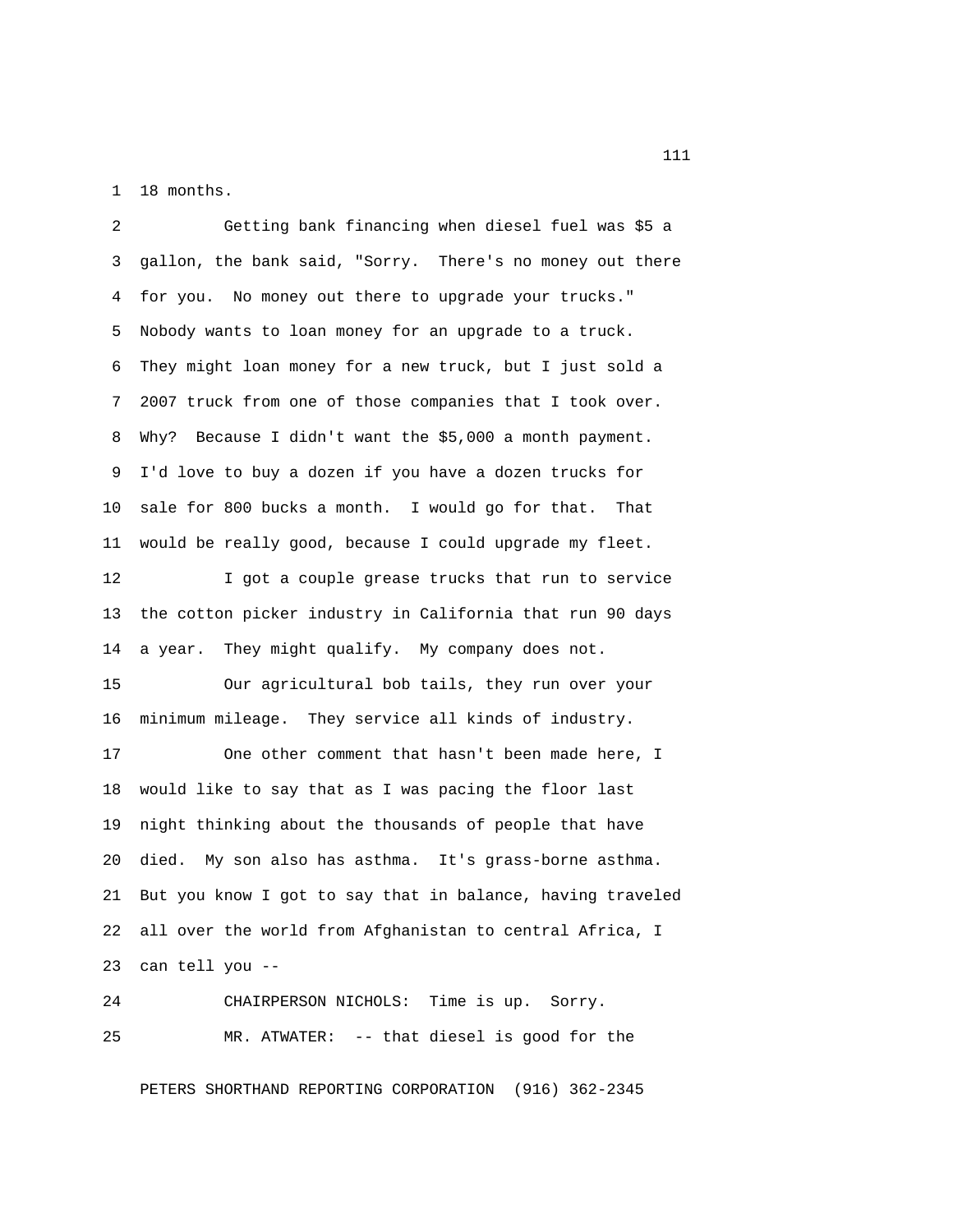1 world.

 2 CHAIRPERSON NICHOLS: Mirna Ramos, Ana Torres, 3 Kathy Rose. 4 I'm sorry. Who are you? 5 MS. LEE: My name is Ana Lee. 6 CHAIRPERSON NICHOLS: Okay. Is Ana Torres or 7 Kathy Rose here? 8 MS. ROSE: Kathy Rose? 9 CHAIRPERSON NICHOLS: Go ahead. 10 MS. ROSE: Good afternoon, Chairman Nichols, 11 members of the Board. 12 My name is Kathy Rose, and I am vice president of 13 sales and marketing for Nose Cone Manufacturing Company. 14 We are a family-owned California-based company founded in 15 1973. Our company has remained profitable for over 36 16 years. 17 As much as this regulation suits our agenda to 18 maintain that success, we have strong disagreements with 19 its basis. Despite those disagreements, I originally came 20 here today with much excitement to introduce a new product 21 that we are bringing to market in spring of 2009. We've 22 made significant investments in transitioning our 23 36-year-old manufacturing process to address both the 24 environmental and maintenance issues the trucking industry 25 is facing today. Unfortunately, there is no time to show

PETERS SHORTHAND REPORTING CORPORATION (916) 362-2345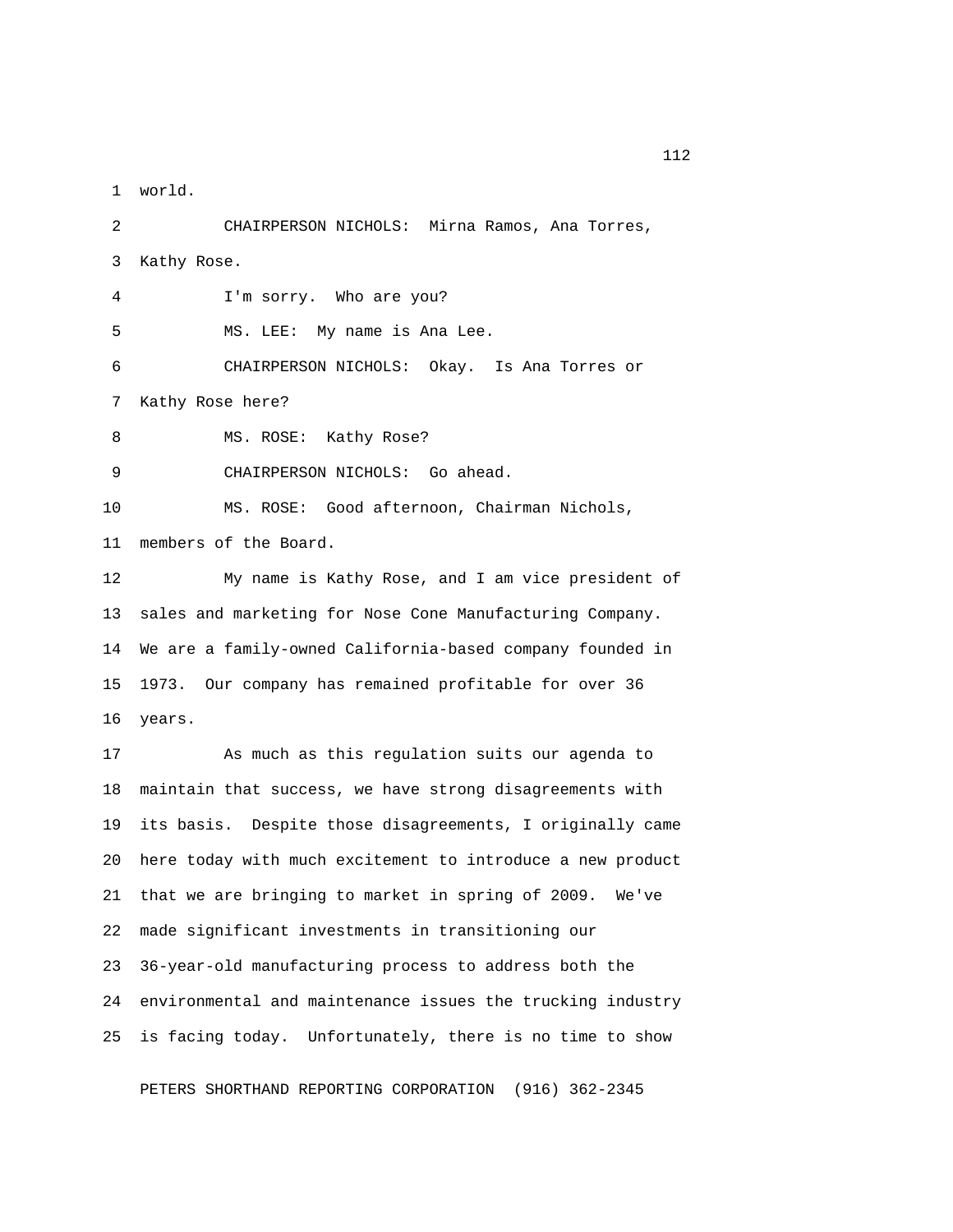1 you our new highly durable 100 percent recyclable Nose 2 Cone. Because after listening to yesterday's testimony, I 3 felt it was more important to address the issues that make 4 in regulation inappropriate as it is currently written.

 5 On the slide above, we have three different 6 tractor-trailer configurations: The SmartWay, and two 7 others that are not SmartWay approved.

 8 To date, the EPA SmartWay Program has not tested 9 these two other configurations to determine whether or not 10 they are more or less efficient than SmartWay design 11 specification.

12 Wind tunnel analysis has demonstrated 13 combinations with shorter tractor heights and Nose Cone 14 treated trailers are equally efficient under no wind 15 conditions and are more efficient under cross wind 16 conditions.

17 For the sake of time, I'll summarize by saying 18 until these other configurations are objectively analyzed 19 and compared, there is no basis for making these other 20 applications non-compliant.

21 Yesterday, Professor Sperling questioned the 22 problem with the methodology. The problem is the track 23 testing. Track testing is seriously deficient when is 24 comes to proving aerodynamic performance.

25 CHAIRPERSON NICHOLS: You've used your time up.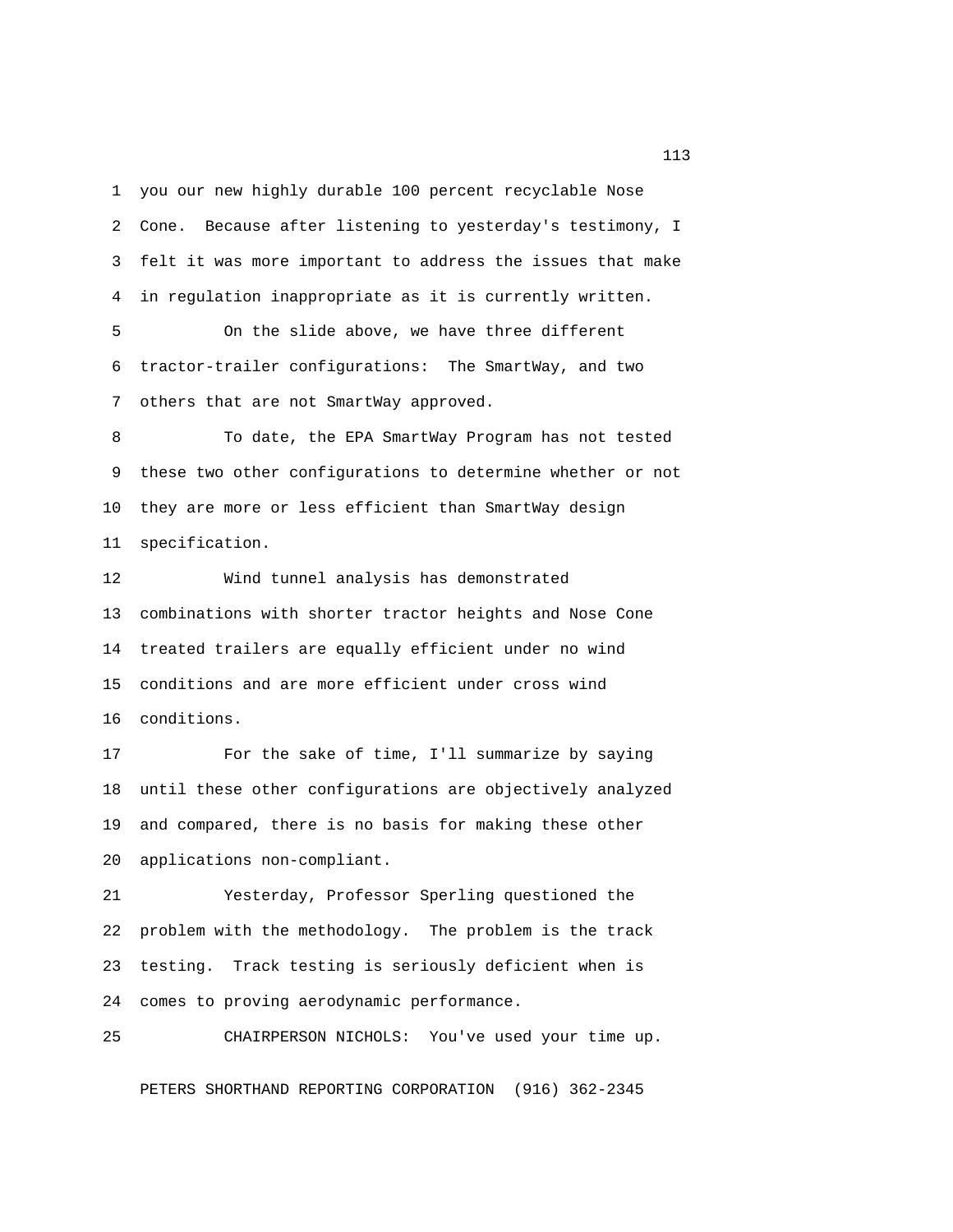1 Two minutes. We can take your written testimony and

2 pictures if you've given the slides.

3 Ana Lee.

 4 MS. LEE: Good morning. My name is Ana Lee. I'm 5 a researcher with Communities for a Better Environment, 6 also a member of Ditching Dirty Diesel Collaborative from 7 the Bay Area and AB 32 EJAC member.

 8 East Oakland is predominantly African America, 9 Latino, and a low-income community and is bombarded by 10 cumulative impacts. The asthma hospitalization rate for 11 children is two times the county rate. Diesel trucks are 12 contributing to disproportionate health impacts. They 13 pass all day through the community on their trips to and 14 from the ports of Oakland. They come into the community 15 to the distribution centers. They come there to park and 16 sometimes up to a week long and idle illegally and also to 17 refuel. They're driving through the residential areas 18 right next to schools, right by recreation centers all day 19 long. And there is also a school bus depot in the 20 community.

21 And just for some personal testimony, we recently 22 completed an on-the-ground PM2.5 monitoring project with 23 CARB monitoring. And wanted to testify that it makes 24 you -- that it's just not great being out there with the 25 diesel trucks. I felt light-headed. I felt sick for two

PETERS SHORTHAND REPORTING CORPORATION (916) 362-2345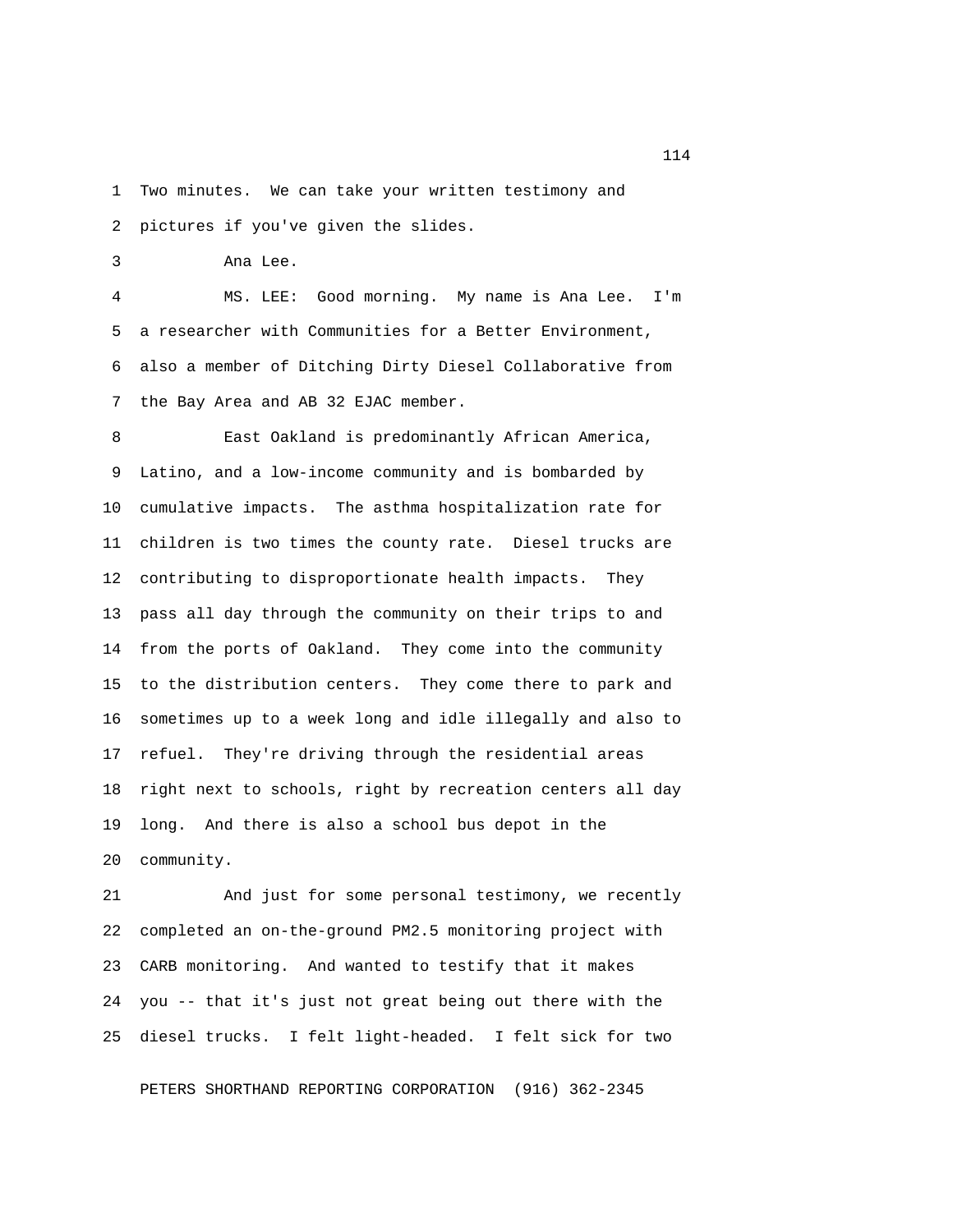1 days. And I don't have asthma or preexisting health 2 conditions.

 3 Truck drivers and bus drivers are also paying a 4 price of diesel pollution. From communities in West 5 Oakland, East Oakland, San Leandro, L.A., Central Valley, 6 on and on, these diesel trucks have been enormous impact. 7 And these communities should not be ignored.

 8 And agriculture should not be exempted. Reducing 9 emissions now is crucial to protecting the health of East 10 Oakland residents. And environmental justice is based on 11 the premise that no one -- everyone has a right the breath 12 clean air where they live, work, play, and pray.

13 So I strongly urge the Board now to vote to adopt 14 the rules without delay or weakening health protections 15 for all communities. Thank you.

16 BOARD MEMBER D'ADAMO: Thank you.

17 Mr. Faulkner.

18 MR. FAULKNER: I'm Ron Faulkner, Faulkner 19 Trucking, Incorporated.

20 I hope the Board members have had a chance to 21 read my written statement I sent in. That way I don't 22 have to repeat myself.

23 What we need to do -- we are all for clean air. 24 I don't know anybody in the trucking industry that is not 25 for clean air. We're not trying to stay we don't want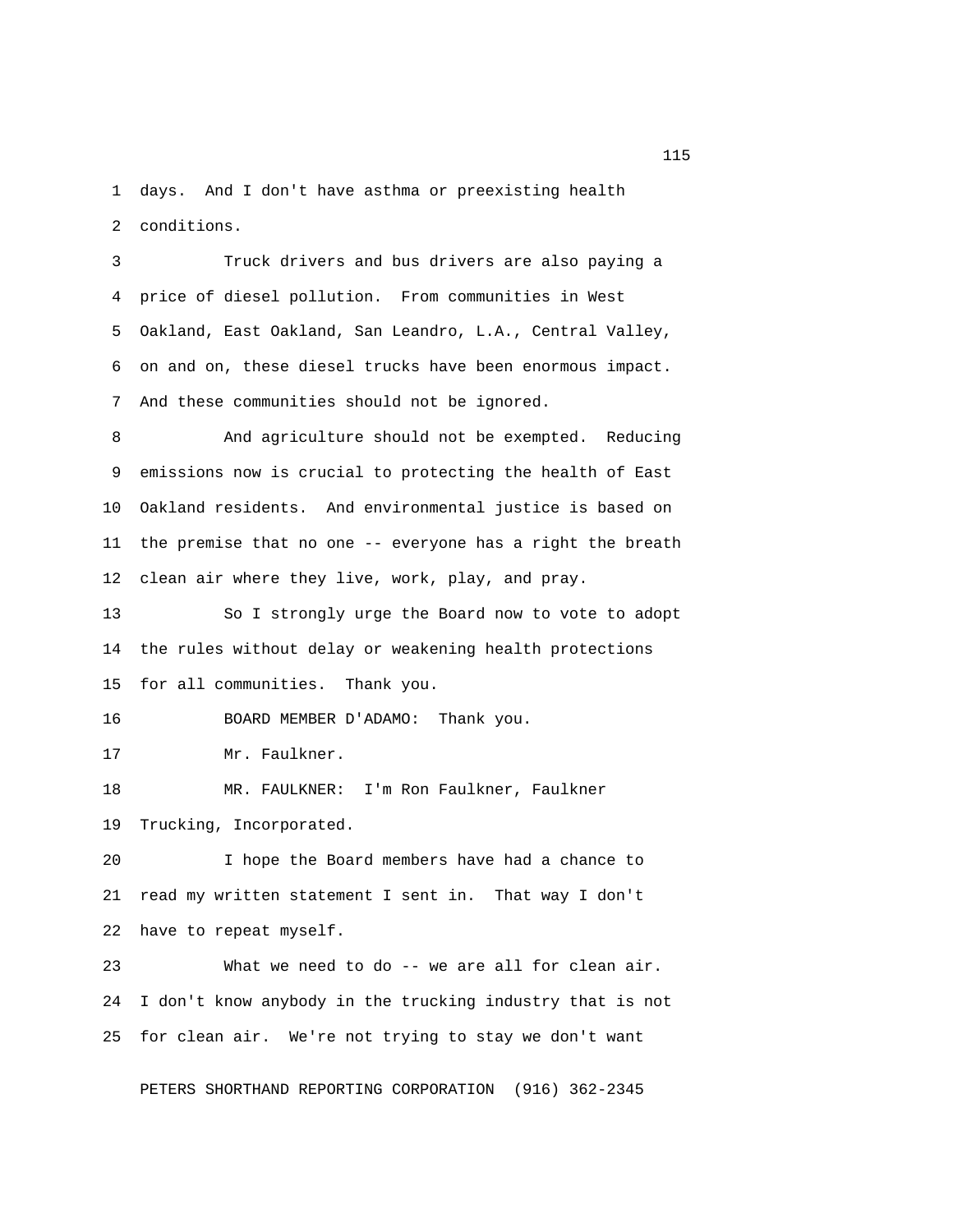1 clean air.

 2 What we need is the funding to do this. It's 3 going to cost me \$7 million between now and 2014 to do 4 anything with my fleet. That's a lot of money when my 5 gross revenue is 6 million with a percent to two percent 6 profit. Don't take much to do the math to see we're not 7 going to make it.

8 The SmartWay rule. These fairings on these 9 trailers -- and I have voiced this before on the 10 SmartWay -- they're not going to stay on. They might take 11 a side impact, but when you back into a pit dock, you're 12 going to drag them off. Hands down. I have measured it. 13 I have two-and-a-half feet of clearance from the bottom of 14 the trailer to the cement on my tractors and trailers get 15 into a dock.

16 Now that SmartWay flaring is not going to side 17 stay on there in the front when I or reverse or back in or 18 pull out of the dock. Sideways it may give. Front and 19 back is not going to give.

20 So what we're trying to say here we want to do 21 this. We want to follow the regulation. We need the 22 money to do that.

23 I don't full under any grants. I can't qualify 24 for any grants at all. I have 35 power units and 47 25 employees. If this goes through, I don't have no choice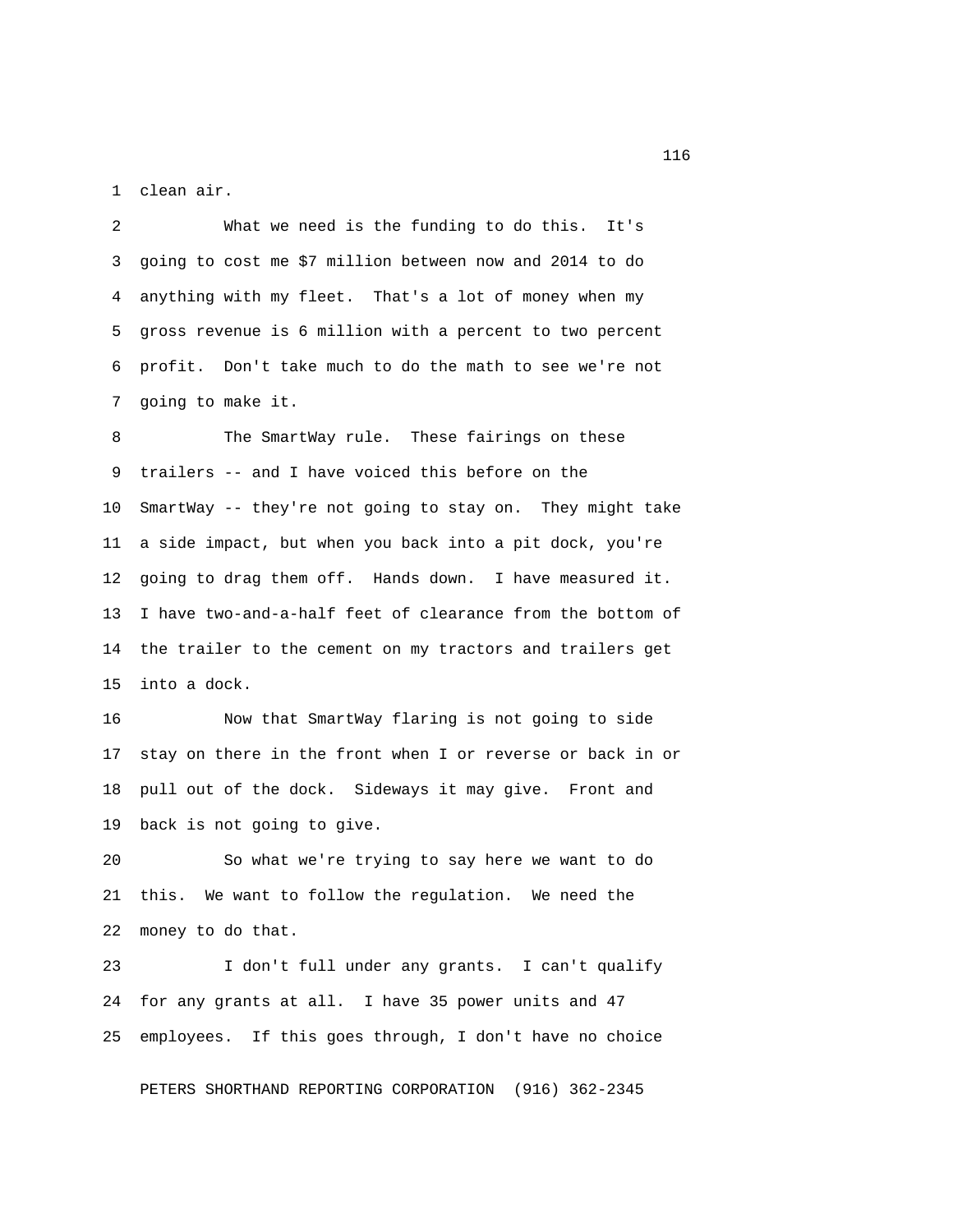1 but to fold up. And that's going to put 47 employees out 2 of business that have been loyal to me over the years. We 3 are in Tulare County and the unemployment rate is going 4 higher every day.

 5 This cost of this isn't going to be able to 6 survive it. We need to push it out further to give us 7 some time. The clean is getting cleaner by the day for 8 all the 2007 motors that are already out there. There's 9 thousands and thousands. Swift has 20,000 trucks that are 10 going to have all this stuff on. Knight has 3,800.

11 BOARD MEMBER D'ADAMO: Thank you, sir.

12 Glenda Deloney, followed by Tiana Drisker.

13 MS. DELONEY: Good morning. Yes, my name is 14 Glenda Deloney. I'm a member of Communities for a Better 15 Environment and a concerned citizen.

16 I lost my mom to cancer, and I have allergies. I 17 live in West Oakland one block from highway 880 and a half 18 a mile from the port of Oakland. Two elementary schools 19 are located in the midst of the diesel truck traffic en 20 route and port of Oakland during school hours on a daily 21 basis.

22 Oakland is an urban city that for decades have 23 inhaled environmental chemical hazards that overwhelmingly 24 suffocates the city. Diesel emissions has created chronic 25 respiratory conditions among 25 percent higher rate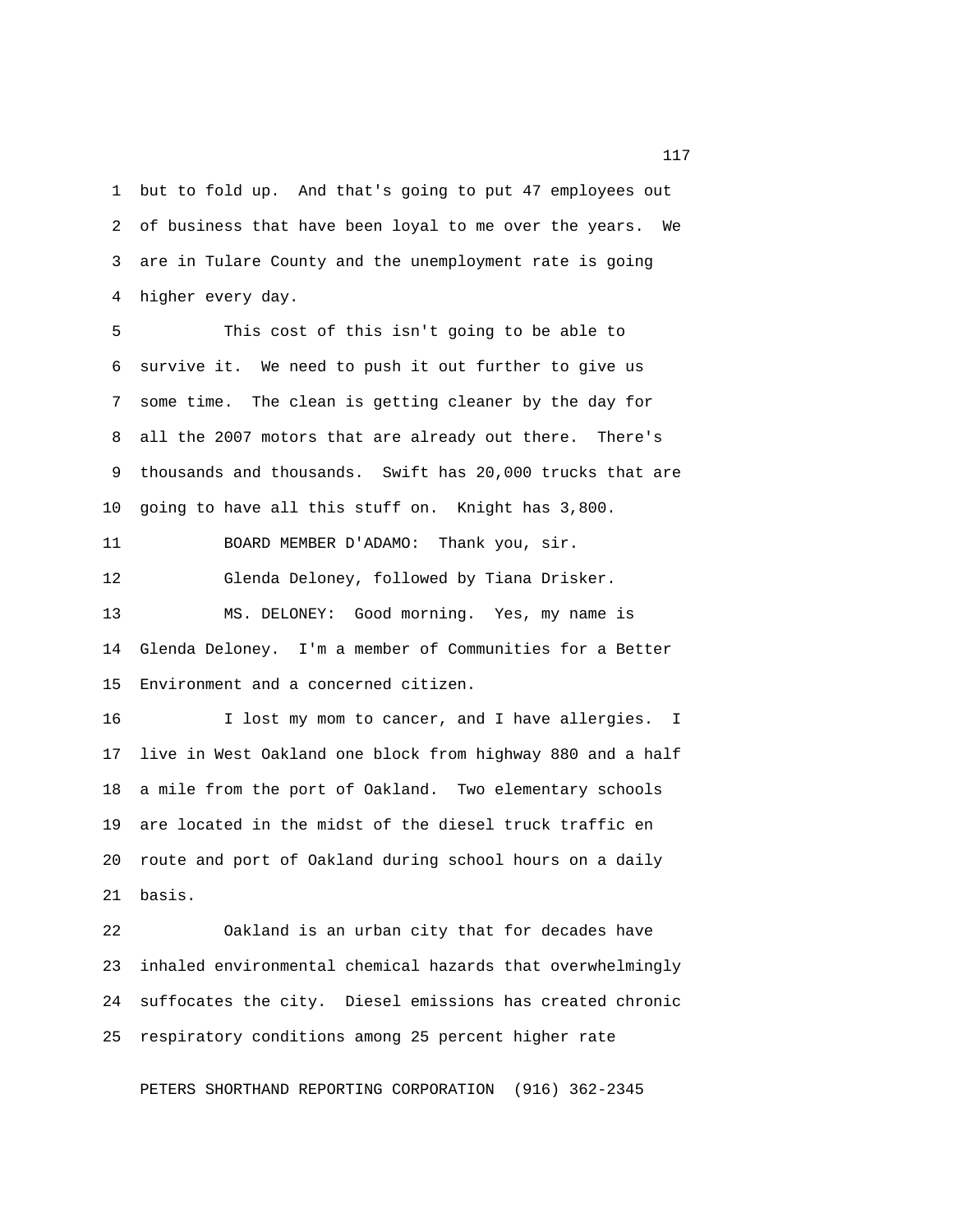1 children in the west Oakland area. Breathing the 2 hazardous chemicals is inhaling a drug like unseen 3 particulate matter that imbeds deep in the lungs. And 4 other research problems among children are learning 5 deficits, behavioral problems, and short-lived life spans 6 as an adult inherited from childhood breathing conditions 7 that leads to heart conditions.

8 The rule essentially will meet the federal clean 9 air requirements. Also judiciously will help enforce a 10 healthy life styles and 2010 healthy peoples. 11 Representing the communities of Oakland, the citizens seek 12 the legislative support to undue the urban city 13 environmental hazardous justice. 14 BOARD MEMBER D'ADAMO: Thank you, ma'am. 15 Tiana Drisker followed by Jason Schmelzer. 16 MS. DRISKER: Hi. I'm Tiana Drisker, and I am 17 with Communities for a Better Environment, which is an 18 environmental health injustice organization. 19 CARB recently gave CBE PM2.5 monitors to measure 20 ground level diesel PM experienced by residents in east 21 Oakland. Why did we need this equipment? Because 22 residents in east Oakland are experiencing a 23 disproportionate amount of health impacts because of the 24 emissions produced by thousands of trucks that drive 25 through low income communities every day.

PETERS SHORTHAND REPORTING CORPORATION (916) 362-2345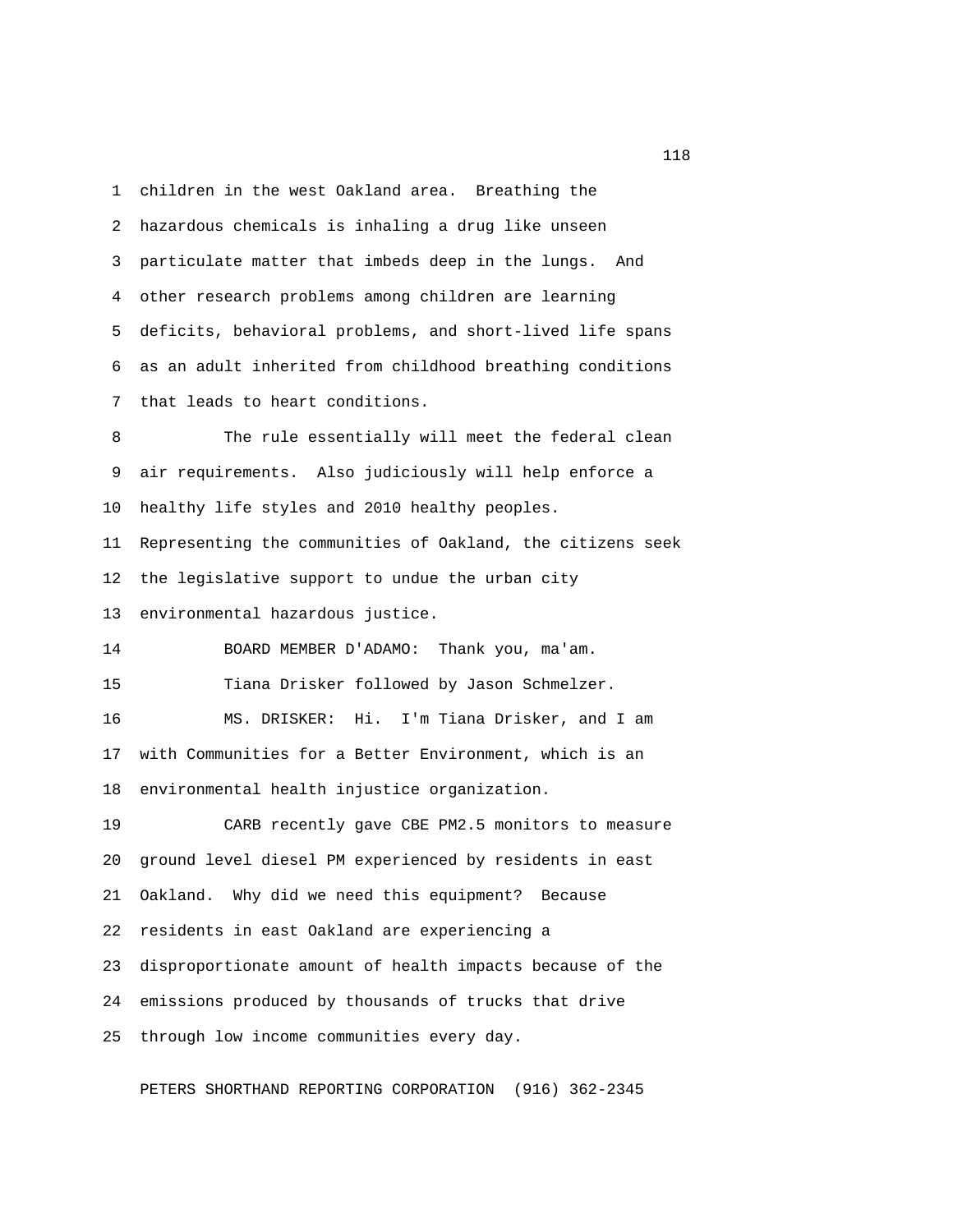1 The negative health impacts are ramped, including 2 asthma, respiratory issues, cancer, and epidermic allergy 3 reaction.

 4 If the trucks are retrofitted, the quality of 5 health will improve for people who depend on State medical 6 care or who even don't have medical coverage at all.

 7 These trucks also pass by clusters of elementary 8 schools. These are residents who have to find a way. 9 These are sensitive receptors. These are people who are 10 extremely sensitive to this type of pollution.

11 We have to find a way to support the truckers. 12 We have to find a way to support them financially. And we 13 have to come up with a solution to mediate this problem. 14 Because we do understand that this is a hardship for 15 truckers to make this transition.

16 Also I want you to realize that the trucks do sit 17 and idle. So when they're waiting to go to truck stops, 18 when they're waiting to go inside these businesses, 19 they're idling for unknown periods of time that's not 20 being documented. And it's not being regulated. These 21 trucks are not driving through your Walnut Creek 22 communities. These trucks are not driving through your 23 Pleasanton and Pleasant Hills conservative residential 24 communities. These trucks are driving through low-income 25 communities where there's lots of industrial cumulative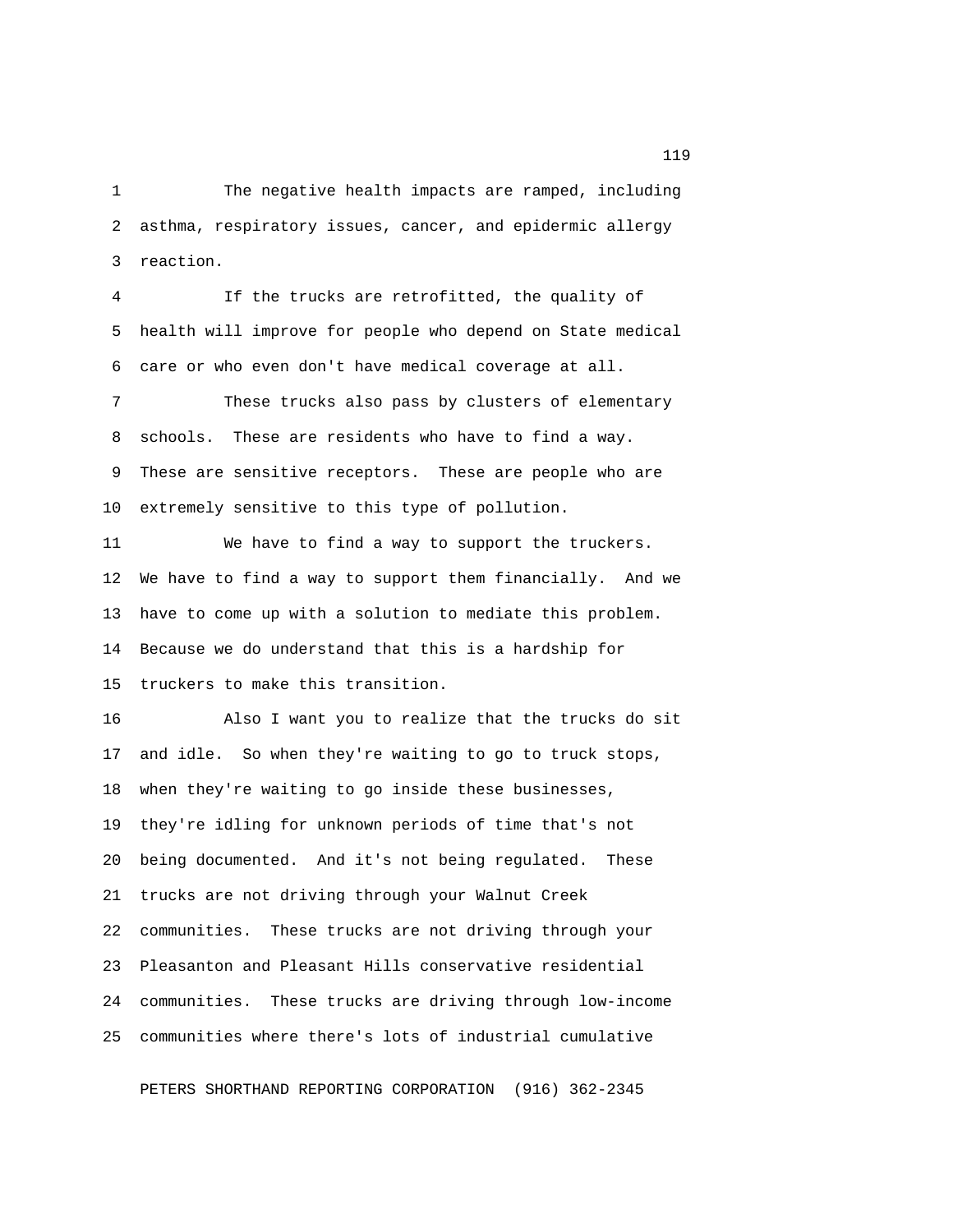1 impacts.

 2 Please support both of the truckers laws. 3 BOARD MEMBER D'ADAMO: Mr. Schmelzer followed by 4 Vannylda In.

 5 MR. SCHMELZER: Thank you, Madam Chair and 6 members. I'm Jason Schmelzer here representing the 7 California Chamber of Commerce, the largest broad-based 8 business association in the state of California with over 9 16,000 members, with three million employees.

10 I want to be really clear about what's happening 11 here. There is a name for the process that's taken place 12 with this rule. It's called eminent domain. Governments 13 do it to people's homes. When they do it, not only do 14 they have to have a good reason, but they have to pay fair 15 market value for what's being taken.

16 That's not happening here. I think a lot of 17 people in this room that are supporting the rule would 18 have a very different take if it were their property that 19 was being proposed to be taken.

20 That being said, our goal is not to stop any 21 regulatory action. We're part of the DTCC coalition that 22 has provided an alternative.

23 Again it was mentioned earlier today, there is 24 the base line. There is the current rule. And then 25 there's a middle ground, the compromise. That's what we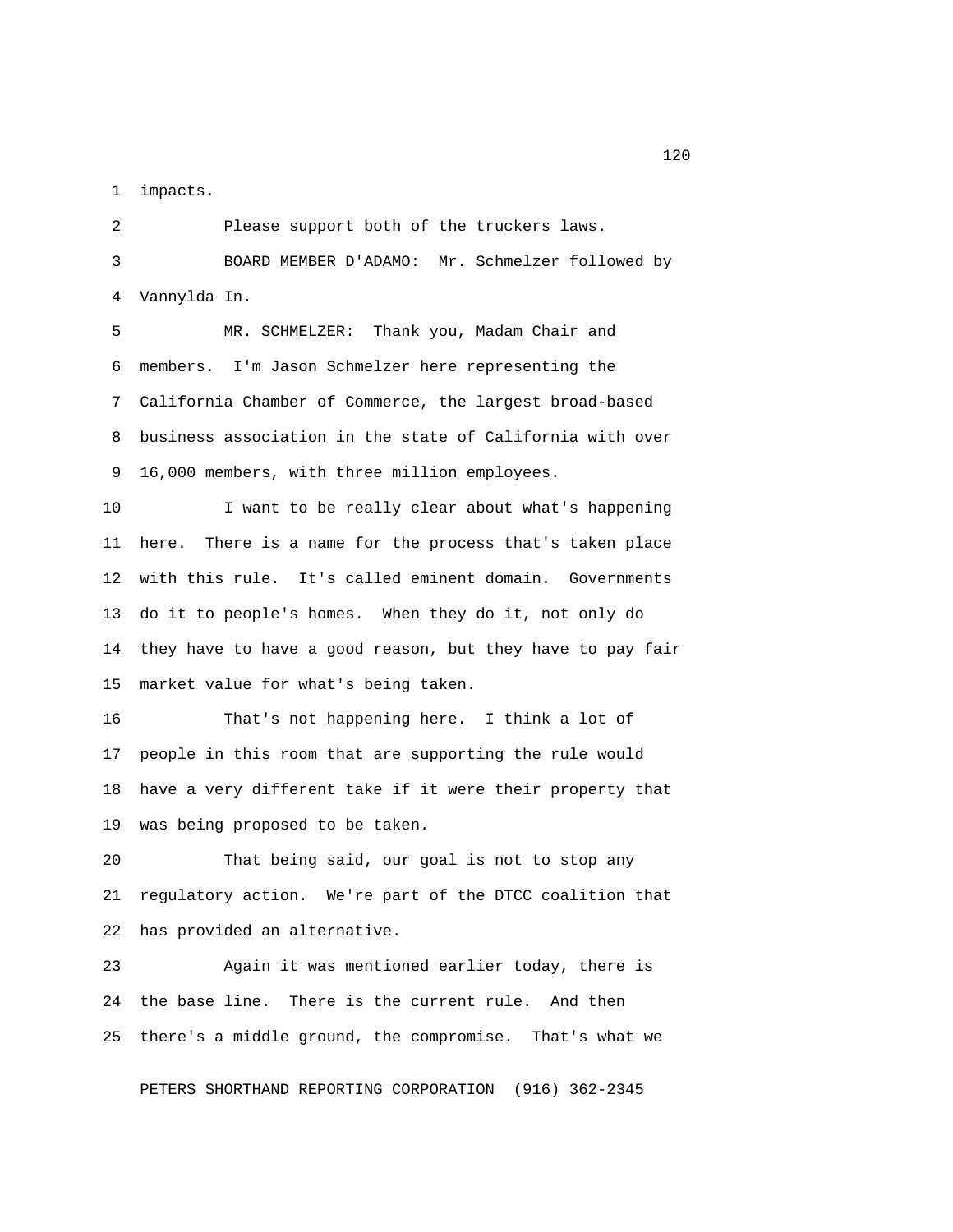1 are here to promote is a compromise.

 2 The impact of this rule is massive. California's 3 unemployment rate is currently at 8.2 percent and is going 4 to go higher. The UI fund is in jeopardy. There are a 5 lot of problems. If you are looking at this one rule 6 alone in a silo, it may sound like a great idea. When you 7 look at the totality of what's going on in the state of 8 California, we really have some big problems with this 9 rule.

10 The economic and emissions analyses, Sierra 11 Research point out some significant problems with how the 12 baseline emissions numbers were calculated, what the 13 impact of the recession is, and how the economic analysis 14 was done.

15 Just yesterday, the Sacramento Bee ran an 16 editorial that characterized or quoted a professor from 17 Harvard University in the context of your economic 18 analysis for AB 32 said, "The economic analysis is 19 terribly deficient in critical ways."

20 Another comment said, "The net dollar cost of 21 each of these regulations is likely to be much larger that 22 what's reported." That from a professor at UCLA.

23 We're here advocating for the advancement of a 24 compromise. If you don't take that compromise, what we 25 would urge is to take careful note of the process for the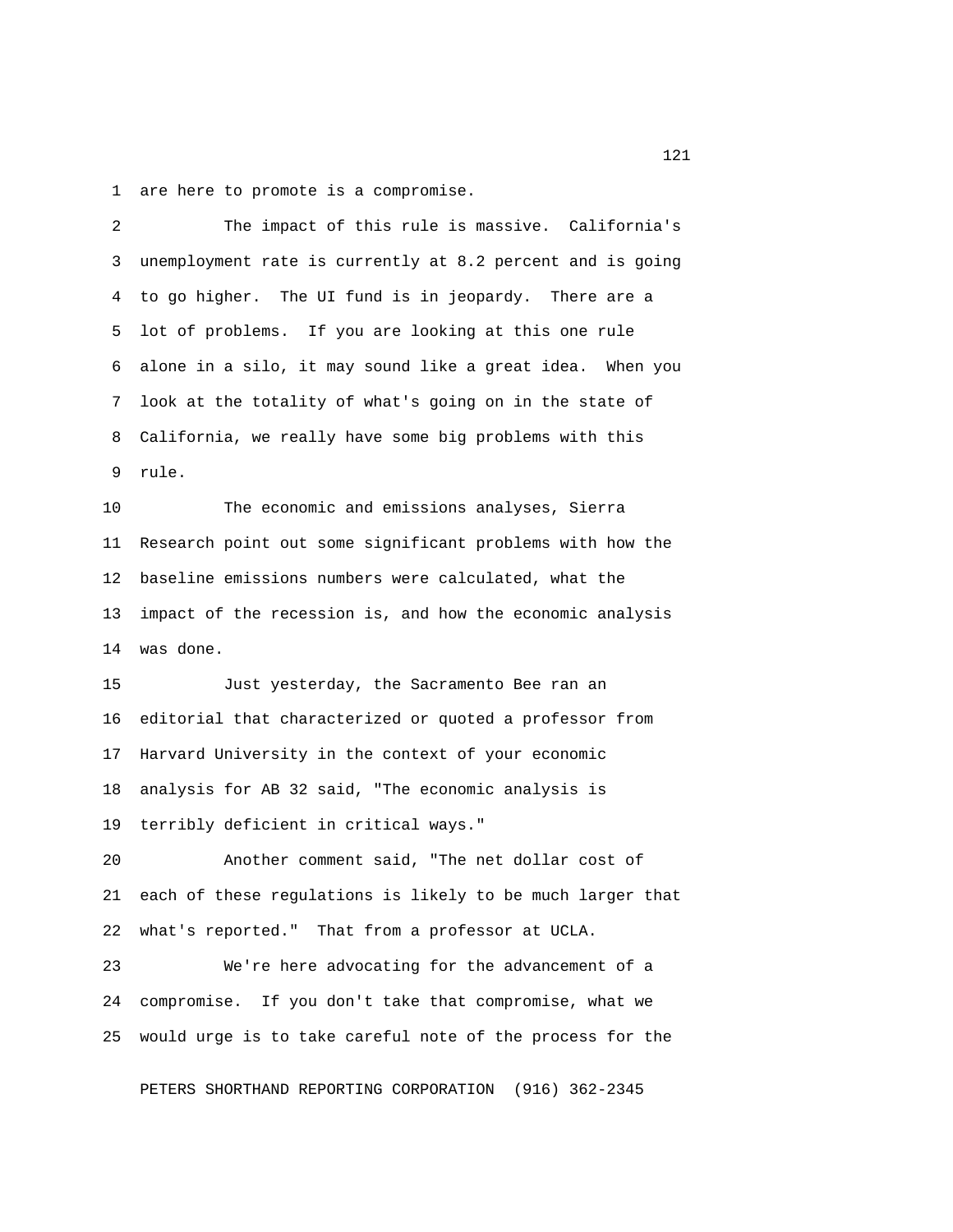1 economic analysis for the emissions inventory.

 2 BOARD MEMBER D'ADAMO: Thank you. We need folks 3 to line up so we can move along here. 4 I'm going to read of the next 10, 15 names. 5 Vannlyda In, Brian Davis, Florintino Hernandez, Elizabeth 6 Daigle, Ed Welch, Sarah Sharpe, Cheryl Moore, Camille 7 Kustin, Brian Beveridge. 8 Sir. 9 MR. DAVIS: I guess that's me next. I'm Brian 10 Davis, and I'm with Breathe California. And I have some 11 of these cards also to hand in from people who can't be 12 here today. 13 And basically I'm here to speak personally for 14 one thing. I live on Fell Street in San Francisco, which 15 is one of the major arteries there. There is black powder 16 piled up on the windowsills. I know that as a person with 17 asthma that that is effecting my health. And I'm very, 18 very concerned about where that black smoke is going in my 19 lungs. 20 And I know that a lot of it is coming from the

21 diesel exhaust that we need to dramatically reduce here by 22 passing a very strong, very powerful rule. Making sure 23 that we don't delay this. That we don't weaken it. This 24 isn't just an issue of health. This is also an issue as 25 hasn't been said too much. What I heard mention again

PETERS SHORTHAND REPORTING CORPORATION (916) 362-2345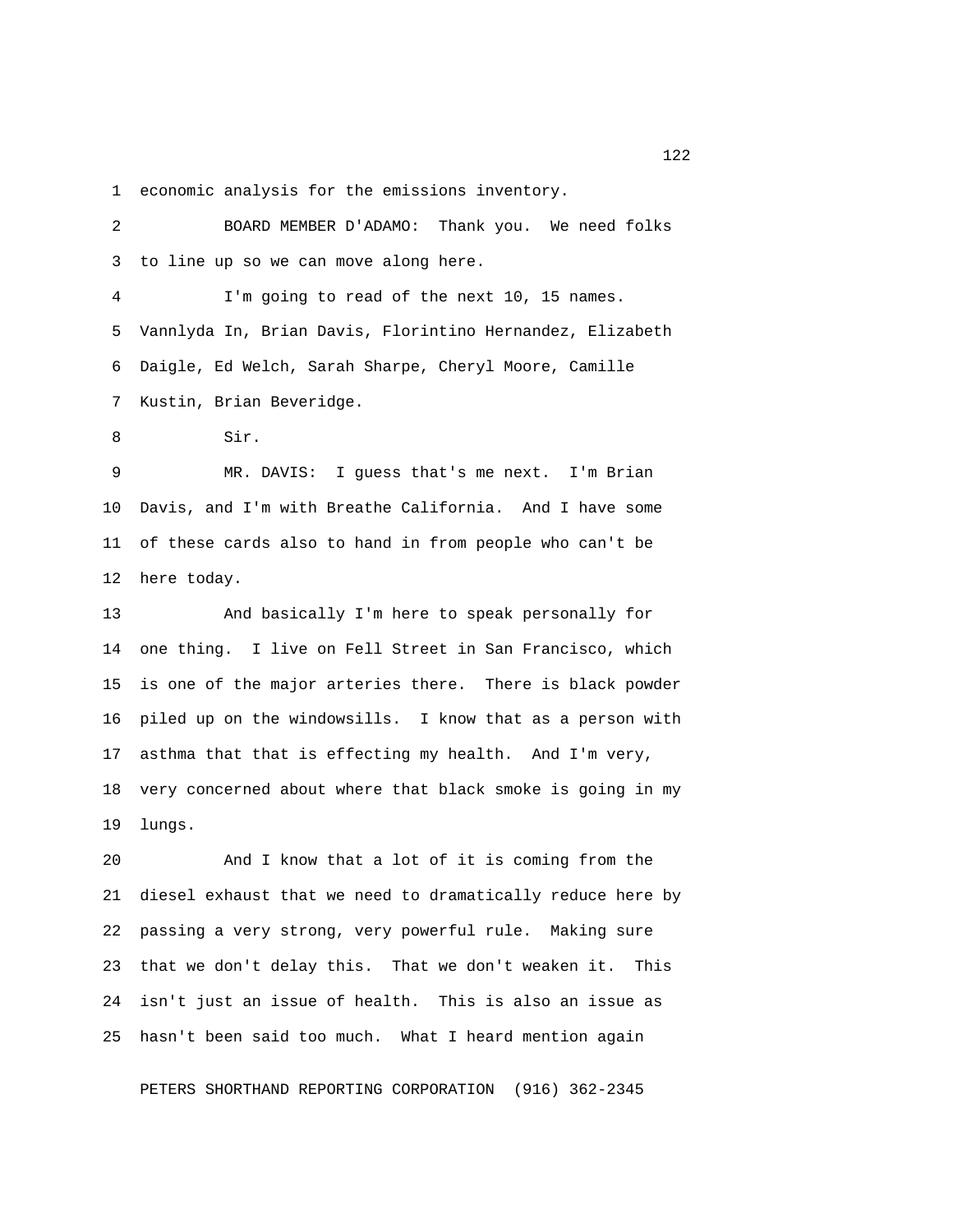1 this is an environmental reality that we're facing a world 2 where the icecaps are melting. Where we're seeing lots 3 and lots and more and more fires and droughts in 4 California and in other places.

 5 And this is not a time to delay. This is not a 6 time to weaken. This is a time to move forward and make 7 very, very strong rules and for California to set the 8 example. And obviously this is a financial issue as well. 9 And it's a financial issue in a lot of different respects. 10 Obviously, it effects the truckers' financial situations. 11 But it also effects the health of our people. We've got 12 much, much more money that can be saved in California and 13 health costs by passing a tough rule. And we need to look 14 at the fact that this money obviously we need to support 15 the truckers. We need to find every we can to support 16 them.

17 But the reality is that ultimately that cost is 18 going to be passed on to the consumer as it should be, 19 because it's all of us that are being benefited by this 20 and all of us that should be paying the costs. But we 21 cannot delay. We cannot weaken. We have to move forward 22 with a tough law. And we should not be paying with our 23 lungs.

24 Thank you.

25 BOARD MEMBER D'ADAMO: Thank you.

PETERS SHORTHAND REPORTING CORPORATION (916) 362-2345

<u>123</u>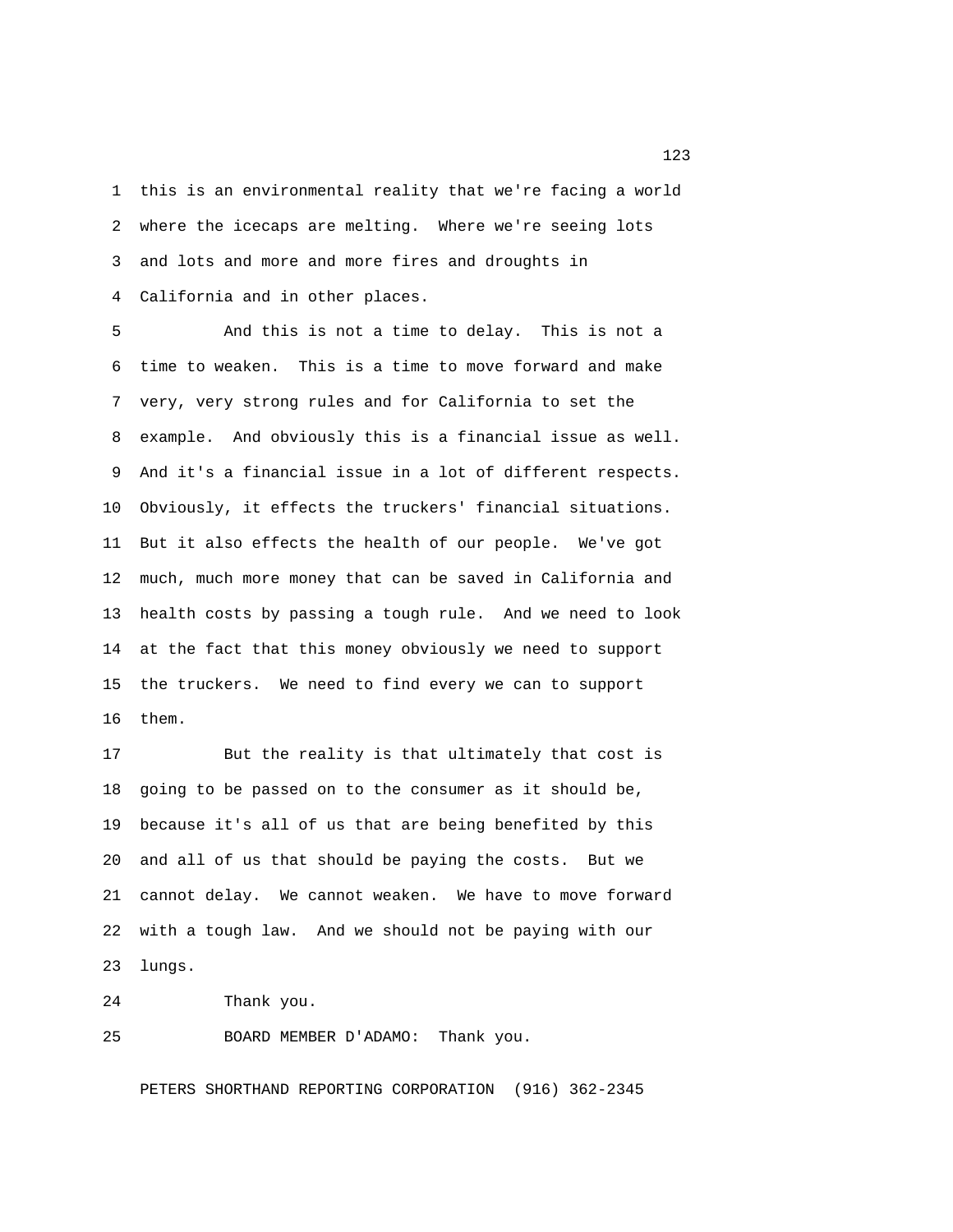1 Florintino Hernandez and Elizabeth Daigle, Ed 2 Welch, Sarah Sharpe, Cheryl Moore, Camille Kustin, Brian 3 Beveridge.

 4 MR. WELCH: Yes. Hi. My name is Ed Welch with 5 Save the Air in Nevada County.

 6 We are unfortunately number ten on the EPA list 7 on the worst ozone polluted counties in the nation, 8 primarily blown up from Sacramento Bay Area components.

 9 So I just wanted to talk about the ozone 10 component being a general degradation of our public health 11 and our environment.

12 Dr. Balmes was a part of an epidemiology study 13 that said that increased lifetime exposure to ambient 03, 14 our ozone is associated with decreased function of air 15 ways. So in the future, these problems are going to be 16 potentially great for us in the future.

17 I also want to relate a story to our county. 18 Recently, a year ago, we had two medical doctors move from 19 our county because their young twin four-year-old 20 daughters were having pulmonary distress. They went to 21 their medical peers, talked to a pulmonologist at 22 Stanford. They talked about a critical time period for 23 your children which is zero to six. When the development 24 of those lungs needs to be nurtured. If it's damaged, 25 it's irreversible. So if kids start showing signs of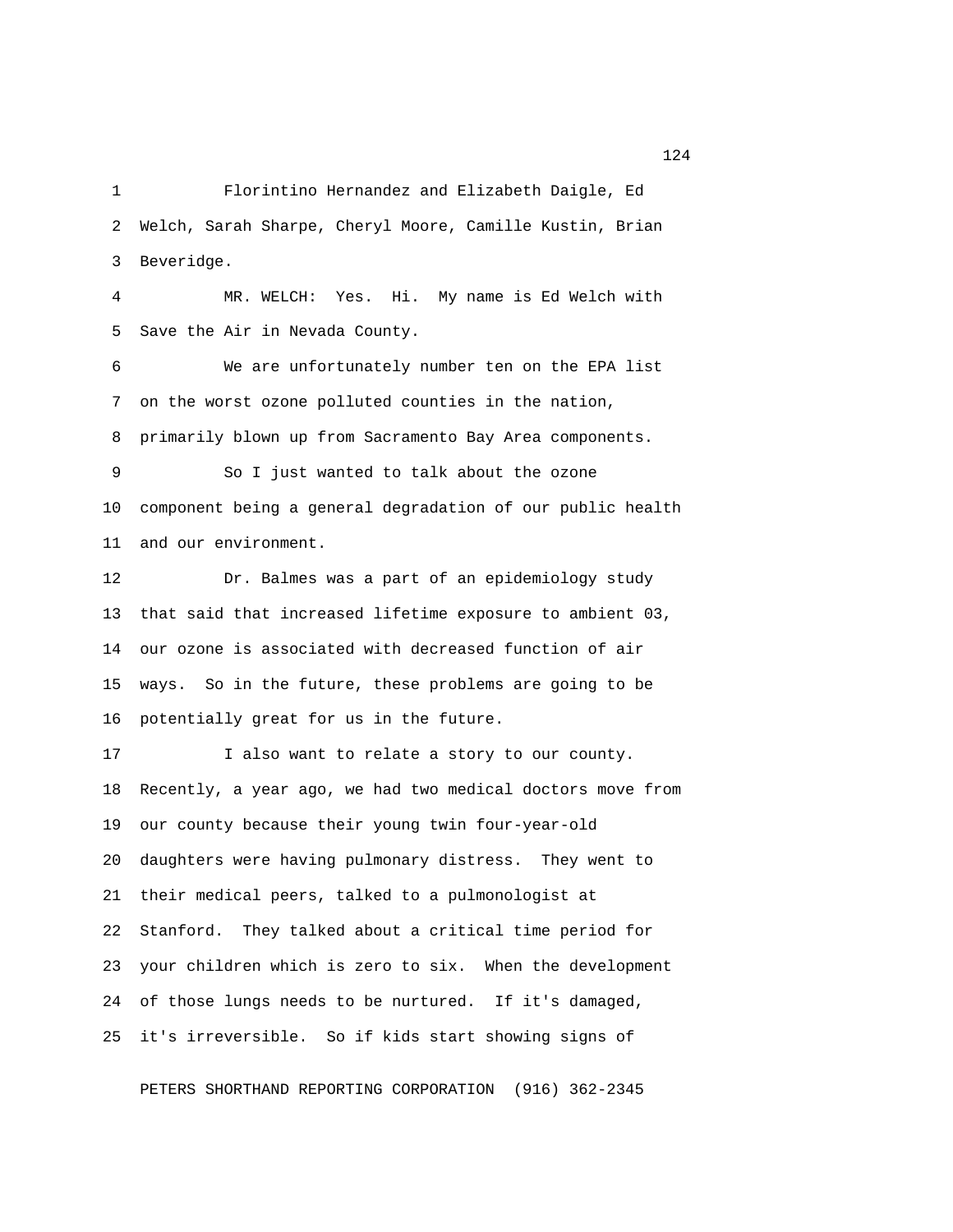1 pulmonary digress, basically it's to late. So I want to 2 say the extensions do matter to kids' health.

 3 And also we sponsored a ozone summit this summer 4 up in Grass Valley. And they talked about forestry 5 damages. Their forest is also dramatically impacted by 6 ozone. The agricultural damages as well. The substantial 7 reductions in crop yields as from ozone damage is also 8 substantial as well.

 9 And also want to remind that you the ozone 10 standards will likely go lower. The ozone standard was 11 reduced to 75 parts per million last spring. As several 12 members have testified, the Science Advisory Board said 13 that number should be between 60 and 70 parts per billion. 14 So it is going lower. Hopefully, it will go lower to 15 protect people's health. This is just a beginning measure 16 in what we would try to do to solve this problem.

17 BOARD MEMBER D'ADAMO: Thank you, sir.

18 Cheryl Moore.

19 MS. MOORE: Good afternoon. My name is Cheryl 20 Moore with Mendocino Redwood Company.

21 In the interest of time, I'm going to limit my 22 comments to just one topic.

23 I would like to ask the Board to help in 24 revamping the Carl Moyer Program to increase the funding 25 that's available statewide and also to make sure that

PETERS SHORTHAND REPORTING CORPORATION (916) 362-2345

n 125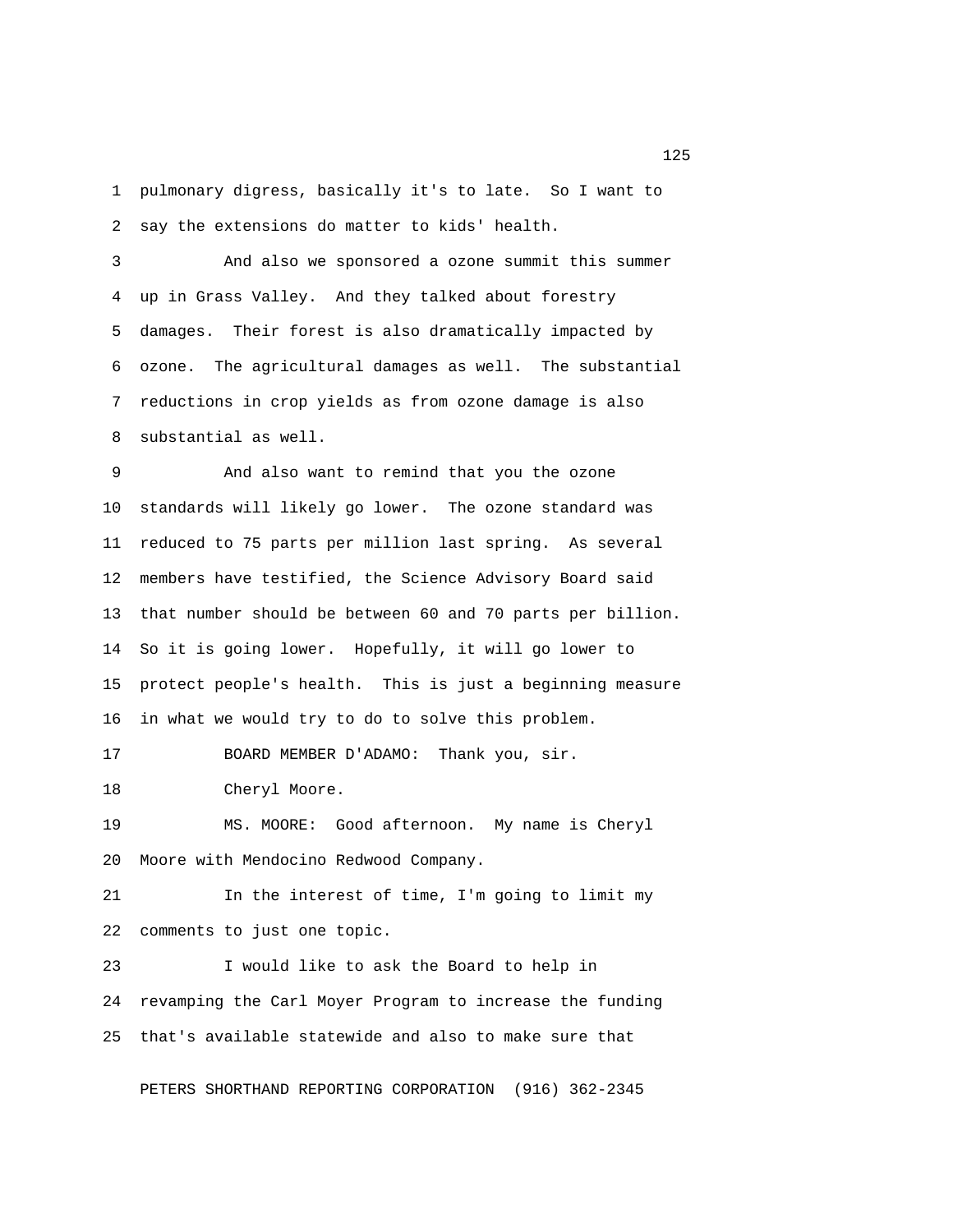1 there is sufficient funding to make it down to the private 2 rural businessperson.

 3 And in addition to increased funding, it would 4 also be helpful if the Carl Moyer Program supported basic 5 compliance projects, not just above and beyond projects. 6 Additionally, if it was re-structured so that 7 participants could receive partial funding so that a 8 project wouldn't be denied if 100 percent funding of that 9 piece of equipment wasn't warranted, so they could get 10 some portion towards replacement or retrofitting. 11 Thank you. 12 BOARD MEMBER D'ADAMO: Brian Beveridge. 13 You are Camille? Just one second. 14 Brian Beveridge, Bill Gassaway, Dick Stuart, 15 Lowell Robinson, Brad Edgar. 16 MS. KUSTIN: Good afternoon, members. I'm 17 Camille Kustin with Environmental Defense Fund. 18 I'm going to get straight to the point. 19 We very much support the rule. However, we have 20 significant concern about the proposed agricultural truck 21 provisions. It reaches too far and does not provide the 22 needed health protections. 23 Under the proposal, 70 percent of ag trucks will 24 have no controls until 2017 and half will continue to emit 25 diesel soot from 2017 to 2023. This will

PETERS SHORTHAND REPORTING CORPORATION (916) 362-2345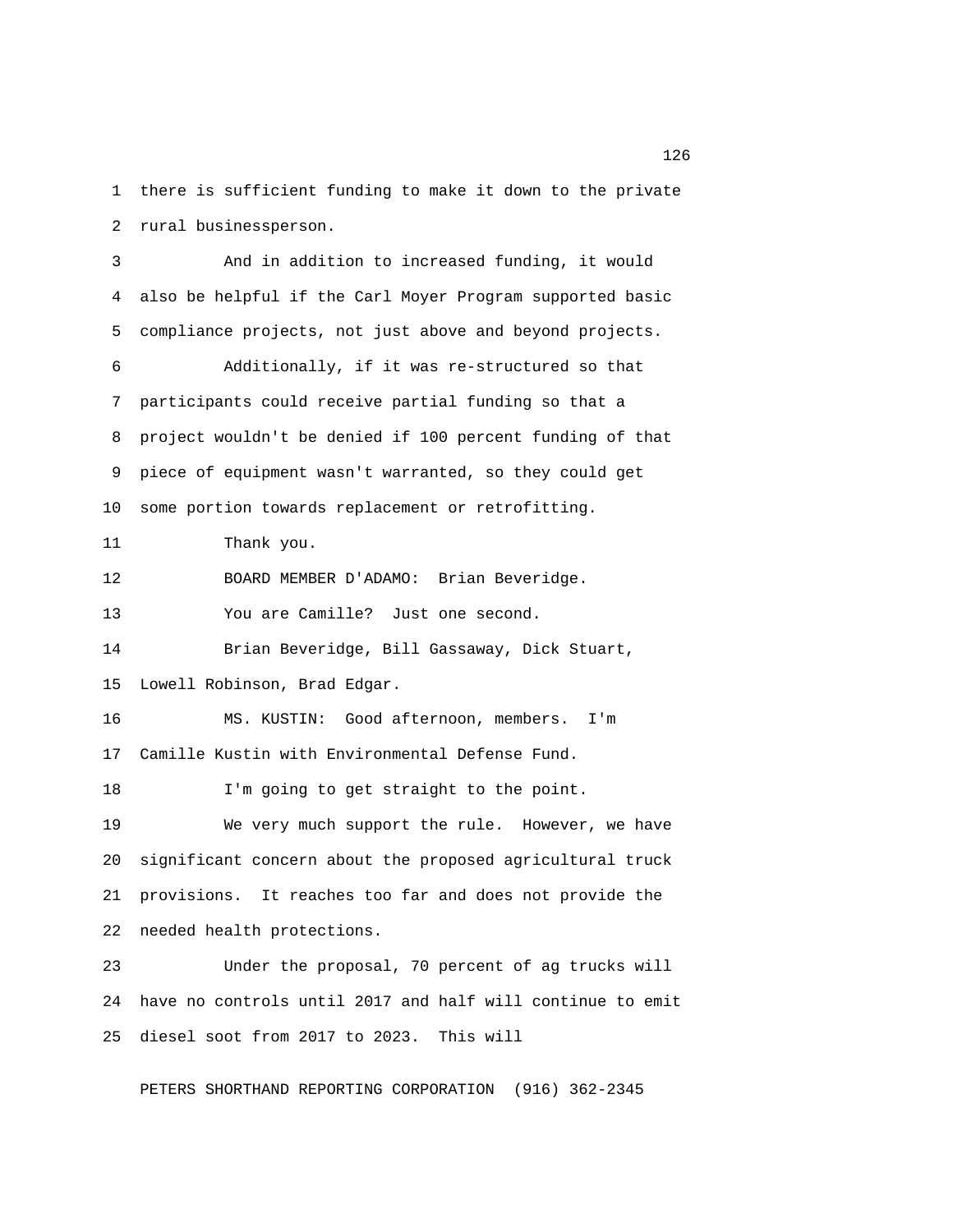1 disproportionately effect farm workers and profession and 2 residents of rural areas. Provides no early protections 3 for acute exposure to fine diesel particulate.

 4 This pollution affects some of the most 5 vulnerable populations who have the least access to health 6 care. We believe the Board can allow for flexibility for 7 agriculture, recognizing its unique characteristics will 8 also restore health benefits.

 9 We simply request the Board do the following: 10 Limit the ag provision to small fleets to truly 11 help the small farmer, eliminate chemical and fertilizer 12 trucks. These vehicles have never been considered an ag 13 truck, and that shouldn't start now.

14 And reduce the mileage threshold to 10,000 miles 15 and require PM filters by January 1, 2015. This will 16 achieve direct health benefits. And if installing a 17 retrofit isn't an option for some vehicles because of 18 their age, there will be a growing market for used trucks 19 that are fitted with a filter. And these trucks will be 20 available at more reasonable price as compared to buying a 21 brand-new truck.

22 This time line will also allow additional time to 23 access incentive funds. And there will be funds available 24 for ag trucks. When specifically asked this question, the 25 unequivocal response from CARB air districts staff from

PETERS SHORTHAND REPORTING CORPORATION (916) 362-2345

127 and 2012 and 2012 and 2012 and 2012 and 2012 and 2012 and 2012 and 2012 and 2012 and 2012 and 2013 and 201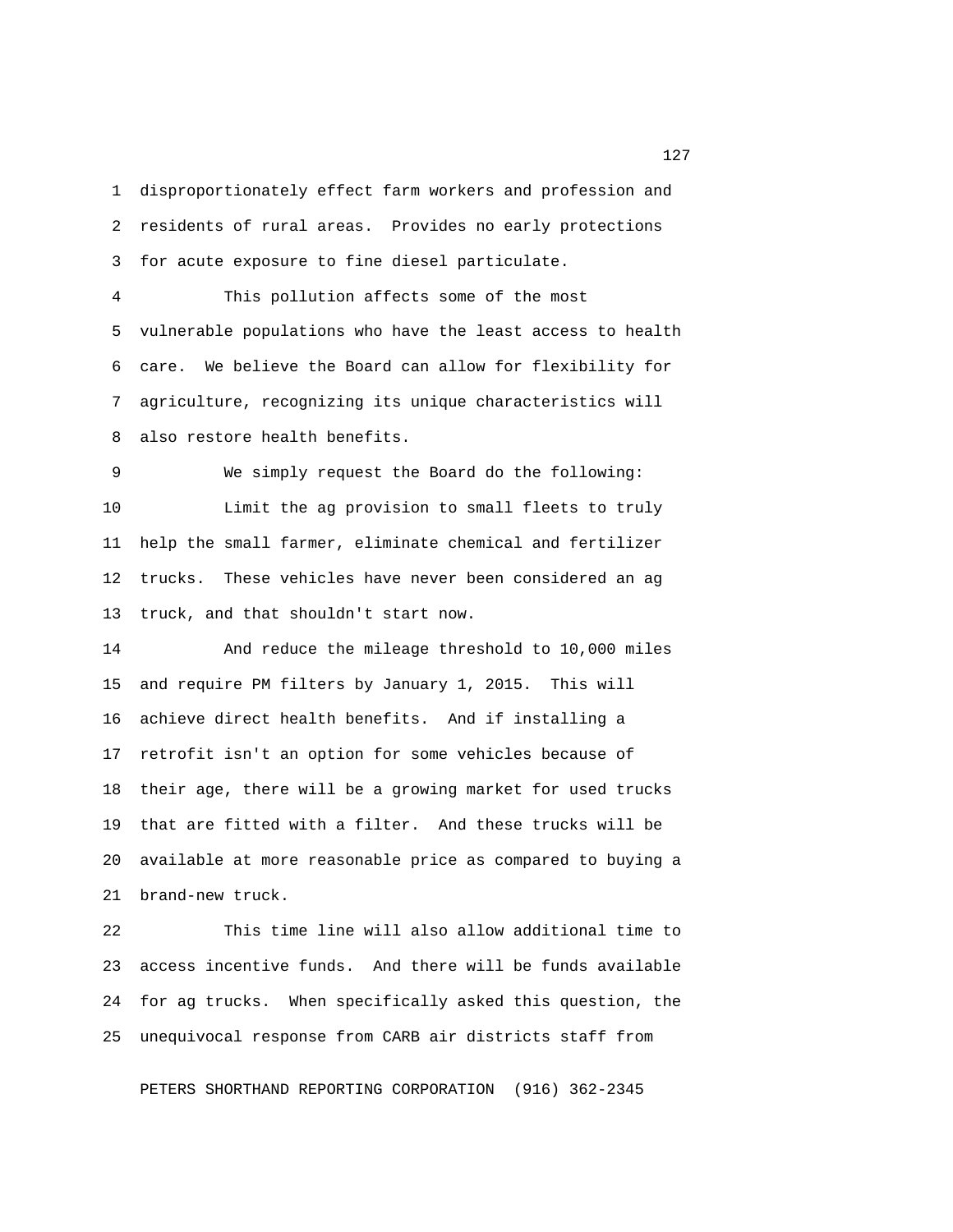1 Sacramento and San Joaquin was that there will be money 2 available for ag trucks and it's historically been the 3 case starting next year. California agriculture is 4 successful, because it has been innovative.

 5 And in response to other air regulations, this 6 sector has demonstrated its ability to meet the challenge 7 of reducing emissions. This rule will help clean up the 8 air and protect those that make the farm run and will 9 provide cleaner, newer vehicles that also make the farming 10 operation more efficient.

11 So we also thank CARB staff for their work.

12 BOARD MEMBER D'ADAMO: Thank you.

13 Brian Beveridge.

14 MR. BEVERIDGE: Good morning or afternoon, 15 whichever it might be. My name is Brian Beveridge. I'm 16 co-chair of the West Oakland Environmental Indicators 17 Project in west Oakland, California.

18 We are surrounded on -- a community about 22,000 19 surrounded on all sides by freeways, which we didn't ask 20 for or build. Less than an eighth of a mile from the port 21 of Oakland, which we didn't actually ask for or build. We 22 experience diesel emissions from trucks, trains, and ships 23 24-7.

24 Bunch of us came on a bus up here today. A woman 25 at the bus stop said, "Where are all you going?"

PETERS SHORTHAND REPORTING CORPORATION (916) 362-2345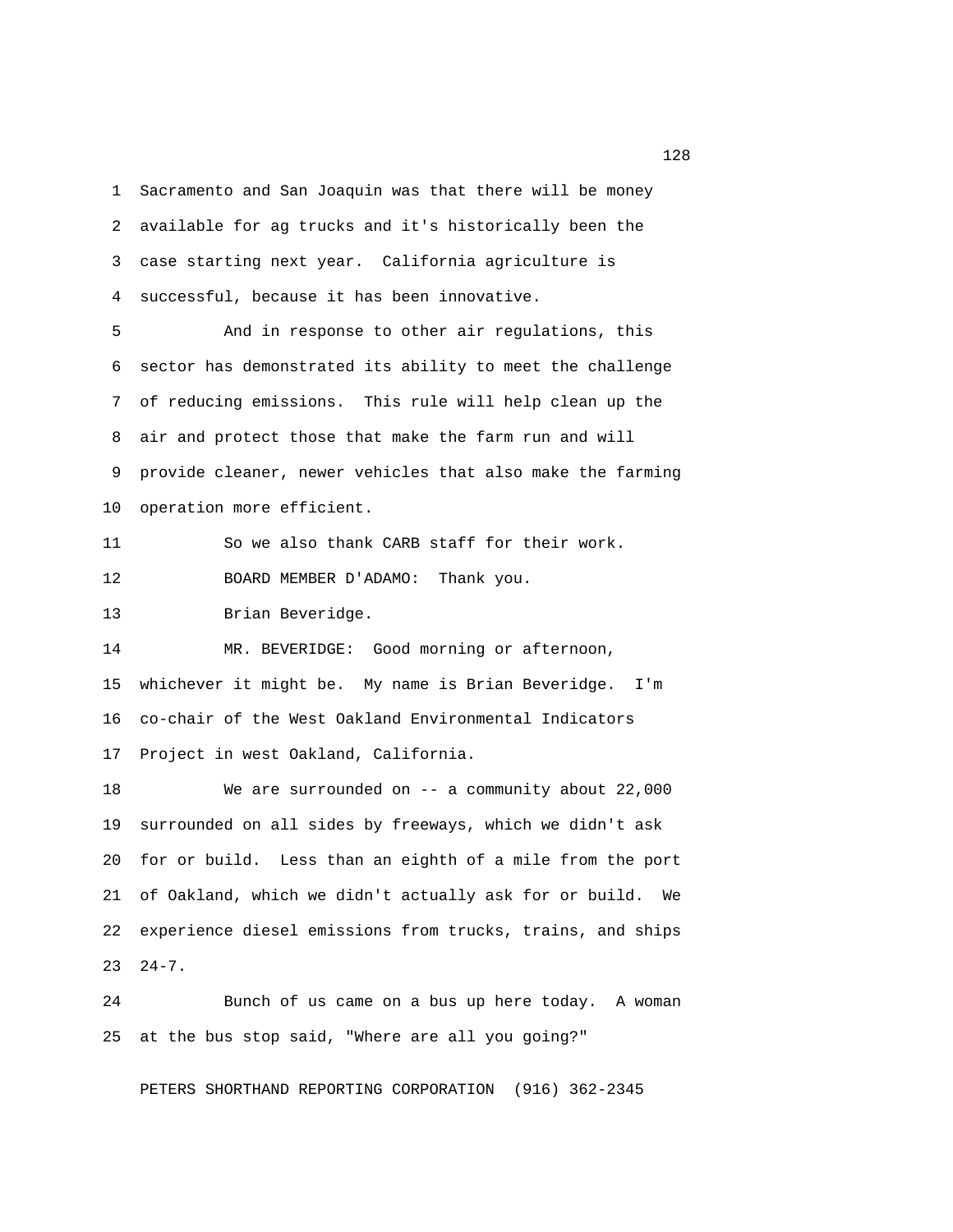1 We said, "We're going to Sacramento to talk about 2 clean air in the neighborhood."

 3 She said, "That should have happened 40 years 4 ago."

 5 In 1995, the EPA declared diesel particulate a 6 carcinogen. In last 40 years, I think we've had about 7 three boom and bust cycles.

 8 The point is in good times, our communities don't 9 really share in the largest, the prosperity. And in bad 10 times, we're told nobody can afford to do anything about 11 our problems.

12 As taxpayers, we've committed as well through 13 these bonds to support this process. I don't think anyone 14 in the state is asking for anything for free.

15 As consumers, we know we'll probably pay a little 16 bit more, because these costs are going to be passed on to 17 us. It will probably won't come out of the dividends.

18 In the long run, the costs of government can't be 19 reduced if we continue to burden taxpayer with the social 20 costs of diesel pollution.

21 It's been demonstrated children's lungs are 22 permanently damaged by exposure to diesel pollution. So 23 for every year we delay, we raise another generation of 24 people who need respiratory health care. I think at this 25 point we need to have industry looking for ways they can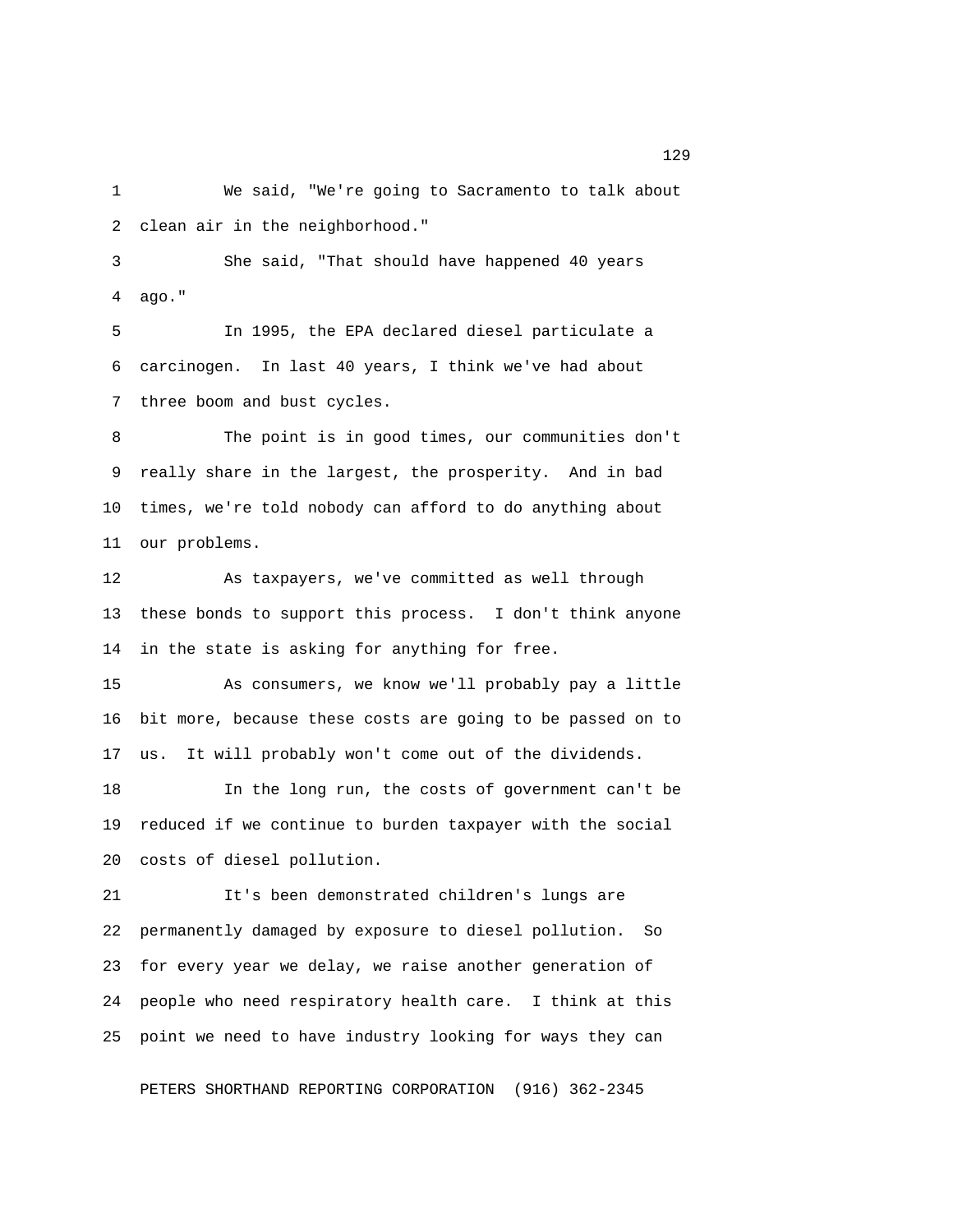1 comply and not spending time delaying these regulations

 2 BOARD MEMBER D'ADAMO: Thank you, sir. 3 Bill Gassaway, then Dick Stuart. 4 MR. GASSAWAY: I'm Bill Gassaway, with Gassaway

5 Enterprises.

 6 I'm a very small business in California. Do 7 salvage work in the logging industry. Go around to fuel 8 reductions for fire prevention. Also eradication of pine 9 beatle. That's 90 percent of my logging work.

10 I applied for the Carl Moyer Program well over a 11 year ago. It was accepted. The moneys were just about 12 out. Went down the Kenworth. Ordered my truck like for 13 like what I have. Laid around that night thinking about 14 the whole thing. Now I've got a debt coming up here which 15 I really can't afford. It all equaled out to I was going 16 to have to come up with another \$2,000 a month. The next 17 day I called up and I let the next guy have it.

18 I'd like to comply with all this. But it's 19 unrealistic for thousands -- literally thousands of people 20 like me with one rig. Little entrepreneurs that try to 21 survive in the state. It's just out of our reach. I 22 mean, we can't do this.

23 I don't really think that you even realize the 24 impact this is going to have when tens of thousands of 25 people like myself instead of, you know, large companies

PETERS SHORTHAND REPORTING CORPORATION (916) 362-2345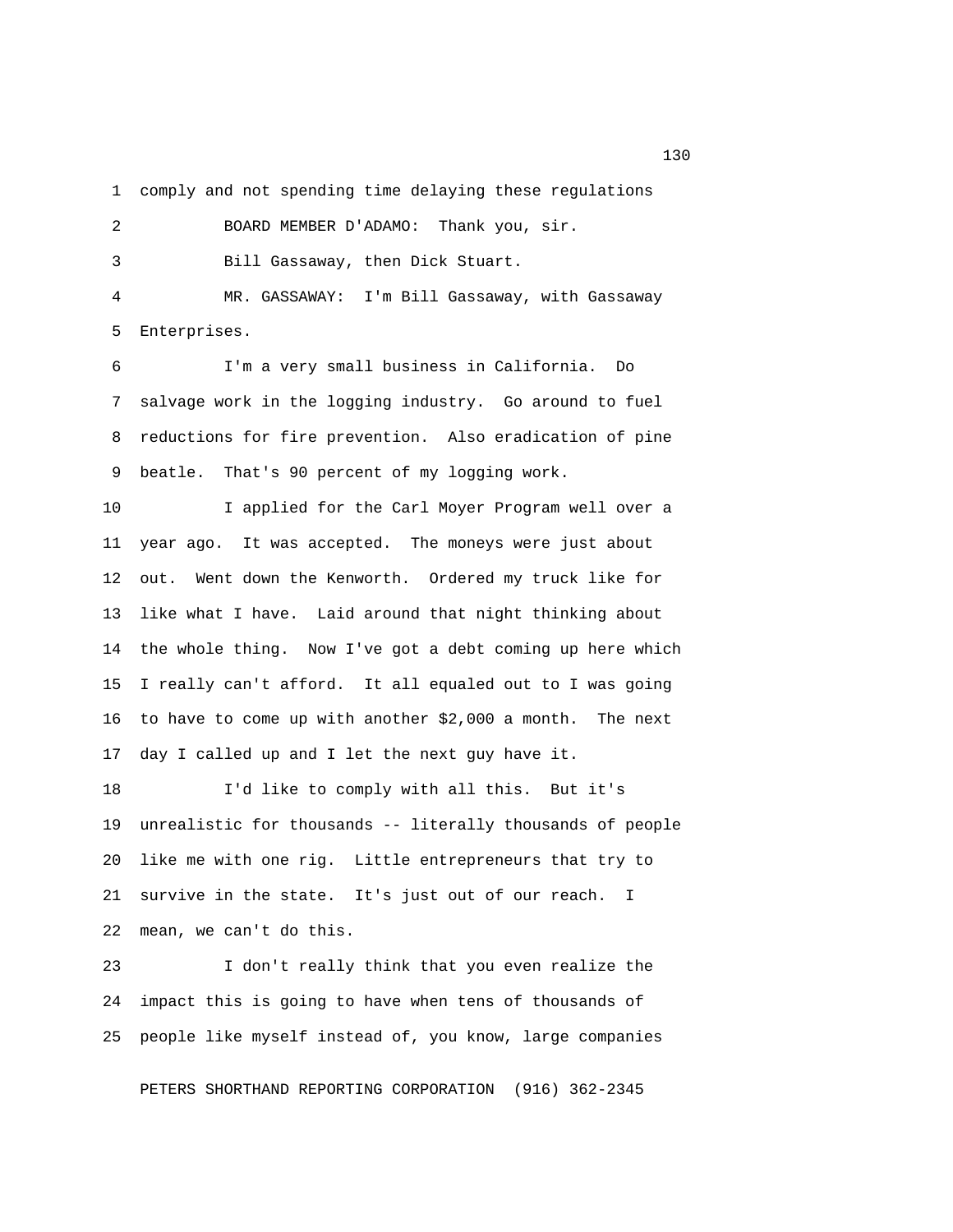1 we've heard from and stuff are affected by this. Your tax 2 base is going to be affected traumatically. I mean, 3 you'll see it overnight. You put tens of thousands of us 4 little guys out of business, you're going to get your pink 5 slips in the mail next week. It's going to affect 6 California's economy bad. We need to evolve into this, 7 but we need to do it slower, when we have an economy to do 8 it with. Help us people out. We need help. 9 BOARD MEMBER D'ADAMO: Thank you, sir. I have a 10 question for you. How much was the grant award? 11 MR. GASSAWAY: I was going to receive \$80,000 on 12 my rig. And it needs to be off the road, but that's what 13 makes me survive and my family. 14 BOARD MEMBER D'ADAMO: Thank you. 15 Dick Stuart, followed by Lowell Robinson. 16 MR. STUART: Good afternoon. My name si Dick 17 Stuart. I work with Maxim Crane Works. I'm responsible 18 for our company's fleet compliance with CARB rules and 19 reporting requirements. 20 Maxim is a nationwide crane rental company. We 21 have five locations in California and approximately 250 22 cranes, various types, servicing the state. 23 Want to focus on a small section of this rule 24 that has a large impact on our industry. Roughly 32 of 25 the cranes that we have in California will be impacted by

PETERS SHORTHAND REPORTING CORPORATION (916) 362-2345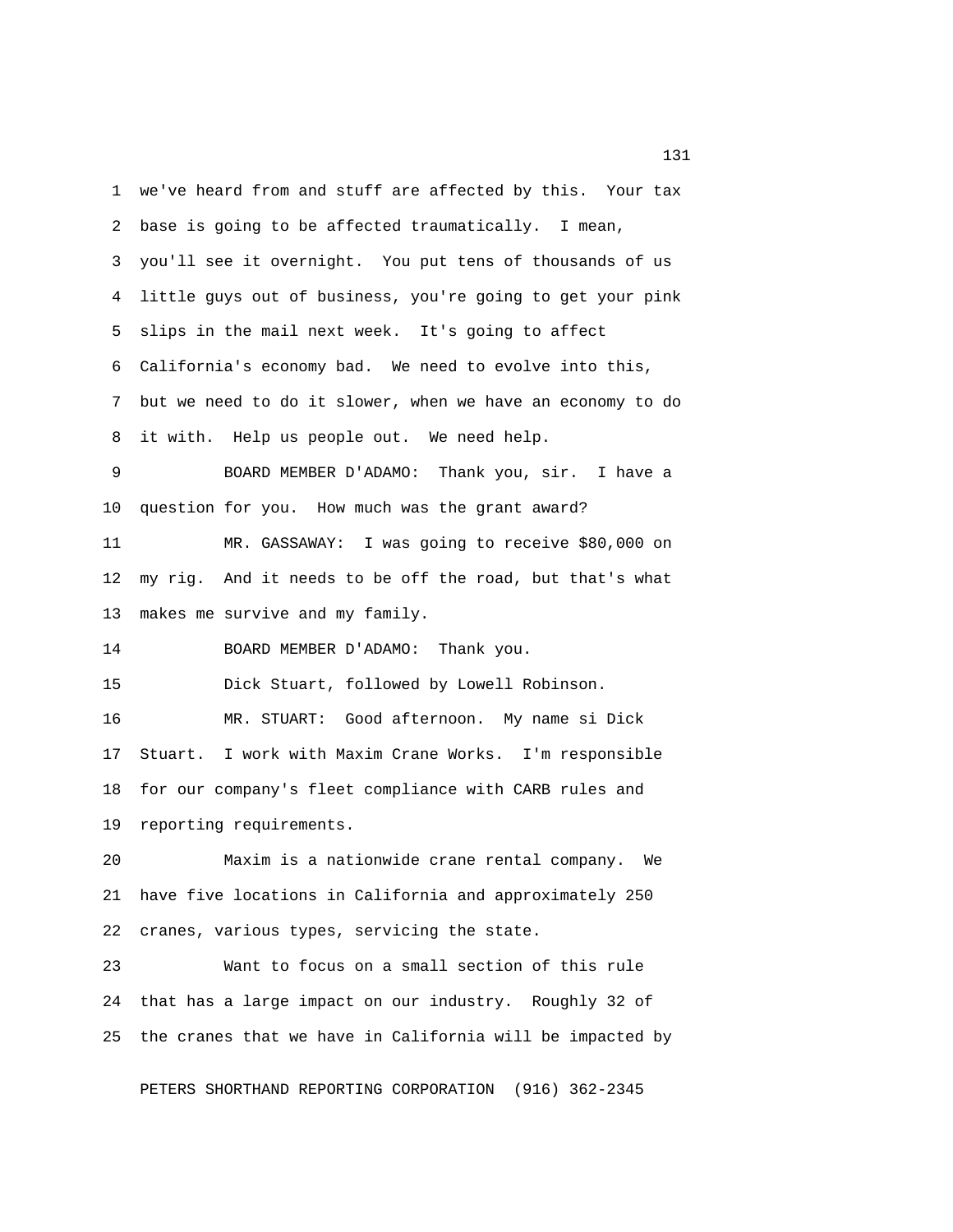1 the two-engine crane provision described in Appendix L of 2 the ISOR.

 3 Our company supports this provisions as an 4 efficient means of allowing the crane industry to achieve 5 CARB's emissions objectives. In the event there is a 6 delay acting on the on-road rule, we would request that 7 there's no delay in avoiding that particular provision or 8 implementation of that particular provision. This will 9 avoid the multiple reporting requirements and ATCMs that 10 currently apply and reduce the burden of compliance for 11 our industry. Thank you for the opportunity. 12 BOARD MEMBER D'ADAMO: Thank you, sir. 13 Lowell Robinson, followed by Brad Edgar. 14 MR. ROBINSON: Good afternoon, Madam Chair and 15 Board. My name is Lowell Robinson from Nevada City, 16 California. And I bought my first truck 61 years ago. 17 Our company has been in the business. And we buy 18 new trucks -- our first new trucks were bought in 1955, 19 and we've been buying new trucks ever since. And it's 20 very hard to keep up with. 21 With the economy the way it is right new, if we 22 can get the Carl Moyer Program to help just a little bit 23 more so we could change and get newer trucks -- there's no 24 company that would rather have newer trucks than 25 ourselves. All over the last two years, we bought nine

PETERS SHORTHAND REPORTING CORPORATION (916) 362-2345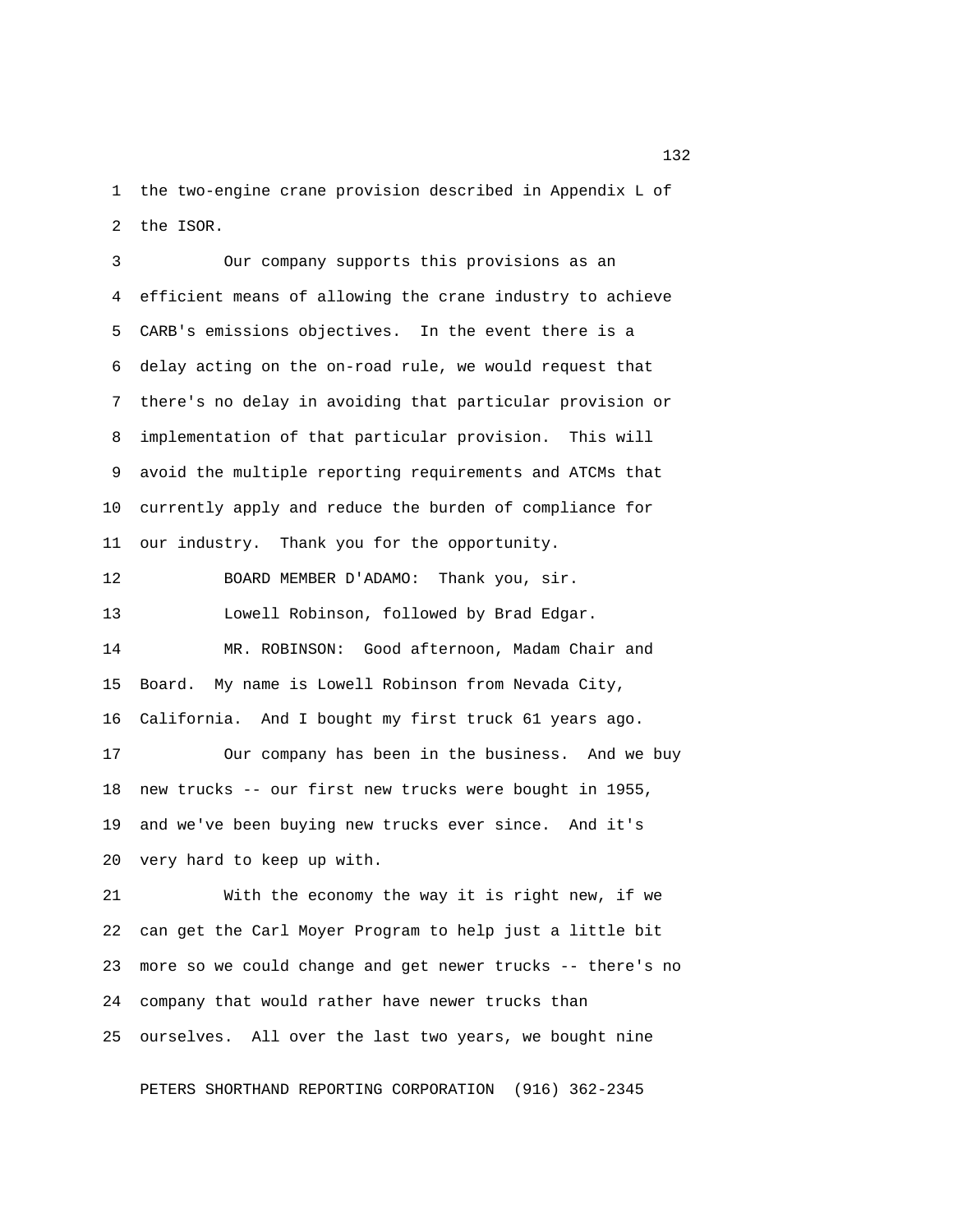1 new trucks. And even today there's one in the shop.

 2 Those trucks almost -- of the nine trucks we got, almost 3 every day one of them is in the shop because it won't run. 4 Caterpillar is the manufacturer of that engine. They did 5 not get enough time to manufacturer that engine so it will 6 work in the time that we need.

 7 So I'd ask for a little more of the Carl Moyer 8 money and not quite so many regulations. There's so many 9 regulations in it that it's hard to meet that demand in 10 the Carl Moyer Program. And if we can go a little bit 11 slower, Rome wasn't built in a day. Thank you.

12 CHAIRPERSON NICHOLS: Brad Edgar.

13 MR. EDGAR: Chair Nichols and members of the 14 Board, thank you for the opportunity to testify today.

15 I'm the President of the Cleaire Advanced 16 Emissions Controls, a California-based manufacturer of 17 retrofit devices.

18 We are here today in support of the rule. 19 I would like to make a couple of comments about 20 emission controls.

21 We've been involved in the retrofit business 22 since 2001. And since that time, we have retrofitted 23 thousands of vehicles in California to support the fleet 24 rules you've already passed. Over the past two years, 25 we've invested heavily to expand our product portfolio and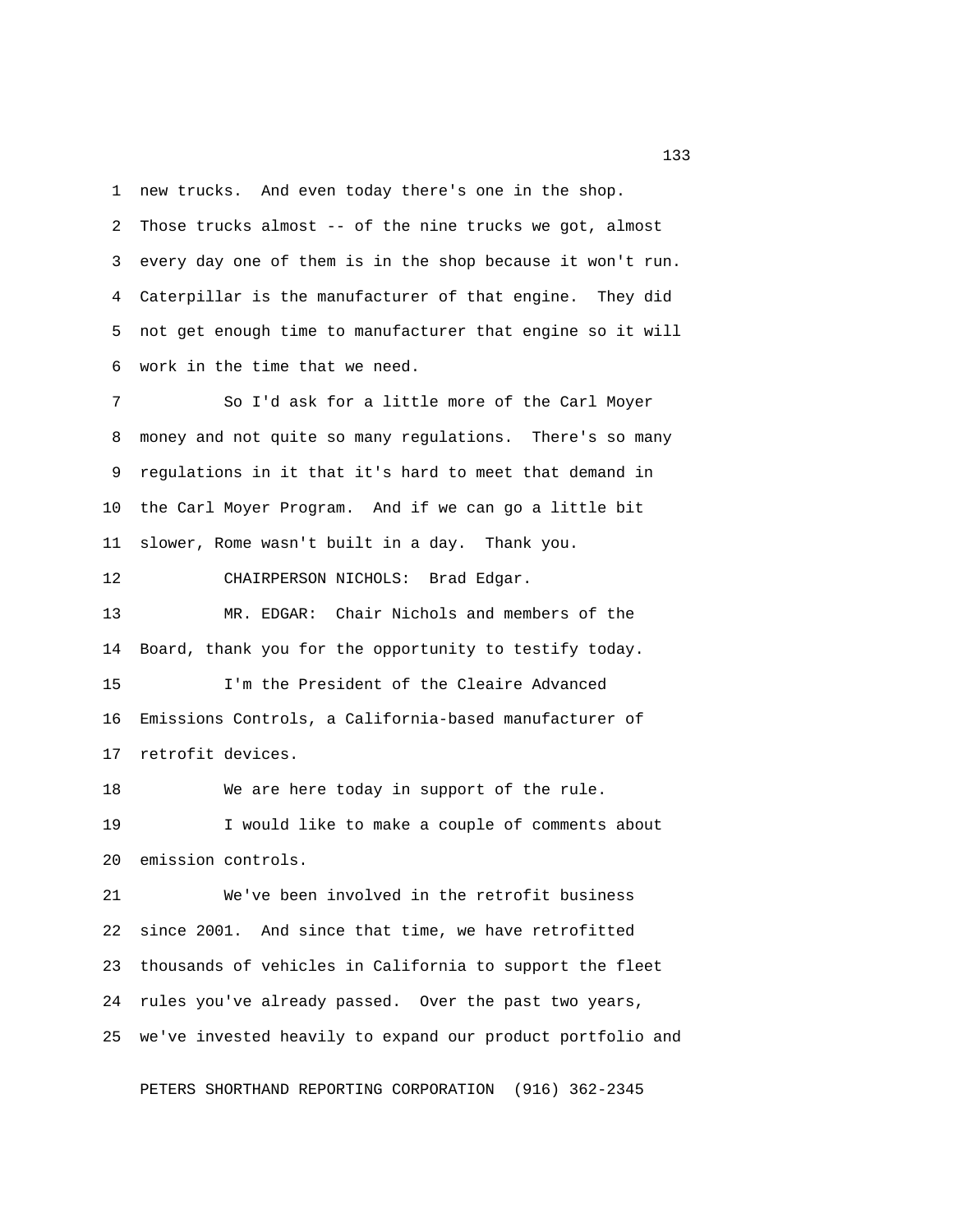1 our manufacturing capability to ensure that we are ready 2 to support this rule.

 3 Today, it is possible to apply high efficiency or 4 level three devices to essentially any and every diesel 5 engine covered under this proposed rule. We plan to offer 6 passively regenerating filters for hotter applications, 7 actively regenerating filters for colder applications. 8 And we will alter our long view product device that offers 9 both NOx and particulate matter reductions for on-road 10 applications as well.

11 All of these products are either verified today 12 or are in the final stages of the verification process. 13 We believe retrofitting provides an outstanding compliance 14 option. For a fraction of the cost of a new or used 15 truck, the owner can retrofit it and use it to the full 16 extent of its useful life pushing out the transition to a 17 newer model year truck.

18 And final point to make, there are co-benefits 19 from retrofitting. Reducing particulate matter in 20 addition to mitigating health impacts also has a climate 21 change benefit through the reduction of black carbon.

22 So in closing, we support this rule. We look 23 forward to our continued cooperation with ARB. And we 24 urge you to pass this rule. Thank you.

25 CHAIRPERSON NICHOLS: Thank you.

PETERS SHORTHAND REPORTING CORPORATION (916) 362-2345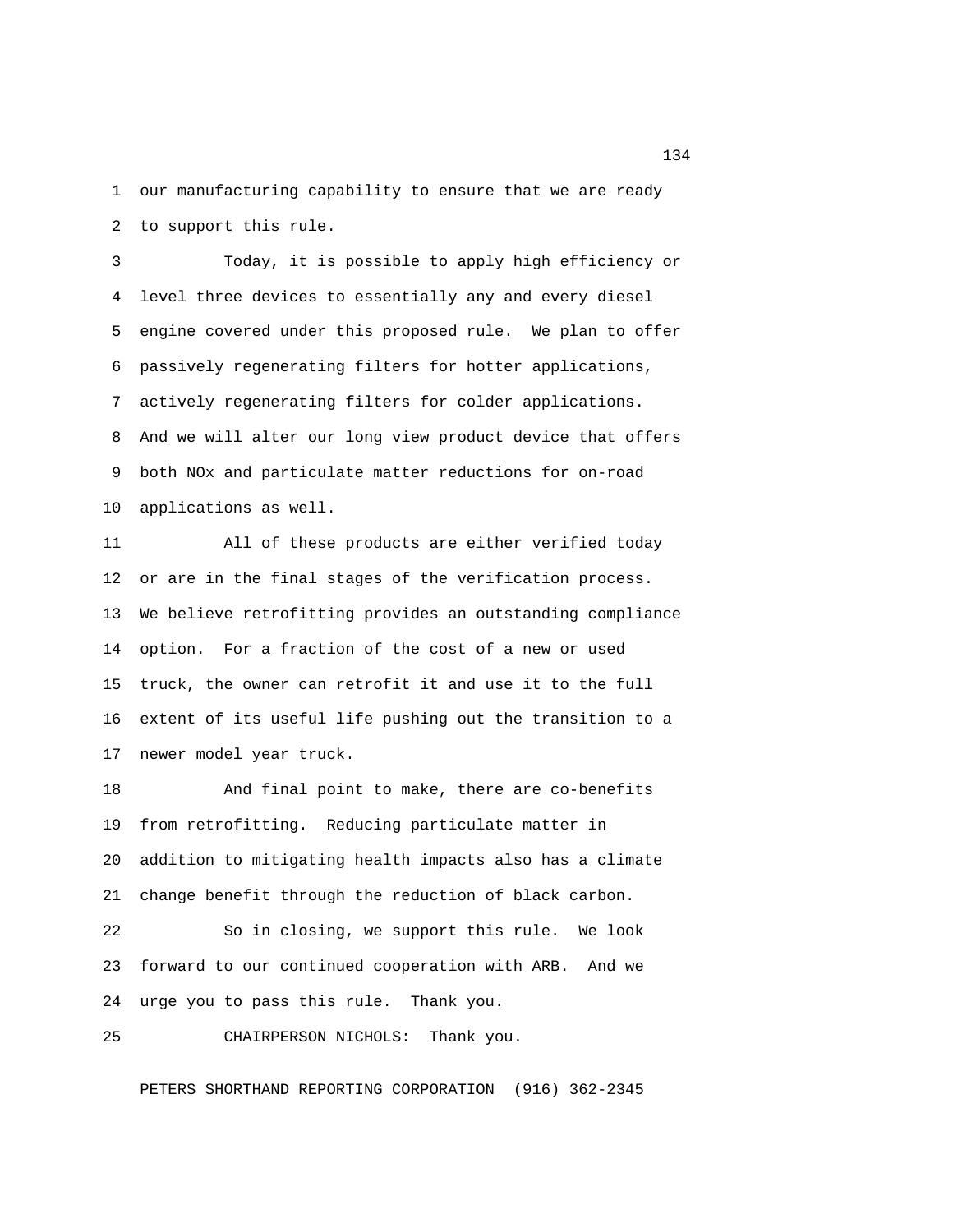1 John Clements.

 2 MR. RHOADES: My name is Steve Rhoades. I'm 3 filling with for John Clements. His Board has just 4 imposed a travel and a budget freeze because of the 5 pending budget cuts. 6 I'll make this very short because it's in front 7 of you. Two points. 8 He wanted to make sure that in the future that 9 you consider pricing the CNG and the hybrid electric buses 10 at 180,000. We would like to see that for the new school 11 bus program. 12 He's got to replace 30 of his school buses. 13 That's almost half his fleet under the rule. And he would 14 like ARB and the education community to work together to 15 obtain funding for that. 16 Thank you. 17 CHAIRPERSON NICHOLS: Thank you. 18 Gale Plummer. 19 MR. PLUMMER: Thank you very much for the 20 opportunity, Chairman Nichols and Board and staff. 21 I'm Chief Operating Officer of Cleaire Advanced 22 Emission Controls, California-based retrofit company. And 23 we've invested aggressively to support the rules this 24 Board has presented. 25 The first topic I'd look to talk about is quickly

PETERS SHORTHAND REPORTING CORPORATION (916) 362-2345

n 135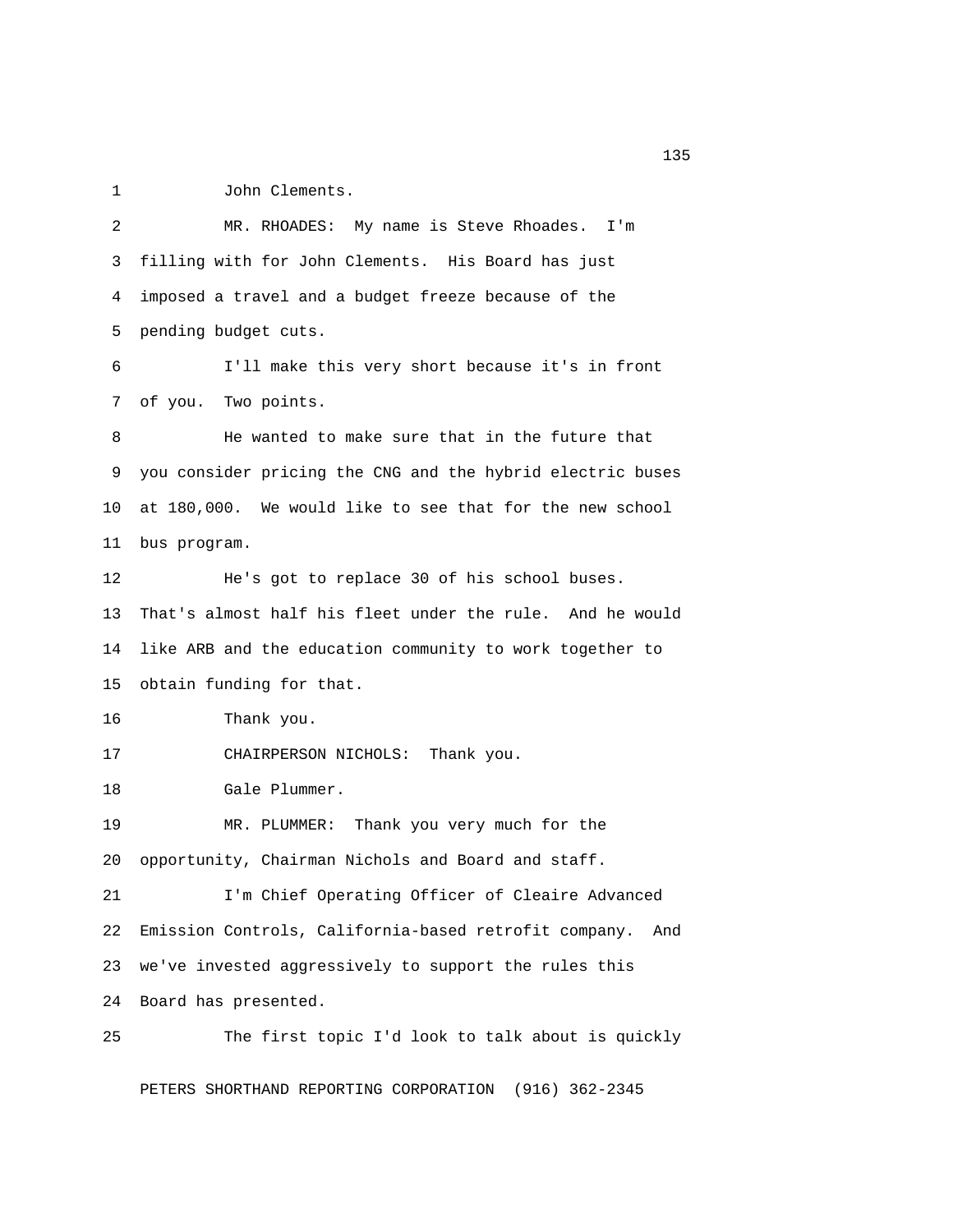1 on green jobs growth. Every one of our systems that's 2 installed in California requires about two-and-a-half work 3 weeks of a Californian to build that system, install it, 4 design it, and so on. So 100,000 retrofits is about 5,000 5 annual jobs in California that that would result in. 6 These are high tech jobs. They're high trade content 7 jobs. And they make quite a contribution. And all of 8 that takes place within California.

 9 We believe retrofit is a very economical way to 10 use the incentive funding. You can do about five 11 retrofits for the cost of one truck replacement. And the 12 retrofit technology presents the same platform for 13 emission control for PM that a new truck does. We use the 14 exact same technology.

15 So with that being said, we think it also allows 16 the trucking community to recapture or to hold on to their 17 investment that they made in that truck. Rather than 18 retiring that truck and scrapping it, which is causing a 19 great deal of grief to the balance sheet of any trucking 20 company, we can extend the life of the truck and get the 21 original design life they wanted out of the truck they 22 vested for to begin with the retrofit that represents less 23 than 20 percent of the cost of a new truck.

## 24 Thank you very much. If there are any questions. 25 CHAIRPERSON NICHOLS: Thank you, sir.

PETERS SHORTHAND REPORTING CORPORATION (916) 362-2345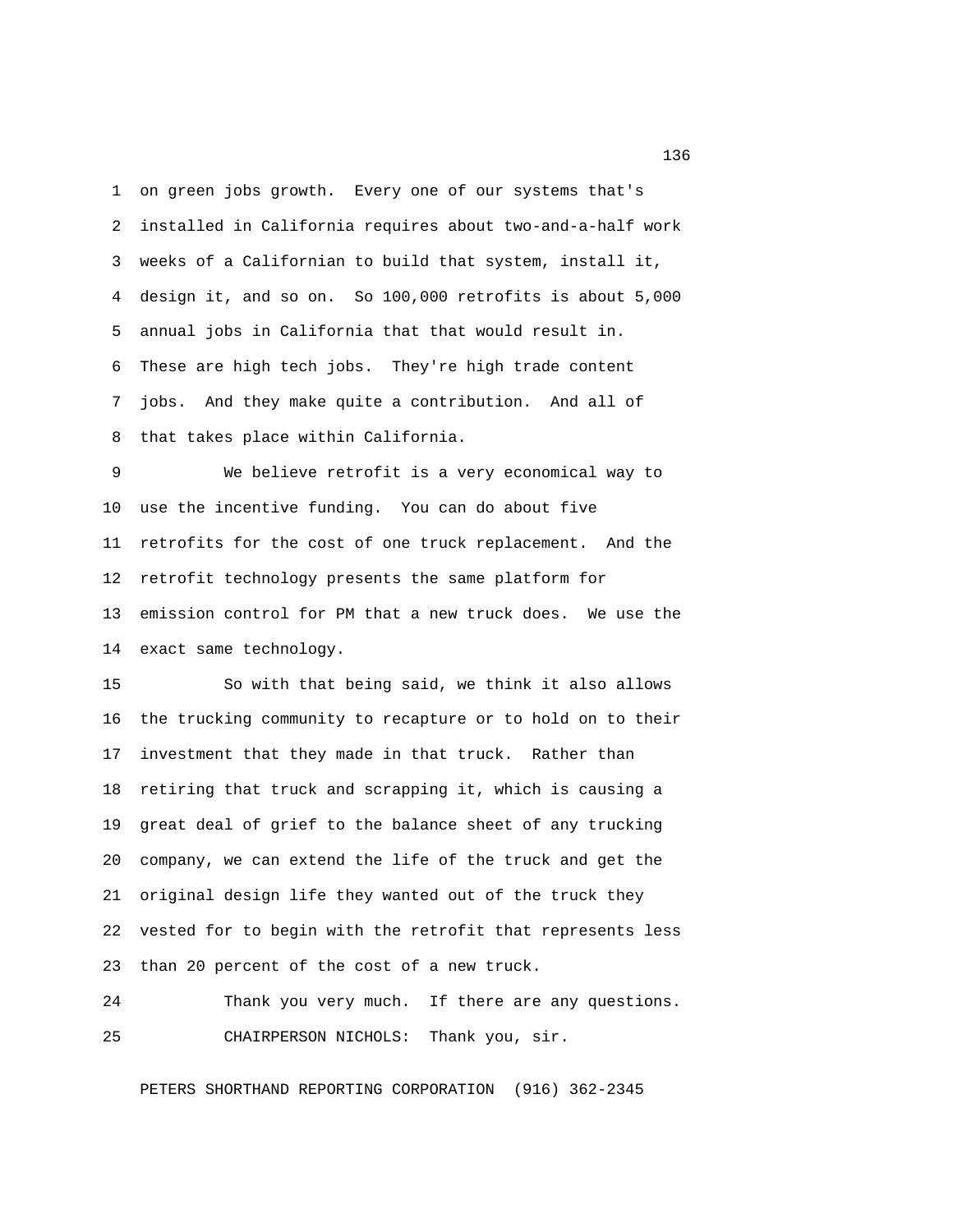1 Rodney Edwards, Larry Greene.

 2 MR. GREENE: Chairman members of the Board, I'm 3 Larry Greene, Air Pollution Control Officer at Sacramento 4 AQMD. 5 Just look the South Coast and San Joaquin, 6 Sacramento will not meet current SIP goals, nor upcoming 7 SIP goals without this regulation and the associated NOx 8 and PM benefits. 9 We support passing this regulation for that clear 10 reason and for the great toxics reduction benefits the 11 rule will provide. 12 That said, an important part of implementing this 13 regulation is the incentive funding is in place and will 14 be available throughout the next ten years. We all must 15 be diligent to keep the funding streams in place, and we 16 commit to do that and work with the industry in our 17 Sacramento area. 18 Thank you. 19 CHAIRPERSON NICHOLS: Thank you. 20 Steve Moore, Michael Mach. 21 Looks like Oakland High. 22 MS. RATNER: I just wanted to say in addition to 23 Michael, there are a number of other students from Oakland 24 High and Mandela High. Just in case they don't getting a 25 chance to speak, I wanted them to be able to stand up. So

PETERS SHORTHAND REPORTING CORPORATION (916) 362-2345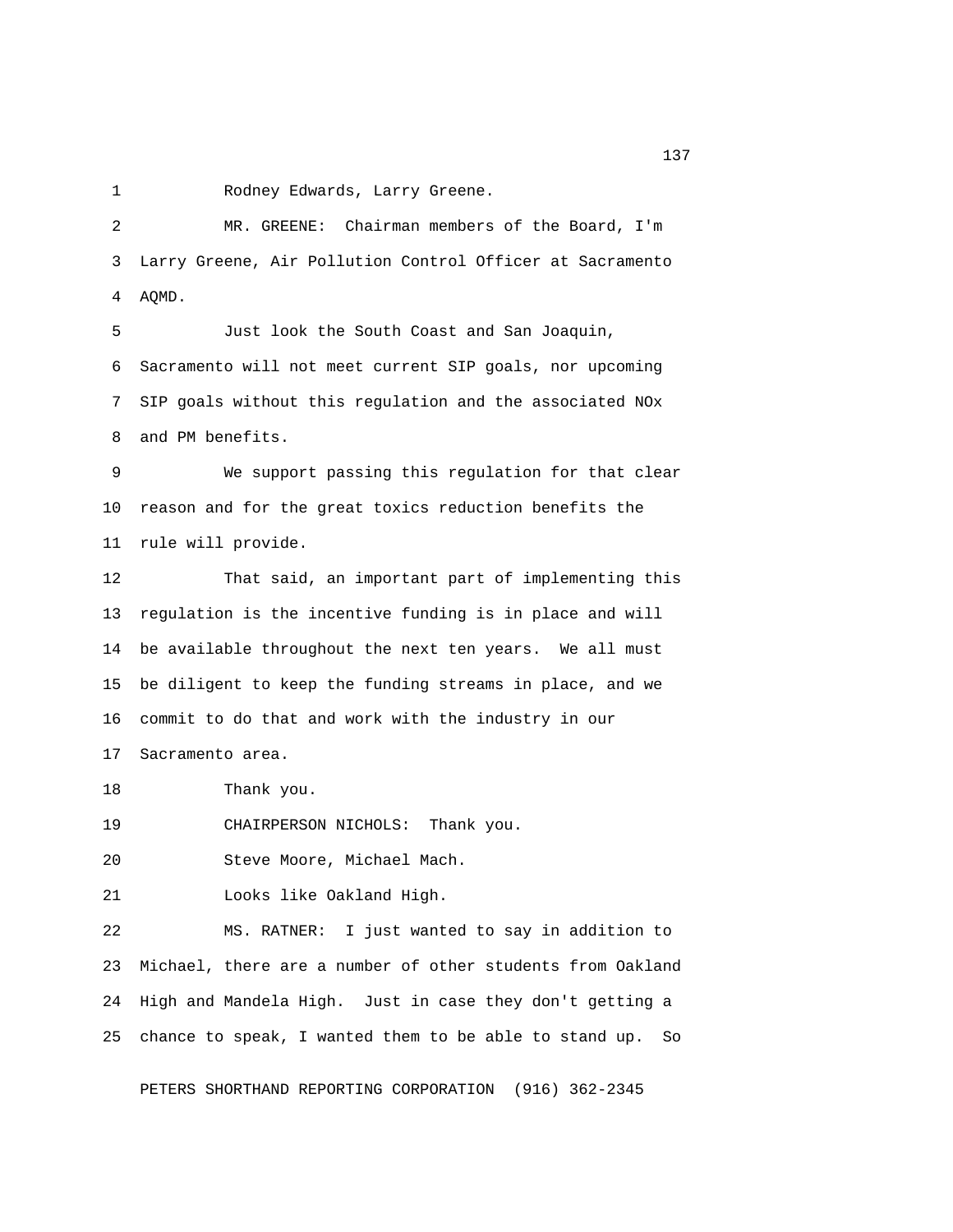1 here are our students who have come here from Oakland to 2 talk on the rule. Thank you.

 3 MR. MACH: Hi. My name is Michael Mach. I'm a 4 student at Oakland High School under the Environmental 5 Science Accounting.

 6 I believe a good truck rule that reduces diesel 7 pollution is important studies from the researchers at 8 U.C. Berkeley and Harvard reveals that truck drivers and 9 those who work near these trucks, dock workers, have high 10 rates of death and disease. If by changing the truck's 11 engine can save lives and improve the environment, then it 12 is a good idea to create and enforce this rule.

13 So please move quickly to adopt a truck rule that 14 cuts diesel PM. With these truck, rules people wouldn't 15 need to suffer from trying to make a living. Thank you. 16 CHAIRPERSON NICHOLS: Thank you very much.

17 I'm going to ask all the students who are with 18 you, Jill, to come forward at once. Will you ask the 19 students to come say their names, and we'll have heard 20 from the whole group. I really think this will be more 21 effective.

22 MS. RATNER: Thank you. My name is Jill Ratner. 23 I work with the Rose Foundation for Communities and the 24 Environment in Oakland, California.

25 And these are students from Oakland High School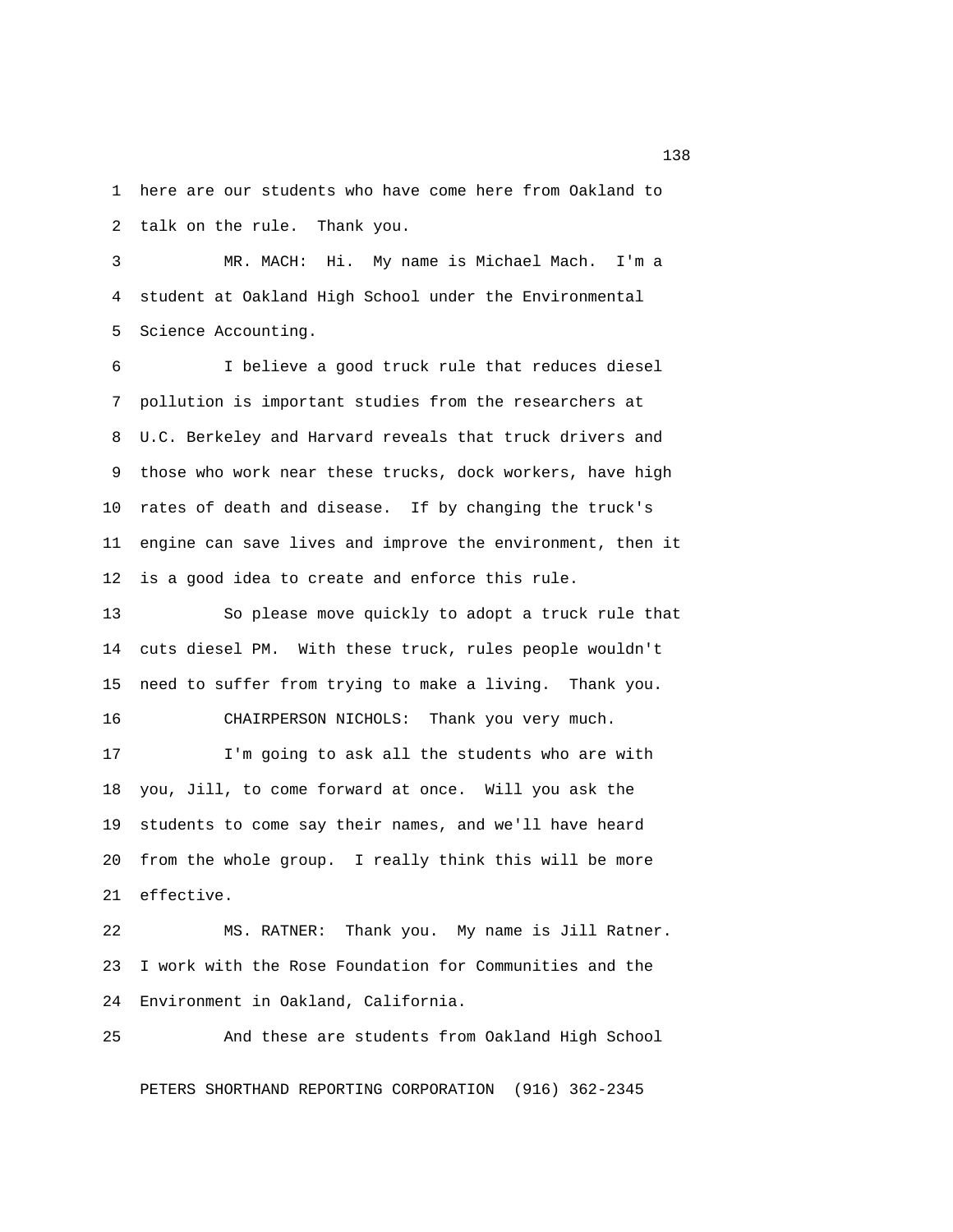1 and from Fremont High School.

 2 And there's a map that was submitted as part of 3 the testimony that shows where Fremont High School is in 4 relation to various truck routes. And the students will 5 just let you know who they are and what school they're 6 from. 7 MR. KRESS: Hello. I'm from Oakland High School. 8 I'm a senior. 9 CHAIRPERSON NICHOLS: Give your name, please. 10 MR. KRESS: Alek Kress. 11 MR. MAK: I'm San Ming Mak, a senior from Oakland 12 High School. 13 MR. LO: I'm Sam Lo, senior from Oakland High 14 School. 15 MR. TRAN: Hi, everybody. My name is Ricky Tran. 16 I'm a senior from Oakland High School. 17 MS. SING: Hi. I'm Wau Sing. I'm from Mandela 18 High School, senior. 19 SULAMA: My name is Sulama. I'm a senior from 20 Mandela High School. 21 MS. GONZALEZ: Hi. My name is Yesenia. Also 22 senior at Mandela High School. 23 MS. UCA: Hi. My name is Brissa. I'm a senior 24 from Mandela High School. 25 YVETTE: My name is Yvette, and I'm from Mandela PETERS SHORTHAND REPORTING CORPORATION (916) 362-2345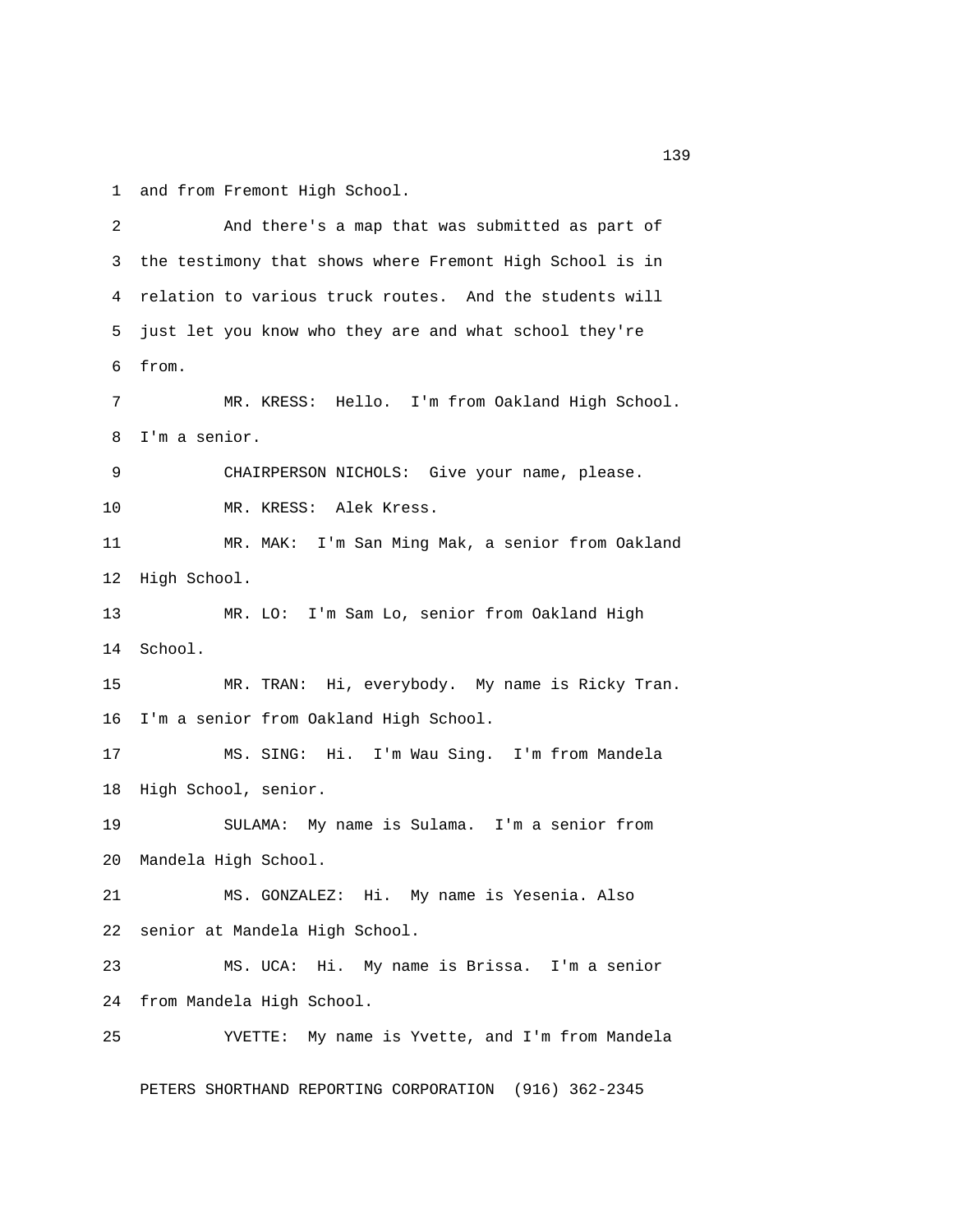1 High School.

 2 SIM: My name is Sim Ling. I'm a senior from 3 Oakland high. 4 MARJAM: My name is Marjam, and I'm a senior from 5 Oakland High. 6 ENRIQUEZ: My name is Enriquez, and I'm with 7 Oakland High. 8 VI: I'm Vi. I'm a senior from Oakland High. 9 MR. CHU: Hi. I'm Simon Chu. I'm senior at 10 Oakland High. 11 MS. LU: I'm Shelley Lu, a senior from Oakland 12 High. 13 MS. HUNG: Hi. I'm Mimi Hung, a senior at 14 Oakland High. 15 TIMMY: Hi. My name is Timmy. Im a senior at 16 Oakland High. 17 MS. NUNAN: I'm Katie Nunam. I'm a teacher at 18 Oakland High School. 19 And a lot of students have prepared statements 20 for you. 21 Those students who have asthma or friends and 22 relatives who have asthma, please raise your hands please 23 now. Thank you for listening to us. 24 CHAIRPERSON NICHOLS: Okay. Thank you. 25 And, Jill, you're listed as speaking later in the

PETERS SHORTHAND REPORTING CORPORATION (916) 362-2345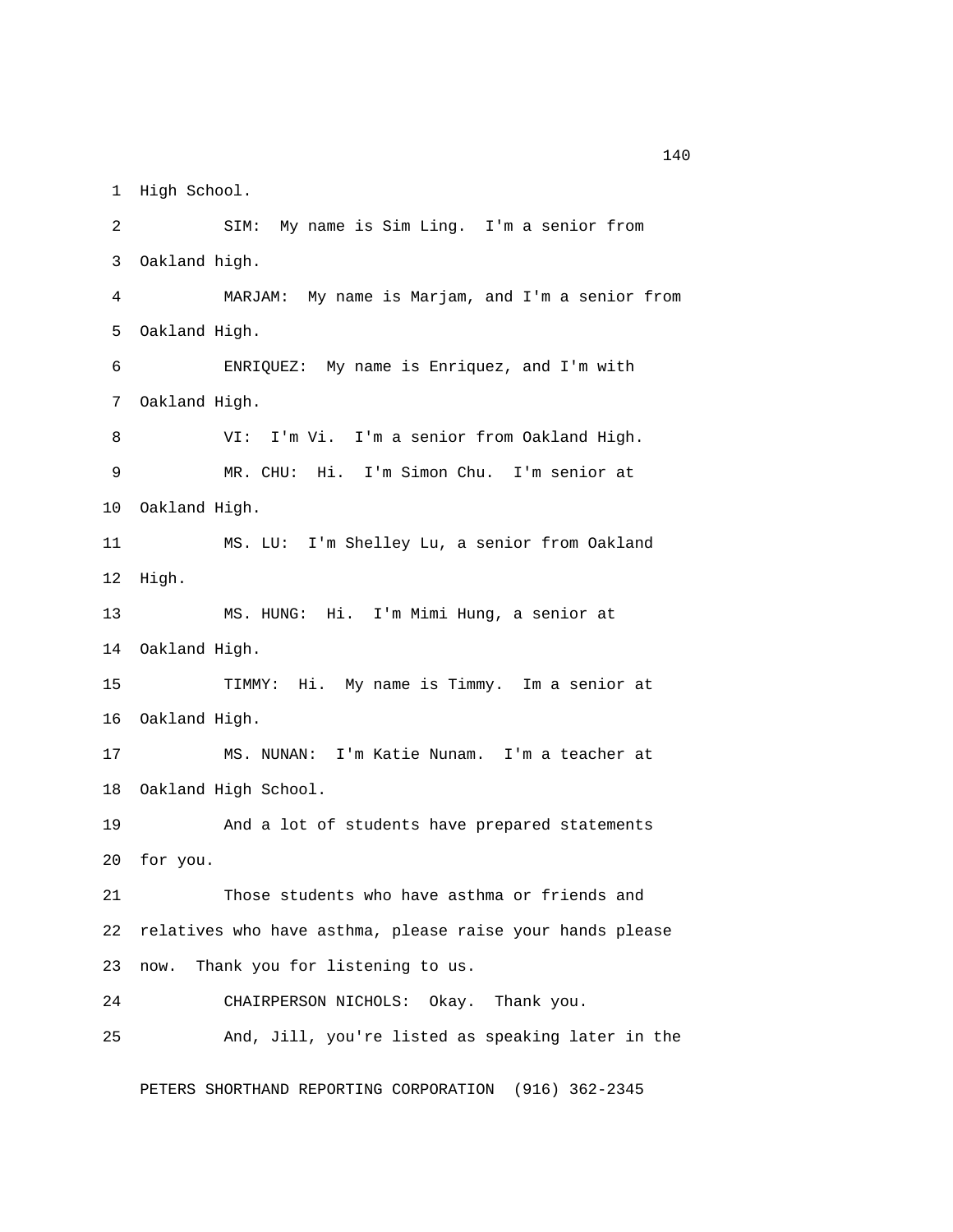1 program. We have statements here, too. Do you have a

2 statement that you wish to give at this point?

3 MS. RATNER: Thank you. Yes.

 4 My name again is Jill Ratner. I work with the 5 Rose Foundation for Communities and the Environment.

 6 And one of our programs is an environmental 7 education program. We've been working with Ms. Nunan and 8 Ms. Arabia at these two schools. These are schools where 9 the average asthma rate for the ZIP code the students live 10 in is approximately three to four to six times the state 11 average.

12 As you saw, over half the students in these 13 schools either have asthma or have someone close to them 14 who has asthma.

15 Fremont High School in particular, which is the 16 larger community school in which Mandela High School is 17 located, is immediately adjacent to a truck route. It is 18 approximately four blocks from another truck route, 19 approximately five blocks from another truck route, 20 approximately seven clocks from one of the busiest 21 freeways in the area. 22 These kids are very much impacted by the rule.

23 And their lives are going to be effected by your decision 24 and the lives of their friends and family.

25 We all recognize how difficult it is to move

PETERS SHORTHAND REPORTING CORPORATION (916) 362-2345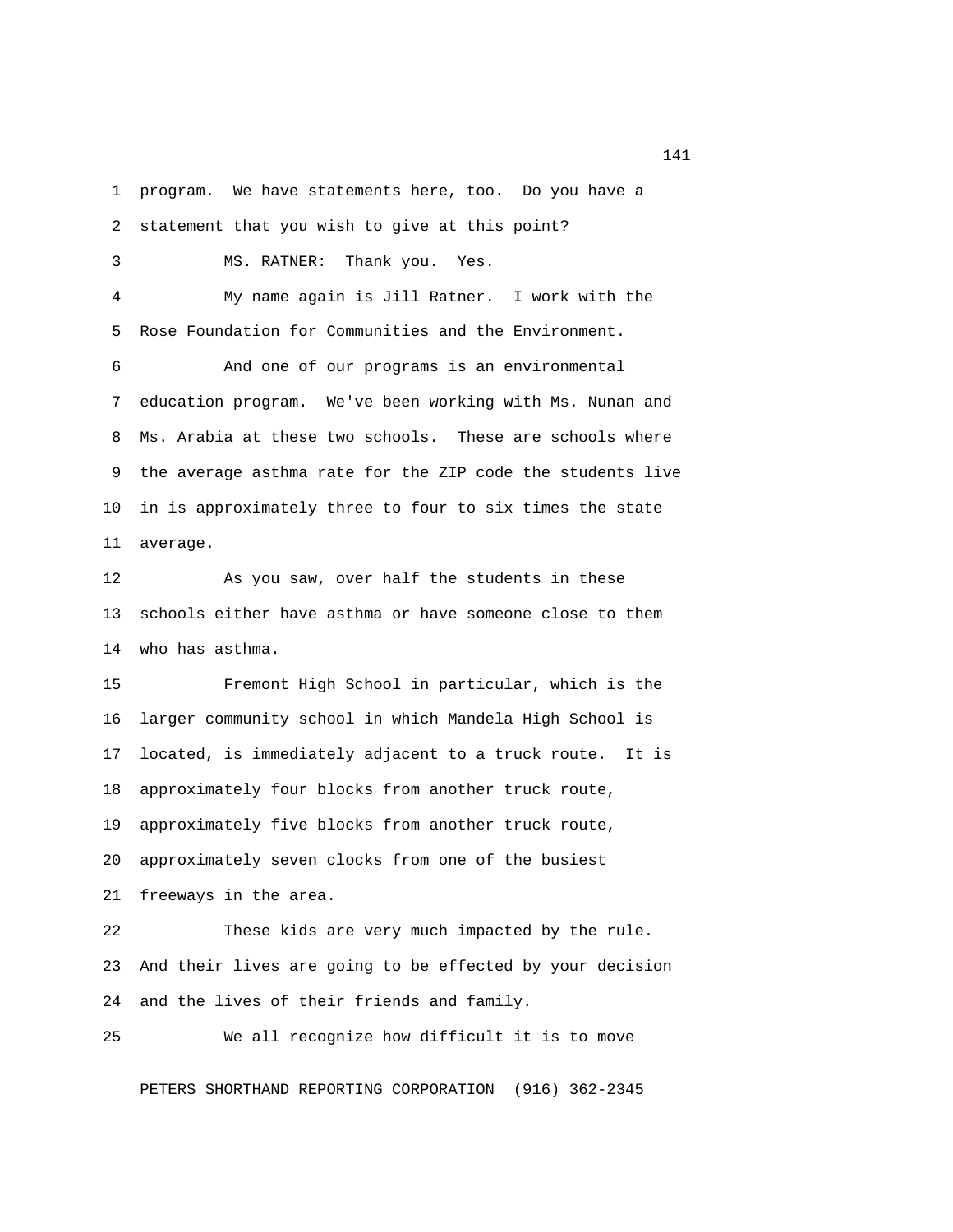1 forward with this rule at this time. But we also want to 2 make sure that you had a chance to see some of the 3 students who are counting on you to protect them and their 4 lungs and their friends and their families lungs. 5 Thank you very much. 6 CHAIRPERSON NICHOLS: Thank you for coming and 7 for the work that you are doing with the students. Thanks 8 to the teachers as well. 9 Steve Roberts. 10 MR. ROBERTS: I'm Steve Roberts, an 11 owner-operator on the north coast. I am only going to 12 bring to your attention something that hasn't been 13 mentioned yet. In 2007 -- 14 CHAIRPERSON NICHOLS: Speak into the mike. 15 MR. ROBERTS: -- I priced a power unit to replace 16 the one I have equipped to do the work I do. The price 17 tag is \$200,500. 18 Now my little niche I've got I can run under 19 50,000 miles a year, support my lifestyle, and pretty good 20 deal. 21 If I buy that truck, my annual mileage is going 22 to have to go to 110,000 miles a year. There's 60- to 23 70,000 miles more than my normal low mileage. 24 So the newer truck gets a percentage less fuel 25 mileage than the present truck I run now. All your new

PETERS SHORTHAND REPORTING CORPORATION (916) 362-2345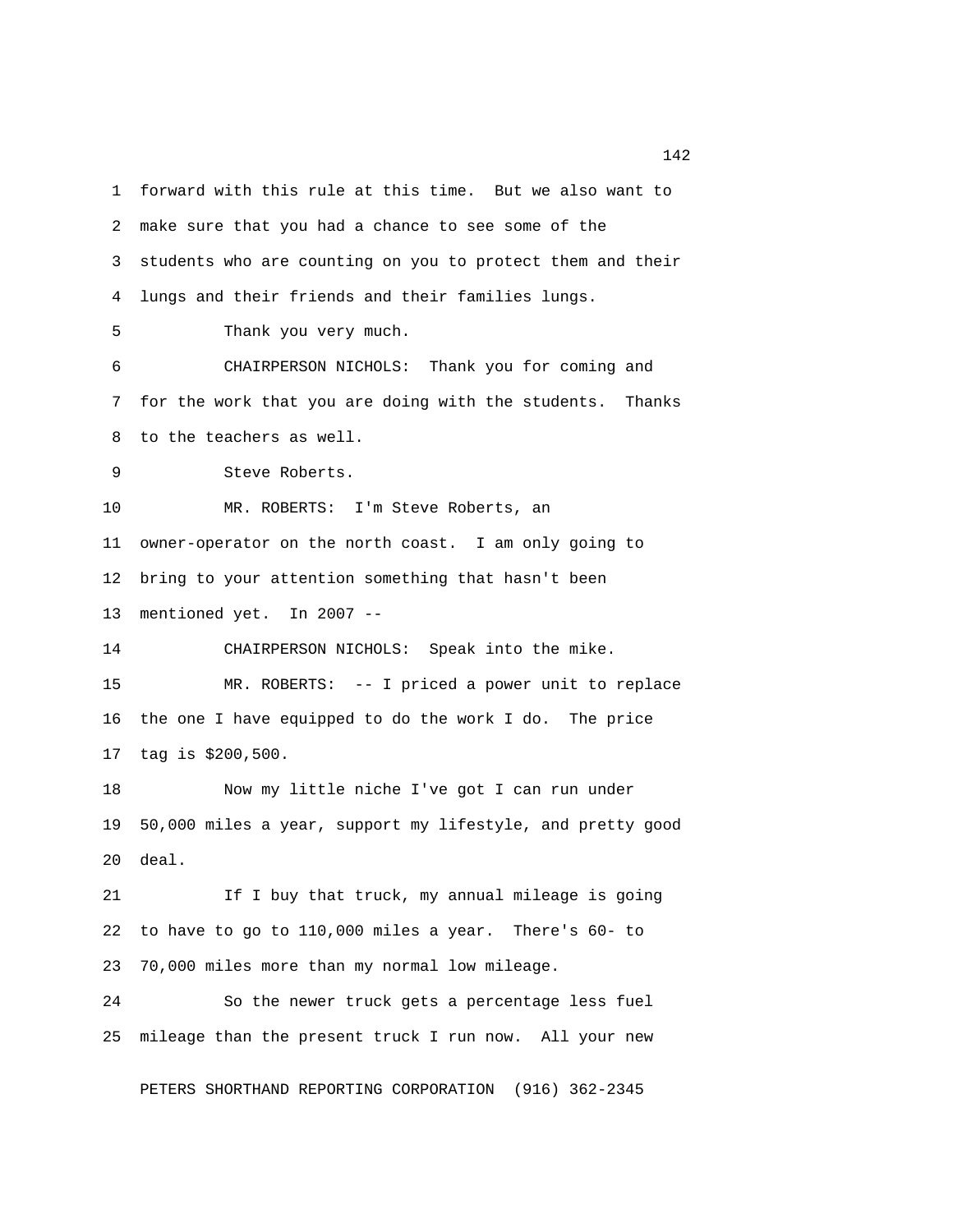1 trucks through the owner-operators newsletter say all the 2 2007-08 trucks are getting less fuel mileage than the old 3 manual motors.

 4 So I don't know on either side of this how it's 5 going to help anyone if I have to burn that much more fuel 6 a year to pay for the truck that's going to fall in 7 compliance with your rule.

8 Thank you for your time.

9 CHAIRPERSON NICHOLS: Okay. Thank you.

10 Ms. Nunez.

11 MS. NUNEZ: Good afternoon, Chairman Nichols and 12 members of the Board. My name Blanca Nunez, and I'm a 13 life-long resident of Pacoima, a suburb located in 14 northeast San Fernando Valley in the city of L.A.

15 I'm also a staff member of Pacoima Beautiful, an 16 environmental justice nonprofit organization that provides 17 environmental education and develops local leadership to 18 help environmental changes.

19 Started in 1996, the organization began with five 20 mothers working in the community and now creates 21 community-based environmental information through resident 22 engagement and through collaborative partnerships with 23 government agencies, university partners, and community 24 organizations. And our members have submitted written 25 comment in support of the regulation.

PETERS SHORTHAND REPORTING CORPORATION (916) 362-2345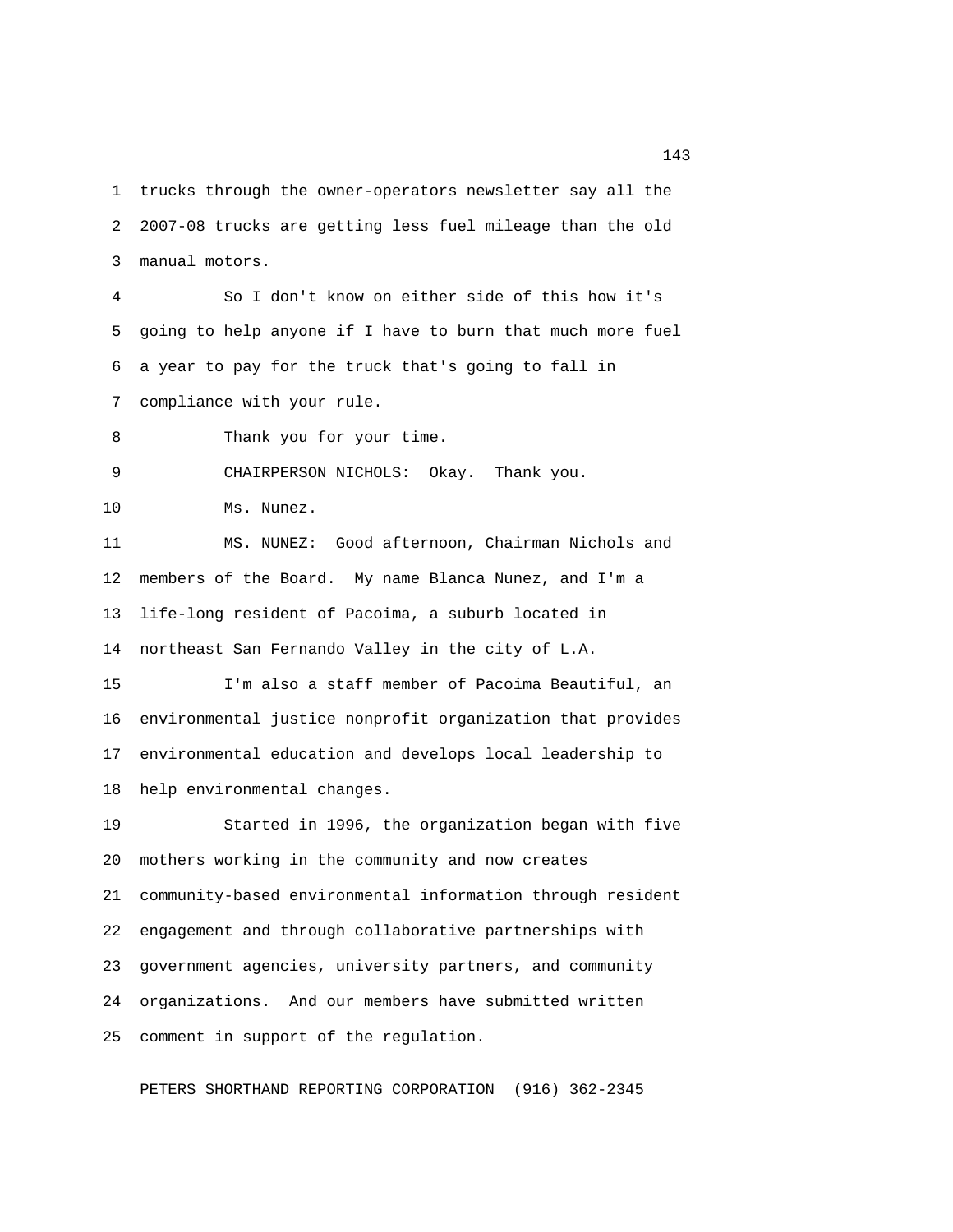1 I'd also look to submit these postcards.

2 CHAIRPERSON NICHOLS: Thank you.

 3 MS. NUNEZ: Located just north of the dirty 4 landfills, surrounded by three freeways and traffic diesel 5 exhaust, bisected by a major railroad, and home to a 6 private computer airport, as well as over 300 industries, 7 Pacoima is an environmentally impacted community.

 8 Through our work in the community, we have found 9 that people are concerned about health and the exposure to 10 numerous sources of pollutants. And as a community, we 11 need access to the information, tools, and resources that 12 will enable us to protect our health and the well being of 13 our families.

14 On behalf of Pacoima Beautiful, I'd like to 15 strongly urge you to support the diesel truck and bus 16 regulation as slashing diesel emissions would greatly 17 reduce the incidents of asthma and other respiratory 18 illnesses in my community.

19 I would also urge you to adopt -- 20 CHAIRPERSON NICHOLS: Your time is up. Thank 21 you.

22 Jorge Villanueva.

23 MR. VILLANUEVA: My name is Jorge Villanueva, 24 also with Pacoima Beautiful. We're an environmental 25 health injustice organization located in northeast San

PETERS SHORTHAND REPORTING CORPORATION (916) 362-2345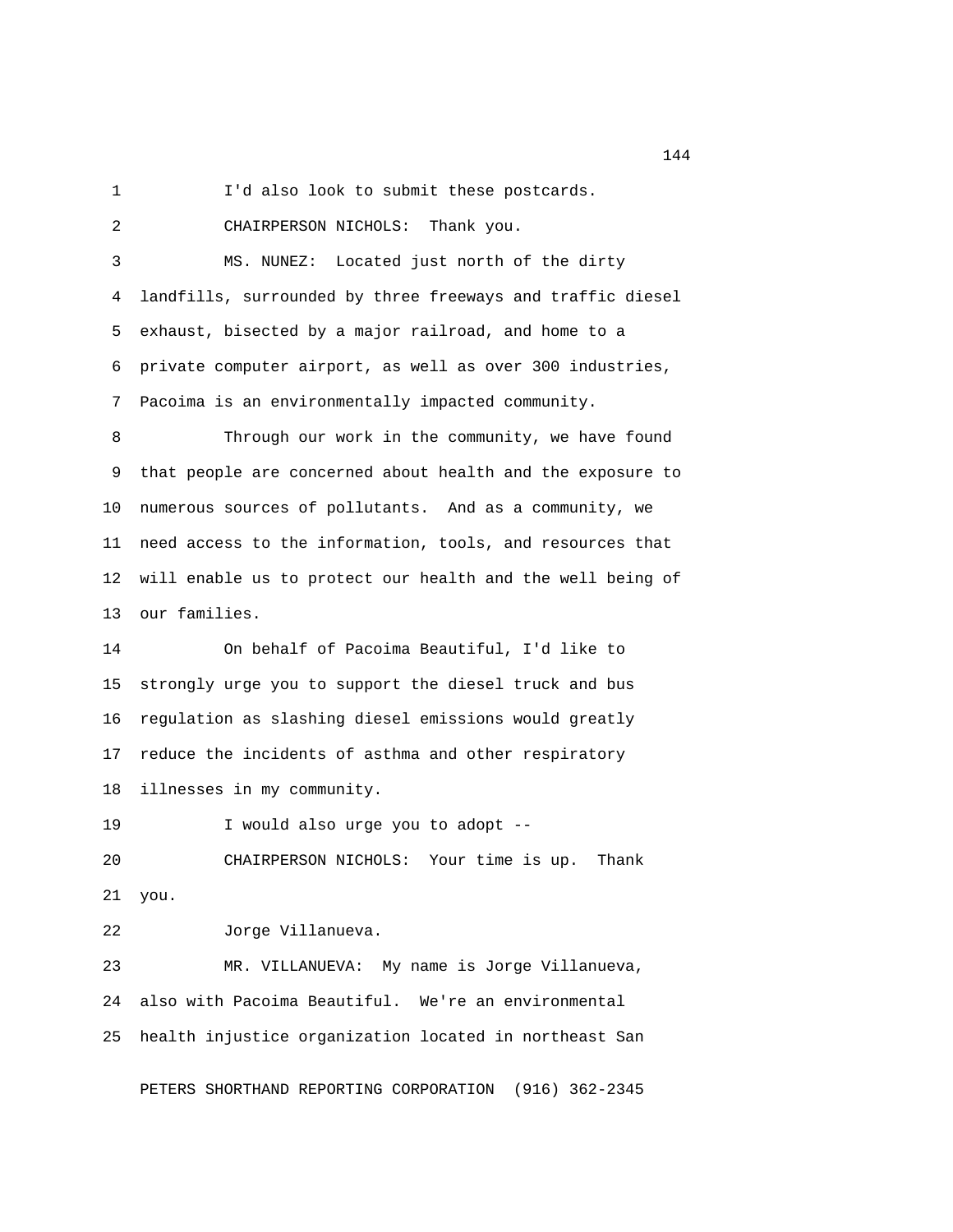1 Fernando Valley.

 2 And part of the reason why I'm here and why I do 3 the environmental work that I do is because I think the 4 environment is really important. But also I understand 5 the concerns of the business sector. I come from a 6 working class family. My parents both worked in industry. 7 I have a small family here. We're immigrants. And my 8 uncle was a truck driver in the same company that -- same 9 factory my father worked in. And through the industry we 10 were able to get our slice of the American pie.

11 But I also grew up with asthma. And I was 12 diagnosed with asthma when I was seven. I had to -- it 13 impacted me. It impacted the way I was able to 14 participate in my childhood. I was in and out of the 15 doctor's office. I was in and out of the emergency room. 16 And the reality is that I think the economic issues are 17 really important. But what about the health issues? And 18 I think we need to look at both carefully and make 19 adequate choices.

20 Unfortunately, when someone has asthma, they 21 don't get a do over for their childhood. When someone 22 dies of cancer and it could have been prevented, they 23 don't a do over.

24 But the reality is that with business, you do get 25 a do over. You can fail in business and start again and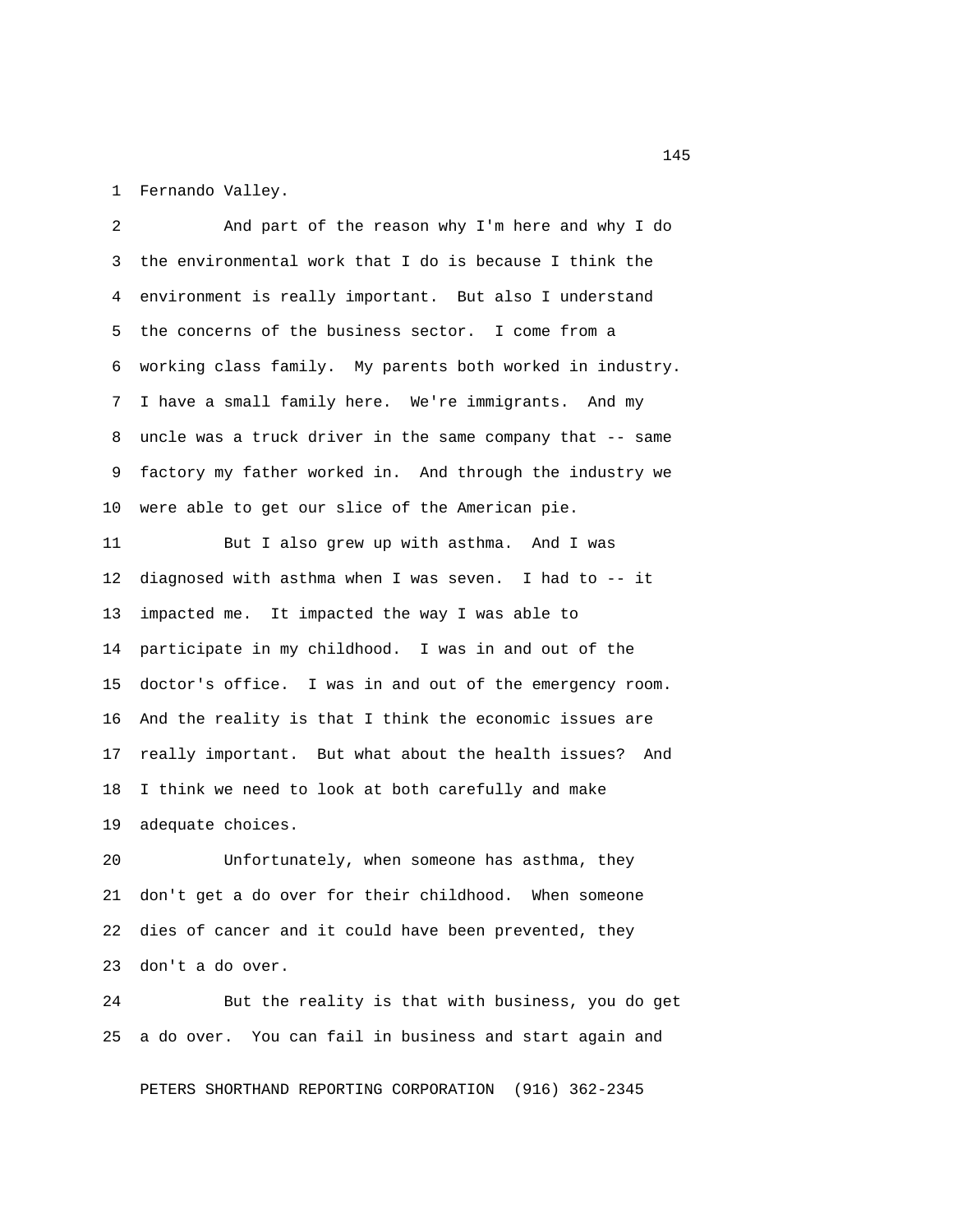1 succeed.

 2 And I think that we need to figure out a way o 3 support the business community, but we can't overlook and 4 we can't do it at the expense of health. Thank you. 5 CHAIRPERSON NICHOLS: Thank you. 6 Steve Azevedo. 7 MR. AZEVEDO: Good afternoon and thank you for 8 the time.

 9 I'm Steve Azevedo with Knife River Corporation. 10 We do construction, sand, and gravel production. And we 11 also do marine construction, which means not only do we 12 have to comply with this regulation, the off-road 13 regulation, the portable fleet regulation, but we are hit 14 with some of the port rules and the marine diesel rules.

15 Considering this influx of rules that we are hit 16 with all at one time, I would like to ask you to consider 17 the DTCC proposal which will allow us more flexibility in 18 the early years, yet still reaching the same end goal.

19 I don't want to repeat a lot of the things that 20 have been said, but as a couple speakers ago mentioned, 21 the fuel consumption on our newer trucks 2007 and newer is 22 about 25 percent greater. We track our fuel pretty 23 closely.

24 CHAIRPERSON NICHOLS: We're not timing this one? 25 Sorry.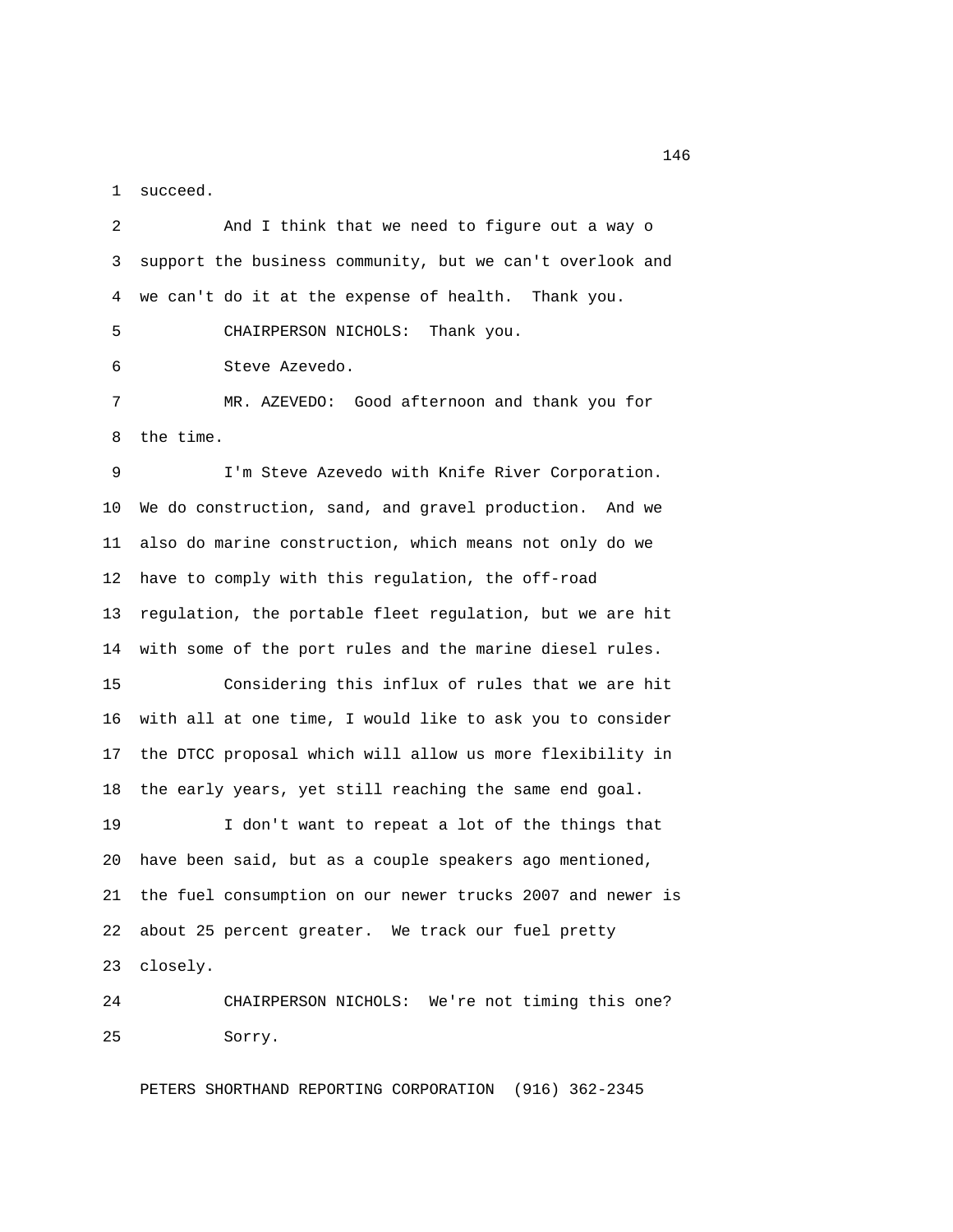1 MR. AZEVEDO: Our fuel consumption is about 25 2 percent greater with the new trucks. Which what does this 3 mean? This means more carbon in the atmosphere which is 4 in direct conflict with the greenhouse gas measure you 5 passed yesterday. I haven't seen any analysis from staff 6 on what the regulation actually does with greenhouse gas 7 and other things. 8 So without repeating other things, that's all I'd 9 like to say right now. 10 CHAIRPERSON NICHOLS: Okay. Thank you. 11 Rick Bettis. 12 We are back to waiting for people to come line 13 up. 14 Okay. Steve Weitekamp. 15 MR. BETTIS: Thank you, Madam Chair. 16 Rick Bettis, I'm a volunteer member of the 17 Breathe California Sacramento Chapter, Health and Policy 18 Committee, and here to support the staff. I think the 19 staff has done a wonderful professional job and urge you 20 to adopt this measure. 21 On a personal matter, I grew up in the central 22 valley and had several family members affected by air 23 quality conditions. And I've lost two of them. And also 24 I had both a brother and brother-in-law in the small 25 trucking business. And I think they would both agree with

PETERS SHORTHAND REPORTING CORPORATION (916) 362-2345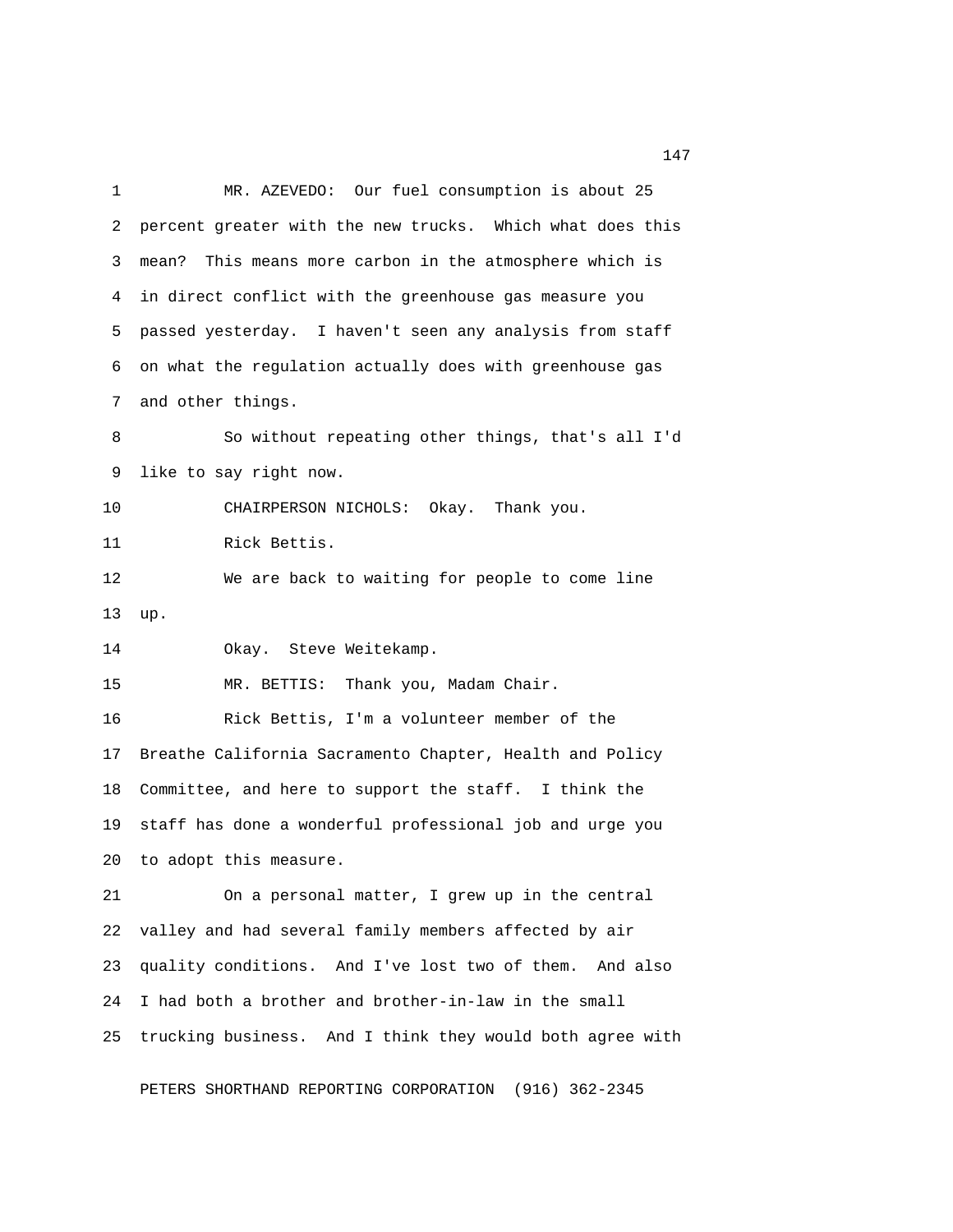1 the going forward on this rule because considering the 2 health effects and they went through good and bad times in 3 their business but survived that. But not the health 4 effects. So thank you. 5 CHAIRPERSON NICHOLS: Thank you, sir. 6 Steve Weitekamp, followed by Patricia Sanchez. 7 MR. WEITEKAMP: Good afternoon. My name is Steve 8 Weitekamp. I'm the President of the California Moving and 9 Storage Association. And on behalf of its over 550 10 members companies, I ask that you not move forward with

12 present state.

13 This program will cause an undetermined number of 14 California small to medium-size moving companies, some 15 family-owned for two or three generations, to go out of 16 business. This will negatively impact a competitive 17 marketplace that benefits the moving public.

11 the implementation of this onerous regulation in its

18 I've received comments from many movers around 19 the state. The following is a dispassionate 20 representation of their comments.

21 Companies like ours Are being asked to dispose of 22 equipment and assets before their useful life has been 23 completed and purchase new equipment before it would 24 otherwise be acquired. A combination of this proposed 25 rule and the state of the economy have left the trade-in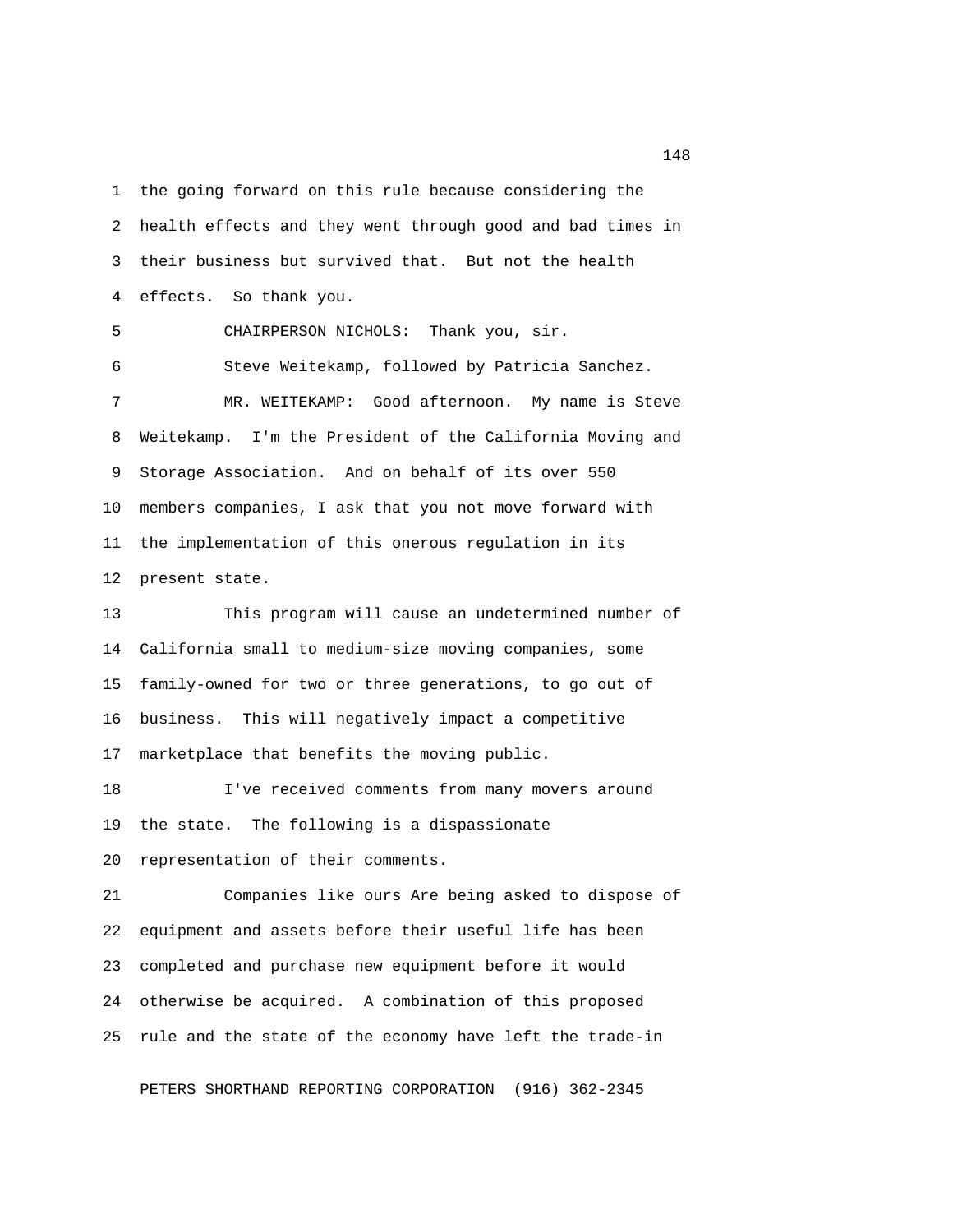1 or resale value of our equipment worth pennies on the 2 dollar. We simply don't have the resources to access the 3 capital to retrofit our engines.

 4 If we are able to survive, we will be forced to 5 reduce our workforce, putting further downward pressure on 6 the economy. Our industry, with its model of low annual 7 mileage and long equipment life, will be more negatively 8 impacted than many and will not qualify for existing 9 grants or loan programs.

10 In the interest of brevity and to avoid 11 repetition, I ask that you please review the comments of 12 the Monterey Bay Unified Air Pollution Control District in 13 opposition to the CARB proposal. Their clear and concise 14 resolution addresses issues that directly impact the 15 moving and storage industry.

16 CMSA has joined with DTCC and support their 17 alternative proposal. Even the DTCC proposal will create 18 hardships for our industry. But companies will at least 19 have a fighting chance to survive. Just to say you know 20 CHAIRPERSON NICHOLS: We're out of time. Sorry. 21 Patricia Sanchez, are you here? 22 Martin Ward. You're speaking for him, too? 23 MR. RHOADES: I'm only going to talk about the 24 things that are different. Lots of points and you have it 25 before you. He wants to focus on buses and thinks diesel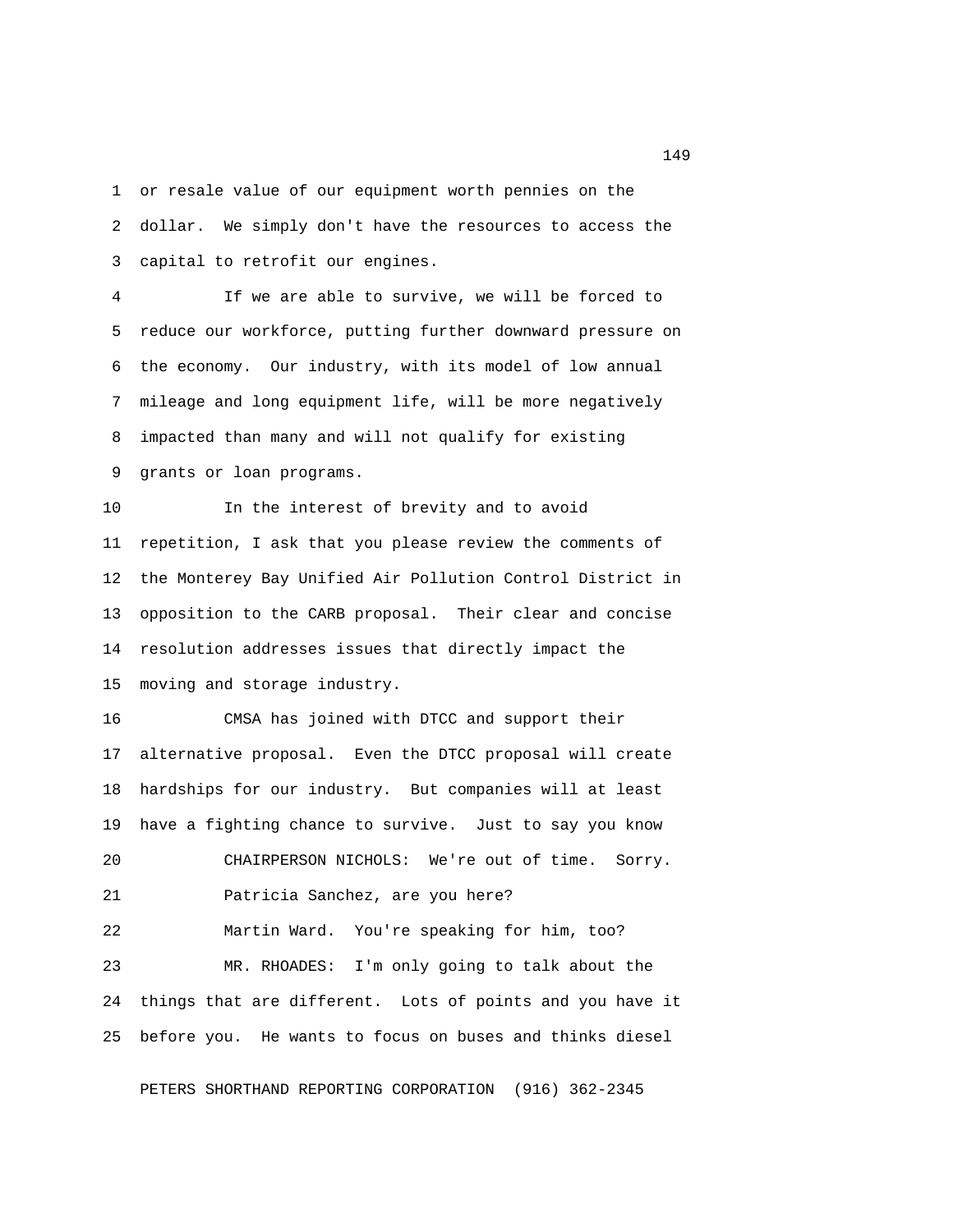1 particulate traps are good, but only for buses that are 2 older than 2004.

 3 CHAIRPERSON NICHOLS: Thank you. You're doing a 4 good job for interpreting for others.

5 Manuel Cunha.

 6 MR. CUNHA: Good afternoon. Thank you very much. 7 Nisei Farmers League.

 8 The rule has been a long process. It's more than 9 18 months, and I felt like it's been ten years. I know 10 that I'm getting a little older. Maybe grayer, but I 11 ain't accepting the gray, that's for darn sure.

12 I want to thank everybody, the staff, for the 13 hard work.

14 I'm not in favor of it. I think anybody that has 15 businesses has a lot of concerns. But let that be said. 16 We have to deal with it.

17 I do want to focus on one thing I would hope the 18 staff and the Board would be very cautious on. In your 19 provision on page 33, you do emphasize enforcement. We 20 will have to be very careful in agriculture, because under 21 the Department of Labor, there is a provision called the 22 Hot Goods Amendment. The Hot Goods Law of 1938, which 23 deals with agriculture and its products upon when trucks 24 are being held or not held, when products are being held 25 based upon various issues. So I can see a problem heading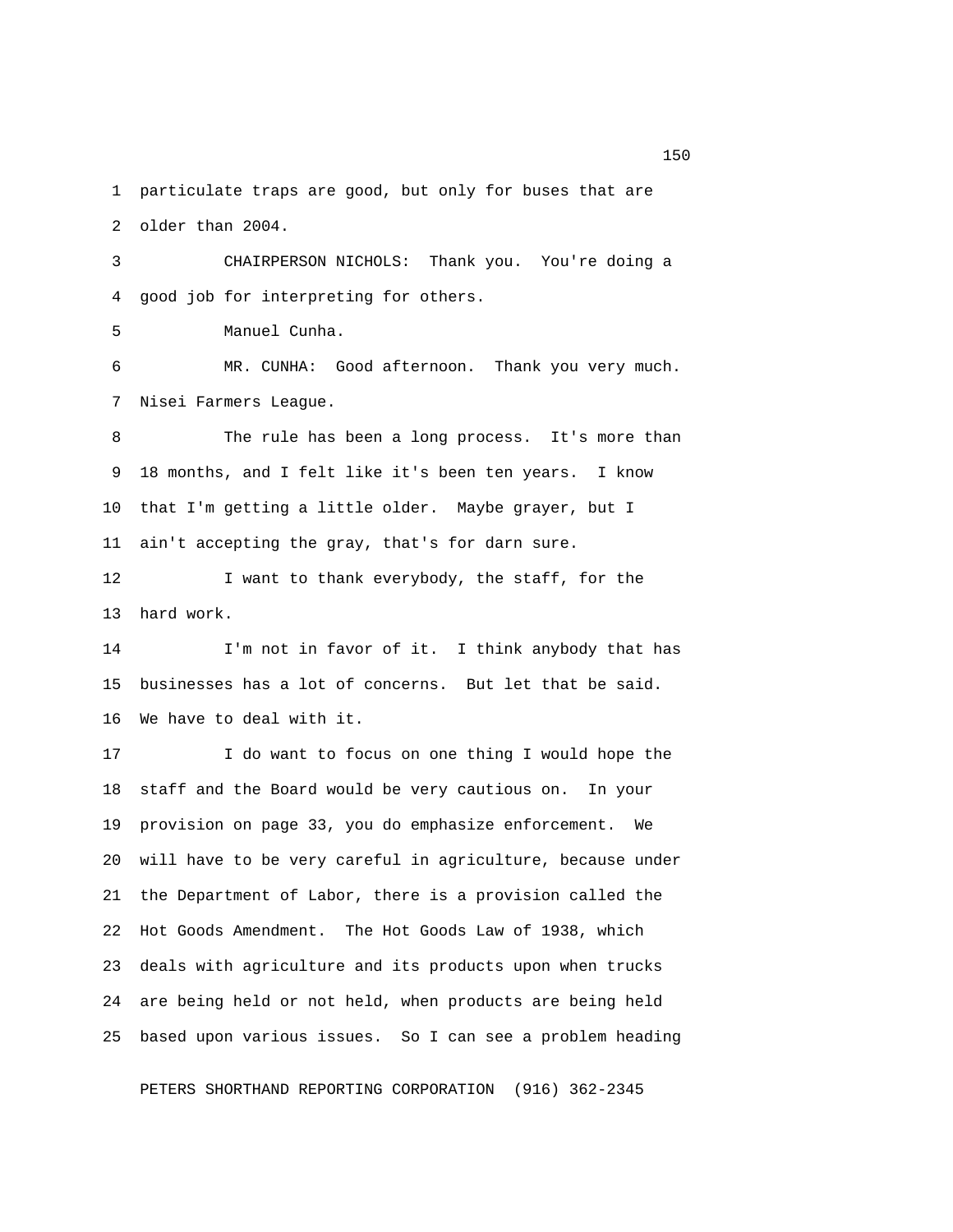1 that way with brokers. Our agricultural brokers in other 2 states will not have the knowledge of what's going on for 3 the enforcement of this to make sure if a trucker is 4 coming into one trucking house or nine packing houses. 5 So what I would ask the staff to be very cautious

 6 and work with industry on this enforcement part. I don't 7 think the public or the business person should be 8 responsible to enforce the regulation to know what they 9 are as you know how complex it all is. So I would 10 encourage you to deal with that part of it, because it is 11 important.

12 Everybody has heard about the economics. 13 Everybody knows where I'm coming from on the economic 14 issue. We are a state of \$3.48 trillion that's total 15 California's dollars, revenue dollars that makes this 16 state. And we are 27 percent of the United States budget. 17 So when you look at that, that's a huge amount of dollars. 18 And I do appreciate the staff's efforts, especially Jack, 19 for trying to work on -- trying to deal with Carl Moyer 20 funding and all of these issues. We need to make them 21 flexible. We need to make them work and figure out 22 moneys.

23 Thank you for all the hard work, everybody. 24 Thank you.

25 CHAIRPERSON NICHOLS: Dennis McFarland.

PETERS SHORTHAND REPORTING CORPORATION (916) 362-2345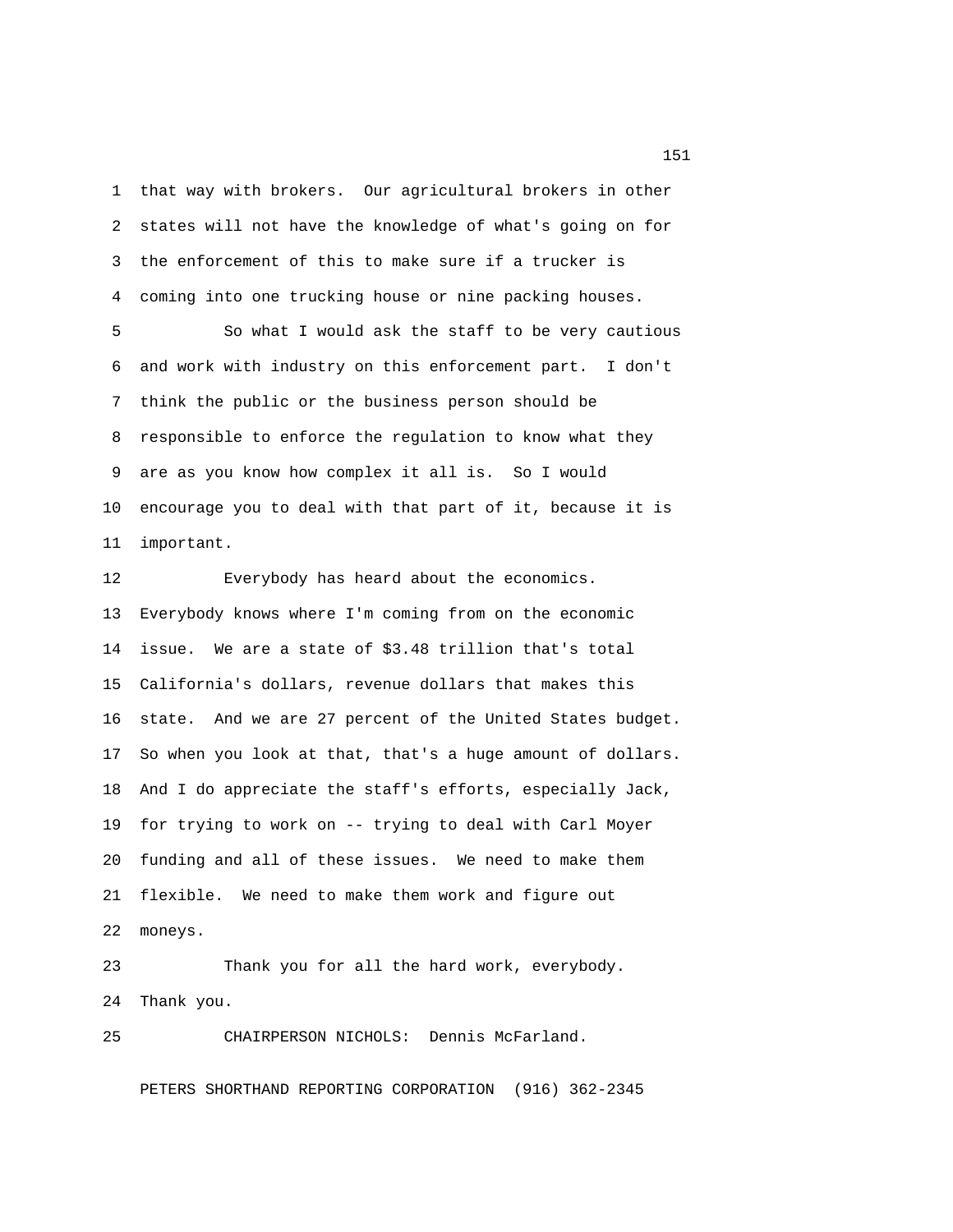1 MR. MAC FARLAND: Madam Chair, Board, I'm Dennis 2 MacFarland, a third generation log truck driver. 3 Thirty-three years ago, I used \$3,000 that I had saved to 4 buy my first log truck. That and the very friendly banker 5 put me into the business. 6 One of the reasons I'm bringing this up is I 7 think with this current rule as proposed we are not going 8 to give the ability for young guys to get into this 9 trucking business, whether it's log truck, highway truck, 10 or whatever. And I think that's something that's really 11 important. Without the influx of young people into this 12 business, it's the life blood of our trucking industry. 13 And I think this is something that really needs to be 14 looked at. Thank you. 15 CHAIRPERSON NICHOLS: Thank you.

16 Pete Fredotovich.

17 Lan Dahn.

18 MS. DAHN: My name is Lan Dahn, and I work for 19 the School Transportation Coalition.

20 Unfortunately, many of the school districts 21 aren't able to attend today and could not participate in 22 this hearing. Due to the fiscal crisis travel has been 23 curtailed by most of the school districts.

24 For this reason I'm here on behalf Mr. Kirk 25 Hunner, who is the CEO for Southwest Transportation, which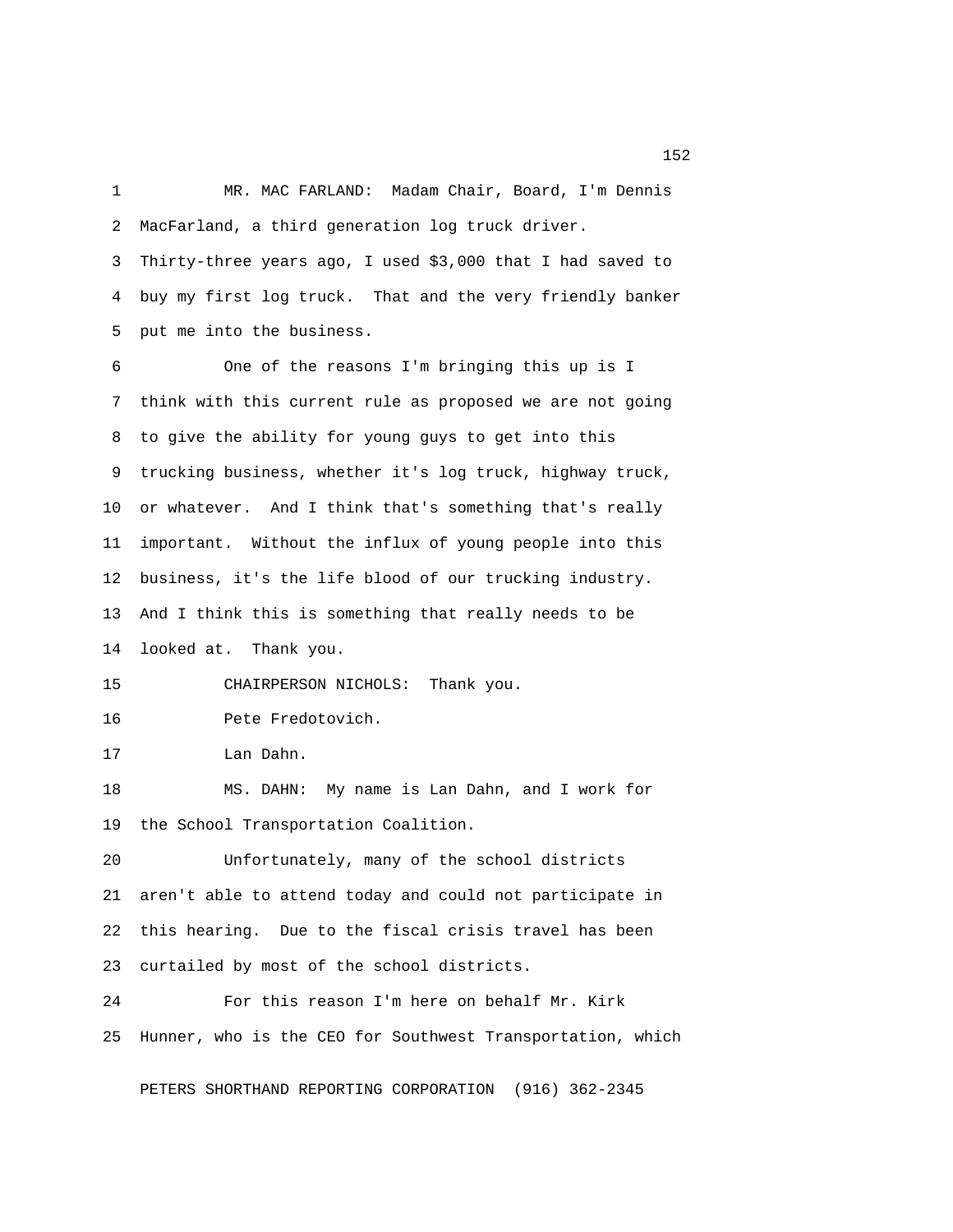1 serves eight school districts in the Fresno County.

 2 California ranks last in the nation in the 3 percentage of children that, even though school buses are 4 the safest form of transportation. He is concerned that 5 additional regulation and mandates rules will result in 6 fewer children riding school buses.

 7 He also believes since ARB wants to improve air 8 quality, they should do everything within their power to 9 replace old school buses and secure additional funding for 10 school transportation.

11 Replacing the pre-1987 buses would protect the 12 health of our children and would be more cost efficient 13 than traps. His experience with traps make him believe 14 that spending money on these traps is making another 15 cottage industry wealthy at the Ex expense of our 16 children.

17 Thank you.

18 CHAIRPERSON NICHOLS: Thank you.

19 Alek Kress. Charlie Simpson.

20 Oh, you're Alek.

21 MR. KRESS: Hi. My name is Alek Kress. I'm a 22 senior at Oakland High School. I have a friend named 23 Timmy who I've known since elementary school.

24 Recently, I found out he has asthma. And yet he 25 still plays tennis for our team. I never want to see him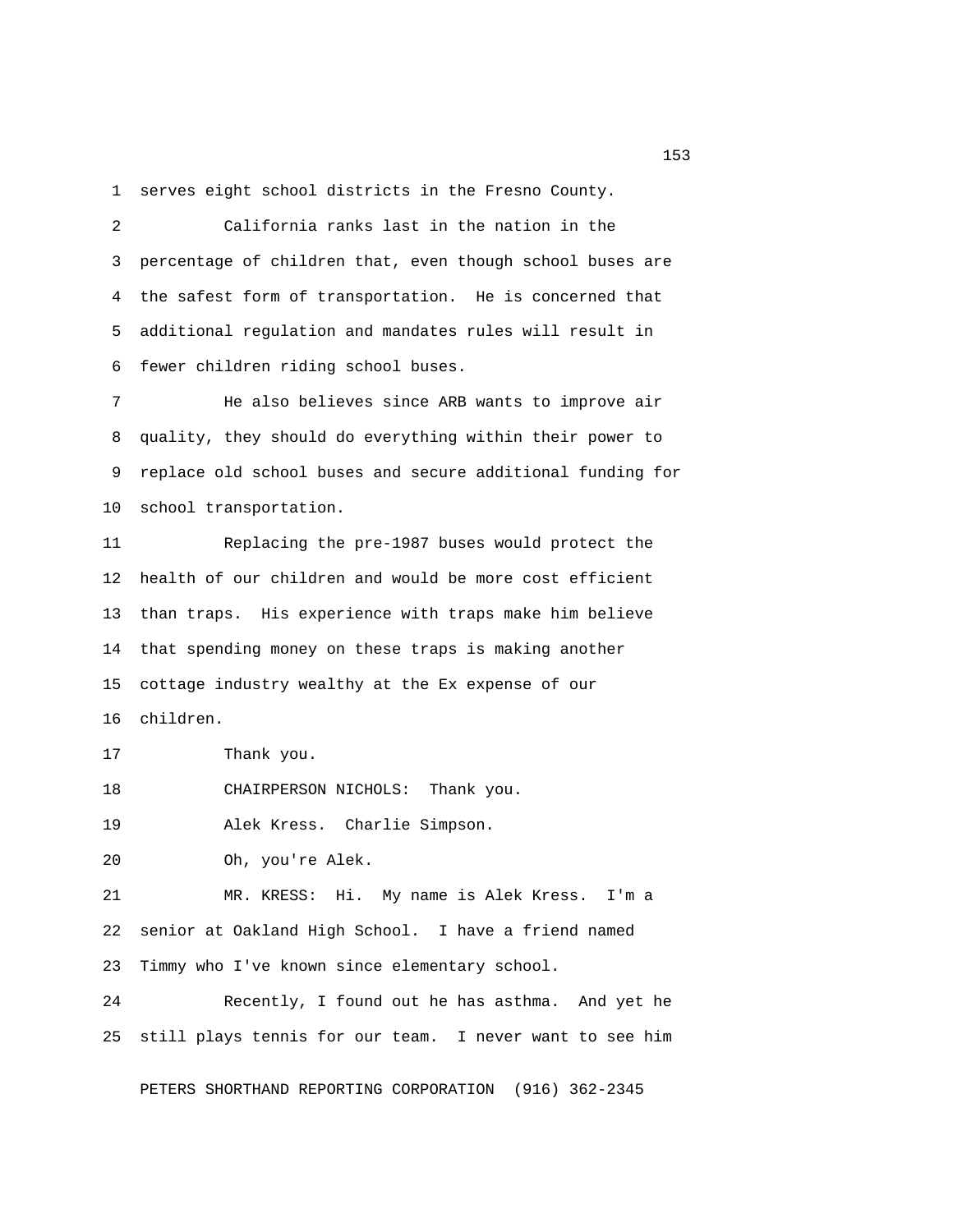1 get an asthma attack from small and large particles in

2 diesel pollution from trucks.

 3 Please consider creating and enforcing a rule 4 that will make truck drivers and corporations retrofit 5 their engines to reduce diesel fuel pollution.

6 Thank you for your time.

7 CHAIRPERSON NICHOLS: Okay.

8 Charlie Simpson.

 9 MR. SIMPSON: Thank you, Chair Nichols and the 10 Board.

11 Thank you for your time to speak. We felt it was 12 really important to come today. We've been working with 13 staff for 18 months as we've been trying to develop this 14 rule.

15 I work for Golden State Peterbilt that sells new 16 vehicles and used vehicles in the San Joaquin Valley.

17 E.M. Thorp is our parent company and has been 18 around for 70 years. Started in 1935 with the purchase of 19 one used truck. We now employ over 300 employees.

20 I had a full statement here that we were asked to 21 prepare for the two minutes, but I'm going to back off of 22 that in lieu of time and just bring up a couple of issues.

23 As the rule is written today, we are not 24 approving this as it's going forward and for several 25 reasons.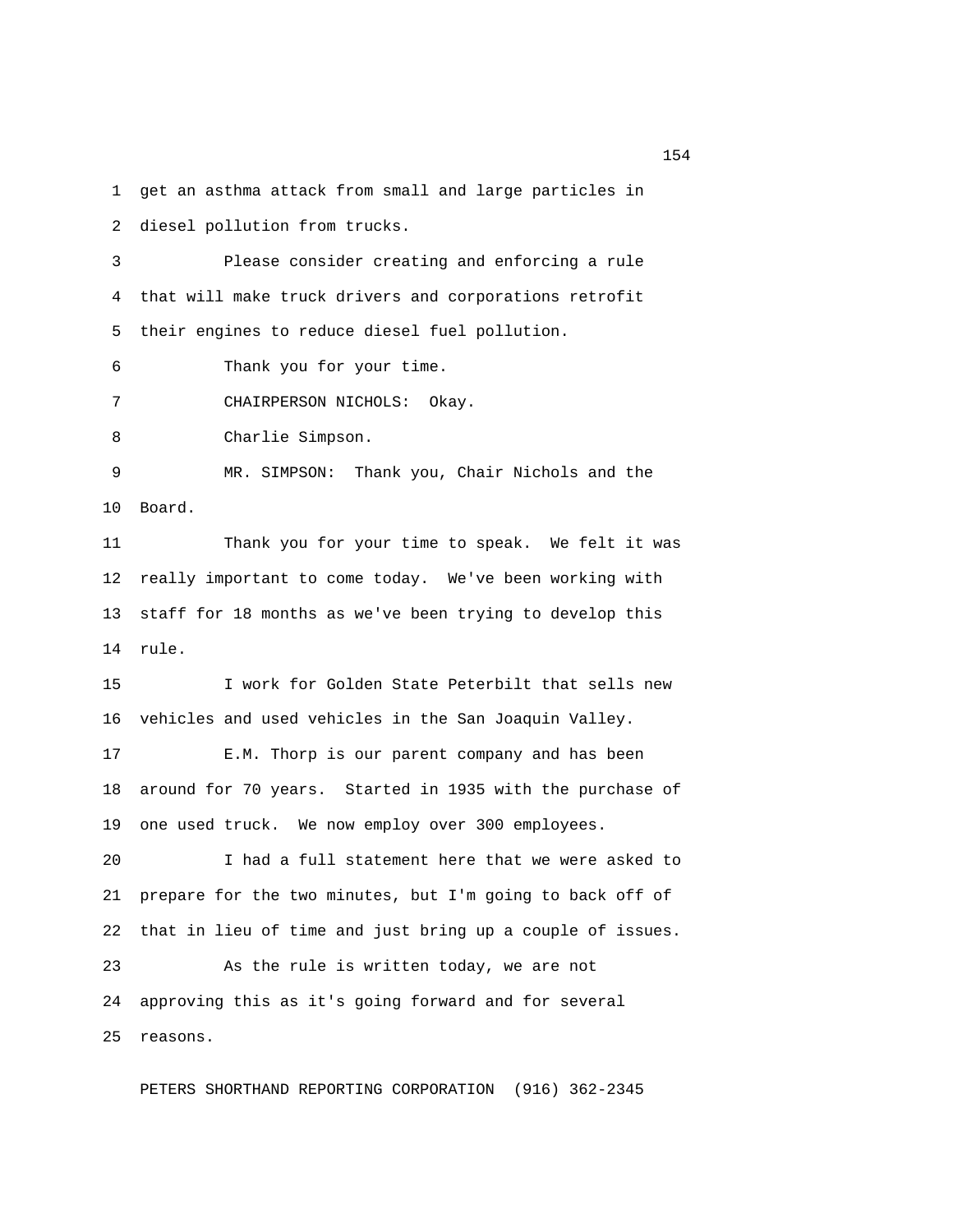1 One is we understand the need for a rule and we 2 want to help support that. Our problems are is that we 3 understand the rule is needing to come, but it just 4 doesn't do what we need to get done as far as industry. 5 With that, we would ask that the staff work 6 together with industry even more and come up with a rule 7 that can pass and keep people in business. 8 Earlier this year, at one of the workshops in 9 Fresno, we found out -- or at least the staff told us that 10 even with this rule that we would not meet our SIP 11 requirements. That becomes a heavy issue if we don't meet 12 the SIP requirement and we're going to put everyone out of 13 business, what are we doing this for? 14 Last thing, SmartWay was designed as a system for 15 the EPA and not as certain pieces that you can pull out of 16 it. Thank you very much. 17 CHAIRPERSON NICHOLS: Thank you. 18 We're going to take a very, very short break for 19 everybody's sake. I think we can actually do this in 20 20 minutes, 25 minutes, and people can stretch. And we'll be 21 back I have ten of. Let's start again at 2:15. That will 22 be lunch. I'm sorry. 1:15. 23 (Thereupon a lunch recess was taken.) 24 CHAIRPERSON NICHOLS: Let's resume. 25 Michael.

PETERS SHORTHAND REPORTING CORPORATION (916) 362-2345

<u>155</u>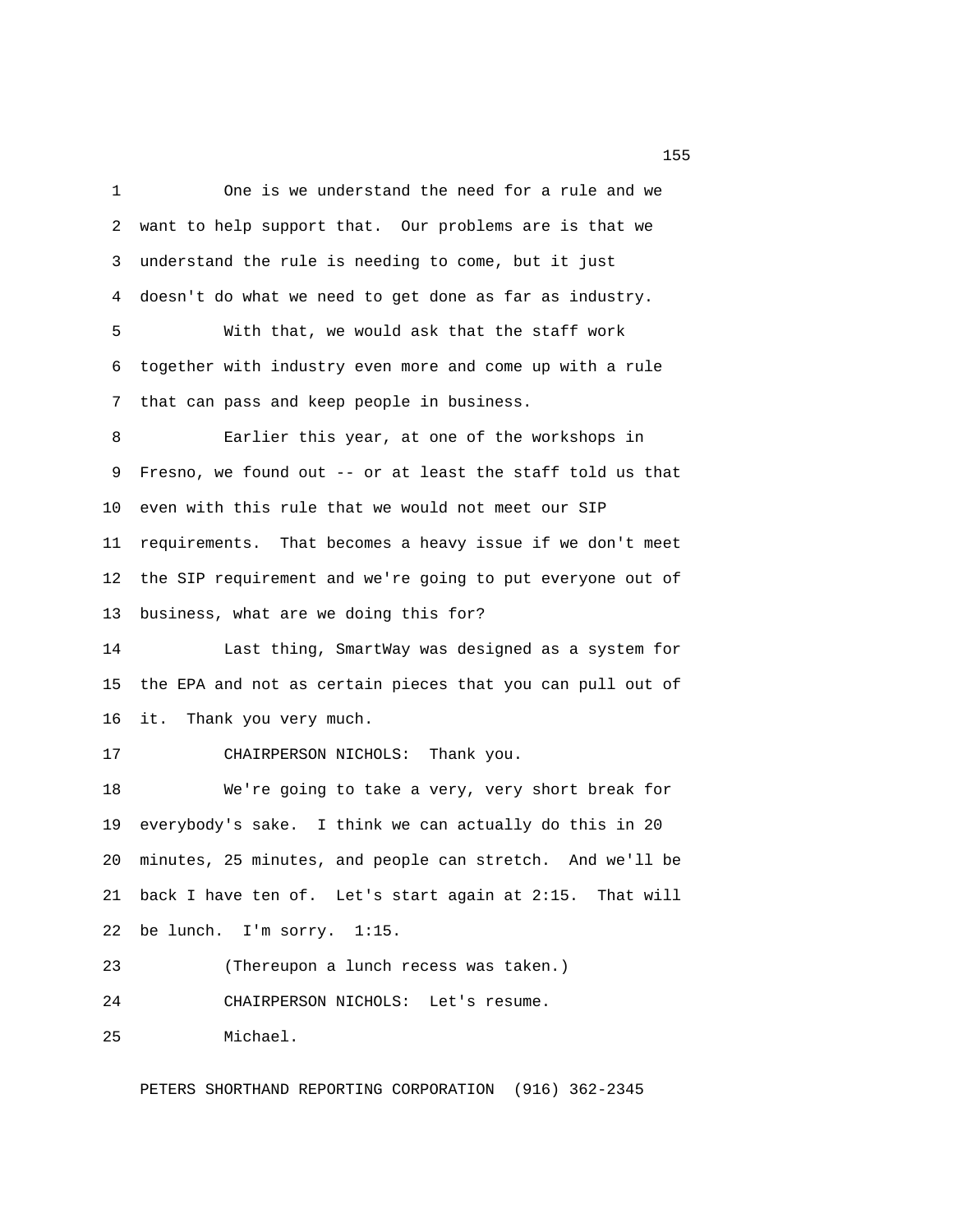1 MR. COLLIER: Thank you, Madam Chair and members 2 of the Board. I have already submitted some written 3 comments by the website I don't have much to add to that. 4 But I do have a couple of questions and concerns that have 5 been raised since I've been here, particularly dealing 6 with the fairings on these trailers.

 7 These fairings that are being proposed to go on 8 the rear of a trailers will increase that trailer's length 9 by four feet. How is that going to be reconciled with the 10 overall length rule in the state of California? And is 11 there any kind of provision for those of us that haul 12 57-foot trailers already that aren't allowed to proceed 13 past that overall length?

14 Basically what I want to know is the 300 trucks 15 that haul 57-footers, are we going to go out of business 16 when everyone else can still be hauling a 57-footer and 17 essentially with these fairings?

18 CHAIRPERSON NICHOLS: There is an answer to that 19 question which was given this afternoon. Maybe somebody 20 wants to repeat it right now in terms of federal and 21 state -- feds have already certified, and the State is 22 looking at it. We'll have this resolved.

23 MR. COLLIER: What's the likelihood of the length 24 rule being increased?

25 CHAIRPERSON NICHOLS: I think it is very likely.

PETERS SHORTHAND REPORTING CORPORATION (916) 362-2345

<u>156</u> **156**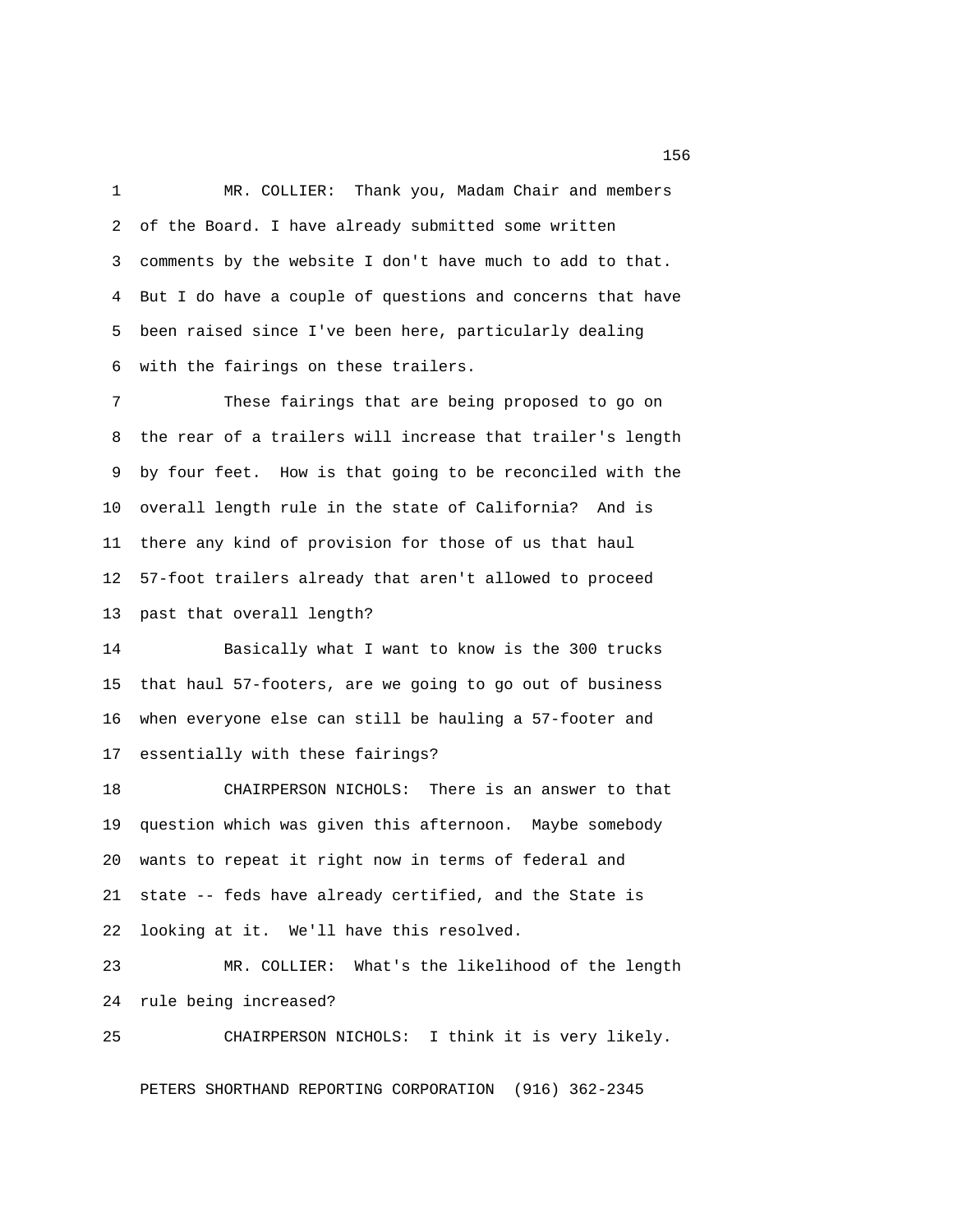1 MR. COLLIER: Thank you very much.

 2 CHAIRPERSON NICHOLS: Chuck Wolf. 3 BOARD MEMBER BERG: Madam Chairwoman, wouldn't it 4 be fair to say if it wasn't, we would have to take a look 5 at that? 6 CHAIRPERSON NICHOLS: Absolutely. 7 BOARD MEMBER BERG: So we're not going to pass 8 something -- 9 CHAIRPERSON NICHOLS: That puts you in a bind. 10 BOARD MEMBER BERG: That the federal government 11 or the State highway is not going to let you do. 12 CHAIRPERSON NICHOLS: Right. Okay is Chuck Wolf 13 here? 14 Is Paul Buttner here? 15 MR. BUTTNER: Yes. Thank you. My name is Paul 16 Buttner here representing the California Rice Producers. 17 We have about 500,000 acres of rise in the 18 Sacramento valley. About six to 700-acre family farms is 19 what makes up our industry. Still very much the family 20 farm in the Sacramento Valley. 21 First and foremost, I would like to thank your 22 staff for working so closely with us really at every turn. 23 They diligently analyzed all of the ideas that came forth 24 about a potential agriculture provision. They were very 25 clear on what the limits were, what they could do and what

PETERS SHORTHAND REPORTING CORPORATION (916) 362-2345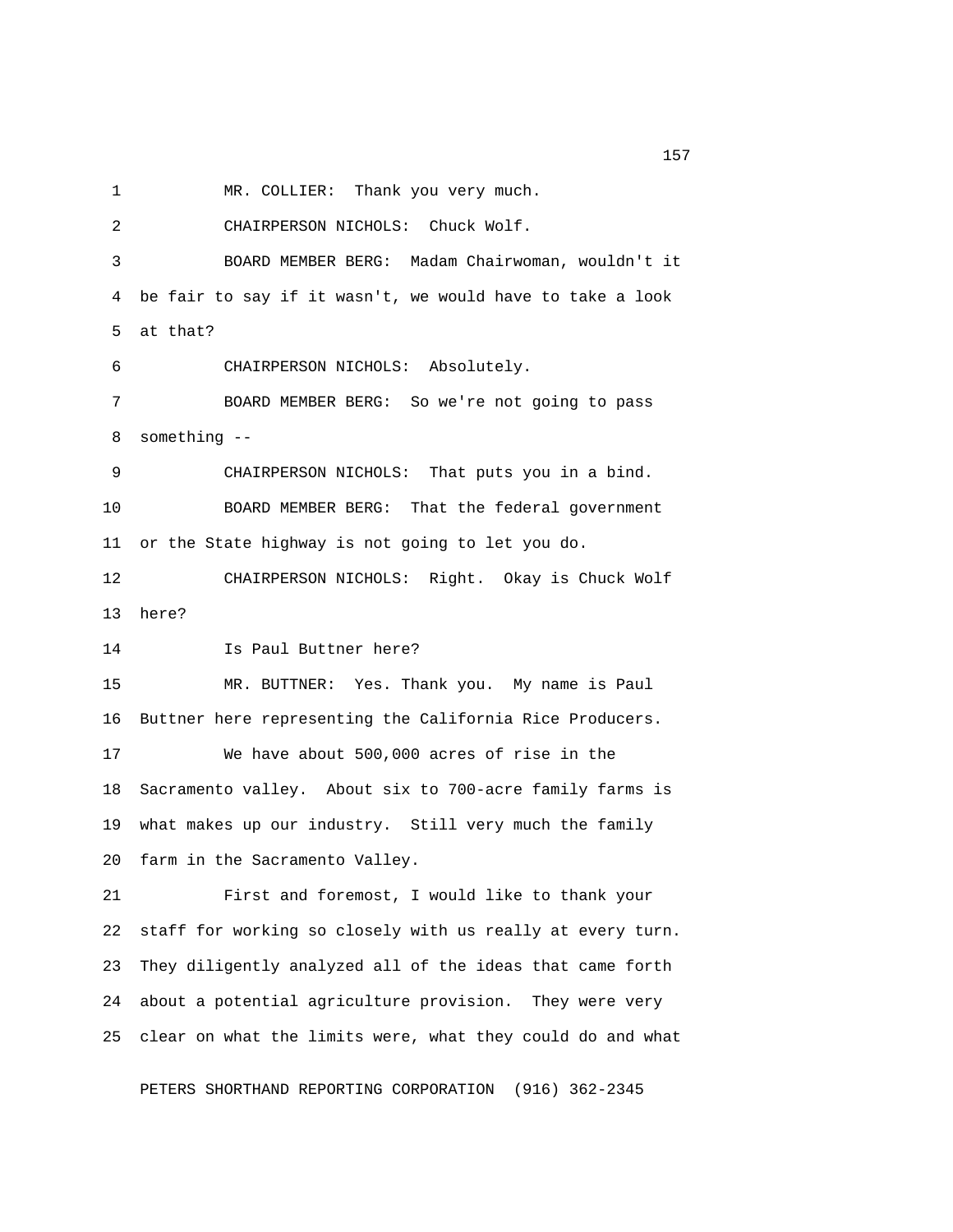1 they couldn't when balancing the needs for attainment and 2 other public health issues. Really appreciate the hard 3 work of your staff in that area.

 4 Through our meetings and discussions together, we 5 really identified a number of issues about agriculture 6 trucks and why they are unique and different in 7 California.

 8 First and foremost, agricultural trucks are on 9 average eight years older than the statewide fleet. That 10 speaks strongly to the fact we depend on used trucks to 11 purchase in our industry.

12 These trucks are used very, very low miles and 13 seasonally. And the vast majority of them simply go from 14 a field to a first point of processing. For rice, that 15 would be a field to a dryer. And all the dryers are 16 located up in the agricultural areas. So these travel 17 distances are very short.

18 I want to emphasize that you are not eligible for 19 this provision unless you're going to a field first point 20 of processing for these farmer-owned trucks.

21 We have about 22,000 ag trucks in the state of 22 California. That's about five percent of the total 23 statewide fleet. We are about four percent of statewide 24 emissions from these statewide fleet of trucks. Yet if 25 there was no provision considered by your staff, the

PETERS SHORTHAND REPORTING CORPORATION (916) 362-2345

<u>158</u> **158**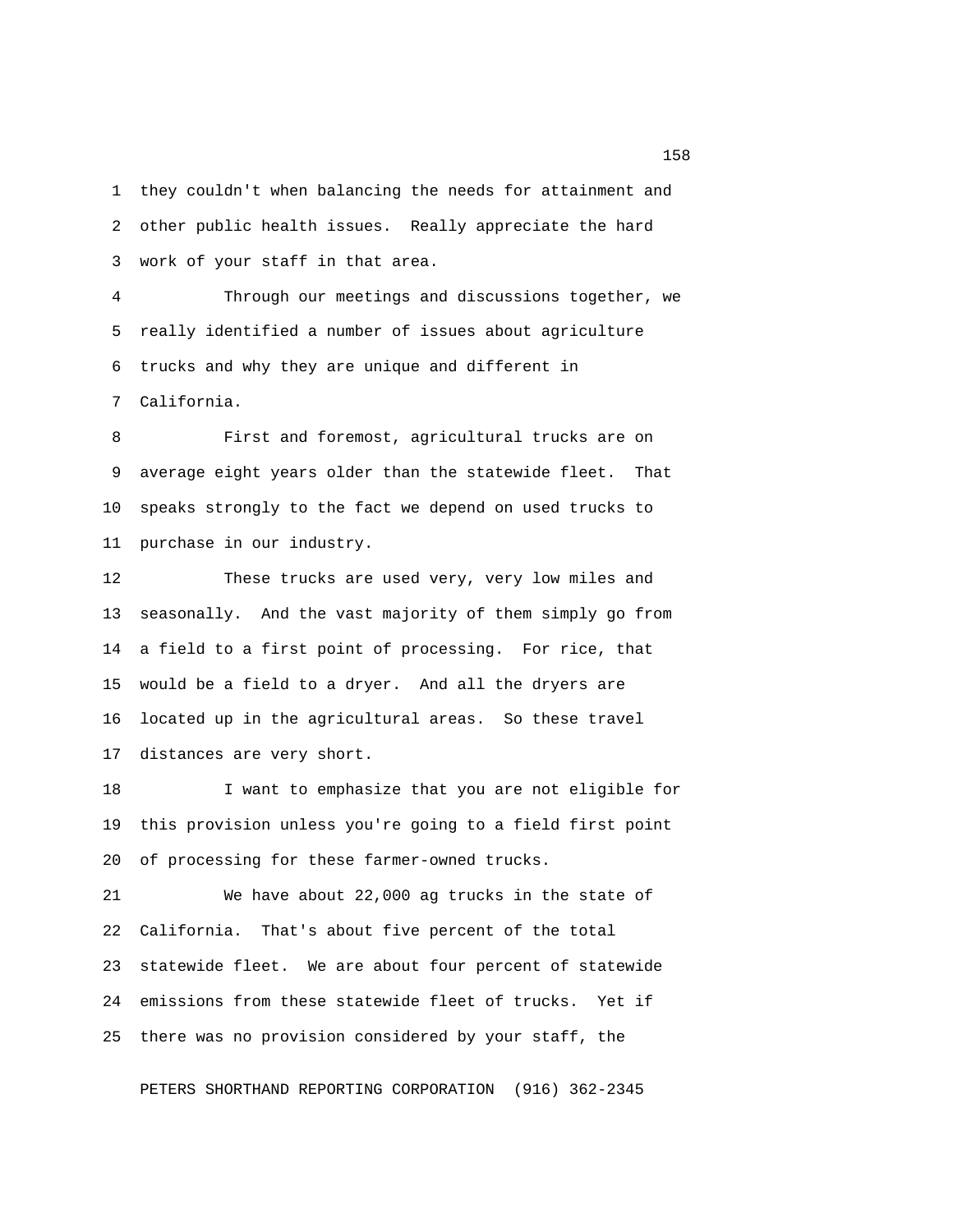1 agricultural industry would have incurred almost 20 2 percent of the compliance costs of this regulation, even 3 though our emissions are four percent. 4 So with the provisions that your staff has put 5 forth, we estimate our compliance costs to be about eight 6 percent, which is still somewhat disproportionate but much 7 better than without those provisions. 8 A few take-home points. First of all -- all ag 9 trucks will be replaced 10 CHAIRPERSON NICHOLS: Your buzzer has just gone 11 off. I apologize. 12 MR. BUTTNER: I heard it, but -- 13 CHAIRPERSON NICHOLS: You're over. Sorry. We 14 got to enforce this. 15 Mark Osborne. 16 Renee Pinel. Gone. 17 Laura Fultz Stout. 18 MS. FULTZ STOUT: Good afternoon. Thank you for 19 your marathon time to this issue of the diesel truck rule. 20 My name is Laura Fultz Stout. I'm a 30 year 21 resident of the city of Fresno. I work and live and enjoy 22 being with family and friends in the Fresno-Clovis area. 23 There's just one problem. This region, my home 24 town, has recently been classified as an extreme 25 non-attainment air quality zone.

PETERS SHORTHAND REPORTING CORPORATION (916) 362-2345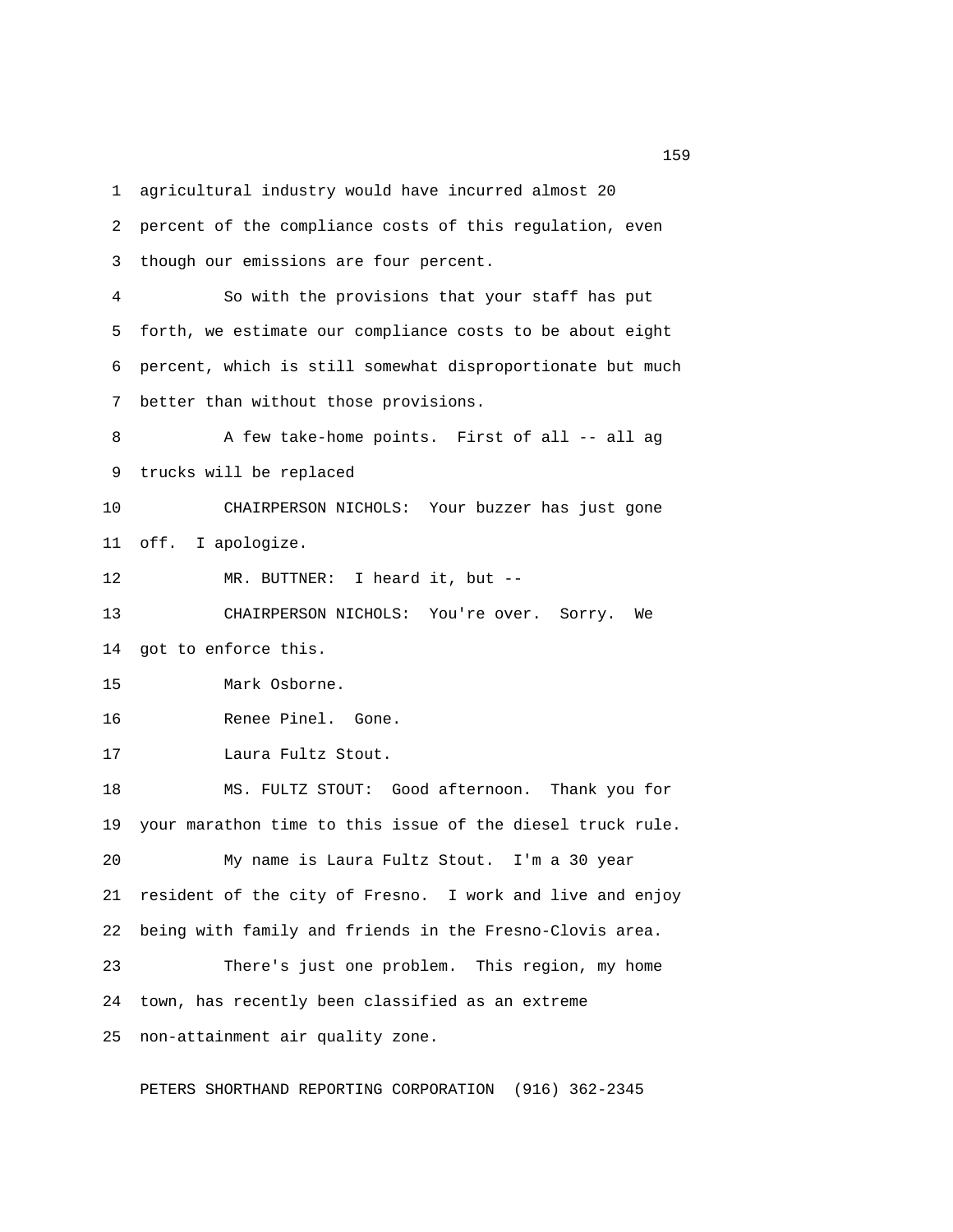1 The family and friends and myself, our health and 2 lives are compromised due to the extremely poor air 3 quality.

 4 My husband and I are excited to buy our first 5 home and would like to settle down in this area. But due 6 to my diminished ability to breathe in this area, we're 7 faced with the choice between living there and leaving our 8 family. Thinking about leaving friends and family is very 9 disheartening. But one thing fortunate is we have that 10 choice to leave this very bad air quality basin. And 11 others are not.

12 I'm here today as a concerned resident who 13 intentionally started to work on the air quality problem 14 by joining the Coalition for Clean Air, a statewide 15 organization that's been working on clean air for 37 16 years. They recognize that the San Joaquin Valley is an 17 area needing a focused and comprehensive plan to get the 18 diverse resident population to cleaner air sooner rather 19 than later.

20 Getting to the main point of my testimony, 21 through my work with the Coalition for Clean Air, I've had 22 the privilege to work with many truckers, about a dozen, 23 and smart innovative San Joaquin Valley truckers and their 24 companies. These truck companies range from produce, 25 seasonal harvest trucks, beef trucks, and other goods

PETERS SHORTHAND REPORTING CORPORATION (916) 362-2345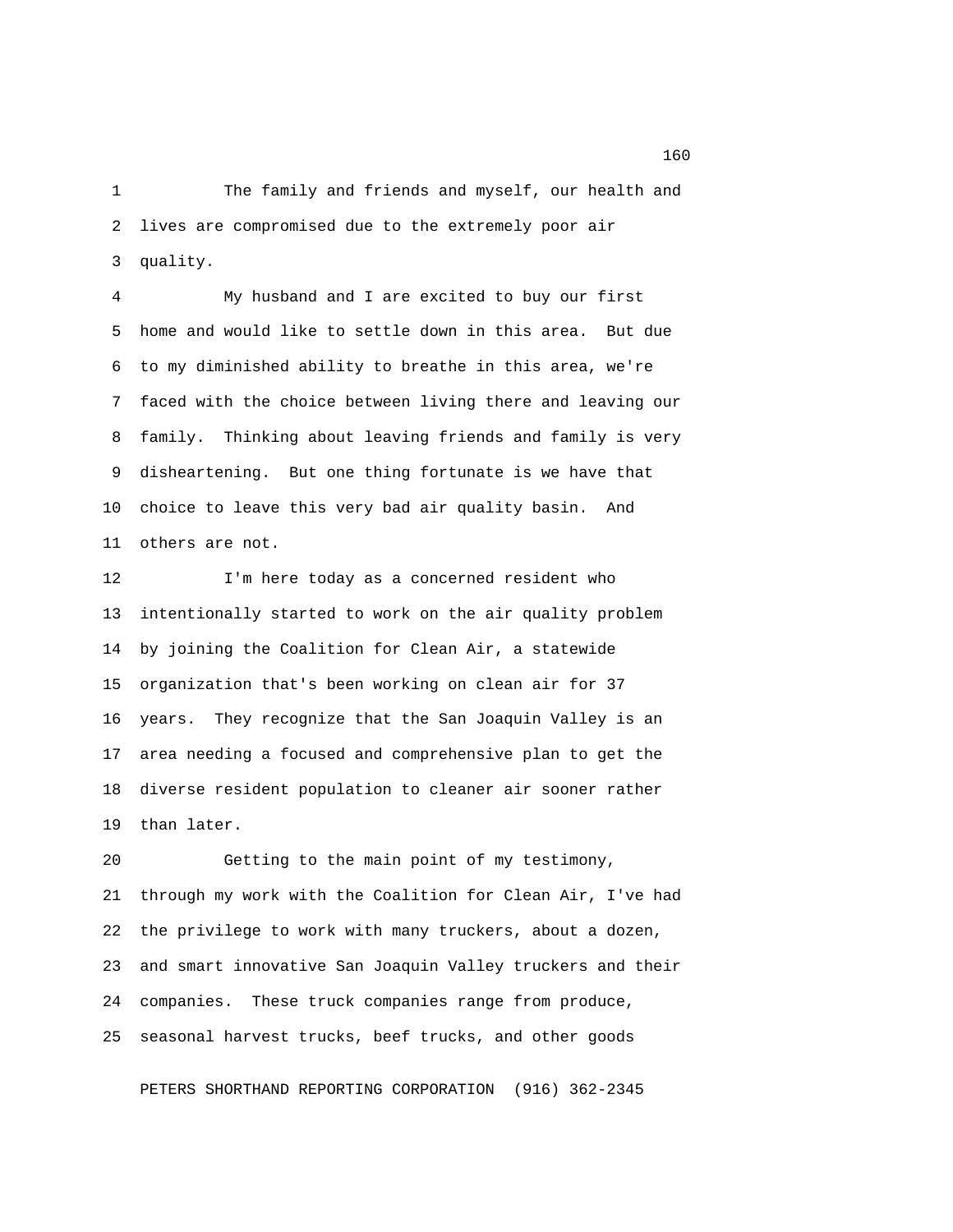1 movement truck.

 2 A number of the owner-operators of these truck 3 companies have seen the writing on the wall over the last 4 ten years, five years, and they're getting ready. They 5 looked at their inventory, started making plans to 6 retrofit or replace trucks. Some have already received 7 funds -- 8 CHAIRPERSON NICHOLS: Your time is up. 9 MS. FULTZ STOUT: Thank you. Please pass this 10 rule. 11 CHAIRPERSON NICHOLS: Mark Matheson. 12 MR. MATHESON: Hello. I'm Mark Matheson from 13 Matheson Trucking. 14 I'm here to only talk about on-highway trucks. 15 As far as -- there is a lot of great testimony that's been 16 made here. We're in favor having clean trucks not 17 polluting the society. 18 But the concern I have is how is it going to be 19 enforced. What we often see that is one company or one 20 size company has to be managed. The other sizes are not. 21 We see that with water. We've seen it with several 22 things. And if we lose our work, a lot of it will go to 23 other people. And I would like to know they're being held 24 to the same standards.

25 As far as the SmartWay, we are in agreement with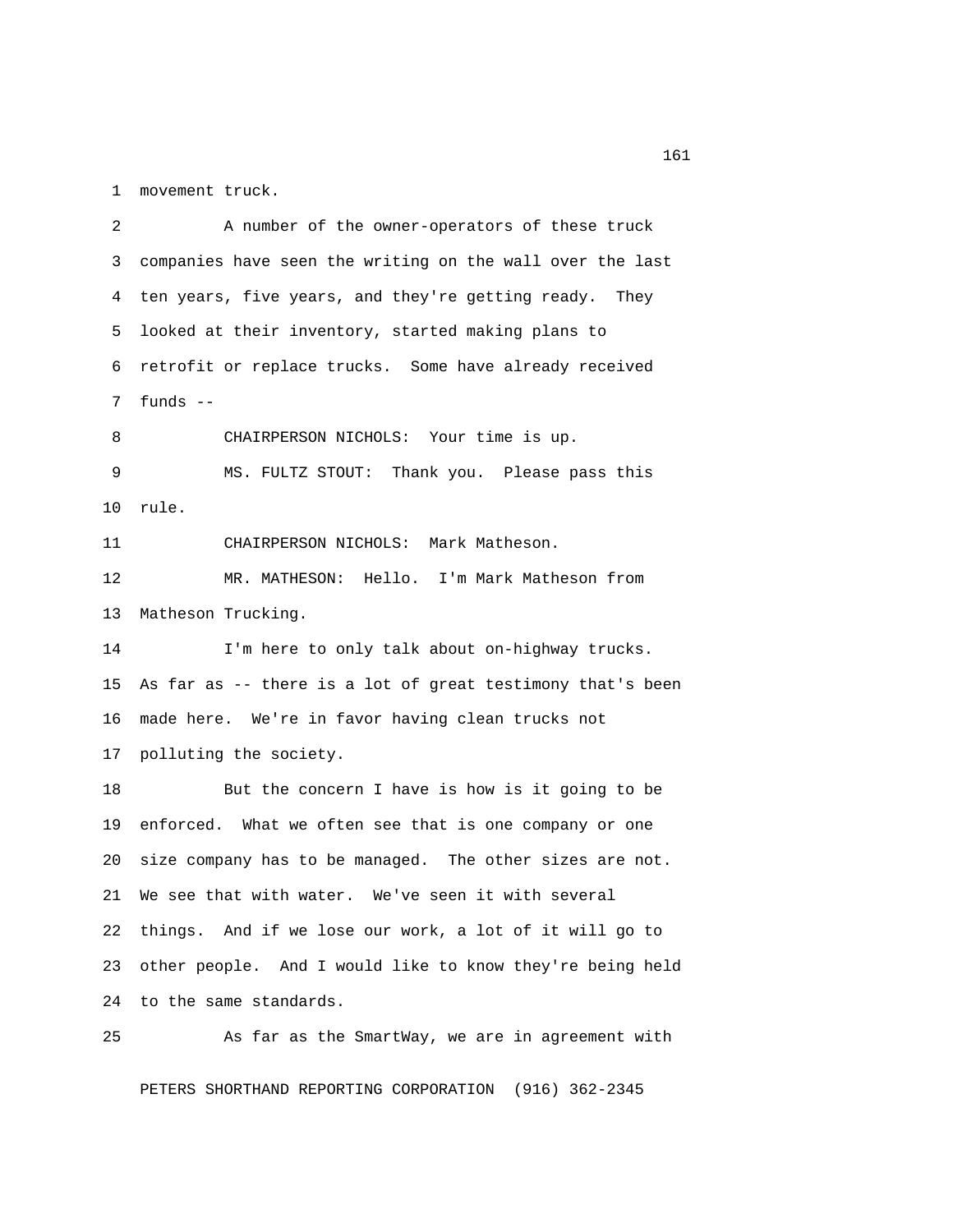1 the SmartWay. We have X1 tires. We have aerodynamics. 2 We have a new trailer coming with the ground effects on 3 it.

 4 The thing that we have seen over the last 25 or 5 30 years is it's not a one-size-fits-all. We have trucks 6 that run in stop-and-go traffic. Aerodynamics don't help 7 them a bit. And we in fact a lot of times where we've 8 pulled them off because they get damaged.

 9 One gentleman commented about the low ground, 10 that they would have ground clearance. We've seen that. 11 Our customers sometimes tear up our nose cones.

12 One of our largest customers is the Postal 13 Service. They're not happy to play to replace that. So I 14 just want to make that comment.

15 We have several trailers running across the 16 nation with all different types of aerodynamics on them. 17 We think it's a great thing. But we would like to see you 18 not make it unilateral across the trucking industry.

19 Thank you.

20 CHAIRPERSON NICHOLS: Thank you.

21 Kelly McKechnie, Felipe Lopez.

22 MR. LOPEZ: My name is Felipe Lopez, and I belong 23 to the -- well, thank you for the time. I belong to the 24 nonprofit organization of southern California.

25 All I want to say is that there is more people

PETERS SHORTHAND REPORTING CORPORATION (916) 362-2345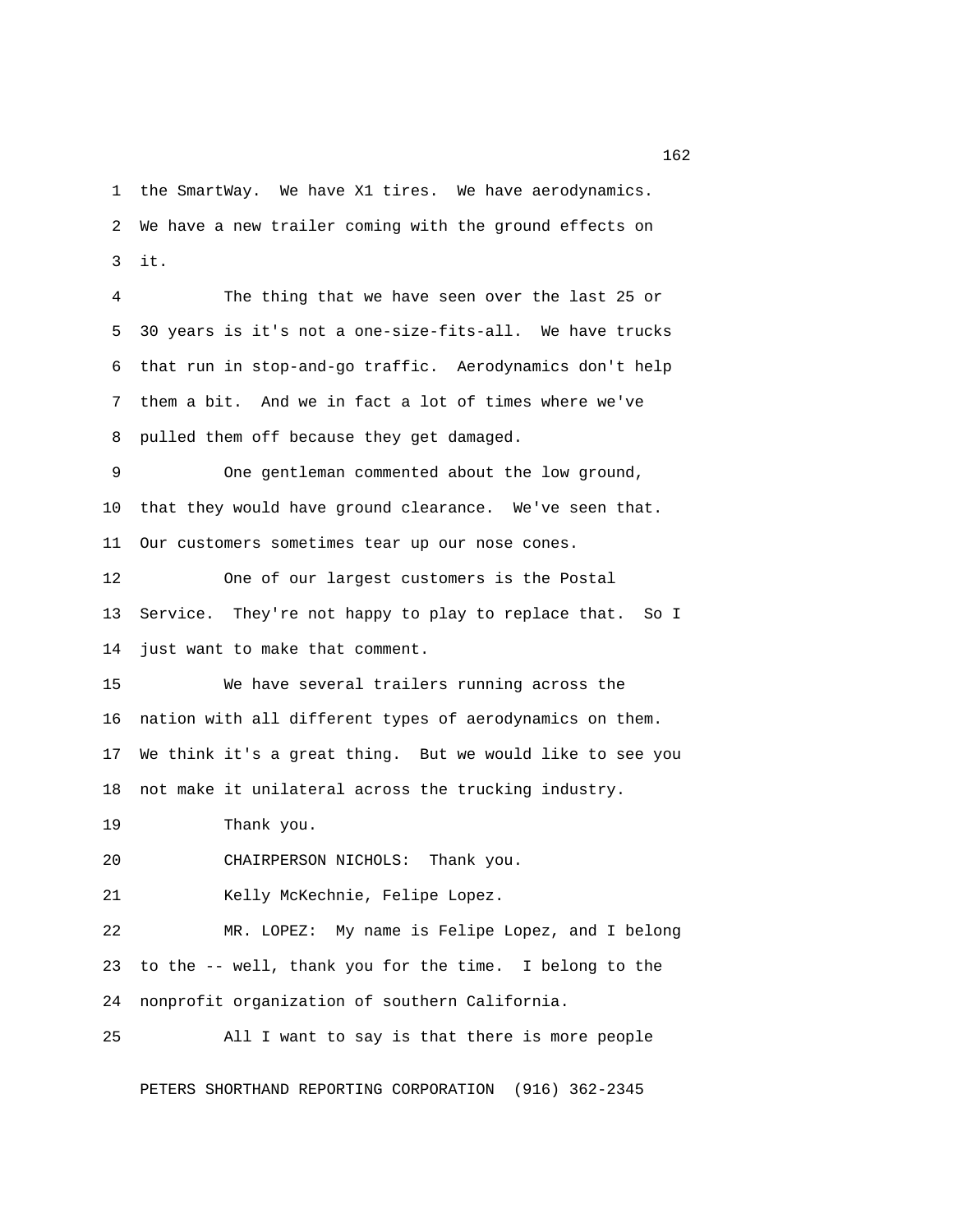1 been affected by pollution including animals and plants 2 than people being effected by the economic impact of these 3 regs. I'm sorry for all these people, but I think health 4 and environment should come first. So we are in favor of 5 these regulations.

6 Thank you.

 7 CHAIRPERSON NICHOLS: Thank you, sir. Charley 8 Rae -- Mr. Rae.

 9 MR. RAE: Charley Rae with CalCIMA, which is a 10 California Construction and Industrial Materials 11 Association, trade association for aggregate and ready-mix 12 concrete producers throughout california.

13 Our members basically supply local building 14 materials for roads, bridges, schools, highways, 15 waterways, et cetera.

16 We're urging adoption or consideration of DTCC 17 alternative primarily because it provides a more 18 achievable compliance schedule. Also particularly because 19 it has low mileage provisions which are important for a 20 lot of local suppliers. Helped them out a lot. 21 Our members have a lot of different fleets. 22 Different ways they're effected by this regulation.

24 fleets, they are typified by generally traveling short

23 Typical fleet with the ready-mix concrete mixer truck

25 distances. Average job is within a 15-mile radius.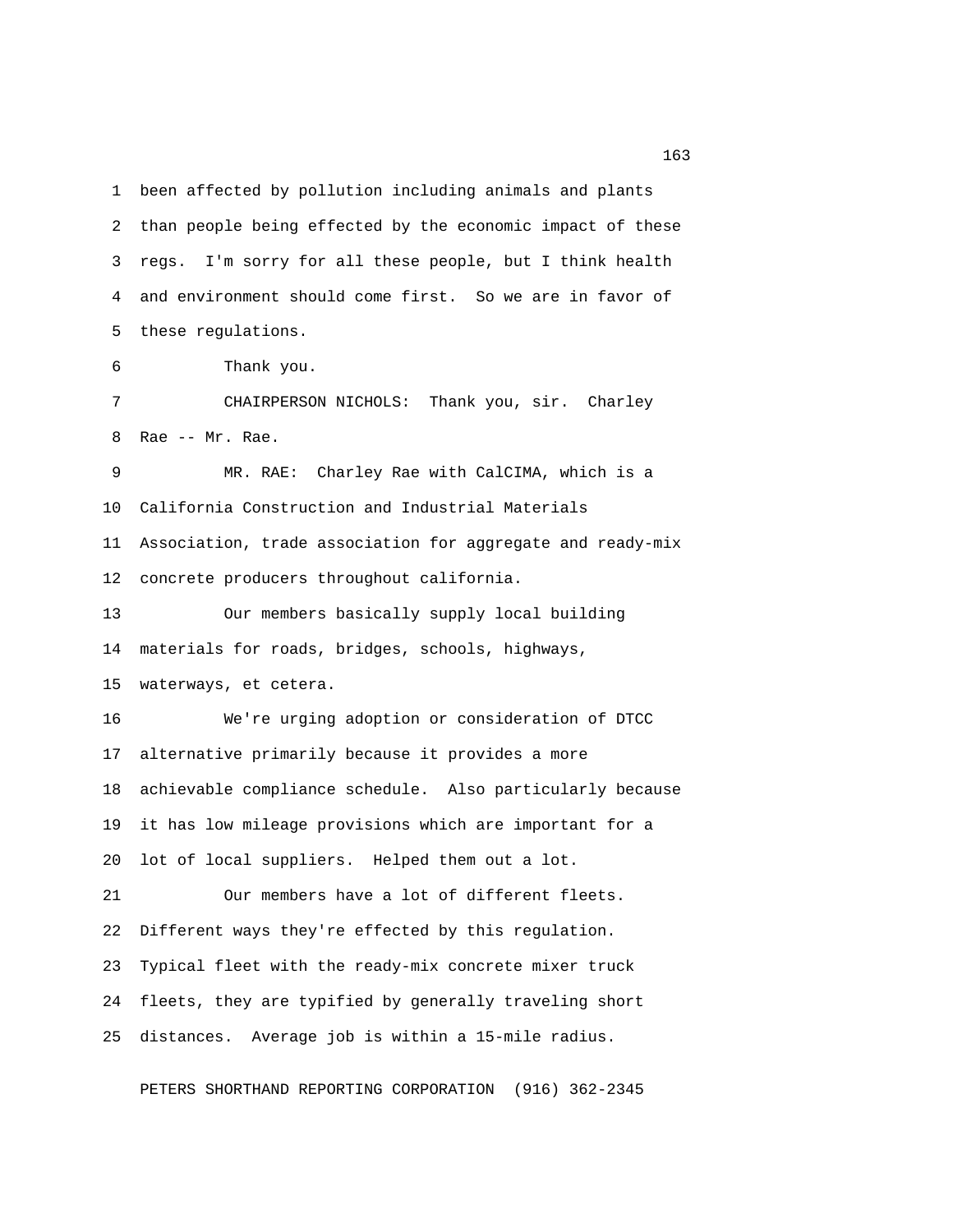1 Longer turnover time. They have complex equipment that's 2 difficult to retrofit. And they often operate under the 3 power take-off units which reduces the engine performance 4 and leads to plugging of the filters when they're 5 attached.

 6 In general, our members are supportive of the 7 efforts to reduce the diesel emissions. They've been 8 trying to do what they can. Purchasing the newer tiered 9 engines as they can. This has come at some cost to them 10 too because generally the newer engines you have more 11 expensive oils. You have more expensive coolants. You 12 have loss of fuel economy, anywhere from 15 to 25 percent 13 as you go from one tier to the next.

14 Of course, it's all been made more difficult to 15 get ahead of the game with the economy, credit tightening, 16 and difficulty of getting the funds, whether it's Moyer or 17 Prop 1B or one of the other grant programs. I know it's 18 particularly an issue for some of our members in the San 19 Joaquin Valley.

20 In closing, we just urge the DTCC proposal be 21 given more consideration. One thing I think -- 22 CHAIRPERSON NICHOLS: Sorry. Thanks. 23 Luz Elena Tafalla.

24 MS. TAFALLA: Good afternoon, Madam Chair and 25 Board members.

PETERS SHORTHAND REPORTING CORPORATION (916) 362-2345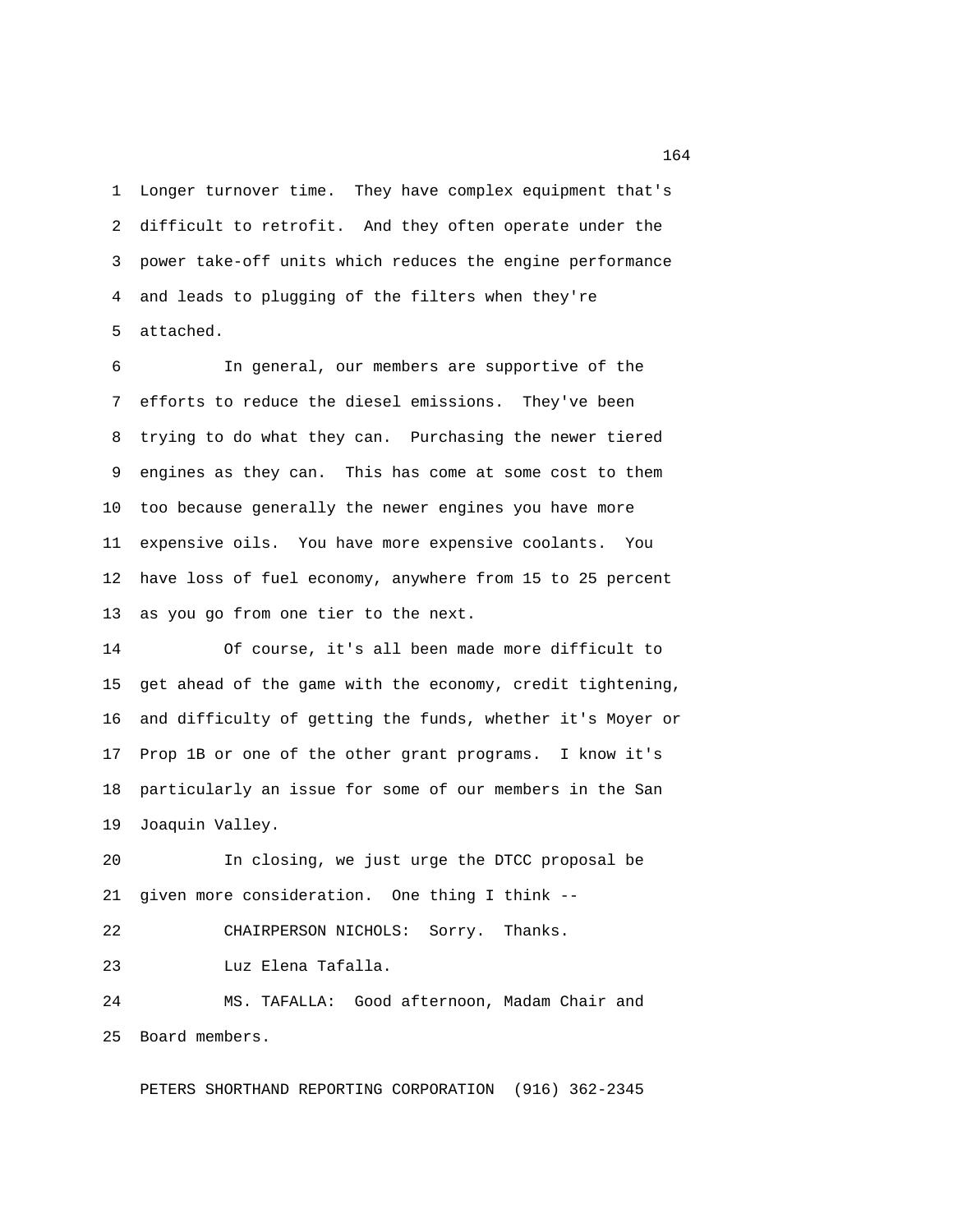1 My name is Luz Elena Tafalla, and I am here 2 representing Consejo de Federaciones de Estados Mexicanos. 3 They provide leadership training to concerned citizens for 4 seven months. I live in community along with a lot of 5 groups who are here with me. And we are here because we 6 are supporting the proposed issue and CARB. Because 7 living in the area of San Fernando valley, I can not have 8 a good. I see hundreds of families who are contamination 9 around us. And we consider this is very important for the 10 health of our children, for the health of the citizens. 11 And we are expressing our concern. And please 12 our voices. You have the power to make the decisions 13 that's going to save the life of a lot of seniors, 14 children, and for the health and better of community. And 15 please hear our concerns. 16 Thank you for the time. Thank you. 17 CHAIRPERSON NICHOLS: Dr. Richard McCann, are you 18 here? 19 Dr. MC CANN: Good afternoon. I'm an economist 20 with the Aspen Environmental Group, and I've been retained 21 by CIAQC to make comments on this. 22 I have written comments that I submitted on the 23 general economic methodology on benefit estimates, impacts 24 to individual industries and firms, and on scaling up 25 costs of statewide impacts.

PETERS SHORTHAND REPORTING CORPORATION (916) 362-2345

<u>165</u>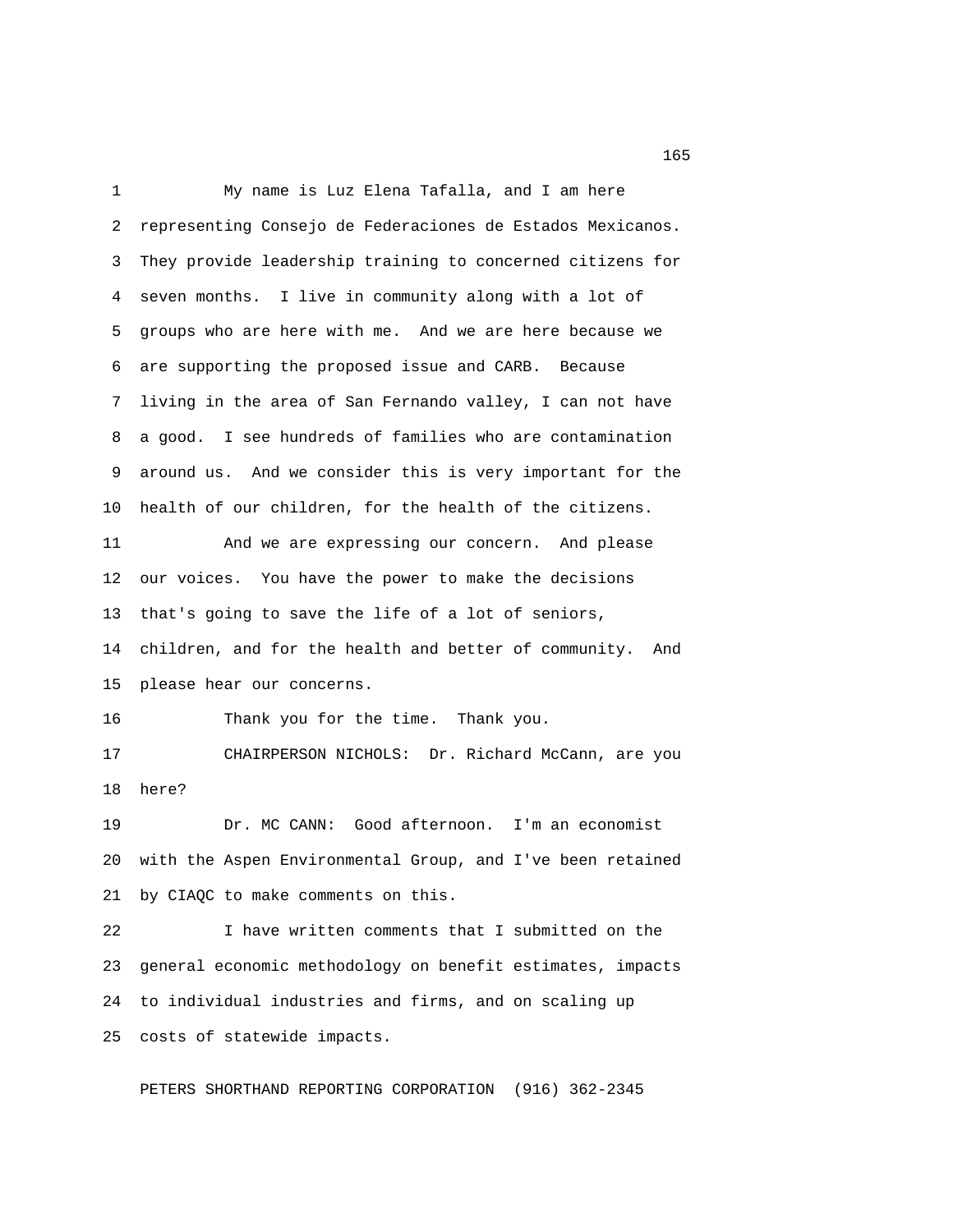1 But I wanted to talk about two particular issues. 2 One is on the baseline assumptions that it is -- 3 you should be making comparisons across alternatives that 4 should start with your initial assumptions. They're 5 already in the document. And then changing those baseline 6 conditions. And then making comparisons against those 7 baseline conditions.

8 The DTCC alternatives takes this approach, but 9 the staff should modify theirs to do the same thing.

10 The other thing is that you need to consider the 11 synergistic effect with AB 32. And that's not evident in 12 the document on the diesel in-use rule. You need to take 13 into account the effects of VMT and changes in fuel 14 composition from AB 32.

15 But the final thing I want to talk about is that 16 when you move forward with implementation, you should also 17 tie this to funding for compliance. That you basically 18 you created a public benefit which should be funded by the 19 public. And you've shown large net benefits. That means 20 that you should be imposing the costs on those who are 21 benefiting most.

22 The rule includes mandated scrappage in it which 23 would eliminate the economic value of much of the existing 24 equipment and most of those trucks that were purchased 25 were purchased under the assumption that they were

PETERS SHORTHAND REPORTING CORPORATION (916) 362-2345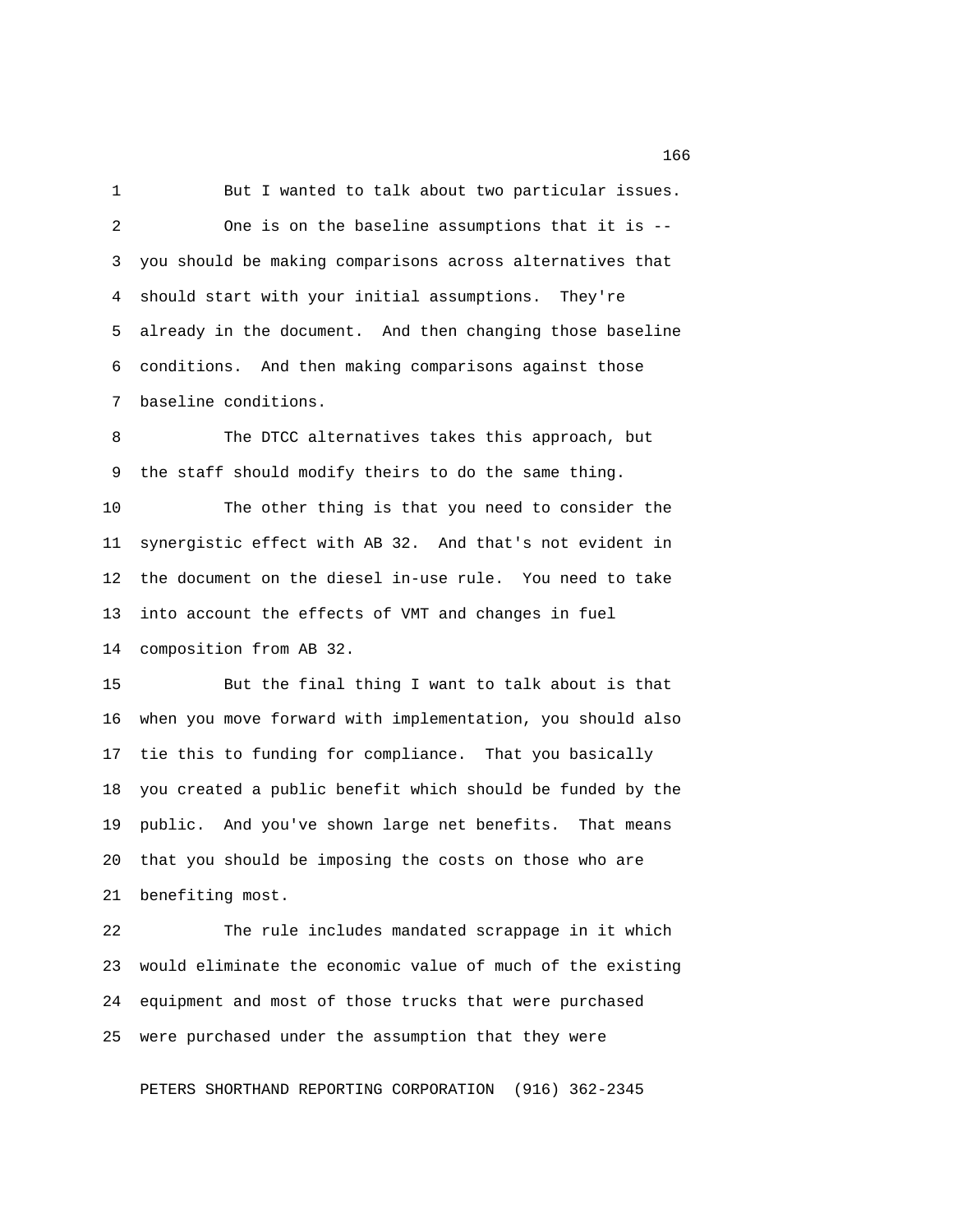1 compliant with the environmental rules at the time.

 2 The Board should recognize the intent that was 3 made by those fleet owners and should help further 4 compliance with the rules as they change them in the 5 future. 6 CHAIRPERSON NICHOLS: Thank you. 7 Christine Davis. Gavin McHugh. 8 MR. MC HUGH: Madam Chair and members, Gavin 9 McHugh on behalf of the California Manufacturers and 10 Technology Association. Thank you for the opportunity. 11 I will be very brief. 12 CMTA is very concerned about this regulation and 13 the impact it will have on the cost of doing business of 14 every company manufacturing in California that receives 15 their raw materials by truck, delivers their finished 16 product by truck, or in any way depends on the goods 17 movement system in California. 18 Unless a manufacturer has no out-of-state 19 competitors and only sells within the state, they will be 20 at a disadvantage to manufacturers elsewhere. 21 This rule will make California manufacturers less 22 competitive because of the increased cost to receive the 23 raw materials and the increased cost to move their 24 products to market.

25 CMTA supports the DTCC proposal. We think it's

PETERS SHORTHAND REPORTING CORPORATION (916) 362-2345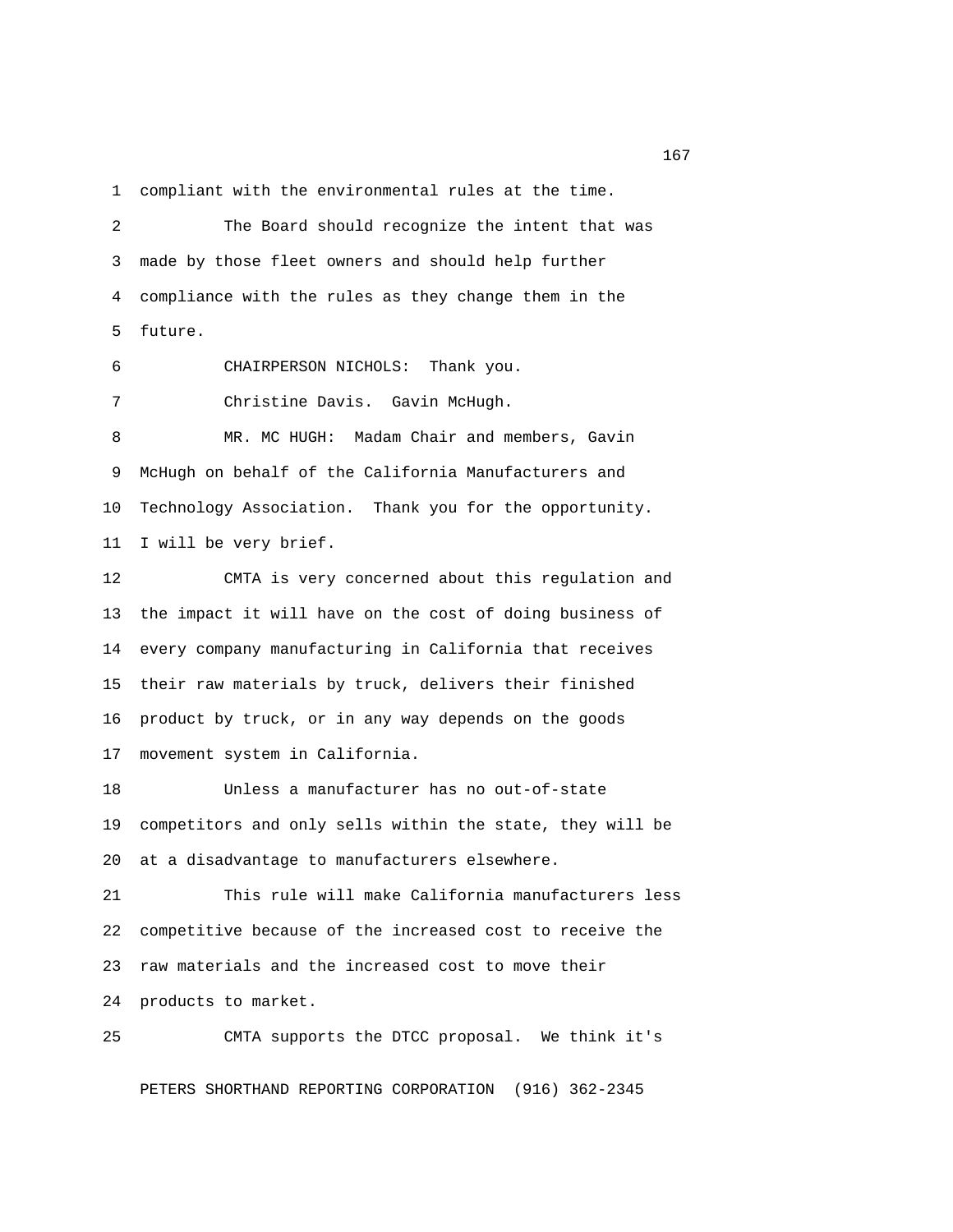1 more cost effective and provides necessary flexibility to 2 meet some of these requirements. Thank you. 3 CHAIRPERSON NICHOLS: Thank you. 4 Steve French. Mark Sisco. 5 MR. SISCO: Good afternoon. My name is Mark 6 Sisco. I'm a heavy equipment mechanic and inventor. 7 I'm here this afternoon to ask for your help in 8 moving forward in the building of a new type of motor. 9 The principles have been used in high horsepower 10 two-stroke diesels for over 70 years. I twisted this 11 design enough to create a four-stroke engine that will be 12 very small and compact in size and very powerful. It's 13 now being produced for the government, for the military, 14 and light, small aircraft in two-stroke diesel form. 15 I'm asking you folks for your help today. Thank 16 you. 17 CHAIRPERSON NICHOLS: Okay. You can send us some 18 further information, and we can try to get a response on 19 that. 20 Jason Osborn. 21 MR. OSBORN: I'm Jason Osborn, Director of 22 Transportation for Manteca Unified School District. We 23 serve about 23, 000 students in south San Joaquin County. 24 I'm here today to relate to you that I believe

PETERS SHORTHAND REPORTING CORPORATION (916) 362-2345

25 this equates to a mandated cost to impose this on school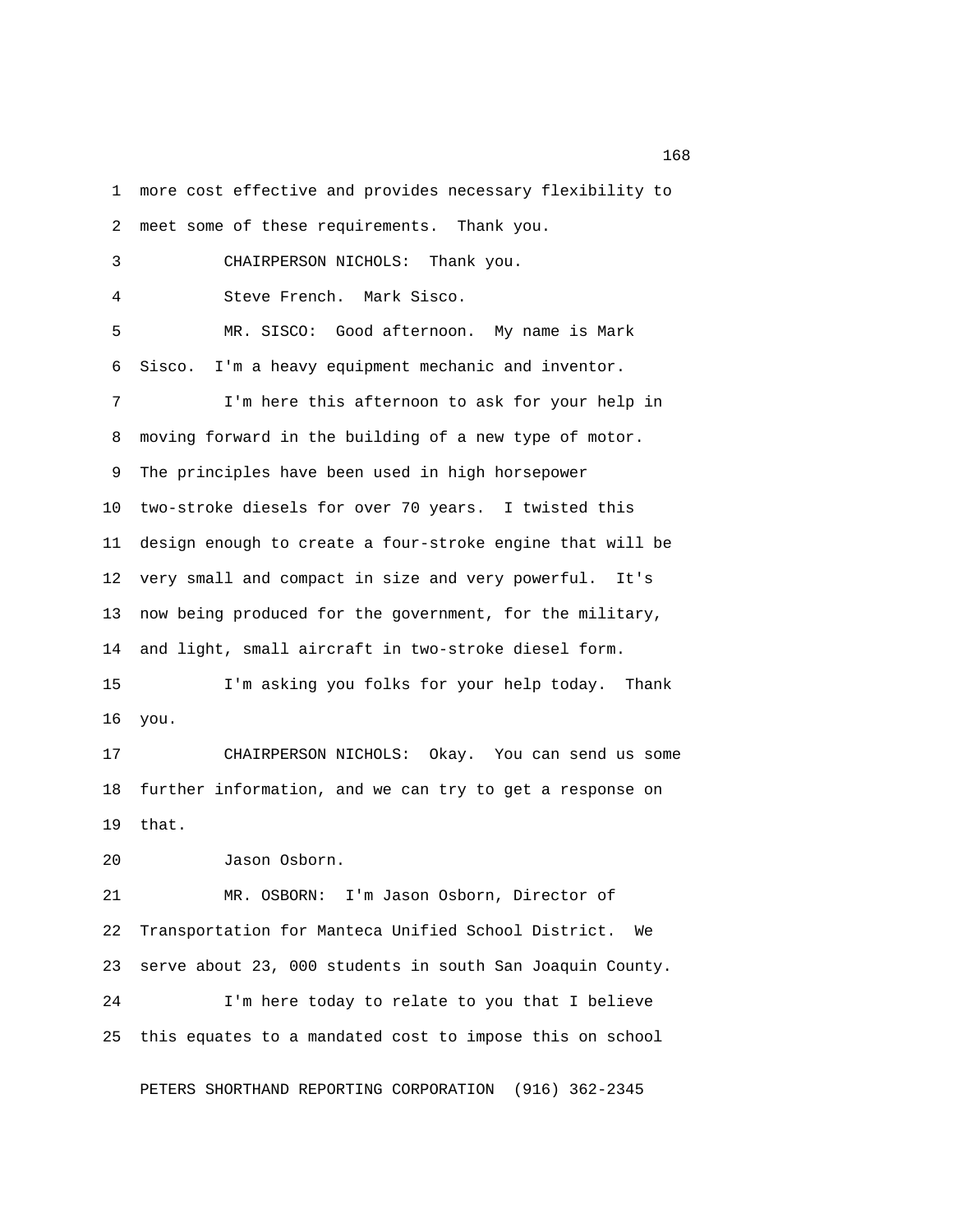1 districts in tough economic times.

 2 I would suggest that as you go forward you tie 3 this to funding. Maybe under the Lower Emissions School 4 Bus Program or something like that for implementation. 5 My main concern is this is going to effect 6 students. What affect does this rule have when we take 7 ten buses out of a rural school and replace it with 250 to 8 300 motorists? School bus comes in, shuts down to prevent 9 idling. These cars are going to sit in congestion and 10 create more air quality problems. 11 I also am concerned we have a number of students 12 in rural areas. Implementation of this rule and costs 13 passed on to the school district will result in them 14 losing their transportation. We simply don't have the 15 budget to do it and are facing further cuts this year. 16 This will effect students' safety. If we remove 17 students from school buses, the safest form of 18 transportation and place them in private passenger cars, 19 they will be less safe. 20 I encourage you to delay implementation of this 21 and to look for other funding sources before you implement 22 it. Let's not leave children behind. 23 Thank you. 24 CHAIRPERSON NICHOLS: Thank you. 25 Steve Rhoades. PETERS SHORTHAND REPORTING CORPORATION (916) 362-2345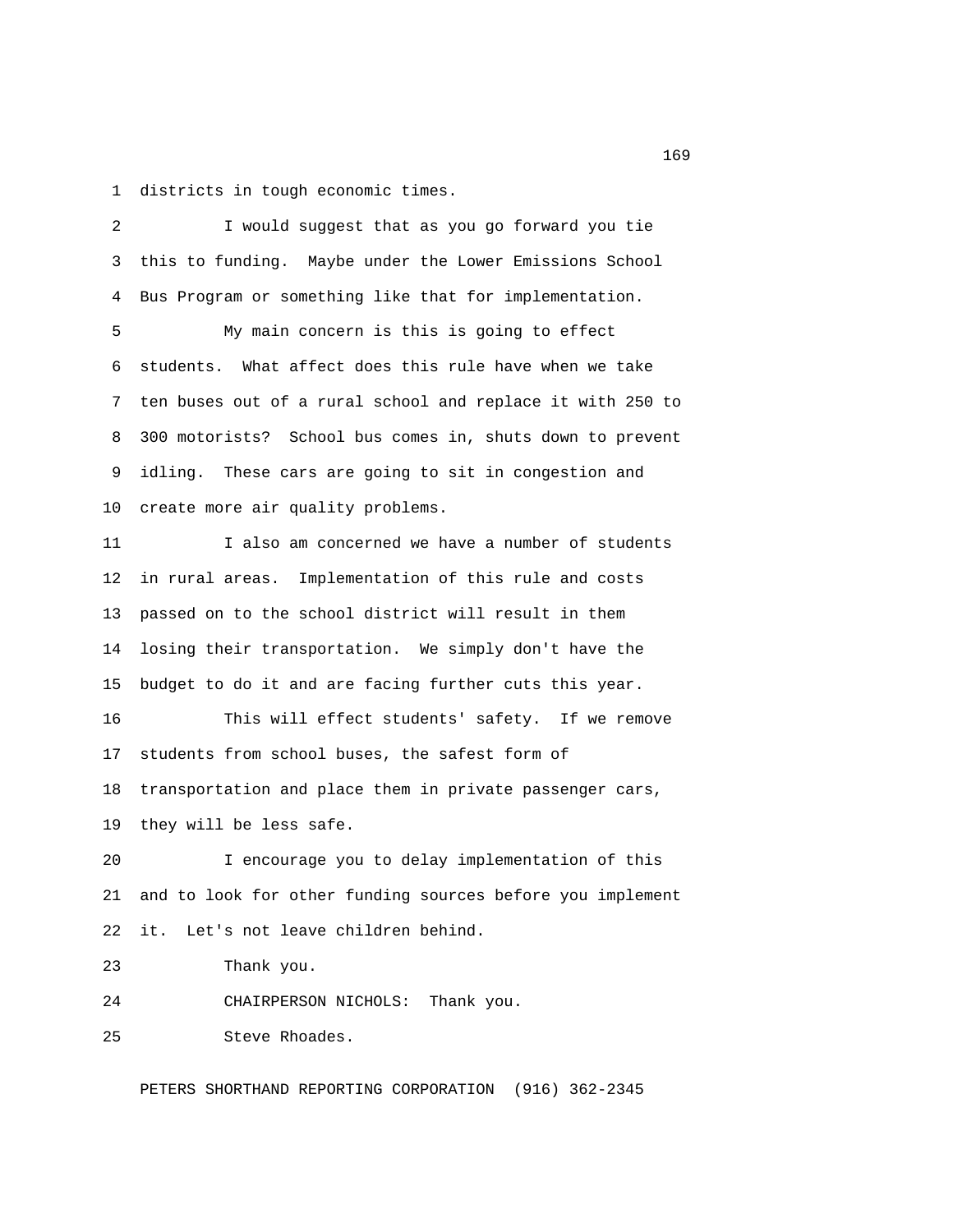1 MR. RHOADES: This is the last time.

 2 CHAIRPERSON NICHOLS: Who were you this time? 3 MR. RHOADES: Riverside County. And there's just two 4 points.

 5 The first is that Riverside County as you know is 6 a growing county. And due to the arcane school finance 7 transportation --

 8 CHAIRPERSON NICHOLS: You need to get closer to 9 the mike.

10 MR. RHOADES: Due to the arcane school financing 11 transportation laws, they receive very little State aide. 12 This is not your problem. But it just shows that they do 13 have less money to spend on buses and transportation. So 14 they have more difficulties.

15 This is one tiny issue I would like to bring to 16 your attention. One of their districts failed to do the 17 annual emissions studies as required by ARB. They thought 18 it was every two years. And so they are going to be fined 19 I think \$18,000 with a press release.

20 And I don't know all the specifics of this. But 21 part of the comment that was made was, well, we take this 22 from ARB staff. We take this real serious, because we 23 want to show everybody we're serious about this. \$18,000 24 is still a lot of money for the school district. Maybe 25 they should be fined.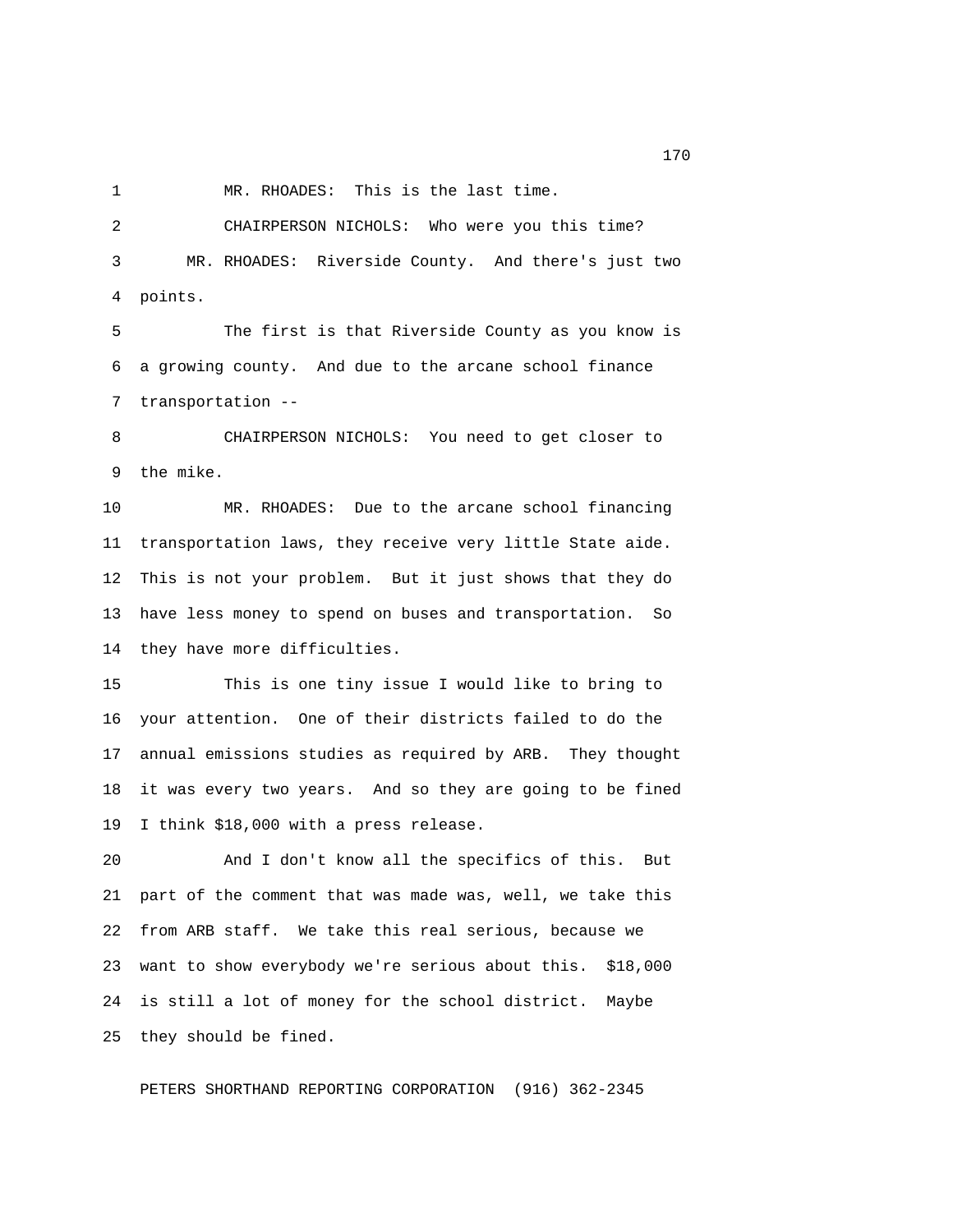1 But I would just urge the staff to have some 2 appreciation for the conditions of the school districts. 3 When people do something wrong, you should hit them and do 4 something appropriate. But just use a little judgment. 5 Thank you.

6 CHAIRPERSON NICHOLS: Thank you.

7 Christine Foster.

8 MS. FOSTER: Hi. Christine Foster, Tulare County 9 Asthma Coalition. I'm a respiratory therapist, and also a 10 Citizen's Advisory Committee members on the San Joaquin 11 Valley Air Pollution Control District.

12 And so you obviously know that my issues do go 13 towards the health end of things. We have put in air 14 quality flags at the schools. Their colors correspond 15 with the colors of the air quality to warn parents and 16 children when the air quality is bad so that they -- the 17 ones that have lung issues or heart disease issues, those 18 children can stay indoors on those days. Actually, I 19 think that's pretty extreme that it has to be done that 20 way.

21 But other people have had some really wonderful 22 stories to tell, and I'm not going to focus in on that. 23 What I have noticed in our area is that the 24 professionals don't want to come to our area because of 25 our extreme air quality issues. We're in extreme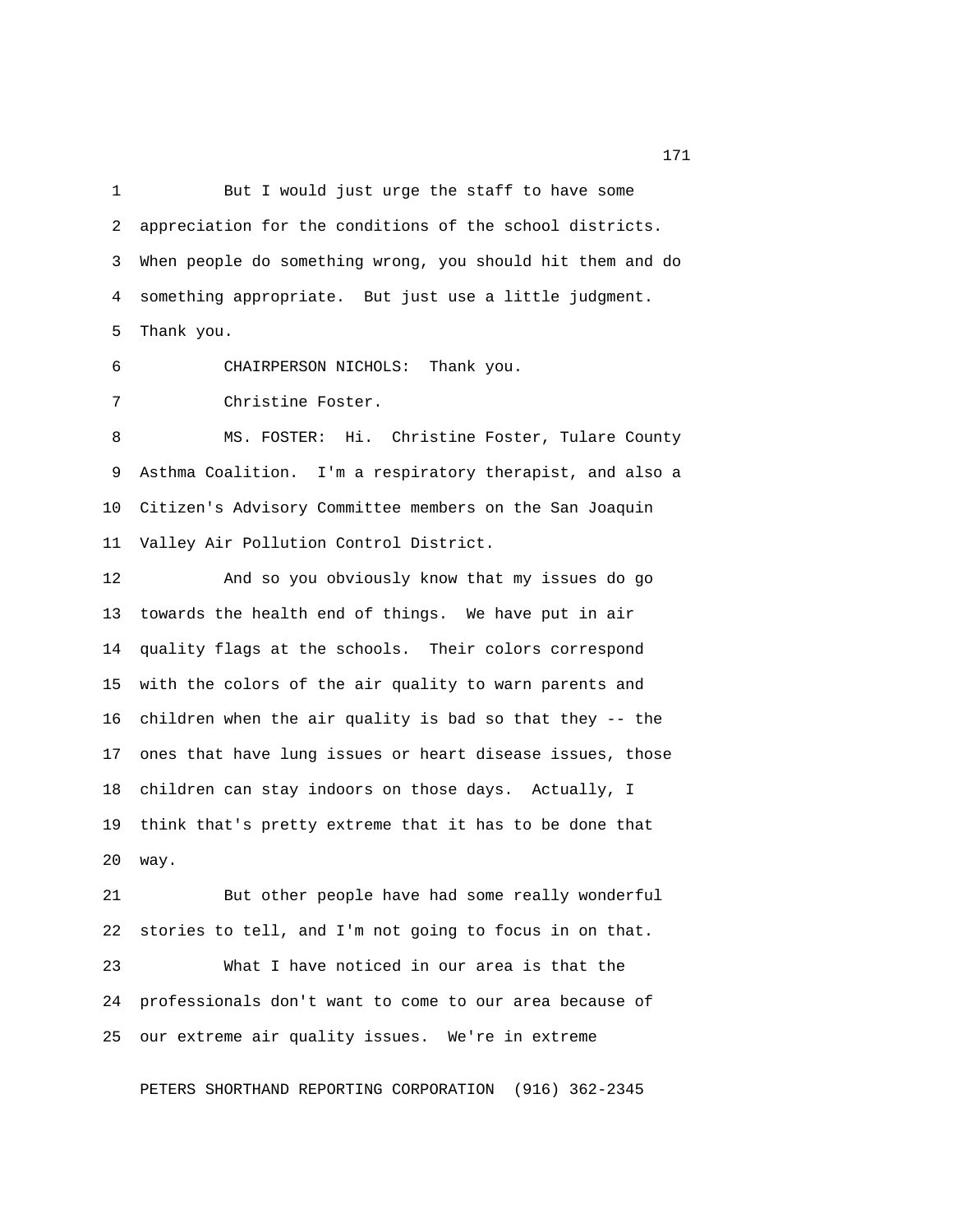1 non-attainment.

 2 We're also losing our professionals to other 3 areas like the Bay Area, Oregon. And they're in the 4 newspaper, so I know that that's backed up. So we're 5 losing professionals. We're not attracting professionals. 6 And our children that are being educated are moving out of 7 the area and into cleaner areas. 8 So I just wanted to say there is an impact on the 9 economy locally that may not have been explored yet today. 10 And I do urge passage of these regulations. 11 But also I urge that you also work on the 12 incentives and looking at different ways of funding some 13 help to industry. In the San Joaquin Valley, we have the 14 DMV fee that was raised to help fund that. 15 Thank you. 16 CHAIRPERSON NICHOLS: Okay. 17 Jacqui Hansen. Eric Sauer. 18 Oh, here, running down. Okay. 19 MS. HANSEN: Hi. I'm Jacqui Hansen, and I'm here 20 with Breathe California. 21 And I want to urge you to adopt the proposed 22 regulations and reduce global warming as well as toxic 23 emissions and to do it quickly with no delay. 24 I have bronchial asthma, and I have some other 25 health issues that were handed down to me from my mom.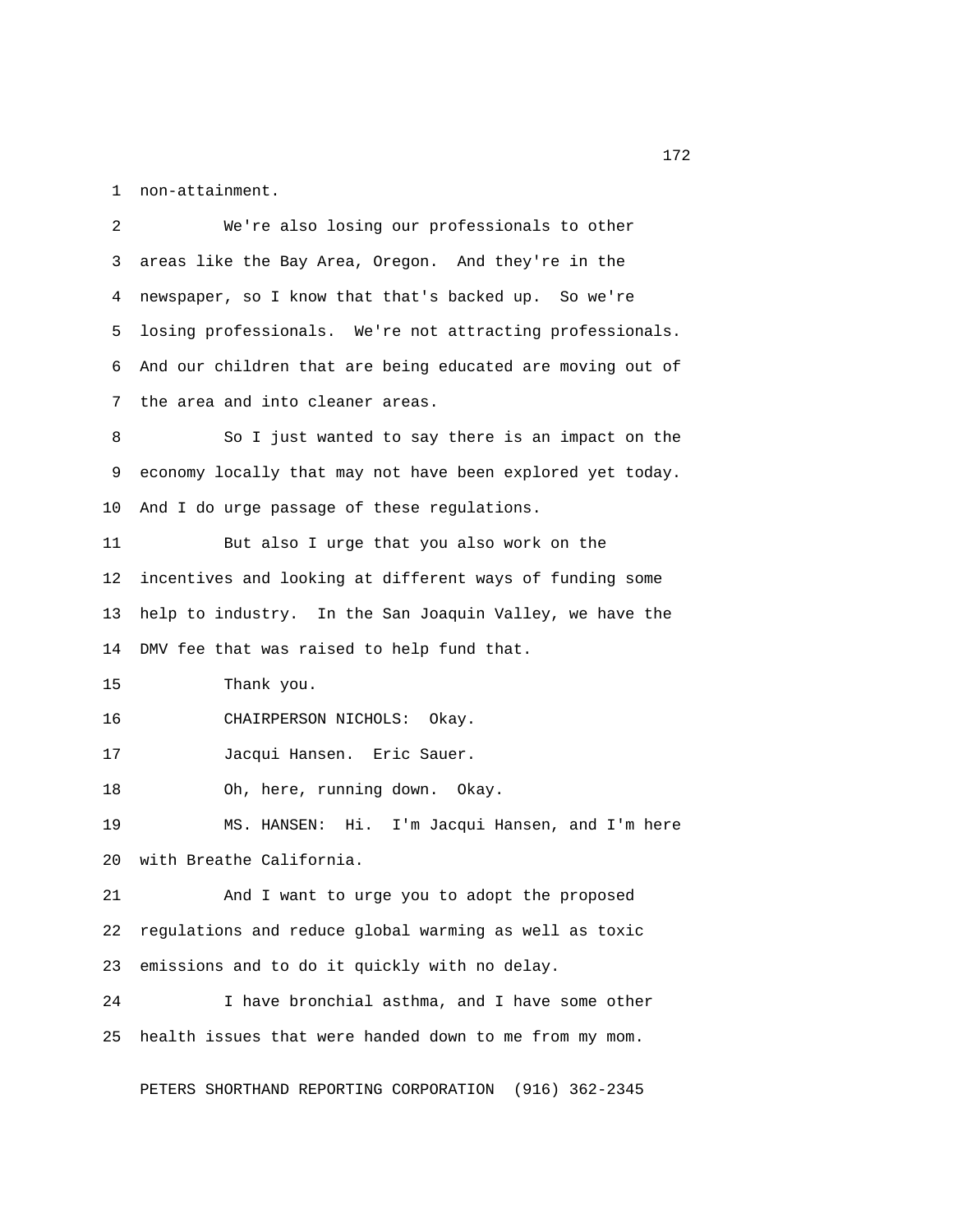1 But these things can be affected by you with, as they say, 2 a stroke of the pen. And I would like to see my future to 3 be without one of those canisters with a little hose on 4 it. I really appreciate your looking at this and passing 5 it quickly. Thank you.

6 CHAIRPERSON NICHOLS: Thank you.

7 Eric Sauer.

 8 MR. SAUER: Thank you, Madam Chair and Board 9 members, for allowing me the opportunity to speak with 10 you. My name is Eric Sauer with the California Trucking 11 Association.

12 I guess what we've learned from testimony so far 13 is that ARB staff has essentially dismissed the impacts of 14 the current economic crisis on emission forecasts with a 15 half-baked analysis that trivializes those impacts.

16 ARB staff does not know how many trucking 17 companies will go out of business because staff 18 erroneously believes Prop 1B funds will prevent such a 19 thing from happening; that the narrow restrictions on Prop 20 1B will severely hamper their ability to relieve costs of 21 the truck and bus rule; that the prospect of the pending 22 truck and bus rule has sucked the current trade-in value 23 out of used trucks and is preventing truck owners from 24 using them to buy new trucks.

25 We feel that ARB needs to reevaluate the emission PETERS SHORTHAND REPORTING CORPORATION (916) 362-2345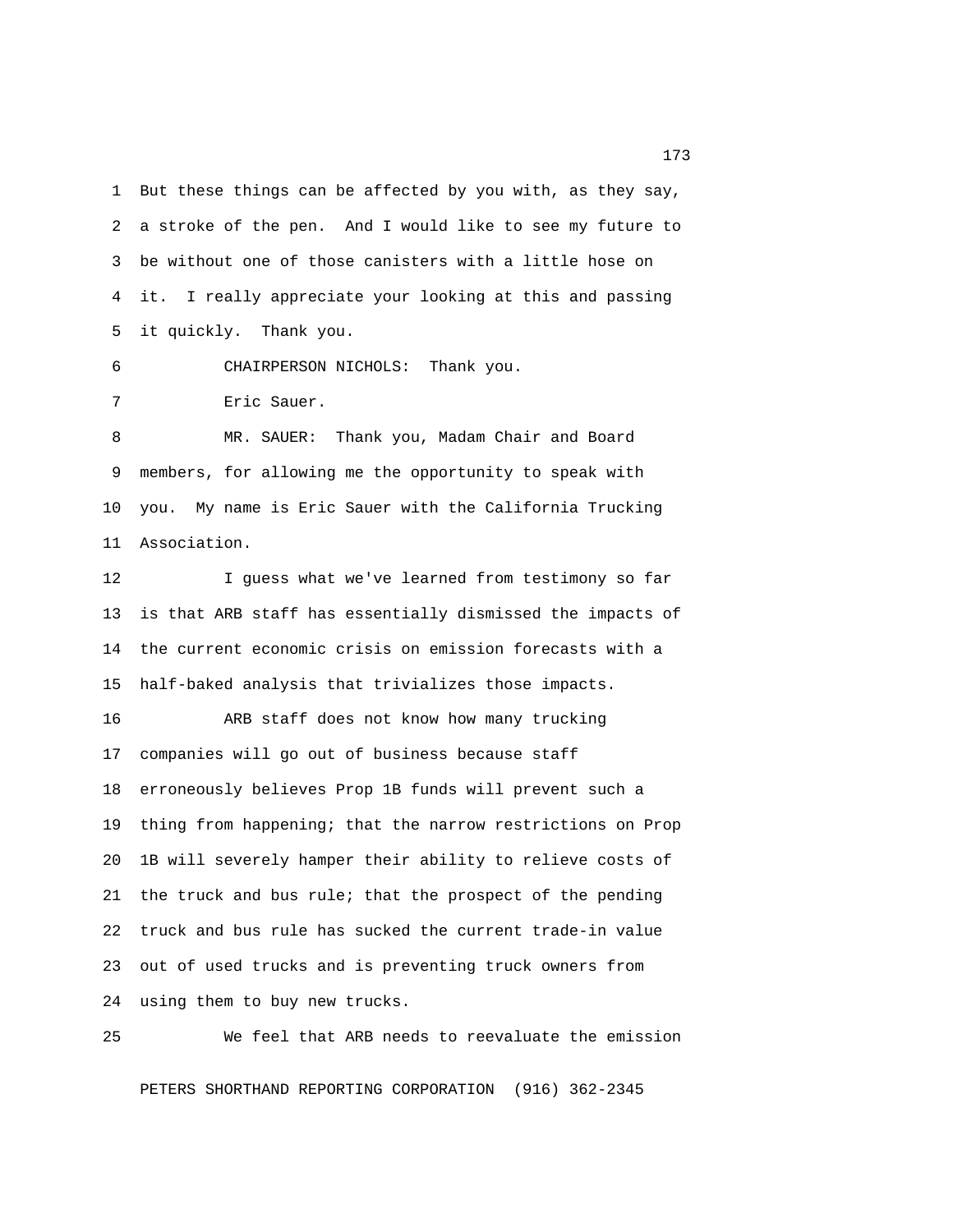1 inventory and re-visit that DTCC proposal. Also

 2 performance an outside economic impact study to understand 3 the true impact of this recession. Thank you. 4 CHAIRPERSON NICHOLS: Raquel Ortega, Brian Davis, 5 Julie Sauls. 6 MS. SAULS: Hello. 7 First, I just want to take this opportunity to 8 acknowledge the efforts of everyone that has worked on 9 this project. 10 I also though want to acknowledge the efforts of 11 all the members of the DTCC coalition for all the hard 12 work and their presence over the past two days and your 13 diligence in listening to all of their stories. 14 I think what's important is we look at this from 15 three standpoints. We need to look at this from the 16 standpoint of the economy, income, and equipment. Because 17 those are the three key factors of what we are discussing 18 here today and have been over the course of the past two 19 days.

20 Three things that you need to take into 21 consideration is when the staff put out their analysis 22 while we were in the height of our downturn, although 23 can't stay it was the height then because it's getting 24 worse every day, nothing was taken into account about 25 what's going on with the current economy. Their only

PETERS SHORTHAND REPORTING CORPORATION (916) 362-2345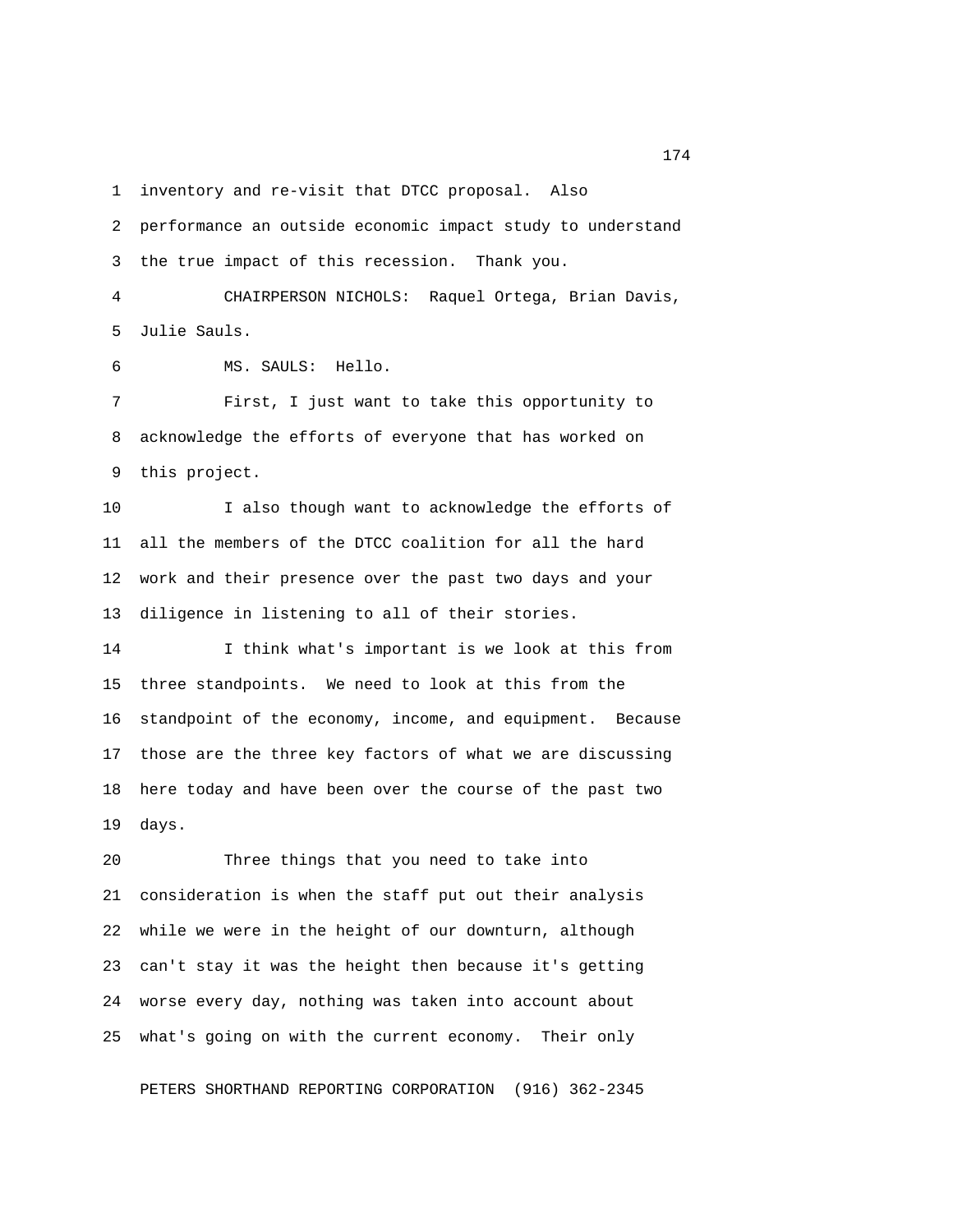1 reference was to call it insignificant. And I think you 2 have heard over the course of the past two days nothing 3 but a lot more than insignificant.

 4 Secondly, the availability and the cost of the 5 equipment I think there are vast discrepancies between 6 what we have been telling you and what you have heard in 7 the staff report. Please, I urge you to re-examine that 8 issue.

 9 I think it is extremely important that you also 10 take into account the income levels that this industry is 11 currently facing and their ability to make these 12 investments. The lending institutions aren't in a 13 position. They have been tightening down with the 14 financial market. And I ask that that be re-analyzed.

15 Finally, I would just close and say we'd really 16 like to work together with you as a partnership with the 17 coalition and with the staff and the members of the Board 18 to create a regulation that is achievable and does reduce 19 emissions. And I thank you very much for all your hard 20 work.

21 CHAIRPERSON NICHOLS: Thank you.

22 Is this Marshall Woodmansee?

23 MR. WOODMANSEE: My name is Marshall Woodmansee. 24 And I want all diesel buses to become electric and diesel 25 trucks to clean up their engines. You are not the Profit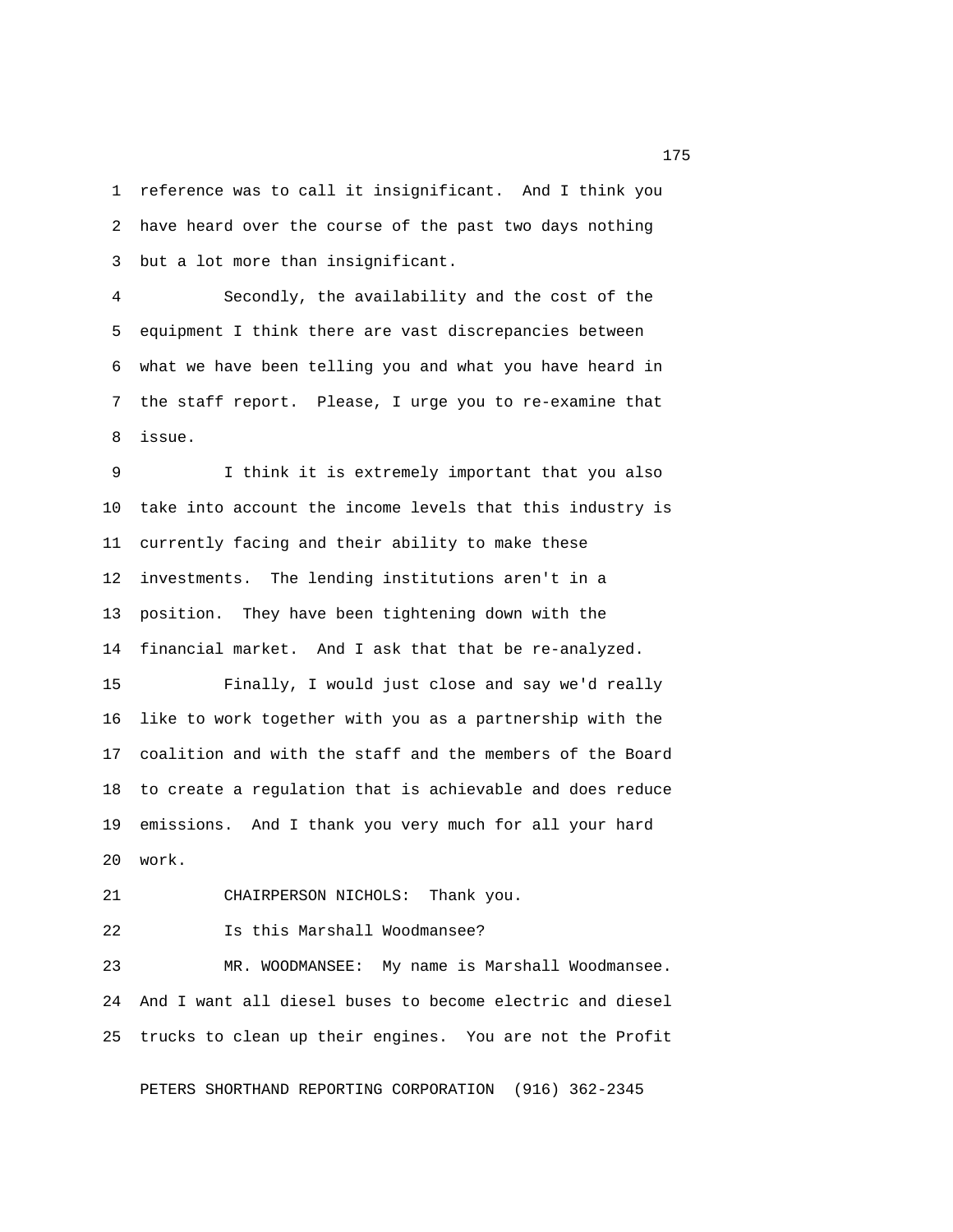1 Protection Agency but the Environmental Protection Agency. 2 Protect me. Thank you. 3 MS. WOODMANSEE: My name is Sophia Woodmansee. 4 I believe all buses and trucks should have a 5 filter on their engines. We have lived across from a bus 6 depot three-and-a-half years. It will be much more 7 pleasant to see the buses going buy and to know they do 8 not pollute as much. 9 Thank you. 10 CHAIRPERSON NICHOLS: Thank you for coming. 11 Thank your parents for bringing you. 12 Jill Gayaldo, are you here? You got two seconds. 13 Should be down here. 14 And then Ray Kidd right afterwards and Matt 15 Griffin after that. 16 MS. GAYALDO: I think if we update the list we'll 17 get people down here quicker so we know when we're due. 18 Jill Gayaldo, the Director of Transportation for 19 the Elk Grove Unified School District serving 64,000 kids 20 in the Sacramento County area. 21 My district's absolutely committed to clean air 22 for my community and my kids. We have voluntarily 23 installed 53 retrofit traps on our school buses. Every 24 one of those were accomplished using grant funding. 25 Clearly, if you want traps on our buses, provide the funds

PETERS SHORTHAND REPORTING CORPORATION (916) 362-2345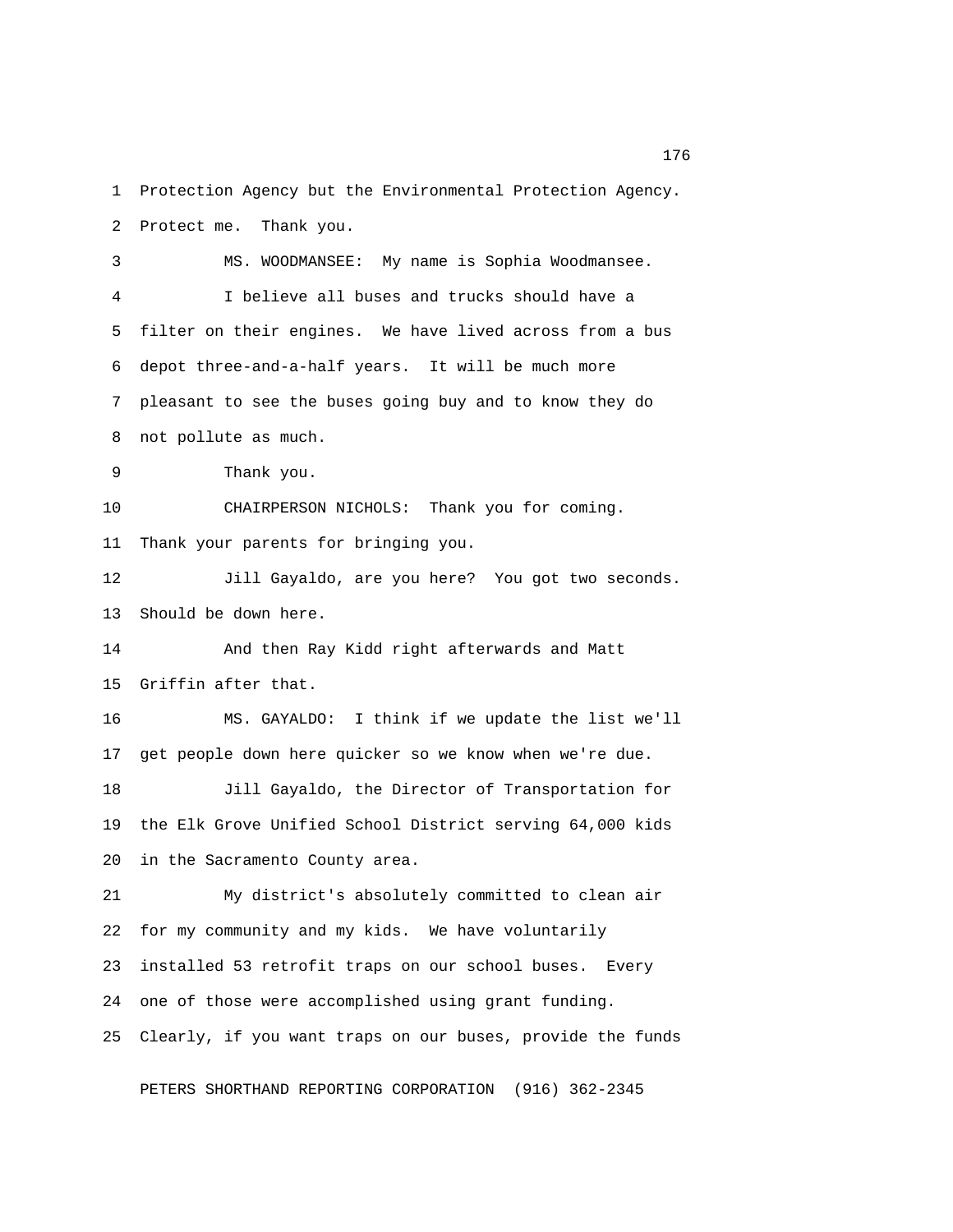1 and we'll do it.

 2 I have to inject a dose of reality here. If you 3 think this has been an easy project, you need to 4 reconsider. There is not one day that goes by that I 5 don't have up to ten percent of my fleet down due to 6 repairs.

 7 I think everybody needs to be aware of that so 8 they know that is one of the issues they'll be working 9 with.

10 An absolute priority has to be replacing our 11 oldest school buses. California voters recently 12 recognized how important that was and passed Prop 1B. It 13 will provide funding for less than half of the eligible 14 buses in the state, which are a minimum of 23 years old. 15 There is a flaw in the assumption that school districts 16 will replace these buses on their own. If that was the 17 case, we wouldn't be driving them now.

18 This year, California schools are going to be in 19 a crisis. We all know that's true. And I'm going to 20 compete between buses and books, and I'm going to lose. 21 If you want to have parents give these -- if I take one 22 bus out of service, between 30 and 60 kids will be in 23 their parent's cars on the road. And we haven't done 24 anything for air quality and we certainly haven't helped 25 them with safety. If you intend to mandate that we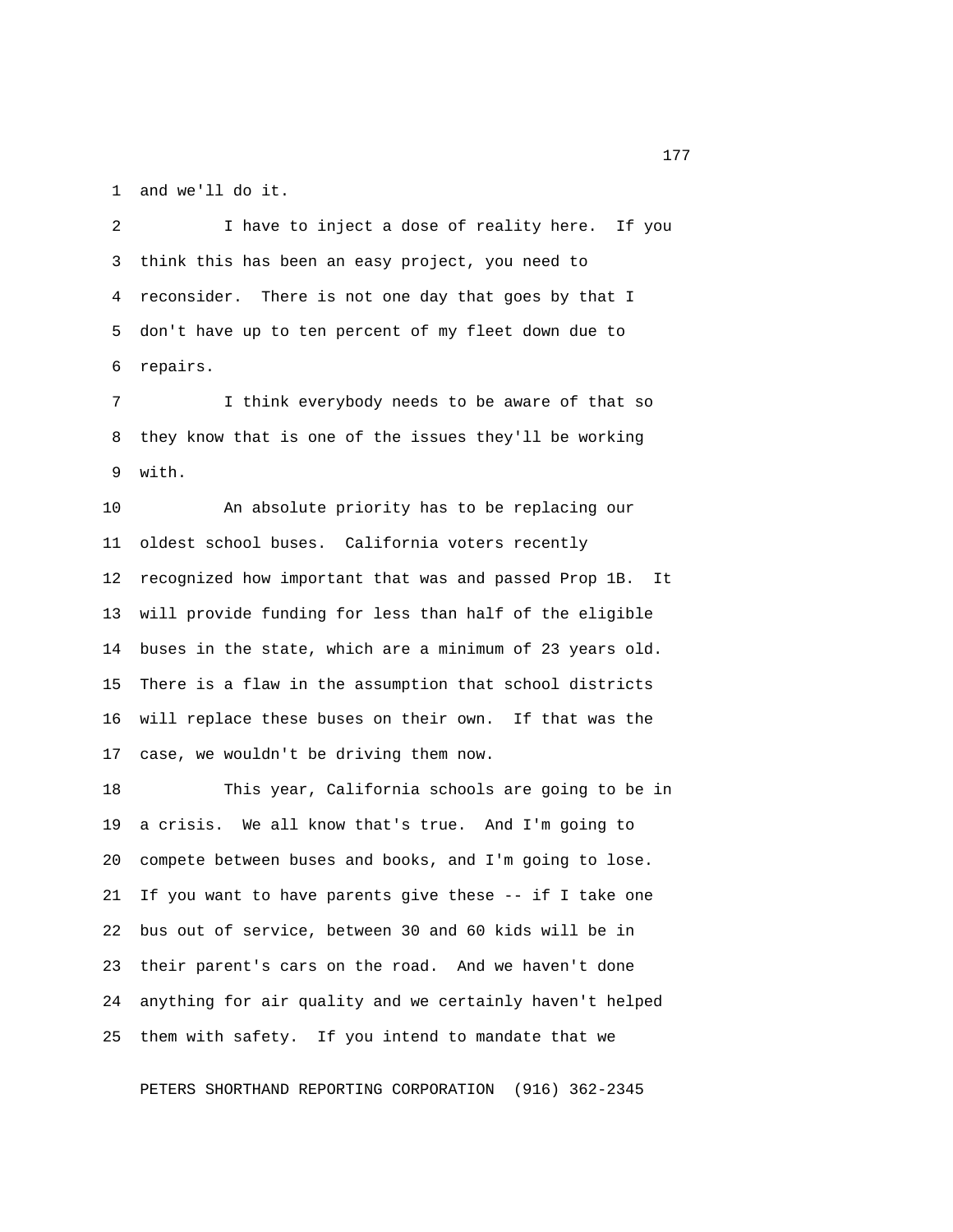1 replace these buses and pull them from service, you must 2 provide the funds.

 3 MR. KIDD: Good afternoon. My name is Ray Kidd. 4 I appreciate you all hanging in there all day. And I'm 5 from Oakland. I was glad to see the kids here from 6 Oakland High. I graduated from Oakland High well over 40 7 years ago.

 8 For the last 35 years, I've lived in West 9 Oakland. And for over 20 years, I drove a diesel truck. 10 As a result of both of those, I suspect I have somewhat 11 diminished lung capacity. And that's the way it happens. 12 And that's too late for me, but it's not too late for 13 those kids from Oakland High School, for their younger 14 brothers and sisters and for their children to be.

15 An every day fact of life in West Oakland is if 16 you are out and about, at any point you could get a snoot 17 full of diesel fumes coming into your nose. And believe 18 me, that's not very pleasant. And it's sometimes so 19 irritating, you want to rub your nose off your face.

20 It's not the kind of message we want to send out 21 to people. It's the kind that -- puts you in like a 22 hostile competitive -- like the environment is your enemy. 23 And that's not what people need to feel. If we're ever 24 going to get out of the mess we are in, we've got to work 25 with our environment.

PETERS SHORTHAND REPORTING CORPORATION (916) 362-2345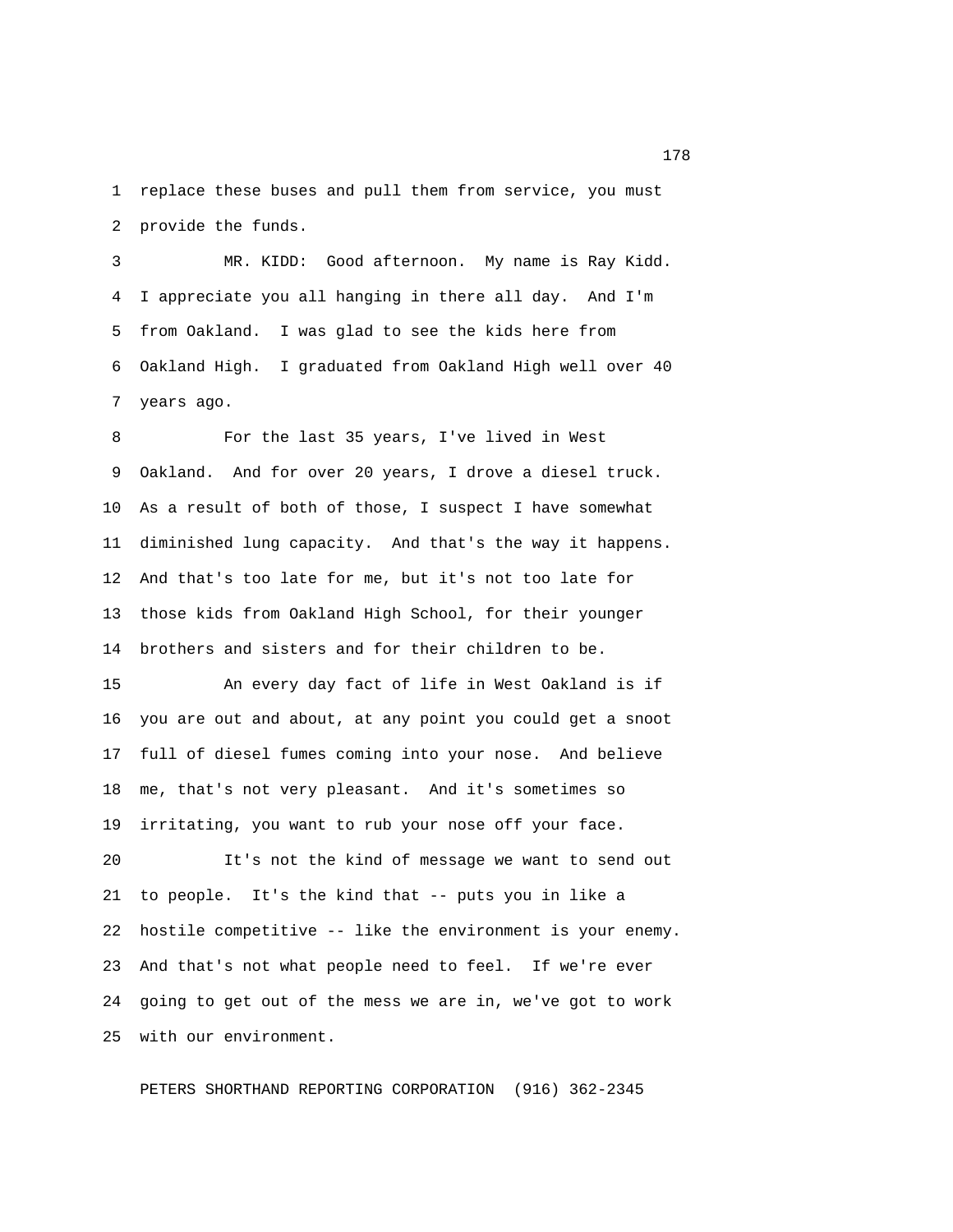1 And I mean, I'm down with the fact that the 2 health rationale for these regulations is sound and the 3 economic rationale is good. But as it was alluded to 4 earlier that there was a ten-to-one cost benefit ratio for 5 implementing these regulations. I think that's great. 6 I think another consideration as I brought out 7 here is that before those fumes ever get into your lungs 8 and before they ever get into your blood, they come 9 through your nose. There's something we have to take 10 account of. That people need to have clean air in order 11 to feel good about their environment and themselves. So I 12 hope that you go forward with these regulations. And let 13 me say one other thing. There was -- I won't say it. 14 CHAIRPERSON NICHOLS: Thank you for coming. 15 Matt Griffin. 16 MR. GRIFFIN: Hello. Thank you. 17 I just want say I've been in the dump truck 18 business all my life since out of high school. And I 19 invested in efficient green trucks back in '93, and then 20 again in 2000. And now they're virtually going to be 21 worthless on this plan. It's not going to be worth it to 22 retrofit. And you're going to need us. 23 I just wanted to say I hope you think about the

24 DTCC. And that will help all of us out in the dump truck 25 business. Because you're going to need us with flood

PETERS SHORTHAND REPORTING CORPORATION (916) 362-2345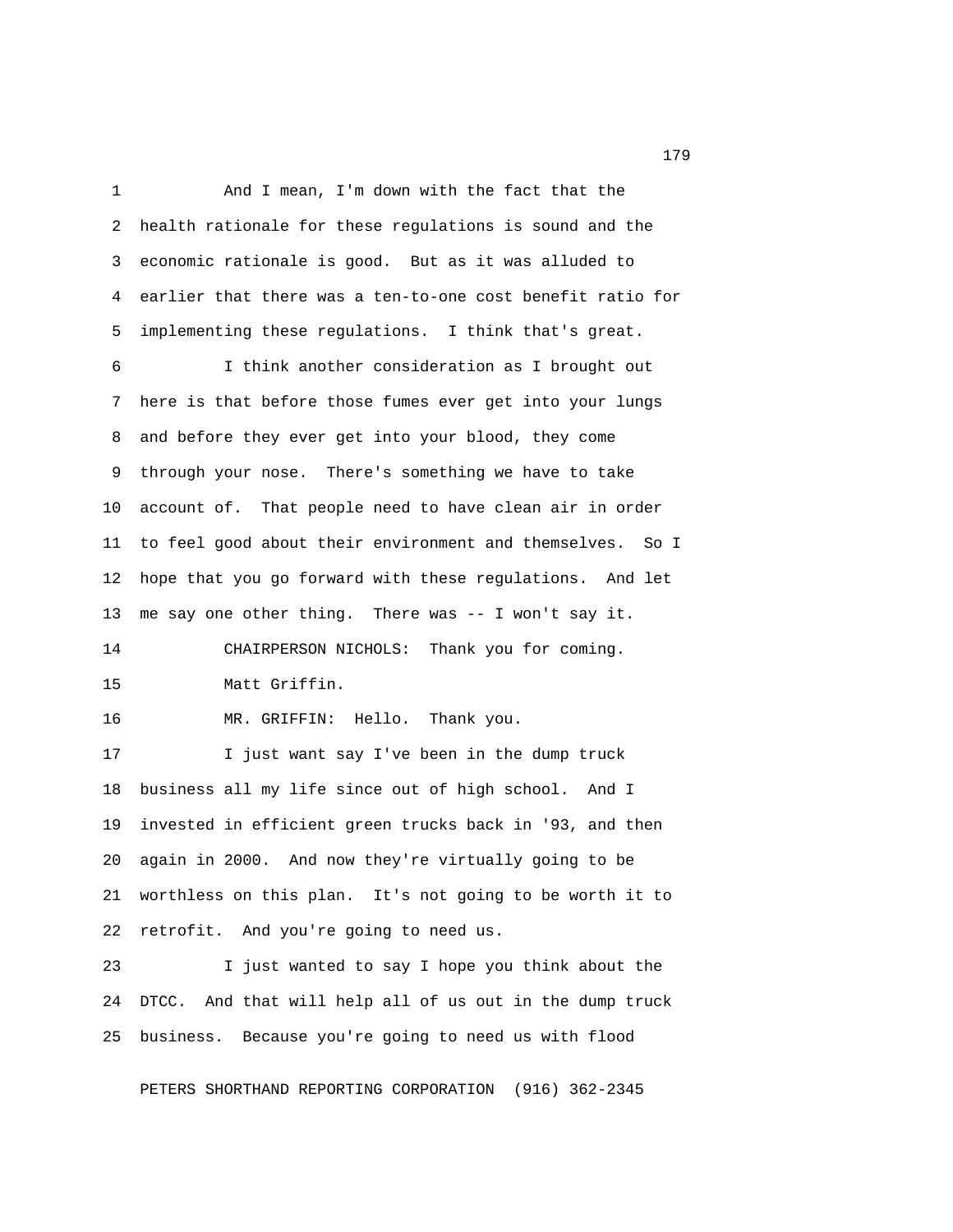2 we are not going to be here unless you consider this DTCC. 3 And that's it. Thank you. 4 CHAIRPERSON NICHOLS: All right. Thank you. 5 Michael Lewis.

1 control, earthquakes. You're going to want us here. And

 6 MR. LEWIS: Good afternoon. I'm Mike Lewis from 7 the Construction Industry Air Quality Coalition.

 8 Let's talk about some facts. There is no money. 9 We are in a recession. Fuel usage is down. Mileage is 10 down. Revenue is down. Emissions are down.

11 None of your numbers reflect that. Your data is 12 old. If this rule were being written today, it would look 13 completely different. We need to fix that. The \$800 14 truck is a myth. It was numerous last night watching your 15 staff explain how somebody is going to buy a four-year-old 16 noncompliant truck, spend 20 to \$40,000 on a retrofit, and 17 then replace it a few years later. That's a bad financial 18 decision. These guys aren't going to do that, and you 19 wouldn't do it either. But that \$800 truck has to exist 20 on paper or the cost balloons somewhere close to \$8 21 billion. You need to fix that.

22 The technology isn't ready. It's not working 23 well in the factory installed units. You heard that from 24 the people that own them. It's really not ready for 25 retrofit.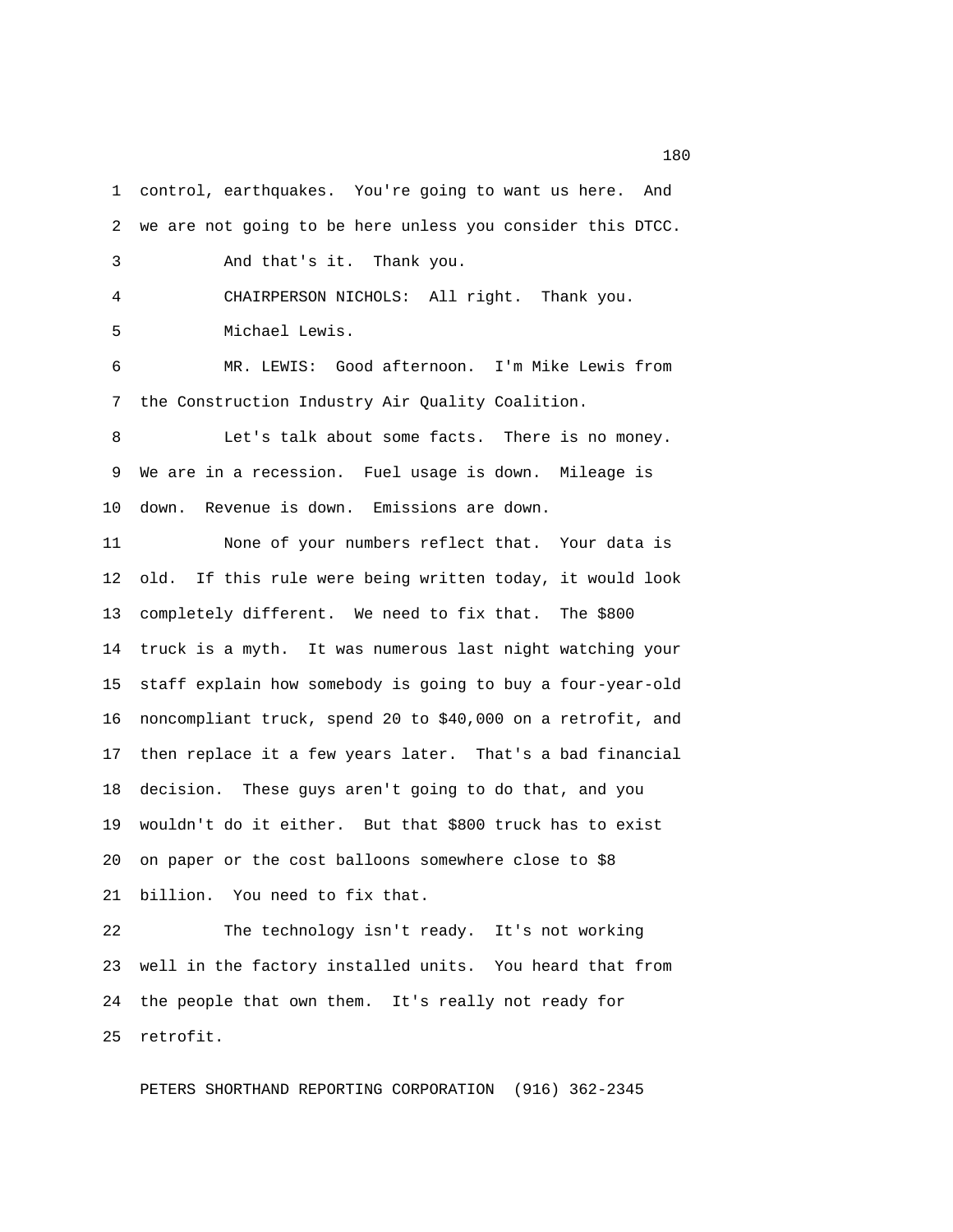1 Next month you're getting an abysmal report from 2 your staff on the retrofit availability, and you're going 3 to extend double credit for off-road because no one is 4 buying those limit product that is available. These guys 5 won't fix them either. You need to fix that.

 6 The billion dollar fund isn't really available. 7 Most of the people in the room won't qualify for those 8 funds. They don't operate enough hours. The trucks are 9 too old. They don't meet the cost effectiveness criteria. 10 The irony is your rules won't allow you to spend your 11 money to do it. You expect them to spend their money to 12 do it. You need to fix that.

13 The health benefits are grossly exaggerated. If 14 you don't have the money to comply, your only option is to 15 shrink your fleet. That is happening in huge numbers on 16 the off-road fleet, and that means you dump equipment and 17 you dump it out of state. You're merely moving the 18 problem somewhere else. There isn't a real benefit. The 19 problem just moved to a different neighborhood. You need 20 to fix that.

21 Finally, there is no consideration for the 22 cumulative effect. Construction has 75,000 trucks in this 23 rule. It costs a billion dollars to comply if you believe 24 the staff numbers. Add portable, off-road, and forklifts, 25 and the cost to the construction industry alone is over \$5

PETERS SHORTHAND REPORTING CORPORATION (916) 362-2345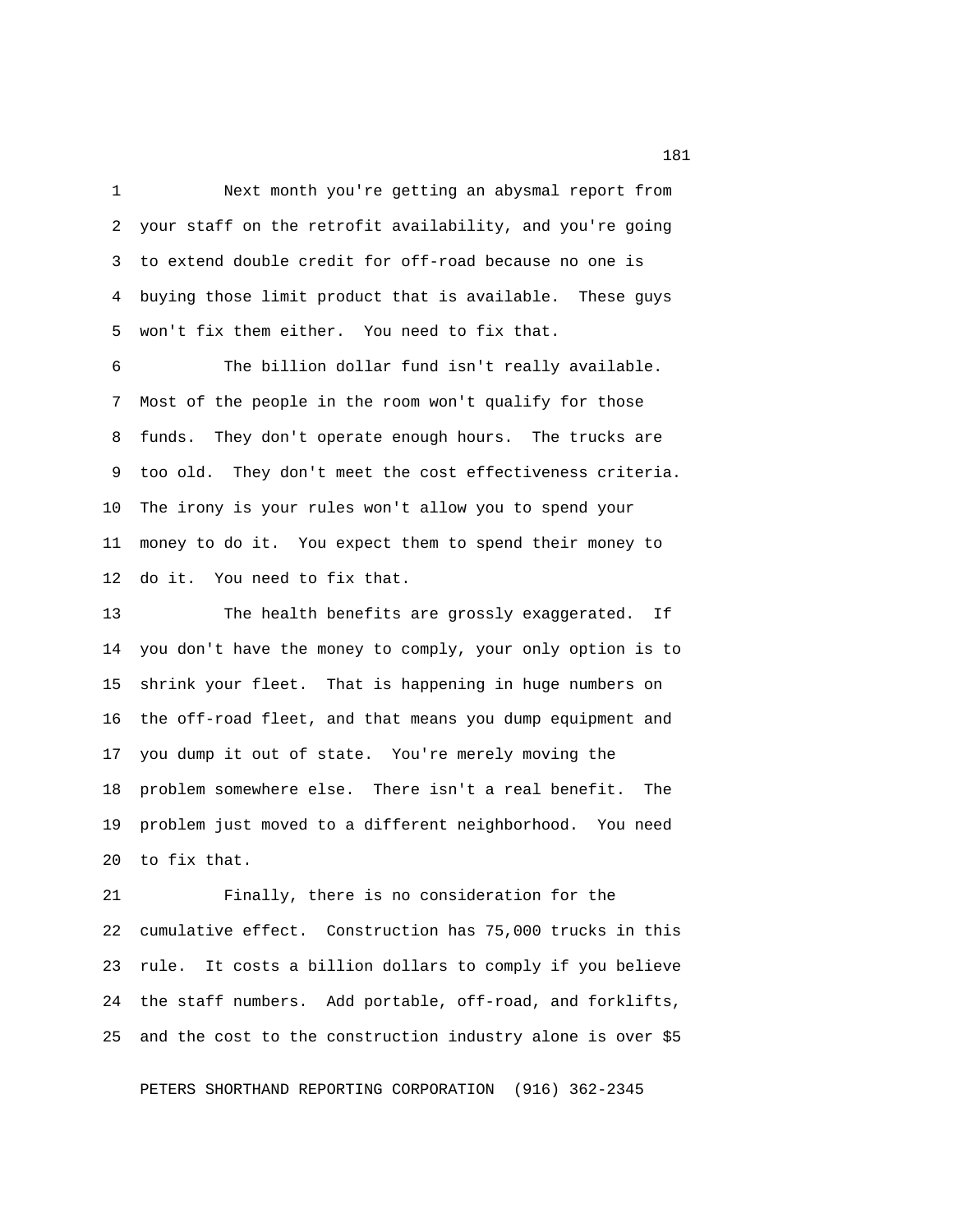1 billion if you believe the staff numbers. You need to fix 2 that.

 3 CHAIRPERSON NICHOLS: Your time is up. 4 MR. LEWIS: I beat the clock. Where's the 5 cookies?

6 CHAIRPERSON NICHOLS: Thank you.

 7 Mr. Lewis was number 128. We have 139, because 8 two people walked in at the last minute. After number 9 139, which is Stephanie Roche, the record is going to be 10 closed. I'm just warning you right now that we will be 11 closing the record at that point.

12 So if there's somebody on the road thinking about 13 driving over and testifying because there as something 14 you're burning to say, you can come watch. But you will 15 not be allowed to testify. All right.

16 Dennis Fox.

17 BOARD MEMBER ROBERTS: Madam Chairman, I 18 apologize. I know you to have leave.

19 BOARD MEMBER ROBERTS: Let me apologize to all of 20 you after sitting here, late into the evening last night, 21 and as late as 10:30 today I though we would have time to 22 finish this. And unfortunately, I'm not going to be here 23 when you complete this.

24 But I wanted to leave maybe just a couple of 25 quick observations. Let me share some of you who are in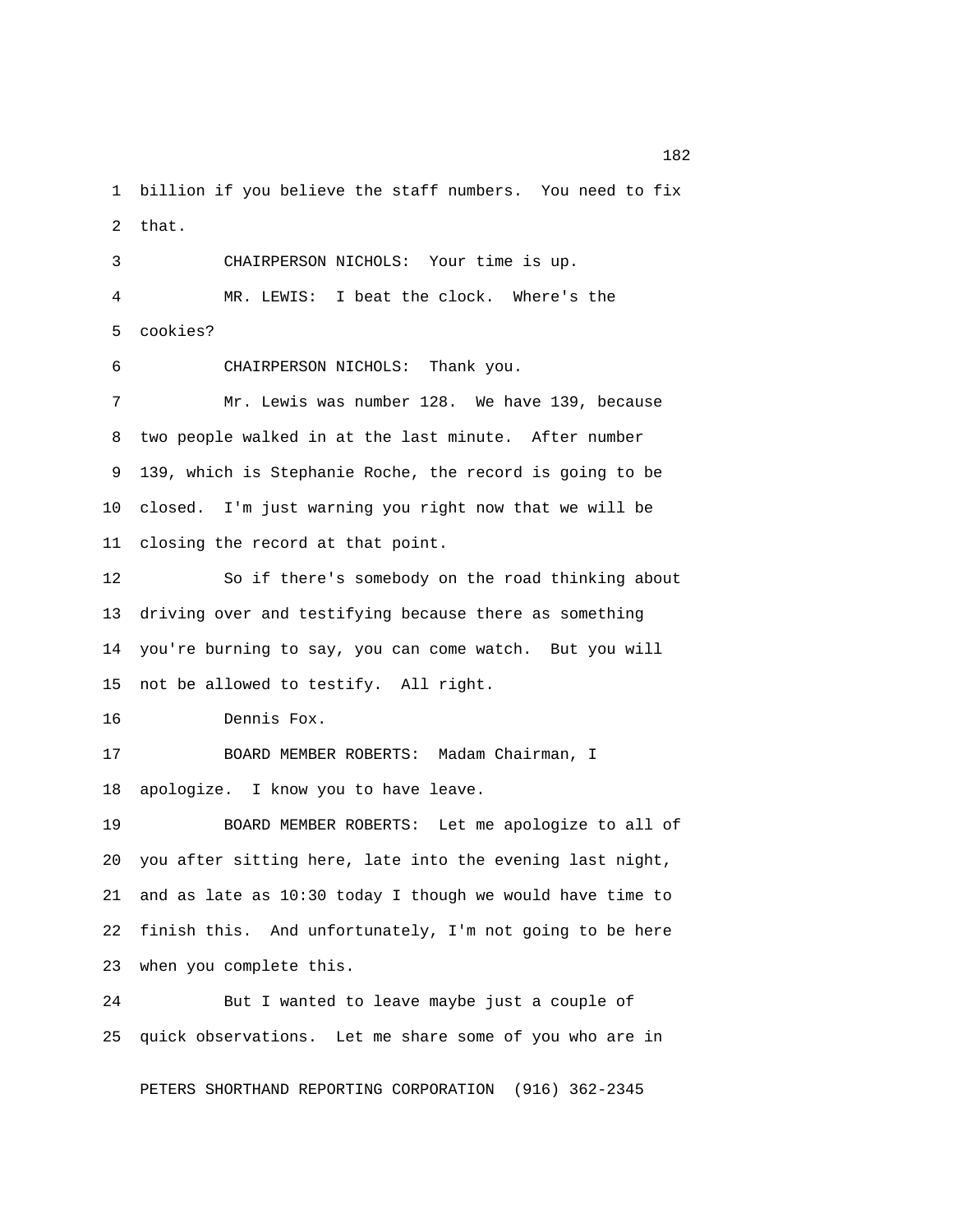1 San Diego know I've shared my own personal experiences 2 with asthma. I can speak with some knowledge of that. 3 And I've been a strong advocate of programs.

 4 I want a rule. Absolutely no question about it. 5 My concern is that at a time when there is such incredible 6 certainty that we are being given a lot of information 7 with a great deal of certainty. And that distresses me.

8 For the business community, revenues are down. 9 Mileage is down. Emissions are down. Available credit is 10 down. Value of assets is down. And it's all being 11 presented that somehow, you know, we can roll right 12 through this.

13 Agriculture was given a softer glide slope. And 14 I don't know the differences between -- the specific 15 difference between the DTCC proposal and our own staff 16 proposal. But it seemed to me that there was lot of 17 similarities at least as it was presented by our staff in 18 terms of -- and the difference didn't appear to be so 19 great.

20 The ultimate end is identical. They both get to 21 the same places. And I thought that perhaps there would 22 be an opportunity and had hoped that maybe if time allowed 23 that staff would be able to get into a discussion of the 24 specific differences and maybe how we can tighten that up. 25 CHAIRPERSON NICHOLS: Your time it up.

PETERS SHORTHAND REPORTING CORPORATION (916) 362-2345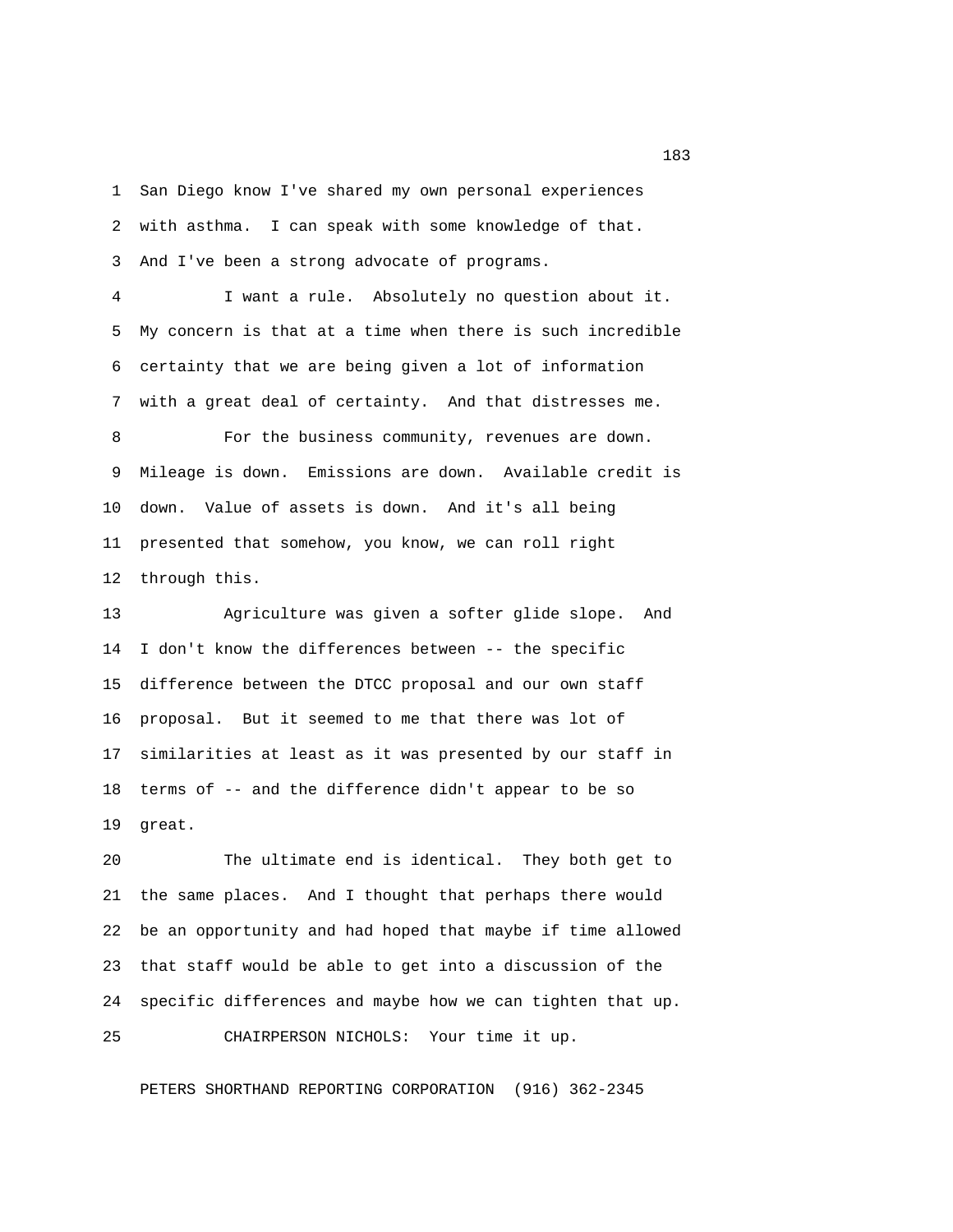1 You're a Board member. We'll extend your time. 2 BOARD MEMBER ROBERTS: Thank you.

 3 That we could get into looking at some of the 4 differences and see if there was a way to soften that 5 glide slope a little bit. Because what I hear is that 6 while that may not take care of everybody's problems, it 7 may be enough to get some of these businesses over.

 8 I do have some concerns about some of the 9 retrofits that I've seen, specifically the skirts on the 10 trucks that may have flex and what I'll call a transverse 11 direction but not longitude direction. And I think the 12 guy that testified about the loading ramps. And I think 13 there are some problems there. And I can show you streets 14 that none of those trucks could get through without 15 destroying those skirts. And I can give you 16 intersections.

17 So I have some concerns about stepping into 18 programs, mandating programs that on the surface everybody 19 should do voluntary because they save you a lot of money. 20 And it seemed like if that was really the case, we 21 couldn't have to mandate them. But there's something 22 basically flawed I think and especially in some of the 23 equipment that's being proposed.

24 So I don't have answers to all these questions. 25 I'd like to be part of this discussion. And unfortunately

PETERS SHORTHAND REPORTING CORPORATION (916) 362-2345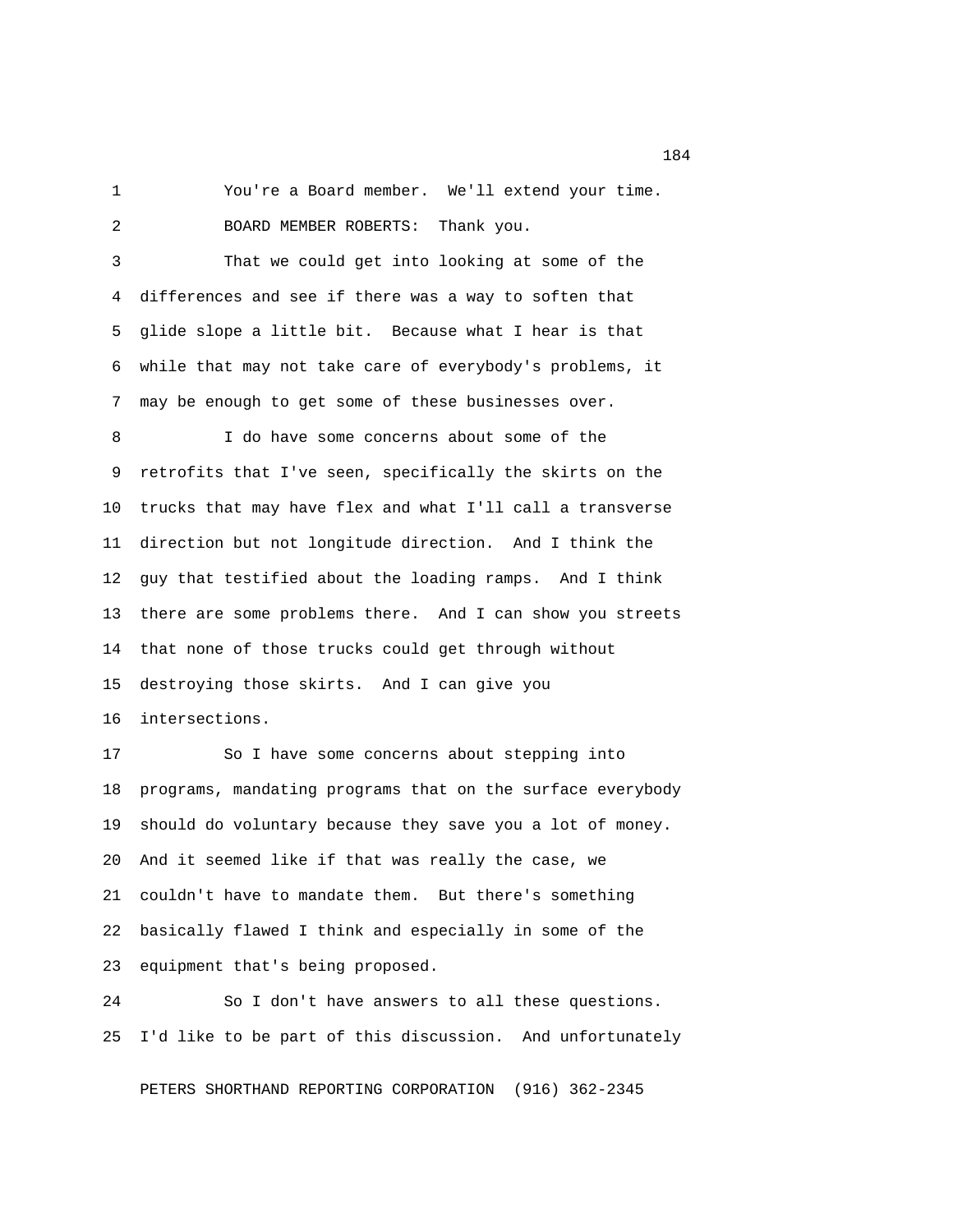1 I can't be.

 2 But I'm very concerned. I do want a rule, but I 3 don't think we're there.

 4 CHAIRPERSON NICHOLS: I'm sorry you have to leave 5 because you have been a participant. And you've asked a 6 lot of good questions along the way.

 7 I'm hoping that the staff will take note of these 8 questions and that we will at least get answers as we 9 proceed to a discussion and a decision on what we're going 10 to do. We really appreciate your -- I know this is an 11 issue you've spent a lot of time on. I appreciate it.

12 BOARD MEMBER ROBERTS: There were only a few of 13 us here in '98 when we declared diesels to be a toxic 14 contaminant. We've been in this for the long haul. We 15 want to see this. And it's not a black and white issue 16 that some have presented. So I wish you well.

17 CHAIRPERSON NICHOLS: Thank you. Thank you very 18 much.

19 (Applause)

20 CHAIRPERSON NICHOLS: Safe travels.

21 Already. We will proceed. I called Dennis Fox.

22 Paul Schlenvogt.

23 MR. SCHLENVOGT: Thank you very much.

24 You did a very good job on that old German name. 25 Thank you. I'm here representing the Washington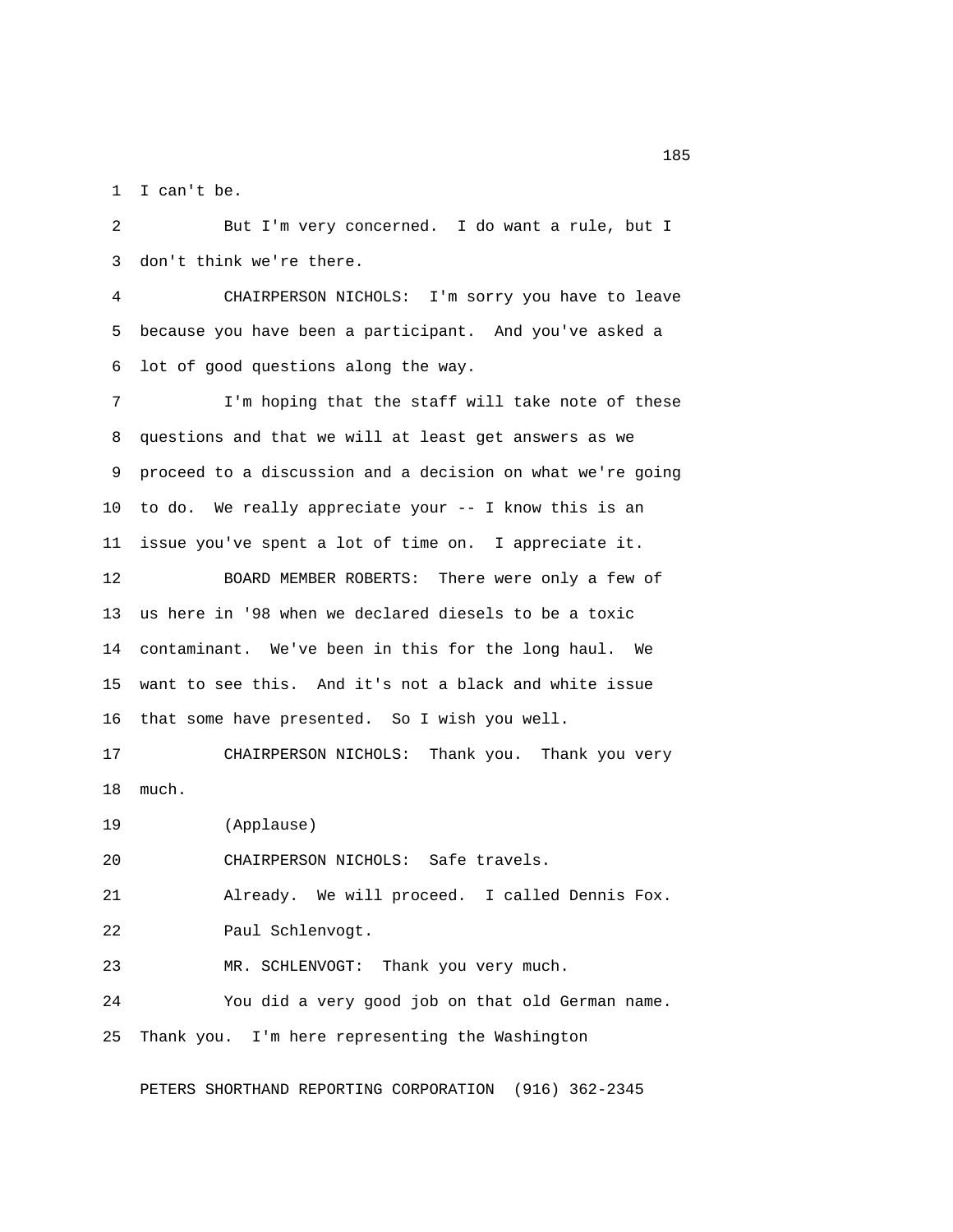1 Professional Beekeepers Association.

 2 One of the things that hasn't been particularly 3 addressed here is the effect that these regulations will 4 have on an intestate trucking company coming into the 5 state of California.

 6 And I'm aware that all the trucks will be 7 required entering the state to meet these standards, which 8 there's no question about it. Diesel emissions need to be 9 improved.

10 And I have a small fleet of trucks that I bring 11 in from out of state personally. They're fairly new 12 trucks. But never the less, I doubt seriously they will 13 ever meet these standards in the fashion they are being 14 presented today.

15 In light of colony collapse disorder within the 16 beekeeping industry, clearly the beekeeping industry has 17 suffered. We can't afford to have increased costs. These 18 things have all been hashed over considerably here today.

19 But I reflect upon a story as we are presenting 20 into what could be a recession approaching the Great 21 Depression.

22 A gentleman out of the west hauled sheep to 23 Chicago on the rail yards with his load. When he 24 finished, he didn't have enough money from the sale of his 25 sheep to pay for the freight. The checks are typically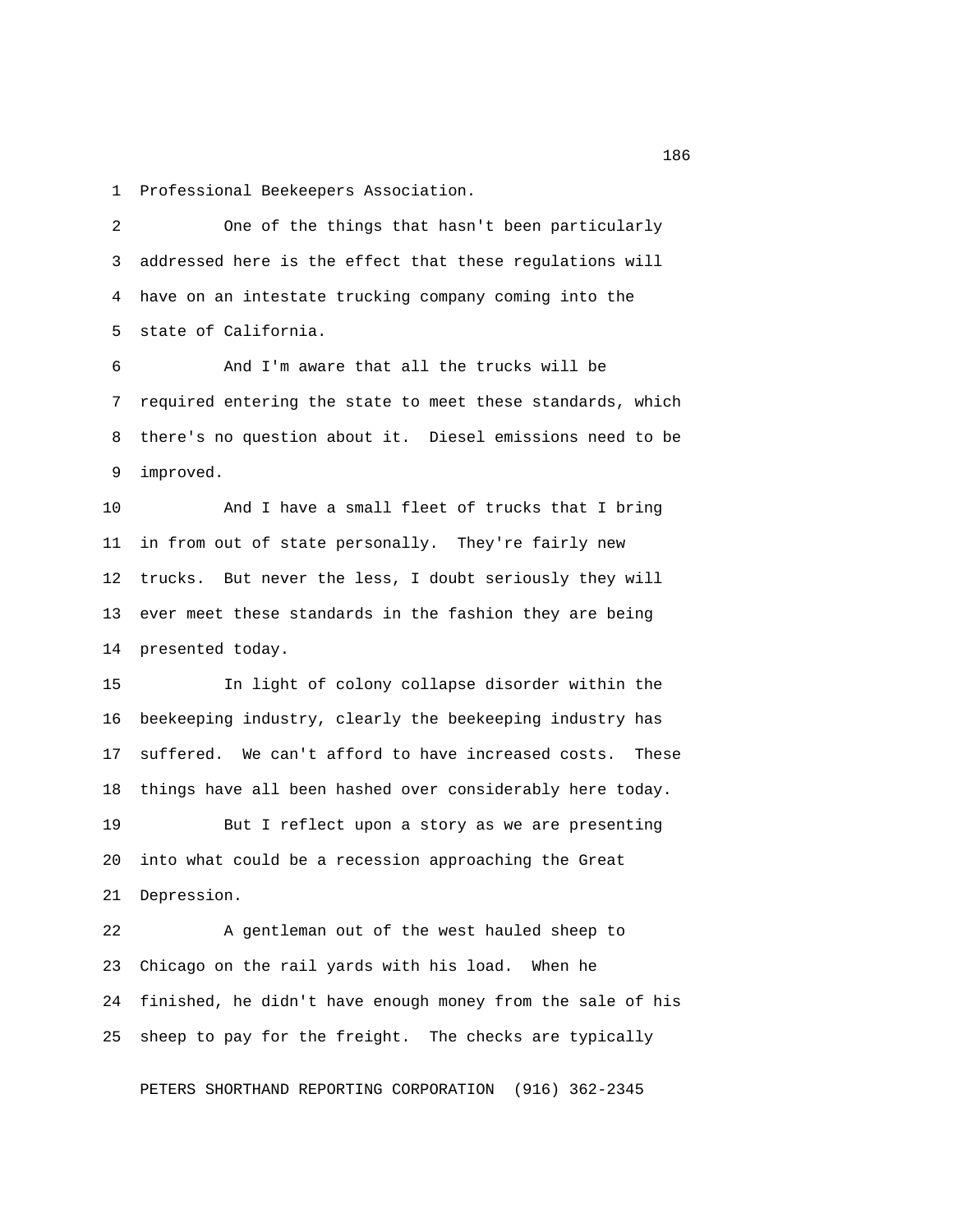1 written two checks, one to rail freight company and one to 2 him. He had no money. And the freight bill was left 3 unpaid.

 4 He caught a ride back to Montana. When they got 5 there, they wanted to collect the freight bill. And he 6 told the railroad company, I have no money. But I do have 7 more sheep.

 8 The point here of course is that we all want to 9 take care of our families. But as we approach a poor 10 time, there were people in these times that could not 11 afford health care. They could not afford to put food on 12 the table. And we are at a time when the trucking 13 industry is the freight industry of today. And we can't 14 afford to put it in a role where it can't bring freight.

15 CHAIRPERSON NICHOLS: Thank you.

16 William Davis, followed by Nidia Bautista.

17 MR. DAVIS: Cathlene came and got me because it 18 take me longer than two seconds to stand up.

19 I'm Bill Davis. I'm the Executive Vice President 20 of the Southern California Contractors Association. I'm a 21 member of the Board of Directors for the Construction 22 Industry Air Quality Coalition, and a very proud member of 23 the Off-Road Implementation Group of the California Air 24 Resources Board.

As a member of that group, we've been working

PETERS SHORTHAND REPORTING CORPORATION (916) 362-2345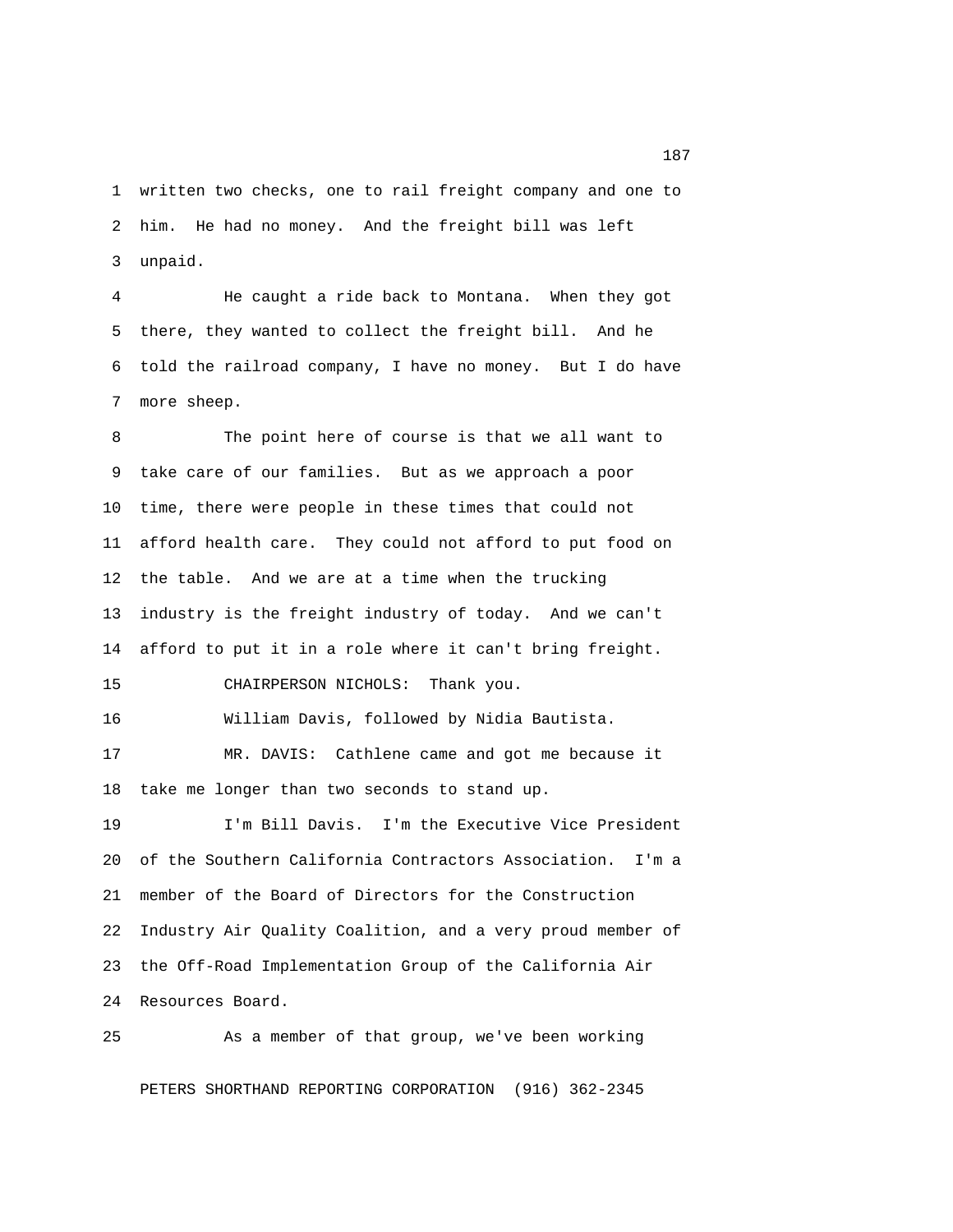1 together with your staff after the adoption of a rule to 2 make sure that the rule is implemented in a way that is 3 effective and yet achievable for our industry. And I 4 appreciated the opportunity. I appreciate this Board for 5 actually making that group, which we suggested several 6 times during the off-road discussion, a reality.

 7 I also want to thank the Board for keeping its 8 promises regarding the crane industry. December 6, 2006, 9 our crane members met with this Board in Bakersfield and 10 were given assurances by the Board the staff would work 11 with the industry. They did. They've come up with a 12 reasonable approach to this industry. We thank you for 13 that effort.

14 I pulled a green card on this, neutral card. 15 Because we do agree with the goals of reducing emissions 16 from on-haul trucking. We do have questions. And I think 17 you've heard literally 200 questions about how to do it. 18 I don't think the rule is quite ready. I don't think it's 19 quite prime time yet, but it's very close.

20 And my suggestion would be that as this Board has 21 done on previous enormous rules like the off-road rule, 22 you take a little bit more time. You bring in 23 representatives from the environmental groups, the 24 industry groups, and your staff, and we've worked through 25 some of those questions that have been brought up.

PETERS SHORTHAND REPORTING CORPORATION (916) 362-2345

<u>188</u>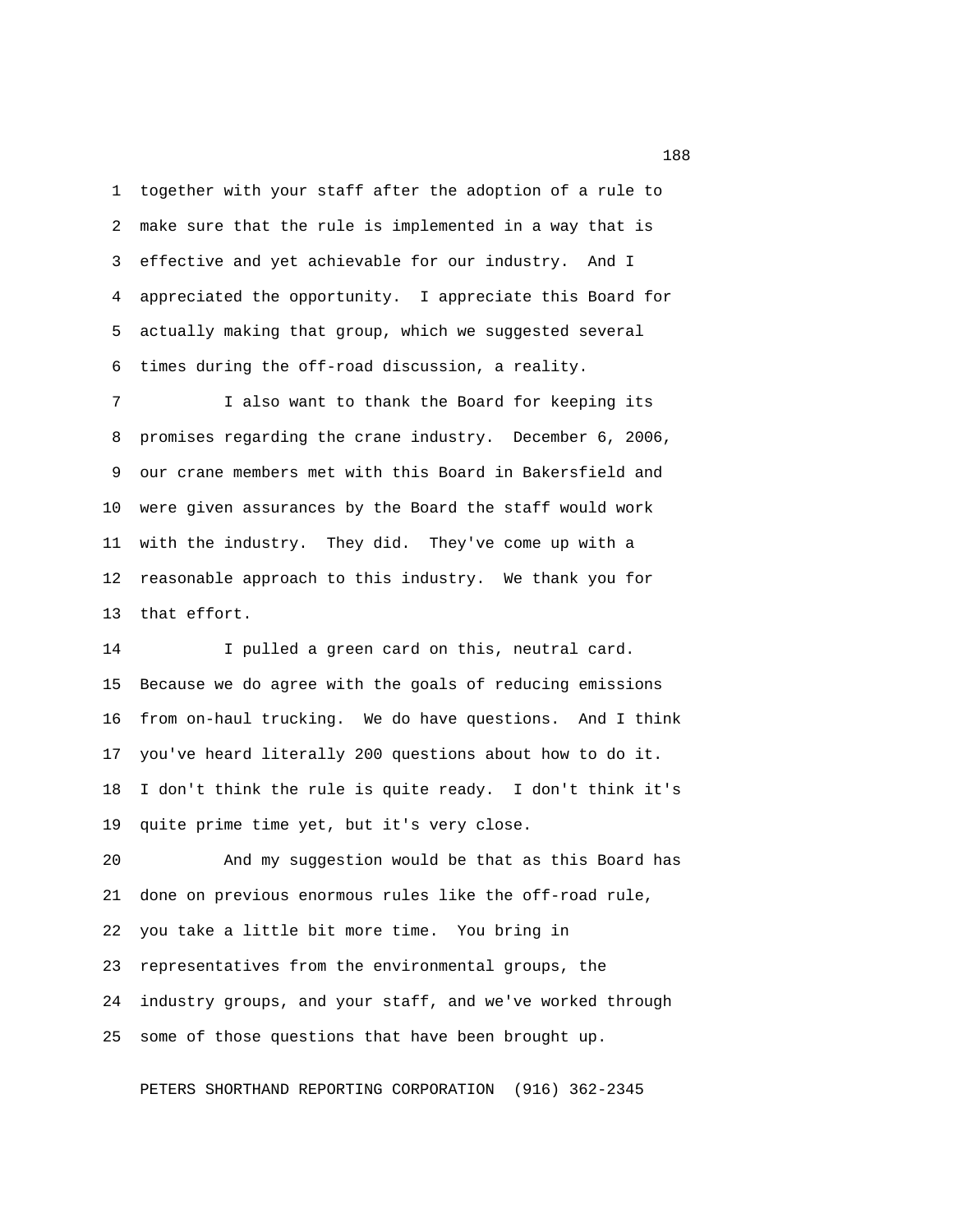1 CHAIRPERSON NICHOLS: Sorry. Thank you for your 2 comments. And we appreciate your work on the Committee. 3 Nidia Bautista.

 4 MS. BAUTISTA: Good afternoon, Madam Chair. 5 Nidia Bautista with the Coalition for Clean Air.

 6 And just want to say that it's been over a year 7 this regulation has been workshopped. And I think it's 8 really culminated in one that's meeting our goals to save 9 lives, protect health, help clean our air, at the same 10 time provide industry with some compliance flexibility. 11 So we are strongly in favor and supportive of this 12 regulation.

13 That said, we are concerned about the existing 14 provisions for agriculture. We would like to see those 15 strengthened. Specifically, we're interested in 16 protecting the small farmer. Let's make sure the policy 17 reflects that. Let's provide -- ensure that the proposal 18 changes so that there is provisions for the small farmer. 19 If you're three or smaller fleets, ensure there is a 20 mileage cap at 10,000 miles a year. Making sure that 21 we're still protecting communities from the deadly impacts 22 of diesel pollution. So we need those traps on ag trucks. 23 And also let's narrow that definition of

24 agriculture trucks. That should not include the pesticide 25 trucks or the chemicals trucks. That's just not what we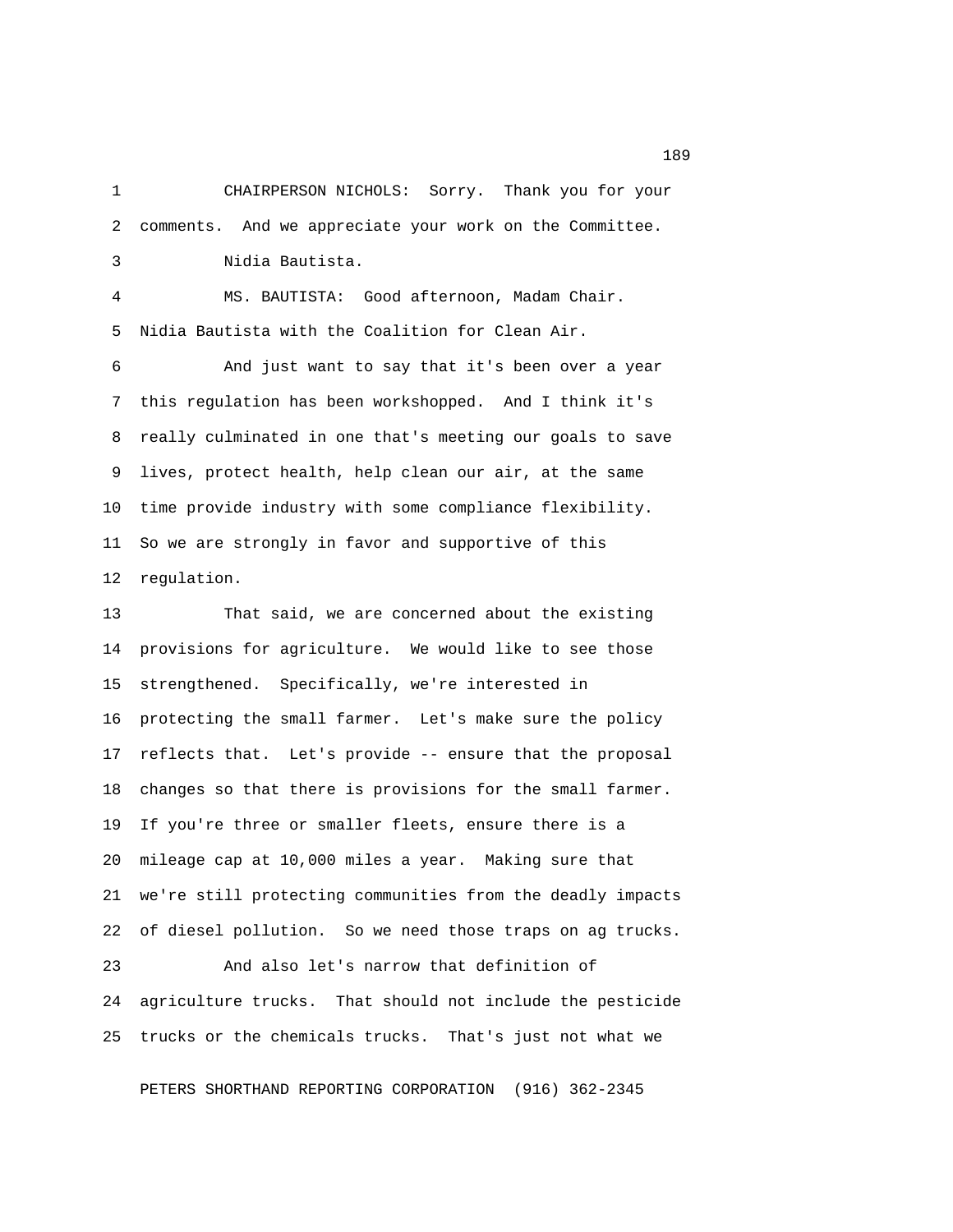1 would consider the farm truck.

 2 And in addition to that, I think there's concerns 3 because that inventory is largely based on the industry's 4 own survey data. There's also concerns about the 5 localized impacts. And while we appreciate the language 6 in the resolution, it doesn't go far enough. And I think 7 those staff resources to evaluate localized impacts would 8 be better used for enforcement. We would like to see 9 enforcement be a key cornerstone of ARB's efforts.

10 So we do support this regulation. We're going to 11 be working hard to get incentive funds. And many of us 12 have been working on that and continue to be a part of 13 that, including part of -- working with industry along 14 with Board Member D'Adamo and others to try to find more 15 funding. And we're going to commit it to that. We want 16 to make sure that happens.

17 We want to ensure assistant to these truckers 18 that may not be aware of this regulation. So we're going 19 to be there right with you. And just know that we are 20 strongly in favor of this. And we definitely don't want 21 to see this regulation be delayed. If anything, if you 22 want to evaluate in a year, year and a half, looking at 23 the economy, we would prefer that over delaying adoption 24 today.

25 Thank you.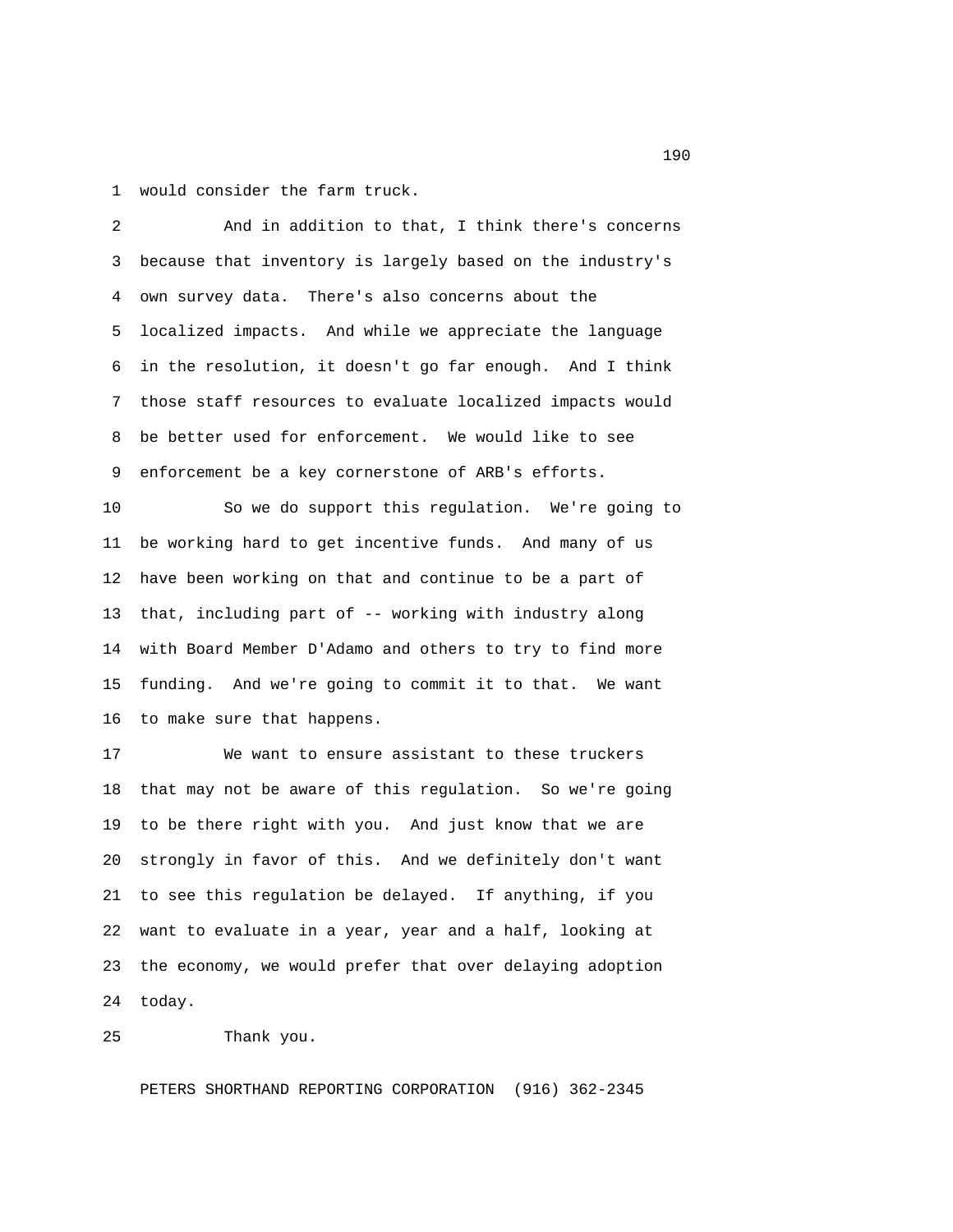1 CHAIRPERSON NICHOLS: Thank you.

 2 Sean Edgar. 3 MR. EDGAR: Chair and Board members, Sean Edgar, 4 the Executive Director of the Clean Fleets Coalition. 5 It's a pleasure to be in front of you this 6 afternoon on behalf of both green and brown companies. 7 The recycling and solid waste collection companies I've 8 been proud to represent for the last eight years in front 9 of this Board, along with the brown companies, the 10 California Dump Truck Owners Associations that are moving 11 a lot of the dirt that are going to create the green 12 manufacturing and the green highways hopefully for greener 13 equipment to make a green California. So green companies, 14 green jobs. That's a great combination.

15 However, there are a few items I'd like to bring 16 to your attention.

17 Over the last eight years, as your Board has 18 passed the fleet rules, there are few observations I can 19 tell you.

20 First of all, the past through assumptions on 21 cost has really not occurred. In some of our individual 22 sit-down meetings with you in the central valley, one of 23 our members shared with several of you that had a two out 24 of ten success ratio with the cities and counties in which 25 that particular company does business. Not to say it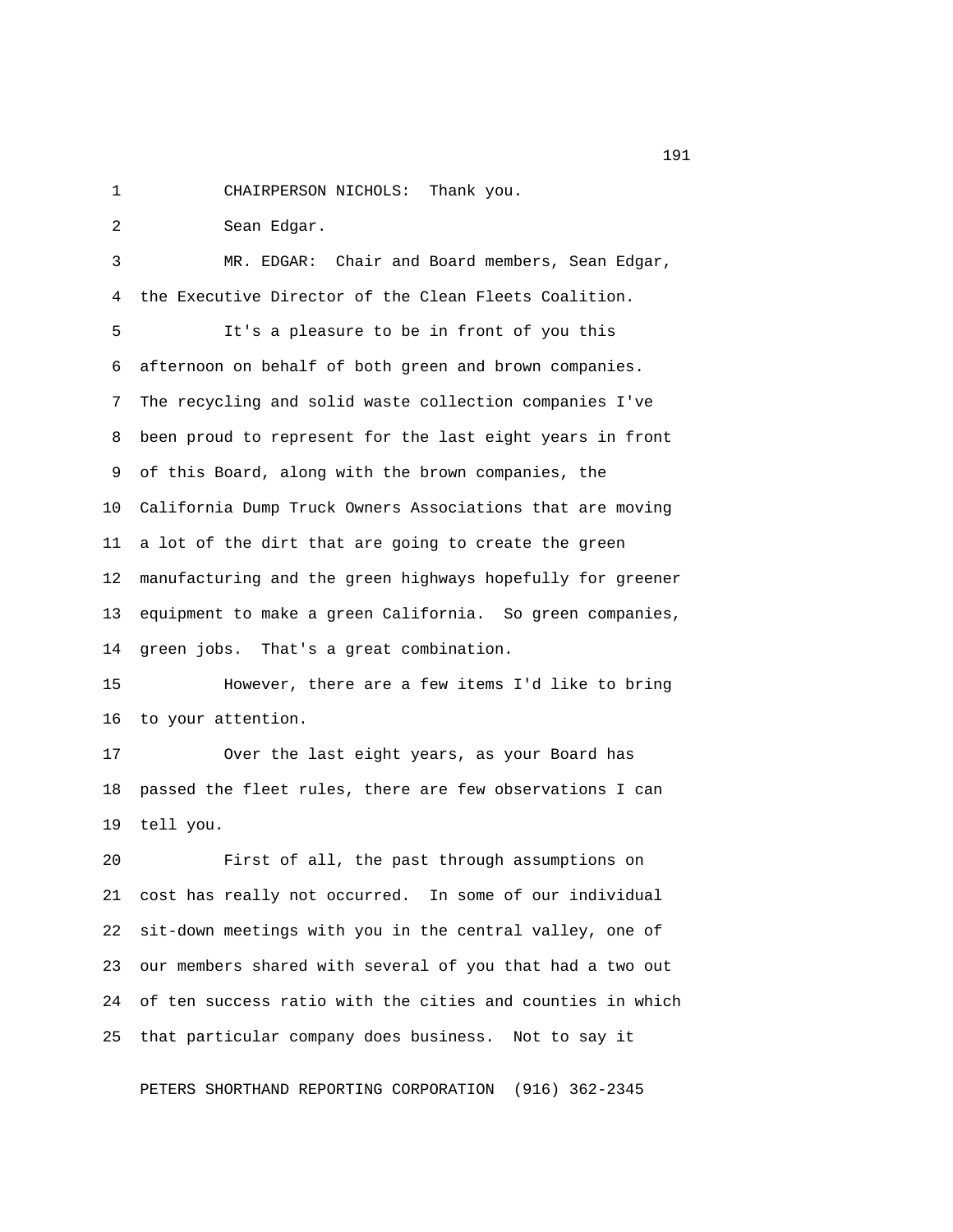1 can't happen. It happens extremely slowly. And the 2 assumption that automoatic auto pass-through is going to 3 occur is very nebulous and not certain.

 4 And I say that after five years of implementing 5 the rule that your Board intended and expected cities and 6 jurisdictions and individual private companies to work it 7 out. It's taken a long time to work out.

 8 Timing is everything. And we look into the 9 forecast now, switching to the Dump Truck Owners 10 Association, you heard several of their members testify 11 about their personal impacts. But just to share four 12 specific needs. We want to be part of the \$28 billion to 13 re-build California, but we need an extended Time frame. 14 Why? Because the State of California possibly as early as 15 next week will fail to issue bonds for \$660 million a 16 week. That's State Treasurer Lockyer's words. The State 17 because of the financial crisis may not be able to do 18 system re-building. We need a cumulative impact analysis 19 as Dr. Telles mentioned. 13,600 jobs are insignificant 20 unless it's my job, and I like my job.

21 With those, thank you very much and please adopt 22 the alternative.

23 CHAIRPERSON NICHOLS: Thank you, sir.

24 Sharon Banks.

25 MS. BANKS: Madam Chair, I'm Sharon Banks with

PETERS SHORTHAND REPORTING CORPORATION (916) 362-2345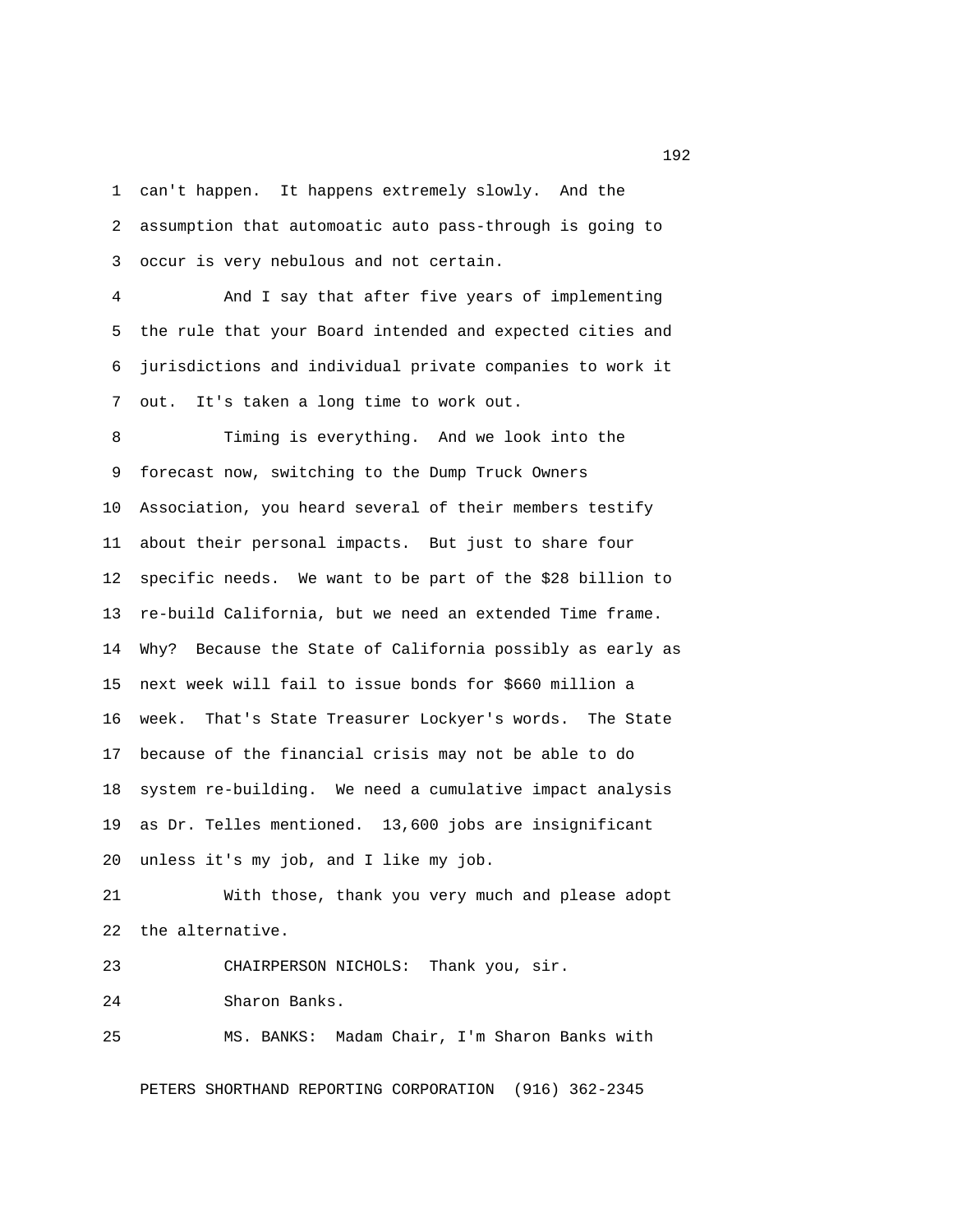1 Cascade Sierra Solutions. Otherwise known as CSS.

 2 We are a nonprofit organization with a mission to 3 save fuel and reduce emissions from heavy-duty diesel 4 trucks.

 5 CSS provides low cost financing with extended 6 terms to help facilitate the upgrade and replacement of 7 the Legacy fleet. To date, CSS has funded over 1,600 8 projects through our revolving fund, saving over 3.2 9 million gallons of diesel.

10 CSS operates over at the 49er Truck Stop here in 11 Sacramento to help truckers with grant applications and to 12 facilitate financing arrangements. And, yes, we have 13 several \$800 a month trucks available.

14 The truck financing program that's going to be 15 offered here by AB 118 is going to provide assistance for 16 some companies. But most of the customers that CSS has 17 financed will not qualify under traditional commercial 18 banking guidelines. None the less, CSS has demonstrated 19 ability to collect from these companies.

20 CSS is committed to help upgrade the legacy fleet 21 by coordinating public and private resources, helping find 22 affordable compliant vehicles, and providing low cost 23 financing with extended terms to California truck drivers.

24 In closing, I'd like to say CSS is willing to 25 help the industry with whatever resources we can garner to

PETERS SHORTHAND REPORTING CORPORATION (916) 362-2345

<u>193</u>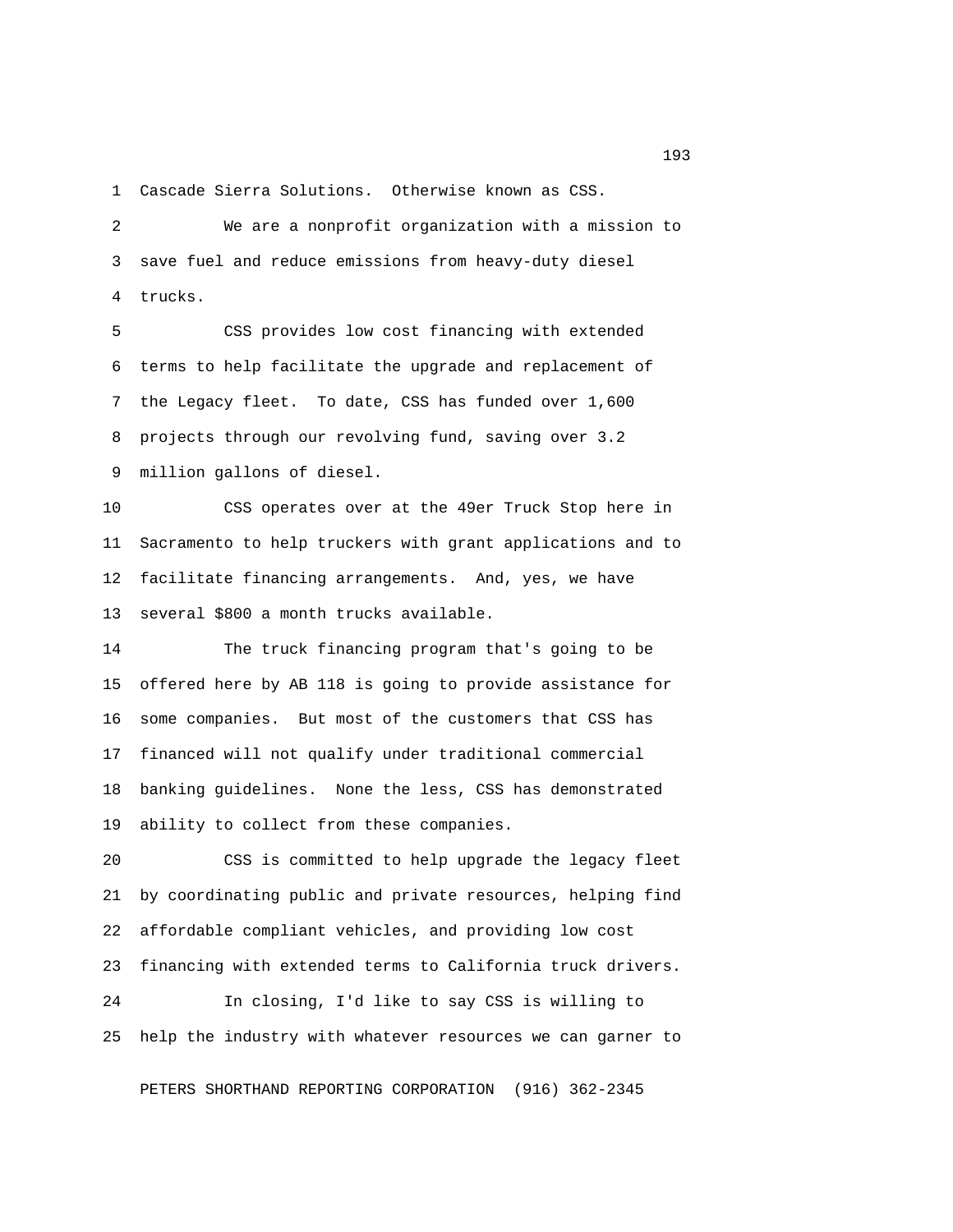1 help them meet the time frames of this historic rule in 2 the most affordable manner possible. Additional funding 3 added into the CSS revolving fund would be a great help at 4 this time. And we fully support the rule. Thank you.

 5 CHAIRPERSON NICHOLS: Sharon, I'm going to extend 6 your time for a minute, because I know you've been 7 involved in the port truck rule implementation. And that 8 was, of course, just passed -- what? A year ago or so? 9 And although times weren't as hard in the state, I think 10 the level of concern because we were dealing with some 11 very old -- and very old trucks and also an industry 12 that's characterized by a lot of very poor owner-operators 13 that this was not going to go well.

14 So I'd like to give you a minute to talk about 15 how that's working out.

16 MS. BANKS: There's still a lot of challenges in 17 L.A. and Long Beach. I think with the controversy between 18 the rules between Los Angeles and Long Beach, its's 19 difficult for drivers to know -- especially for 20 owner-operators to know if they're going to be allowed to 21 be in business long term.

22 But we do have some really great projects going 23 on down there. We've got one I just got a 4.3 percent 24 interest rate. And this was a project that we got the 25 shipper to help pay for the subsidy to help the drivers

PETERS SHORTHAND REPORTING CORPORATION (916) 362-2345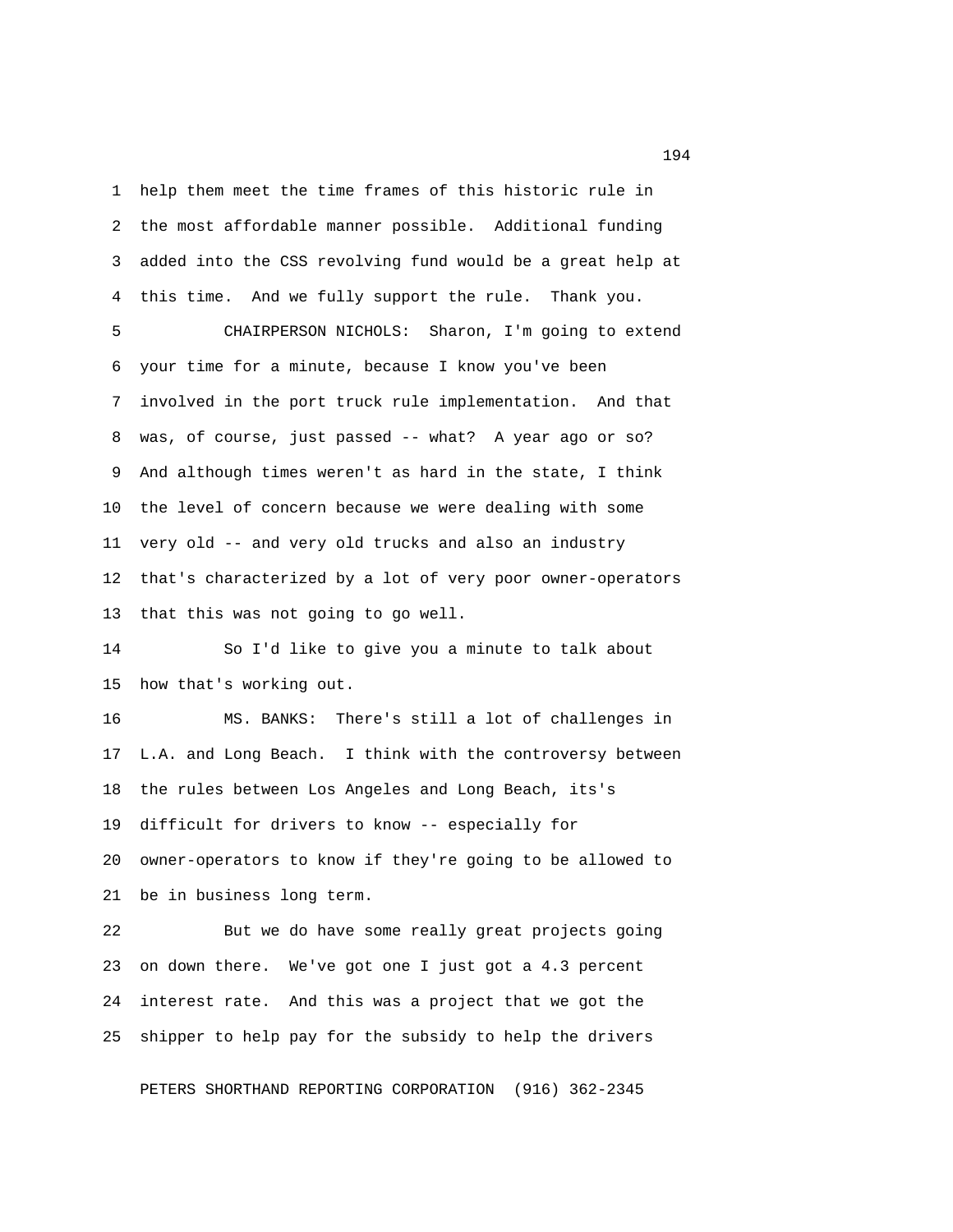1 get into cleaner trucks. And there wasn't any grant money 2 involved. And we got the payment for the driver at \$550 a 3 month.

 4 It's innovative. But we have to turn over every 5 rock and figure out every way we can do to help make this 6 happen. Because it really is the right thing to do for 7 health and for the economy long term.

8 CHAIRPERSON NICHOLS: Thank you.

 9 BOARD MEMBER RIORDAN: Madam Chair. Go ahead. 10 BOARD MEMBER BERG: Before we let you go, 11 Ms. Banks, how many truckers have you seen and how many 12 have you ever been able to come up with solutions for? 13 MS. BANKS: We are working with a number of 14 customers. We have 1200 Proposition 1B grants pending for 15 our customers. Many of them are small businesses.

16 One thing that I would like to say is that we 17 need to have a separate category in the grants for dump 18 trucks and construction vehicles, because they always go 19 to the bottom of the list because they don't operate very 20 many miles, although they are very old and very polluting. 21 And you know, we need to have a category like CARB did for 22 the port trucks so they would only compete within the 23 construction area.

24 But I think that might be something you consider 25 in a future rule change. They really need help. They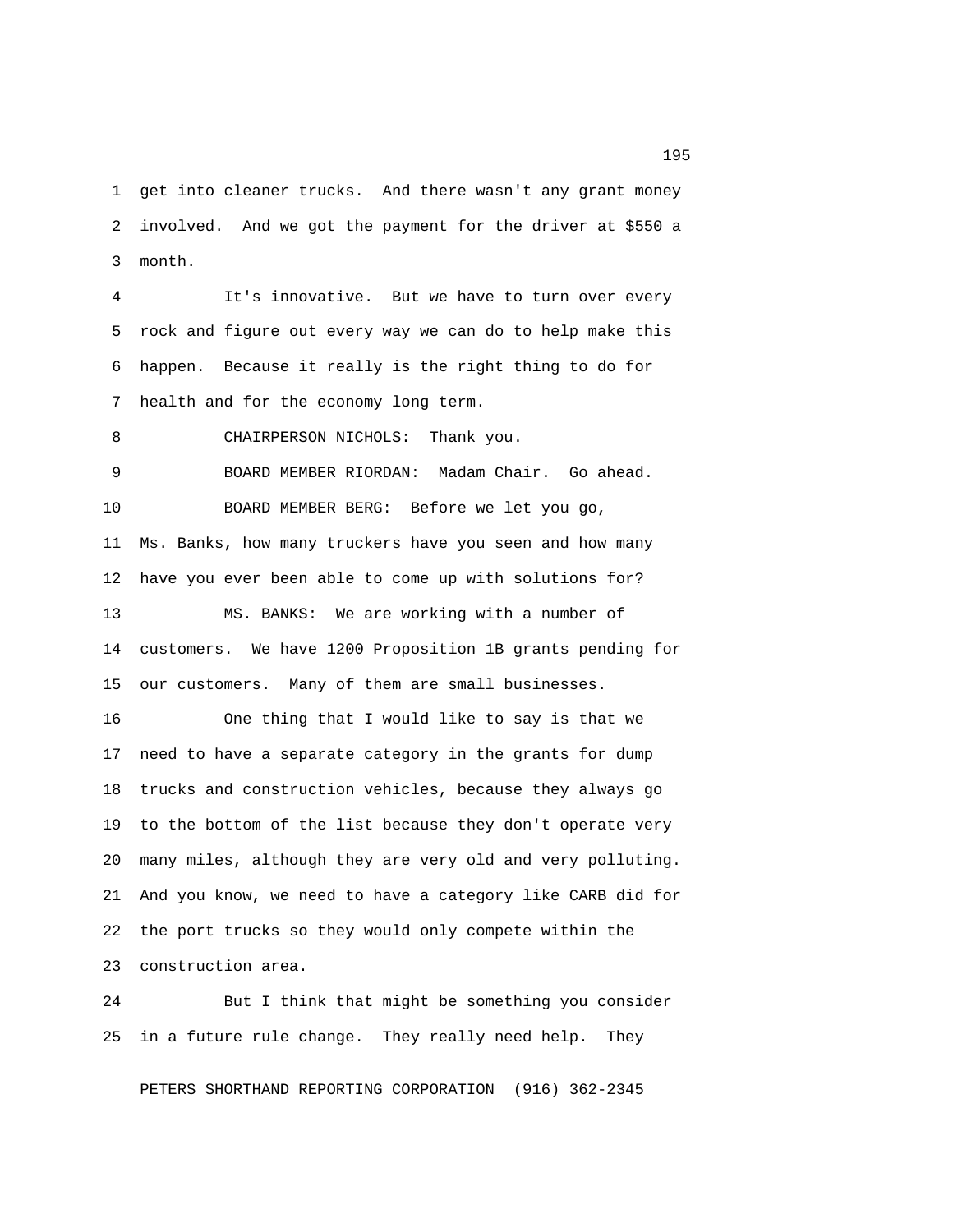1 need more help than any other industry that I've seen 2 right now. It's just so depressing to look at the 3 economic forecasts and see what they're faced with. 4 BOARD MEMBER BERG: So out of the 1,200 5 applications, how many people did you see get those 1,200 6 applications 7 MS. BANKS: We sign up just about anybody who 8 wants to sign up. So I think we see several thousand 9 applicants come through. And we talk to trucking 10 companies every day that need our assistance. And we're 11 happy that we got 215 grants approved out of the Bay Area. 12 So they don't have the final list, but the list they 13 proposed to the Board, there's 215 of our customers that 14 are going to get a \$50,000. 15 CHAIRPERSON NICHOLS: Are you going to be able 16 the stick around if we have questions for you as we move 17 forward? 18 MS. BANKS: Yes, ma'am. 19 CHAIRPERSON NICHOLS: Thank you very much. 20 Barbara. 21 BOARD MEMBER RIORDAN: Just a brief background. 22 What is your funding? The administration cost, where does 23 that come from? 24 MS. BANKS: We have a variety of different 25 funding sources. We have some funds from the state of

PETERS SHORTHAND REPORTING CORPORATION (916) 362-2345

<u>196</u>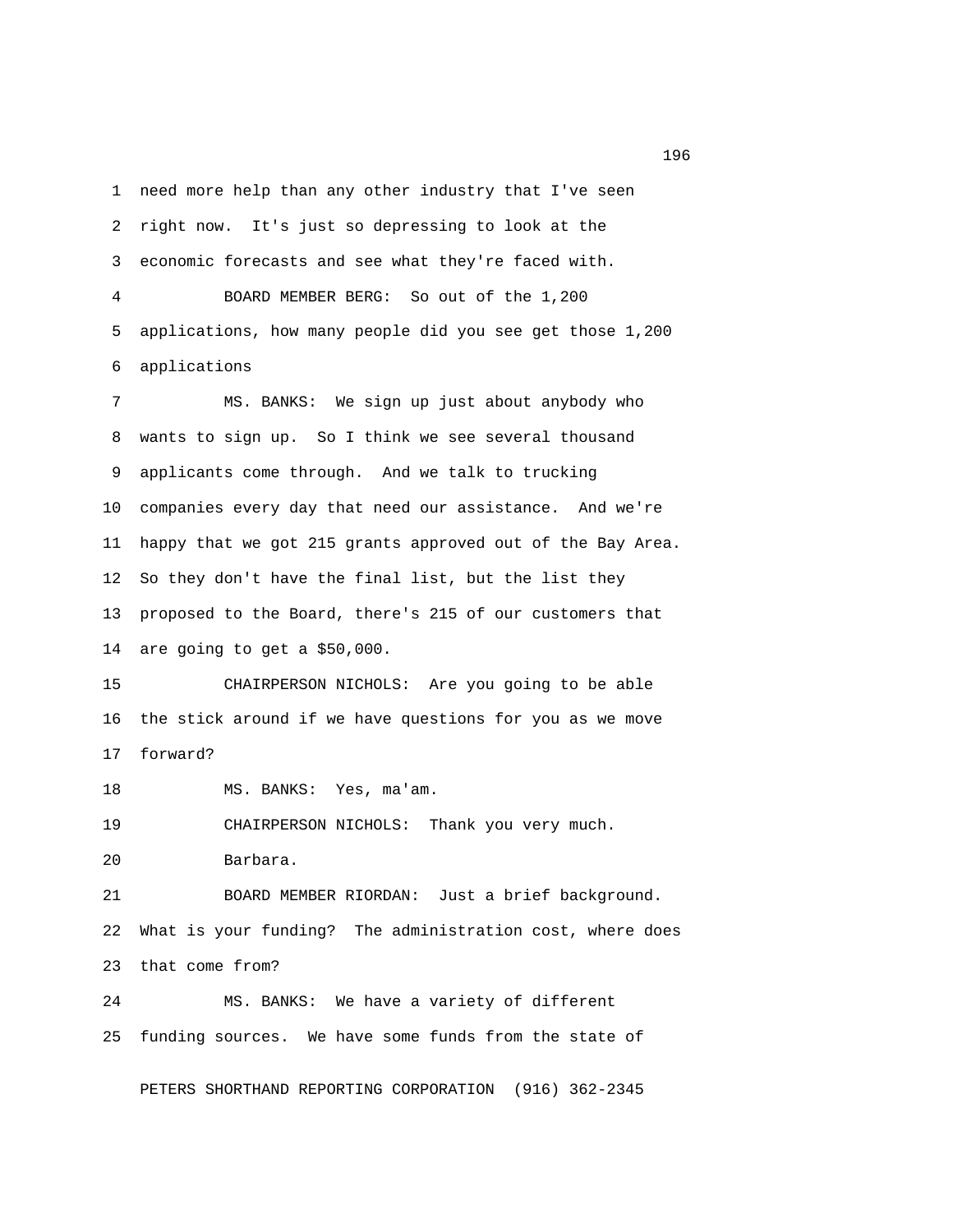1 Oregon. We have some private sector donations. We also 2 have some supplemental environmental project dollars that 3 are starting to help. And we have some funding from 4 carbon credits, although not for any of the CARB-funded 5 projects. We're not allowed to sell the carbon credits 6 for that.

 7 BOARD MEMBER RIORDAN: Do you have enough staff 8 to go state-wide? Are you able to help people in southern 9 California as well as northern California?

10 MS. BANKS: We have one outreach worker in 11 southern California. And, you know, he's actually put in 12 more than 200 grant applications there, and we've financed 13 a number of projects in southern California.

14 But we don't have enough money to do an outreach 15 center there yet. We got the one funded here with small 16 grant from CARB. And with some help from the Sacramento 17 Council of Governments. But we would love to have a 18 facility like the one we have here in Sacramento in the 19 Los Angeles basin.

20 BOARD MEMBER RIORDAN: This might be something 21 that we could help with along with maybe South Coast and 22 San Diego. Because I can see how you would be helpful to 23 some of these individual owner-operators who just simply 24 don't have to time to go out and hire. They don't have 25 the wherewithal to hire any assistance. Where large

PETERS SHORTHAND REPORTING CORPORATION (916) 362-2345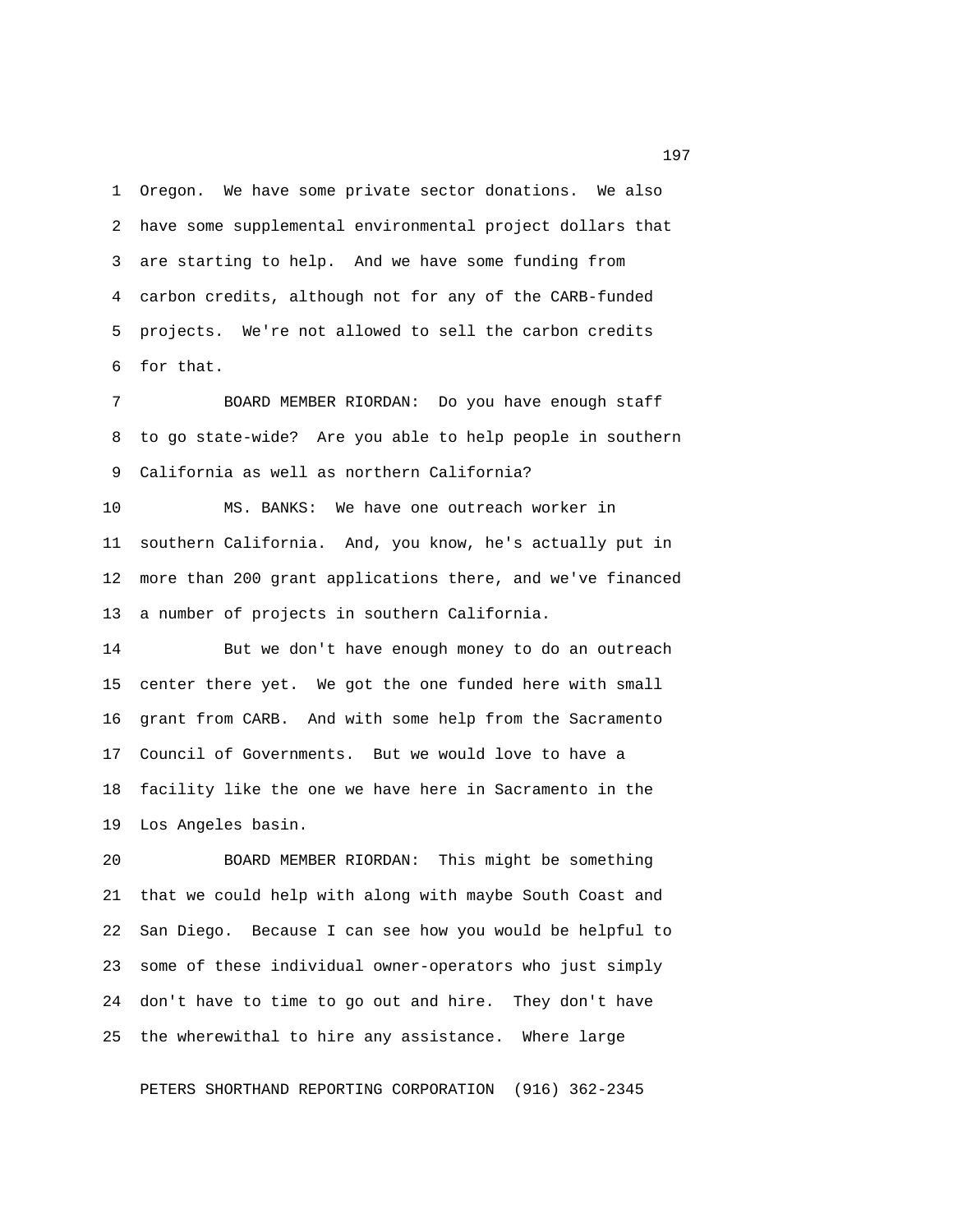1 companies can hire -- at least they used to be hire some 2 assistance. So you could be very helpful. Madam Chair. 3 CHAIRPERSON NICHOLS: We'll keep that in mind. 4 Thanks.

5 Janice Kim.

 6 MS. KIM: Madam Chair and members of the Air 7 Resources Board, thank you for this opportunity to speak 8 today. My name is Janice Kim. I'm a public health 9 physician and pediatrician with the State Department of 10 Public Health and formerly a medical epidemiology with the 11 Office of Environmental Health Hazard Assessment, part of 12 Cal/EPA.

13 Through my previous work in the field of air 14 pollution epidemiology, I can fully appreciate the health 15 impacts of particulate pollution on Californians.

16 Today, I'm speaking on behalf of the American 17 Academy of Pediatrics California District. The American 18 Academy of Pediatrics represents 5,000 California 19 pediatricians that are dedicated to the health, safety, 20 and well being of infants, children, adolescents, and 21 young adults.

22 In December of 2004, recognizing the health 23 impacts of air pollution on children, the American Academy 24 of Pediatrics published a policy statement documenting 25 those far-reaching impacts. This statement I was proud to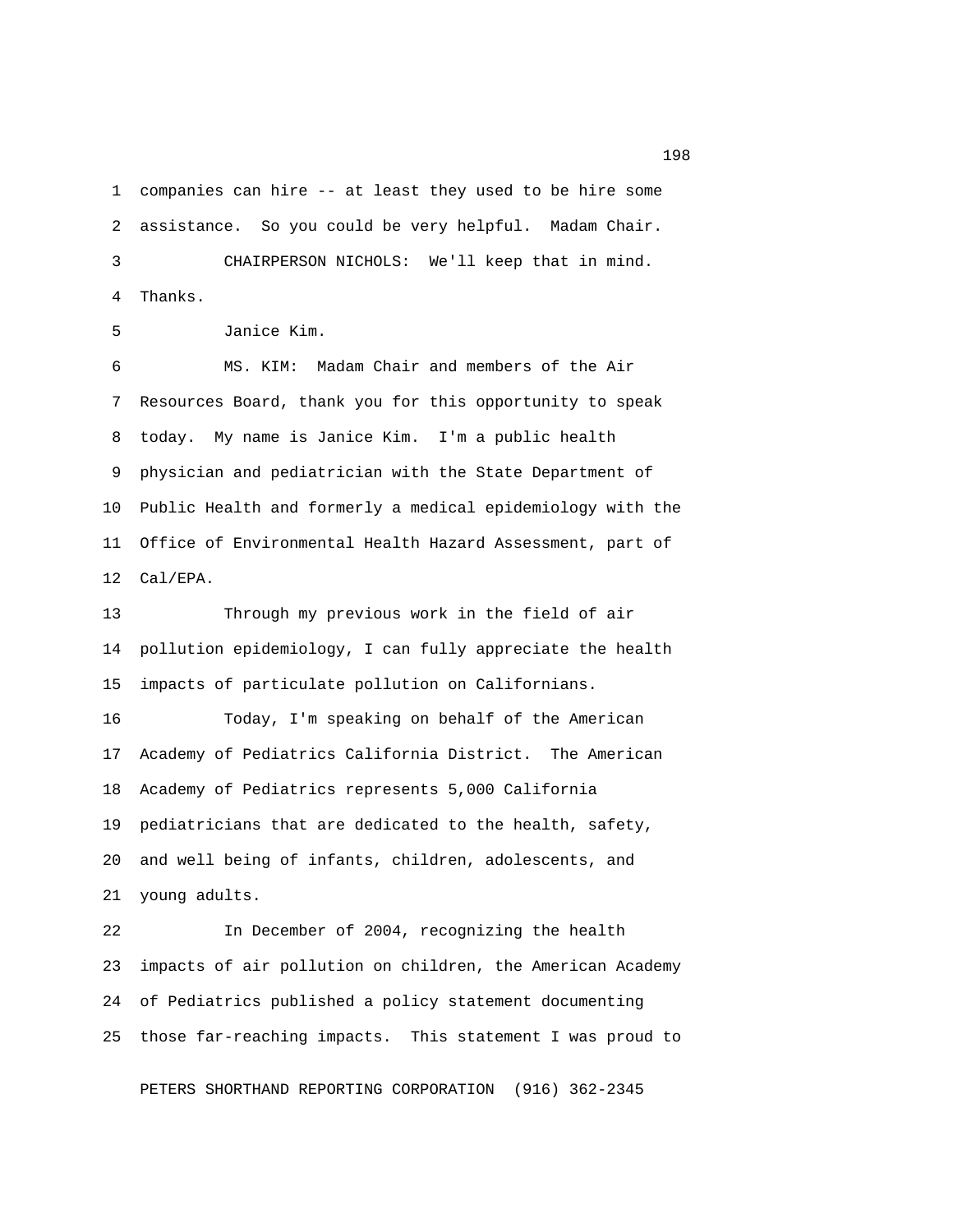1 actually be one of the author -- lead author on this 2 document. And the statement reviews the health impacts of 3 air pollution in children and identified diesel exhaust 4 particulates as an important air pollutant with 5 far-reaching health impacts.

 6 For this reason the American Academy of 7 Pediatrics recognizes the importance of the regulations 8 you're deciding on today to protect children against 9 diesel exhaust particulates.

10 When I was a pediatric resident in southern 11 California, I took care of numerous children coming into 12 the ER with asthma exacerbations. And now the slides are 13 showing us many of these were due to or made worse by 14 particulate pollution.

15 We've learned from studies that have been funded 16 by the Air Resources Board, and we really thank you for 17 that. We have learned that through the university of 18 southern California studies that long-term children 19 growing up in communities with particulate pollution have 20 increased -- impacts the ability of children's lungs to 21 grow.

22 And these are particulate pollution -- it's not 23 just a long-term effects. We are learning now that even 24 very short term exposure of diesel pollution and 25 asthmatics, two hours walking on a very busy street with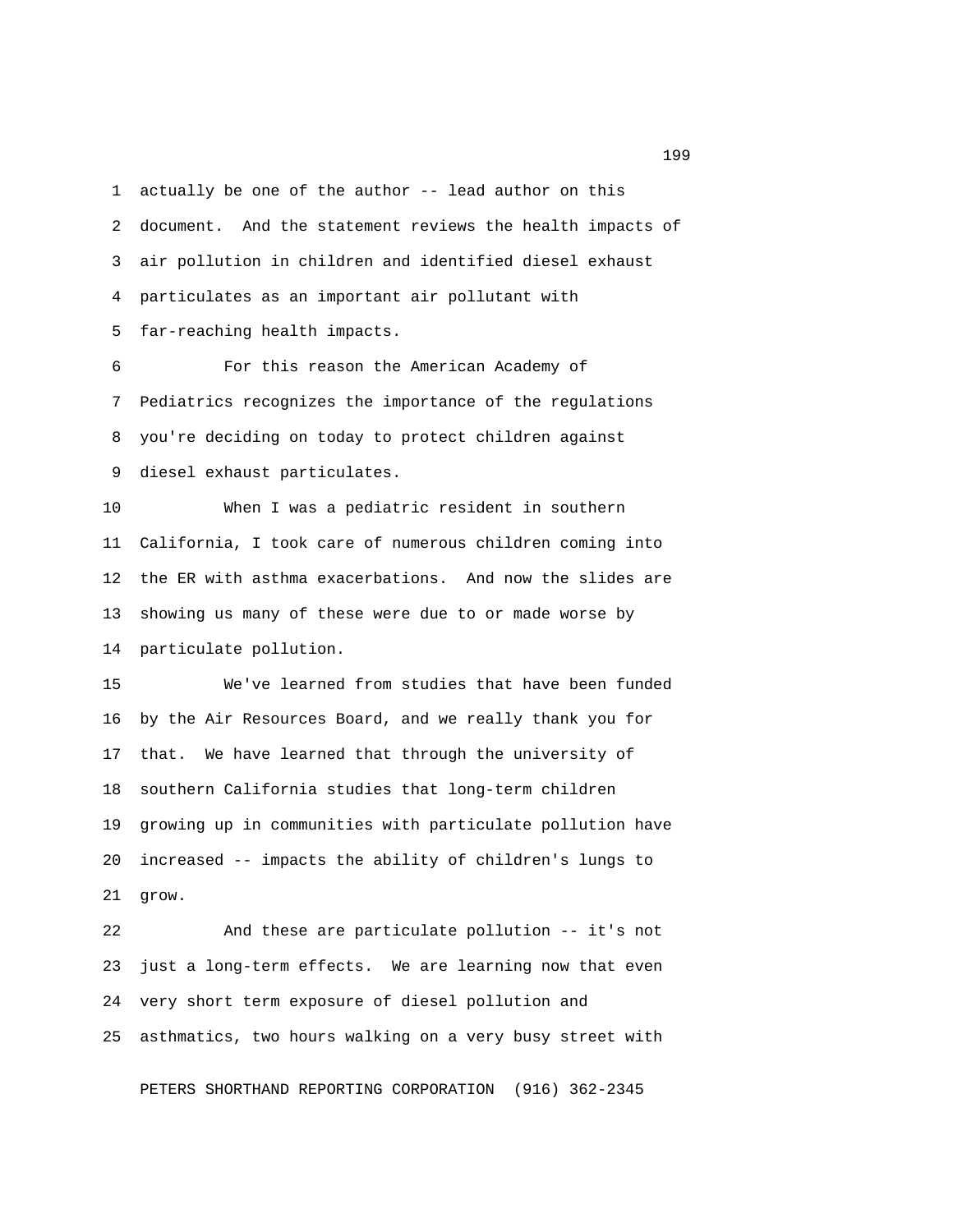1 lots of diesel pollution can cause deficits in lung

2 function.

 3 So just in addition to ambient levels of 4 particulate pollution -- 5 CHAIRPERSON NICHOLS: I'm afraid your time is up. 6 MS. KIM: Thank you. I want to really thank you. 7 And I know you're going to do the right thing for 8 children. Thank you. 9 CHAIRPERSON NICHOLS: Appreciate that. 10 Sean Realite, followed by Tim Gibbs, followed by 11 Marie Witte, and Stephanie Roche. And that will be the 12 end. 13 MR. REALITE: Hi. My name is Sean. I'm a 14 volunteer with Breathe California. I hope you pass the 15 truck laws so I breathe clean air. Thanks. 16 CHAIRPERSON NICHOLS: Thank you for coming. 17 Tim Gibbs. 18 MR. GIBBS: Thank you, Madam Chair. Tim Gibbs 19 with the National Parks Conservation Association. 20 And keep this brief. Sequoia, Kings County, and 21 Joshua Tree National Parks have meter freeways with diesel 22 trucks transport and massive freight running parallel to 23 these parks. As such, these parks have among the dirtiest 24 air in the entire National Park Service and endanger both 25 National Park Service workers as well as visitors to these

PETERS SHORTHAND REPORTING CORPORATION (916) 362-2345

<u>200</u>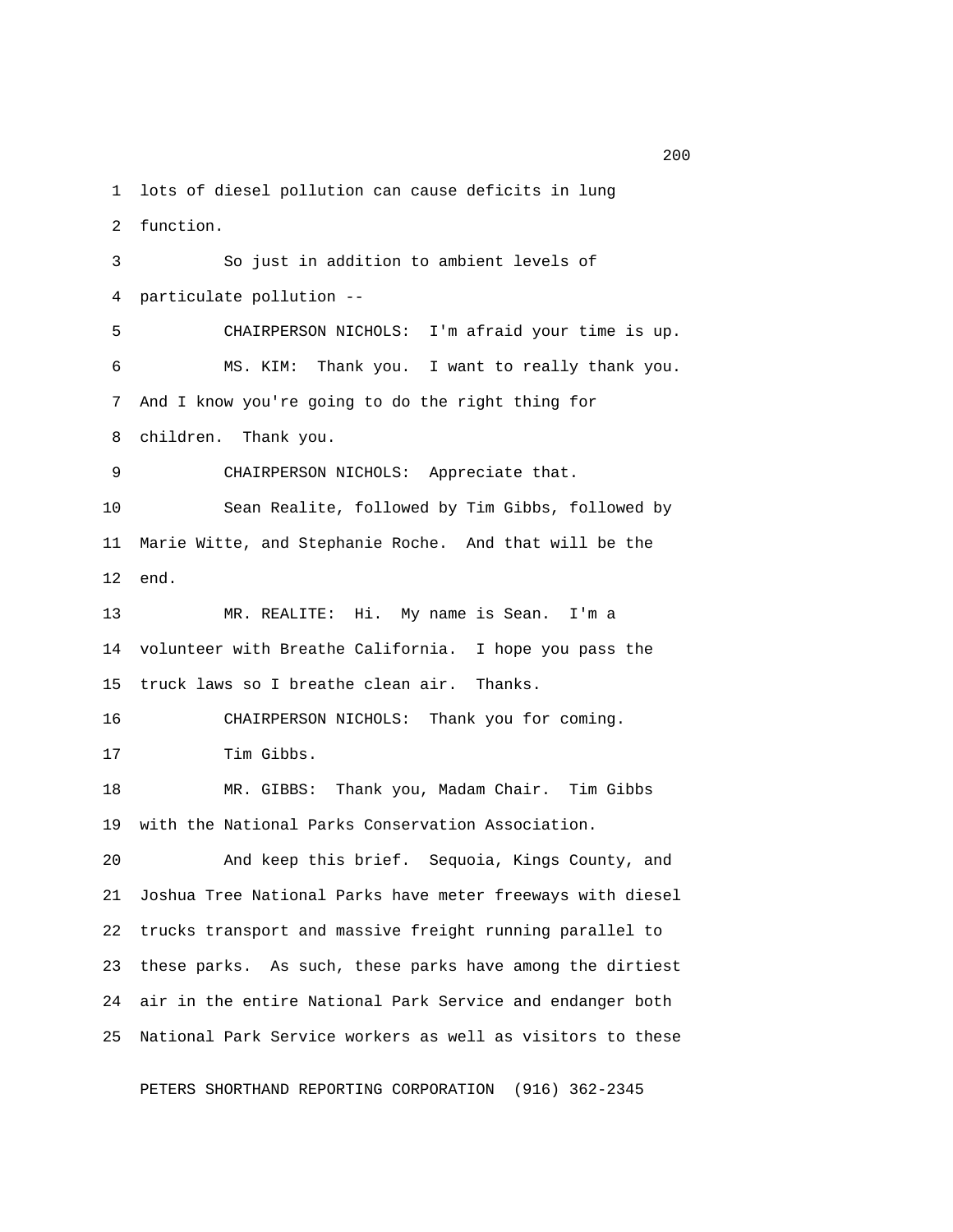1 parks. So we strongly support the diesel truck rule and 2 urge you to reconsider the exemptions for agricultural 3 vehicles.

4 Thank you.

5 CHAIRPERSON NICHOLS: Thank you.

6 Marie Witte.

 7 MS. WITTE: Gentlemen, ladies and gentlemen, and 8 other concerned people here, my name is Marie Witte. And 9 I'm here representing Mike Roche, Incorporated, and other 10 small businesses --

11 CHAIRPERSON NICHOLS: You need to speak closer to 12 the mike if you can.

13 MS. WITTE: I'm here to represent Mike Roche, 14 Incorporated, and other small businesses that stand to be 15 decimated with the buy new trucks regulations that is 16 being proposed here.

17 This proposal is unrealistic. In these hard 18 economic times many businesses, both large and small, are 19 failing at record rates.

20 CARB's goal of lowering emissions in our state 21 might have already been achieved with the elimination of 22 these businesses. As many of us struggle to hold on and 23 weather this financial storm, the implementation of CARB's 24 plan will be the final nail in our coffins.

25 We as Californians are all in favor of cleaner

PETERS SHORTHAND REPORTING CORPORATION (916) 362-2345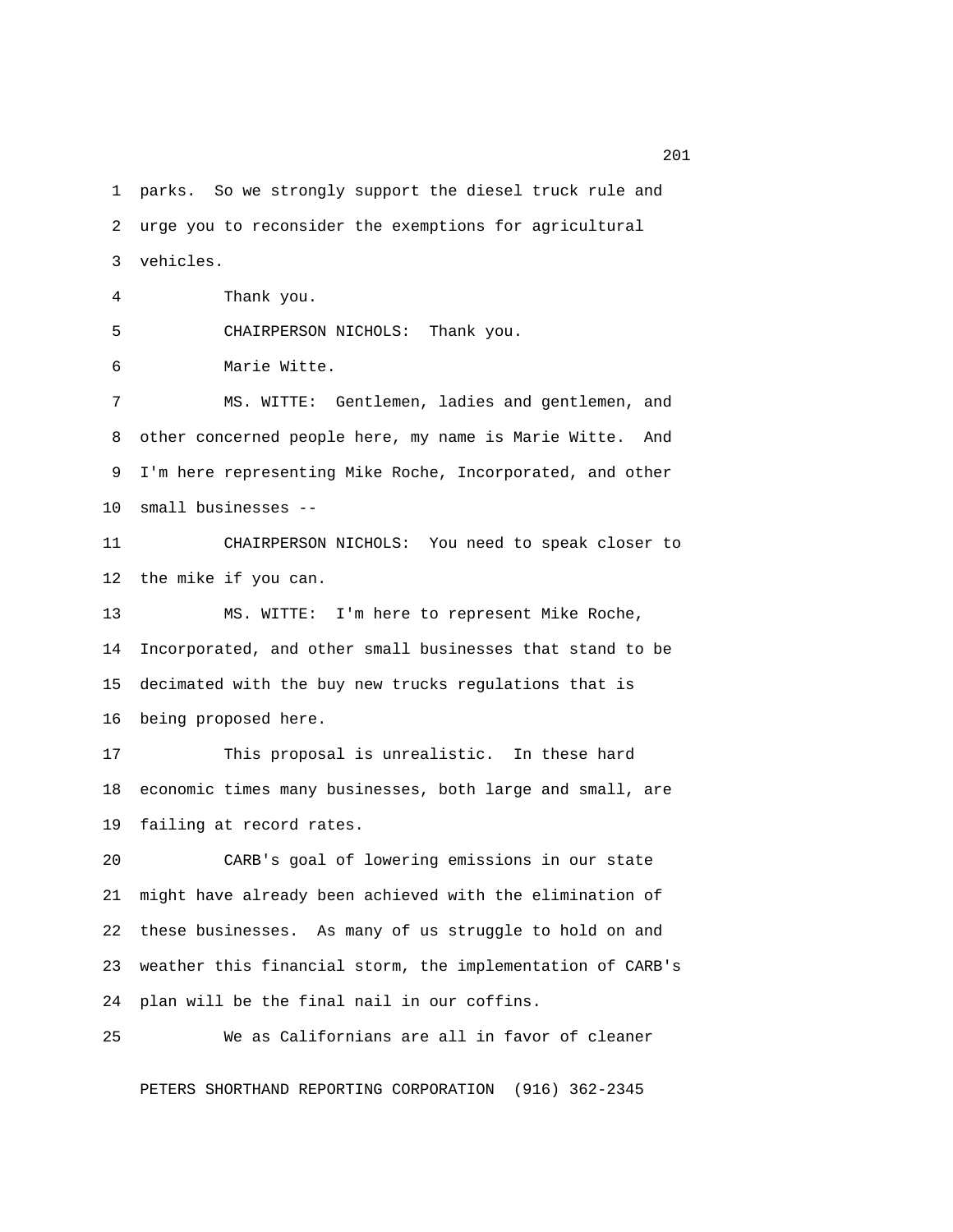1 air and have led the way. We have paid higher prices for 2 CARB ultra-low sulfur diesel, while areas in other states 3 run higher sulfur content at lower rates.

 4 We have embraced biodiesel in our fleets with its 5 short self life, clogging of filters, and higher prices. 6 As CARB has cut its path to cleaner air, it is not without 7 error. Mandated CARB diesel destroyed nearly every fuel 8 pump in California with its lack of lubricity additives. 9 Mandated MTVE ruined California's health, water, and soil 10 with a product that could not be remediated out.

11 Please consider this as the next CARB error and 12 examine the economic implosion you are proposing to 13 mandates on California.

14 Our existing fleet burns so clean that you cannot 15 see a hint of smoke. We are not government or 16 multi-billion dollar corporations with unlimited funds. 17 We will not be bailed out by the government. We are small 18 businesses that have built this state's roads, homes, and 19 businesses with our sweat equity.

20 The auctions are full of equipment that have 21 built the state. This is a testimony to the people who 22 cut their finances a little close to the best. Those of 23 you who have planned for this economic downturn cannot 24 weather this storm and carry these new regulations with 25 us.

PETERS SHORTHAND REPORTING CORPORATION (916) 362-2345

<u>2022</u> and the state of the state of the state of the state of the state of the state of the state of the state of the state of the state of the state of the state of the state of the state of the state of the state of the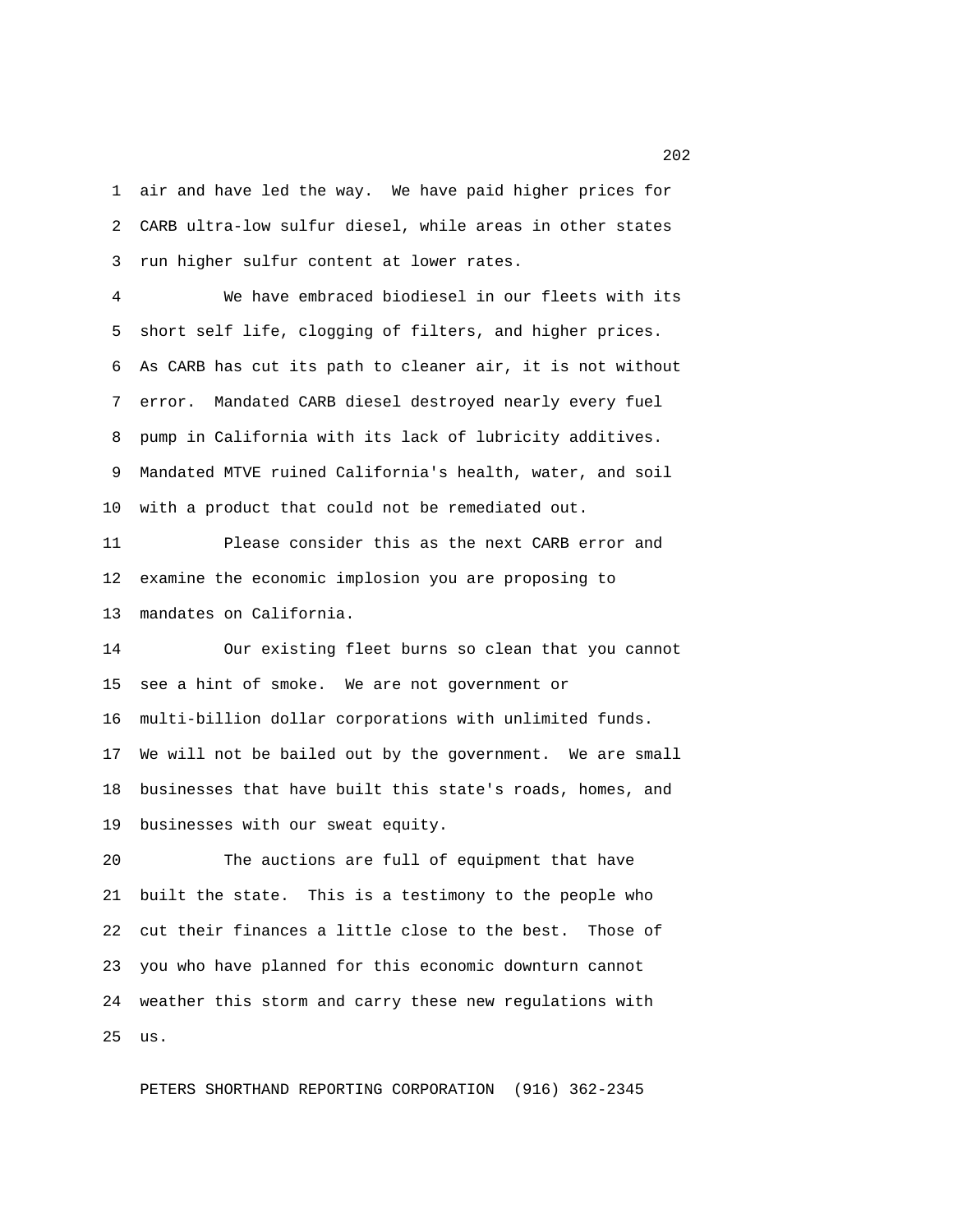1 After more than 50 years of doing business the 2 correct way by regulations in California, we had always 3 expected to have a legacy business to pass on to our 4 children.

 5 CHAIRPERSON NICHOLS: Thank you. Your time is 6 up. I see there is someone else here from your company. 7 MS. WITTE: Our plea is just to end this or 8 postpone this today. Thank you.

9 CHAIRPERSON NICHOLS: I understand.

10 MS. ROCHE: Good afternoon. Thank you for 11 hearing us today.

12 My name is Stephanie Roche. I'm the Vice 13 President of Mike Roche, Incorporated. I'm the third 14 generation of my family business involved in it today.

15 This mandated proposed will devastate our 16 company. I run the truck stop side of it. I work hand in 17 hand on a daily basis with small business trucking 18 companies. They have already parked their trucks and laid 19 off many of their employees. These companies are not 20 large businesses that show massive profits at the end of 21 the year. My petroleum company is not a major oil 22 refinery that has records profits.

23 On the contrary, we are losing our livelihood. 24 Our employees are family. We have many staff that have 25 been with us for 20 years. Passing this regulation will

PETERS SHORTHAND REPORTING CORPORATION (916) 362-2345

<u>203</u>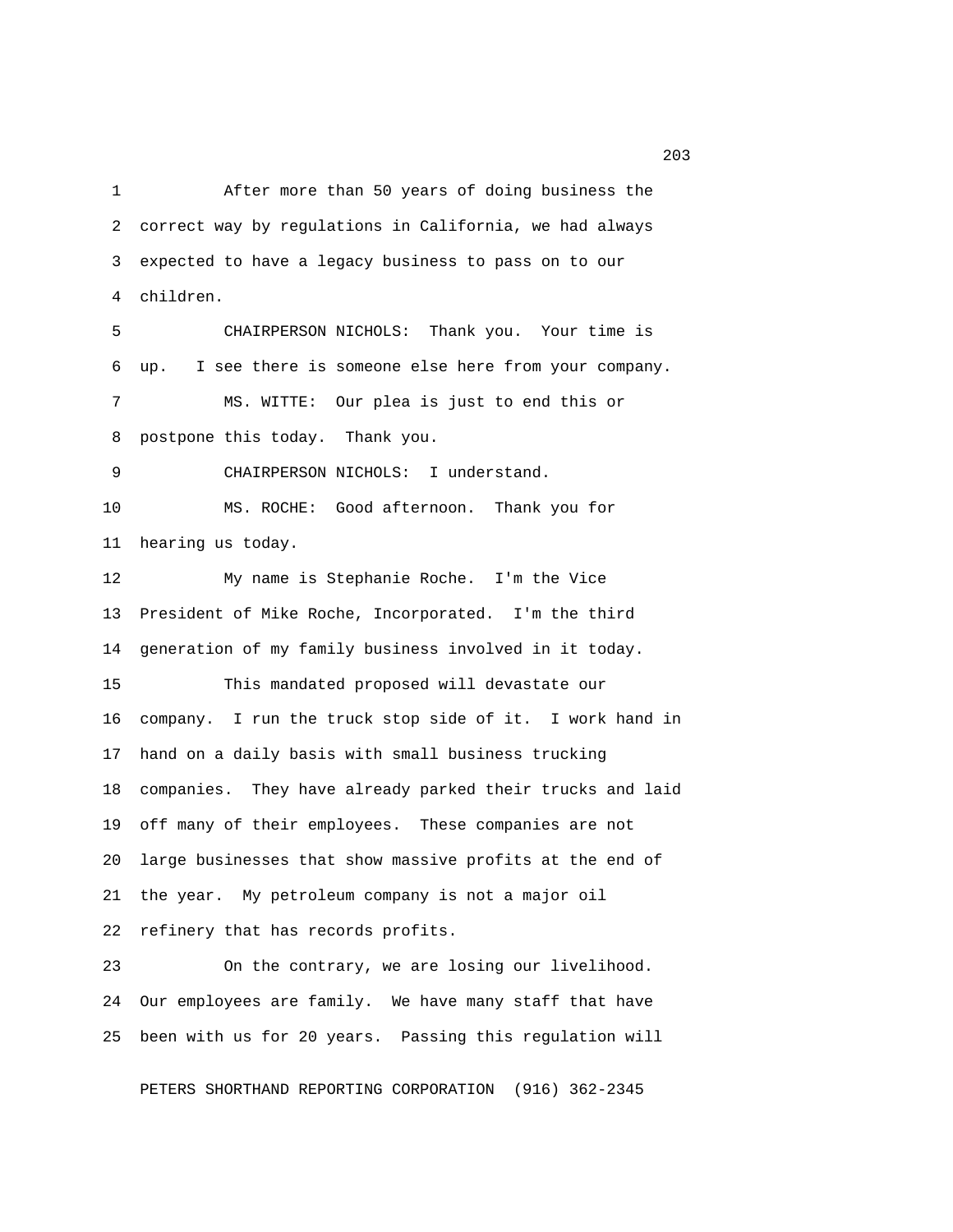1 leave us with no choice but to move our company

 2 headquarters out of the state and lay off many of the 3 people that we love to work with and leave them with no 4 way to provide for their families.

5 Thank you.

 6 CHAIRPERSON NICHOLS: Thank you. At this point, 7 the public hearing portion of this meeting is now closed.

8 I would like to turn to staff. I know there have 9 been a lot of notes taken along the way. I would like to 10 move quickly into a discussion. So we can begin I think 11 with your summary really of where we are right now, and 12 then we can talk about whether there are some ideas that 13 we may be able to discuss further about how to potentially 14 modify the rule.

15 But let's start. I'd like to say before we get 16 into this that I didn't hear a single person say they were 17 opposed to clean air. I'm not surprised. Who would be 18 opposed to clean air? Whatever position you came here to 19 advocate, nobody is against cleaning up the air. And I 20 appreciate the fact.

21 I also appreciate the fact that I don't think 22 anyone, no matter how committed they are to the cause of 23 public health, truly believes that massive unemployment or 24 large scale bankruptcies of business are good for public 25 health or for the economy. So I don't think we really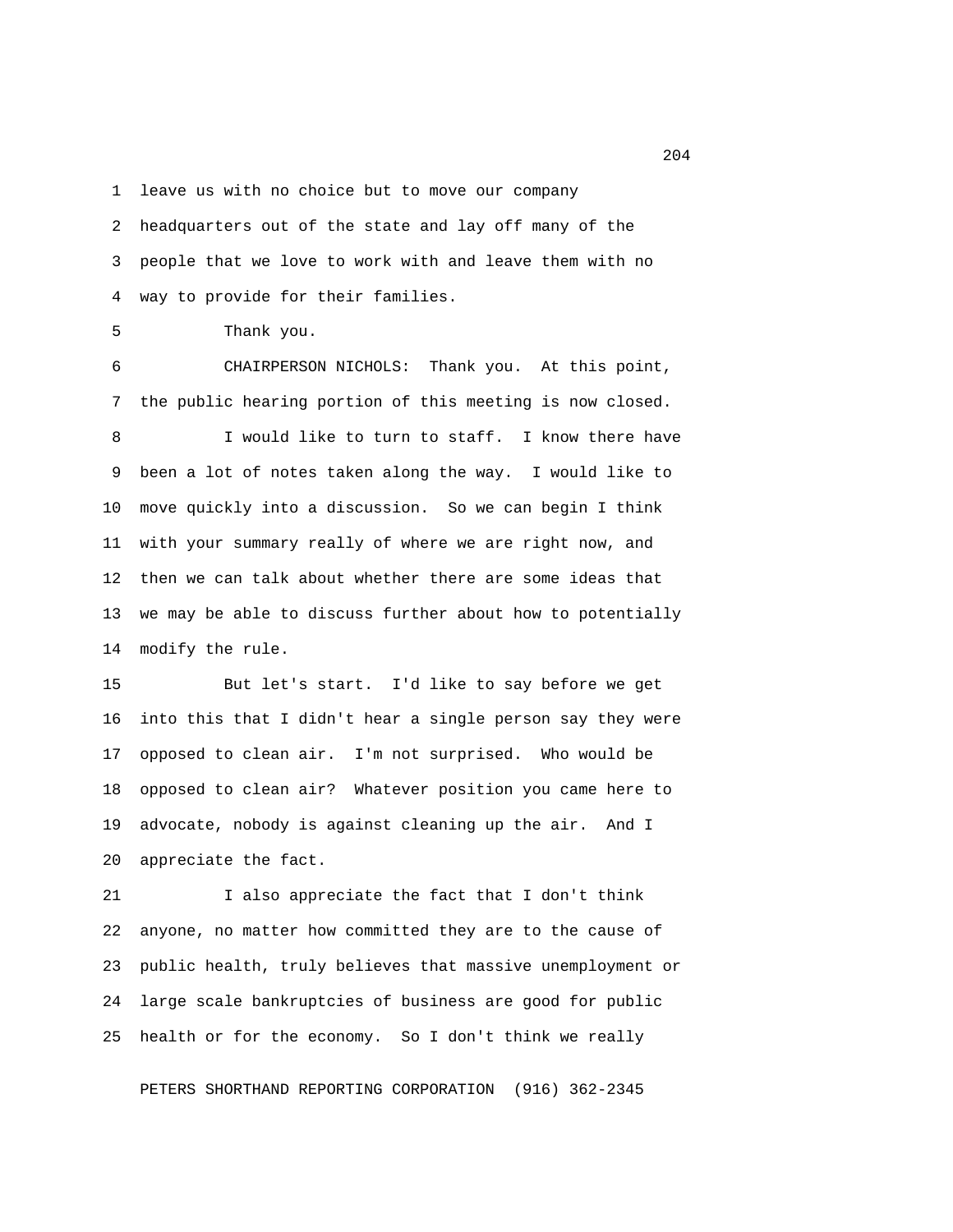1 need to be having this discussion at the extreme end.

 2 I think what we're talking about here is a 3 situation where the Air Resources Board is under a legal 4 mandate. We're under a mandate from federal law. We're 5 under our own state law requirements. And we have a 6 mission, because it was given to us to try to make the air 7 better and to do so within a time frame that's laid out.

 8 But I think we can also within that general 9 mandate, we are going to be looking for every possible way 10 to make this rule feasible and livable. Sustainable is a 11 good word. People sometimes use that word meaning only 12 environmentally sustainable. But sustainability is a 13 concept that carries within it concepts of the economy and 14 equity as well. So that's I think laid out very clearly 15 what we're trying to do here in a general sense. And we 16 are now going to have to get into the specifics.

17 Mr. Goldstene, do you want to do any kind of 18 additional summing up or stating of answers to some of the 19 questions? How do you want to proceed?

20 EXECUTIVE OFFICER GOLDSTENE: Just to say that, 21 of course, staff have been listening the past two days 22 about Board member concerns and questions and from the 23 stakeholders. So we've prepared some clarifications and 24 some suggestions on how we can get the debate started. 25 And then this will be very short, about eight slides.

PETERS SHORTHAND REPORTING CORPORATION (916) 362-2345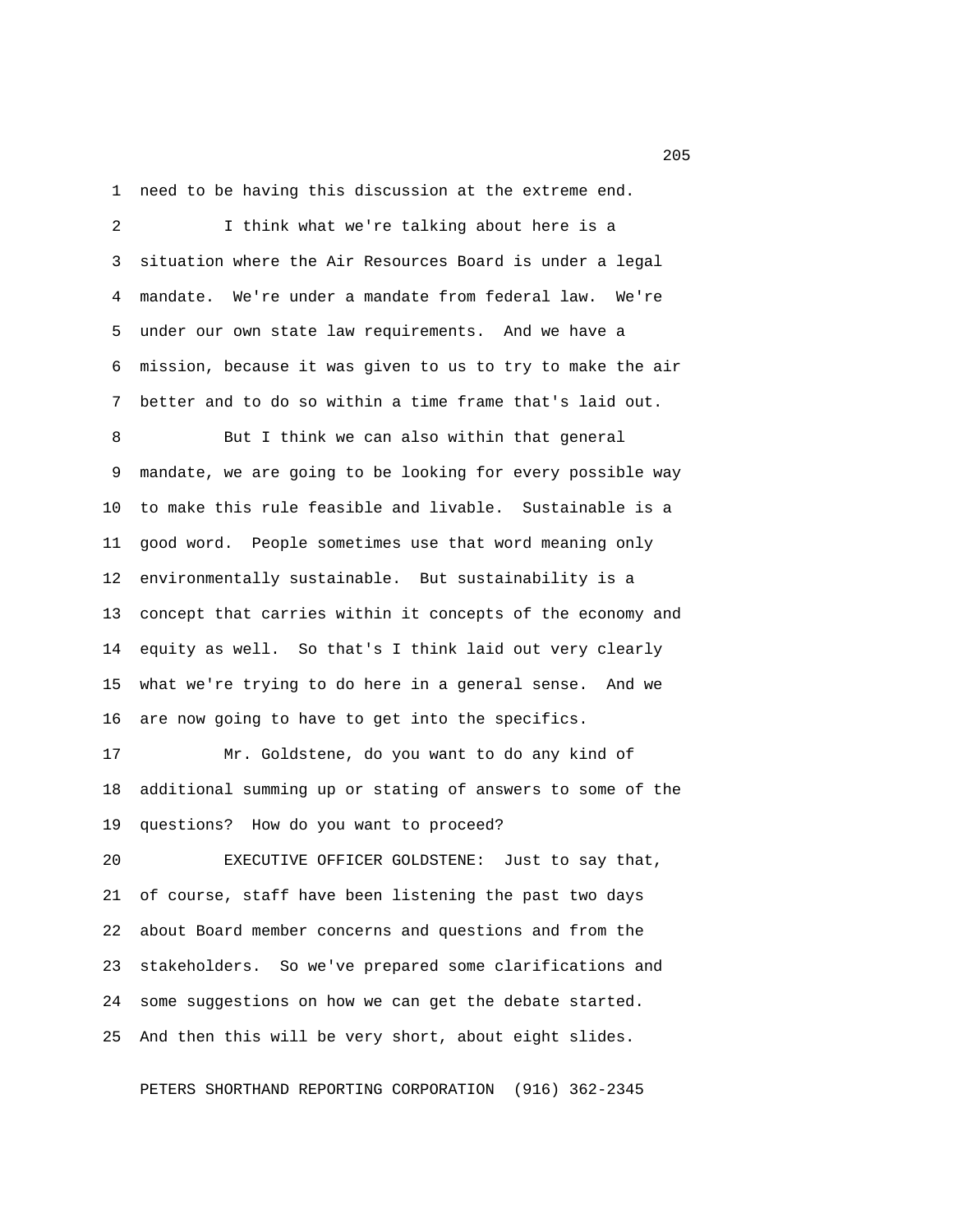1 Eric.

 2 (Thereupon an overhead presentation was 3 presented as follows.) 4 HEAVY-DUTY DIESEL IN-USE STRATEGIES BRANCH CHIEF 5 WHITE: Thank you, Mr. Goldstene. 6 In response to Dr. Sperling's questions about 7 SmartWay certification, we wanted to point out there are 8 worldwide standards, automotive standards available and 9 are in place to evaluate trailers and tire efficiencies. 10 The tractor efficiency evaluation are at the present 11 qualitative. 12 Next slide.  $13$  --o0o--14 HEAVY-DUTY DIESEL IN-USE STRATEGIES BRANCH CHIEF 15 WHITE: Staff talked to EPA staff, and they are working on 16 a new procedure and they expect that one will be finalized 17 and available by the end of 2009. 18 We are planning to report back to the Board at 19 the end of 2009 as well with an update on the status of 20 the procedure and what option are available should one not 21 be complete by that date. 22 Next slide.  $23 - -000 -$ 24 HEAVY-DUTY DIESEL IN-USE STRATEGIES BRANCH CHIEF 25 WHITE: There's a number of questions that were raised PETERS SHORTHAND REPORTING CORPORATION (916) 362-2345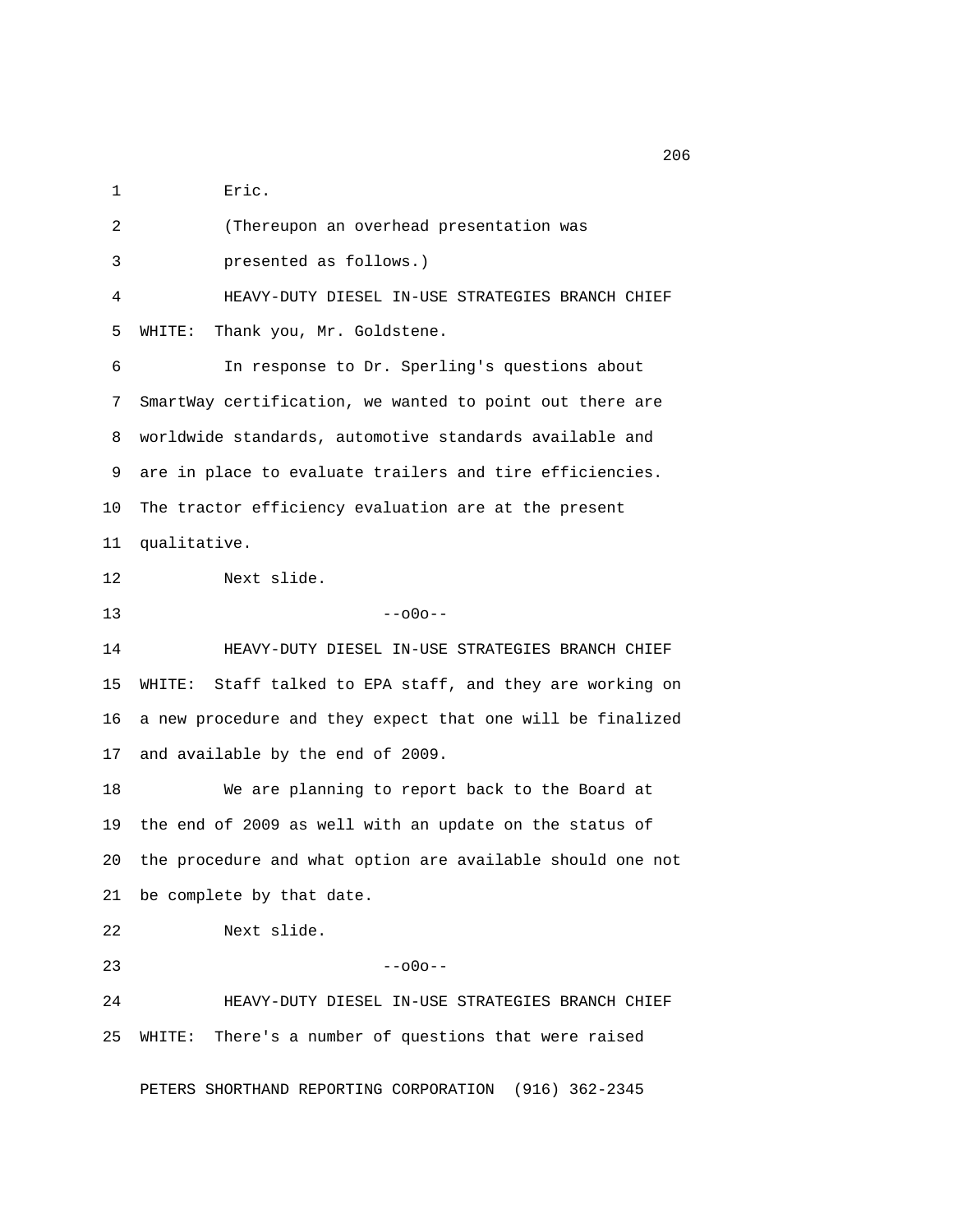1 regarding some of the financing. I think we heard quite a 2 few numbers about what the actual financing cost would be 3 for loans for trucks. And so we wanted to provide some 4 examples about the various types of financing and the 5 dollars that would be needed.

 6 The first column, the one titled "New Shows." I 7 think what we heard about what the financing cost would be 8 for a new truck about \$2500 a month. We also wanted to 9 show some examples about how that financing can be -- 10 those costs can be brought down through the use of grant 11 money and anywhere in the range of \$910 per month for a 12 brand-new truck that was financed over ten years which can 13 be brought down substantially using the used 14 three-year-old truck with a grant to about \$640 per month. 15 And the last column shows what some of the small 16 fleets may face. A five-year-old-truck is what would be 17 needed for a small fleet to meet the compliance 18 requirements. And what we see there is about \$800 per 19 month.

20 We heard from Ms. Banks about the types of loans 21 that they are issuing which are right in the range of 22 this. So you can see the importance of both used trucks 23 and the reduced costs they provide as well as the ability 24 of financing to bring down those costs substantially from 25 new truck financing prices.

PETERS SHORTHAND REPORTING CORPORATION (916) 362-2345

<u>207</u>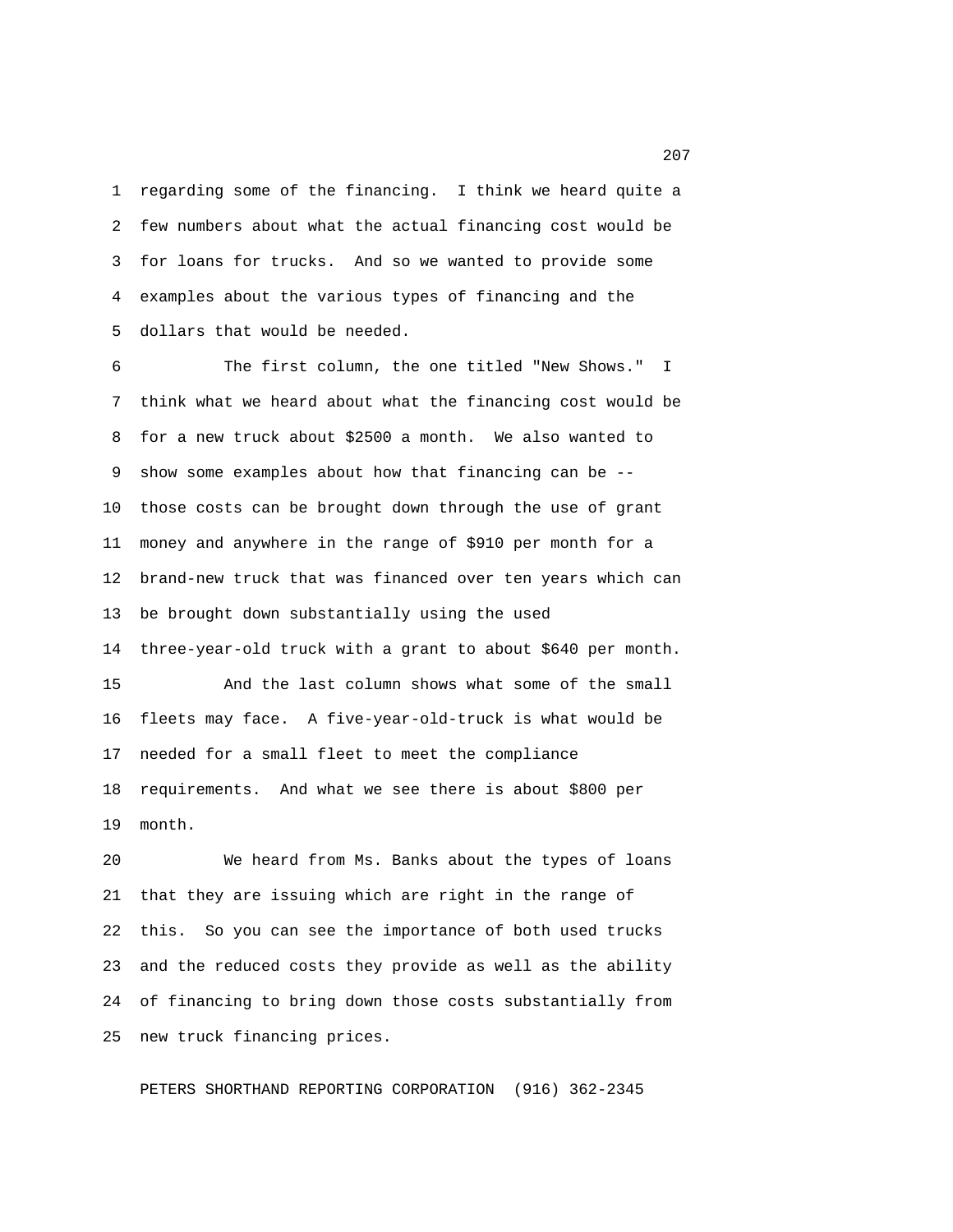1 Next slide.

 $2 - -000 - -$  3 HEAVY-DUTY DIESEL IN-USE STRATEGIES BRANCH CHIEF 4 WHITE: Staff also realized that we didn't do the best job 5 yesterday making it clear in our response to Supervisor 6 Roberts's questions about how the changing economy is 7 effecting emissions from the trucking fleet. 8 We do have and are evaluating the data necessary 9 to understand what is happening in the industry and its 10 impacts on emissions. 11 As Supervisor Roberts noted, there are several 12 key questions that need to be answered. What is the 13 impact on vehicle mileage? What is the impact on vehicle 14 turnover? And which vehicles that are not being turned 15 over are being used last? Are they the dirtier vehicles 16 in a fleet or cleaner vehicles in a fleet? 17 We do have good data on the first two. And we 18 actually get that data on a very regular basis and 19 continually look at that as part of our ongoing work. 20 But what we don't know at this point in time is 21 which vehicles are being used less? Are they the older 22 vehicles in the fleet or newer vehicles in a fleet? 23 So what we are proposing to do is to come back in 24 the next year and report on what is the economy's impact

PETERS SHORTHAND REPORTING CORPORATION (916) 362-2345

25 on the trucking industry and their activity and how any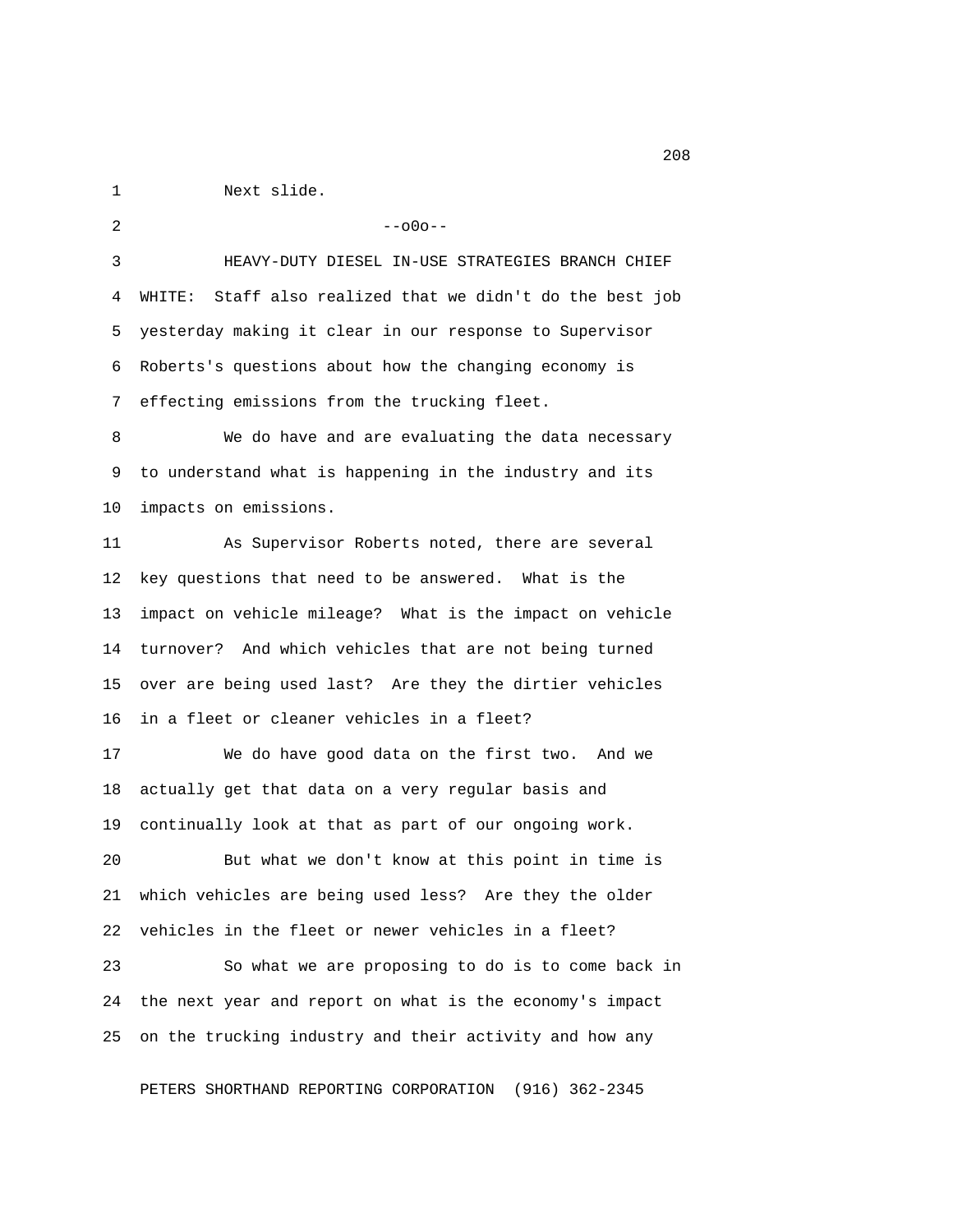1 changes in that are affecting emissions.

 2 Next slide.  $3 - -000 - -$  4 HEAVY-DUTY DIESEL IN-USE STRATEGIES BRANCH CHIEF 5 WHITE: So this leads into three suggestions that we have 6 for the truck and bus regulations. 7 The first is to report to the Board by the end of 8 next year on the state of the economy and the trucking 9 industry and its impact on emissions. 10 We are also proposing a credit for downsizing. 11 This was part of the staff's proposal yesterday, but I 12 think with everything everybody was absorbing it wasn't 13 really picked up on. But we are proposing a credit for 14 downsizing that essentially would provide a one-year 15 extension for a vehicle in a fleet for each vehicle that 16 was retired early, which would extend by year the 17 compliance needed for that vehicle by a year. 18 Next slide.  $19$  --o0o--

20 HEAVY-DUTY DIESEL IN-USE STRATEGIES BRANCH CHIEF 21 WHITE: We're also suggesting that we could extend the 22 small fleet provisions by a year, which would provide an 23 additional year for small fleets to meet the first 24 compliance requirement in 2014.

25 You would have to cleanup requirements prior to

PETERS SHORTHAND REPORTING CORPORATION (916) 362-2345

<u>209</u>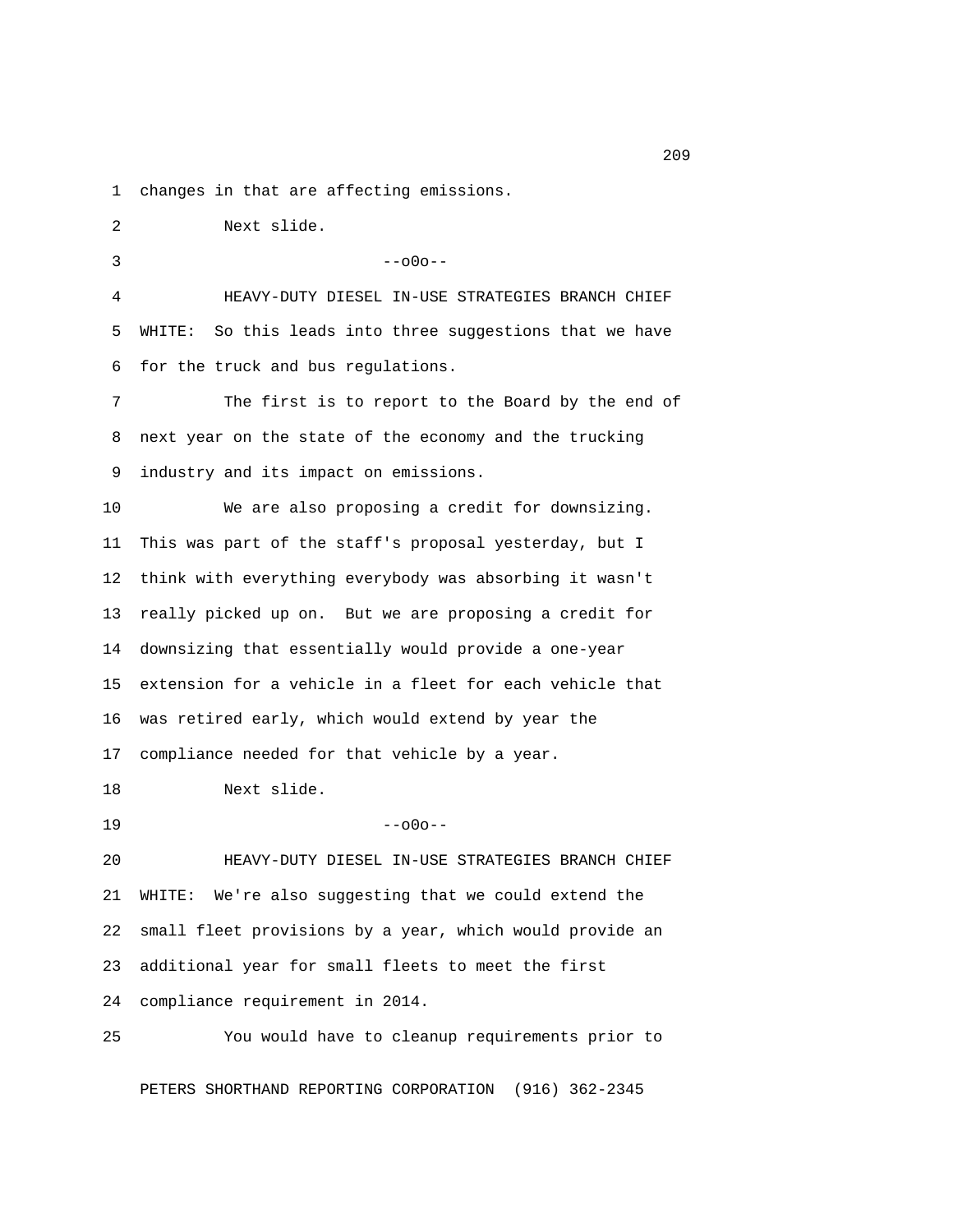1 that date. And it would provide greater access to

 2 available funding in both the Carl Moyer Funding and the 3 Prop 1B program

 4 CHAIRPERSON NICHOLS: And your definition of 5 small fleets again?

 6 HEAVY-DUTY DIESEL IN-USE STRATEGIES BRANCH CHIEF 7 WHITE: Three vehicles or less.

 8 CHAIRPERSON NICHOLS: Have you been tracking the 9 comments from the school bus people at all? Did you have 10 any thoughts about that particular issue given the 11 cutbacks in funding that the schools are experiencing 12 right now?

13 ON-ROAD CONTROL REGULATIONS BRANCH CHIEF 14 KITOWSKI: Yes. We have been tracking the comments from 15 the school bus school districts. And primarily the 16 comments are focused on a number of different areas.

17 One area I think we wholeheartedly agree with 18 them is we would like to get for funding. We'd like to 19 turn over the oldest buses quicker, and we'd like to work 20 with them to try to achieve that funding.

21 And we have as part of the Lower Emission School 22 Bus Program received funding seven of the last eight 23 years. So even in tough times, we've found the ability to 24 get some funding and make that available to school 25 districts.

PETERS SHORTHAND REPORTING CORPORATION (916) 362-2345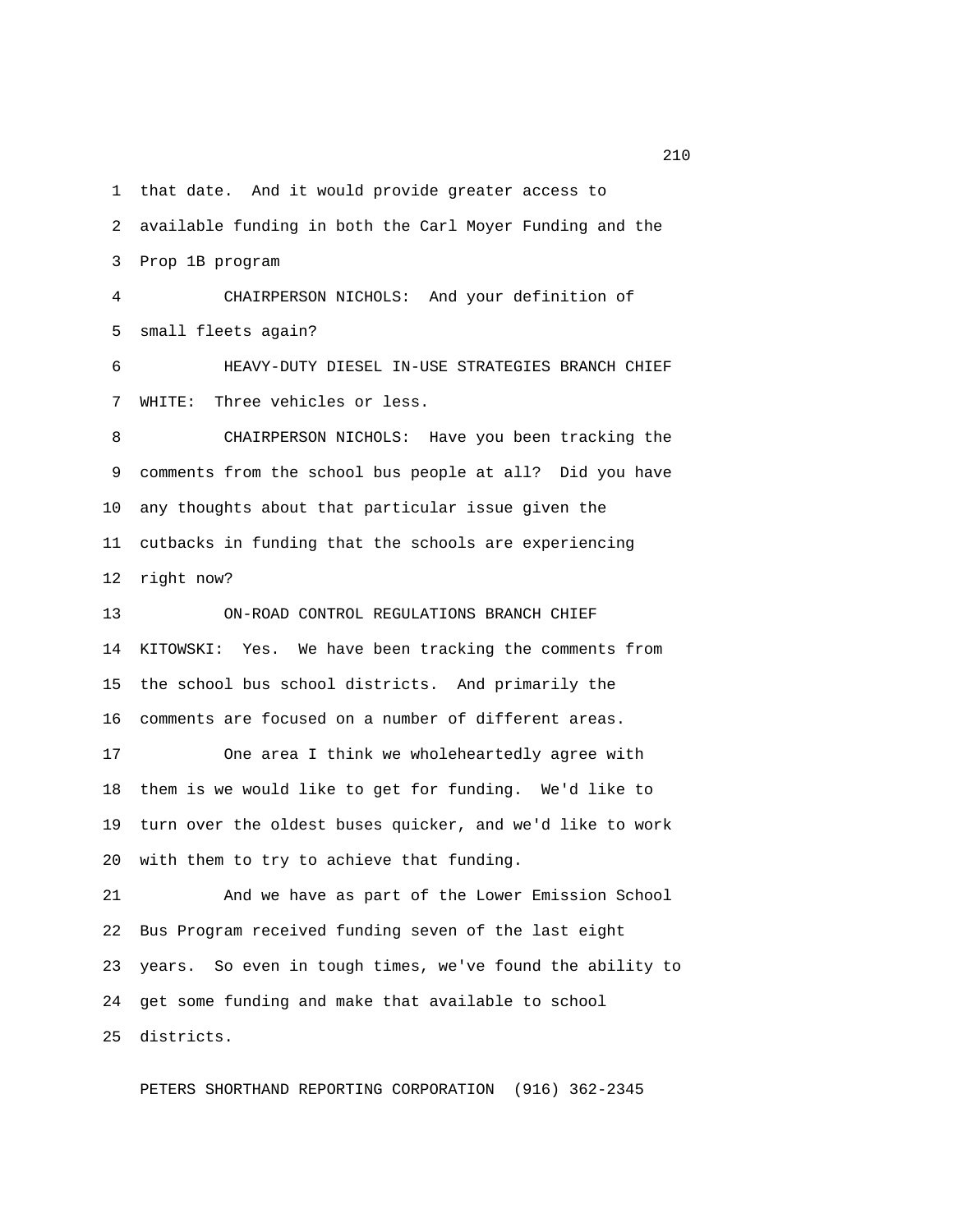1 We do disagree on one point that the school 2 districts often have an emphasis. They would like the 3 newer buses. They would like the funding to replace the 4 older buses. As we said in our analysis, we can bring ten 5 buses into compliance with particulate filters for the 6 same cost as we would spend to replace one bus. And we 7 think that is a better use of the funding, the \$200 8 billion that's available. We have the ability to put 9 retrofits on every public school buses with the money that 10 we already have.

11 And so we would recommend the shift in funding 12 more towards retrofits and use with the existing funding 13 and then use the local funding, the AB 923 Department of 14 Motor Vehicle funding, in order to help replace and then 15 try to get new funding by the 2018 deadline.

16 CHAIRPERSON NICHOLS: It's a really tough issue, 17 because I think as several people testified, any business 18 or any entity would rather go with newer vehicles and turn 19 over the oldest ones, but get brand-new things as opposed 20 to putting on retrofits.

21 But this is a fleet that stays around for a long 22 time. And the oldest ones are still being operated and 23 they're very dirty. And the exposures to the kids riding 24 in them as well as other people are extraordinary.

25 So it does seem as though it's an area where we

PETERS SHORTHAND REPORTING CORPORATION (916) 362-2345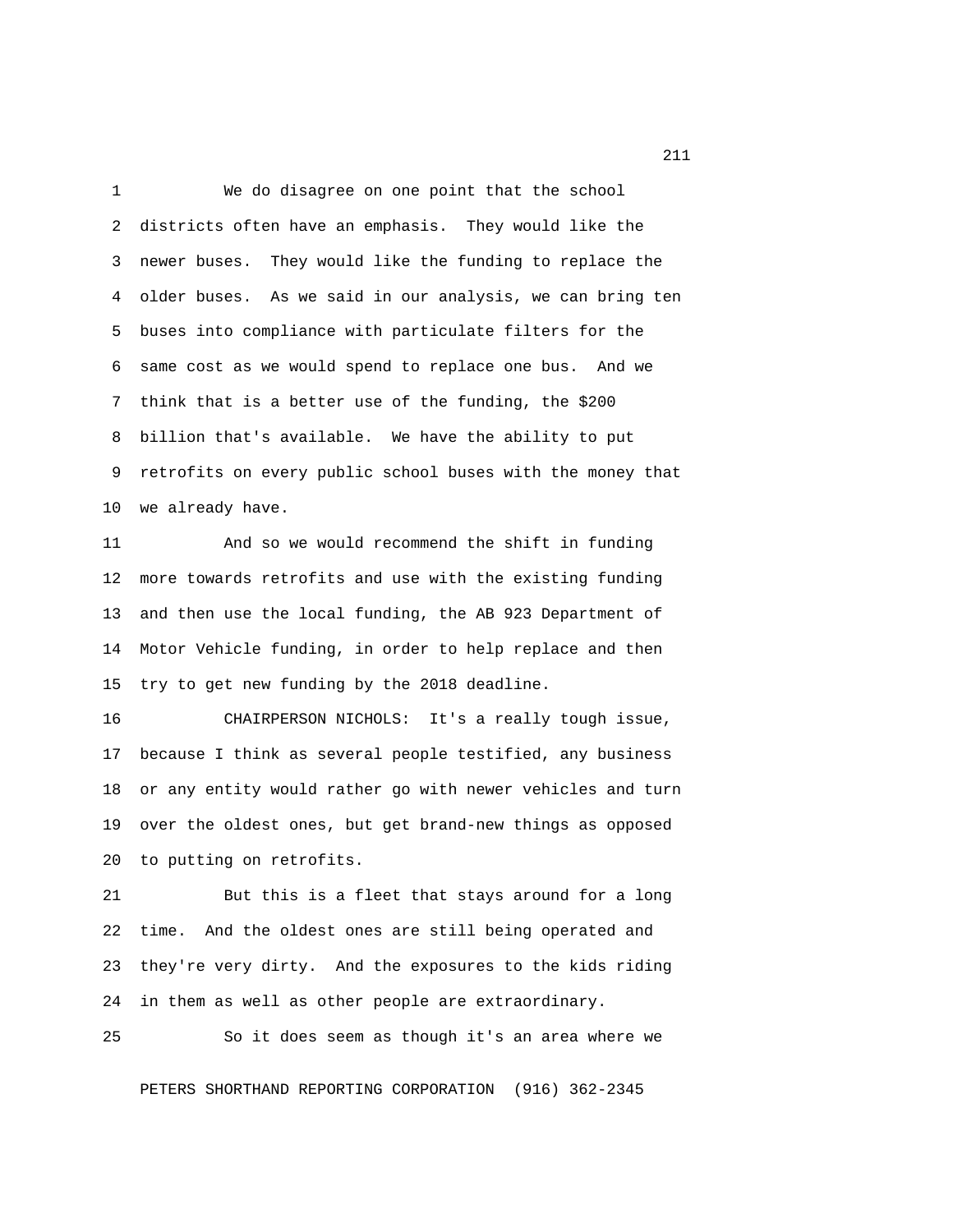1 have to go against the culture and try to get people to 2 understand that this is a public health provision and that 3 we really have to take action if we're going to do 4 something to effect the health situation.

 5 I'm going to stop for a moment and let Board 6 members react to this. I think the idea of extending the 7 time and basically this downsizing credit. Let's talk 8 about that for a minute. That's for small fleets, right: 9 HEAVY-DUTY DIESEL IN-USE STRATEGIES BRANCH CHIEF 10 WHITE: Yes. That would apply to any fleet that is 11 shrinking but getting smaller through the retirement of 12 vehicles. That is correct.

13 CHAIRPERSON NICHOLS: That's what we hear is 14 happening. We have to be realistic about that.

15 What that says is that in a down economy, you're 16 going to get a year's compliance on the trucks that you 17 have on a truck-by-truck, one truck per truck basis.

18 HEAVY-DUTY DIESEL IN-USE STRATEGIES BRANCH CHIEF 19 WHITE: That's correct. For every vehicle you retire, 20 another vehicle in the fleet could be delayed by a year. 21 BOARD MEMBER BERG: That would be both in PM and

22 in NOx?

23 HEAVY-DUTY DIESEL IN-USE STRATEGIES BRANCH CHIEF 24 WHITE: Yes.

PETERS SHORTHAND REPORTING CORPORATION (916) 362-2345

25 BOARD MEMBER RIORDAN: When would that start?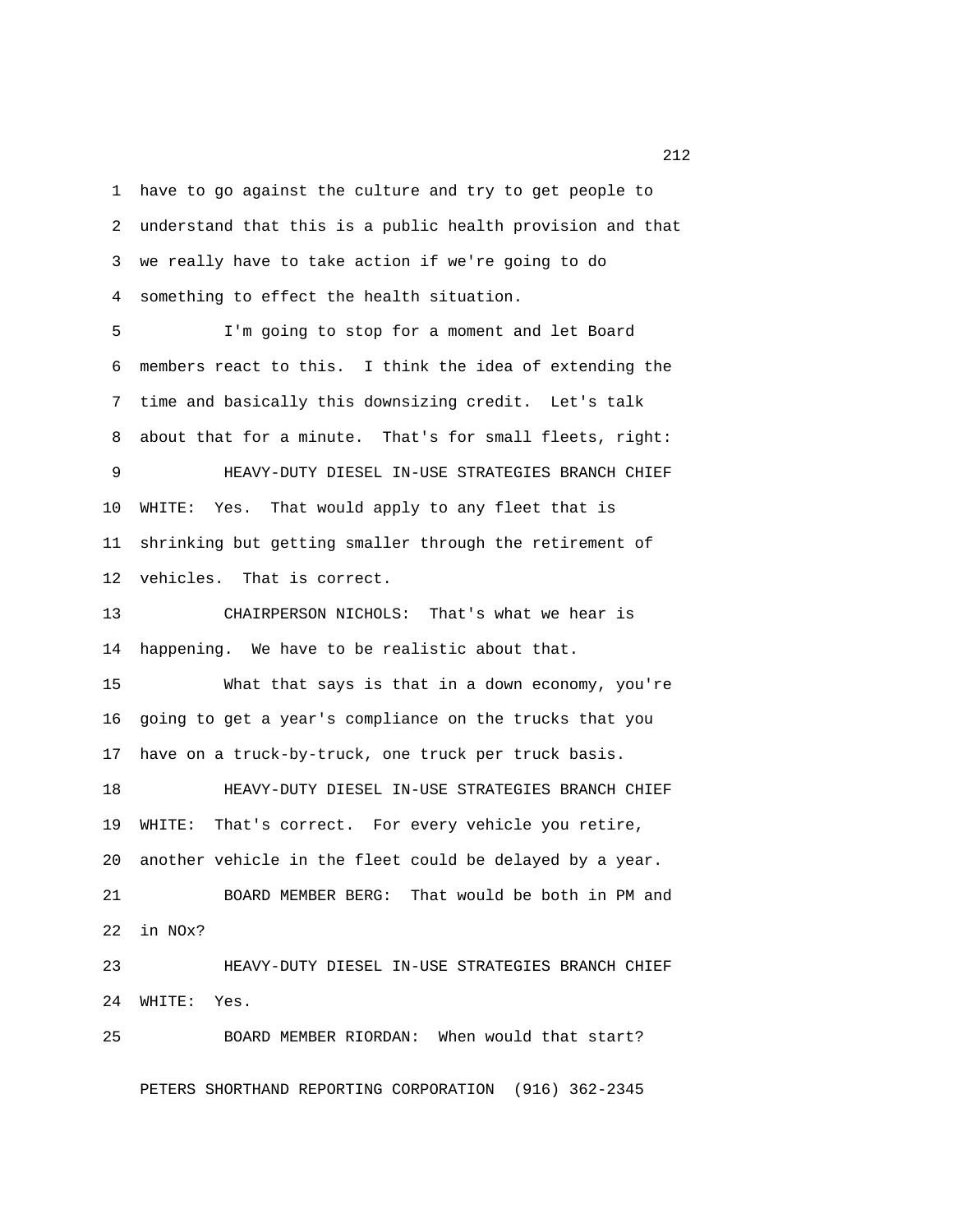1 HEAVY-DUTY DIESEL IN-USE STRATEGIES BRANCH CHIEF 2 WHITE: The 15-day changes we had initially proposed would 3 have had that start on January 1st of 2009. I think we 4 heard the number of vehicles and fleets that are 5 downsizing today that we may want to be a little more 6 retrospective in that date.

 7 BOARD MEMBER RIORDAN: I think that's a very good 8 idea. Because I suspect some of that is being done as we 9 speak. But they ought to get credit for. Because we have 10 assumed that truck would be on the road and emitting, and 11 now it's not.

12 EXECUTIVE OFFICER GOLDSTENE: The 15-day change 13 proposed January 1st, 2009, as Eric just said, and we 14 looked at this and thought we could go back six months 15 prior the that to the July 1st, 2008, when we can start 16 counting credit.

17 BOARD MEMBER D'ADAMO: I have a question. 18 What's the window on the other side? I hear you 19 saying you'd go back as far as when it would kick in. 20 What does early mean on the end side?

21 HEAVY-DUTY DIESEL IN-USE STRATEGIES BRANCH CHIEF 22 WHITE: Early would be in advance of any of the 23 requirements.

24 I'll ask Tony if you have some thoughts about 25 what the impact may be in terms of a point in which we

PETERS SHORTHAND REPORTING CORPORATION (916) 362-2345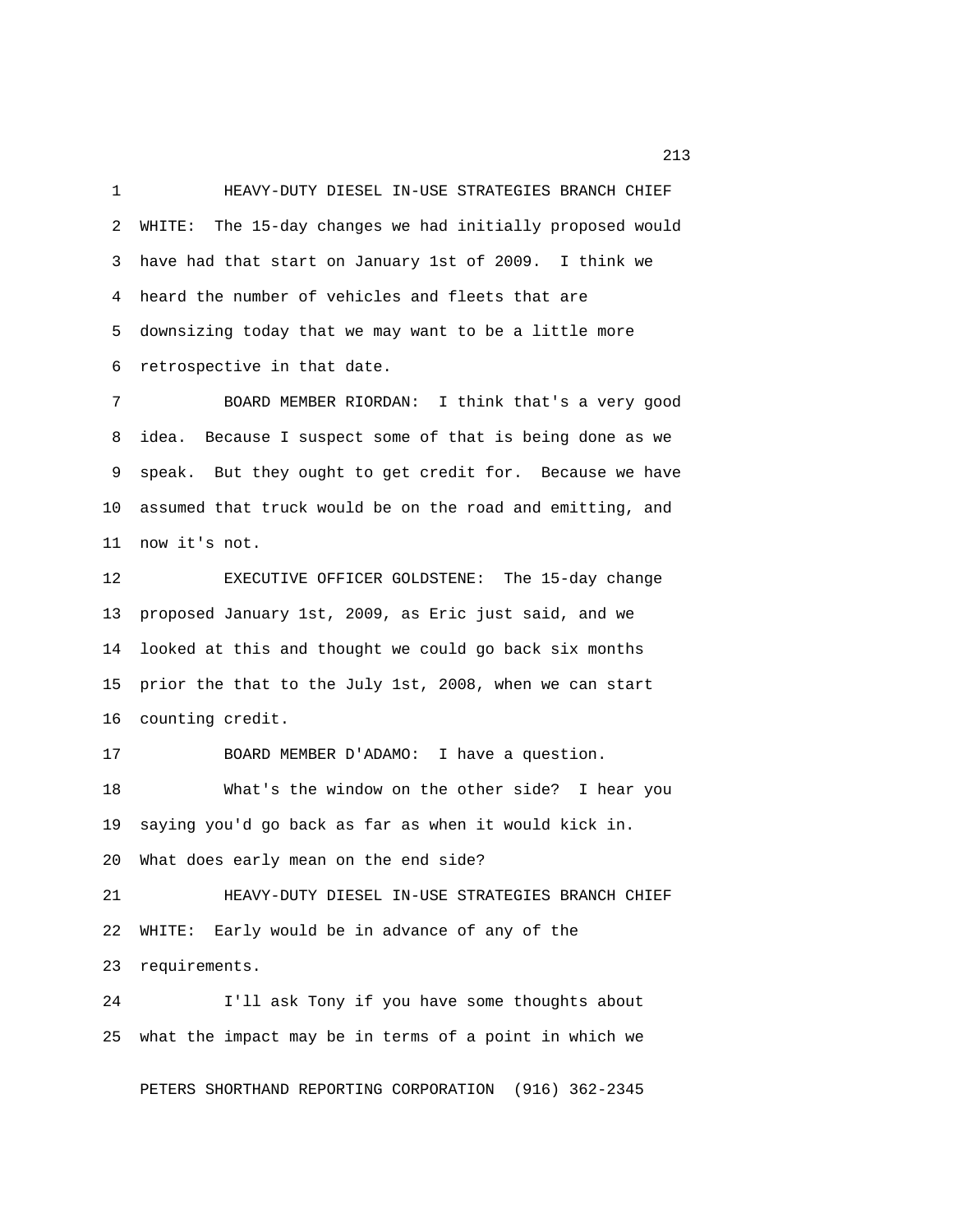1 started to have some issues.

 2 MR. BRASIL: The way we proposed in the 15-day 3 change is if your fleet is smaller from the date that we 4 had proposed in January 1st of 2009, if your fleet is 5 smaller in the future year, that credit would apply. And 6 it doesn't matter when you retire that vehicle. It could 7 have been this year that would serve as the same credit in 8 your compliance year.

 9 CHAIRPERSON NICHOLS: Can I bring us back to the 10 issue that has been the division? I don't know if you 11 brought the slide back again, but there was a lot of 12 reference to the counter position, the counter suggestion 13 by the DTCC.

14 And the reason why staff has not entertained that 15 proposal -- your objection to the proposal was it didn't 16 get us the amount of reductions we needed in the year that 17 we had to be achieving those reductions to meet our SIP 18 requirements. And that's the bottom line here is that 19 that is what this is about. It's not just that we are 20 trying to get cleaner air. It's that we have to get 21 cleaner -- a certain amount of reductions in tons in a 22 certain year in order to satisfy the legal requirements.

23 Does this proposal do that? And if so, can you 24 explain how that works?

25 HEAVY-DUTY DIESEL IN-USE STRATEGIES BRANCH CHIEF PETERS SHORTHAND REPORTING CORPORATION (916) 362-2345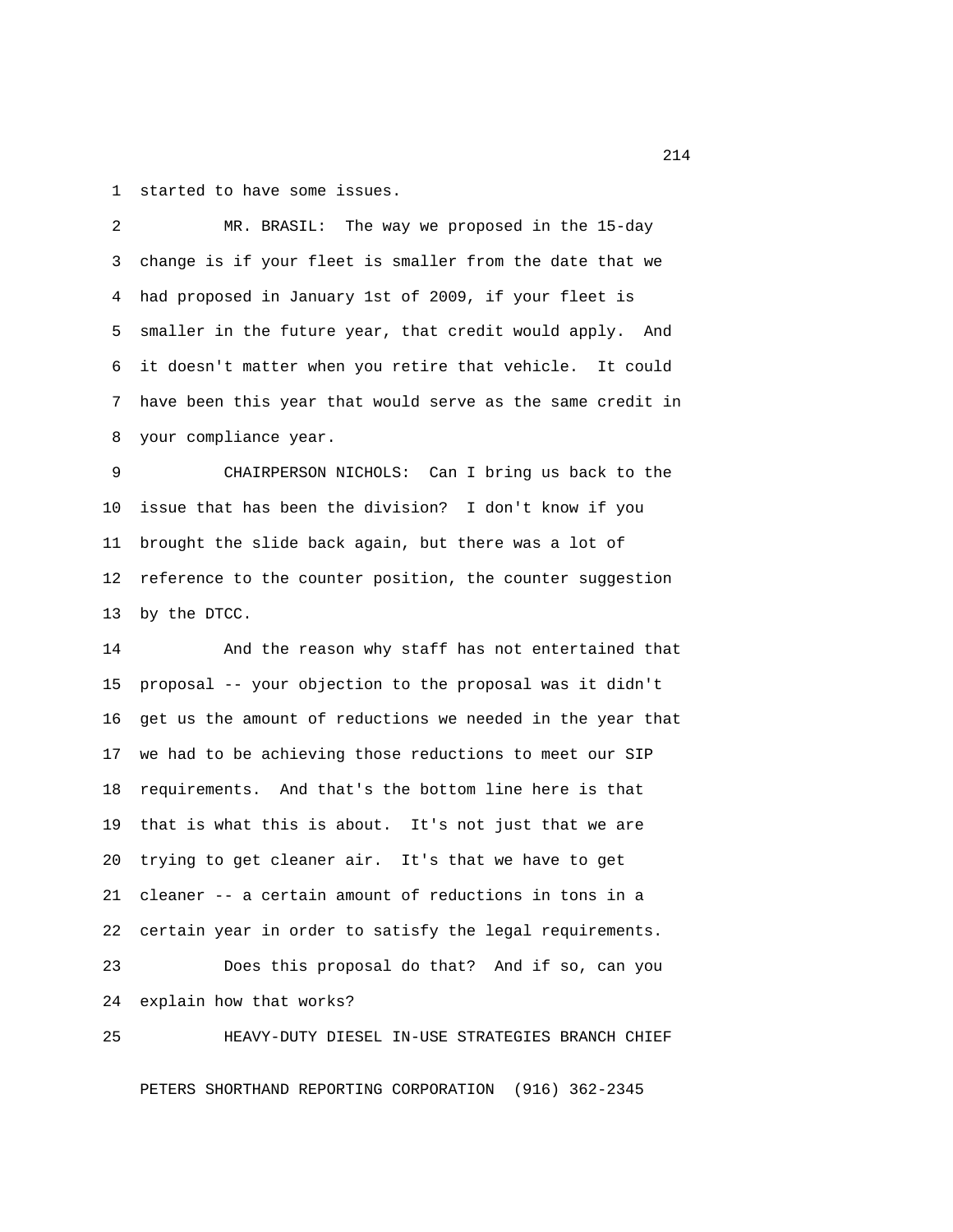1 WHITE: I think this proposal would. Because if you look 2 at the requirements of staff's -- the proposed regulation, 3 it would effectively have about a 50 percent replacement 4 to 2010 technology by 2014. And we would have -- all of 5 the vehicles would have the retrofits on them.

 6 So even if a fleet shrinks by 50 percent, we 7 would still get to where we needed to be in terms of those 8 credits would be exhausted and now they would be cleaning 9 up the remaining vehicles by 2014. So I don't think we're 10 going to sacrifice benefits by offering this proposal.

11 CHAIRPERSON NICHOLS: Can I turn to our SIP guru 12 here. Ms. Terry, you're the one who's the guardian of 13 this as far as our EPA submittals are concerned.

14 And we certainly heard especially from the San 15 Joaquin Valley, but also from the South Coast, people 16 remember very clearly that we extended their deadline and 17 bumped up their level of non-attainment to make them an 18 extreme air quality area. And we told them we were going 19 to do everything we could to get there faster than that.

20 But recognizing what we're in at the moment, is 21 this going to allow us to meet the commitment that we 22 made?

23 DEPUTY EXECUTIVE OFFICER TERRY: Yes. Just 24 briefly. It's important to note that this rule is by far 25 and away the most significant rule in the SIP and that is

PETERS SHORTHAND REPORTING CORPORATION (916) 362-2345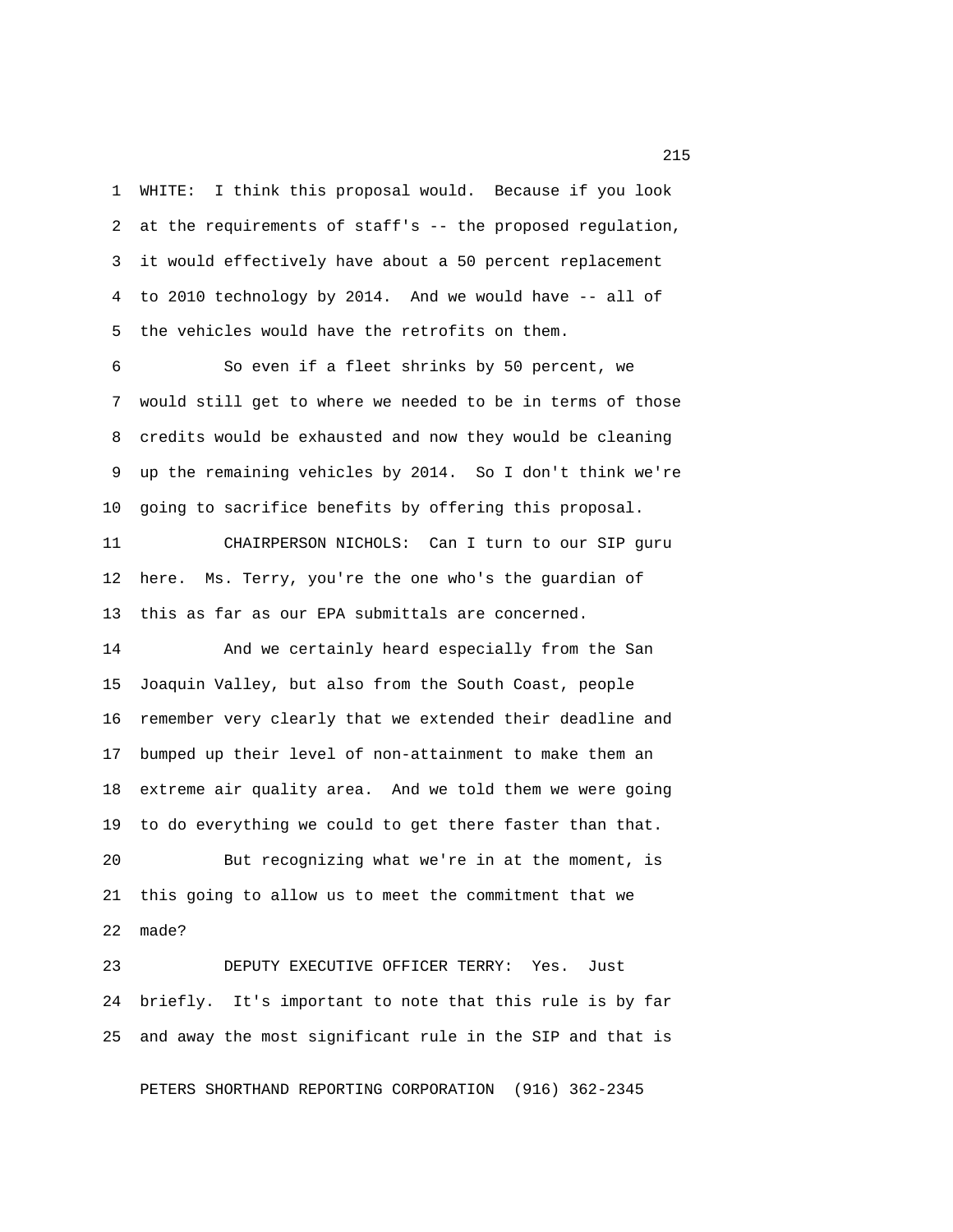1 for both PM2.5 and for ozone in both key regions, the

2 South Coast and San Joaquin valley.

 3 The attainment deadline for PM 2.5 in both 4 regions is 2014 and the dates for ozone are later. So the 5 legal test is do we achieve the tons we need by 2014? And 6 as proposed, it does meet that requirement.

 7 CHAIRPERSON NICHOLS: Well, yes. Go ahead. 8 BOARD MEMBER TELLES: With this reduction plan, 9 it seems to me it would be hard to calculate what you're 10 going to get when you don't know how many trucks are 11 actually going to be reduced. So how can you make a 12 statement we're going to get closer to our SIP plan if we 13 don't know how many trucks are going to be reduced by a 14 reduction? It's a totally unknown number.

15 Anybody out there know how many trucks we're 16 going to reduce?

17 EXECUTIVE OFFICER GOLDSTENE: Maybe it would be 18 helpful if we finished the staff presentation.

19 CHAIRPERSON NICHOLS: I'm sorry. I thought you 20 were.

21 EXECUTIVE OFFICER GOLDSTENE: We had a few more 22 slides related to --

23 CHAIRPERSON NICHOLS: There was a pause that led 24 me to believe you were finished. Why don't you go ahead 25 and lay out your ideas. I apologize.

PETERS SHORTHAND REPORTING CORPORATION (916) 362-2345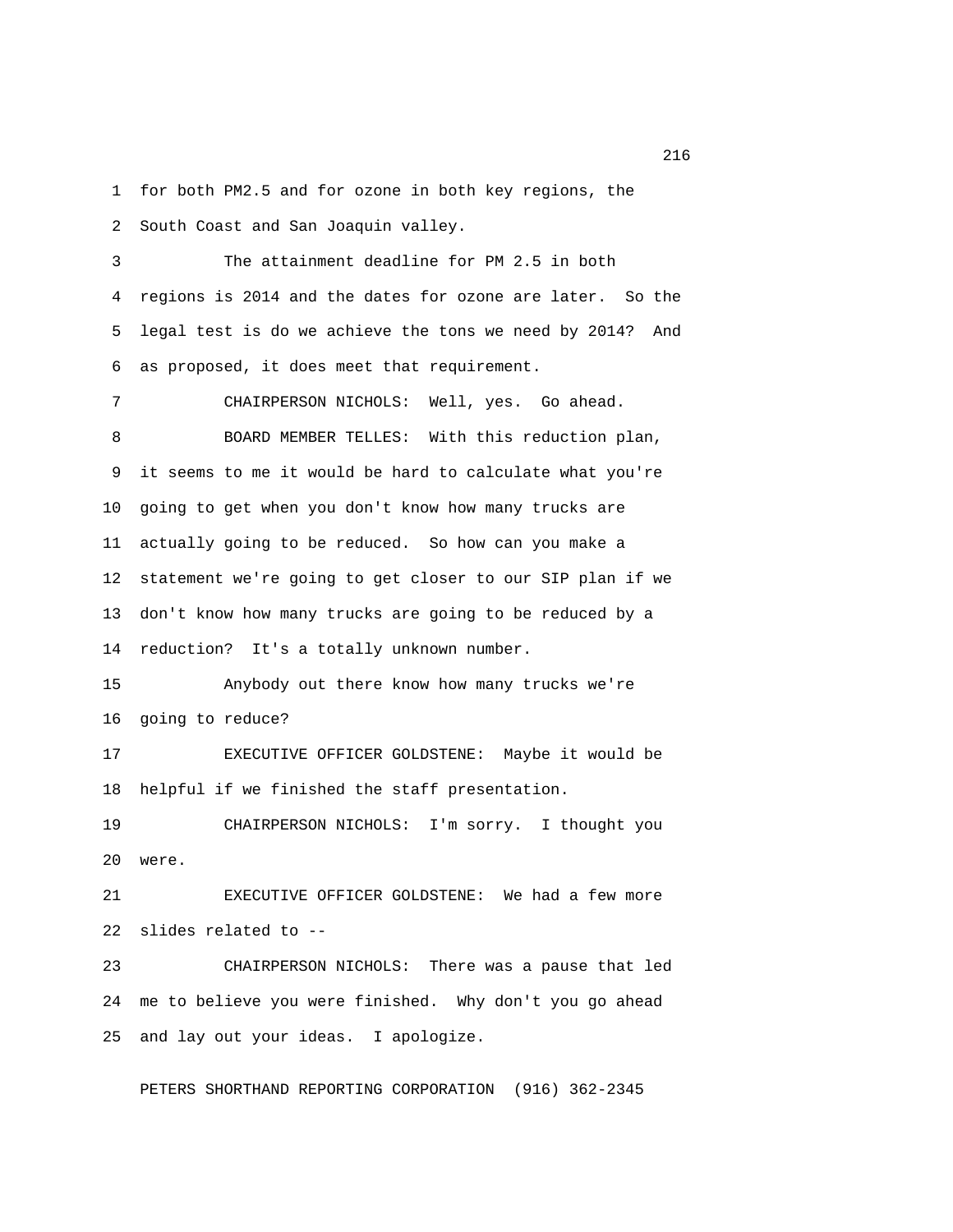1 EXECUTIVE OFFICER GOLDSTENE: I stand corrected. 2 That was the last slide.

 3 CHAIRPERSON NICHOLS: So we're just trying to 4 answer the question. Thank you.

 5 This is why I get to be the Chair, because of 6 those kind of blinding insights.

 7 CHIEF DEPUTY EXECUTIVE OFFICER CACKETTE: Dr. 8 Telles, the way we structured it is that except for the 9 few exceptions that are in there, like the ag program and 10 some of the specialty vehicles, is that all the trucks by 11 2014 would have filters on them. So we know that's the 12 goal. It will still be met.

13 The change we're suggesting is to just sort of 14 back-end load this a little bit. So we would have small 15 fleets not having to do anything until just the year 16 before that compliance deadline.

17 CHAIRPERSON NICHOLS: In other words, you're 18 pushing it back as far as you can possibly can. What's 19 going to happen is assuming we continue on this path and 20 nothing else changes that in the year before the deadline 21 there is going to be an awful lot of people rushing in to 22 get filters.

23 CHIEF DEPUTY EXECUTIVE OFFICER CACKETTE: And 24 there's some risk in that. And there's some delay in the 25 public health benefit detail occurring in the year before.

PETERS SHORTHAND REPORTING CORPORATION (916) 362-2345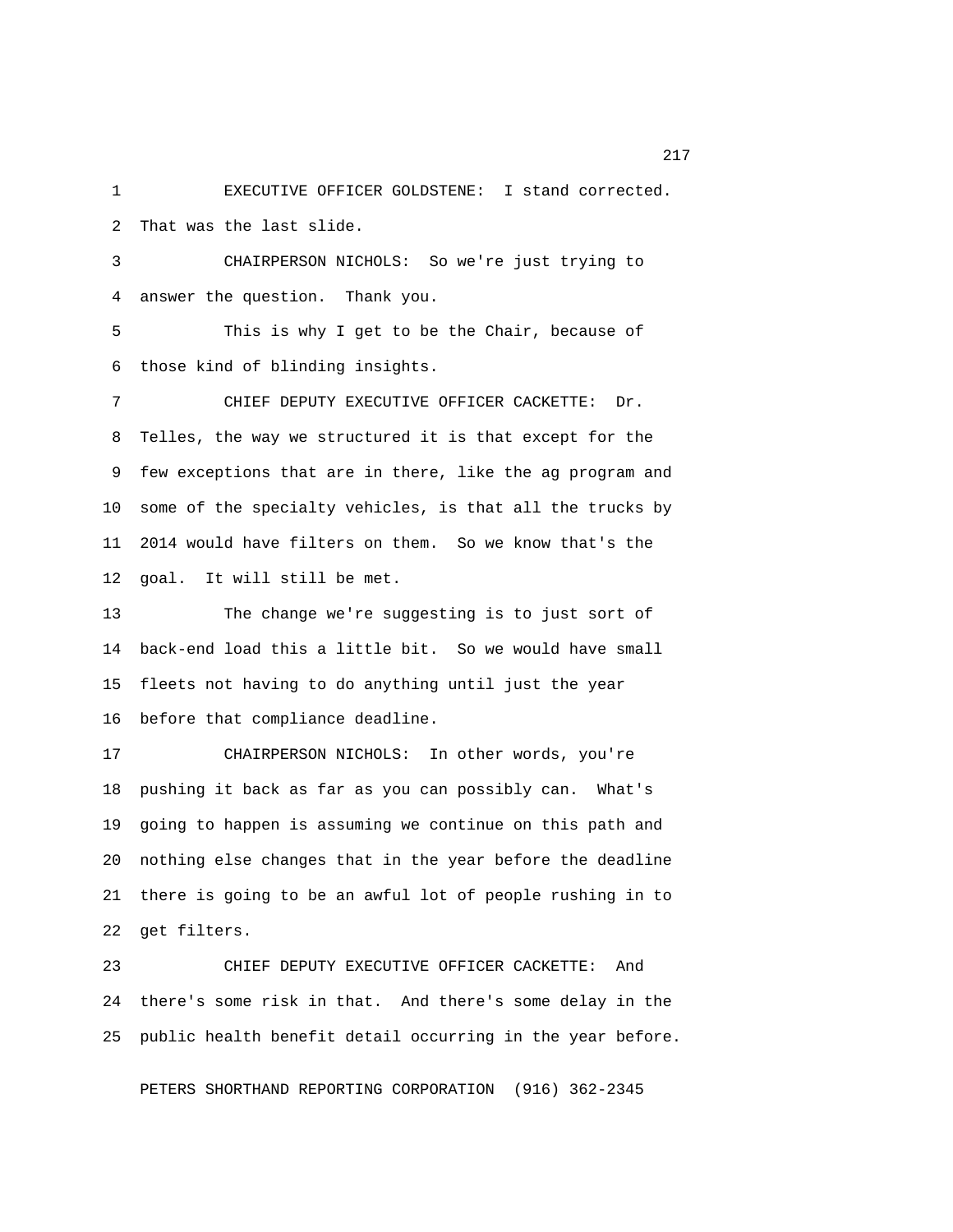1 But from a SIP standpoint it will get us all the reduction 2 we need. Vehicles will be turned over. In the case of 3 the small fleets, they'll be doing the retrofits just 4 before the deadline.

 5 CHAIRPERSON NICHOLS: And the trade, off they get 6 more time.

 7 CHIEF DEPUTY EXECUTIVE OFFICER CACKETTE: In this 8 case, if there were five percent of the vehicles compared 9 to today were sidelined because of the economy, those are 10 essentially zero emitting vehicles. And these ones with 11 filters on them come to be very close from a PM standpoint 12 at least to being zero emitting vehicles.

13 And so all of them, whether it's partly sidelined 14 and the rest operational or whether the economy is 15 recovered and we have them all back in work again, we'll 16 have the lower emissions at least for the directly emitted 17 PM by 2014. And that's our first deadline we have to 18 face.

19 So I don't think there is really any uncertainty 20 what the end result is. Even though there's uncertainty 21 in the exact number of vehicles that will be out there. 22 We can't predict that. We don't know what -- the economy 23 could be booming or could be still in the doldrums at that 24 time. We don't really know.

25 BOARD MEMBER TELLES: The suggestion by reducing PETERS SHORTHAND REPORTING CORPORATION (916) 362-2345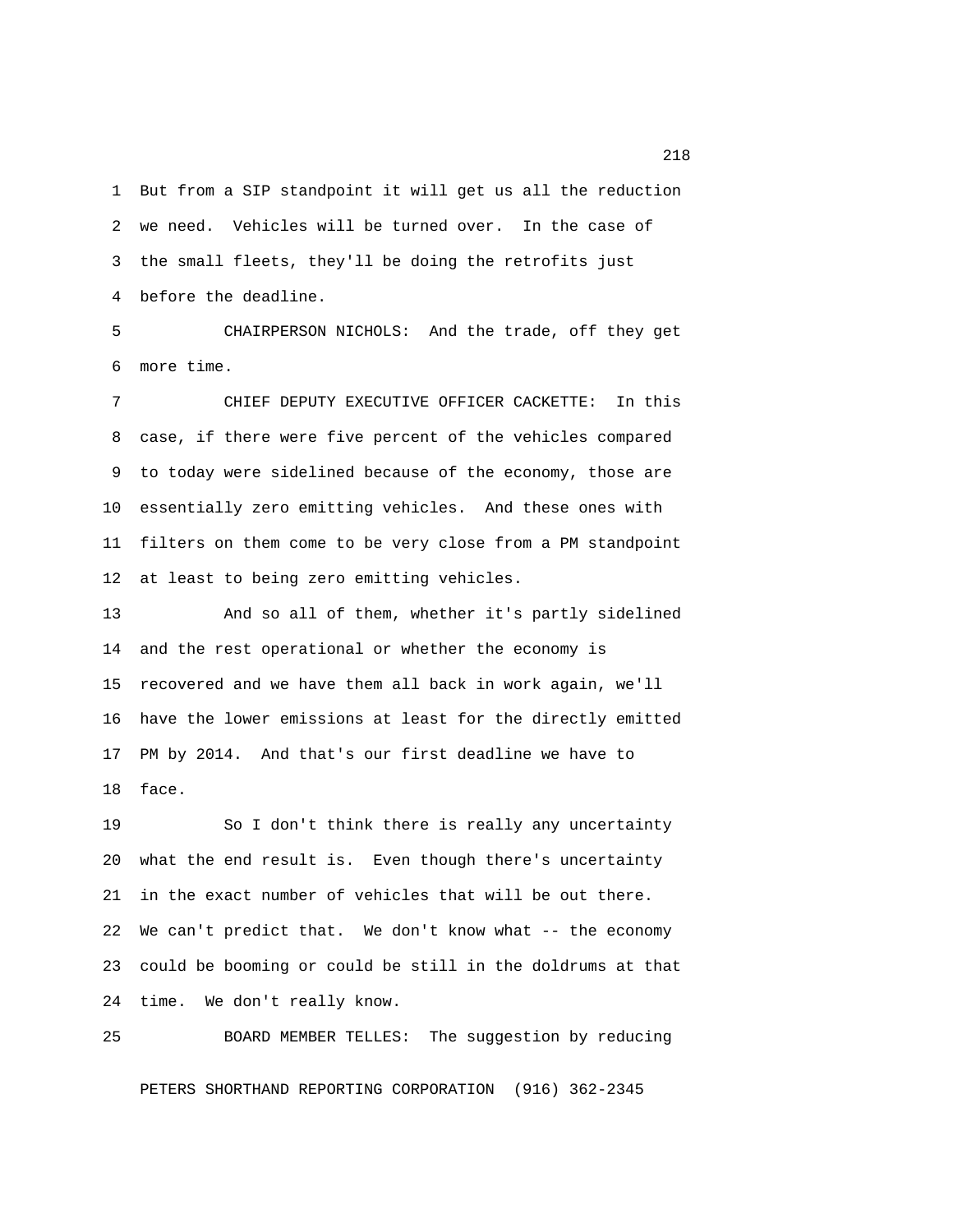1 by one vehicle -- and maybe Eric mentioned what type of 2 vehicle. A fleet may have one truck that travels between 3 10,000 miles and another truck that travels 500,000 miles. 4 If you take the one truck out that's not being used too 5 much, it doesn't get you too far on your plan if you just 6 delay it a year. See what I'm saying?

 7 CHIEF DEPUTY EXECUTIVE OFFICER CACKETTE: The 8 point is it does delay just one year. If you look 9 two years, we'll basically caught up. So what it does is 10 give you more time to take the action on the vehicles that 11 you do still have in your fleets. But it's only one more 12 year time for each one you drops. So well before 2014 13 would still in a position --

14 CHAIRPERSON NICHOLS: The problem with the DTCC 15 proposal wasn't that it didn't get you to the right end 16 point. It was that it got you to the end point too late 17 to meet the Federal Clean Air Act. And what your proposal 18 is designed to do is to drop the line down just in time. 19 So push it to the last second, basically. I mean, that's 20 really what it boils down to as far as I can see.

21 BOARD MEMBER BERG: And to speak to Dr. Telles's 22 two points, on the downsizing, would it be a fair 23 assessment that we would really gain some emissions 24 because -- reductions because they in fact downsized 25 sooner than the rule required?

PETERS SHORTHAND REPORTING CORPORATION (916) 362-2345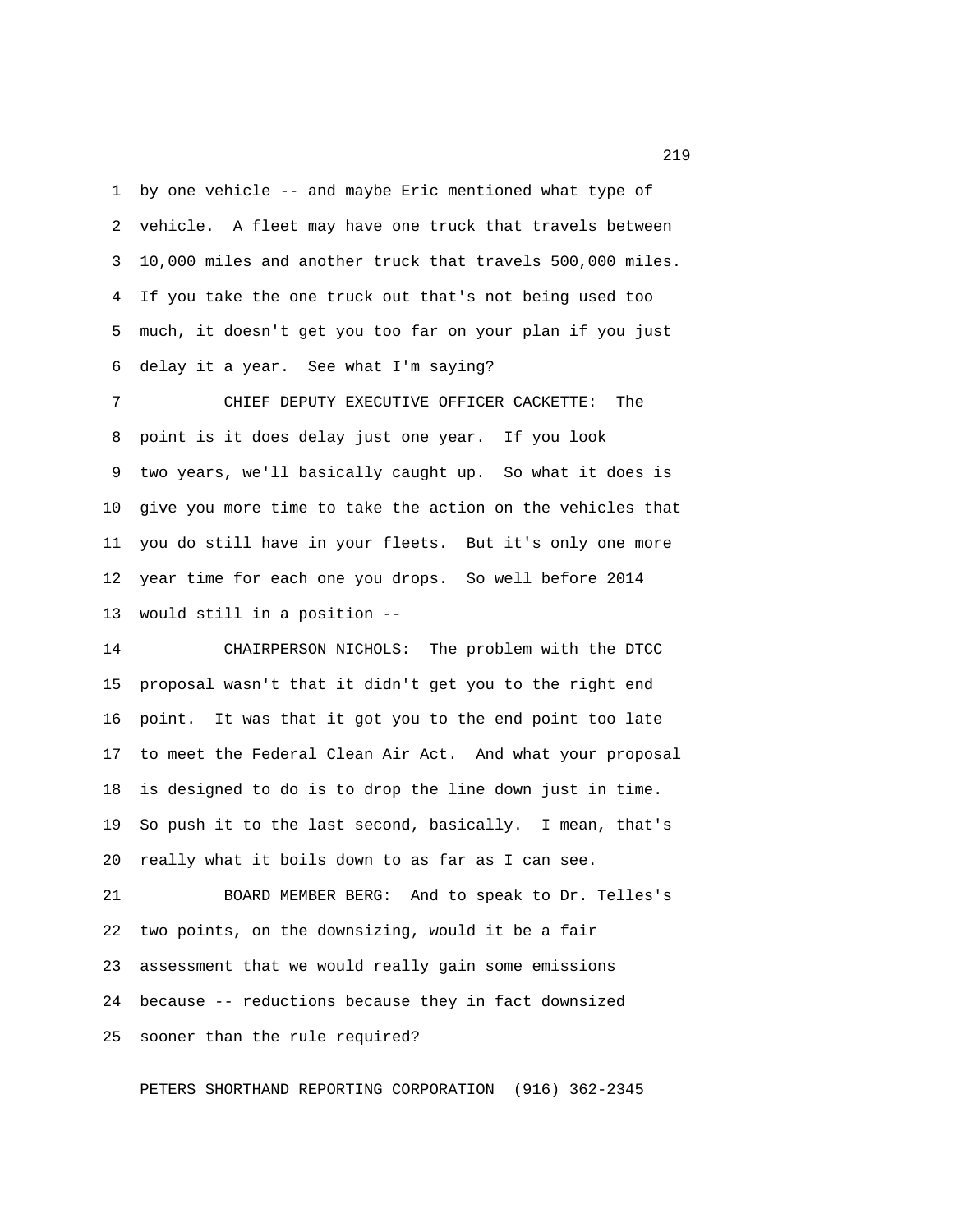1 So if they're downsizing now and they didn't have 2 to do anything until 2011 or 2010, we are actually gaining 3 those emissions, even though they're getting one credit. 4 But the credit would be taken whenever the requirement 5 would be; is that correct? So they're downsizing in 2008. 6 They didn't to have do anything until 2010. Do we in fact 7 gain that 18 months of reduced emissions when they're 8 going take to credit in 2010? 9 CHIEF DEPUTY EXECUTIVE OFFICER CACKETTE: Well, I 10 think yes we do. Only caveated by the uncertainty of 11 we're not sure which vehicles are going to be downsized 12 and which ones will be delayed. So there could be, as Dr. 13 Telles says, some difference in the VMT of those amount of 14 travel of the vehicles and things like that. 15 BOARD MEMBER BERG: That's true with the rule all 16 together, because the rule does not discern between those 17 lower mileage vehicles, lower in relationship to the 18 higher miles vehicles. So that's true in the rule 19 regardless. 20 But I think my observation is that I don't see it 21 as an emissions disbenefit doing this credit. 22 CHIEF DEPUTY EXECUTIVE OFFICER CACKETTE: No. 23 BOARD MEMBER BERG: It think it will be an 24 emissions benefit. 25 CHIEF DEPUTY EXECUTIVE OFFICER CACKETTE: I think

PETERS SHORTHAND REPORTING CORPORATION (916) 362-2345

220 and 220 and 220 and 220 and 220 and 220 and 220 and 220 and 220 and 220 and 220 and 220 and 220 and 220 and 220 and 220 and 220 and 220 and 220 and 220 and 220 and 220 and 220 and 220 and 220 and 220 and 220 and 220 an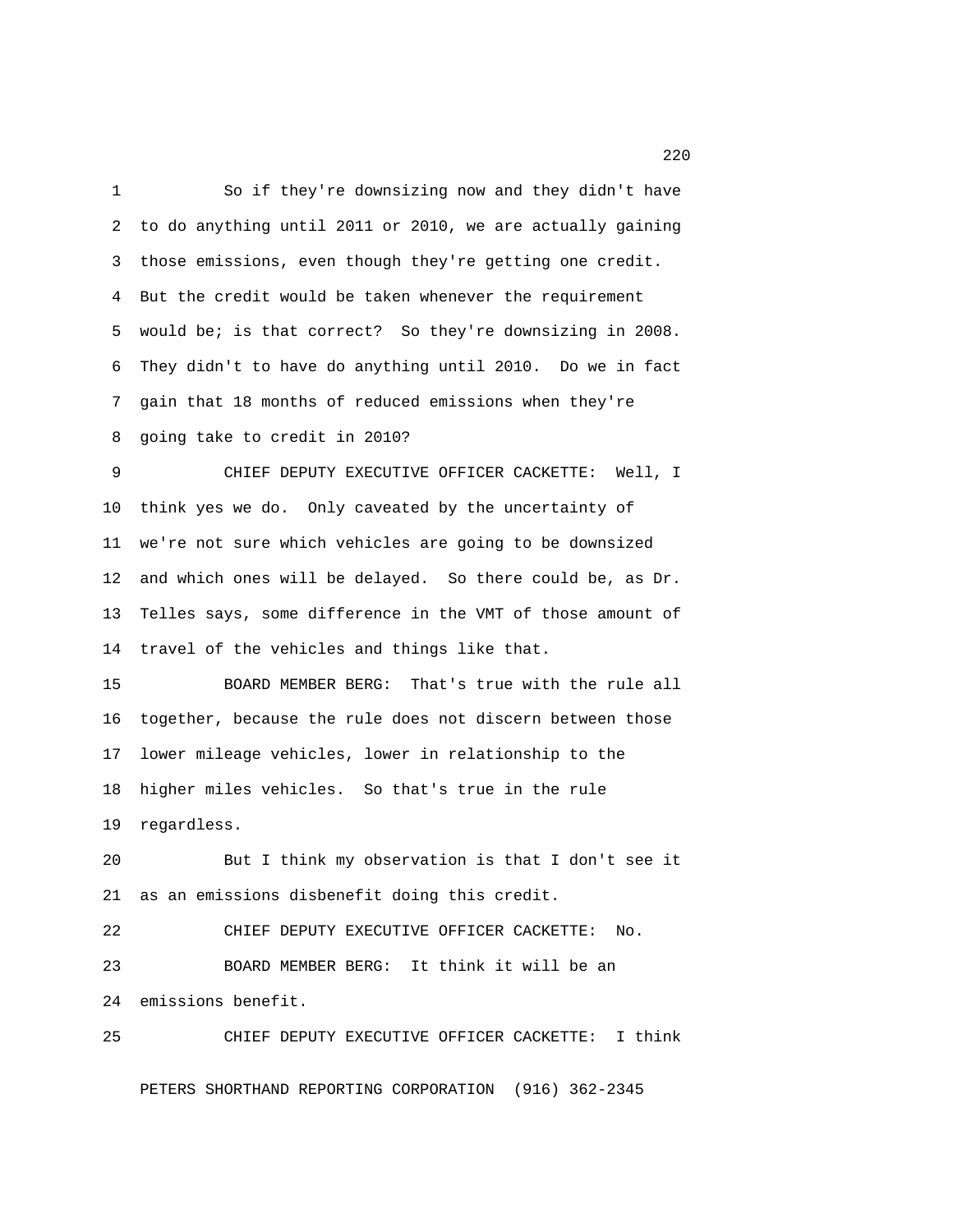1 the disbenefit we were talking about was pushing off 2 everything for small fleets by one year. In one year, 3 that would have a disbenefit. 4 BOARD MEMBER BERG: Right. I was really focusing 5 on the credits. 6 CHAIRPERSON NICHOLS: Ms. D'Adamo. 7 BOARD MEMBER D'ADAMO: I would just say I rely 8 heavily on staff's charts. In the original staff 9 presentation, there are three slides, 33, 34, and 46 that 10 provide information on the baseline compared to the rule 11 under NOx, same issue on PM. 12 And then there is a many comparison on slide 46, 13 the industry proposal compared to staff's proposal 14 compared to the baseline. 15 So what would be helpful for me -- I favor 16 flexibility. And I think that what staff is proposing 17 sounds like, you know, any additional lead time or 18 flexibility you can provide would be terrific. 19 My only question is, do we hit the deadline? And 20 it sounds like what Ms. Terry is saying, we hit the 21 deadline in 2014 for PM, and then ozone 2017 for the 22 valley. And it's the same date for South Coast. I think 23 Sacramento even had some concerns they wanted to make sure 24 that we need the rule for Sacramento as well. 25 DEPUTY EXECUTIVE OFFICER TERRY: The Sacramento

PETERS SHORTHAND REPORTING CORPORATION (916) 362-2345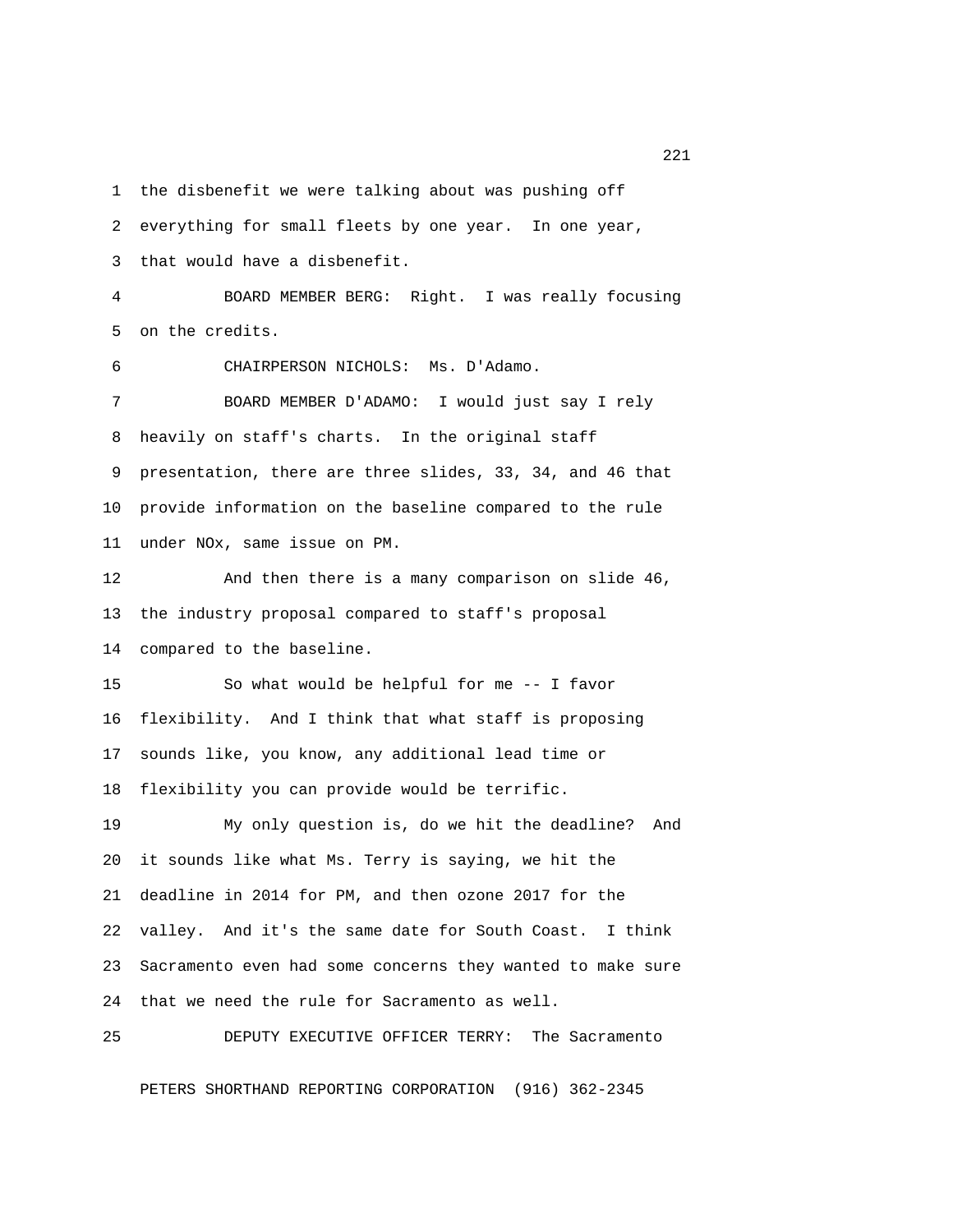1 plan will come to you in a couple of months. We've

2 ensured the numbers work for Sacramento as well.

 3 BOARD MEMBER D'ADAMO: As long as the deadlines 4 are met, I think the flexibility is a good idea. 5 CHAIRPERSON NICHOLS: Yes, Dr. Balmes. 6 BOARD MEMBER BALMES: Well, this may sound like 7 heresy coming from somebody who's been and will continue 8 to be a strong public health advocate. But I actually am 9 concerned about some of the testimony I've heard about the 10 economic impacts, just as much as I'm concerned about

11 maintaining public health and air quality.

12 And to me, there's kind of a fundamental equity 13 issue that I'm going to bring up if nobody else will. I 14 noticed that the agricultural stakeholders were not 15 thrilled but sort of at least reasonably happy with the 16 proposal because of the flexibility that is allowed for 17 small -- for low mileage uses.

18 And you know, a logger or a body load truck 19 operator from northern California who also has low 20 mileage -- I guess I'm sorry, but I don't see why they 21 should be treated definitely than the agricultural 22 community.

23 So I realize that it would push us with regard to 24 our SIP commitments, but it would be helpful to me to see 25 an analysis. Could we provide some flexibility for

PETERS SHORTHAND REPORTING CORPORATION (916) 362-2345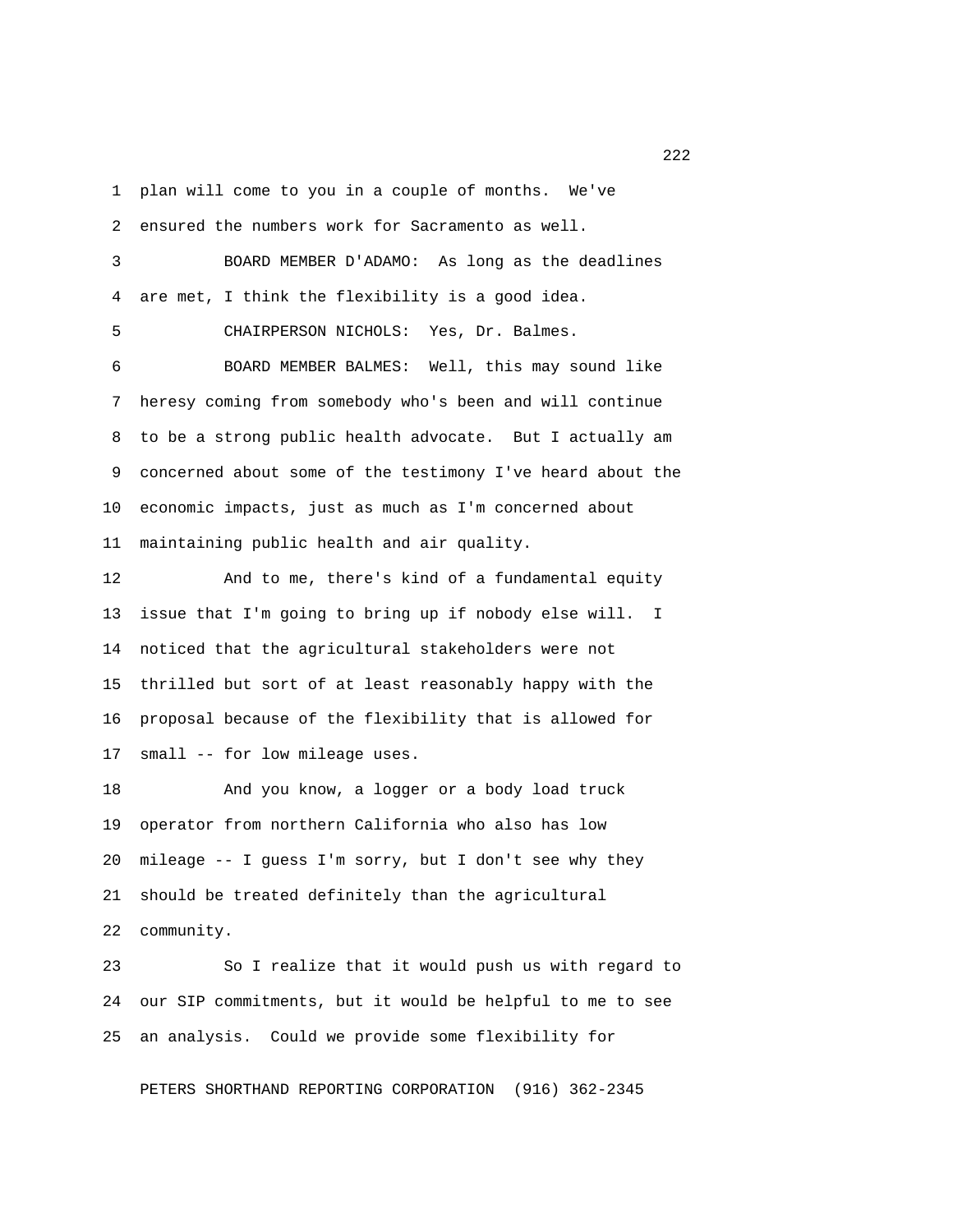1 smaller truck operators with low, low mileage in other 2 areas outside of -- other sectors outside of agriculture 3 in attainment areas? I don't propose that for any of the 4 out of attainment.

 5 CHAIRPERSON NICHOLS: Any loggers in Los Angeles 6 are out of luck.

 7 BOARD MEMBER RIORDAN: I would concur with you. 8 In attainment areas, is there something that we might do? 9 Now I know in talking to staff some of the trucks 10 will qualify that we're talking about in agriculture. 11 They would be in that category. But perhaps there are 12 others that you just mentioned.

13 HEAVY-DUTY DIESEL IN-USE STRATEGIES BRANCH CHIEF 14 WHITE: Well, I guess there's a couple questions here.

15 One is can the low use mileage exemptions that we 16 have there, could they be increased? As we develop the 17 regulation, we looked at a number of higher mileage 18 thresholds to gauge what's the sensitivity on emissions 19 associated with higher thresholds.

20 And I'm going to ask Michael Benjamin who did 21 that analysis for the staff to go through what some the 22 findings were on looking at that.

23 MR. BENJAMIN: We did indeed look at mileage 24 thresholds, not just for the agricultural fleets, but for 25 all of the other fleets that we identified in the

PETERS SHORTHAND REPORTING CORPORATION (916) 362-2345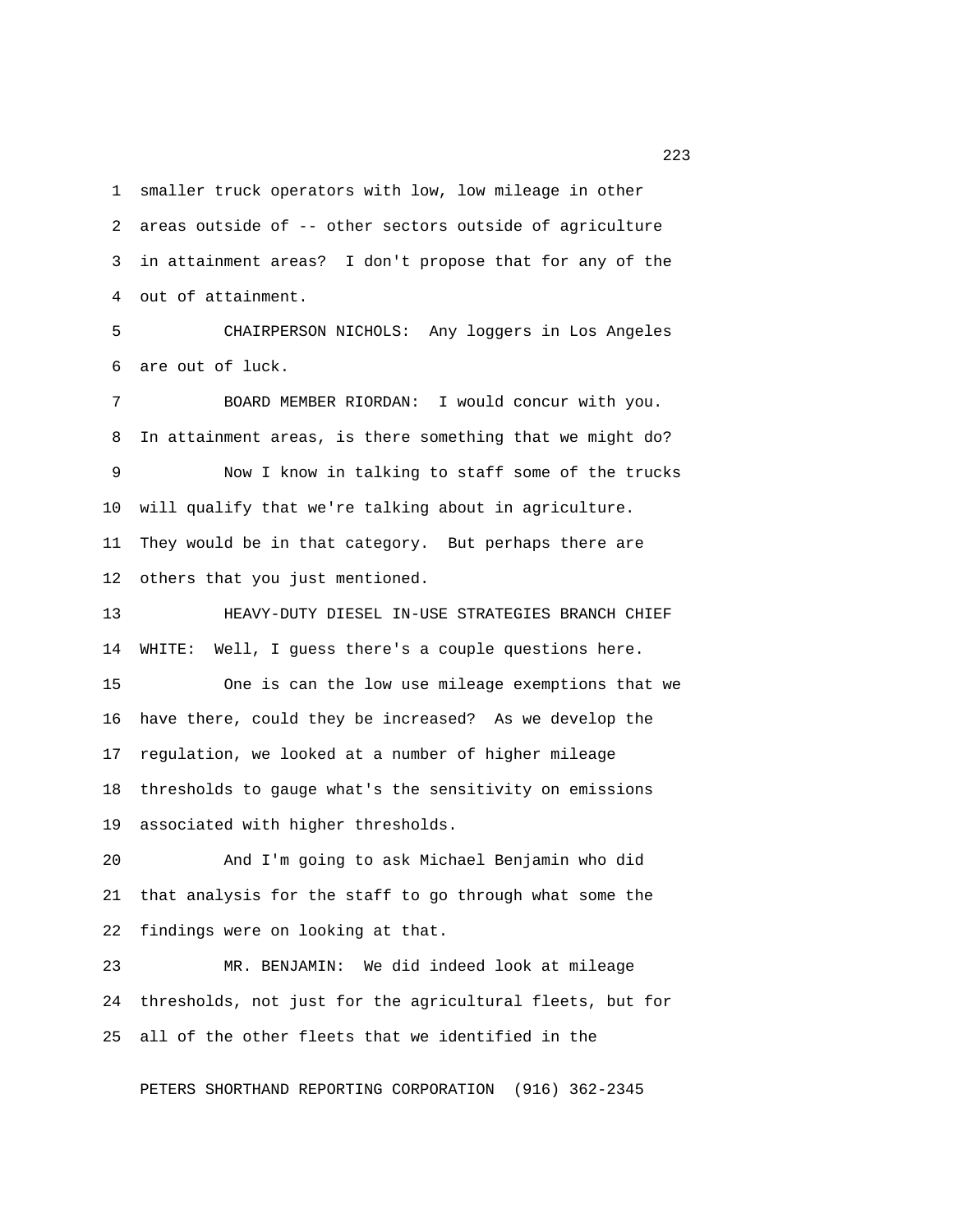1 inventory which was quite specific. And so we looked at 2 them at both above 5,000 mile thresholds and below. We 3 looked at it in terms of different fleet sizes. And so we 4 have a good sense numerically of what the impact would be 5 if we chose to provide other provisions for other fleets.

 6 And I think that certainly as we move forward 7 with the rule, one of our constraints was the SIP 8 commitment. And so from a technical perspective, staff 9 have done the analysis. We have a sense of what the 10 emission impacts would be of these various provisions. 11 And so we would be willing and prepared to fold that in if 12 the Board choose to provide provisions for some of the 13 either fleets.

14 CHAIRPERSON NICHOLS: Are you capable of 15 discriminating based on what air basin the fleet is 16 located in though? Because that's really what the issue 17 is here. I think the Board members who are concerned 18 about equity -- and I think we all are certainly aware of 19 the fact that there is something that does kind of put a 20 particular target if you will on agriculture if they are 21 just defined as being this unique industry. And I think 22 there was a reason -- I mean, the staff did come up with a 23 rationale which perhaps you'd like to restate just so you 24 remember it.

25 But I do think that if we're talking about making

PETERS SHORTHAND REPORTING CORPORATION (916) 362-2345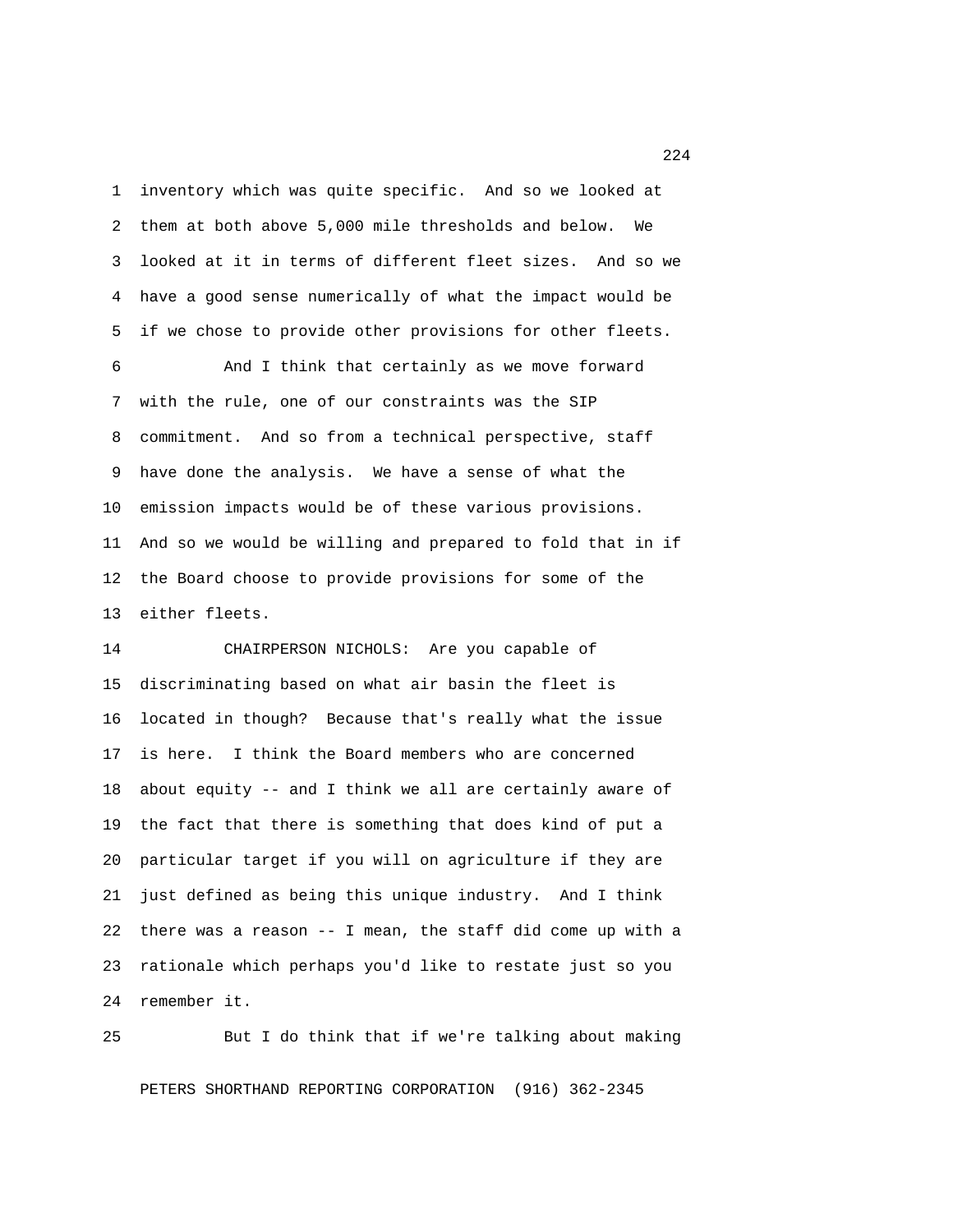1 distinctions based on something that's within the Board's 2 ability to deal with, whether you're in attainment or 3 non-attainment area is pretty fundamental. So it would be 4 good to be able to answer that question.

 5 MR. BENJAMIN: I think you raise a good point, 6 Chairman Nichols.

 7 We're continuing our work to improve our spatial 8 allocation of trucks. It's extremely challenging. Unlike 9 light-duty vehicles who travel primarily within their 10 county or air basin of registration, it's very clear to us 11 as we develop this inventory that trucks operate very 12 differently.

13 Our assessment at this time is that the heavy, 14 heavy-duty trucks, oftentimes they'll travel throughout 15 the state. Not just in their air basin of registration. 16 The medium heavy-duty trucks tend to stay within 17 their air basin of registration. So we do have some 18 initial sense based on surveys of what the truck travel is 19 like.

20 But quite honestly, this is a major issue for us. 21 And we're working on it with an extensive field program as 22 part of the next SIP development. And so it is something 23 that we have an initial understanding of, but that we need 24 to do some more work.

25 CHAIRPERSON NICHOLS: How fast are you likely to PETERS SHORTHAND REPORTING CORPORATION (916) 362-2345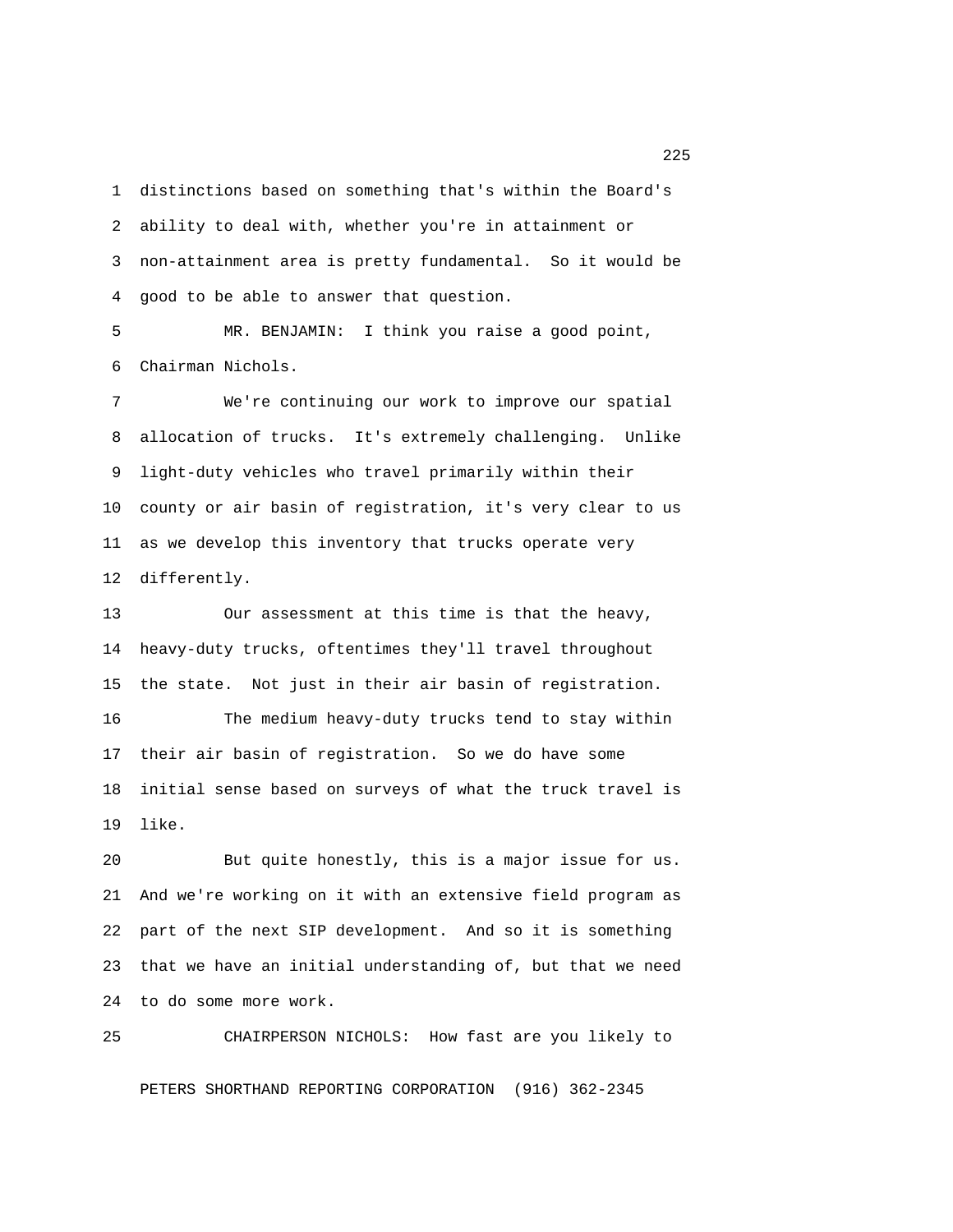1 have some better inventory data?

 2 MR. BENJAMIN: Our objective is to have 3 preliminary results in the next six months. And we will 4 be releasing the next update to the EMFAC model in early 5 2010. And this is going to be one of the most critical 6 updates to the model is assumptions about spatial 7 allocation of trucks. So we have been investing 8 significant resources in the field study. 9 In addition, we've been working very closely with 10 Caltrans. As I mentioned yesterday, we have a variety of 11 methods for estimating truck VMT. We would look to work 12 with them and are doing so to have consistent VMT 13 estimates if possible. 14 We're also working with regional transportation 15 planning agencies like SCAG to be able to use their models 16 to estimate what the truck VMT is. So we recognize that 17 this is a critical issue. And we've invested and are 18 investing a lot resources to improve our estimates. 19 HEAVY-DUTY DIESEL IN-USE STRATEGIES BRANCH CHIEF 20 WHITE: If I can clarify one thing. The regulation 21 already provides for vehicles that are operating 22 exclusively in those areas. In other words, they're not 23 contributing to poor air quality, ozone issues or PM 24 issues in other regions, the ability to not or the 25 opportunity to delay the replacement of their vehicles

PETERS SHORTHAND REPORTING CORPORATION (916) 362-2345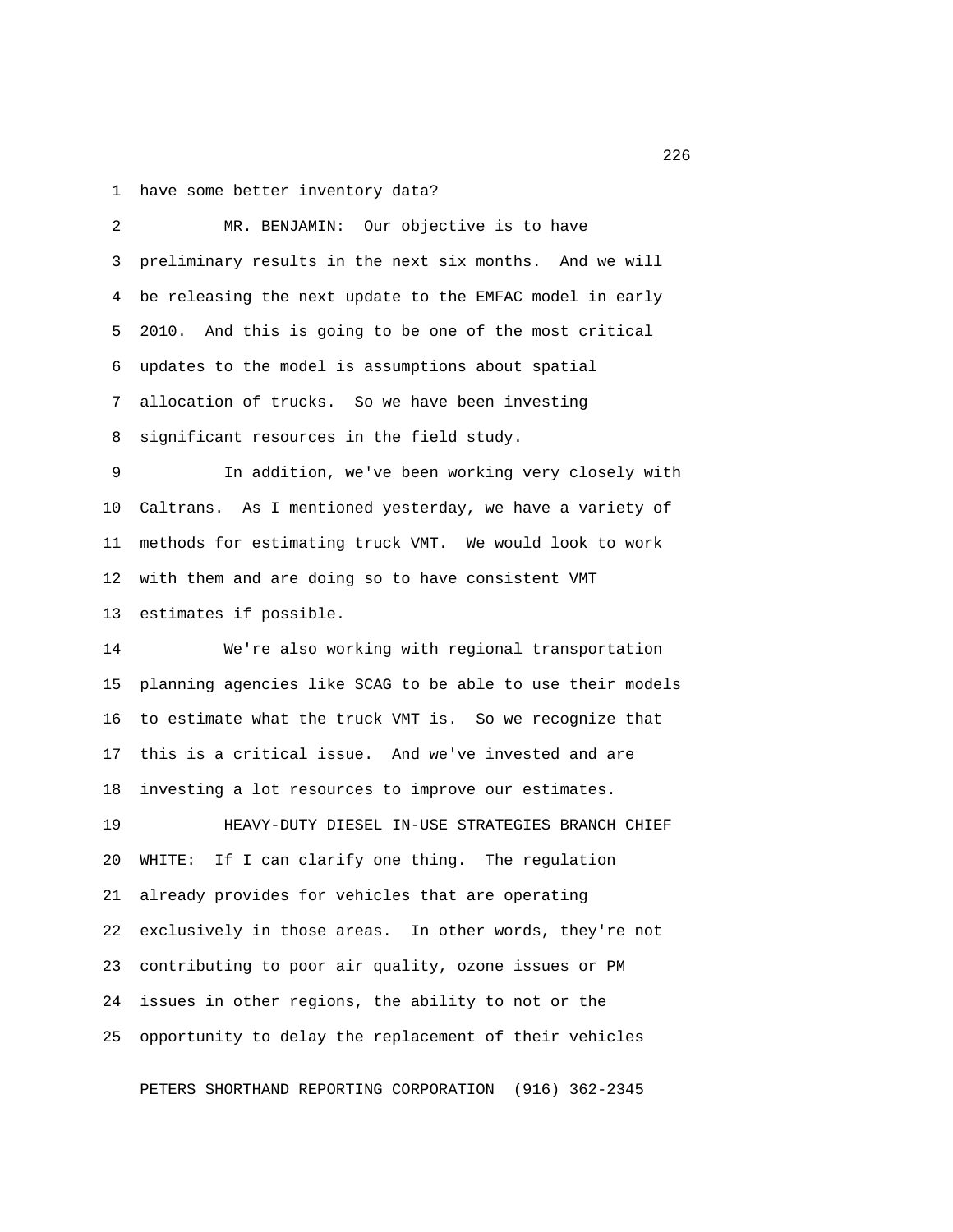1 through 2020 with only requirement that they put on

2 particulate filters.

 3 So the issue really comes down to whether or not 4 there is a need for particulate filters in those regions. 5 And that really gets to issues associated not so much with 6 ambient air quality, but around issues associated with 7 localized risk.

8 CHAIRPERSON NICHOLS: Yes.

 9 BOARD MEMBER TELLES: Now we are talking about 10 inventory a little bit. And I have an inventory question 11 from the San Joaquin Valley Air Pollution Control 12 District.

13 To hit our 2014 PM attainment goal, we need to -- 14 from the SIP plan or from the truck rule, we need to get 15 like 60.6 tons of NOx. It's not in your documents. It's 16 from the San Joaquin Valley. Maybe on page 33 of your 17 document, somewhere in there what you suggested.

18 But at any rate, what I'm getting at is how solid 19 is that information? In our district with the most 20 polluted -- one of the most polluted and probably the most 21 polluted?

22 The reason why I bring that up is we've had a lot 23 of people talk about ag with the exemption and all that. 24 Paul Baker, I think he was the rice person, indicated that 25 from the -- he actually made an error. I would like to

PETERS SHORTHAND REPORTING CORPORATION (916) 362-2345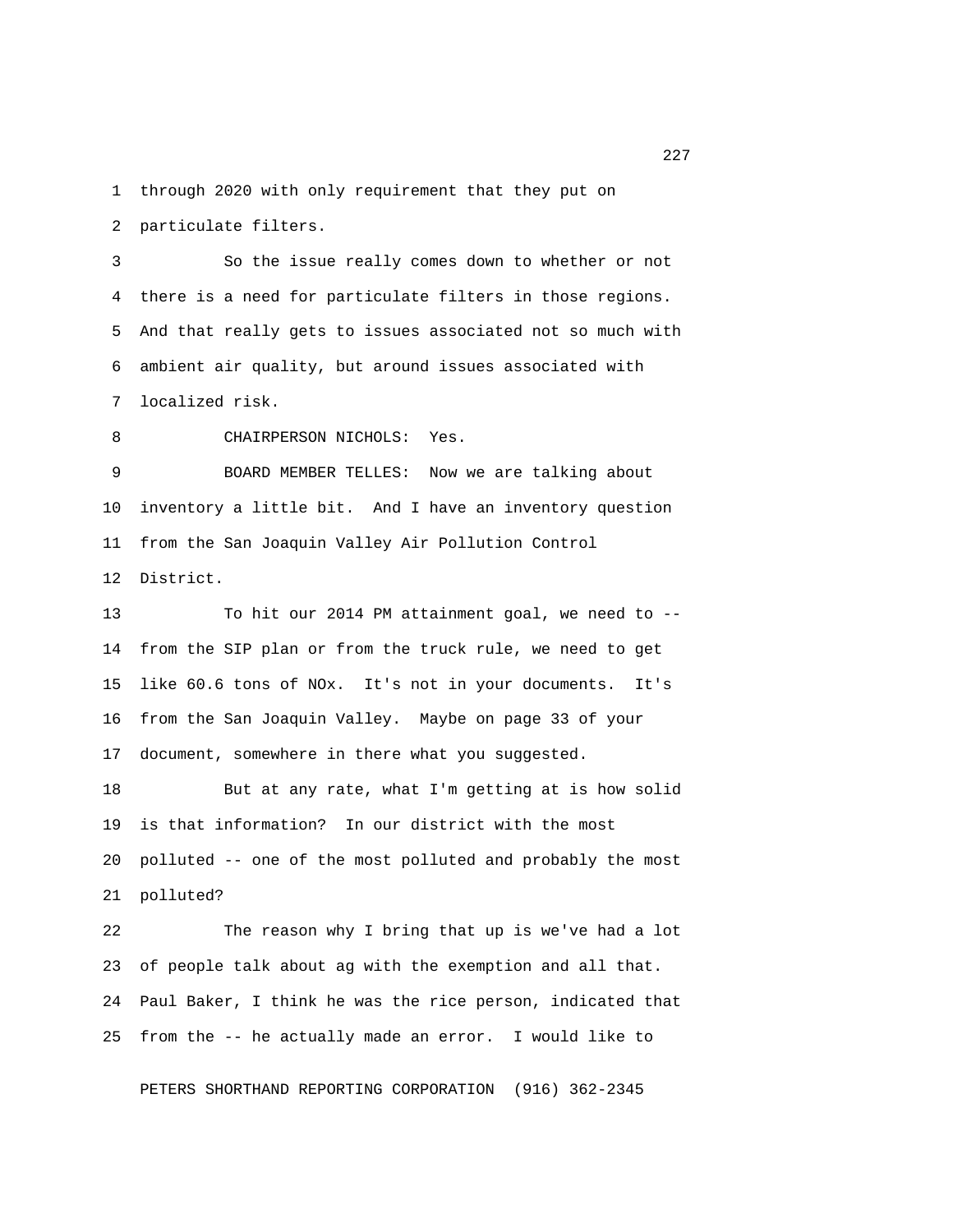1 correct him. He mention that had the total pollution from 2 ag vehicles according to your inventory is four percent. 3 Total statewide pollution is actually 2.1 percent for NOx. 4 And half of that is actually in the San Joaquin Valley. 5 From my calculations on this, if we totally eliminated the 6 ag fleet in the San Joaquin Valley, we are still about 90 7 percent off from attainment of the NOx to kind of get to 8 the PM. It's not in there. I'm just kind of in my head.

 9 So to me, in our area, if those numbers are at 10 all right, you know, one of the problems we have is 11 there's 80,000 trucks that go through our valley. And 12 were those accurately considered? And are we really going 13 to get to attainment if we do this, or was that -- how 14 solid is that inventory?

15 MR. BENJAMIN: Well, one of our biggest 16 improvements in terms of understanding truck traffic in 17 the valley is previously we assumed all the trucks 18 traveling through the valley were the same age. And now 19 we're recognizing and we reflected in this inventory the 20 fact that they are very different in their ages and that 21 there's a lot of VMT, a lot of vehicle miles traveled from 22 trucks that are passing through the valley and that are 23 newer.

24 And so we are recognizing and we are accounting 25 for the fact that there is a population of trucks within

PETERS SHORTHAND REPORTING CORPORATION (916) 362-2345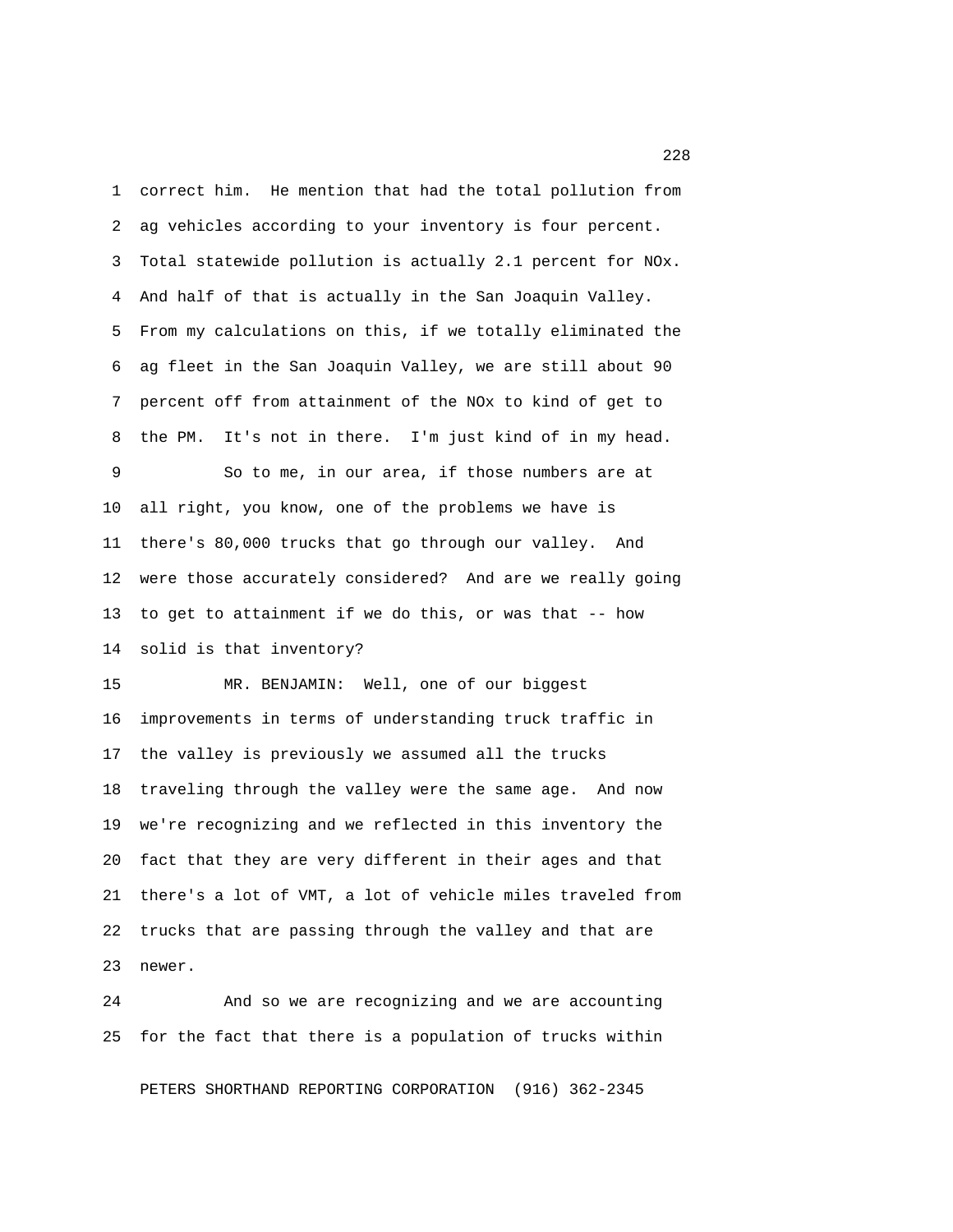1 the valley that are resident to the valley that are a lot 2 older.

 3 We heard testimony from witnesses about the 4 trucks being 17 years old for ag trucks. That's indeed 5 the case. So we are reflecting that. There is a lot of 6 truck traffic through the valley from out-of-state trucks 7 that are three or four years old. So we believe that we 8 have reflected and are reflecting in the inventory the 9 diversity of truck traffic through the valley.

10 DEPUTY EXECUTIVE OFFICER TERRY: Perhaps I could 11 just offer a bit of an overview, because it really does 12 come back to the fundamental inventory as a whole for the 13 attainment demonstration for this SIP.

14 And as I mentioned, the reason why this rule is 15 the most significant new rule is because fundamentally the 16 largest category of emissions in both the South Coast and 17 the San Joaquin Valley is heavy-duty trucks. And that's 18 followed by passenger vehicles. And then you tier down 19 from there, when you're looking at NOx which is the key 20 pollutant for both PM2.5 and ozone.

21 So a lot of work was done during the development 22 of this SIP to really hard work on getting improved 23 inventory emissions for all the categories. That isn't to 24 say we're done. We always improve the inventories. It 25 was a very thorough vetting of all the emission categories

PETERS SHORTHAND REPORTING CORPORATION (916) 362-2345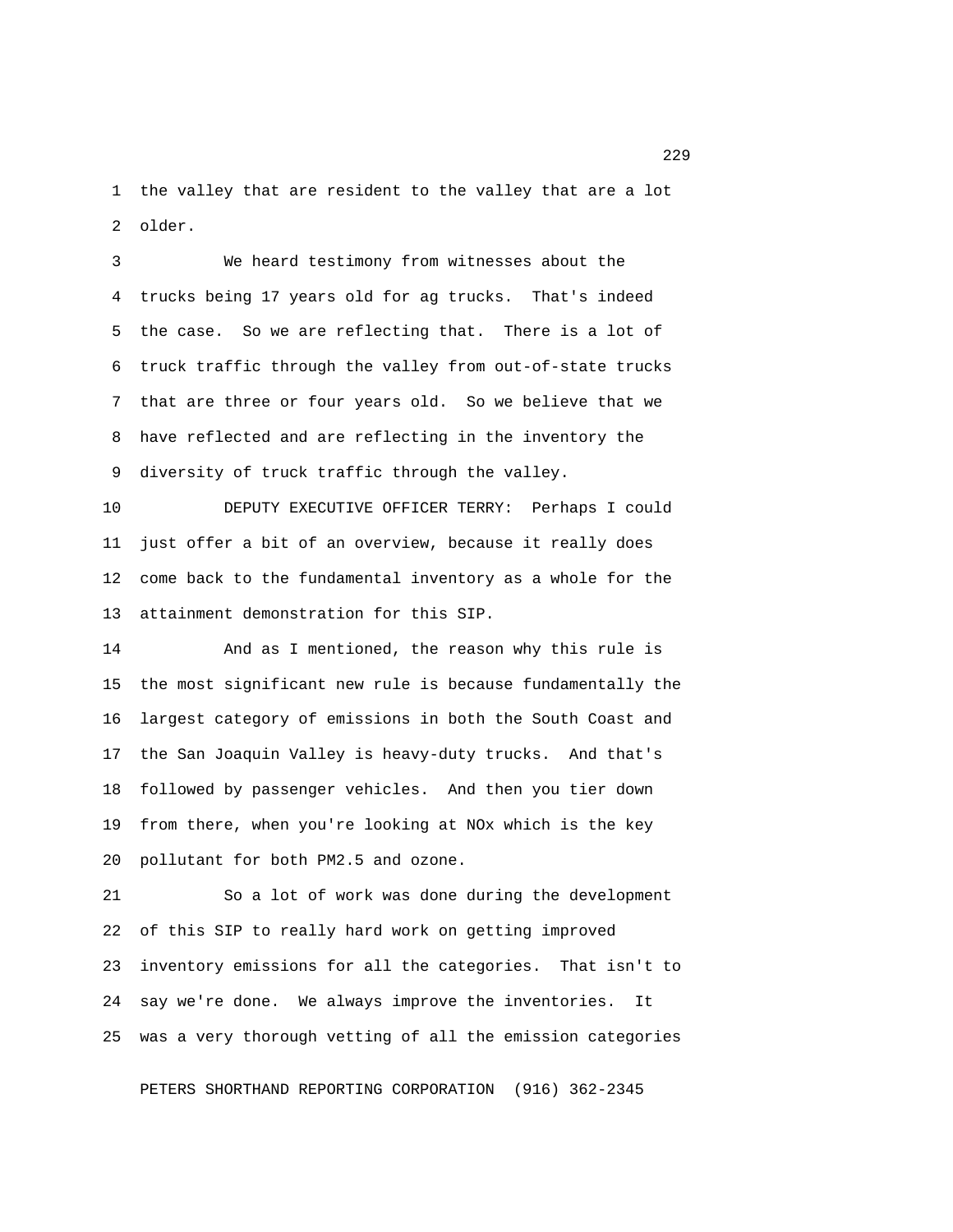1 during the 2007 SIP process. So it's best we have. And 2 it's very clear heavy-duty trucks are large and 3 significant.

 4 What we have learned, just to highlight in the 5 rule development that's happened post adoption of the 2000 6 SIP, is a better understanding of those newer, cleaner 7 interstate trucks traveling through the valley and the 8 number of trucks and the miles traveled with the older 9 dirtier trucks in the valley.

10 So as a result, the real benefits of this rule 11 are accruing from the captive truck fleets within the 12 valley. And that's the thing that we have learned since 13 the inventory was adopted.

14 CHAIRPERSON NICHOLS: Okay. Other areas of 15 comments?

16 I want to get into the financing issue too before 17 we reach any final decisions on any of this. Ron.

18 BOARD MEMBER LOVERIDGE: Help me out. Back to 19 the slide on the economic. I just want to know what kind 20 of economic analysis we're talking about. You had this 21 economy and free fall. A comment this is the worst since 22 the Depression. As we listen to the testimony today, 23 yesterday, a sense of dominos happening all across the 24 state. We look not very far from our place and see \$40 25 billion deficit of the state, which they don't seem to be

PETERS SHORTHAND REPORTING CORPORATION (916) 362-2345

230 and 230 and 230 and 230 and 230 and 230 and 230 and 230 and 230 and 230 and 230 and 230 and 230 and 230 and 230 and 230 and 230 and 240 and 250 and 250 and 250 and 250 and 250 and 250 and 250 and 250 and 250 and 250 an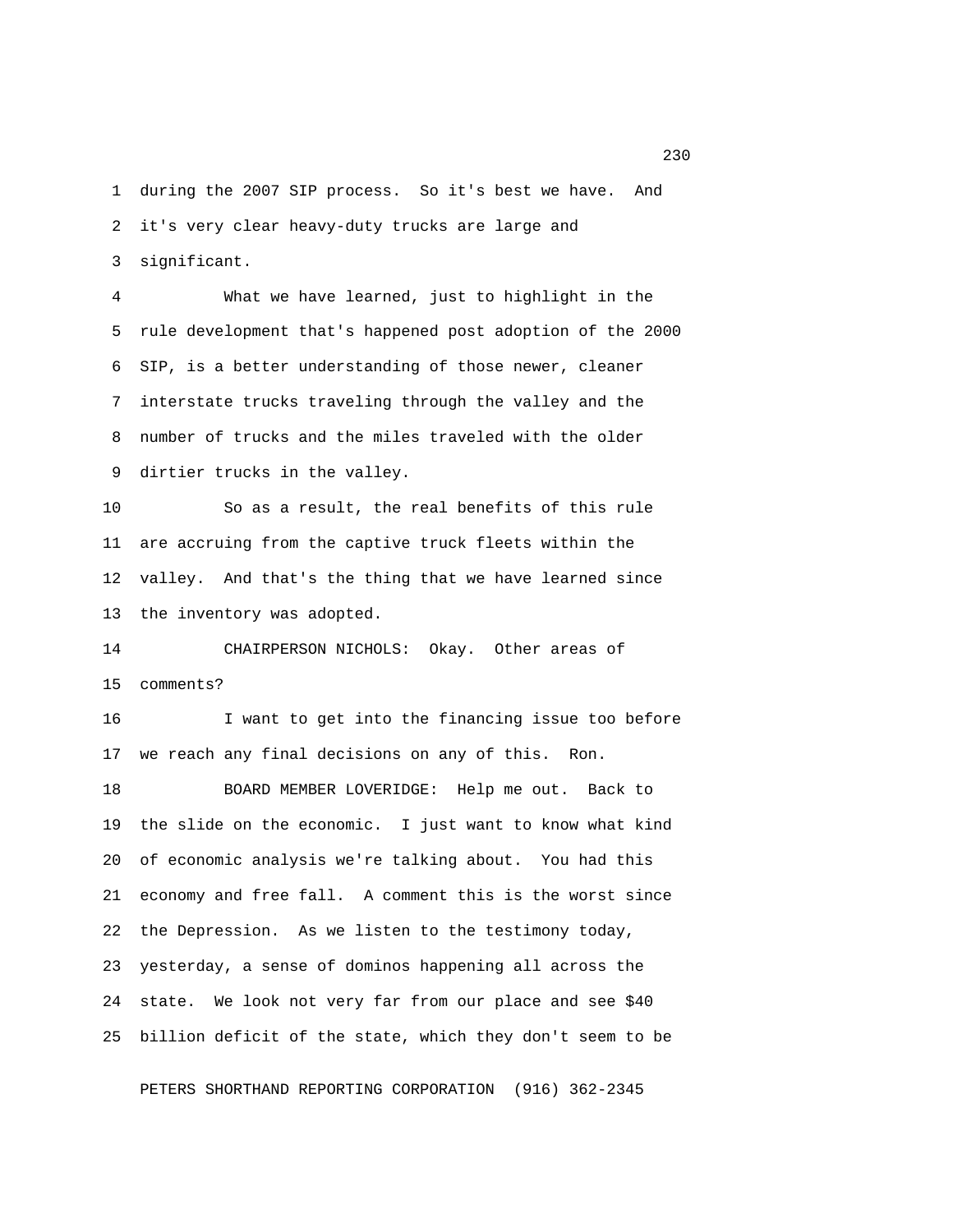1 very doing a good job of even looking at.

 2 What are we going -- there was another -- I'm not 3 looking for the 12 highest cities. You had what you were 4 going to do.

 5 HEAVY-DUTY DIESEL IN-USE STRATEGIES BRANCH CHIEF 6 WHITE: Well, what we wanted to show on that slide first 7 of all is that a lot of the data that we need to collect 8 to do that evaluation we currently have in place.

 9 But what we plan to do is to look at how vehicle 10 mile traveled are going to change over the next -- over 11 the course of the next year, how vehicle purchasing is 12 changing over the course of the next year, and get a 13 better sense from registration information from the 14 Department of Motor Vehicles so we can look to see whether 15 or not the fleet is changing in terms of its age 16 differently than what we've estimated. So we can get a 17 sense of are older vehicles, which fleets may choose to 18 get rid of their older vehicles first because they're less 19 reliable. Are those the vehicles fleets are getting rid 20 of. Or are they getting rid of newer vehicles That 21 they're still making payments on, because they can no 22 longer afford to make the payments on the vehicle. We'll 23 get a sense of what is happening.

24 That's the key question for us to understand 25 whether emissions are going up or going down or are

PETERS SHORTHAND REPORTING CORPORATION (916) 362-2345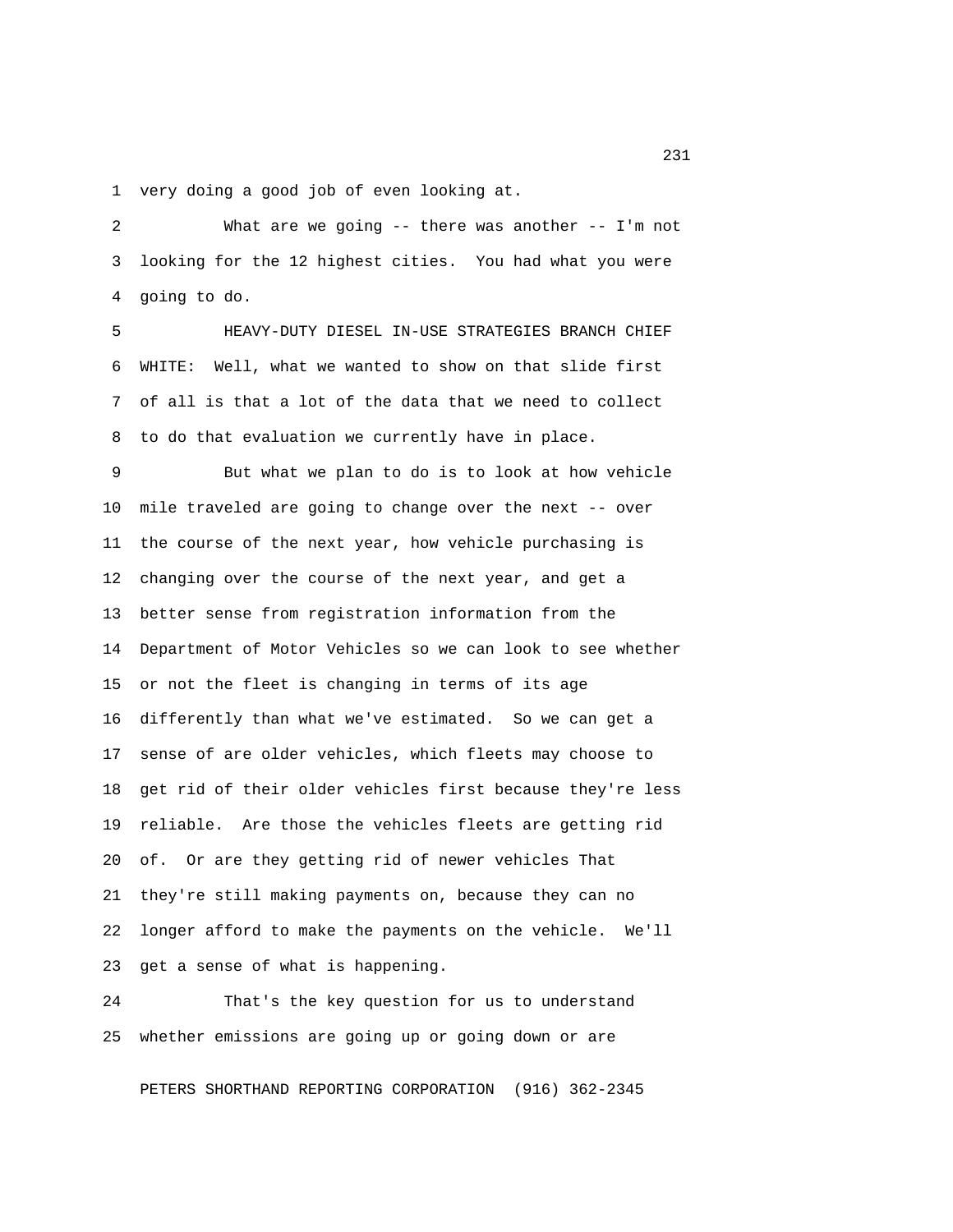1 continuing along as we've estimated.

 2 CHAIRPERSON NICHOLS: Okay. What I want to focus 3 on was really the continuing questions about useful and 4 accessible the financing mechanism that we're talking 5 about are. Clearly, the amounts of money that are 6 potentially available are substantial, although they 7 certainly don't cover the whole cost of compliance with 8 the program.

 9 And there's the philosophical questions about, 10 you know, whether you try to spend it all now quickly 11 because it's a kind of stimulus and also because it's a 12 way of then making the case that more money is needed.

13 There's also been some suggestions about 14 alternative ways to get some additional money into the 15 system, which I think would be a good idea, although I 16 don't think anybody thinks the Air Resources Board all by 17 itself could do them. But there may be some ability on 18 our part to influence that in the Legislature, because 19 obviously this is an issue that's of great interest to 20 people statewide and to legislators as well.

21 And then there's the just the question from an 22 administrative perspective what are we doing to really 23 organize the funds in a way to make it clear we're going 24 to have to have a system set up on day one when this rule 25 starts to hit or six months in advance of day one that

PETERS SHORTHAND REPORTING CORPORATION (916) 362-2345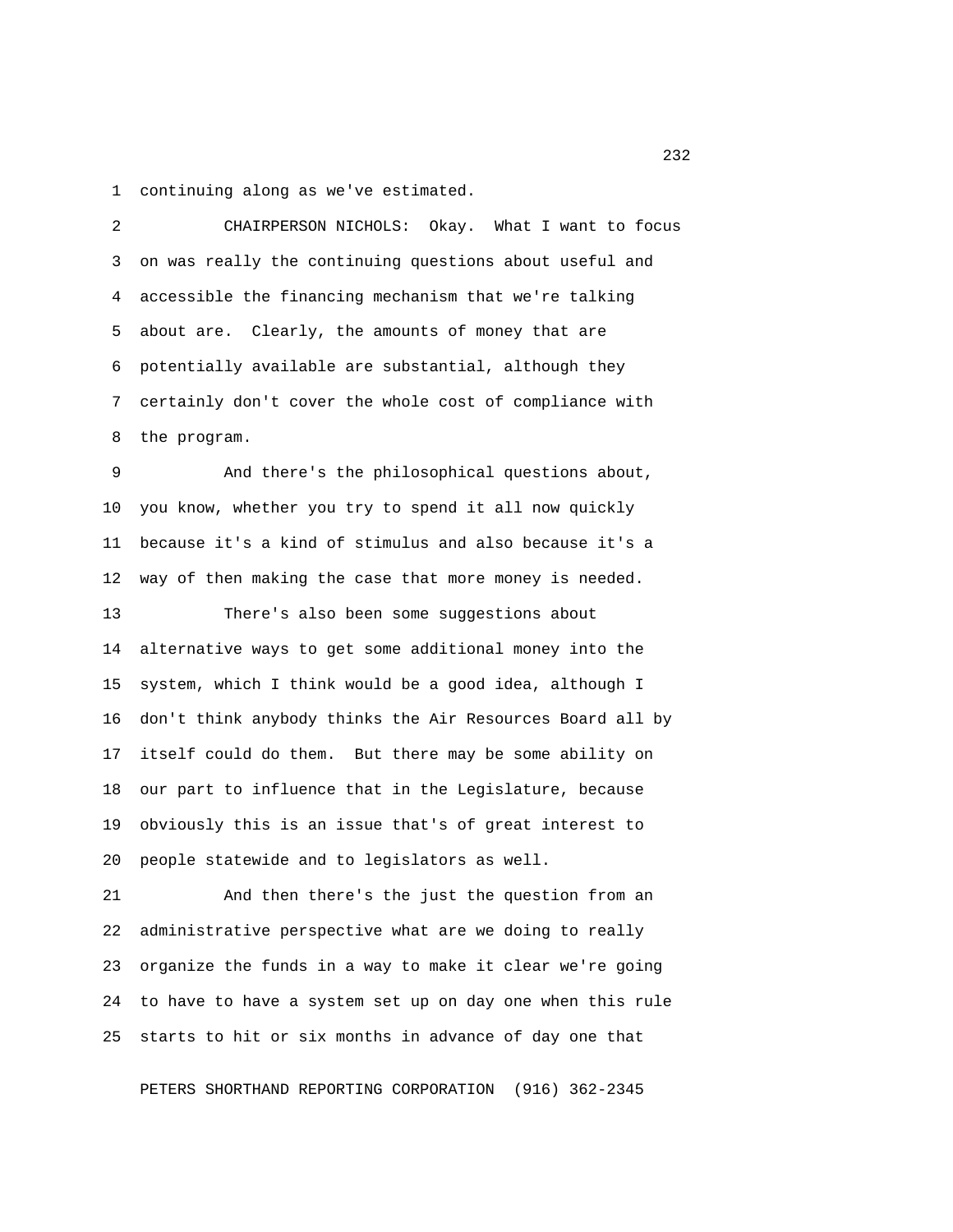1 will enable people to come in and quite seamlessly figure 2 out how much money they can get and get it.

 3 So is that Jack? Probably your call here. 4 ON-ROAD CONTROL REGULATIONS BRANCH CHIEF 5 KITOWSKI: I can start this off.

 6 You know, there's a number of factors wrapped 7 into this. And we have engaged a variety of different 8 people with expertise, many of whom, several of whom 9 you've heard from today, Mike Paparian with the State 10 Treasurer's office and the financial ties they have to the 11 banks to get the loan program or tying straight into a 12 well-established loan program and well-established banking 13 mechanism to alleviate some of the credit crutch basically 14 the entire world is seeing right now. The Sharon Banks 15 model Cascade Sierra you heard toward the end of the 16 testimony is also one where we're looking to tap into as 17 well and expand. I think the Board seemed to express that 18 that was a good idea.

19 We've traditionally for the last ten years when 20 we've operated incentive programs, it's been, you know, 21 somewhat of the bureaucratic model. We've gotten the 22 money. We've got it into the air district's hands. Air 23 districts release RFPs, Request for Proposals. They send 24 it out. We recognize that. We completely recognize that. 25 At a time when you're oversubscribed four to one,

PETERS SHORTHAND REPORTING CORPORATION (916) 362-2345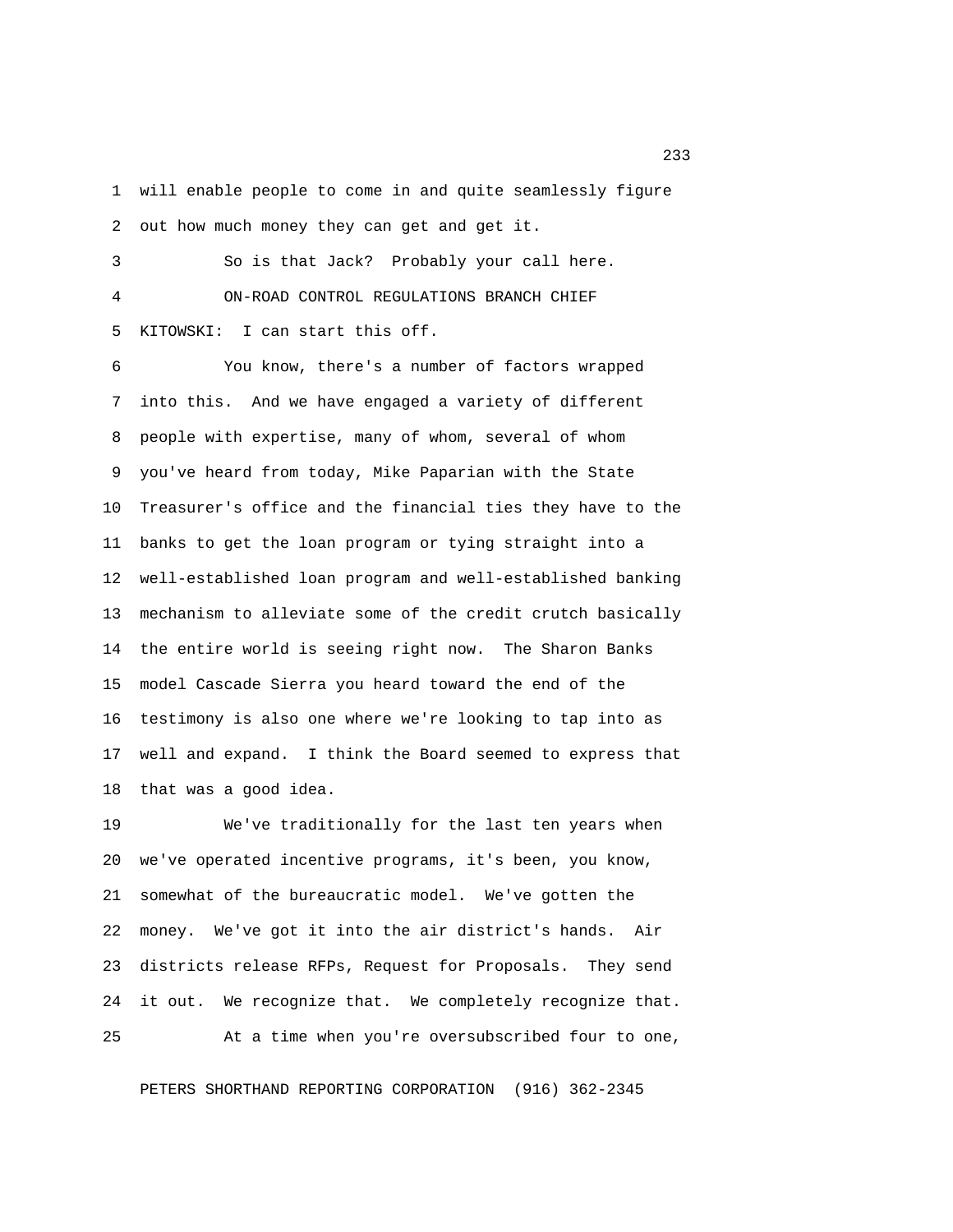1 maybe that's all you needed to do at that time. And as 2 was mentioned before, at a time when most of the people 3 who are coming in for the funding, they had environmental 4 people on the staff who could apply and take the time to 5 work through this process.

 6 We completely recognize that's not where we're at 7 today. We're appealing to a different class. We've had 8 many meetings with individual banks, individual truck 9 dealerships. And we are planning an outreach plan that 10 will tie all of these pieces together: The loans, the 11 voucher program, and incentive with a streamlined process 12 that we talked about yesterday as well, working with truck 13 stops, working with dealerships. Places where these 14 individual owner-operators already come. They can ask 15 questions. They'll have the information available with 16 streamlined procedures.

17 CHAIRPERSON NICHOLS: I think we need more. 18 HEAVY-DUTY DIESEL IN-USE STRATEGIES BRANCH CHIEF 19 WHITE: I think as we look at this, we don't need to 20 re-create the wheel. There's several programs that are 21 already in place that we are partnering, whether it's the 22 Treasurer's office, whether it's the Cascade Sierra 23 Solutions that are effectively handing out money in the 24 way that we've proposed to handle this for this program 25 for this rule.

PETERS SHORTHAND REPORTING CORPORATION (916) 362-2345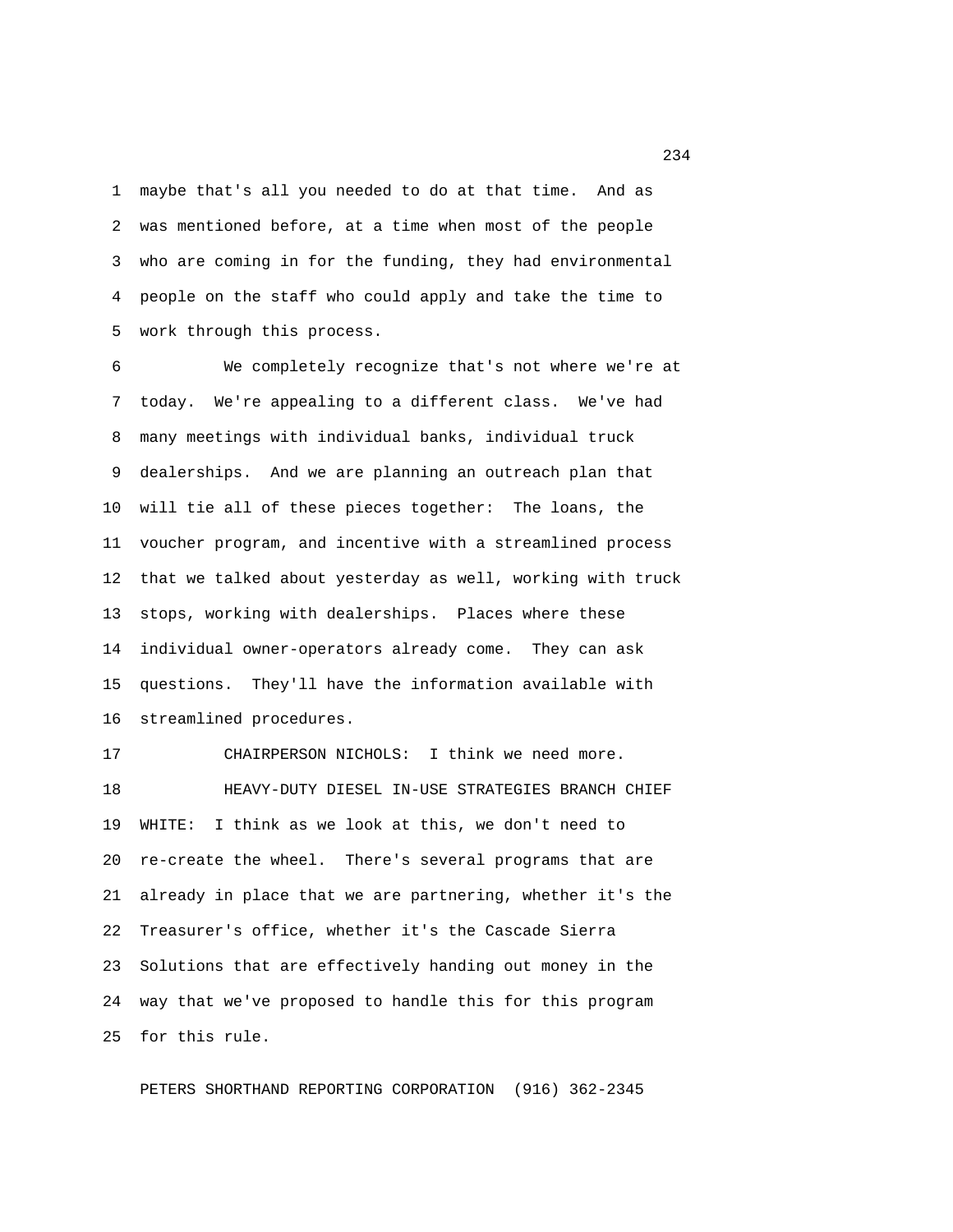1 So by doing that, by taking the money we have and 2 building on those models, I think we have a high level of 3 confidence that we'll be able to have a successful 4 program, to be as successful as other programs are today 5 in doing exactly what we're proposing.

6 BOARD MEMBER RIORDAN: Madam Chair.

7 CHAIRPERSON NICHOLS: Yes, please.

 8 BOARD MEMBER RIORDAN: If I may make a 9 suggestion. And I realize these are not easy economic 10 times. But sometimes you can take from existing staff at 11 least to dedicate an individual to work with everyone, 12 your office with our key staff people under the diesel 13 rule, and then those who are going to access this 14 financial assistance. At least somebody who serves as an 15 ombudsman to make sure that it's happening.

16 And I'll tell you why I think it's important. I 17 was very interested in some of the off-road diesel efforts 18 and some of the programs that we had, particularly in the 19 South Coast, for demonstration products of the off-road 20 diesel effort. Okay. Wonderful idea.

21 I got involved initially and then discovered we 22 had a one little hick-up. And that was when we did the 23 contracts with the individuals that were going to utilize 24 these demonstration devices, we had some difficulty. And 25 all of a sudden, you know, we kind of were not moving as

PETERS SHORTHAND REPORTING CORPORATION (916) 362-2345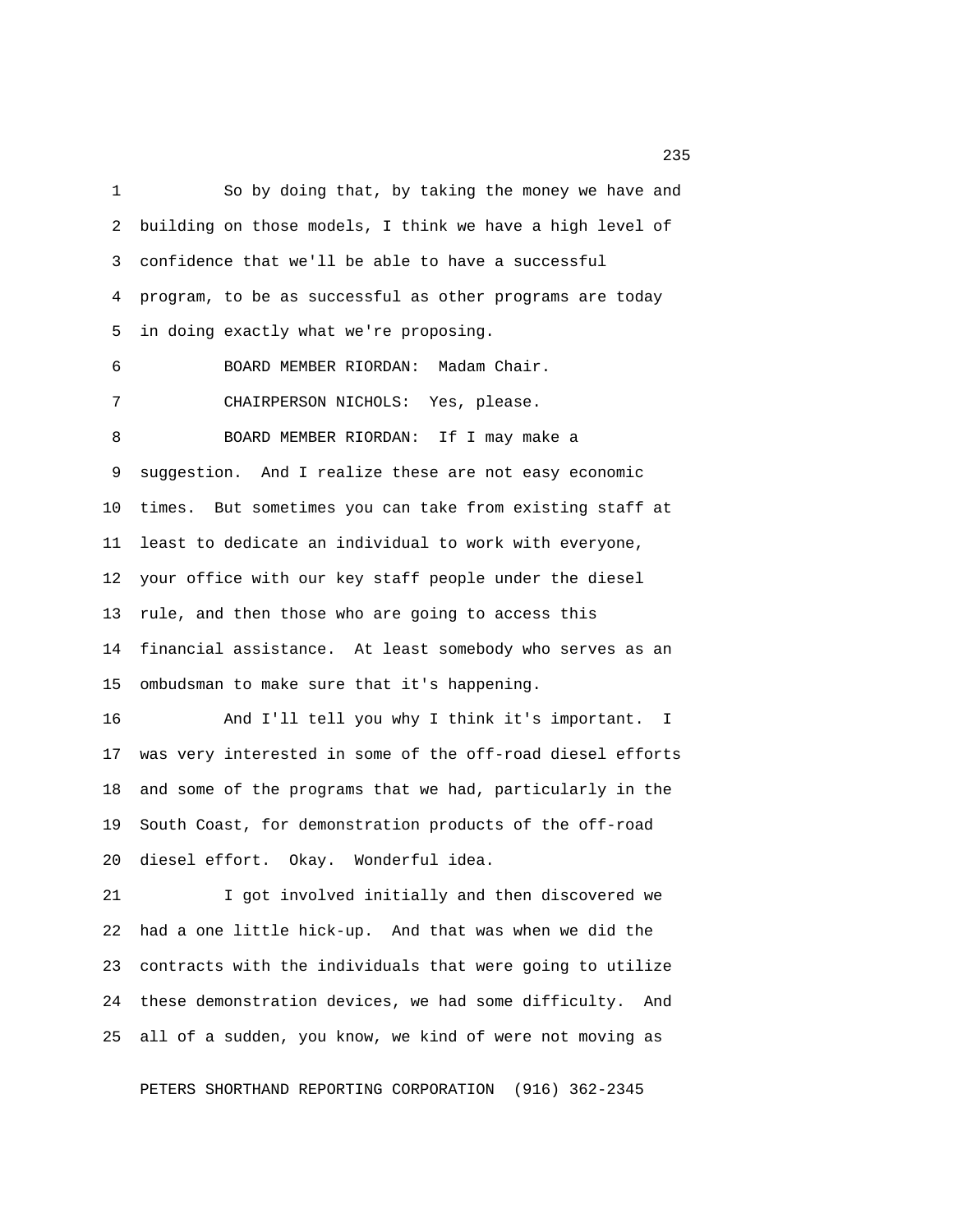1 fast as I would like to move. I would like to move right 2 along.

 3 So I think we need to say we have to have 4 somebody that's responsible for seeing that all of the 5 wheels are moving along, the outreach, all of that. And I 6 would hope that we would be smart enough to figure out how 7 to go about it.

 8 CHAIRPERSON NICHOLS: Yeah. Well, I mean, my 9 limited experience in this area is that everything that 10 can go wrong, will go wrong. And it won't be the things 11 that you expect.

12 BOARD MEMBER RIORDAN: Exactly.

13 CHAIRPERSON NICHOLS: So we better be organized. 14 We are dealing with an industry that doesn't have staff. 15 I know the fact that so many people have come and spent so 16 much time with us is attributable to two things. 17 Obviously, the rule is important. And also the fact they 18 got time on their hands at the moment. If they had 19 something better to do like be out driving and making 20 money, they would be there instead; right? So hopefully 21 that will happen.

22 BOARD MEMBER LOVERIDGE: Mary, just want to 23 follow-up on Barbara's point. Perhaps every two months we 24 ought to have report to this Board about the financing and 25 what's happening so it's not just simply something we do

PETERS SHORTHAND REPORTING CORPORATION (916) 362-2345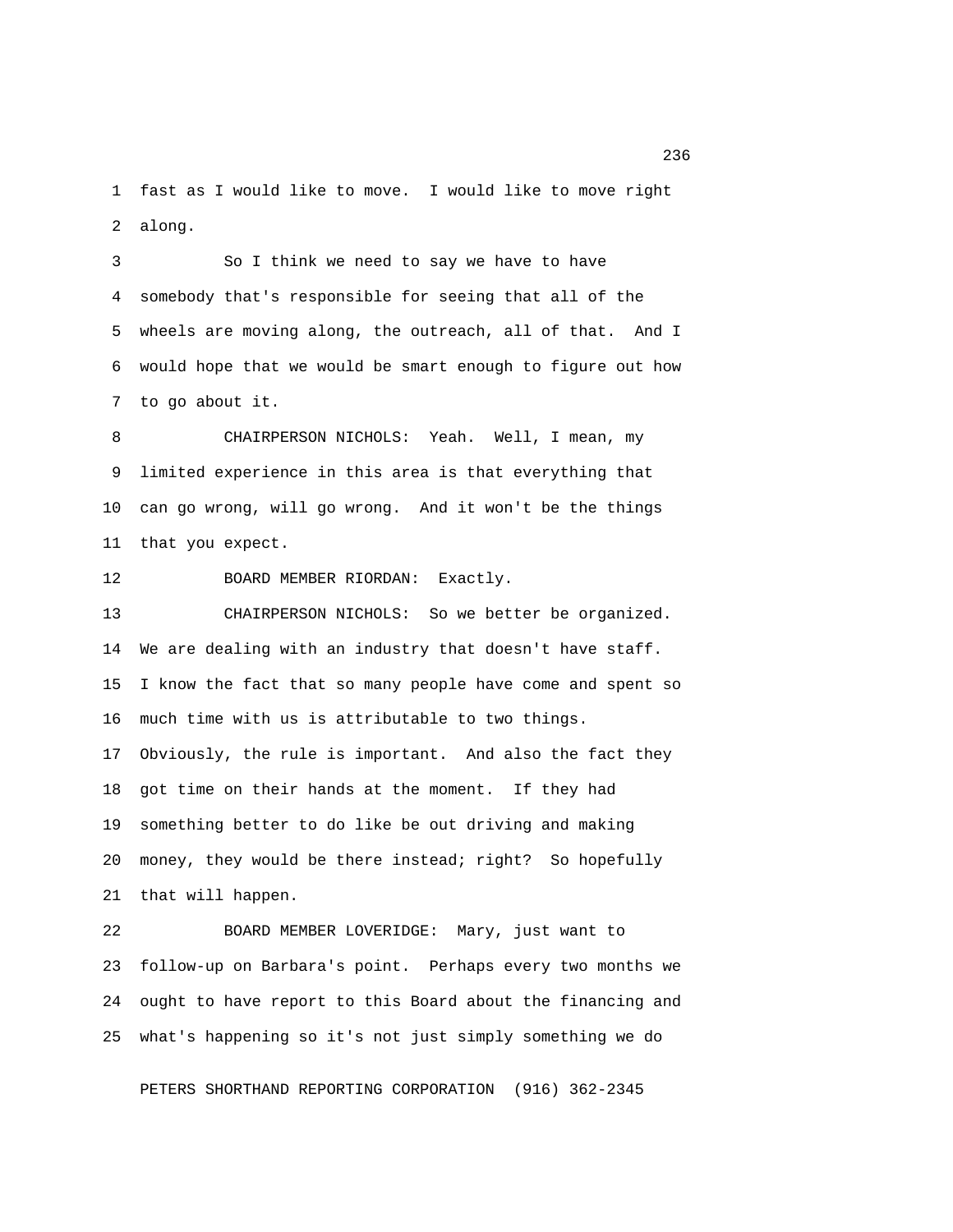1 today, but that we keep it center ring.

 2 BOARD MEMBER RIORDAN: Well, that sort of 3 person, that point person that Ombudsman could do that 4 easily for us.

 5 BOARD MEMBER BERG: As a caveat to that, I'm 6 especially concerned that I'm making a leap when we're 7 talking about the amount of funding, whether it's grant -- 8 particularly in grants. Are we talking about that we can 9 help 25 percent of people, 75 percent of the people? 10 Because my sense is is that we're over sold. Are 11 we going to be over sold in the grant situation as well?

13 Those are the people we were hearing from today, is that 14 what are we going to do about that?

12 And so what are we doing about the remaining people?

15 BOARD MEMBER BALMES: Could I make a follow-up 16 point to that going back to the equity issue?

17 So I understand the way we currently administer 18 the Prop 1B Program, the Carl Moyer Program, that we try 19 to get the biggest project for our buck. So we're 20 targeting heavily used trucks in the worst areas.

21 But I don't think we can have our cake and eat 22 it, too. We're asking drivers -- low mileage drivers, 23 relatively low mileage drivers in non-attainment areas to 24 also make significant investments in their trucks. And 25 yet from what I heard, they're not able to access the

PETERS SHORTHAND REPORTING CORPORATION (916) 362-2345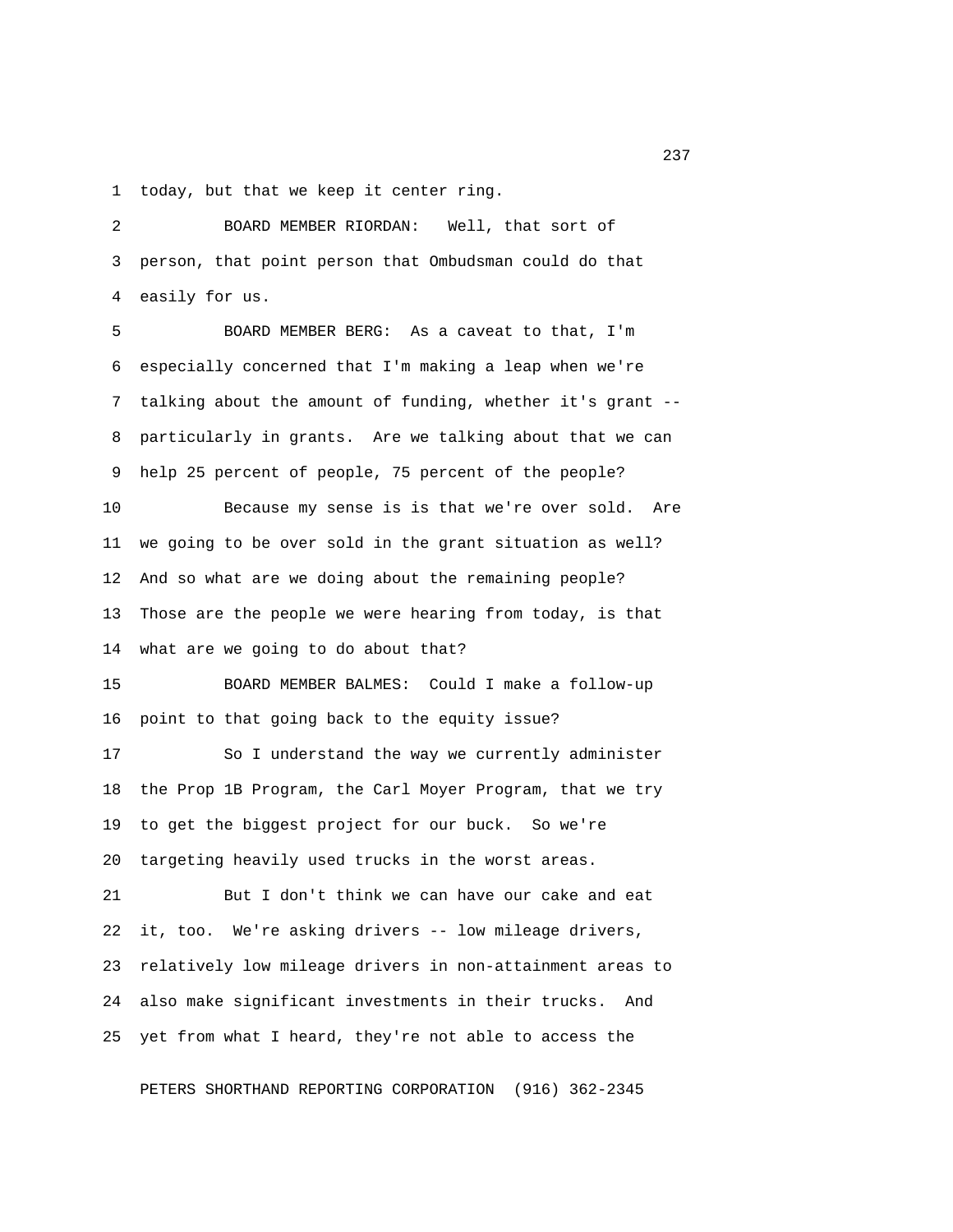1 funds. So, you know, if we are requiring them to do 2 something that's going to put them out of business, you 3 know, that doesn't seem like we're getting -- it's the 4 most cost efficient way to do this. Either the rules have 5 to be relaxed for them or they have to get an equal share 6 at the trough. And I realize there's not enough money.

 7 BOARD MEMBER TELLES: You said non-attainment. I 8 think you meant attainment areas.

9 BOARD MEMBER BALMES: Yeah. Thank you.

10 I understand where -- I'm not charging staff with 11 the impossible. But I'm trying to point out that we are 12 asking a lot out of people that don't seem like they have 13 access to financing.

14 BOARD MEMBER D'ADAMO: I have a follow-up between 15 these two questions.

16 Ms. Berg was asking what percent will be covered. 17 And Dr. Balmes, the issue of cost effectiveness in current 18 regulation. If you play out the extension of time the ag 19 community gets and that the attainment areas get on low 20 miles, on low mile trucks, at that point would we be in a 21 better position to be able to advocate for significant 22 changes in the grant programs so that we can relax the 23 cost effectiveness? In other words, would we already have 24 a pretty good percentage already taken care of through the 25 bulk -- the main portion of the rule?

PETERS SHORTHAND REPORTING CORPORATION (916) 362-2345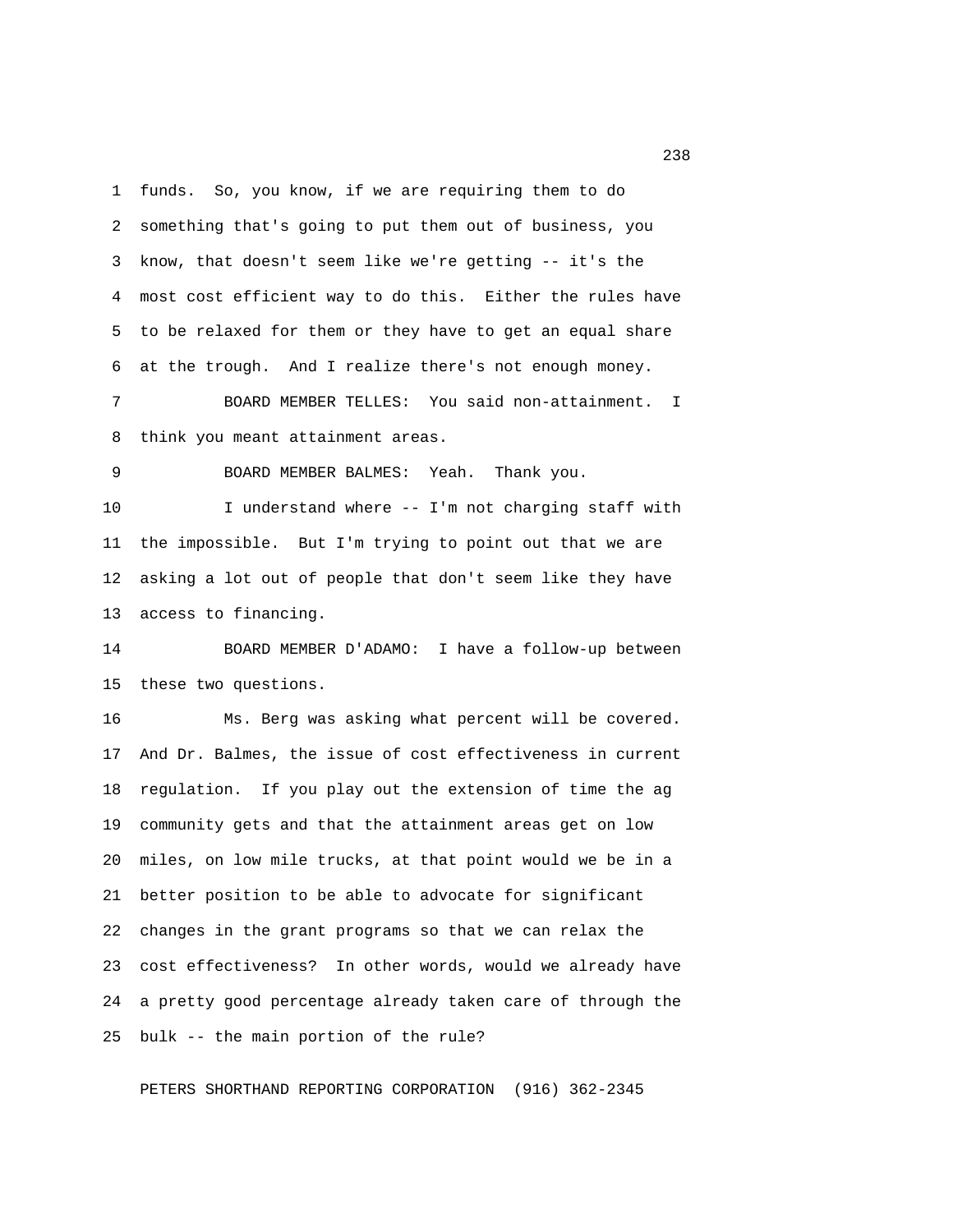1 CHIEF DEPUTY EXECUTIVE OFFICER CACKETTE: Well, 2 there's a couple of considerations here.

 3 One is the amount of money that's actually grant 4 type money which is giving money to people is on the order 5 of ten percent of the cost of the regulation. And then 6 we've got another unit about the same size that is low 7 cost loans. So that's not money giving away. But just by 8 way of helping people get loans that maybe can't get loans 9 today. And that's mainly focused at the smaller 10 businesses who have difficulty getting loans. So those 11 are the two packages we have.

12 You're right. It doesn't in any way come close 13 to paying for compliance. And in fact some of the moneys 14 have restrictions on that. You have to do things earlier 15 than required in order to get access to the money. And 16 that's true in the Carl Moyer and on the loan program as 17 well. And those are statutory restrictions.

18 So we don't have flexibility just to pay for 19 compliance. And if we did, it would be a relatively small 20 fraction.

21 So what we tried to do is focus the money on 22 those that need it the most and those that can step 23 forward and do something early right now.

24 But if it's the Board's desire to make changes, 25 for example, give more consideration to people in rural

PETERS SHORTHAND REPORTING CORPORATION (916) 362-2345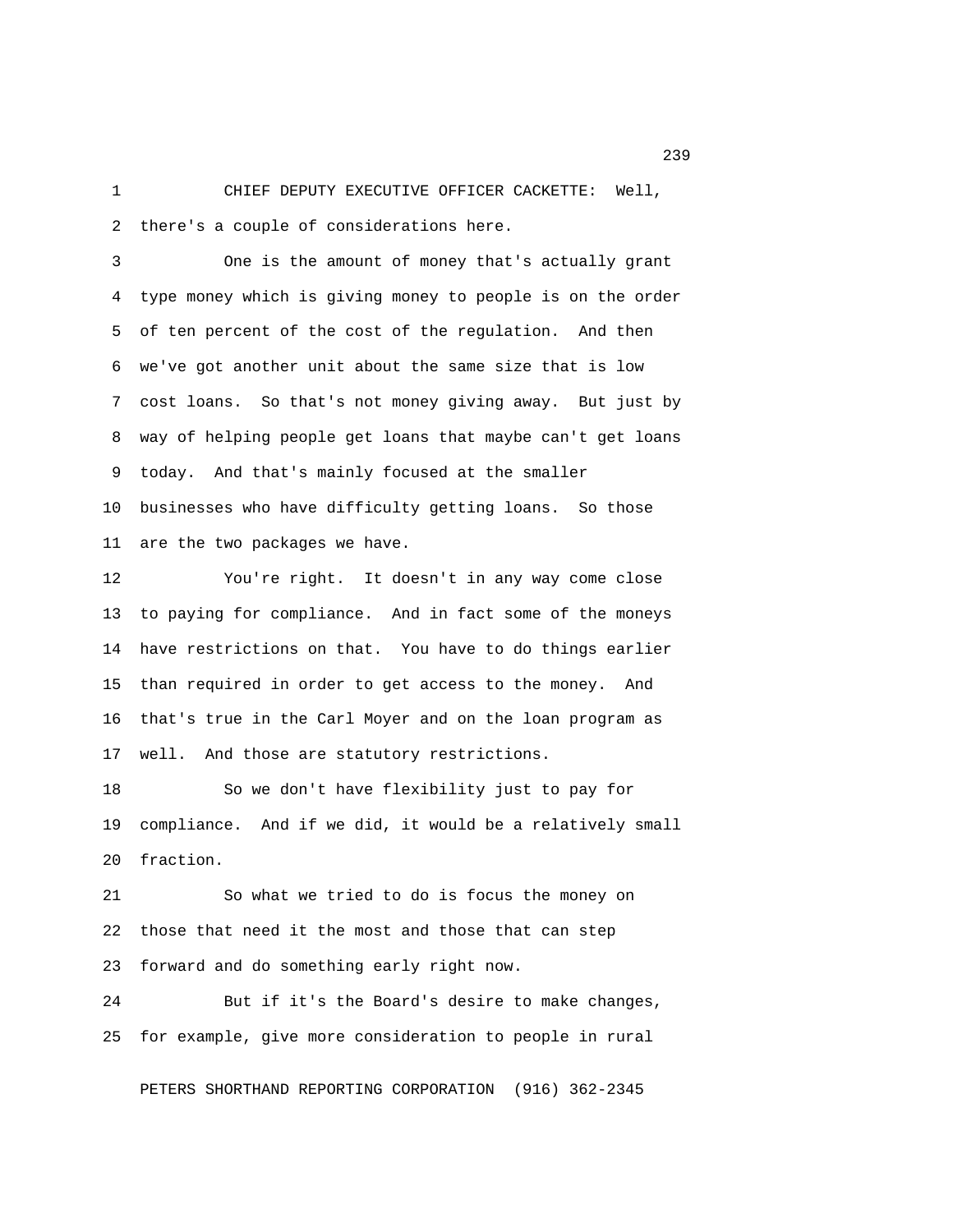1 areas that have to put filters on or give consideration to 2 this argument about giving consideration to dump trucks 3 because they have so much difficulties in complying in the 4 special vehicles, et cetera, some of the things can be 5 done through the guidelines we'll be bringing to you in 6 the spring, the Prop 1B -- that's not a dump truck one -- 7 but for port goods hauling and for Carl Moyer and the loan 8 program. But it's got these other -- there's some 9 restrictions we can't deal with.

10 CHAIRPERSON NICHOLS: Well, also your assessment 11 of the cost of this rule I think is correctly based on 12 compliance, meaning now through 2014.

13 CHIEF DEPUTY EXECUTIVE OFFICER CACKETTE: Well 14 actually now through 2023. But it is front loaded and of 15 the cost -- a lot of the costs are going to occur by 2014. 16 CHAIRPERSON NICHOLS: But suppose we decided we 17 want to spend the entire in 2009 or by the end of 2010. 18 We just decided that's the best way to do it is to 19 jump-start the program, get the biggest bang for the buck, 20 the oldest trucks off the road earliest and everything 21 with a filter on it and go for broke. Could we do that? 22 CHIEF DEPUTY EXECUTIVE OFFICER CACKETTE: Well, I 23 think we're limited to the amount of money per year we 24 get. So the Carl Moyer Programs are you spend the money 25 you get each year.

PETERS SHORTHAND REPORTING CORPORATION (916) 362-2345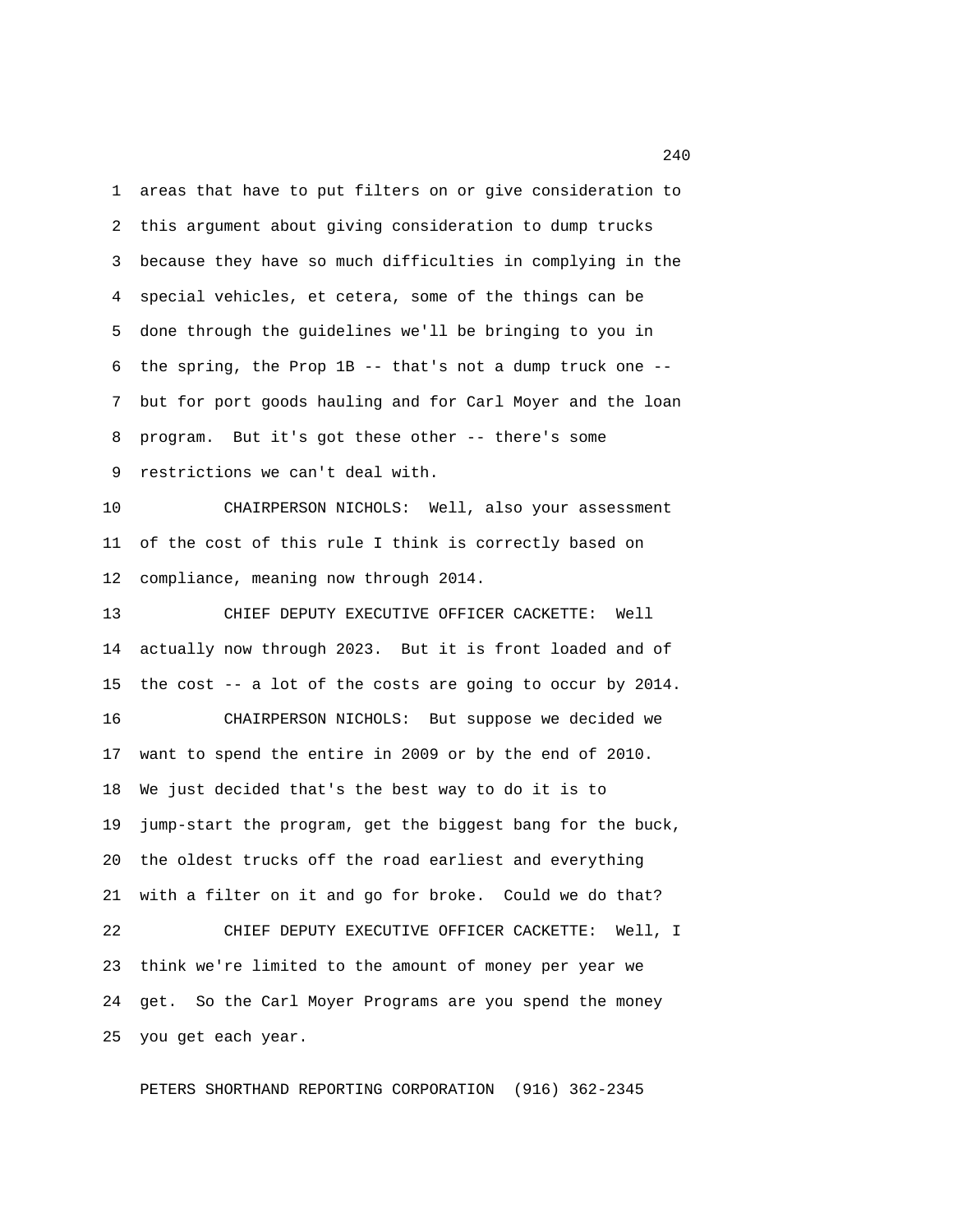1 CHAIRPERSON NICHOLS: So you're thinking just -- 2 CHIEF DEPUTY EXECUTIVE OFFICER CACKETTE: That 3 would happen. But there would be money for every year 4 until 2014 or '15 when that program ends.

 5 The 1B money is coming in pretty much over a 6 four-year period. We're in year two now. Front-end 7 oriented.

8 And the loan program is a one shot deal right 9 now. Although we have the ability to each year to take 10 some of the 118 moneys that are providing the loan 11 guarantee and dedicate that to loans. Like the first 12 year, we dedicated all of it to loans.

13 But so we are kind of front-end spending. But we 14 keep getting installment payments from the government that 15 each year. I don't know any way that we can -- no way we 16 can pull that forward and ask for twice as much this year 17 and not any next year.

18 CHAIRPERSON NICHOLS: The Legislature would have 19 to agree.

20 BOARD MEMBER BERG: And the Carl Moyer covers 21 other things other than trucks as well. So it's not 22 100 percent.

23 CHIEF DEPUTY EXECUTIVE OFFICER CACKETTE: The 140 24 million wouldn't go all to trucks. It pays for some other 25 early actions as well and for areas that we don't regulate

PETERS SHORTHAND REPORTING CORPORATION (916) 362-2345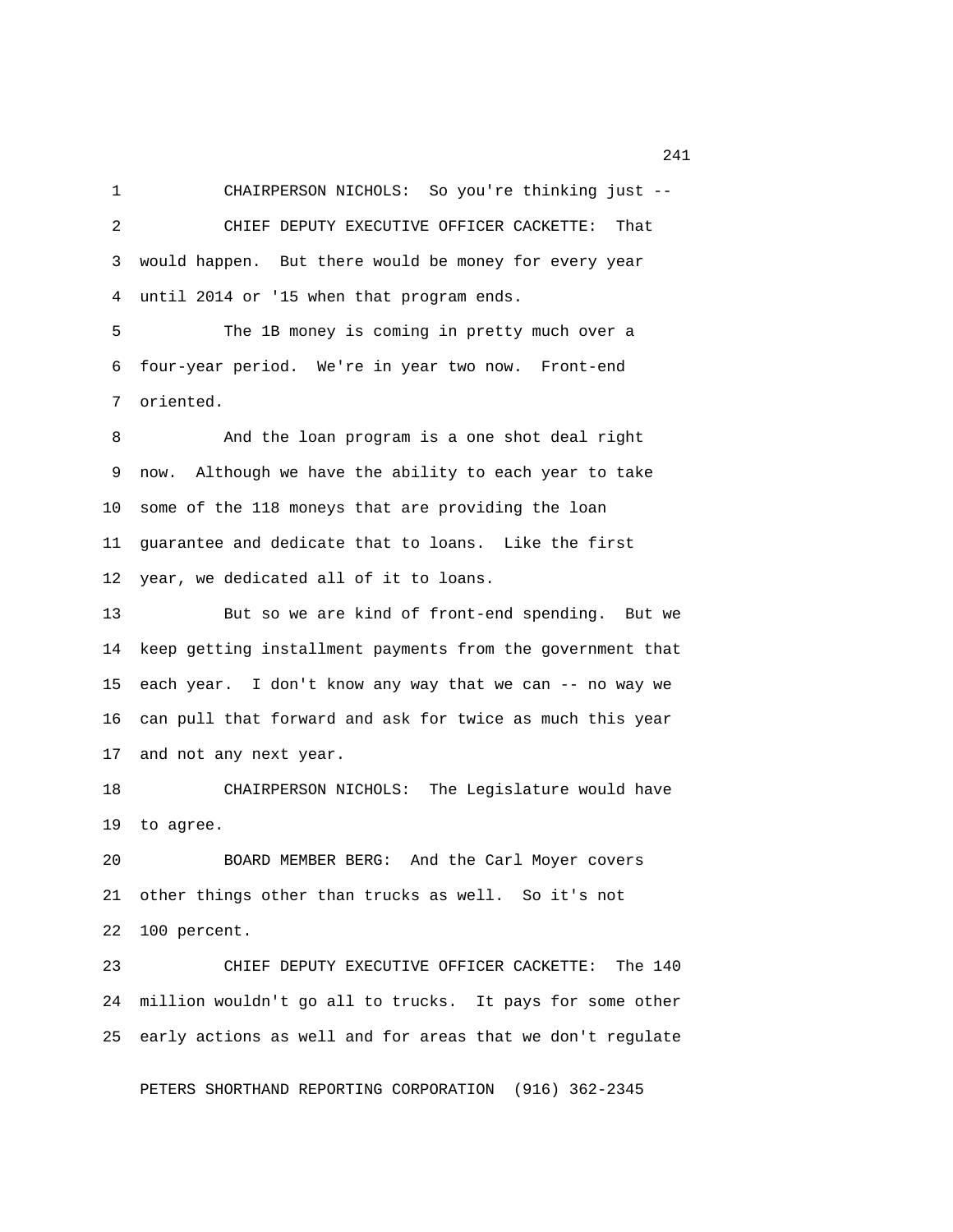1 as thoroughly, like ships and locomotives and things like 2 that.

 3 BOARD MEMBER BERG: So kind of, you know, I kind 4 of feel like this is a discussion with my teenagers. One 5 dollar gets spent ten times. And so I can't quite get a 6 handle on exactly how much we're talking about and how 7 much of the problem we're going to be able to address.

 8 CHIEF DEPUTY EXECUTIVE OFFICER CACKETTE: I think 9 the staff had a realistic expectation that we were never 10 going to be able to pay for compliance. It was simply the 11 moneys were not there for that.

12 We are quite amazed we were able to come up with 13 a billion dollars of various types of financial 14 instruments. If you look at it that way, it's been a 15 great success compared to what we had with the off-road 16 rule where we just had a little bit of Carl Moyer money. 17 On the other hand, if you look at it how do we -- it would 18 be nice if we could pay for all of it, we are obviously 19 restricted from doing that with the moneys we do have.

20 BOARD MEMBER BERG: I'm sorry, Chairwoman. That 21 comes full circle to both Ron Roberts and Dr. Balmes and 22 several of us here is that we're in a situation where the 23 economy is down. Those \$800 payments outside of loan 24 programs and down payments through the grants and 25 incentive money, how are these people going to comply with

PETERS SHORTHAND REPORTING CORPORATION (916) 362-2345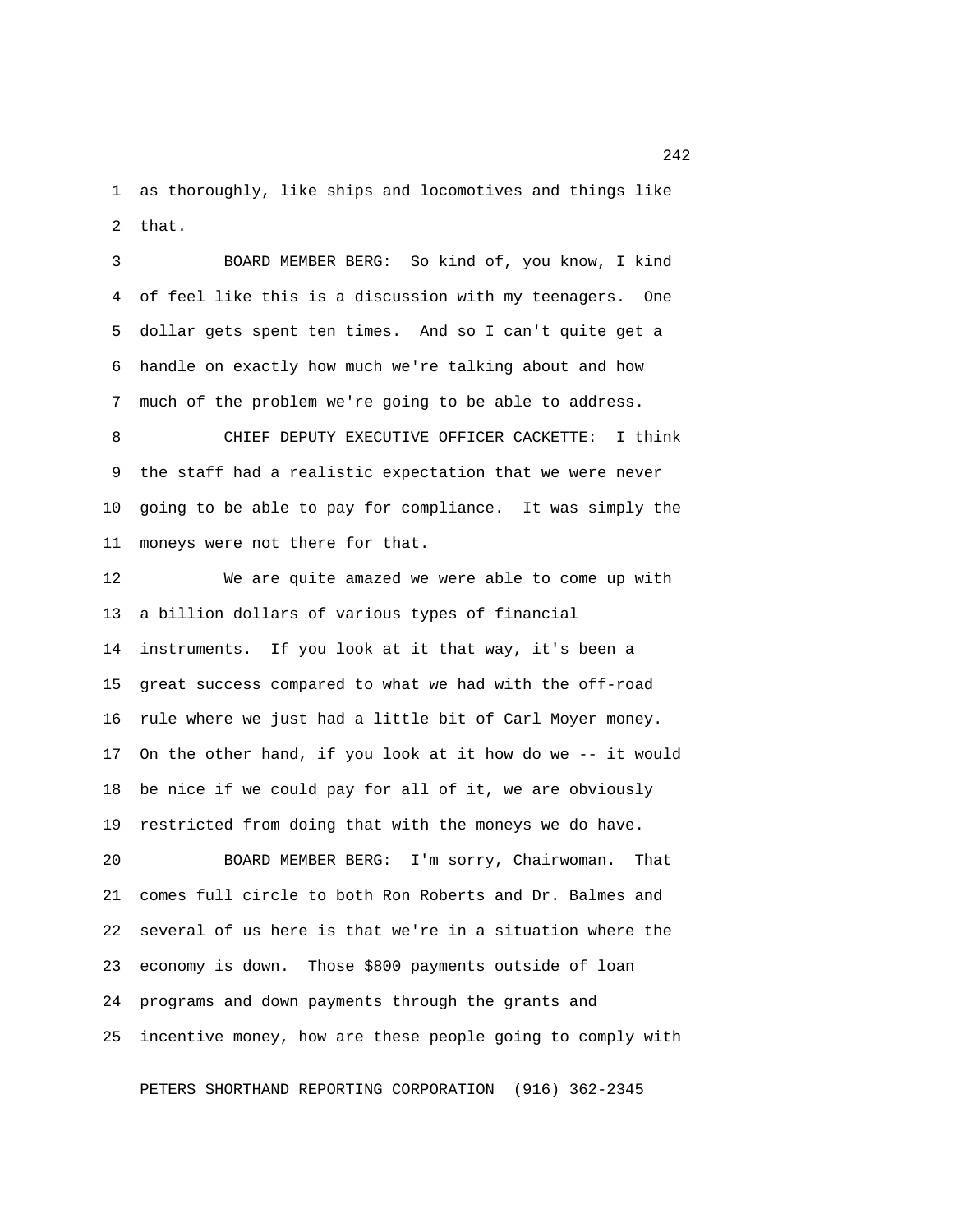1 the rule? And we kind of come full circle again.

 2 CHAIRPERSON NICHOLS: Well, I think the concept 3 here is that we phased in the requirements for compliance 4 over a period of time as well. So we're not asking 5 everybody to be complying this year or next year. And so 6 we're counting on the fact there's some time to build up 7 both the fund and the inventory of trucks that are in 8 compliance and that we will be in a position to get a 9 better economy working in our favor. 10 But there's also some opportunities. And this is 11 where I know Dr. Telles has had some thoughts. And I 12 think one or two of the people who testified had some 13 thoughts about ideas about ways that you could fund 14 compliance with this rule, given the public health 15 importance of the rule. 16 So would you care to discuss this? 17 BOARD MEMBER TELLES: Well, it's not my original 18 idea. It came from the great county of Mendocino. When 19 we were talking to a group from Mendocino, one of the 20 fellows there suggested -- I hate to use the tax word -- 21 but a tax on diesel fuel could generate a lot of revenue. 22 And I kind of did a little figuring.

23 If we estimate there's 17 billion vehicle miles 24 traveled and six miles per gallon, to get to \$5.5 billion, 25 it's 20 cents on diesel per ten years. Just having such a

PETERS SHORTHAND REPORTING CORPORATION (916) 362-2345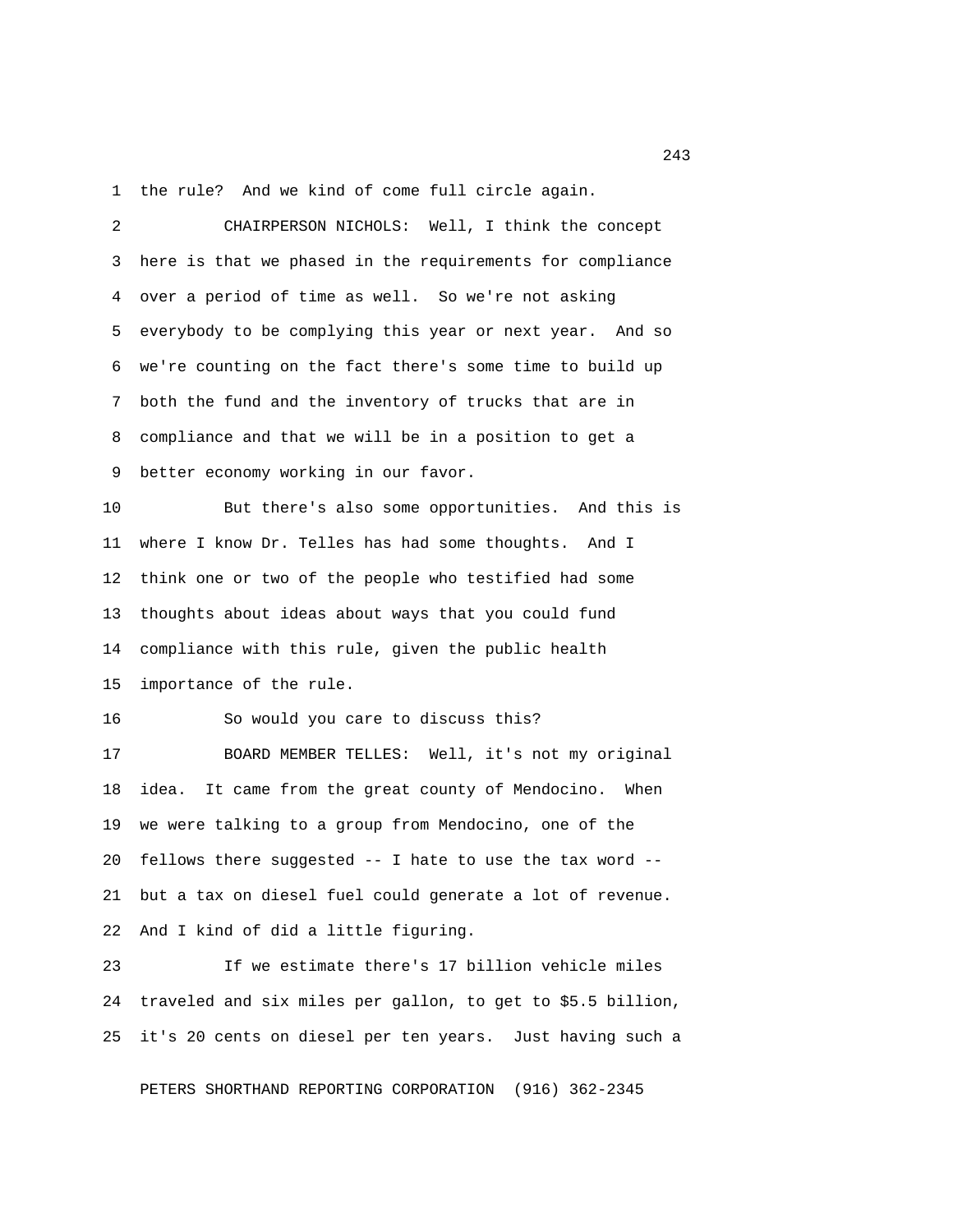1 small tax. If you want a billion dollars, it's four cents 2 per gallon. I mean, there's ways to do that.

 3 Now that obviously takes legislative action. But 4 if you look at this, in our area our region if you believe 5 the Jane Hall report I think for the total savings of the 6 state, it's like 29 billion. And in our region, it's six 7 billion.

 8 The only problem with those savings is nobody is 9 coming up front and saying we're going to save money so 10 we're going to give the truckers \$5 billion to take care 11 of this. It's a societal saving. And I would think this 12 would be one way to generate some money slowly, somewhat 13 slowly. But some funds that we can help mitigate some of 14 the cost of the this.

15 I don't know if that's well received with the 16 trucking community. Obviously, it's pay as you go. And 17 with all the considerations that the high haulers will be 18 paying more than the low haulers, but it's just an idea to 19 think about.

20 I think if we get to the point where we don't 21 have enough funds to do this, I would encourage the 22 environmental health community and the trucking community 23 to get together and walk across the park and start asking 24 for some help in that way.

25 CHAIRPERSON NICHOLS: Well, I think we're kind of PETERS SHORTHAND REPORTING CORPORATION (916) 362-2345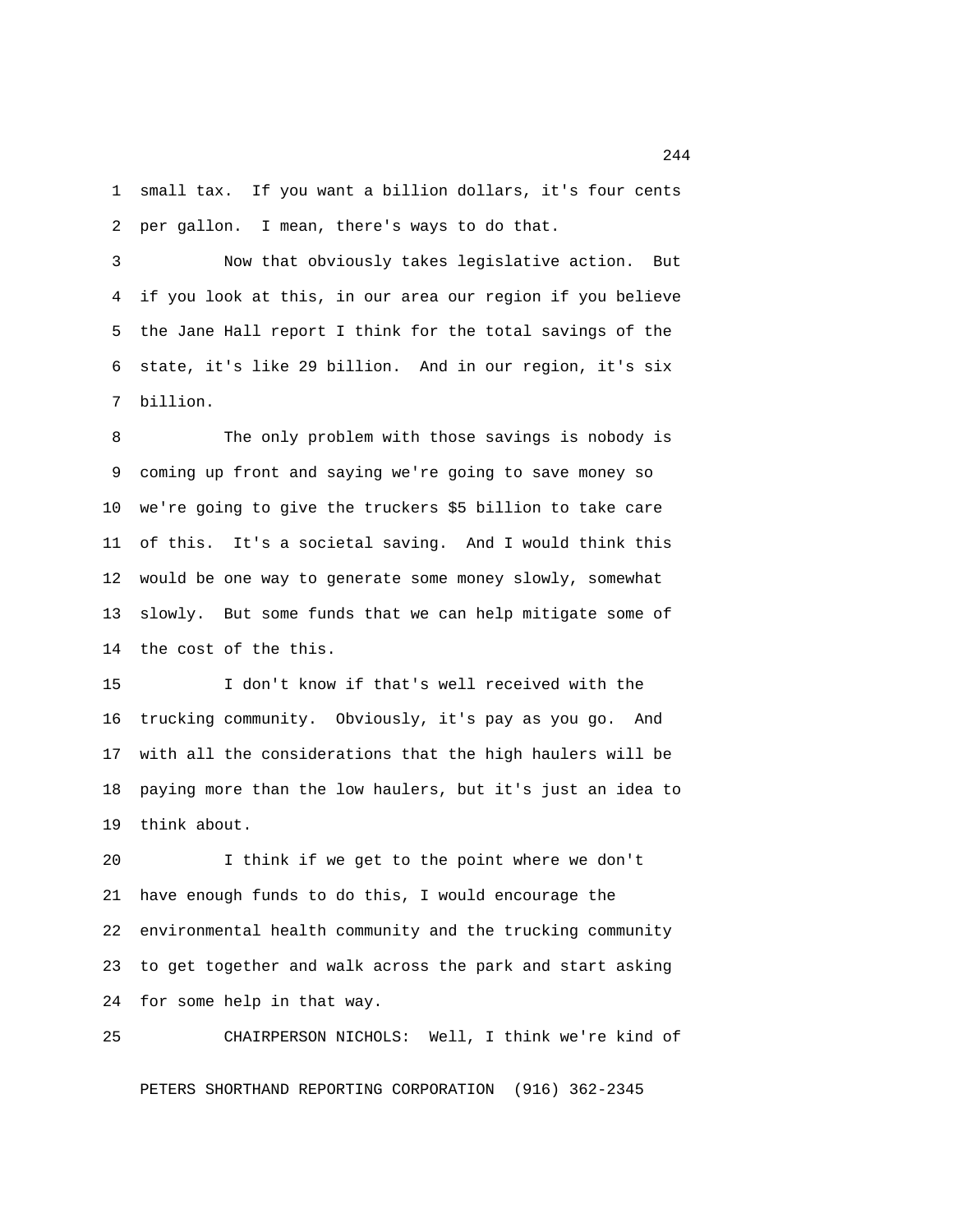1 at a point where we have to begin to make some decisions. 2 And I think the main message I think -- I'm sorry. Excuse 3 me. I didn't -- go ahead.

 4 BOARD MEMBER SPERLING: The discussion about the 5 greenhouse gas rules as part of it. There was the slide 6 that was put up about the SmartWays Program. So I did 7 want to just kind of close that discussion and see if 8 there might be a small change made.

 9 The issue was raised about the lack of scientific 10 credibility or measurement with the cabs part of the 11 SmartWays Program. I guess we're reassured that there's 12 at least some amount of measurement going on with the side 13 with the fairings and the skirts, but not with the cabs. 14 So in the spirit of good government regulation 15 grounded in science, I was wondering if how we might 16 handle it in such a way that we postpone or put in pending 17 form the cabs part of that regulation until we have a 18 better reassurance -- reassurance or establishment of

19 better measurement protocol by EPA that will be used for 20 the SmartWay Program for cabs.

21 CHAIRPERSON NICHOLS: Actually, we haven't talked 22 about the GHG rule at all. We probably should. Can we do 23 that separately? I mean, we do have to talk about it. 24 But -- well, we can do it now.

25 I had some concerns about things that were not in PETERS SHORTHAND REPORTING CORPORATION (916) 362-2345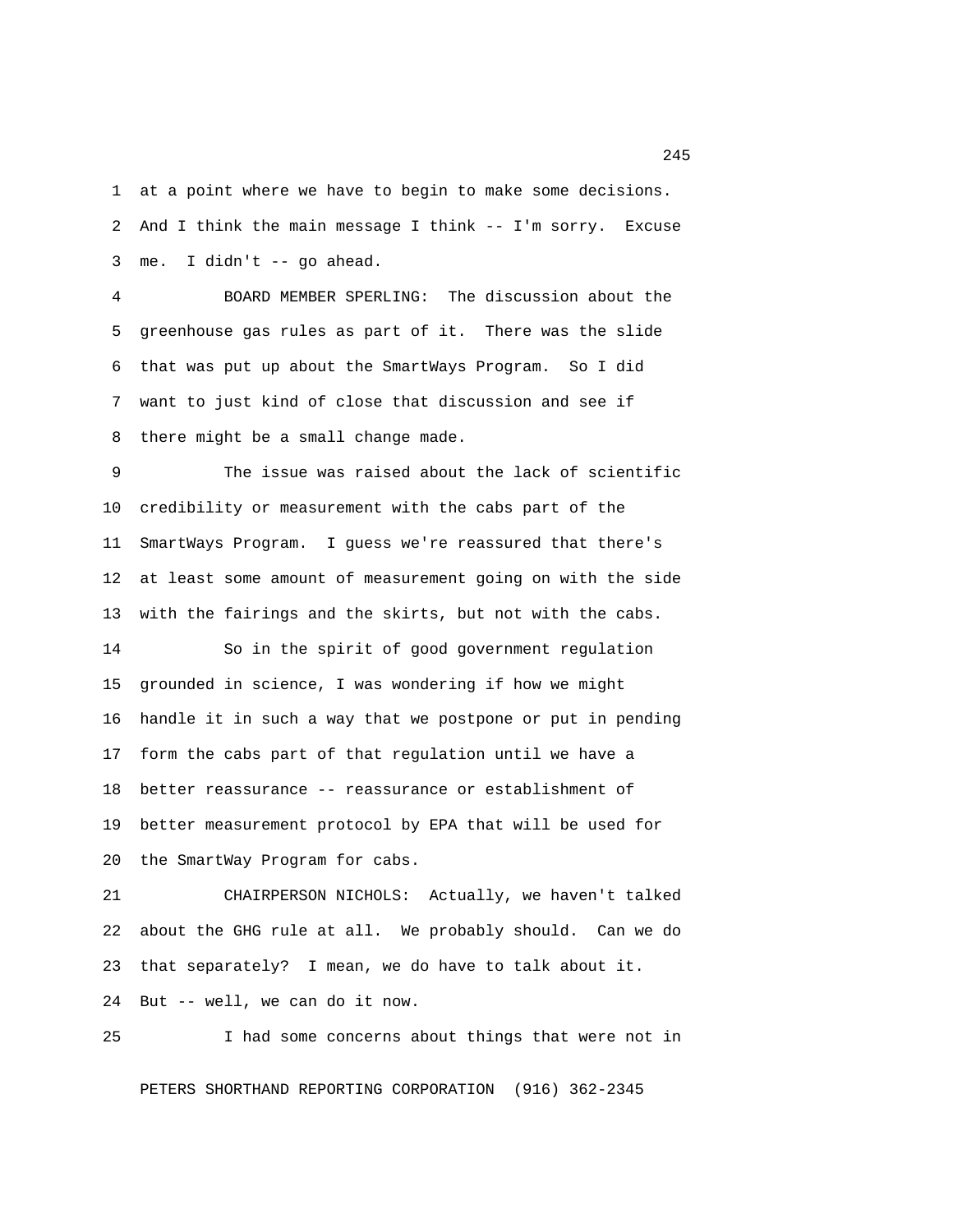1 the rule that were raised by Mr. Anair that suggested that 2 you know in a way the bite we're taking may not be nearly 3 as ambitious as it could be if we're really trying to get 4 GHG savings. And they look very cost effective, although 5 again there's money to be spent.

 6 But I'd like to hear staff's comments on whether 7 they want to make any modifications, because they didn't 8 raise that at all.

 9 CHIEF DEPUTY EXECUTIVE OFFICER CACKETTE: I think 10 our first recommendation in those slides -- go back to the 11 very first one -- was to track what EPA is doing. We went 12 and talked to EPA last night to make sure we understood 13 what they are up to. And they are trying to come up with 14 a more rigorous SAE-like procedure for the cabs. And I 15 asked will you have it done by the end of '09, which would 16 give time -- because you don't want to start the 17 compliance until into 2010. And the answer was that's 18 their expectation, but no guarantee. So that created in 19 our mind a good way of doing that would be --

20 CHAIRPERSON NICHOLS: Couldn't caveat it it 21 wouldn't take effect unless there was an SAE or equivalent 22 standard?

23 CHIEF DEPUTY EXECUTIVE OFFICER CACKETTE: That we 24 could look at that and come back to the Board with what we 25 thought the solution would be to the situation.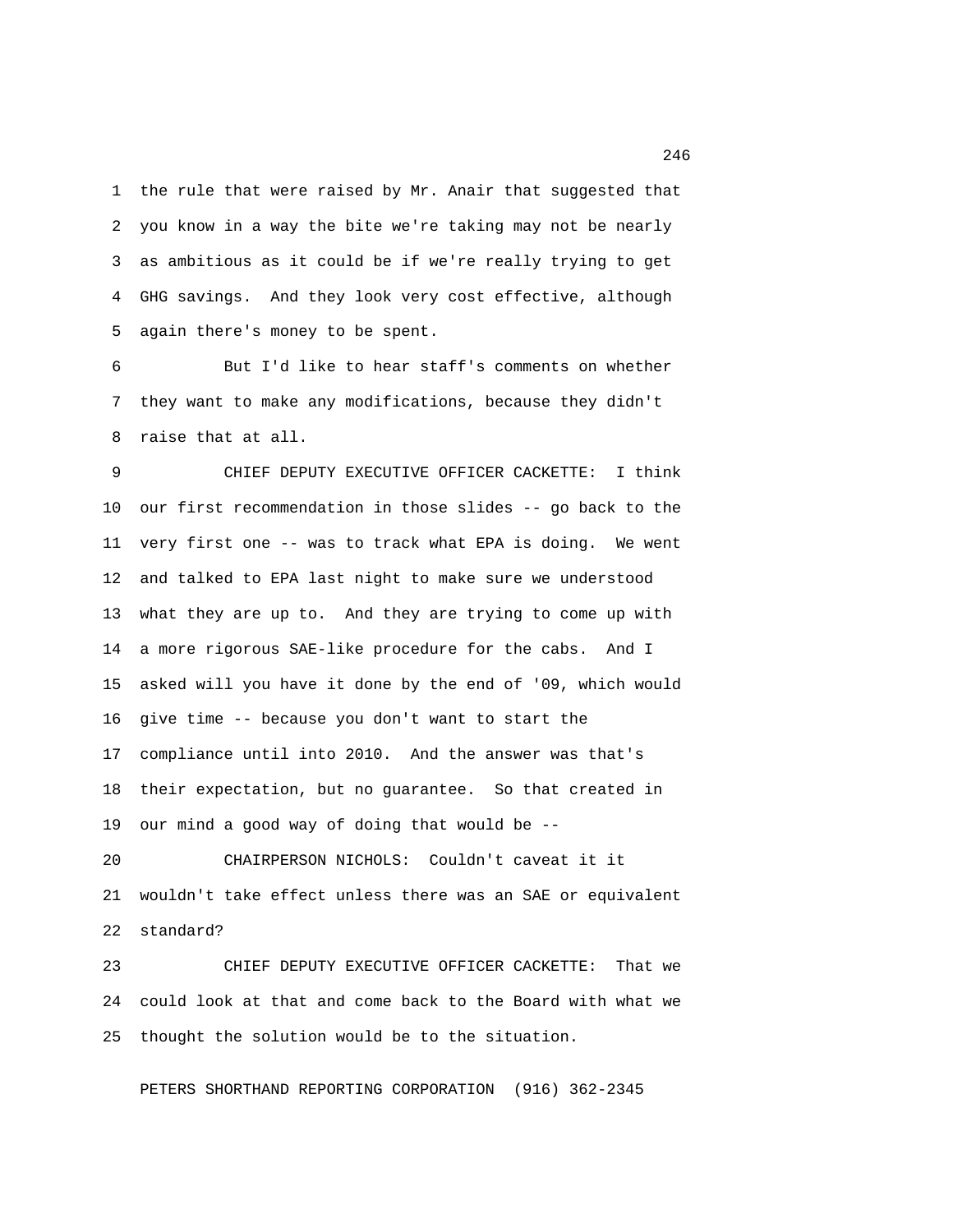1 The possible solutions would be EPA comes up with 2 a procedure and everything is okay. It's now on the same 3 degree of rigor as the trailer components.

 4 Or it could be they didn't get it done. And 5 perhaps it's only a procedural thing. And maybe we could 6 adopt it in some way.

 7 Or there's just a bunch more work to be done. 8 And at that point maybe it suggests that we defer or delay 9 that provision.

10 And we could also probably have a better 11 assessment at that time for you what exactly does the 12 qualitative procedure mean. I don't think it means that 13 you're going to get a tractor that doesn't improve 14 greenhouse gases. What it means is that between the 15 various manufacturers maybe not a rigorous comparison from 16 one manufacture to the other. You might buy a SmartWay 17 from one manufacturer that isn't a whole bunch better than 18 a SmartWay from another manufacturer. That could happen 19 under -- because the way they structure it is compared to 20 the other equipment of a manufacturer.

21 But the more rigorous proposal would take care of 22 that. I think we're on track to do that within a year.

23 So it would be our recommendation that if you're 24 going to go ahead and adopt this rule, we adopt it and 25 come back and make a mid-course correction if necessary at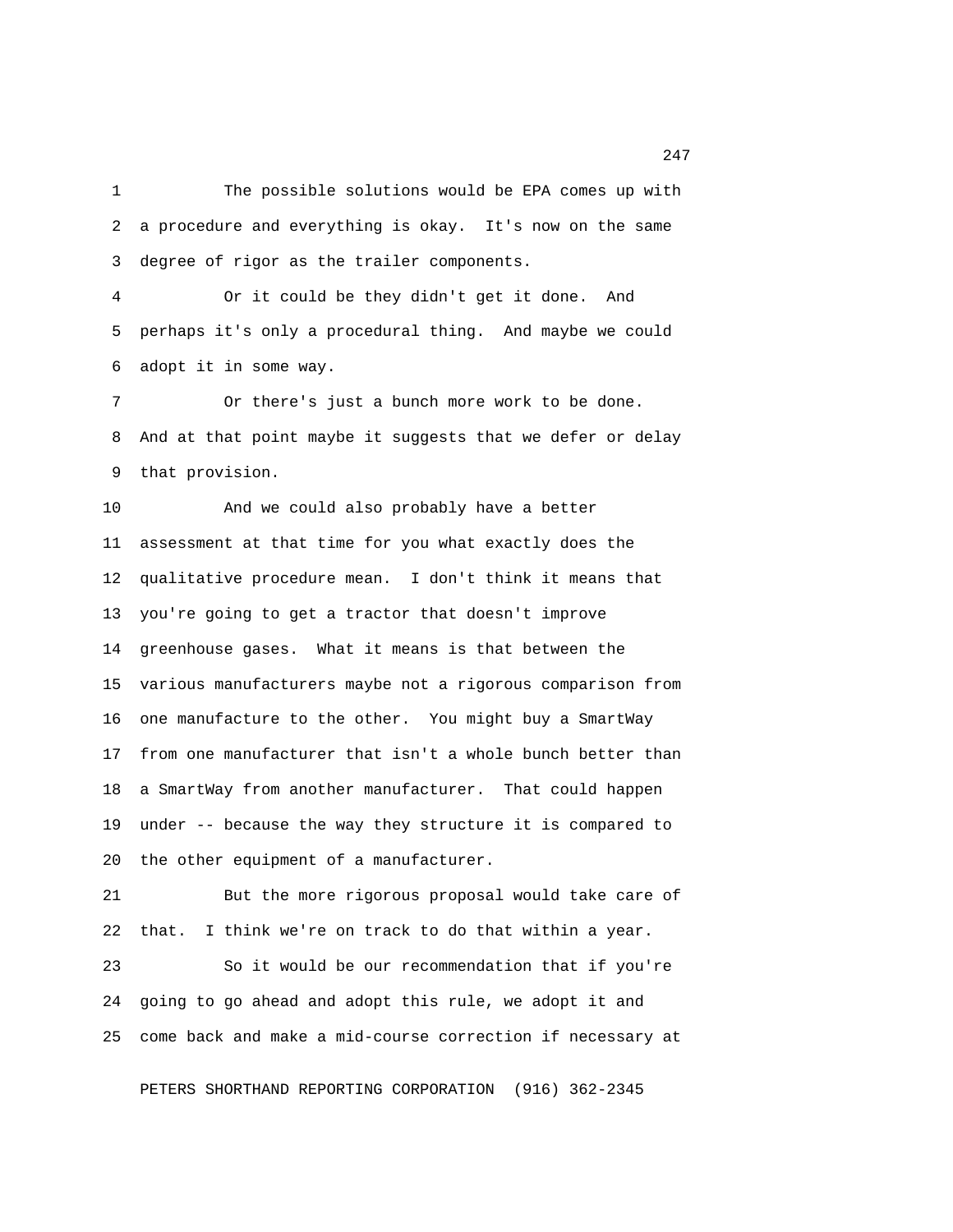1 the end of next year before people have to get into the 2 point of actually buying any equipment.

 3 CHAIRPERSON NICHOLS: Well, I think the Board 4 would feel more comfortable if we, in addition to asking 5 for a report back, made it clear that we don't intend to 6 impose that piece of it, unless there's a procedure that 7 staff is willing to certify. And in fact is of the same 8 caliber as the other tests. That's not worded as artfully 9 as it could be, but I think you could turn it into a 10 resolution.

11 BOARD MEMBER SPERLING: Could I make a broader 12 response to what you were saying earlier. I'm a strong 13 proponent of aggressive policy on greenhouse gas. But you 14 know, this heavy-duty area makes me very nervous. We're 15 moving on this as an early action item, but in truth 16 there's not much good data. We're doing it in a very 17 piecemeal prescriptive way. And you know I always like to 18 see more of a performance-based approach to it.

19 And EPA is -- the latest energy legislation told 20 them they should start moving forward towards regulating 21 heavy-duty vehicles in terms of fuel economy and 22 emissions. And in hopefully with the new administration 23 that actually will happen.

24 And so somehow I think we need to be working more 25 closely with EPA on this overall issue. I guess I'm going

PETERS SHORTHAND REPORTING CORPORATION (916) 362-2345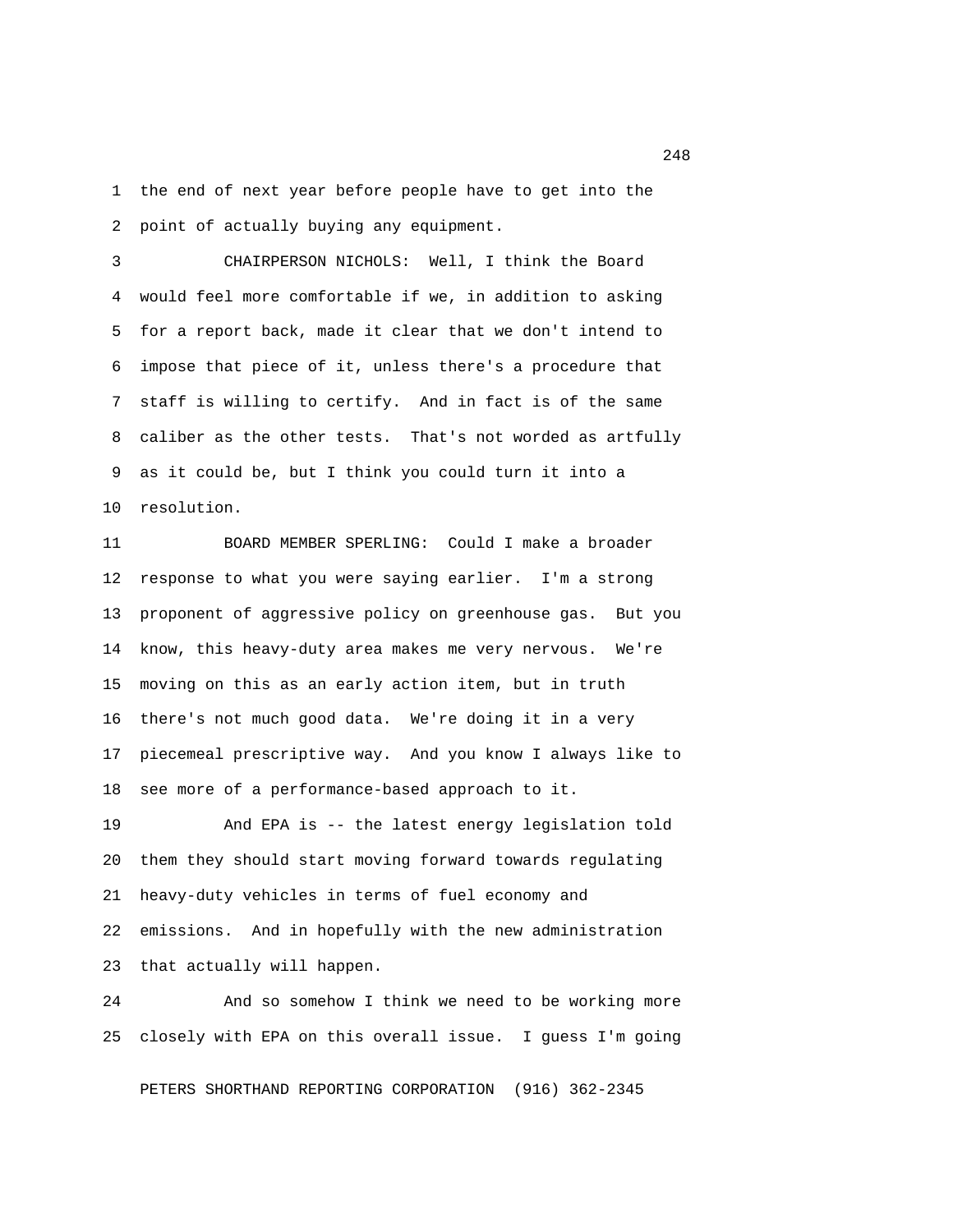1 to be a little conservative in terms of how I respond to 2 the UCS proposal in saying, yes, we want to be very 3 aggressive, but we want to be do it in a more robust way. 4 So I usually wouldn't propose this, but I say 5 let's go slow on this one in terms of any further action 6 with the idea that eventually we will get a very strong 7 program and hopefully a national program that we can work 8 with. 9 CHAIRPERSON NICHOLS: But in terms of the down 10 payment that was proposed when we adopted the Discrete 11 Early Actions, you're comfortable this one is good enough 12 to move forward on? 13 BOARD MEMBER SPERLING: With the caveat about the 14 caps. 15 CHAIRPERSON NICHOLS: That's helpful. Thank you. 16 Okay. Back to the truck rule. 17 BOARD MEMBER BERG: Chairman Nichols. 18 CHAIRPERSON NICHOLS: I was just recognizing Ms. 19 D'Adamo. 20 BOARD MEMBER BERG: I'm so sorry. 21 BOARD MEMBER D'ADAMO: I have a couple of just 22 minor items, hopefully minor. I like the suggestion that 23 Granite Construction has regarding a courtesy inspection

24 program. Seems to be a lot of confusion out there. 25 The truck industry is subject to a number of

PETERS SHORTHAND REPORTING CORPORATION (916) 362-2345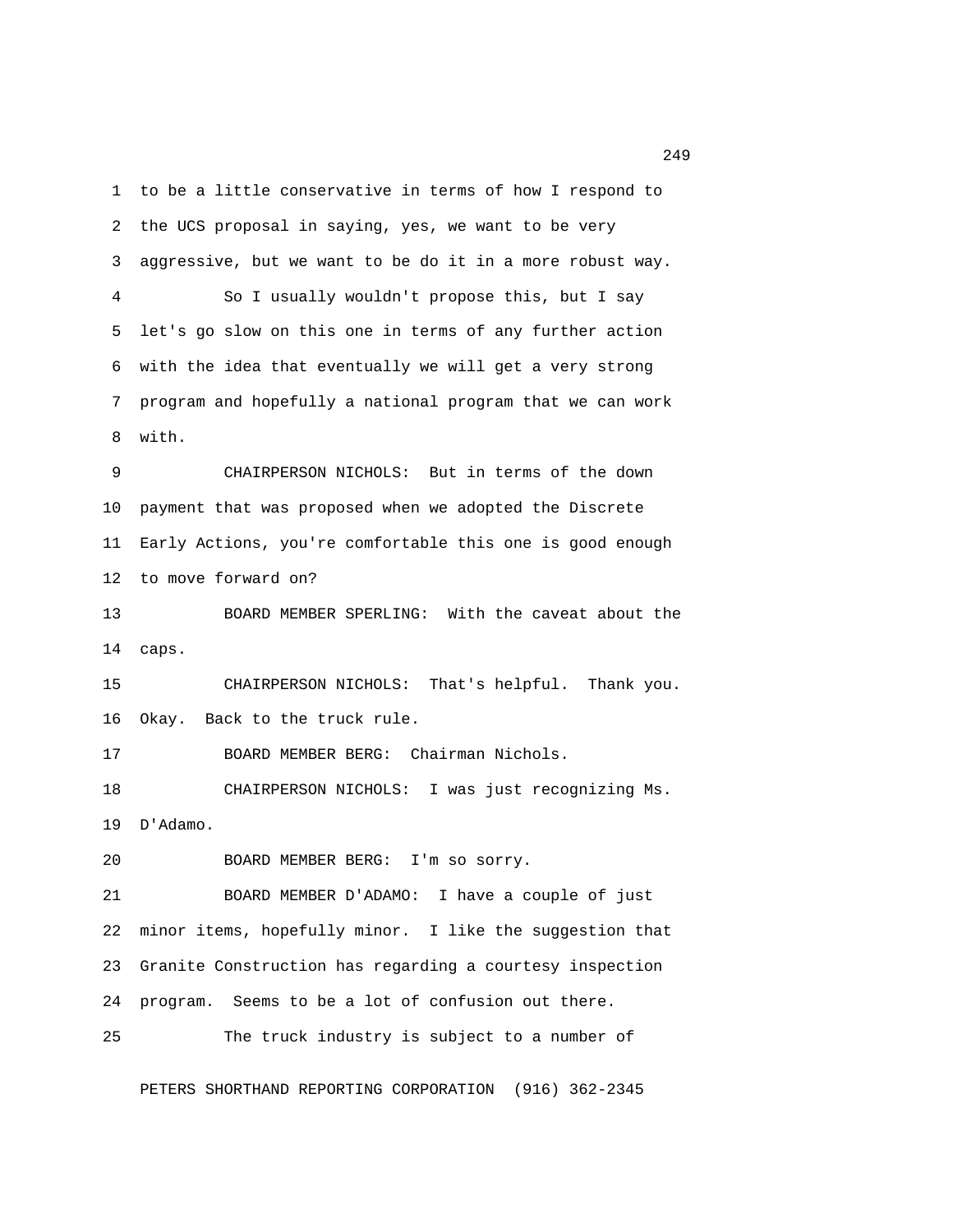1 different regulations. And I'd like staff to -- I don't 2 know if it could be included in this regulation or if 3 staff could bring a program back to us at a later time. 4 And then I also -- 5 CHAIRPERSON NICHOLS: I agree with that one, by 6 the way. I would second that. 7 BOARD MEMBER BALMES: I would third it. 8 Especially when an employer says they like the Cal/OSHA 9 program. We want to see it replicated. 10 CHAIRPERSON NICHOLS: We want to know how that 11 worked. 12 BOARD MEMBER D'ADAMO: So there's nodding heads 13 on that one. Good. 14 On enforcement, I don't believe staff talked much 15 about it. But what can we do -- there's a lot of people 16 that are going to go the extra mile and spend a lot of 17 money on this regulation. And enforcement is just 18 crucial. 19 The concern I had I think somebody talked about 20 the idling regulations and had some criticism about lack 21 of enforcement. So, of course, for those that are 22 complying, it's frustrating when you hear about someone

24 terms of compliance. This rule is going to be huge in 25 terms of compliance.

23 that's not complying. And idling is a small action in

PETERS SHORTHAND REPORTING CORPORATION (916) 362-2345

<u>250</u>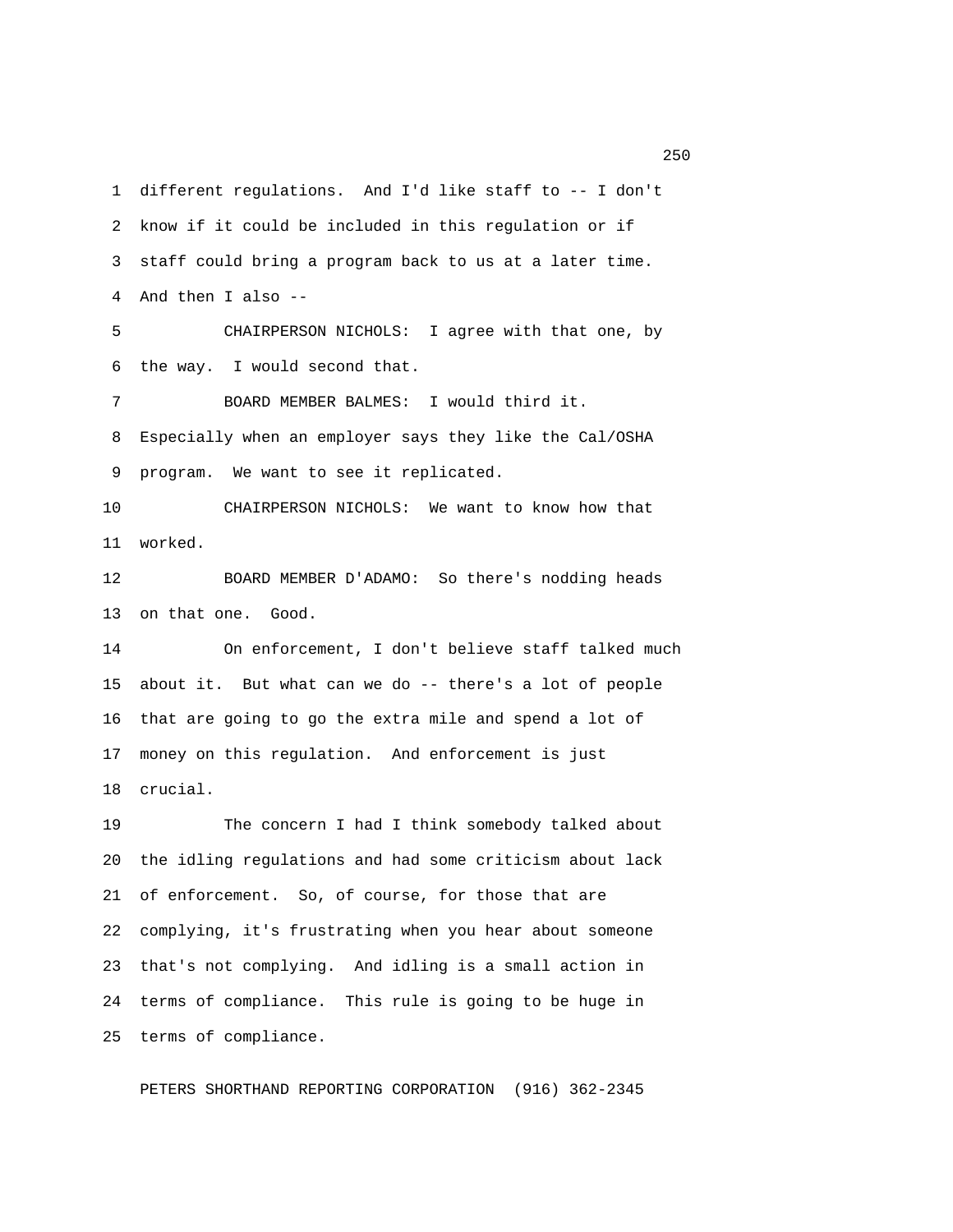1 So what can we do to make sure it's being 2 properly enforced in particular with the trucks coming 3 from out of state?

 4 CHIEF DEPUTY EXECUTIVE OFFICER CACKETTE: Well, I 5 think we're actually in better shape on this rule relative 6 to the other rules. For example, idling which sound 7 simple means you have to go out and find the person that's 8 idling and time it. And in some cases for the sleeper 9 rule, that means someone has to prowl around at 3:00 in 10 the morning at a truck stop. That's difficult.

11 But we do have an enforcement program now, and 12 we've had one for more than ten years now for smoke 13 inspections, which are done at the weigh stations coming 14 into California. That deals with primarily out-of-state 15 trucks.

16 And then we also do targeted inspections like at 17 ports and places where there's a high density of trucks. 18 So when they do those inspections, they can 19 either do inspections for this rule or for all of the 20 rules at the same time.

21 So this is a matter of sort of incrementing the 22 enforcement on the on-road truck where in those other 23 areas we had to start a new enforcement program and do it 24 differently than we are doing now. So I think we're 25 pretty good shape to be able to --

PETERS SHORTHAND REPORTING CORPORATION (916) 362-2345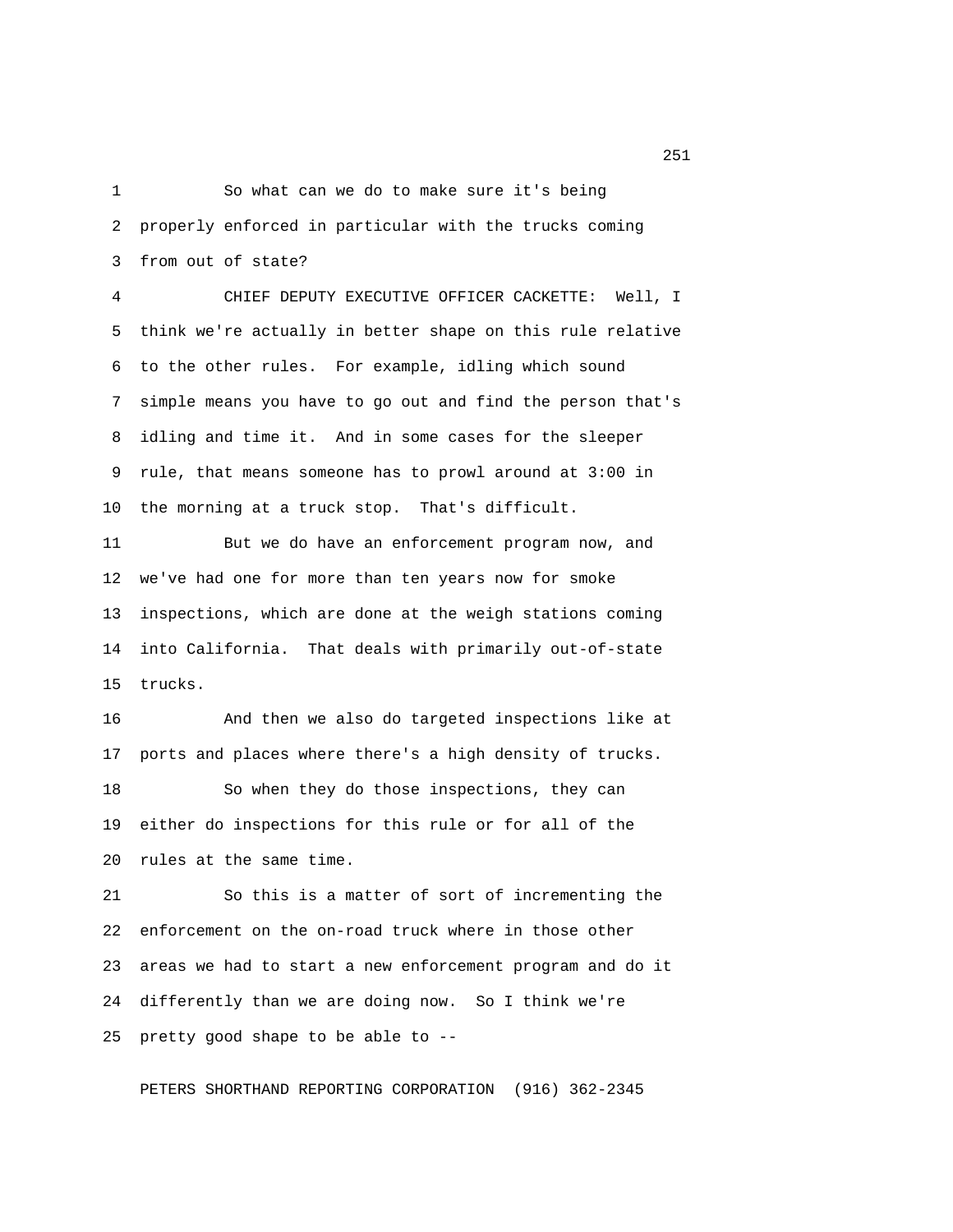1 CHAIRPERSON NICHOLS: Are we not considering a 2 report to the Legislature at our next Board meeting, which 3 we would be considered this time if we had enough time, 4 that deals with the enforcement of all of our diesel 5 rules? It's an AB 233 report. And they've asked us for 6 very specific detail, not only about the mechanisms, but 7 about what kinds of equipment and what personnel we need 8 to do that.

 9 So although I doubt this is a year where we're 10 going to be asking for or receiving lots of additional 11 resources, the Legislature has always focused on this 12 enforcement issue as one area where they were willing to 13 look at giving us more resources even in bad budget times. 14 CHIEF COUNSEL PETER: With respect to the Bay 15 Area Enforcement, which was the person that testified, the 16 Bay Area Air Quality Management District has expressed 17 extreme interest in stepping up on their idling 18 enforcement. So our enforcement division has been working 19 with them. And they actually are doing it on their own 20 nickel. And we're providing them training. And they are 21 going to step up very aggressively on idling in the Bay 22 Area.

23 And with respect to San Joaquin, they also wanted 24 to do it so we have a pilot program with respect to that 25 on enforcement where we are actually paying them for their

PETERS SHORTHAND REPORTING CORPORATION (916) 362-2345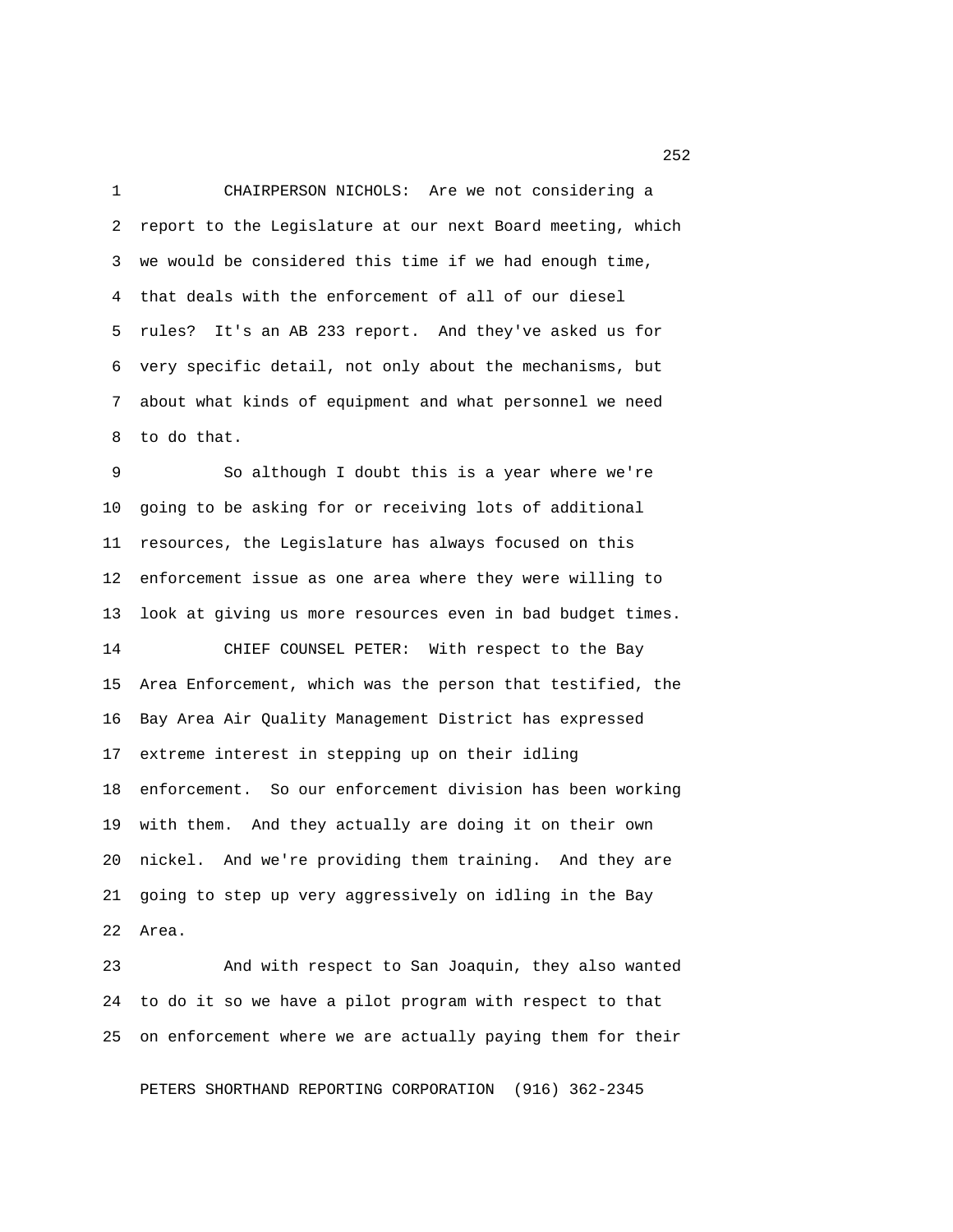1 inspector's time, which is a cost effective way of doing 2 it. That will be dealt with. It's mentioned in the AB 3 233 report you'll hear.

 4 I just wanted to address that. Because I agree 5 the idling is more difficult, but we're starting to get 6 our arms around it.

 7 CHAIRPERSON NICHOLS: To the extent there is 8 competition in the industry, someone who isn't complying 9 has a competitive advantage over someone who is paid and 10 is complying.

11 So I think it's really important that we use all 12 of the mechanisms that we have available to us which do 13 include civil penalties and pretty serious litigation if 14 we want to do that.

15 CHIEF COUNSEL PETER: Right. We could take 16 affirmative action against firms.

17 But what is being referred to today was the 18 specific people idling in neighborhoods. And once again, 19 that's where we are coming up with a program where we're 20 utilizing the local air districts to assist us, and 21 they're very interested in doing that.

22 CHAIRPERSON NICHOLS: I was referring back to the 23 Granite Construction testimony.

24 CHIEF COUNSEL PETER: You're right. Even playing 25 field is critical.

PETERS SHORTHAND REPORTING CORPORATION (916) 362-2345

<u>253</u>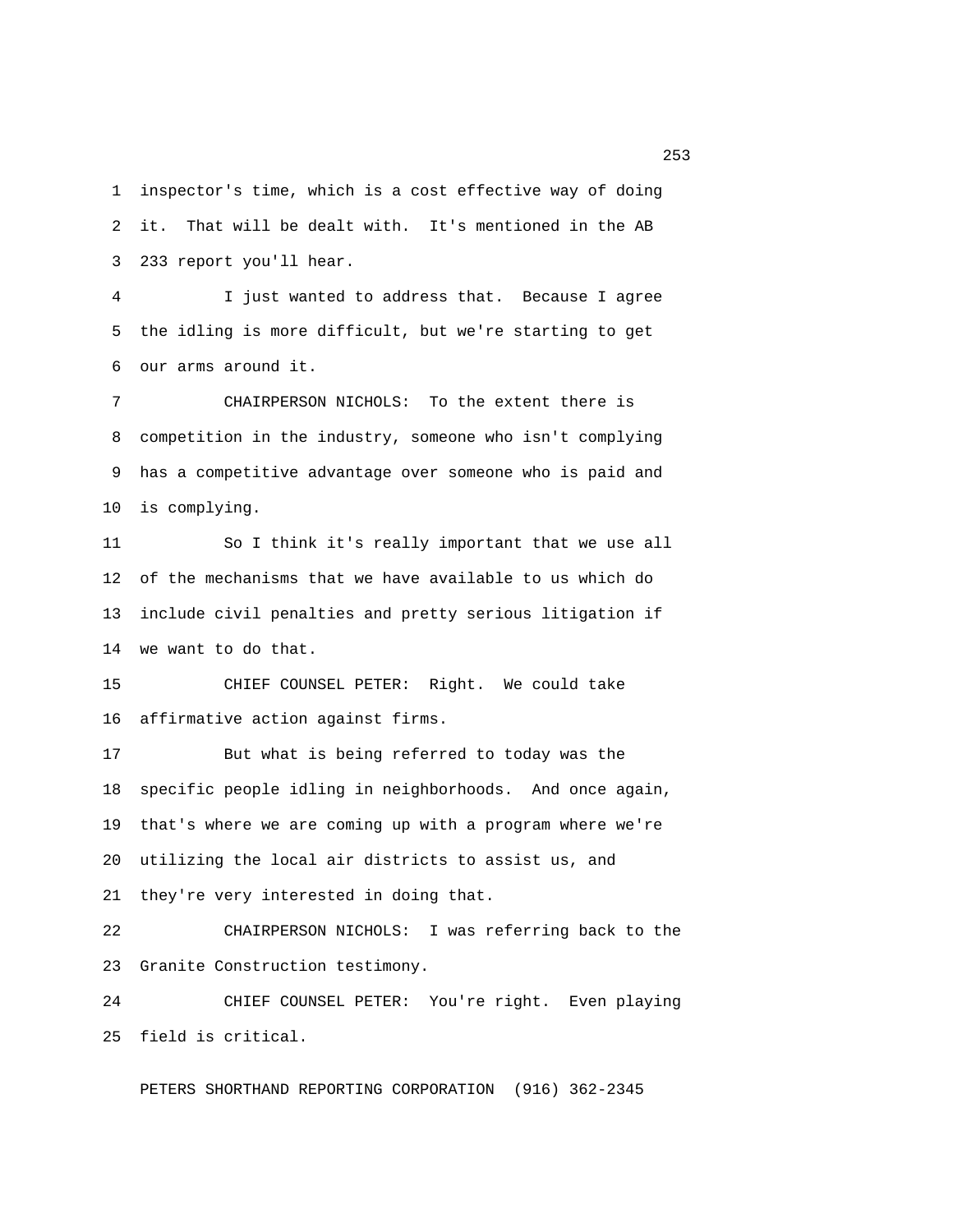1 CHAIRPERSON NICHOLS: But you're right. We did 2 hear from some very concerned citizens as well. 3 BOARD MEMBER TELLES: Since we're talking about 4 enforcement, one of the testifiers mentioned that the 5 companies that would be hiring fleets will be responsible 6 for making sure that fleet is compliant. 7 What would the mechanism be that they would be 8 able to do that? And what would the penalty be if they 9 don't do that? 10 BOARD MEMBER BERG: I think's on the SmartWay. 11 BOARD MEMBER TELLES: No. It's page 33. 12 BOARD MEMBER BERG: On the on-road? 13 BOARD MEMBER TELLES: Yeah. It's page 33, 14 Section B, how does the regulation apply to motor 15 carriers, brokers, and dispatchers? 16 HEAVY-DUTY DIESEL IN-USE STRATEGIES BRANCH CHIEF 17 WHITE: Let me explain that a little bit more. 18 One of the things we intend to do on that is as 19 fleets report to us, they're reporting operating numbers 20 they commonly have, whether their motor carrier permit 21 number, their number from the Public Utilities Commission, 22 some other operating permit that they received that allows 23 them to legally be in commercial business in the state. 24 So we'll collecting that information as part of 25 the reporting requirements. And this is actually

PETERS SHORTHAND REPORTING CORPORATION (916) 362-2345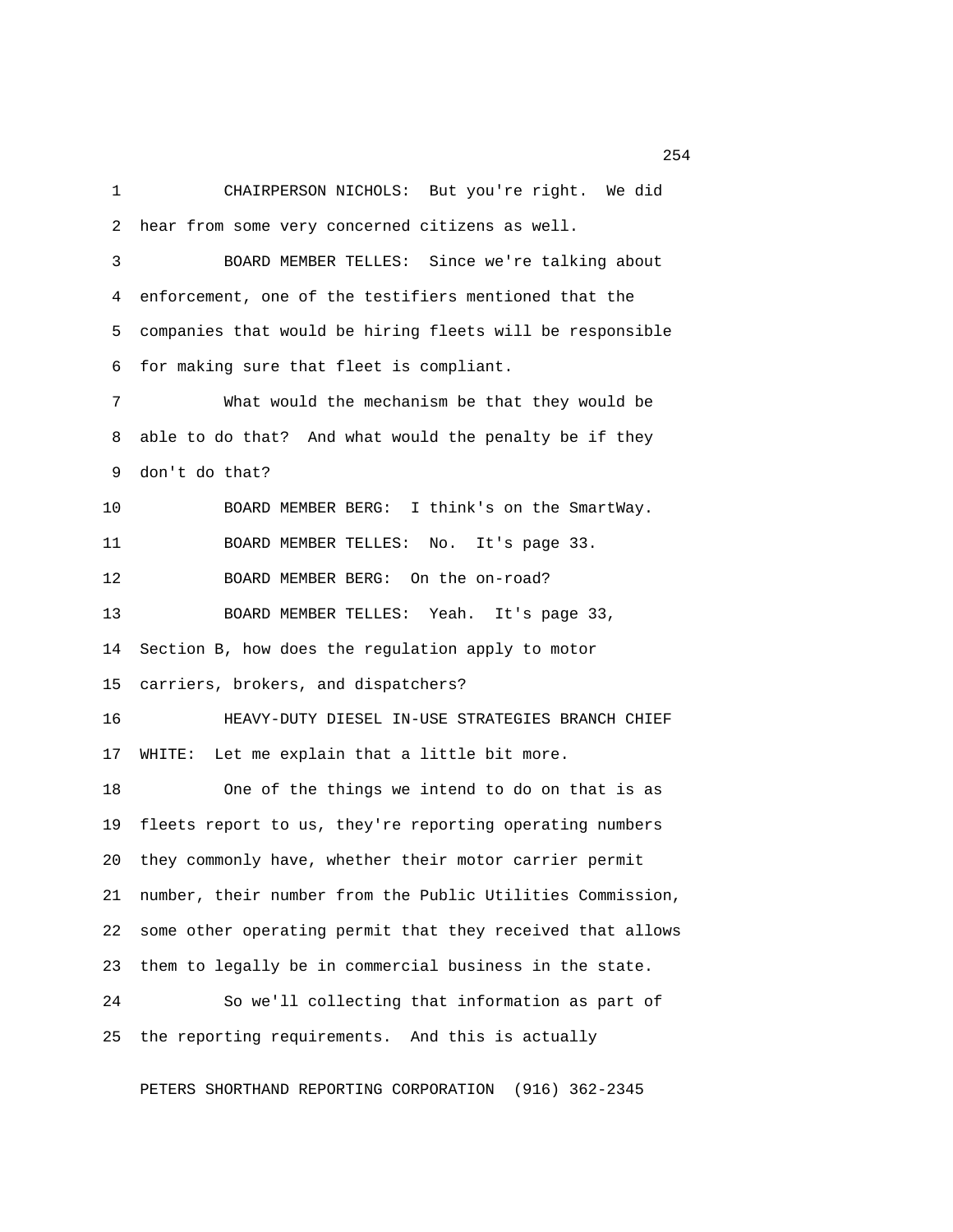1 something that we developed in conjunction with the 2 industry as a way to improve the enforceability of the 3 regulation.

 4 What we will do is collect that information and 5 make that available on-line. So somebody can go and look 6 to see whether or not a fleet they want to hire is 7 reported to be in compliance with the regulation. And 8 that's as far as it's going to go. Check on a web page, 9 make sure the fleet they're hiring has been reported as 10 compliant. If they are, that hiring company has no 11 further obligation.

12 BOARD MEMBER TELLES: They don't have to go out 13 and inspect the truck?

14 HEAVY-DUTY DIESEL IN-USE STRATEGIES BRANCH CHIEF 15 WHITE: No, they do not. Simply a check.

16 CHIEF DEPUTY EXECUTIVE OFFICER CACKETTE: That's 17 true on the SmartWay. It's the same way. I think that 18 was not clear yesterday from the discussion. But that's 19 the way it would work.

20 BOARD MEMBER BERG: On the off-road rule, we were 21 going to actually issue compliant cards or some kind of 22 compliant document saying that a company was in compliance 23 with the off-road. Almost like your insurance card. And 24 so --

25 HEAVY-DUTY DIESEL IN-USE STRATEGIES BRANCH CHIEF

PETERS SHORTHAND REPORTING CORPORATION (916) 362-2345

<u>255</u>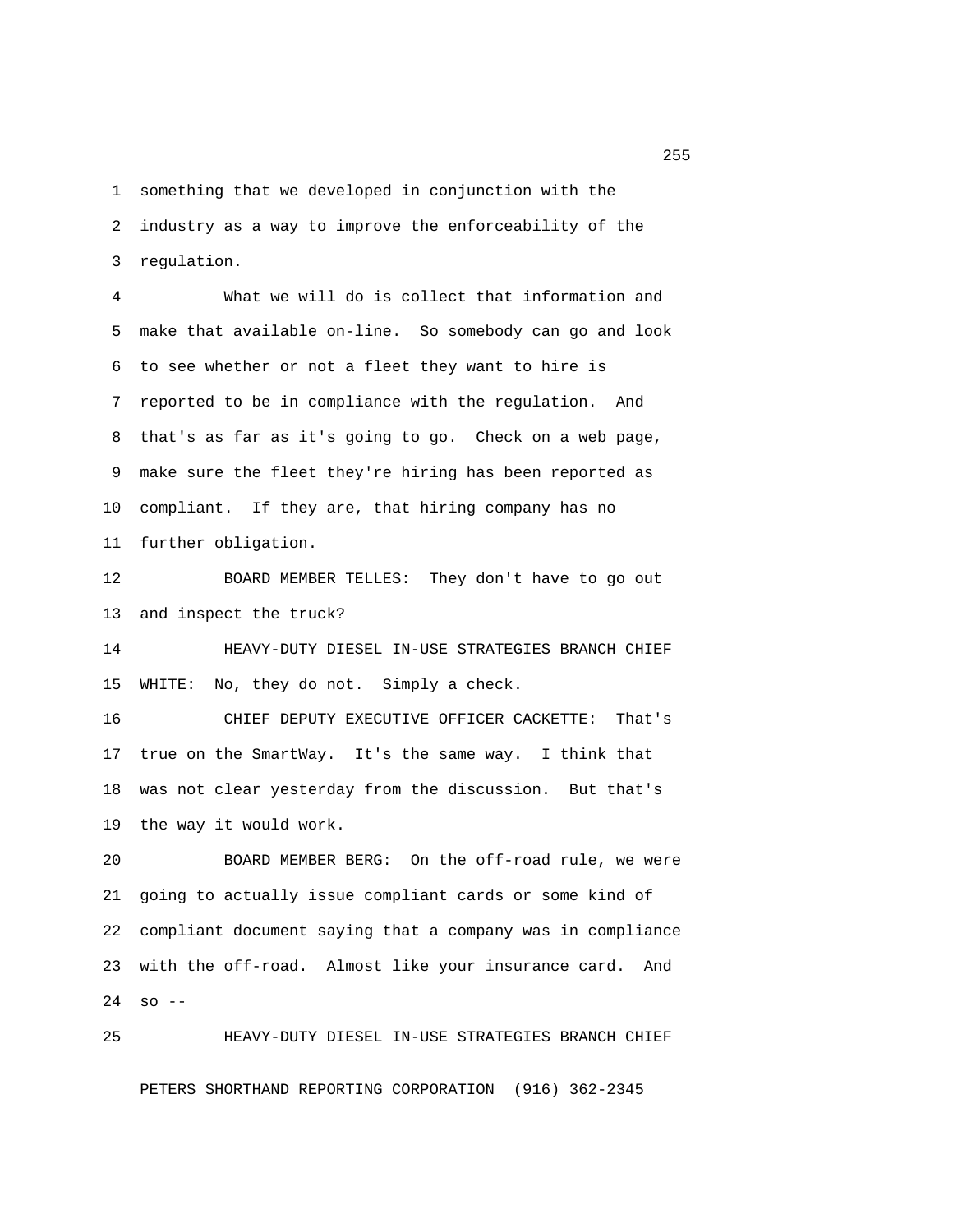1 WHITE: The intent is a similar approach with this.

 2 CHAIRPERSON NICHOLS: Okay. 3 BOARD MEMBER BERG: I just had a couple other -- 4 CHAIRPERSON NICHOLS: Sure. 5 BOARD MEMBER BERG: One comment was made on -- 6 although it doesn't seem to be a big issue over the next 7 couple of years. Never the less, adding to fleets. Why 8 can't we report addition to fleets on an annual basis 9 rather than every 30 days to the Executive Officer? 10 HEAVY-DUTY DIESEL IN-USE STRATEGIES BRANCH CHIEF 11 WHITE: Vehicles won't to be reported every 30 days. The 12 reporting requirements is just once a year. 13 BOARD MEMBER BERG: Okay. Great. 14 And then retrofit performance standards, I think 15 it's critical that we have information that truly explains 16 performance standards to duty cycles so that operators can 17 make good decisions as to whether to retrofit an existing 18 vehicle or to buy a new/used vehicle and retrofit that, 19 because that will give them the duty cycle. 20 And so I don't know if this is an outreach issue.

21 But I'd really like you to take note of that. And I think 22 it's a critical area. Because otherwise, we're going to 23 hear horror stories about how things don't work.

24 HEAVY-DUTY DIESEL IN-USE STRATEGIES BRANCH CHIEF 25 WHITE: I think we can certainly fold this into our

PETERS SHORTHAND REPORTING CORPORATION (916) 362-2345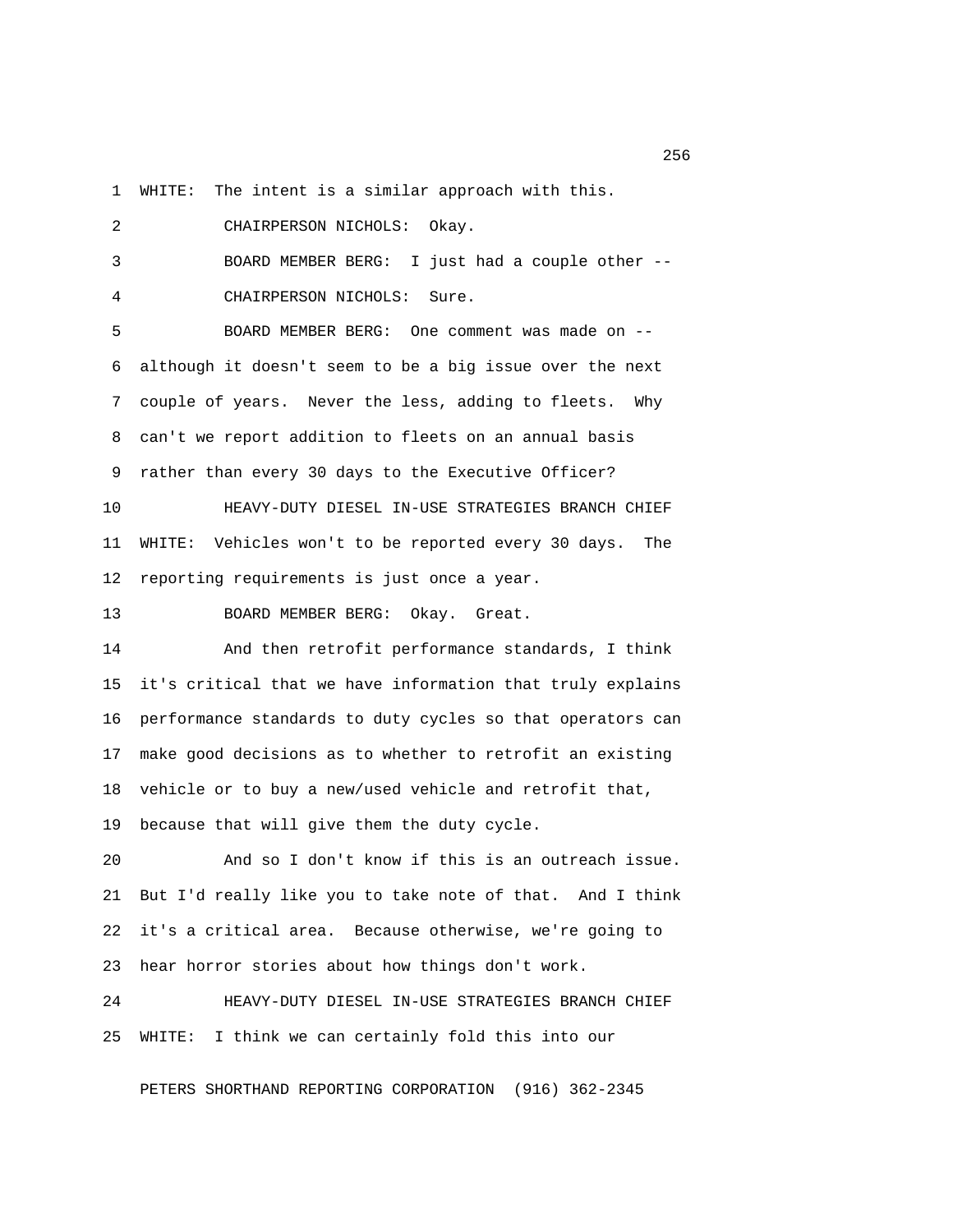1 planned implementation efforts for the rule.

 2 CHIEF DEPUTY EXECUTIVE OFFICER CACKETTE: If you 3 were referring particularly to the retrofit devices like 4 filters, not the SmartWay stuff -- 5 BOARD MEMBER BERG: Yeah. Specifically. 6 CHIEF DEPUTY EXECUTIVE OFFICER CACKETTE: We do 7 have that. Each EO is on our website. So it explains 8 exactly what the device was certified to, the percentage 9 reduction, the level, and also says what engine families 10 it is applicable to. And what temperature requirements is 11 needed from the exhaust when you monitor that to make sure 12 it works. So that is on the website now. I think 13 everybody knows how to access that. But we're going to 14 try to make it more friendly in the future I think as 15 well. 16 BOARD MEMBER BERG: I understand that. But I

17 think to a layperson that is not a mechanic to be able to 18 go in and look at, is that going to give me eight hours, 19 or am I going to need to regenerate after four hours? Am 20 I going to need two filters because my engine runs hot? 21 So those are the types of things.

22 I think we're simplifying it a bit, which is 23 leading people to believe that they go and buy a filter 24 for their particular vehicle because it's on there that 25 they're going to get the duty cycle that they're currently

PETERS SHORTHAND REPORTING CORPORATION (916) 362-2345

<u>257</u> and 257 and 257 and 257 and 257 and 257 and 257 and 257 and 257 and 257 and 257 and 257 and 257 and 257 and 258 and 259 and 259 and 259 and 259 and 259 and 259 and 259 and 259 and 259 and 259 and 259 and 259 and 259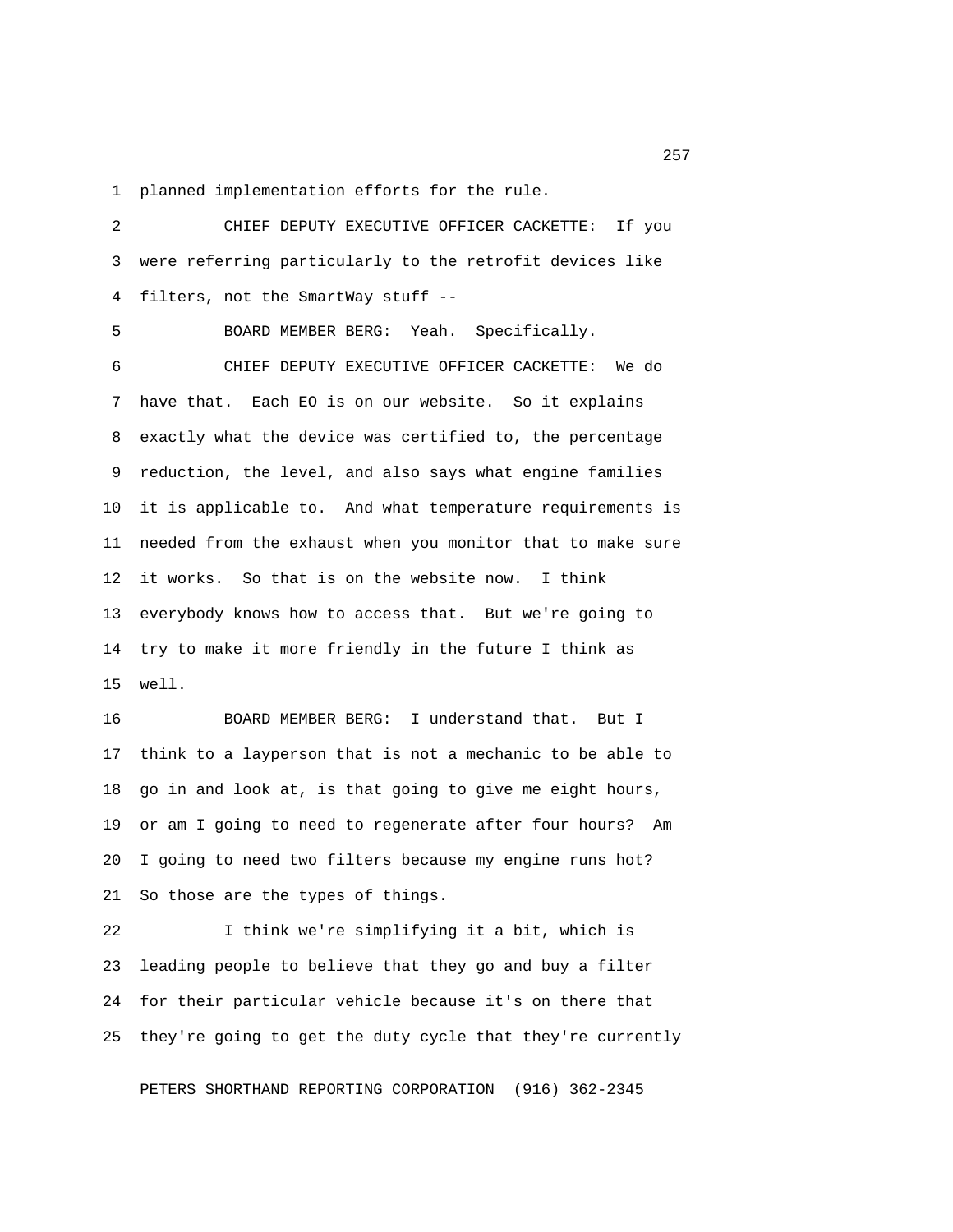1 running. And I think that's of issue.

 2 EXECUTIVE OFFICER GOLDSTENE: We can make sure 3 that the information that's available has that added so 4 everyone understands how to calculate the use of a 5 particular device within their own business operation in 6 simple to understand terms.

 7 BOARD MEMBER BERG: And then finally, on the 8 economic update, I think if we were to treat the economic 9 update like we did the technology update for the off-road 10 rule, so we truly came back with not only economic data 11 but anecdotal data.

12 So I would like to suggest that we have some 13 workshops where we truly hear from people that are 14 applying to the various programs that we have and make 15 sure that we're getting that money available to them and 16 that we know how many are applying and how many are we 17 being able to service. And then also hearing other 18 financial impact, just like we would on the technology 19 review that we're going to get in January. So when you 20 come back to us a year from now that it really would be a 21 full report both data wise and anecdotally wise what's the 22 reality of what's going on on the ground.

23 And then finally, I would like to see in the 24 attainment areas, I do believe that both PM and NOx is 25 very important. But because it's in attainment areas, I

PETERS SHORTHAND REPORTING CORPORATION (916) 362-2345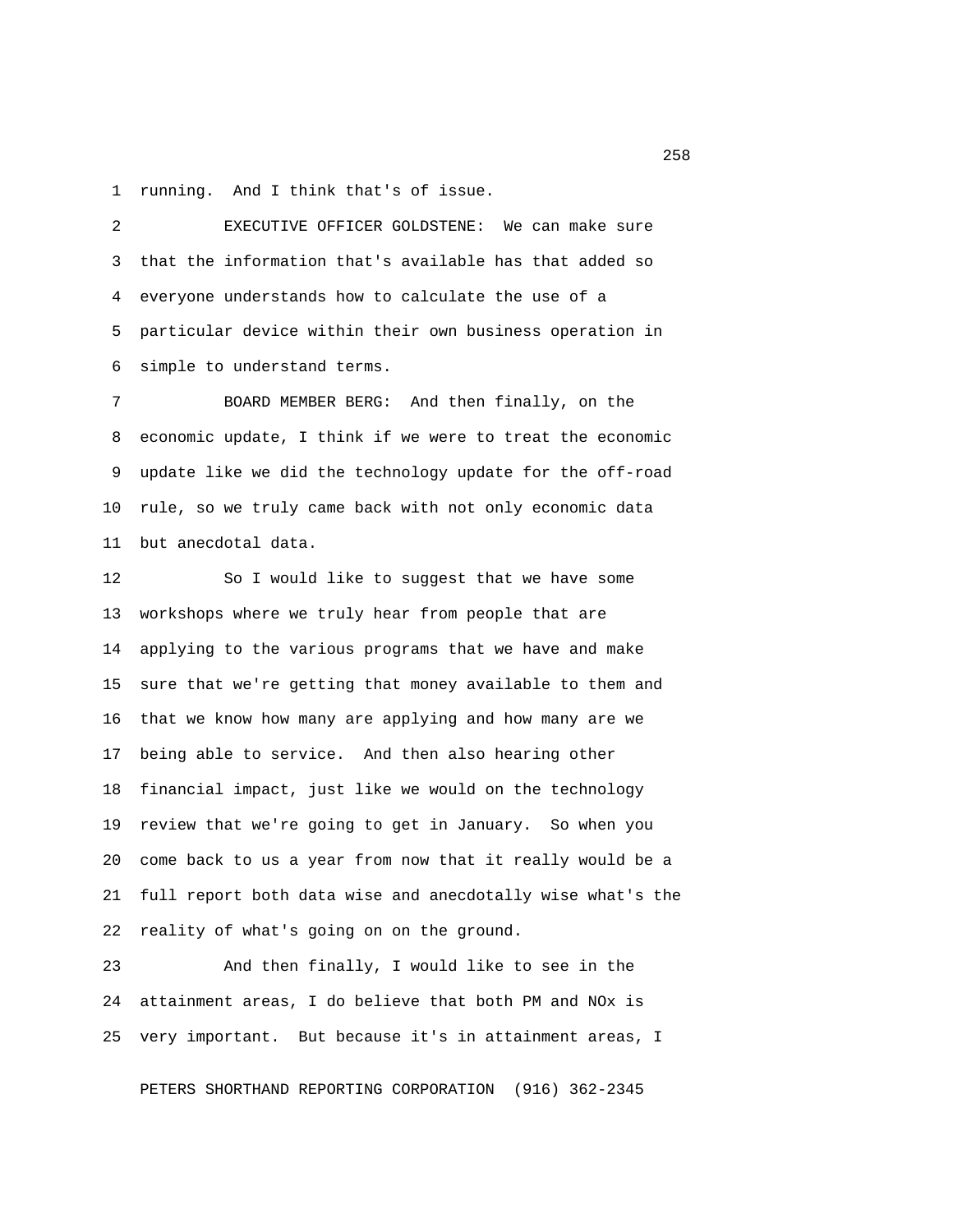1 believe we can get both through allowing them to focus on 2 the NOx. Let them go through and not have -- be hit twice 3 for cost.

 4 So it would be my desire to see that in 5 attainment areas that we would allow the individuals to be 6 under the NOx rule, which at the end of the day will also 7 take care of the PM once they all get new trucks.

 8 HEAVY-DUTY DIESEL IN-USE STRATEGIES BRANCH CHIEF 9 WHITE: Just to clarify, Board Member Berg. The 10 suggestion is is that early PM requirements would be 11 harmonized with the existing NOx turnover date?

12 BOARD MEMBER BERG: Correct. Only in attainment 13 areas.

14 HEAVY-DUTY DIESEL IN-USE STRATEGIES BRANCH CHIEF 15 WHITE: Only in attainment areas. Okay.

16 BOARD MEMBER RIORDAN: Madam Chair, could the 17 staff put up their recommendations on the diesel items? 18 I've forgotten what slide number that was. Your suggested 19 revisions.

20 While they're putting that up, maybe to focus -- 21 CHAIRPERSON NICHOLS: I agree. I was waiting for 22 someone to do it.

23 BOARD MEMBER RIORDAN: I don't know that I can do 24 all of it.

25 But it would seem to me that we might move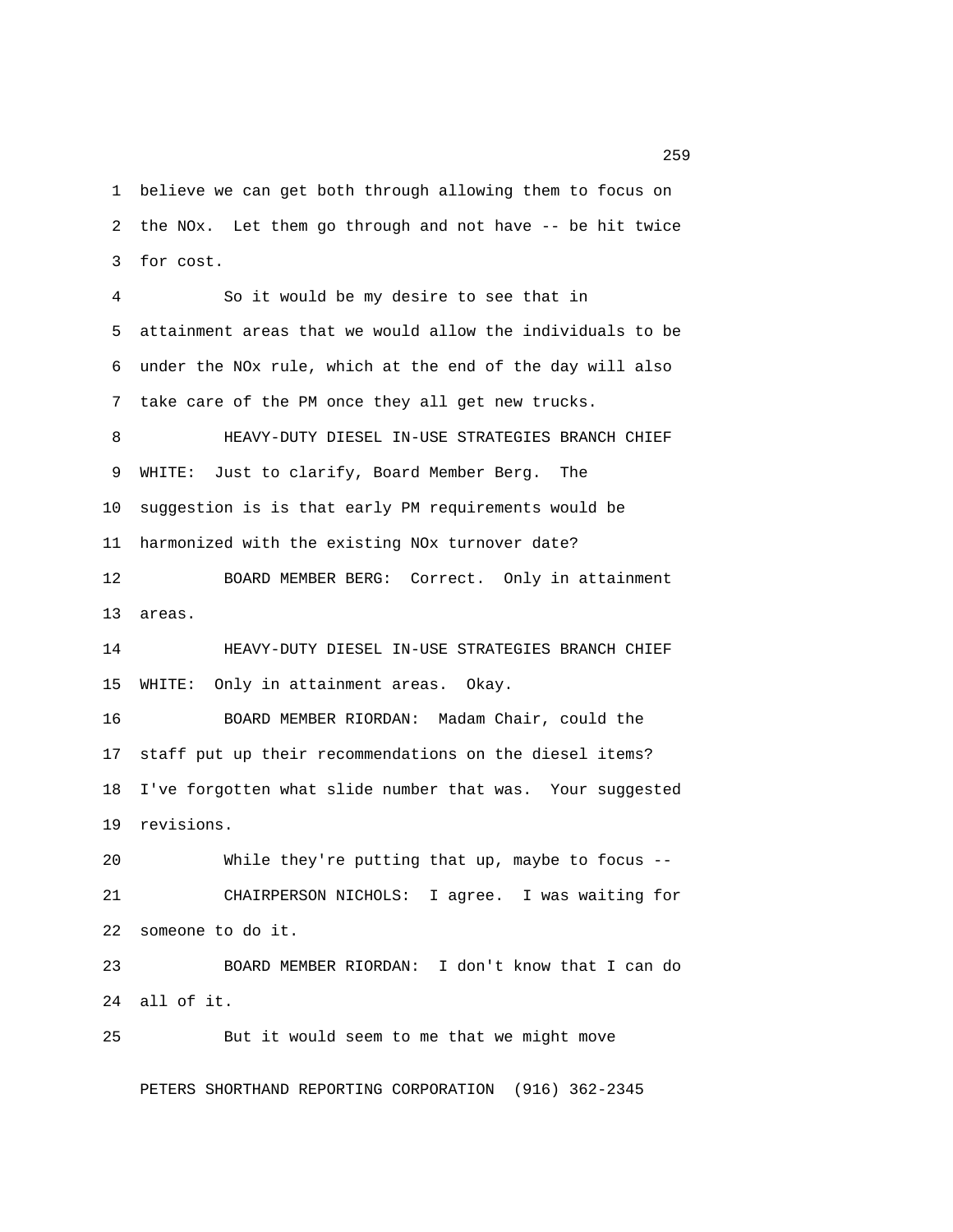1 forward by adopting those that the staff has recommended, 2 along with the last that Member Berg suggested with others 3 of the attainment area -- and I'm trying to think if there 4 are -- the enforcement -- there's some enforcement -- 5 CHAIRPERSON NICHOLS: Direction. 6 BOARD MEMBER RIORDAN: Direction and financial 7 direction, financial assistance direction. 8 Are we missing anything else? 9 BOARD MEMBER D'ADAMO: Courtesy inspection 10 program. 11 BOARD MEMBER RIORDAN: Courtesy inspection. 12 BOARD MEMBER BERG: Was there anything on the 13 school bus? 14 CHAIRPERSON NICHOLS: I wasn't -- 15 EXECUTIVE OFFICER GOLDSTENE: You didn't make 16 any -- 17 CHAIRPERSON NICHOLS: I didn't make any request, 18 because I couldn't come up with a good answer. 19 BOARD MEMBER BERG: Could we add the school bus 20 to the economic, specifically have an area -- a focus on a 21 school bus within the economic review so that we can 22 monitor that very carefully? 23 EXECUTIVE OFFICER GOLDSTENE: Yeah. 24 CHAIRPERSON NICHOLS: Yeah. I have a broader 25 concern. I don't exactly understand which districts

PETERS SHORTHAND REPORTING CORPORATION (916) 362-2345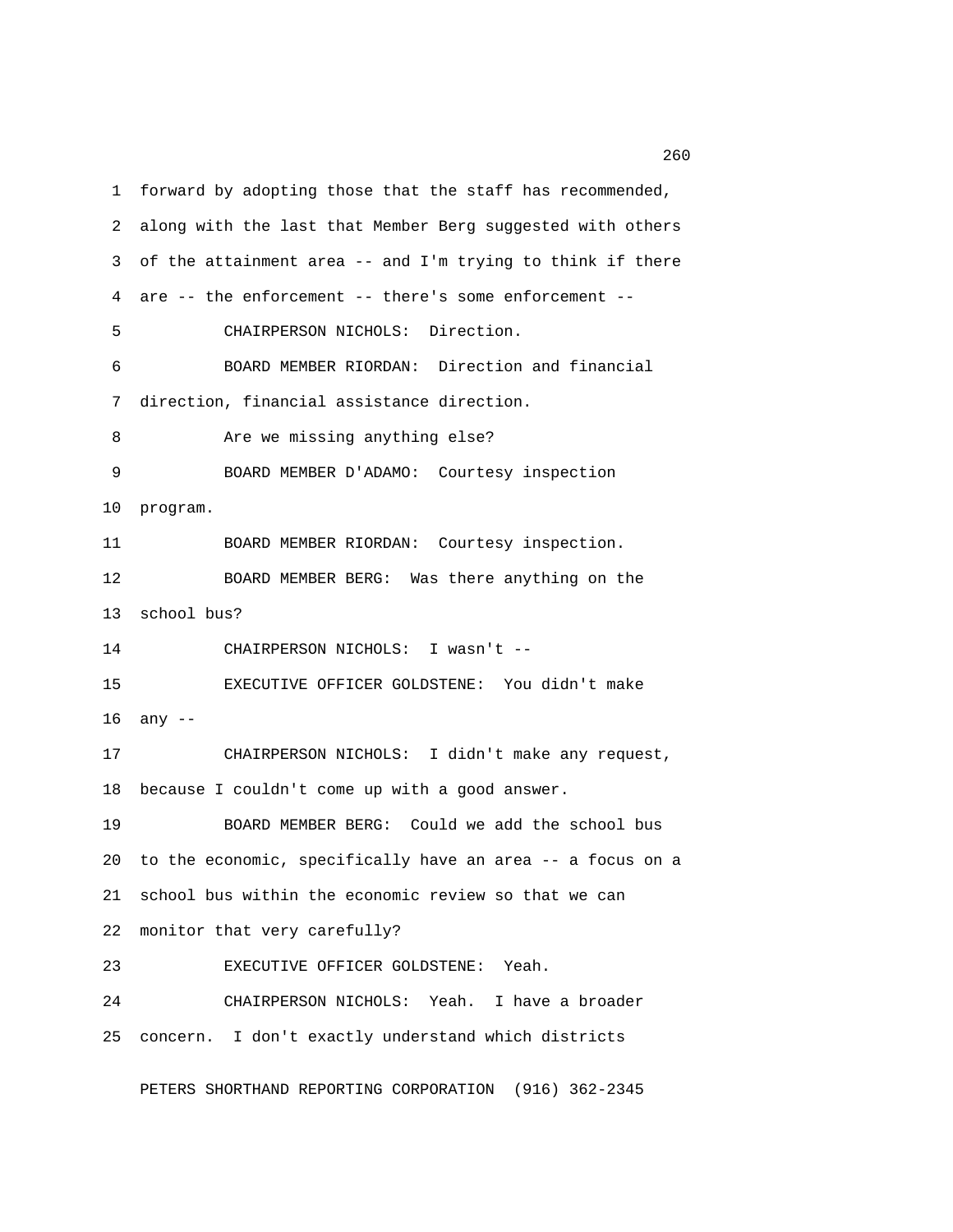1 operate their own buses, which of them rent out to other 2 contracts. Whether the contract buses, because they're 3 operated by private fleet owners, are cleaner or not. You 4 know, these are things that you sort of would like to know 5 before deciding how to go about tailoring a regulation. I 6 don't feel that we've really ever looked at that. 7 BOARD MEMBER BERG: Could we ask for that 8 information to come back in a year? 9 CHAIRPERSON NICHOLS: I think we should. Good 10 plan. 11 BOARD MEMBER RIORDAN: That would be included, 12 but I would like to move forward on this. 13 And I move that -- recognizing that I know our 14 legal counsel is going to want us to do ex partes at some 15 point in time. 16 CHAIRPERSON NICHOLS: Before we actually vote. 17 BOARD MEMBER RIORDAN: I'd like to put that in 18 the form of a motion of the adoption with the suggestions 19 that staff has made, plus the others that we just 20 enumerated. 21 BOARD MEMBER D'ADAMO: I'll second that motion. 22 HEAVY-DUTY DIESEL IN-USE STRATEGIES BRANCH CHIEF 23 WHITE: Chairman Nichols, we need two small clarifications 24 before. 25 We need a clarification as to whether or not the

PETERS SHORTHAND REPORTING CORPORATION (916) 362-2345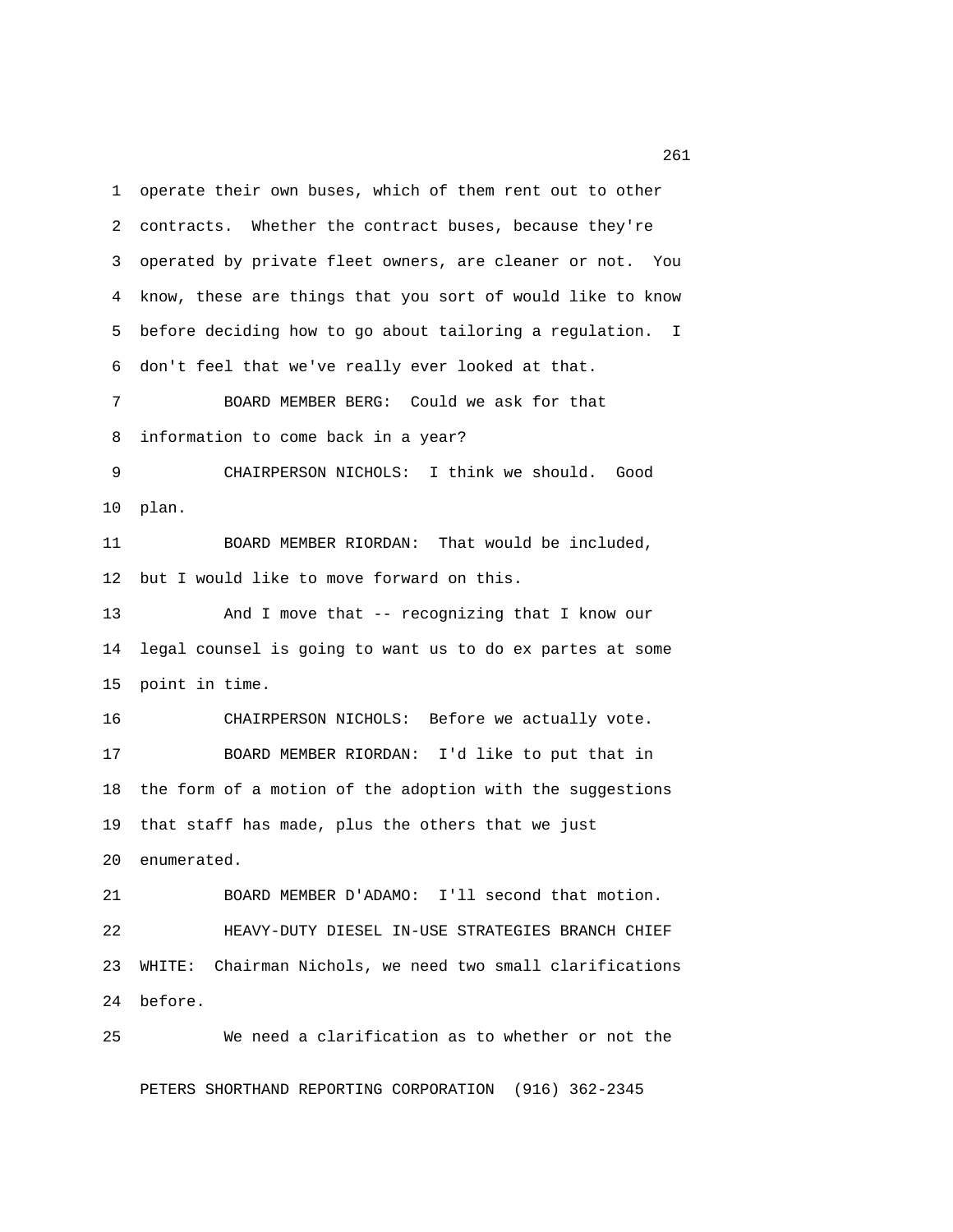1 Board is leaving out the requirements for the tires on the 2 tractors for the SmartWay proposal in terms of if they are 3 including or not including the tractors as part of that 4 proposal, whether the tire requirements for the tractors 5 are also to be delayed. And also we've identified a need 6 to clarify the provisions in the port truck rule that are 7 going to be new. We would like to ability to go back and 8 do that as well.

9 CHAIRPERSON NICHOLS: Dr. Sperling.

10 CHIEF DEPUTY EXECUTIVE OFFICER CACKETTE: I'm not 11 clear on the tractor, what exactly you were saying.

12 I thought I heard Dr. Sperling say that he wanted 13 just a recognition that if this would be adopted. But if 14 we don't get procedures and stuff taken care of, we would 15 be back to change it. Something more positive, more 16 definitive like that.

17 CHAIRPERSON NICHOLS: Chairman Nichols modified 18 that to say something to the effect that we would make it 19 clear we're not going to implement it or enforce it until 20 and unless we get assurance that, you know, the 21 measurement protocol are developed to our satisfaction. 22 CHIEF DEPUTY EXECUTIVE OFFICER CACKETTE: Right.

23 But does that mean not adopt it now or does that mean -- 24 CHAIRPERSON NICHOLS: No. We're going to move on 25 this. We don't --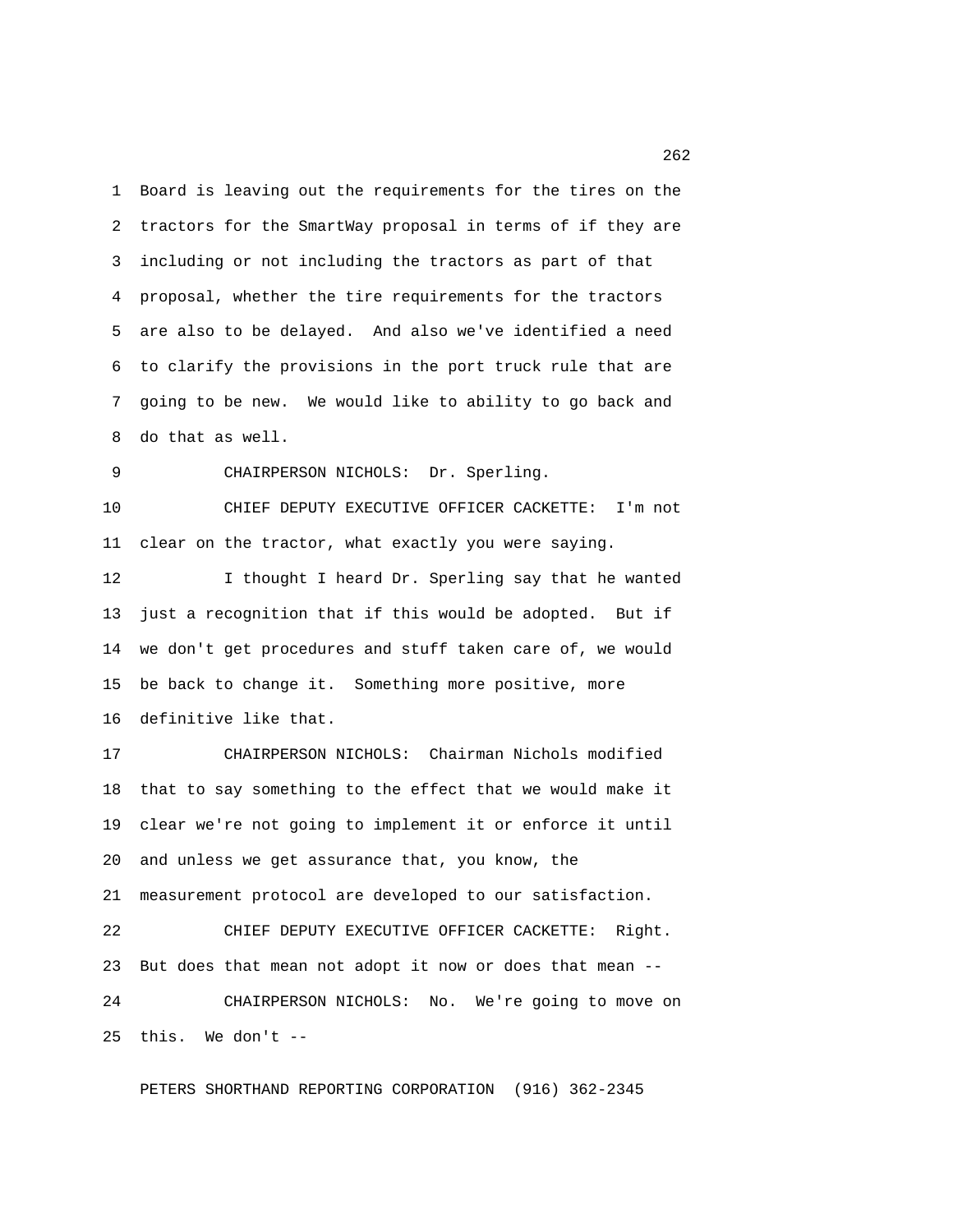1 CHIEF DEPUTY EXECUTIVE OFFICER CACKETTE: Become 2 regulation with a caveat on it --

 3 CHAIRPERSON NICHOLS: Yes. I think so. It's got 4 a bomb attached to it that will go off unless you guys 5 certify it's happened.

 6 CHIEF DEPUTY EXECUTIVE OFFICER CACKETTE: I think 7 the tires is perhaps different, because the tires does 8 have the SAE procedures and well established for both the 9 trailers. If you wanted to make it clear the tires are at 10 least a go, that would be a separate action from --

11 CHAIRPERSON NICHOLS: Yes. We weren't 12 questioning the tire process.

13 BOARD MEMBER BALMES: Madam Chair, just a 14 procedural question. We're bouncing back between the 15 two --

16 CHAIRPERSON NICHOLS: We're going to vote 17 separately on the two rules. But we are giving some 18 general instructions to the staff here. Right.

19 Mayor Loveridge.

20 BOARD MEMBER LOVERIDGE: I just want to make a 21 point of order on the ex parte.

22 We listened to some 300 people. And everybody 23 that we talked to has been heard. There's no secret 24 disclosures that are going to come out from our ex part. 25 I guess I would ask why, given the extraordinary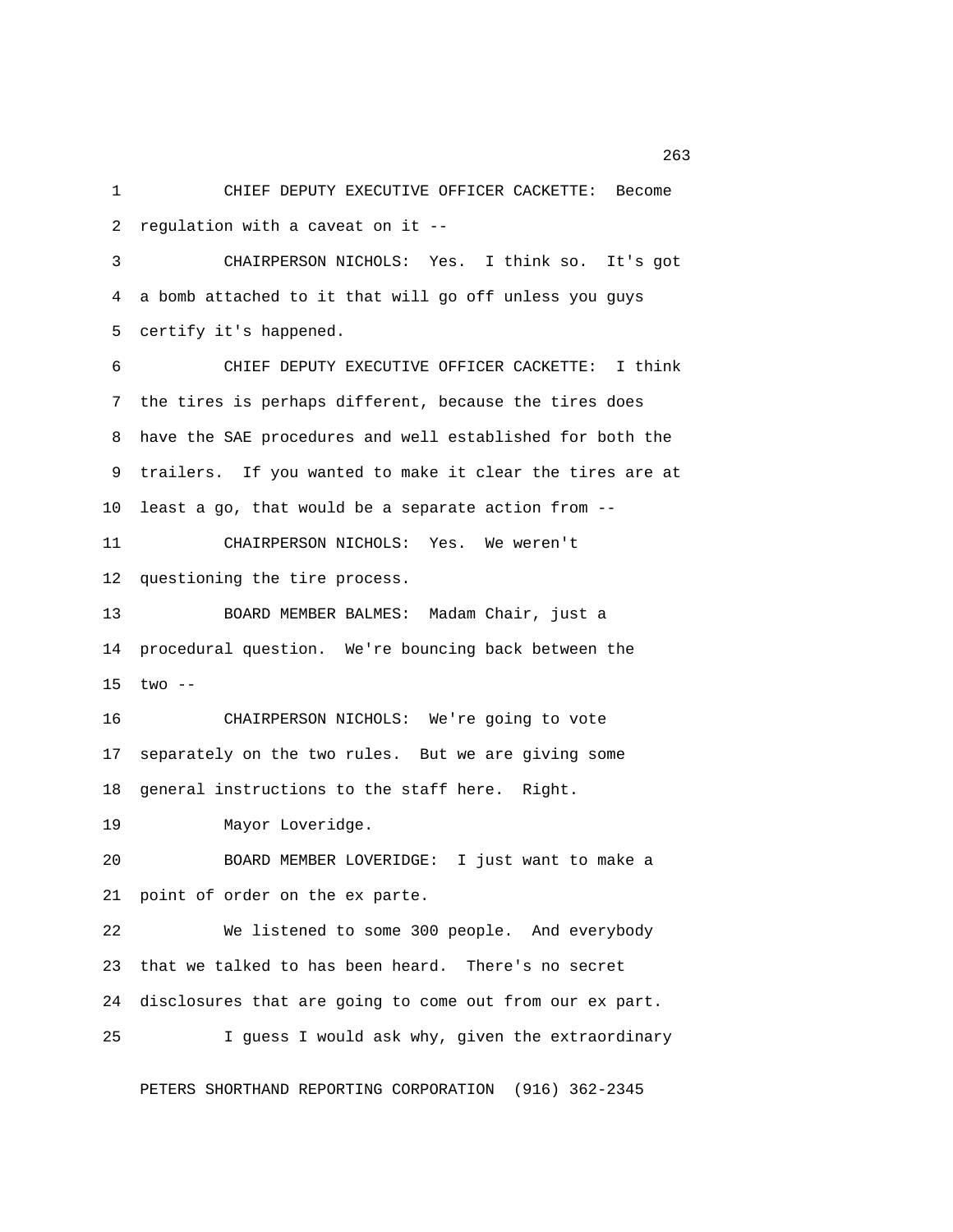1 testimony of so many people, why do we need to go through 2 that? I don't mind going through it.

 3 CHAIRPERSON NICHOLS: I understand. Actually, I 4 believe that this Board exceeds any legal requirements on 5 us in terms of our custom of disclosing who we've talked 6 to.

 7 If we were going to go through them, I would not 8 list every individual that was included in every meeting. 9 I would list three different meetings or conference calls 10 that I participated in. And I'm not sure that that -- I 11 agree with anyone would know more than they know based on 12 what we've heard. But that's sort of the point is unless 13 you learn something from the ex parte -- you don't have to 14 disclose it at all, unless you gained information as a 15 result of that meeting that you wouldn't get through the 16 open meeting.

17 BOARD MEMBER LOVERIDGE: If there are people that 18 gained something from an ex parte meeting other than what 19 they received from the multiple testimonies and staff, 20 please --

21 CHAIRPERSON NICHOLS: Would they please disclose 22 it?

23 I think that's fine, unless I'm advised 24 otherwise. We don't have to go through and read them. I 25 think we all were contacted numerous times by groups. And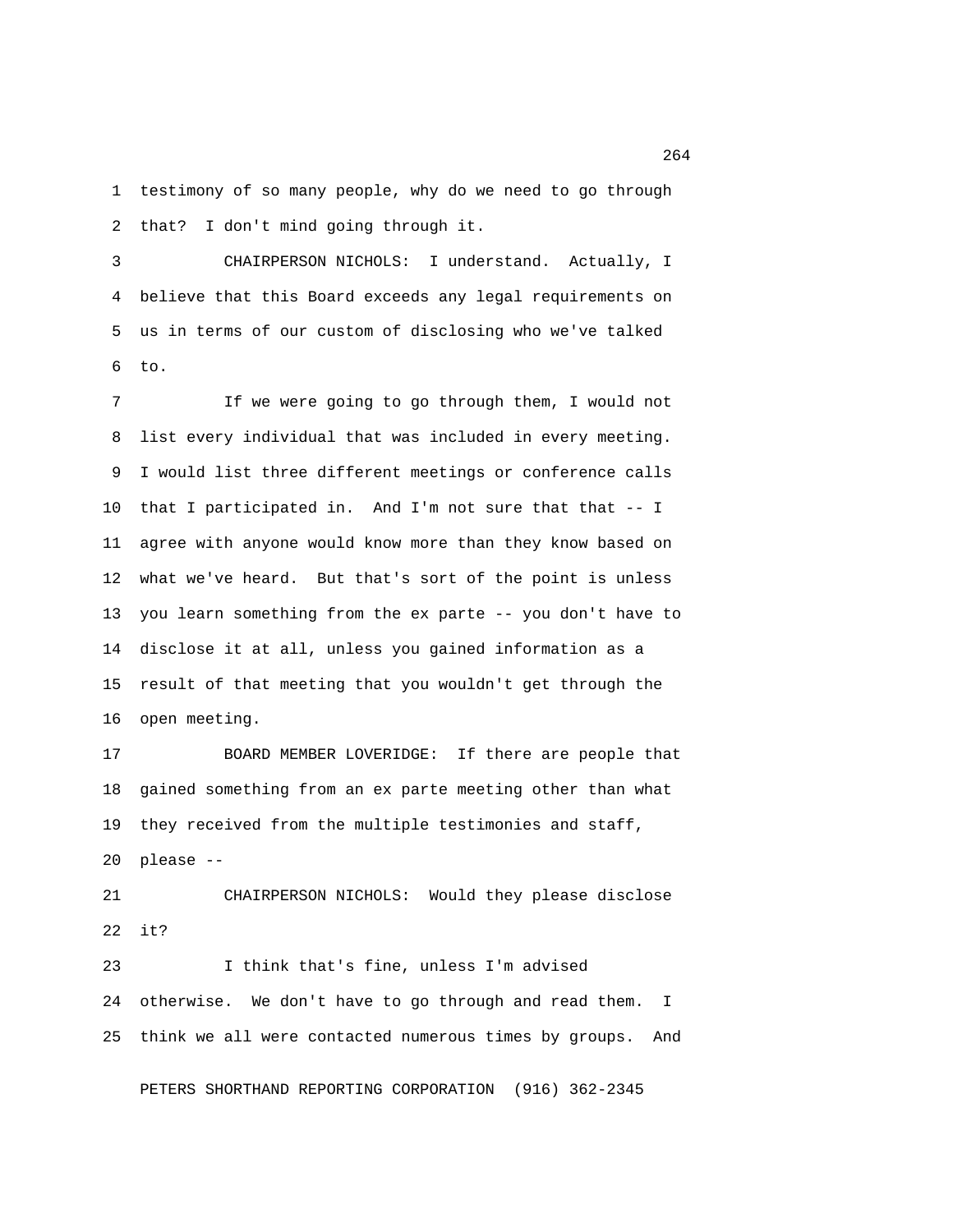1 certainly I talked to representatives of the health and 2 environmental communities and talked to representatives of 3 the DTCC group who were very impressive, by the way, I 4 would say. In terms of any specific information, it 5 wasn't different than what we heard. But just as far as 6 the level of effort and thought and concern they put into 7 this effort, I have to say it was really extraordinary. 8 And I think we benefited and the staff benefited a lot 9 from it.

10 And then I also met with representatives of the 11 agricultural industry. And I would say I probably was 12 influenced by their comments in that meeting to a degree 13 that wouldn't have been reflected by this testimony here, 14 because I had a lot of doubts about the staff proposal in 15 this area. I tend to be somewhat resistant to carving out 16 specific industries for specific kinds of treatment.

17 And I really needed a better explanation of why 18 the staff felt that it was legitimate to sacrifice in 19 effect some reductions here for this particular group. 20 And I think that their explanation convinced me that they 21 were not just responding to a perceived interest group or 22 political pressure, but that they felt that there were 23 unique circumstances about the vehicles and the way they 24 were operated that made a difference in terms of whether 25 you could actually make the rule work for those vehicles

PETERS SHORTHAND REPORTING CORPORATION (916) 362-2345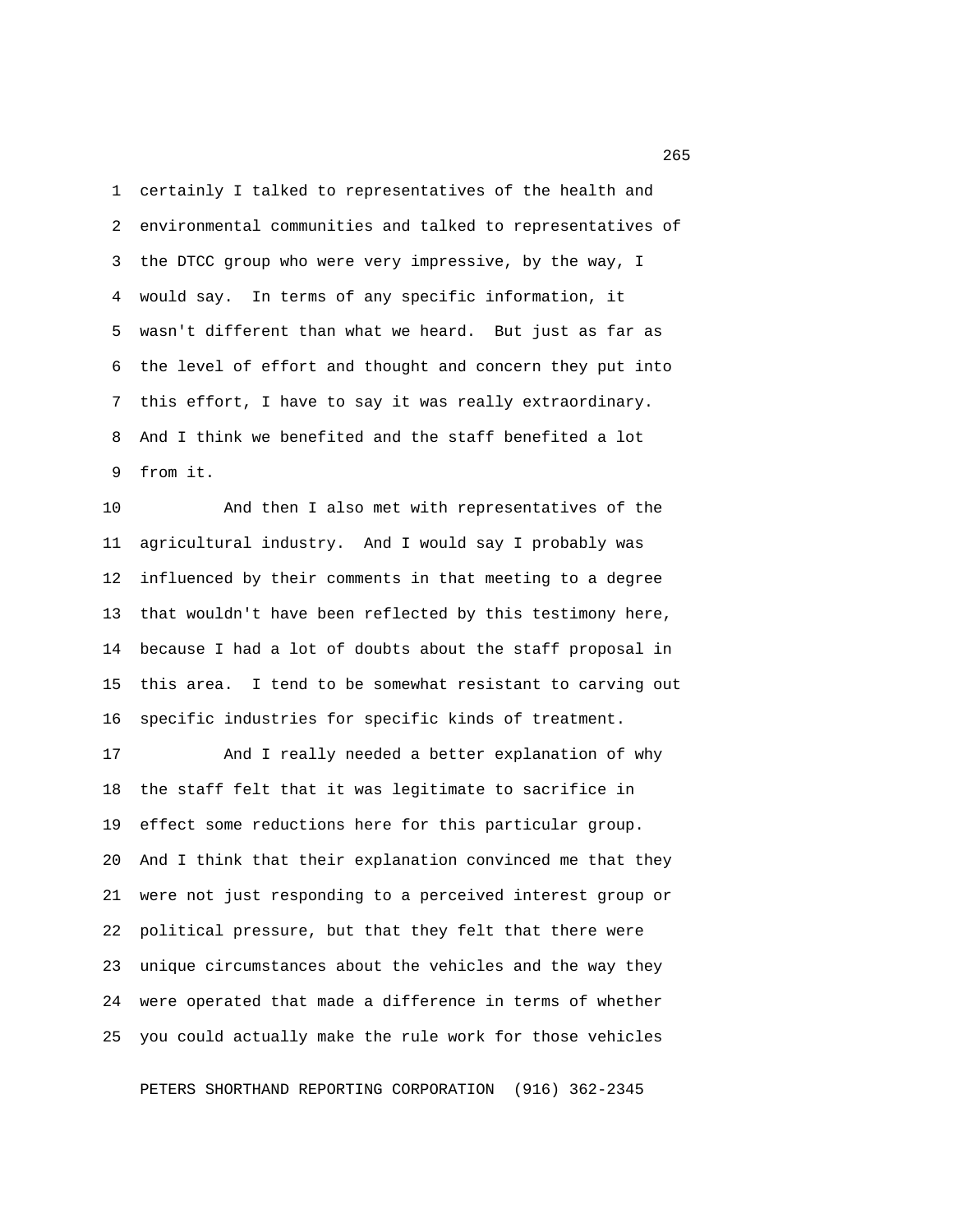1 in the same way it works for others. So I am not pursuing 2 any changes in that particular program.

 3 Anybody else want to disclose any other meetings 4 they had? Okay.

 5 EXECUTIVE OFFICER GOLDSTENE: We'd like to 6 clarify what the Board is proposing.

 7 CHAIRPERSON NICHOLS: I believe that there is a 8 motions on the floor to adopt the resolution and the staff 9 proposal with modifications that are the ones that you've 10 put up on the board, plus the additional things that were 11 read.

12 BOARD MEMBER RIORDAN: There's some directives to 13 you.

14 CHAIRPERSON NICHOLS: Some direction coming from 15 the --

16 EXECUTIVE OFFICER GOLDSTENE: On the attainment 17 delay for PM retrofits.

18 CHAIRPERSON NICHOLS: Sorry. I don't understand. 19 Maybe I need clarification.

20 CHIEF DEPUTY EXECUTIVE OFFICER CACKETTE: What we 21 heard the discussion was in attainment areas for vehicles 22 used exclusively in attainment areas, take the PM 23 requirement and push it back to whenever the turnover 24 requirement is, which in many cases would be I guess 2021 25 or something like that. So the trucks would not to have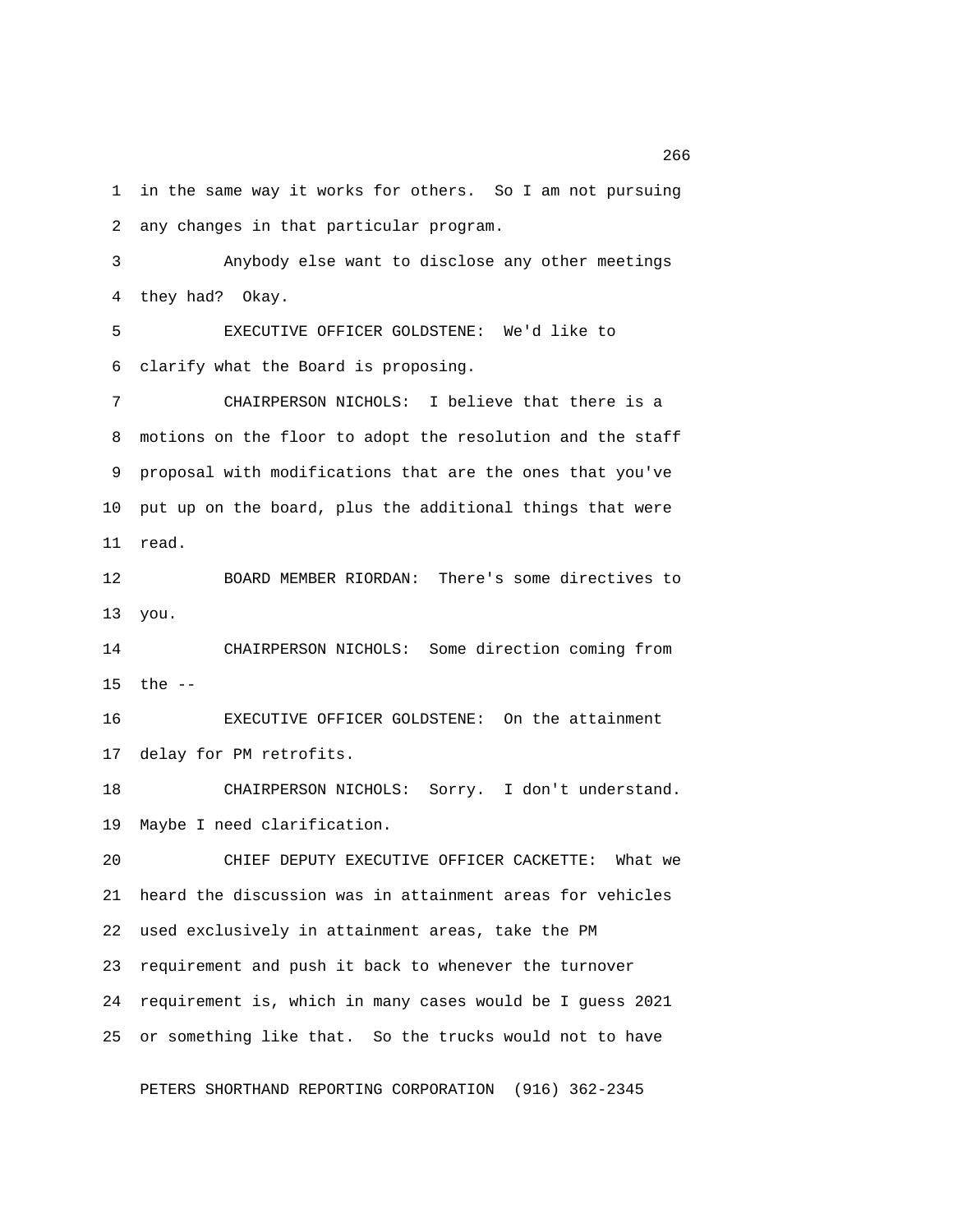1 filters until 2021 and be a 2010 or newer vehicle at that 2 time.

 3 So there would be no retrofitting of those 4 vehicles. And that would apply to all types of vehicles 5 in attainment areas used exclusively in attainment areas. 6 Is that -- we weren't clear if that was what the proposal 7 is or not.

 8 CHAIRPERSON NICHOLS: It seems a little out -- I 9 wasn't either. And that I agree seems a little bit more 10 expansive.

11 BOARD MEMBER RIORDAN: I don't know -- certainly 12 it's very critical that they be functioning -- that they 13 have to be certified by the owner that that they're going 14 to only travel in the attainment area.

15 Now, you could put some more low mileage on it, 16 but I don't think that's reasonable.

17 CHIEF DEPUTY EXECUTIVE OFFICER CACKETTE: I think 18 the mileage didn't work. At least in the logging truck 19 example it was 50,00 miles and the other low exemption are 20 7500 or 15,000 or something like that.

21 BOARD MEMBER RIORDAN: I don't know.

22 Dr. Balmes, did you have any thoughts on that? I 23 don't know how you could differentiate.

24 BOARD MEMBER BALMES: I didn't have any specific 25 thoughts. I was throwing that out as a concept. If staff

PETERS SHORTHAND REPORTING CORPORATION (916) 362-2345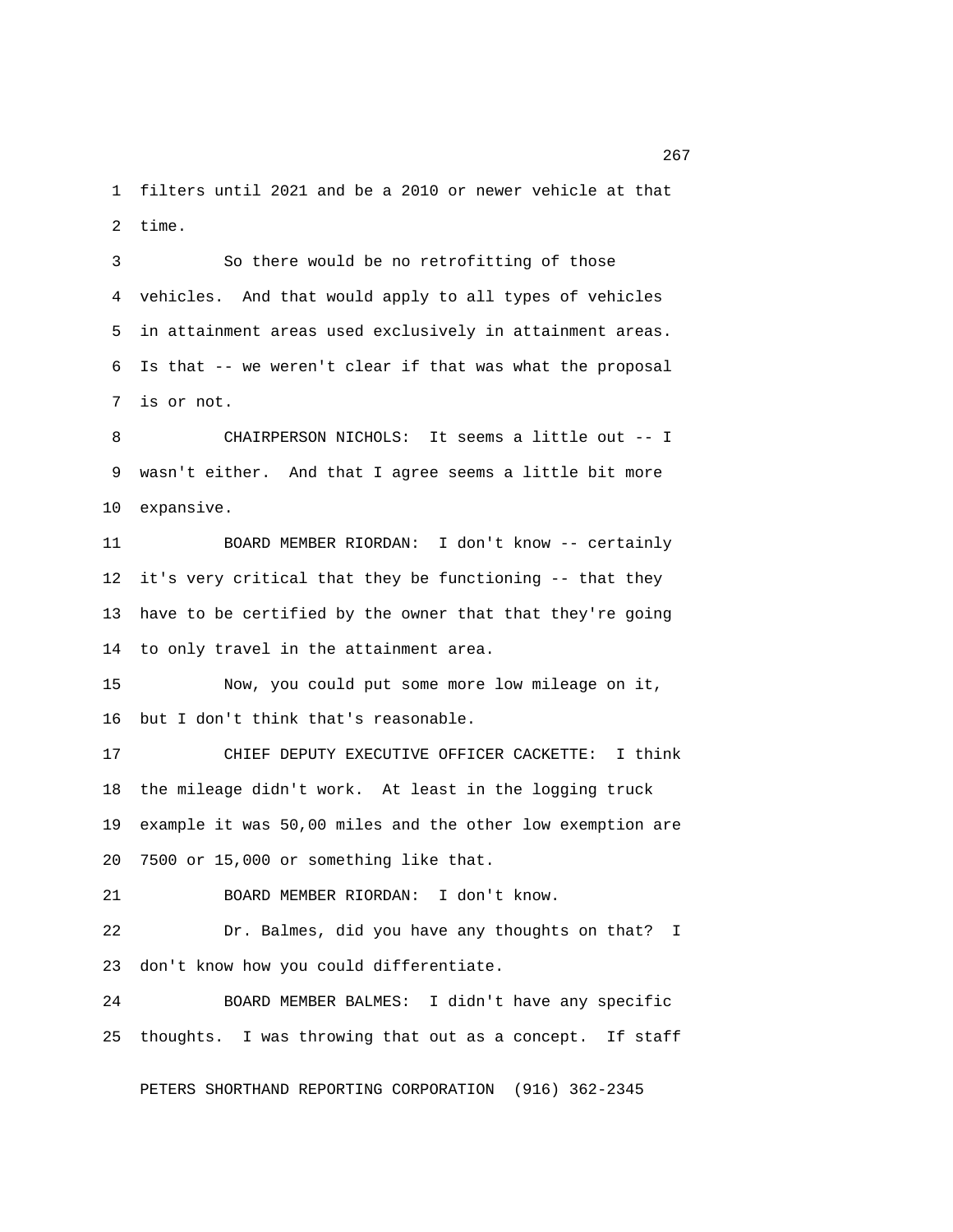1 says we'd have trouble meeting the SIP requirements by 2 this then --

 3 BOARD MEMBER RIORDAN: No. Because they're in 4 attainment areas.

 5 BOARD MEMBER BERG: They have to follow the NOx 6 turnover anyway. So they're going to have to go by one of 7 the three schedules, either the BACT. They're going to 8 have to do fleet averaging. Whatever the NOx turnover is 9 the schedule that they'll be following.

10 HEAVY-DUTY DIESEL IN-USE STRATEGIES BRANCH CHIEF 11 WHITE: Actually, let me clarify. For vehicles that are 12 operated exclusively in those areas, they're exempt from 13 the NOx requirements until 2021. So they won't -- there 14 is no requirement that they turn over in the intervening 15 years between now and then.

16 EXECUTIVE OFFICER GOLDSTENE: So the localized 17 impact --

18 BOARD MEMBER BALMES: That's more expansive. 19 BOARD MEMBER BERG: That's more expansive than I 20 was too. But I would like to do some sort of 21 harmonization so they didn't have twice the cost because 22 they're in attainment areas. And I think that we could do 23 something.

24 BOARD MEMBER RIORDAN: Do you have a suggestion, 25 staff, where we might -- you know, we're trying to be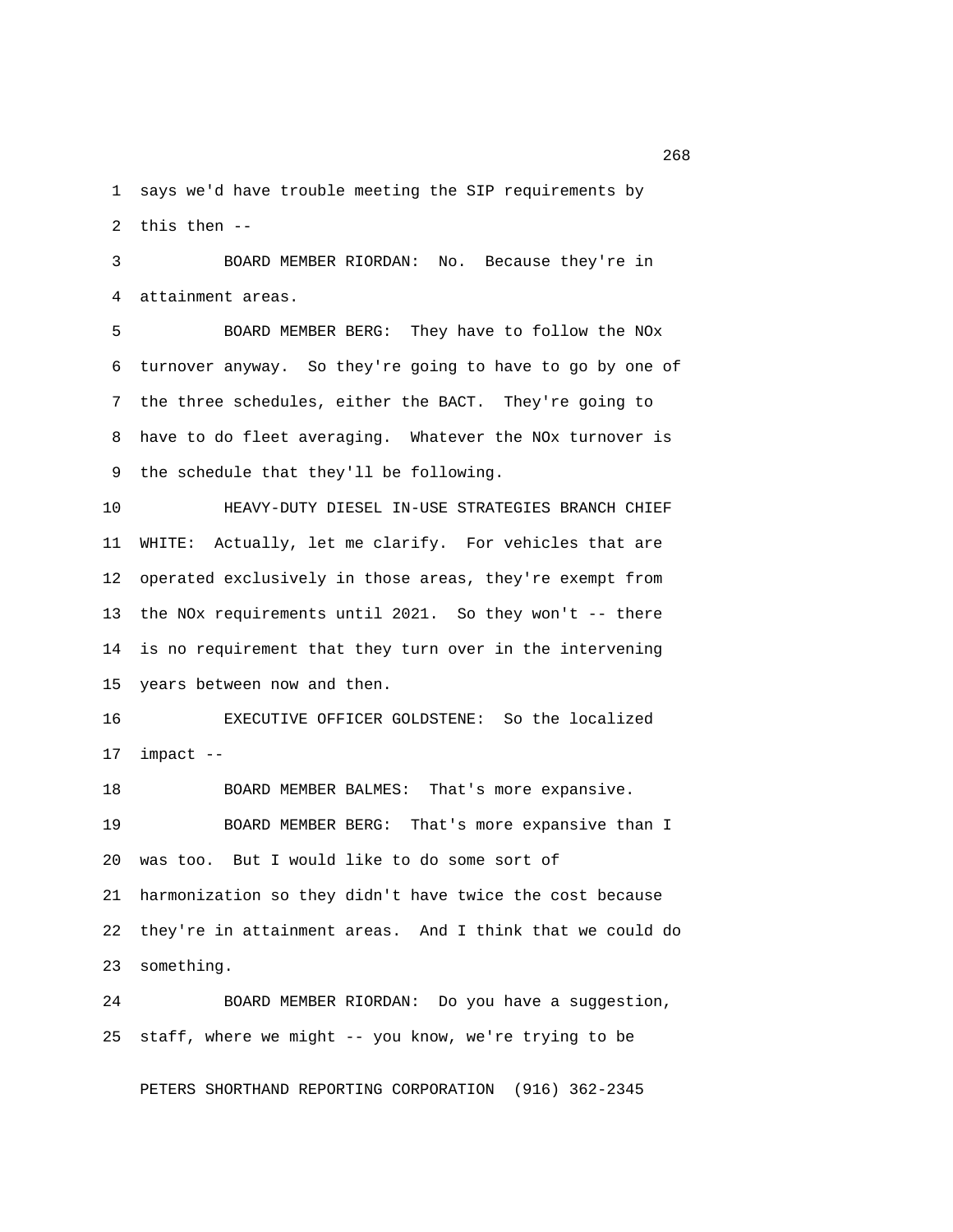1 helpful. Okay. You know we're going.

 2 CHIEF DEPUTY EXECUTIVE OFFICER CACKETTE: I 3 understand.

 4 I think the difficulty and why we asked the 5 question is because in recognition they're already in 6 attainment areas, we already pushed off the turnover 7 requirement, which means it will be a 2010 engine until 8 2021. At that time, they will automatically have a filter 9 and the low NOx.

10 So the increment that we would be addressing is 11 do they have to do any retrofit or get a vehicle that's 12 not a 2010 but has a filter on it prior to that date, 13 which then gets to Ms. Berg's concern that there would be 14 two things happening, which is what typically is going to 15 happen to many other fleets. To do a retrofit at one time 16 and replace the vehicle later.

17 The only structure we have is to wait until 2021 18 and pull that date forward in order to delay the date of 19 the filter so they once again coincided. So we'd have to 20 come up with a much more elaborate approach or just say 21 they don't have to do anything until 2021.

22 CHAIRPERSON NICHOLS: I think what really started 23 all of this was concern about logging trucks, right. I 24 mean, that was where I think Mayor Loveridge was initially 25 concerned was and also Dr. Balmes, why we were

PETERS SHORTHAND REPORTING CORPORATION (916) 362-2345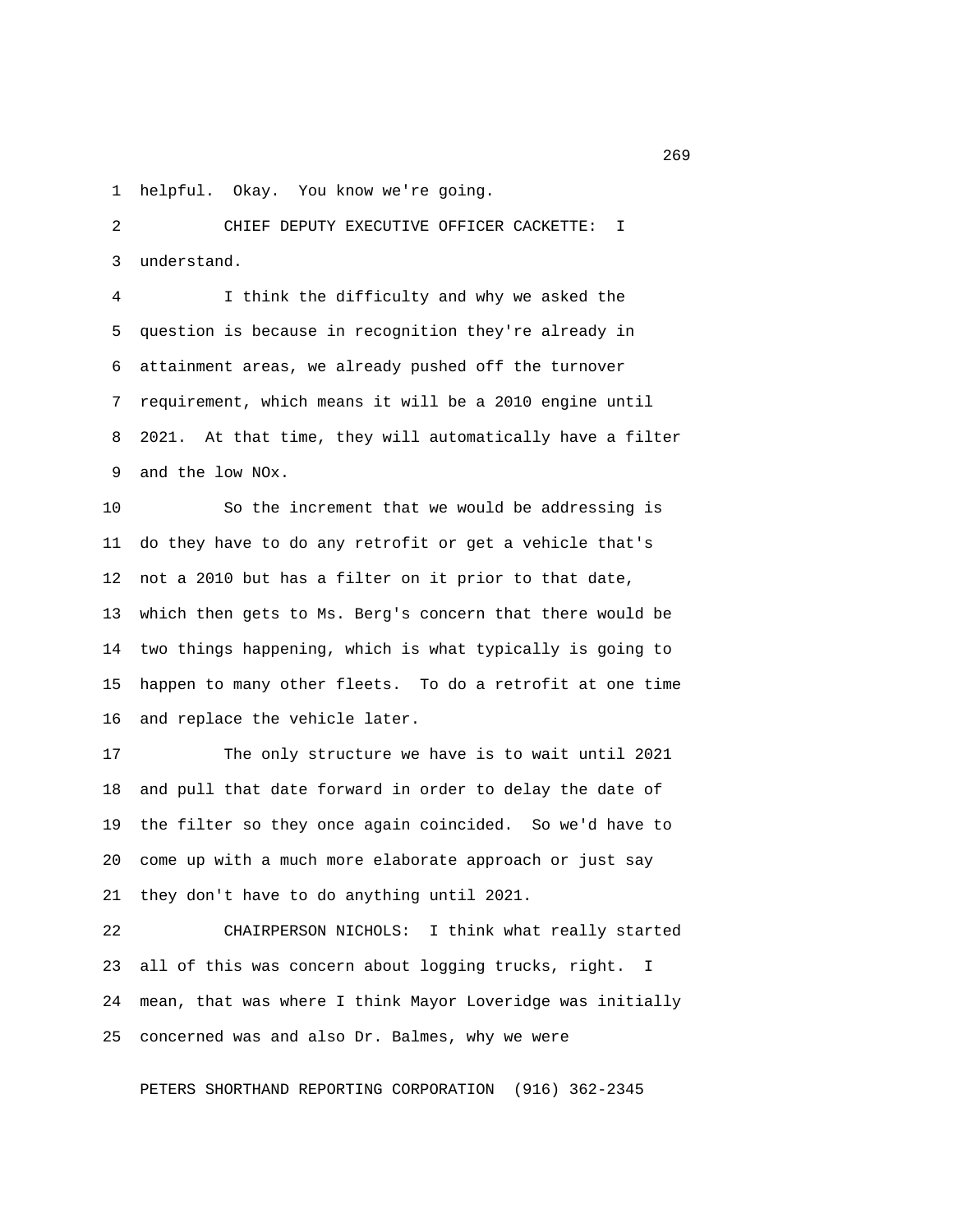1 discriminating in one area.

 2 CHIEF DEPUTY EXECUTIVE OFFICER CACKETTE: The 3 problem was the logging trucks in the analogy to ag just 4 don't work. Because as we heard, most of the logging 5 trucks are more like 50,000 miles a year. And the ag 6 exemptions we talked were 10,000, 15,000, 20,000 max 7 depending on calendar year.

8 BOARD MEMBER RIORDAN: They're very short hall. 9 CHIEF DEPUTY EXECUTIVE OFFICER CACKETTE: For 10 everybody else, it's 7500 miles. So neither of those come 11 close to addressing logging, which is why logging is what 12 the way we proposed it. It wasn't an analogue to the way 13 we treated agriculture. We call them an agriculture 14 vehicle, but a high mileage agriculture vehicle has to 15 comply, too. They wouldn't be any special consideration. 16 BOARD MEMBER LOVERIDGE: Part of this is there is 17 an absence of numbers and analysis and what that means. 18 Do you have any offhand surmises? 19 DEPUTY EXECUTIVE OFFICER TERRY: I was just going 20 to offer, because we're talking about federal 21 non-attainment areas, that does include some areas that 22 have urbanized areas within them. And I think that's the 23 analysis that's missing, as opposed to more remote 24 counties with very few high-volume traffic areas and the 25 exposure issue. We haven't done that analysis.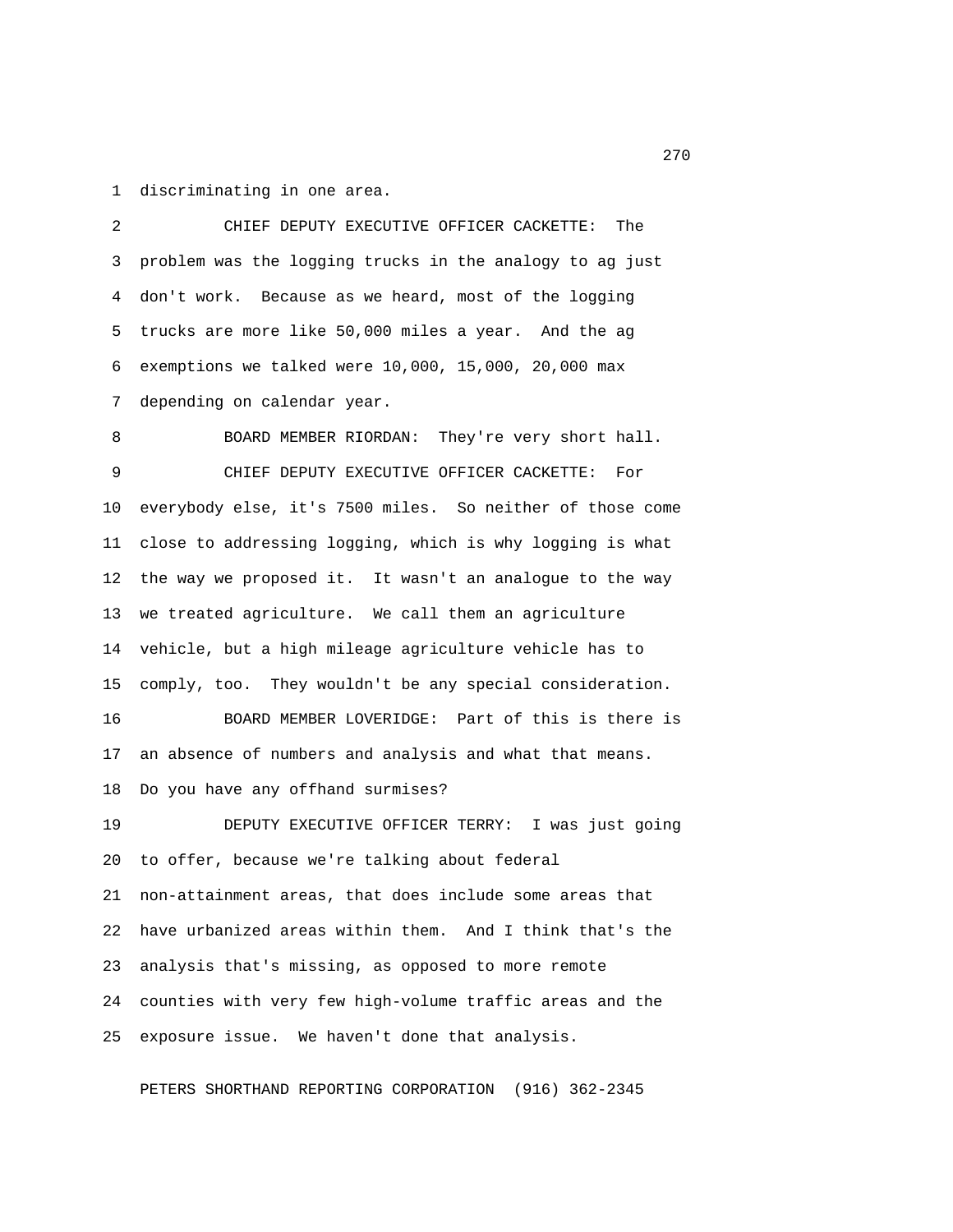1 CHAIRPERSON NICHOLS: We're trying to look at 2 risk in a world that doesn't allow us unfortunately the 3 data to do the risk assessment.

 4 BOARD MEMBER RIORDAN: But you also have to 5 remember logging trucks operate -- they don't operate a 6 year long season. Theirs is a contracted season most 7 often. I mean, you know, there may be some areas that are 8 not. But as it was explained to me, they operate only 9 when the weather permits. And that is not 12 months a 10 year. So you have some limitations there.

11 DEPUTY EXECUTIVE OFFICER TERRY: I guess what I 12 was interpreting was this discussion to include all types 13 of captive fleets that operated only within the 14 non-attainment area. And that could be for example -- 15 BOARD MEMBER BALMES: You mean attainment. 16 DEPUTY EXECUTIVE OFFICER TERRY: Yes. So, for 17 example, those could be fleets that operate in Santa 18 Barbara County. And what we would be forgoing is 19 particulate traps and diesel risk reduction. That's the 20 issue here.

21 CHAIRPERSON NICHOLS: Santa Barbara people have 22 not been heard on this issue either. And I think they 23 might well object frankly if they knew this was under 24 consideration. It's going pretty far beyond.

25 BOARD MEMBER RIORDAN: Maybe it would be best

PETERS SHORTHAND REPORTING CORPORATION (916) 362-2345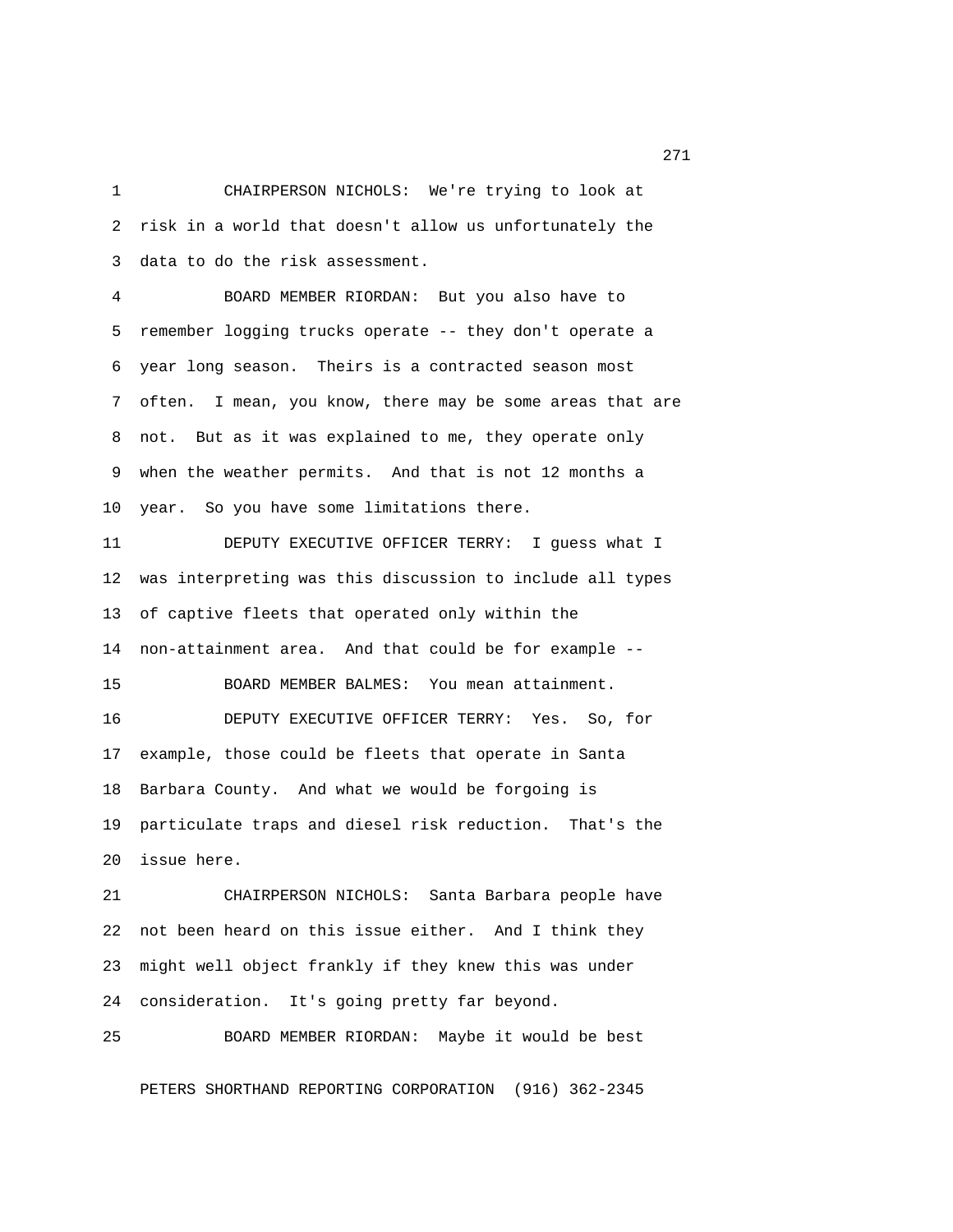1 just to limit it to logging trucks that we've discussed 2 and have some knowledge about. I don't want to open up 3 something.

 4 BOARD MEMBER BERG: I don't want to open up a can 5 of worms either, especially since Mendocino supervisors 6 came in with a resolution. And they've obviously 7 discussed this. Maybe it is a logging issue. Would the 8 Board be comfortable with that?

 9 CHAIRPERSON NICHOLS: How about if we don't fix 10 it for now. I think what I would be more comfortable with 11 is not fixing it at this time until we've had a chance to 12 send staff back to think about some more. I think we 13 could ask for a report back in January, because we'll be 14 dealing with diesel issues again.

15 EXECUTIVE OFFICER GOLDSTENE: We can look at it 16 and come back to the Board with a --

17 CHAIRPERSON NICHOLS: With some options that 18 might be available. I think --

19 BOARD MEMBER BERG: I would be comfortable with 20 that as well. Absolutely. That we leave it so that you 21 come back and we can discuss it again.

22 CHAIRPERSON NICHOLS: We've gotten to that point 23 in the meeting where we're about to fall off into some 24 other area. So let's bring it back, as Ms. Riordan 25 suggested earlier.

PETERS SHORTHAND REPORTING CORPORATION (916) 362-2345

<u>272</u> — Саландард Маркеттер († 1818)<br>1905 — Российски предметр<br>1910 — Сантинг Маркеттер († 1818)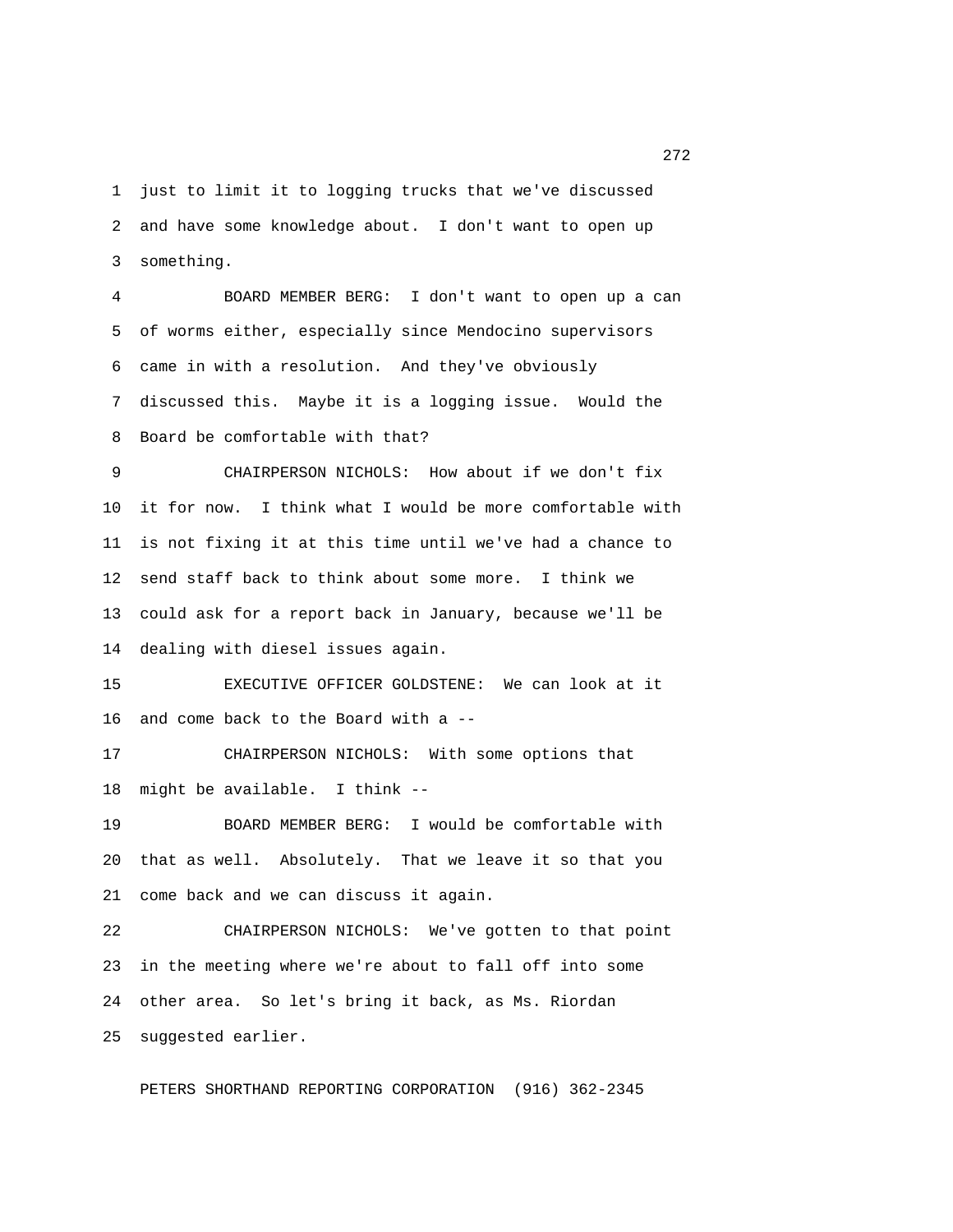1 BOARD MEMBER RIORDAN: Madam Chair, if I might, 2 just as the maker of the motion. We need to acknowledge 3 the date again with the staff proposed -- I don't know 4 that your amendments but -- 5 EXECUTIVE OFFICER GOLDSTENE: 15 day changes. 6 BOARD MEMBER RIORDAN: To the July 1st, 2008, for 7 the -- 8 EXECUTIVE OFFICER GOLDSTENE: We could quickly 9 run through those. 10 Eric, why don't you do that? 11 HEAVY-DUTY DIESEL IN-USE STRATEGIES BRANCH CHIEF 12 WHITE: Okay. We have on the list a courtesy inspection 13 program for fleets to help them determine compliance. 14 We have return to the Board, update to the Board 15 by the end of 2009 with workshops prior to that to discuss 16 funding and how many fleets are taken advantage of that. 17 The state of the economy as well as the impacts 18 that is having on emissions. 19 And also update on school buses. 20 We also have a direction to go back and look 21 at -- I'm unclear whether it's the PM requirements in 22 rural attainment areas as it relates just to logging or to 23 all vehicles. 24 EXECUTIVE OFFICER GOLDSTENE: We'll look at both. 25 BOARD MEMBER RIORDAN: Both.

PETERS SHORTHAND REPORTING CORPORATION (916) 362-2345

<u>273</u>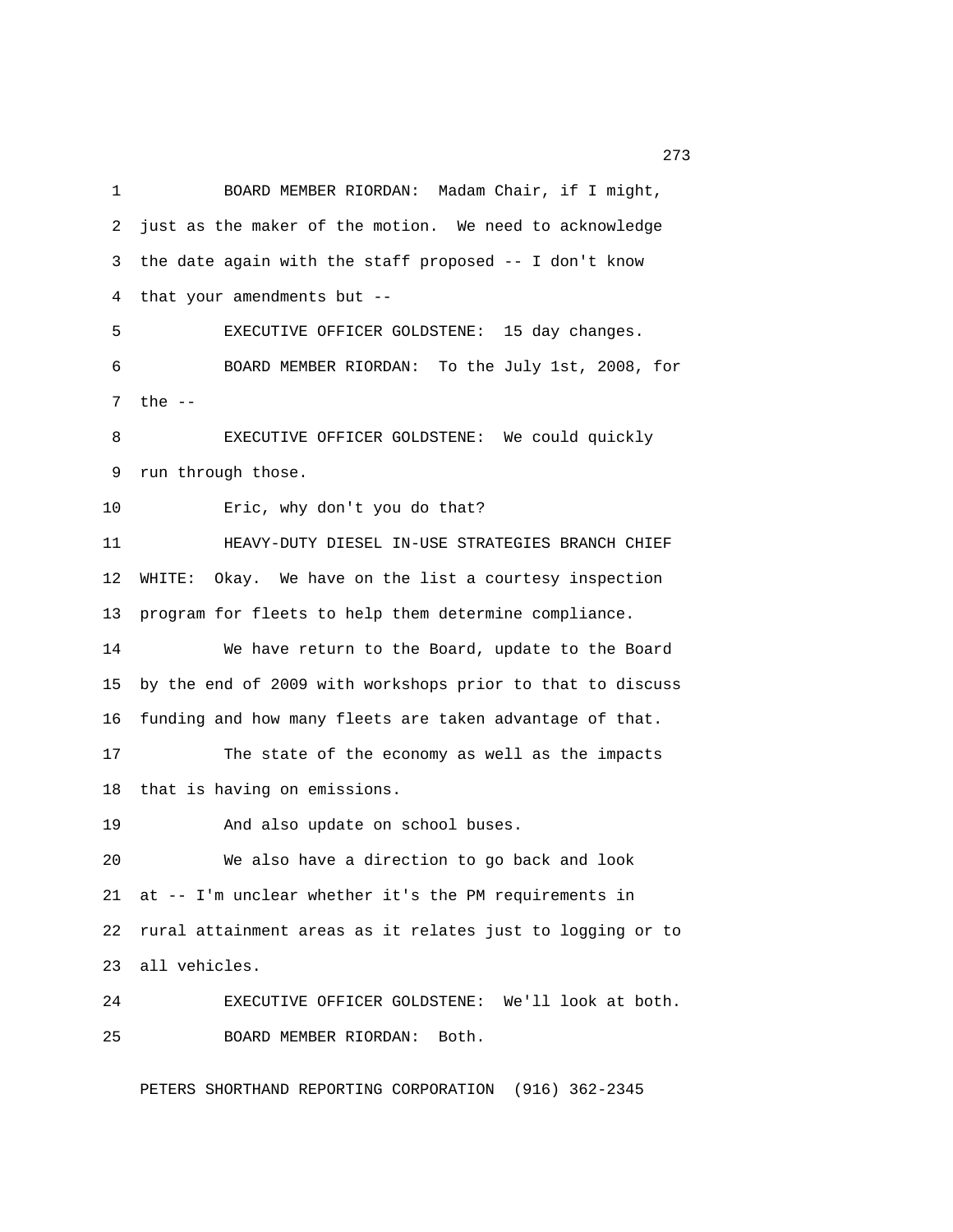1 HEAVY-DUTY DIESEL IN-USE STRATEGIES BRANCH CHIEF 2 WHITE: I also have the two proposed staff suggestions to 3 begin for early retirement credit as of July 1st, 2008. 4 Extend the small fleet provisions by one year to 5 January 1st, 2014, and subsequently extend the subsequent 6 dates as well. 7 And I believe as well as all the other 15-day 8 changes that we had proposed yesterday. 9 EXECUTIVE OFFICER GOLDSTENE: Including 10 conforming the port truck rule. 11 HEAVY-DUTY DIESEL IN-USE STRATEGIES BRANCH CHIEF 12 WHITE: Including conforming the port truck rule. 13 EXECUTIVE OFFICER GOLDSTENE: Ms. Berg asked that 14 we simplify or show duty cycle information on the website 15 about the equipment. 16 CHAIRPERSON NICHOLS: Okay. 17 BOARD MEMBER TELLES: Before we leave this, one 18 of the important things here is monitoring of the economic 19 impact. 20 And my question to staff and Board is if we 21 monitor it and we find out there's severe economic impact, 22 what's the plan? 23 CHAIRPERSON NICHOLS: I don't think we're going 24 to be in a position to decide today what we would do, 25 because the possibilities really range from no change to

PETERS SHORTHAND REPORTING CORPORATION (916) 362-2345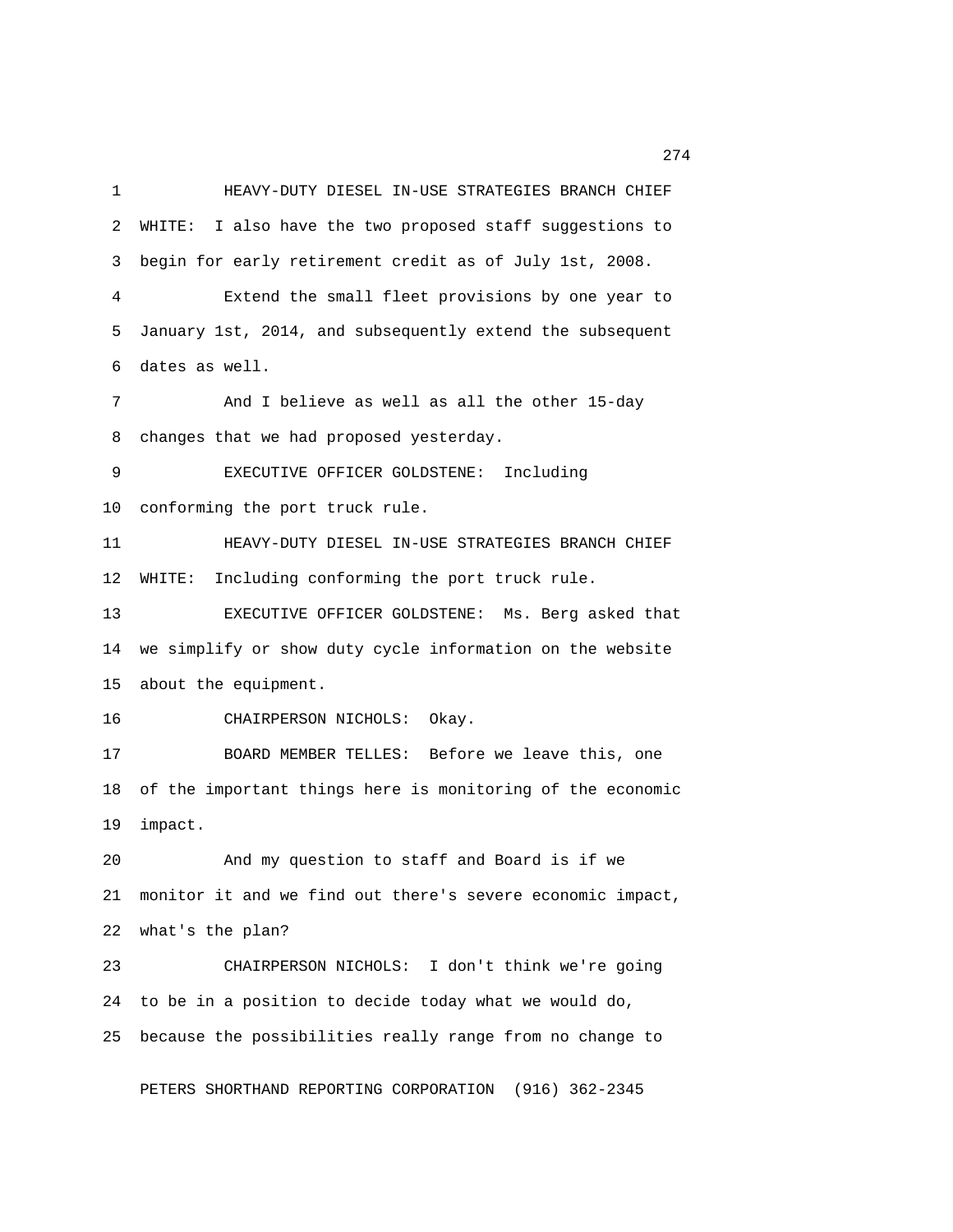1 more horrible than we can currently imagine, to things are 2 actually coming along better and we don't have to worry 3 about it.

 4 And I think if the option is more horrible than 5 we can currently imagine, there's a lot of other things 6 that will be on the table at that point in terms of the 7 program, including, you know, whether the Air Resources 8 Board will be operating at its usual level. Seriously. 9 I'm not being factitious. There are some projections 10 about the state of the economy that could be that grim as 11 far as people being furloughed and literally not around to 12 do the analysis we're talking about. So I don't believe 13 that's what's likely to happen in all honesty.

14 But I do think that if we were in a position 15 where we saw that not only were we losing businesses and 16 jobs, but we were also seeing more of a slide even in the 17 economy as a result of not having trucks around, we would 18 also have to look at the affect that was having on 19 emissions and tell the public and the EPA we were going to 20 be -- we weren't going to be proceeding. But I don't 21 think we -- I don't think it's a good idea to start 22 playing out these scenarios right now.

23 BOARD MEMBER TELLES: I kind of disagree. 24 CHAIRPERSON NICHOLS: You're allowed to do that. 25 BOARD MEMBER TELLES: The reason why I asked my

PETERS SHORTHAND REPORTING CORPORATION (916) 362-2345

<u>275</u>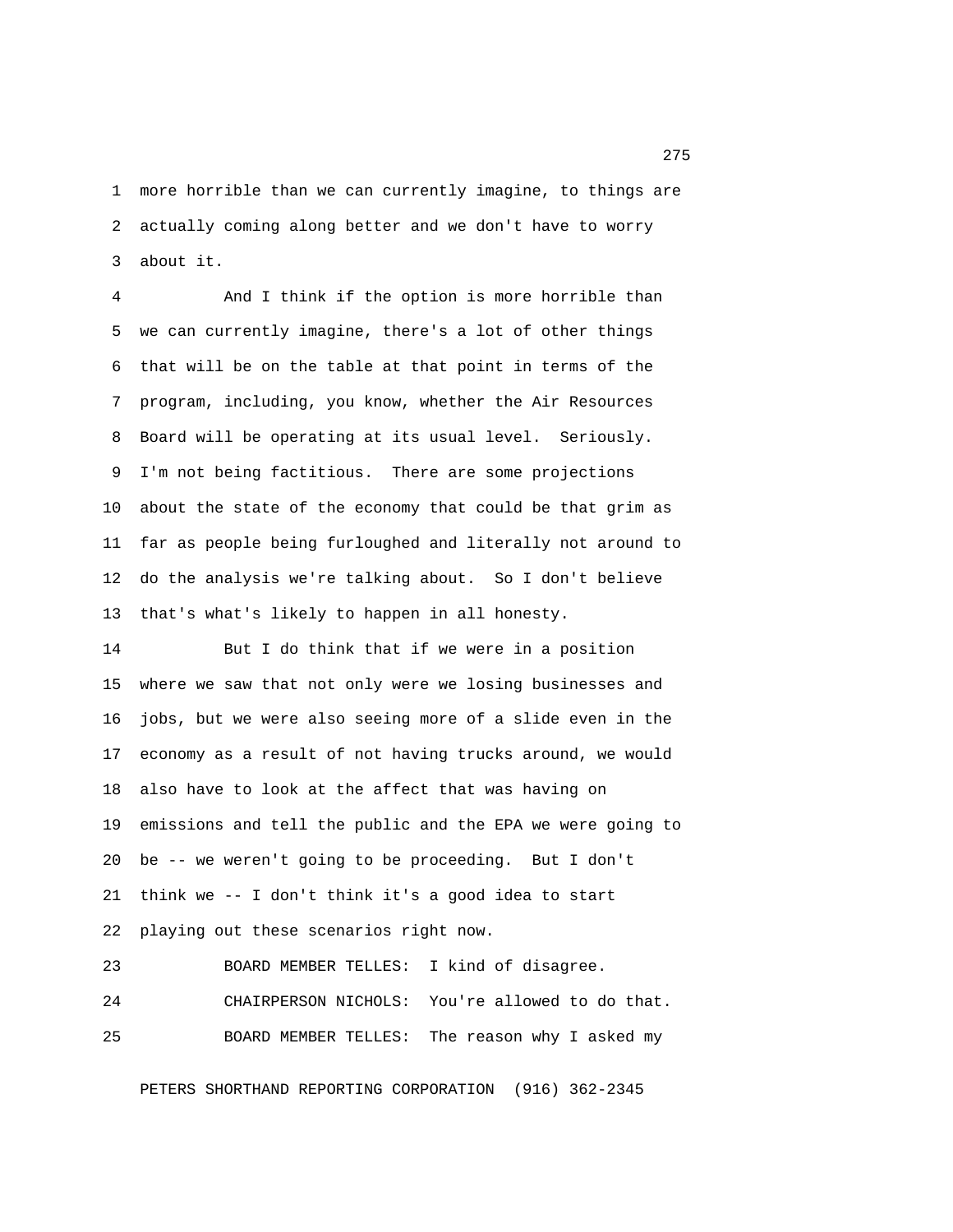1 question the other day about what's the impact if someone 2 loses their job on this, because it's a health question. 3 That's someone that a physician understands.

 4 The health part of that is, having taken care of 5 cardiovascular patients for the last 30 years, there's 6 almost no bigger risk factor than something losing their 7 job. I mean, I see this on a daily basis. And we're 8 talking about balancing health effects here. And when a 9 person loses their job, their health just falls apart.

10 So to me it's a huge health question. And the 11 reason to do this is to improve the health of the people 12 of the state of California, not to make it worse.

13 And in the economic impact question I keep on 14 asking is if we run up against truckers that are going to 15 lose their source of income, their livelihood, their 16 equity, their retirement plan, all those things that go 17 along that puts a huge stress on that population, that 18 population when you count the numbers here is a million 19 people. I don't think there's any bigger industry in 20 California that hires a million people. And I don't think 21 there is a bigger economy that has or any economy that has 22 a million trucks, you know. A truck for every 30 people. 23 And it's huge.

24 And I would like some kind of -- to seek some 25 kind of off ramp or some kind of protection for the

PETERS SHORTHAND REPORTING CORPORATION (916) 362-2345

<u>276</u> — Саландард Алтан (1920), американ (1920), алтан (1920), алтан (1920), алтан (1920), алтан (1920), алтан (1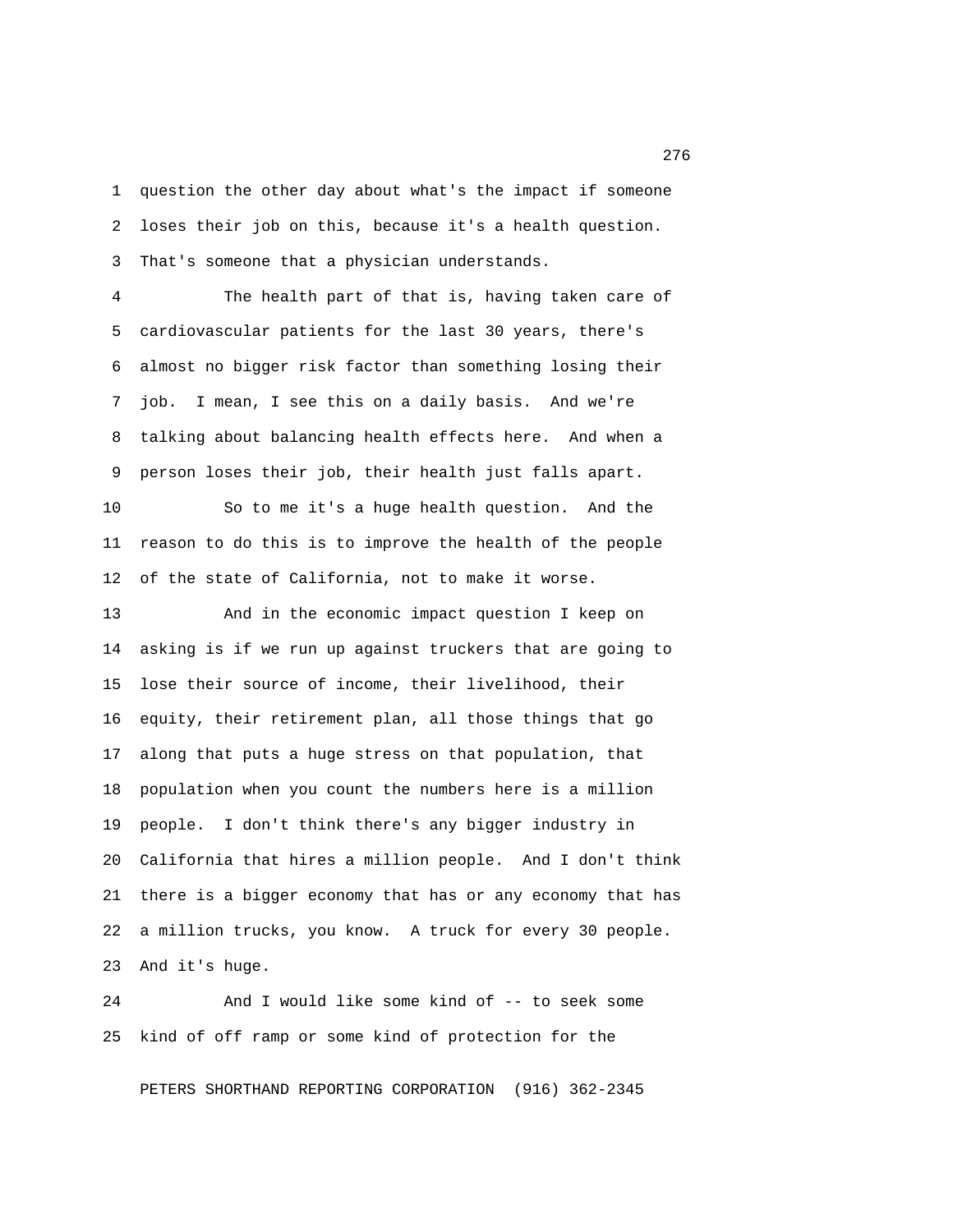1 trucking group that -- you know, we've heard the dump 2 truck people and all this that are going to potentially be 3 the biggest jeopardy and at risk of losing everything. I 4 don't think the State of California wants to put people 5 out of work. I personally wouldn't want to do that just 6 from the health point of view of it.

 7 I know this is the difficult thing we're dealing 8 with here, but I think we have to address.

 9 BOARD MEMBER D'ADAMO: Madam Chair, may I? 10 CHAIRPERSON NICHOLS: Please.

11 BOARD MEMBER D'ADAMO: I just think that I'd like 12 to go back to your comment in opening. And I don't think 13 that if we look at either extreme it's going to be a 14 challenge for us.

15 We're all in favor of clean air, and we don't 16 want to put anybody out of work.

17 I would just suggest that we consider the 18 longstanding actions that this Board has taken. I've been 19 on the Board long enough to know that when we adopt a 20 rule, to a certain extent, it's a leap of faith. Staff 21 has been terrific in bringing rules back to us when we 22 have misstepped. And I think that with the direction that 23 staff is getting in coming back to us, not just on the 24 economic impact, but in particular on that financing 25 package which is really the lynch pin of what's going to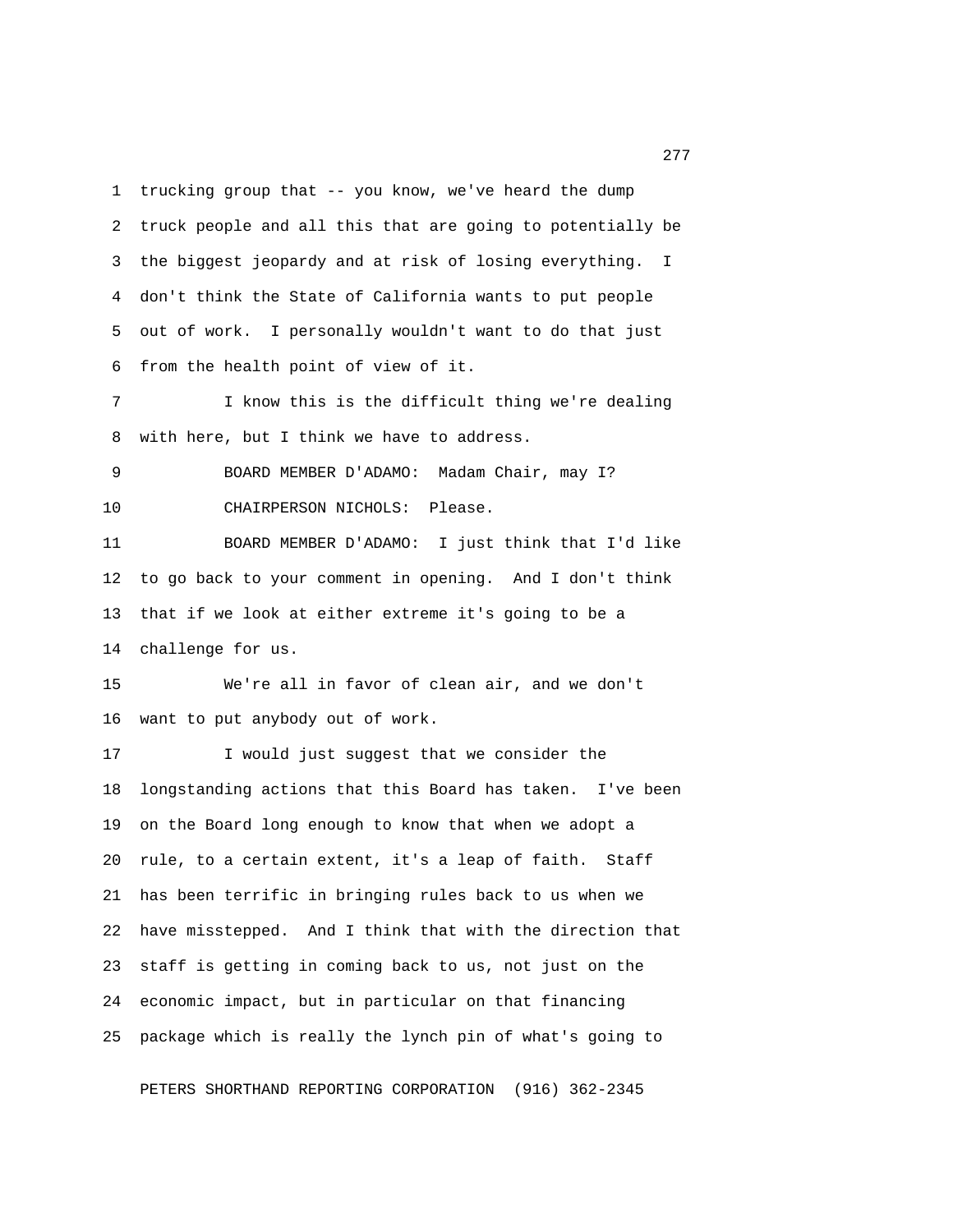1 enable us to pull this off. So more regular reports on 2 the financing package.

 3 And I truly believe that if we have misstepped, 4 staff is going to come back to us mighty quick. Because 5 we're going to have to make adjustments and somehow still 6 come into compliance, you know, meeting our SIP 7 obligations.

 8 CHAIRPERSON NICHOLS: I think I agree with what 9 Ms. D'Adamo said very sincerely. I also think that the 10 honest answer to your question that you asked yesterday -- 11 and, you know, I believe you asked it in all sincerity 12 there is no way to know the answer to your question. It 13 is unknowable. All you can do is to look retrospectively 14 at what has happened with rules that we have adopted in 15 the past. And while this one is big and expensive and is 16 being adopted in difficult times, we've never adopted a 17 rule that I'm aware of that didn't have severe opposition 18 from people who did question what the economic impacts of 19 that were going to be.

20 And in looking back at them, again, not to be 21 assume that the past is always prologue, but the reality 22 has been that the cost of compliance has turned out to 23 have been less than we estimated, because we always are 24 going on data that is given to us by sources. And that 25 the methods of compliance turned out to be somewhat

PETERS SHORTHAND REPORTING CORPORATION (916) 362-2345

278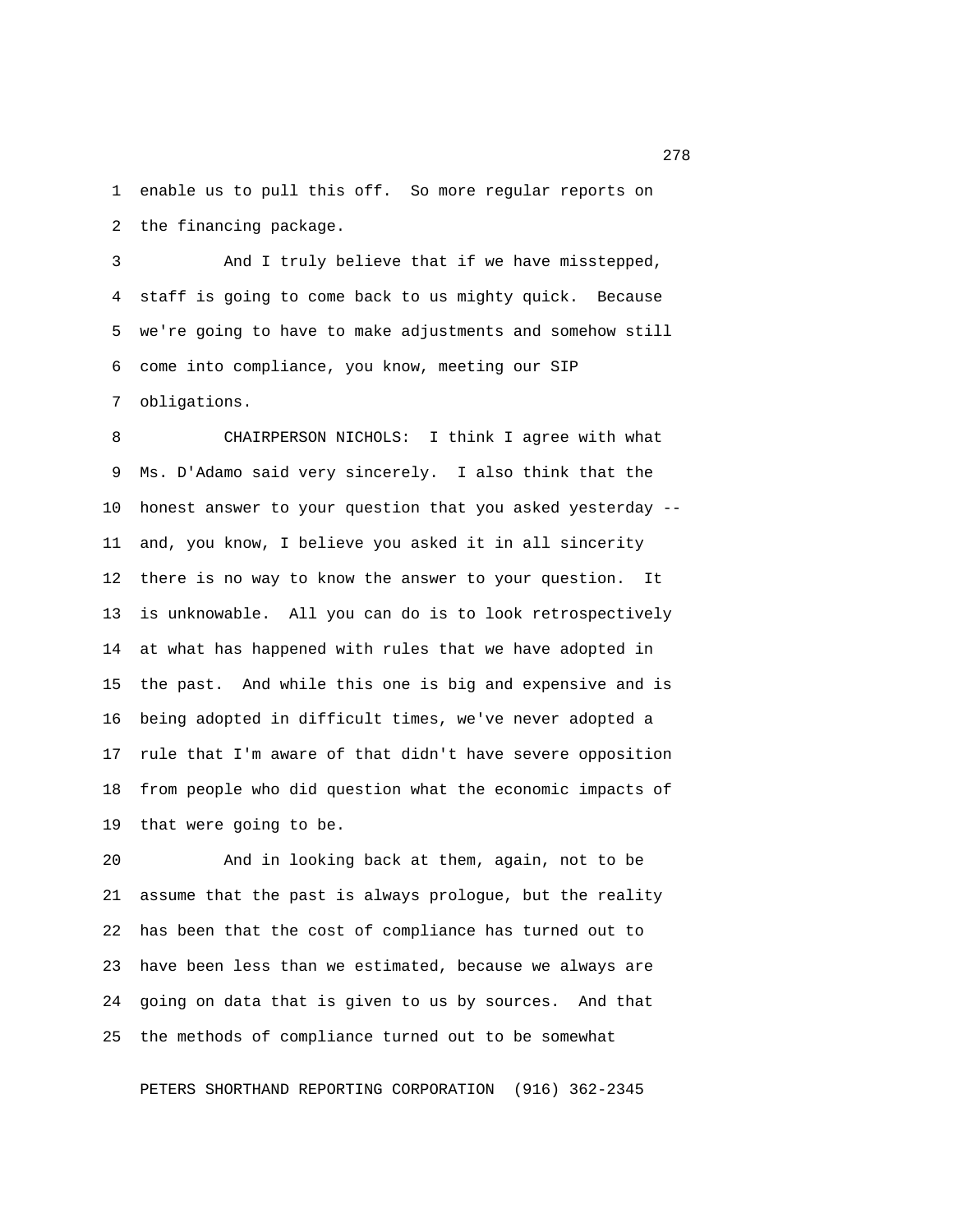1 different than we anticipated in the beginning. People 2 found other ways to comply.

 3 So I think that it is the difficulty of this work 4 that we do in the air regulatory field we're always 5 betting on what's going to be out there and what the costs 6 are going to be. And when we get close to the brink if 7 we're wrong, we have to change as we're seeing we will.

8 Mayor Loveridge.

 9 BOARD MEMBER LOVERIDGE: Yeah. Just a personal 10 observation. Serving on the South Coast Board is I don't 11 think there is a major rule that we adopted where we 12 haven't heard that it's going to cost jobs. It's going to 13 cost employment, thus we should not do that. That is one 14 of the things that's a part of almost kind of rule and 15 regulation that Air Boards adopt.

16 CHAIRPERSON NICHOLS: All right. I think at this 17 point we probably have to move forward towards a vote on 18 the rule.

19 Do we understand what it is we're voting on? Do 20 you understand what we are voting on?

21 EXECUTIVE OFFICER GOLDSTENE: Yes, we do. Your 22 first vote will be on the truck rule.

23 CHAIRPERSON NICHOLS: We'll do the greenhouse gas 24 rule first I think and then PM and NOx rule.

25 BOARD MEMBER TELLES: For me to feel comfortable,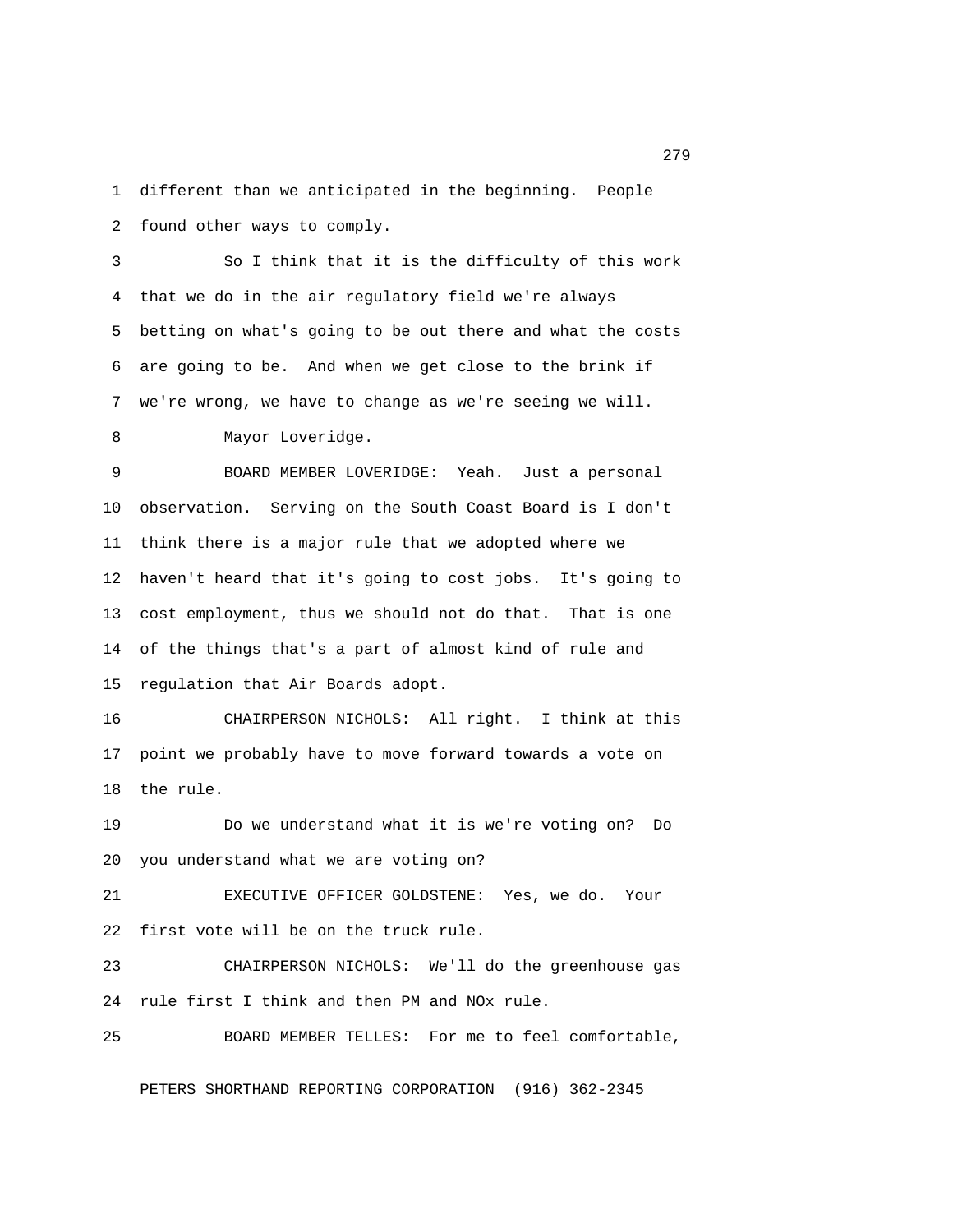1 are you suggesting when we re-look at this, there's ways 2 to modify it in the future?

 3 CHAIRPERSON NICHOLS: Sorry. Yes, of course. 4 BOARD MEMBER TELLES: I was just saying, great. 5 Monitor it.

 6 EXECUTIVE OFFICER GOLDSTENE: We'll be reporting 7 back to you with as much information, including the 8 anecdotal information about financing, the compliance 9 rate, what's going on with the economy and --

10 CHAIRPERSON NICHOLS: But I hope you could feel 11 empowered -- and maybe this is to follow up on the 12 question I didn't understand Dr. Telles was asking.

13 If there are problems that are beyond what we 14 have assumed today, you will recommend changes to the 15 rule; right?

16 EXECUTIVE OFFICER GOLDSTENE: Yes, we would. 17 BOARD MEMBER RIORDAN: Or we may come to that 18 conclusion yourself.

19 Dr. Telles, we do have a history of modifying and 20 changing. And the biggest one is the zero emission 21 vehicle. Every one of us on the Board at the time that 22 that passed thought there would be some wonderful 23 break-through in a battery and somebody would be, you 24 know, right there with the manufacturers and we would have 25 zero emission vehicles. Didn't happen. And we had to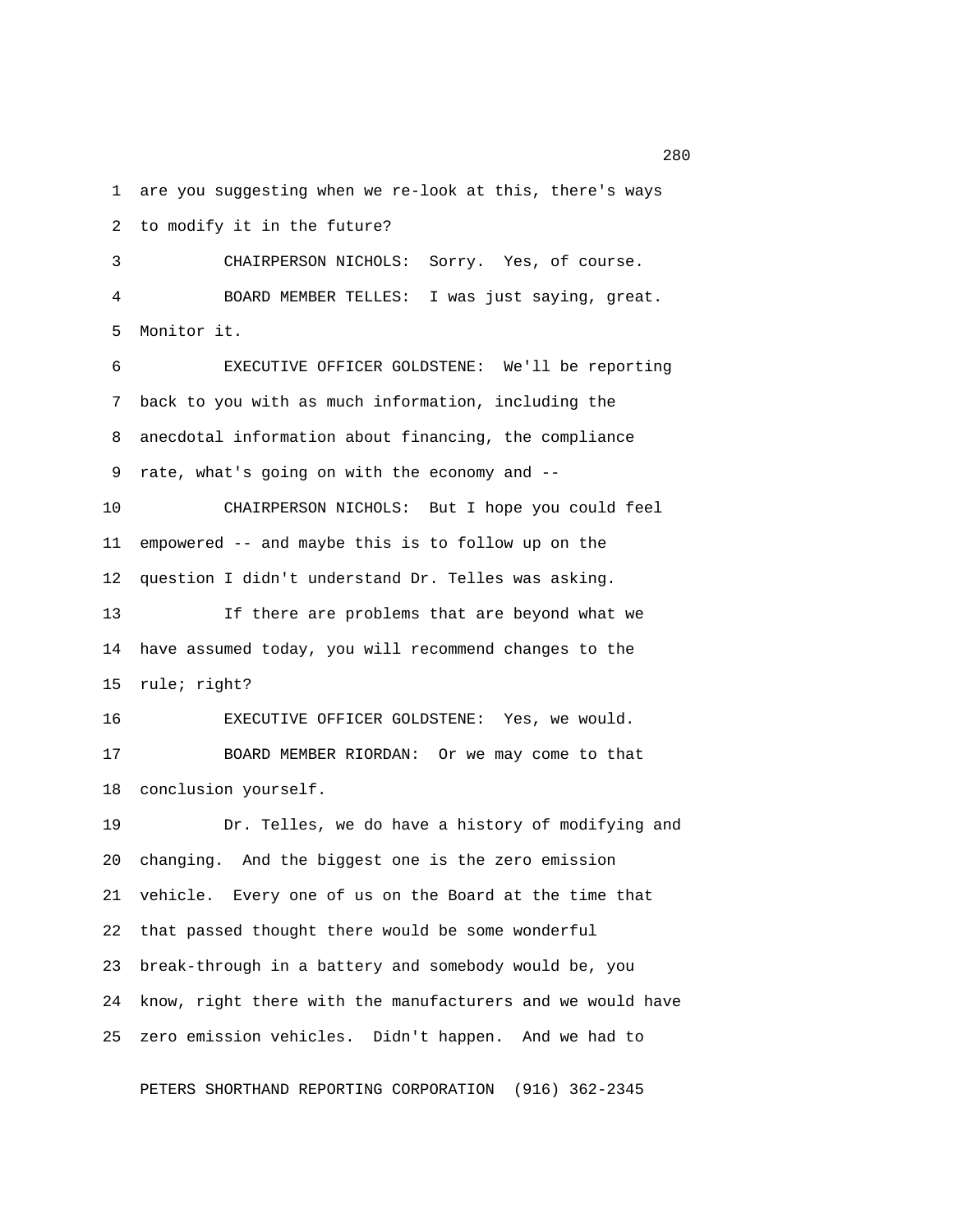1 make a lot of changes. And so we have a history of going 2 back and re-visiting some major, major rules when 3 something does not occur that we had anticipated.

 4 BOARD MEMBER TELLES: I'll make just one final 5 comment and then be quiet the rest of the day.

 6 CHAIRPERSON NICHOLS: There won't be much more 7 opportunity.

8 BOARD MEMBER TELLES: Because, you know, you and 9 the Mayor have pointed out to me that, you know, making 10 rules are difficult because everybody complains. But I 11 think that this particular rule is uniquely different than 12 all the ones I've participated in in our air pollution 13 control district or watched. And we're dealing with not 14 big corporate entities. We're dealing with 30 percent of 15 this group is small business truck guys who own one truck. 16 And it's entirely different. And we can't say, well, they 17 complain and they do all right anyway. Chevron complains 18 and they do all right. I'm not sure if a trucker who owns 19 a dump truck is going to complain and do okay.

20 I think there's a big personal human difference 21 here that I'm trying to kind of identify and make you all 22 aware of here. I'm sure you've done this long enough 23 you're totally aware of it and you don't need this. But I 24 had to say that.

25 CHAIRPERSON NICHOLS: I think you've made the

PETERS SHORTHAND REPORTING CORPORATION (916) 362-2345

<u>281</u>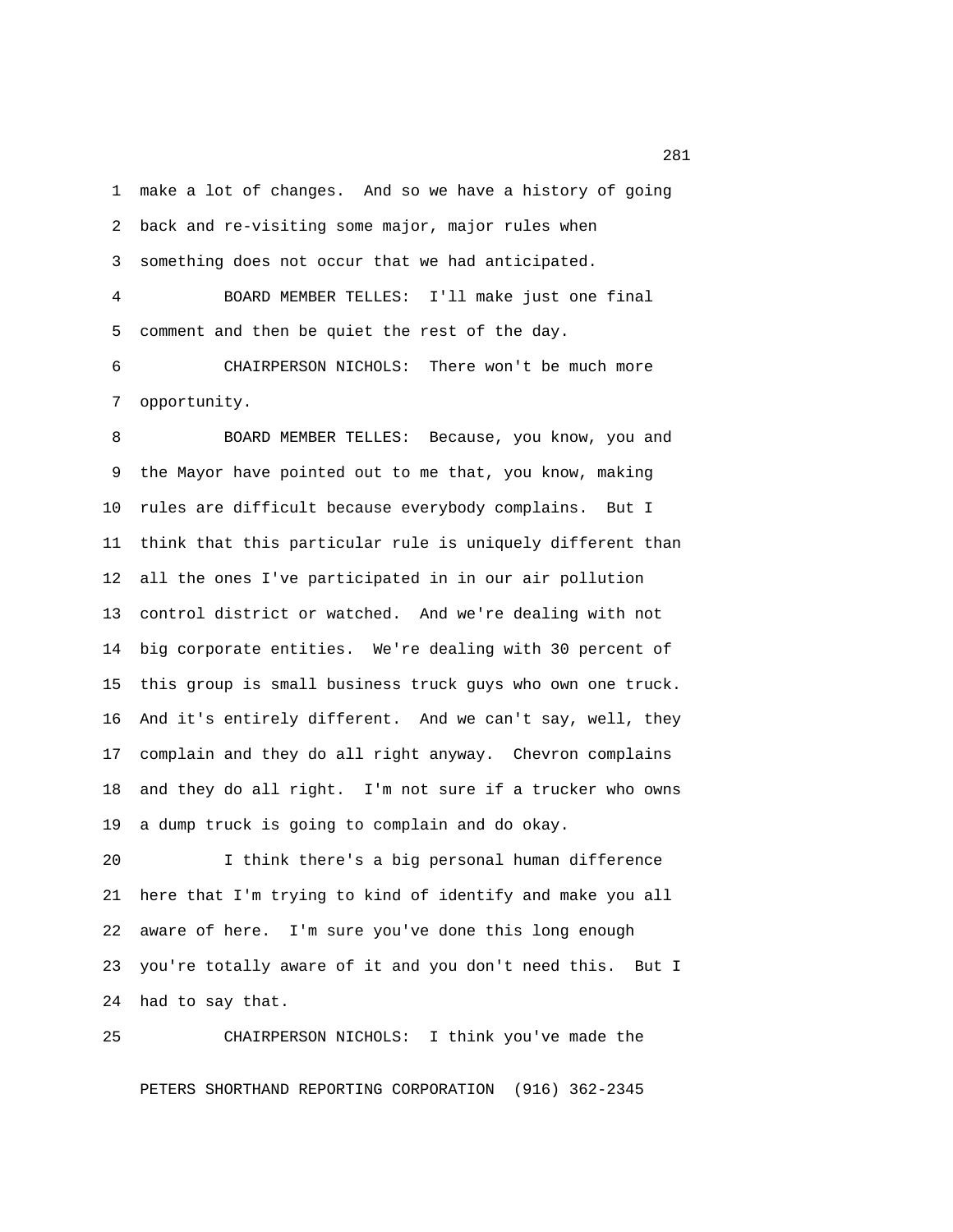1 point well. Thank you. I think that is well said.

 2 And I think that's what motivated us to tailor 3 this rule from what was originally presented to 4 specifically single out the smallest truckers for the 5 largest amount of time that with possibly can give and 6 still meet the deadline that we have under the rule as a 7 whole.

 8 So I would like to say that I think that was what 9 was behind that proposal was to -- we don't always single 10 out small businesses. In fact, there's a lot of good 11 economic arguments in many industries to not discriminate 12 in favor of the small. Because oftentimes they're also 13 the most polluting in a particular industry. In this 14 instance, I think we've recognize we're dealing a complex 15 economy and that we have to do something directly targeted 16 at small business. And I'm happy that we are at least in 17 a position to grant some unique kind of tailored relief in 18 that area. We hope it's enough. But if it's not, then we 19 will come back and look at it again. Thank you.

20 All right. The secretary will call the roll 21 please on -- sorry. We have a motion and a second.

22 BOARD MEMBER BALMES: I'll second it.

23 CHAIRPERSON NICHOLS: Ms. D'Adamo already 24 seconded the motion. So on the -- let's do the on-road 25 rule first. Okay. The on-road rule.

PETERS SHORTHAND REPORTING CORPORATION (916) 362-2345

 $282$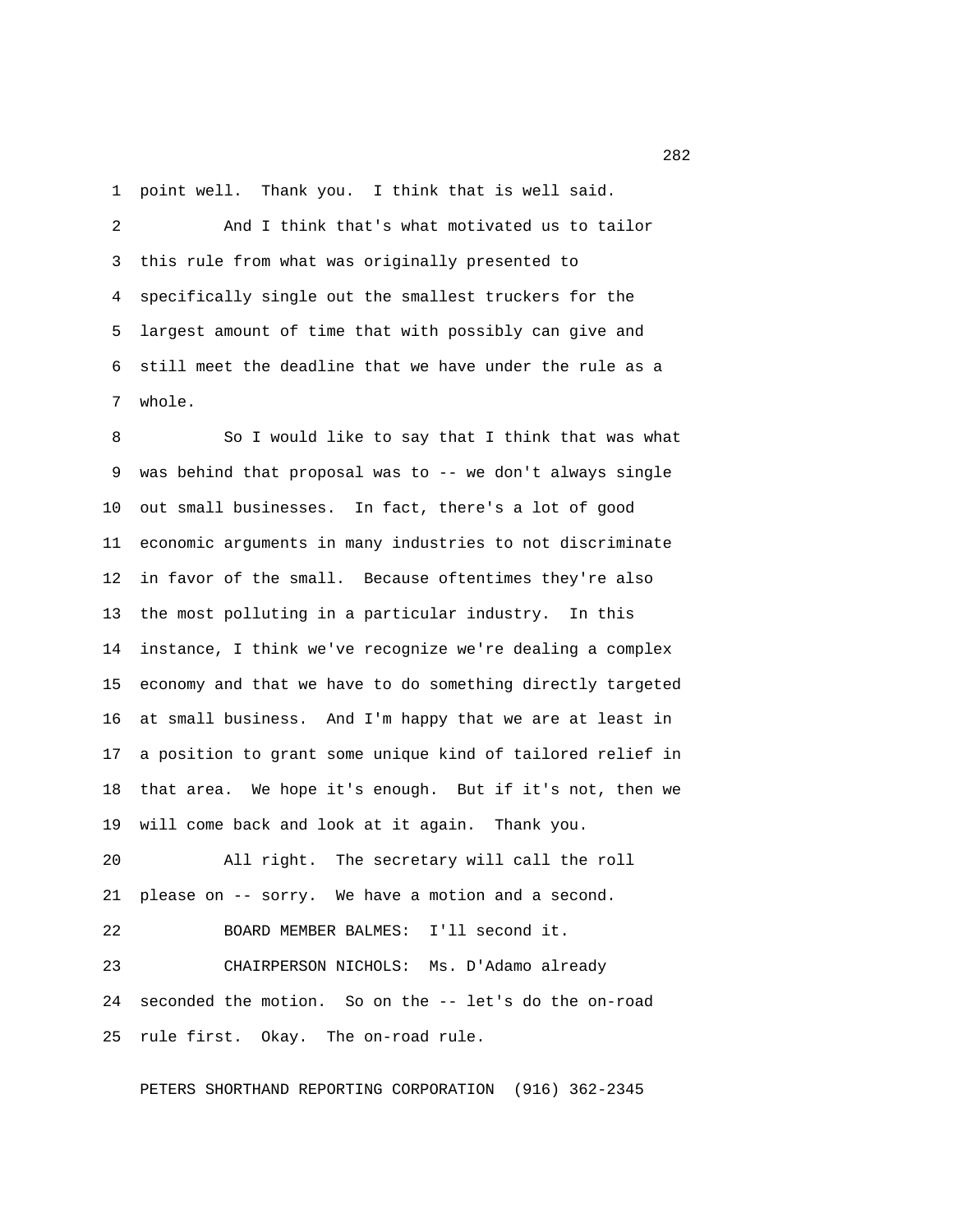1 BOARD CLERK ANDREONI: Dr. Balmes?

- 2 BOARD MEMBER BALMES: Yes.
- 3 BOARD CLERK ANDREONI: Ms. Berg?
- 4 BOARD MEMBER BERG: Aye.
- 5 BOARD CLERK ANDREONI: Ms. D'Adamo?
- 6 BOARD MEMBER D'ADAMO: Aye.
- 7 BOARD CLERK ANDREONI: Mayor Loveridge?
- 8 BOARD MEMBER LOVERIDGE: Yes.
- 9 BOARD CLERK ANDREONI: Ms. Riordan?
- 10 BOARD MEMBER RIORDAN: Aye.
- 11 BOARD CLERK ANDREONI: Professor Sperling?
- 12 BOARD MEMBER SPERLING: Yes.
- 13 BOARD CLERK ANDREONI: Dr. Telles?
- 14 BOARD MEMBER TELLES: Aye.
- 15 BOARD CLERK ANDREONI: Chairman Nichols?
- 16 CHAIRPERSON NICHOLS: Aye.
- 17 BOARD CLERK ANDREONI: Motion passes eight -zero.
- 18 CHAIRPERSON NICHOLS: Now we need to deal with
- 19 the GHG motion.
- 20 BOARD MEMBER D'ADAMO: I make a motion that we
- 21 adopt Resolution 8-11-4.
- 22 BOARD MEMBER SPERLING: Second.
- 23 CHAIRPERSON NICHOLS: Second.
- 24 All right. We'll do the roll call again.
- 25 BOARD CLERK ANDREONI: Dr. Balmes?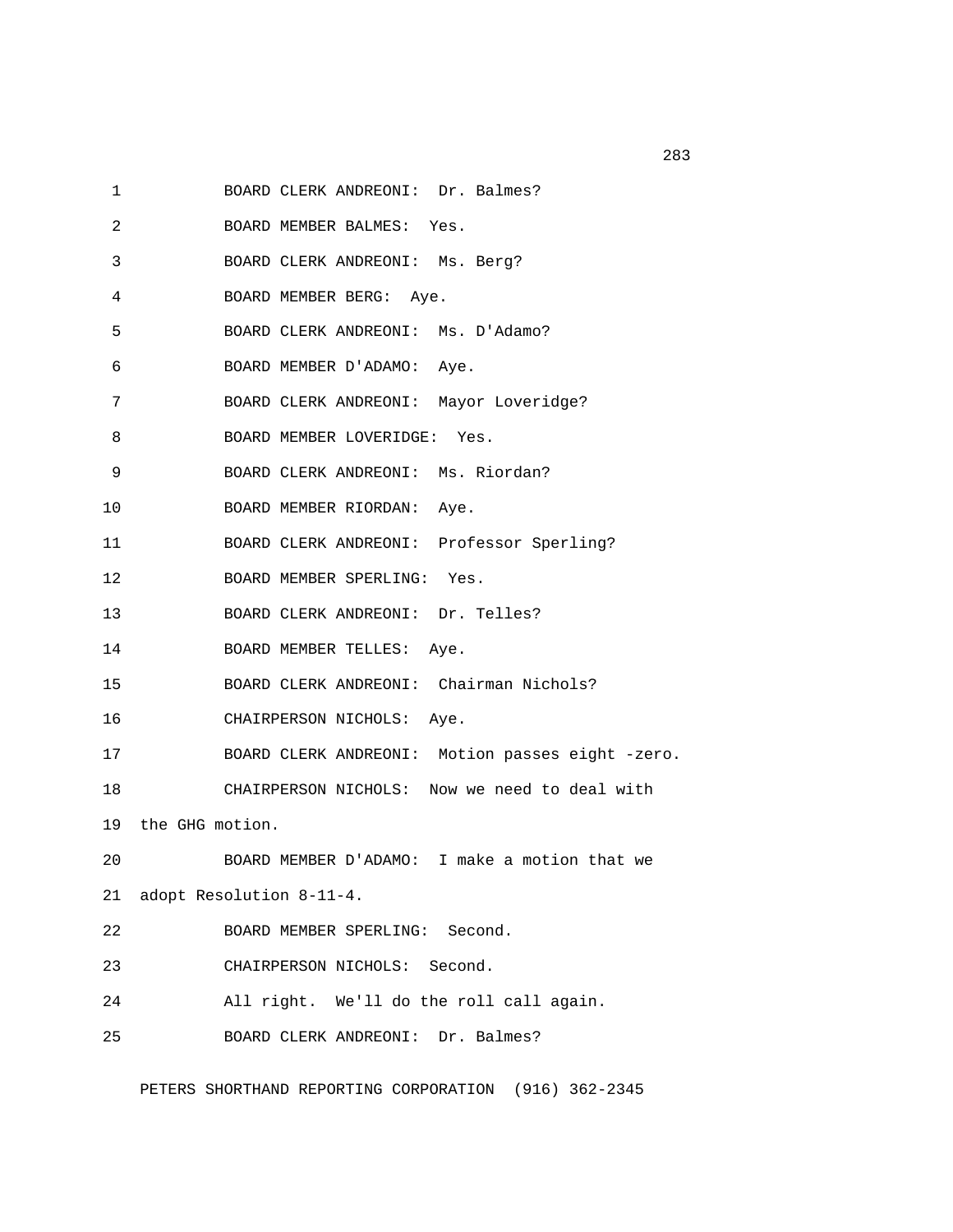- 1 BOARD MEMBER BALMES: Aye.
- 2 BOARD CLERK ANDREONI: Ms. Berg?
- 3 BOARD MEMBER BERG: Aye.
- 4 BOARD CLERK ANDREONI: Ms. D'Adamo?
- 5 BOARD MEMBER D'ADAMO: Aye.
- 6 BOARD CLERK ANDREONI: Mayor Loveridge?
- 7 BOARD MEMBER LOVERIDGE: Aye.
- 8 BOARD CLERK ANDREONI: Ms. Riordan?
- 9 BOARD MEMBER RIORDAN: Aye.
- 10 BOARD CLERK ANDREONI: Professor Sperling?
- 11 BOARD MEMBER SPERLING: Aye, since we're doing
- 12 ayes now.
- 13 BOARD CLERK ANDREONI: Dr. Telles?
- 14 BOARD MEMBER TELLES: Aye.
- 15 BOARD CLERK ANDREONI: Chairman Nichols?
- 16 CHAIRPERSON NICHOLS: Aye.
- 17 BOARD CLERK ANDREONI: Motion passes eight-zero
- 18 oh.
- 19 CHAIRPERSON NICHOLS: All right. Thank you all 20 very much. Thank you.
- 21 EXECUTIVE OFFICER GOLDSTENE: We have one more 22 item, the research proposal on fee bates.
- 23 CHAIRPERSON NICHOLS: Let's just do it on a -- we 24 don't have to have a presentation. We all received the 25 materials in advance.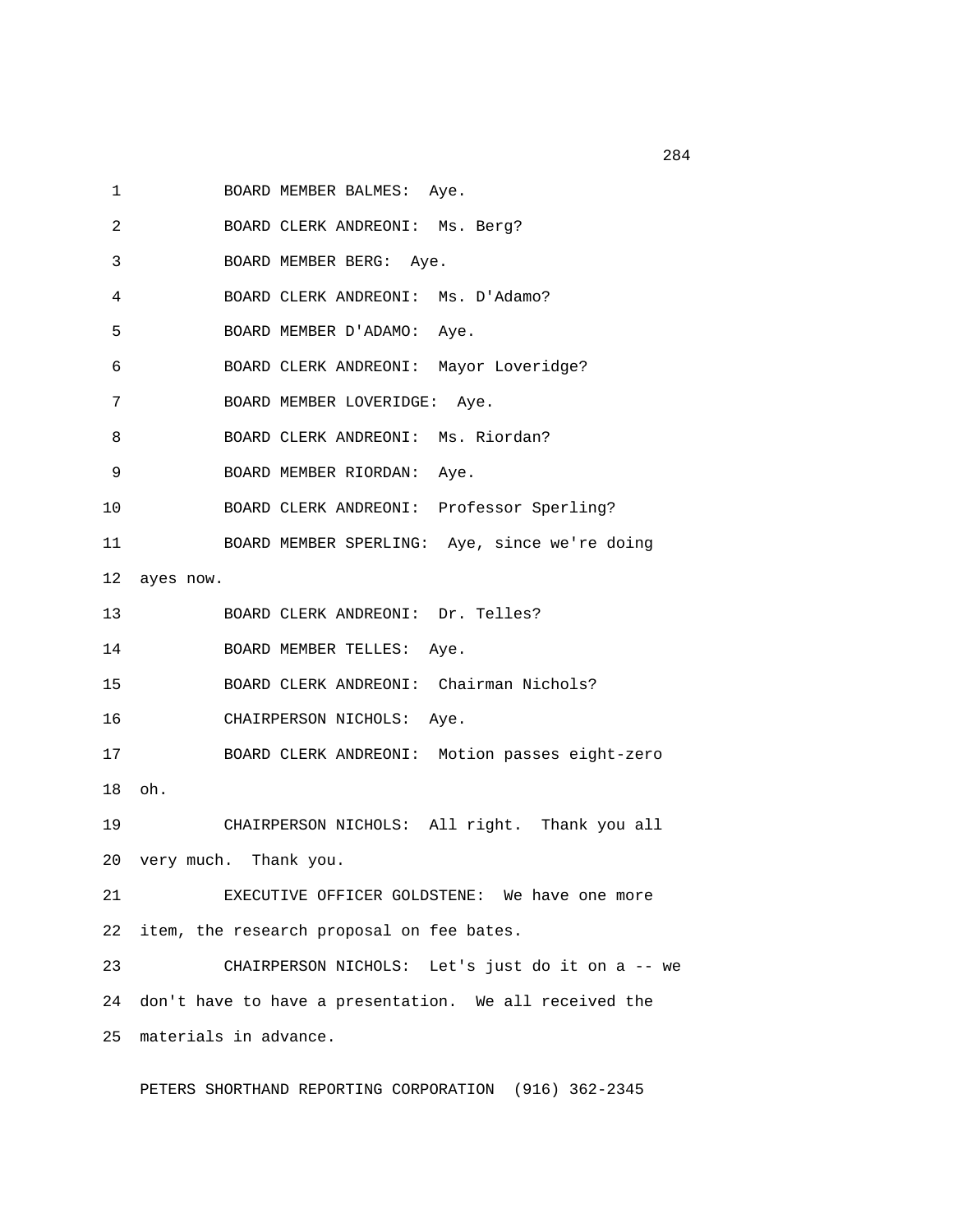1 BOARD MEMBER BERG: So moved.

 2 BOARD MEMBER D'ADAMO: Second. 3 CHAIRPERSON NICHOLS: We have a motion from Ms. 4 Berg, a second from Ms. D'Adamo. All in favor say aye. 5 (Ayes) 6 CHAIRPERSON NICHOLS: Any opposed? 7 Dr. Sperling is recusing himself. 8 EXECUTIVE OFFICER GOLDSTENE: Thank you. 9 (Thereupon the California Air Resources Board 10 adjourned at 4:12 p.m.) 11 12 13 14 15 16 17 18 19 20 21 22 23 24 25